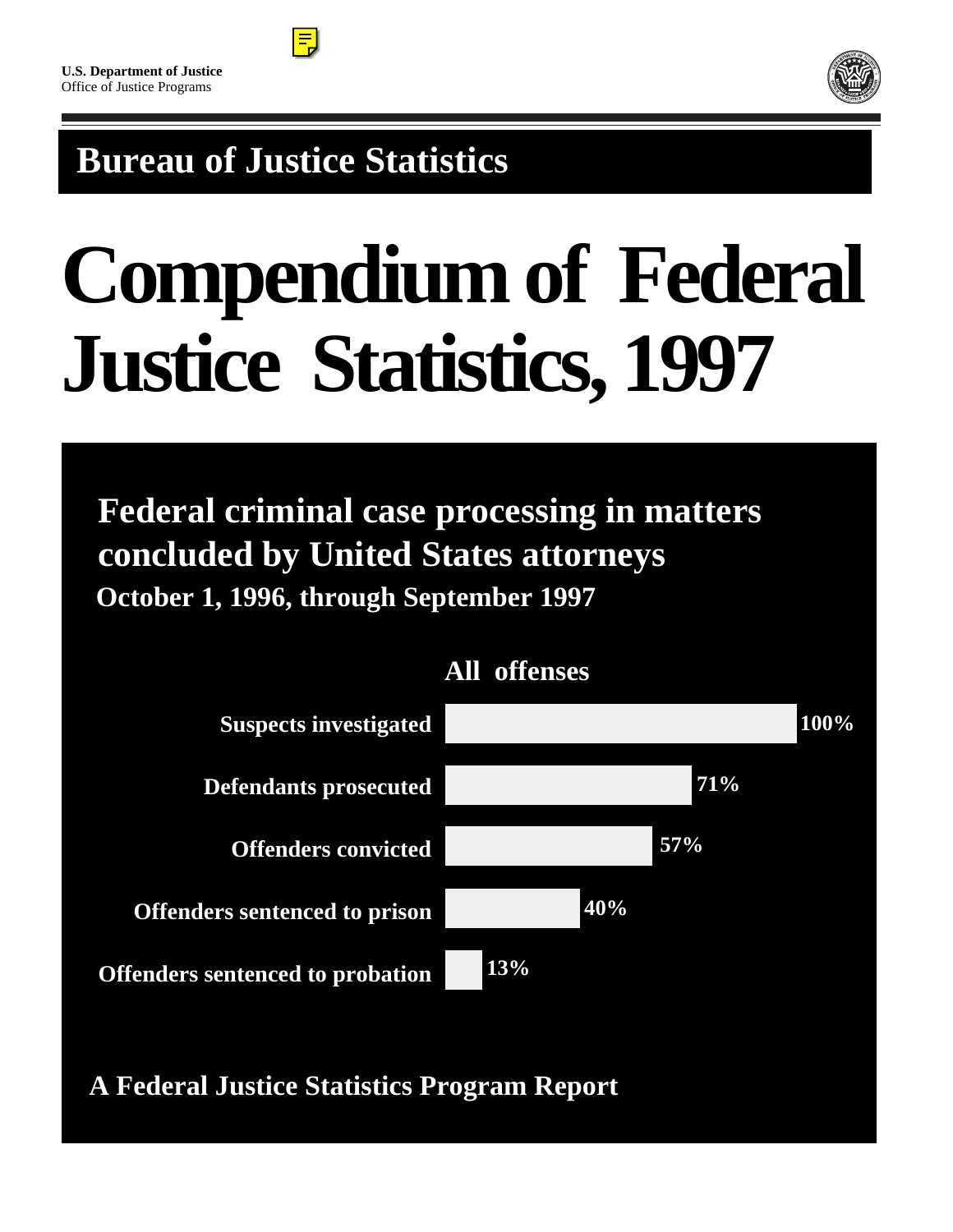**U.S. Department of Justice Office of Justice Programs** 810 Seventh Street, N.W. Washington, D.C. 20531

> **Janet Reno** Attorney General

**Raymond C. Fisher** Associate Attorney General

**Laurie Robinson** Assistant Attorney General

**Noël Brennan** Deputy Assistant Attorney General

**Jan M. Chaiken, Ph.D.** Director, Bureau of Justice Statistics

**Office of Justice Programs World Wide Web Homepage:** *http://www.ojp.usdoj.gov*

**Bureau of Justice Statistics World Wide Web Homepage:** *http://www.ojp.usdoj.gov/bjs/*

ц.

For information contact: **BJS Clearinghouse** 1-800-732-3277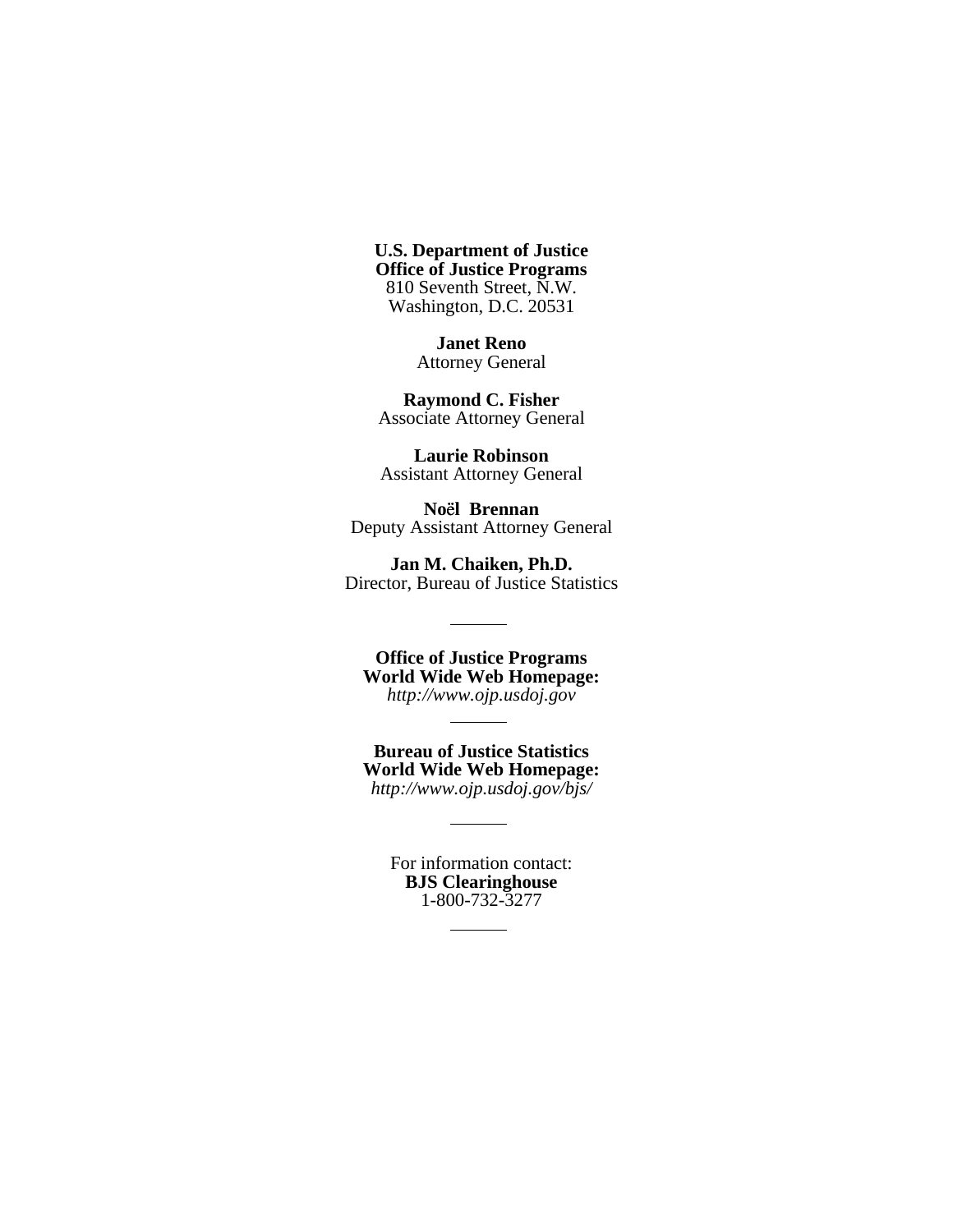

# **Compendium of Federal Justice Statistics, 1997**

**October 1999, NCJ 176328**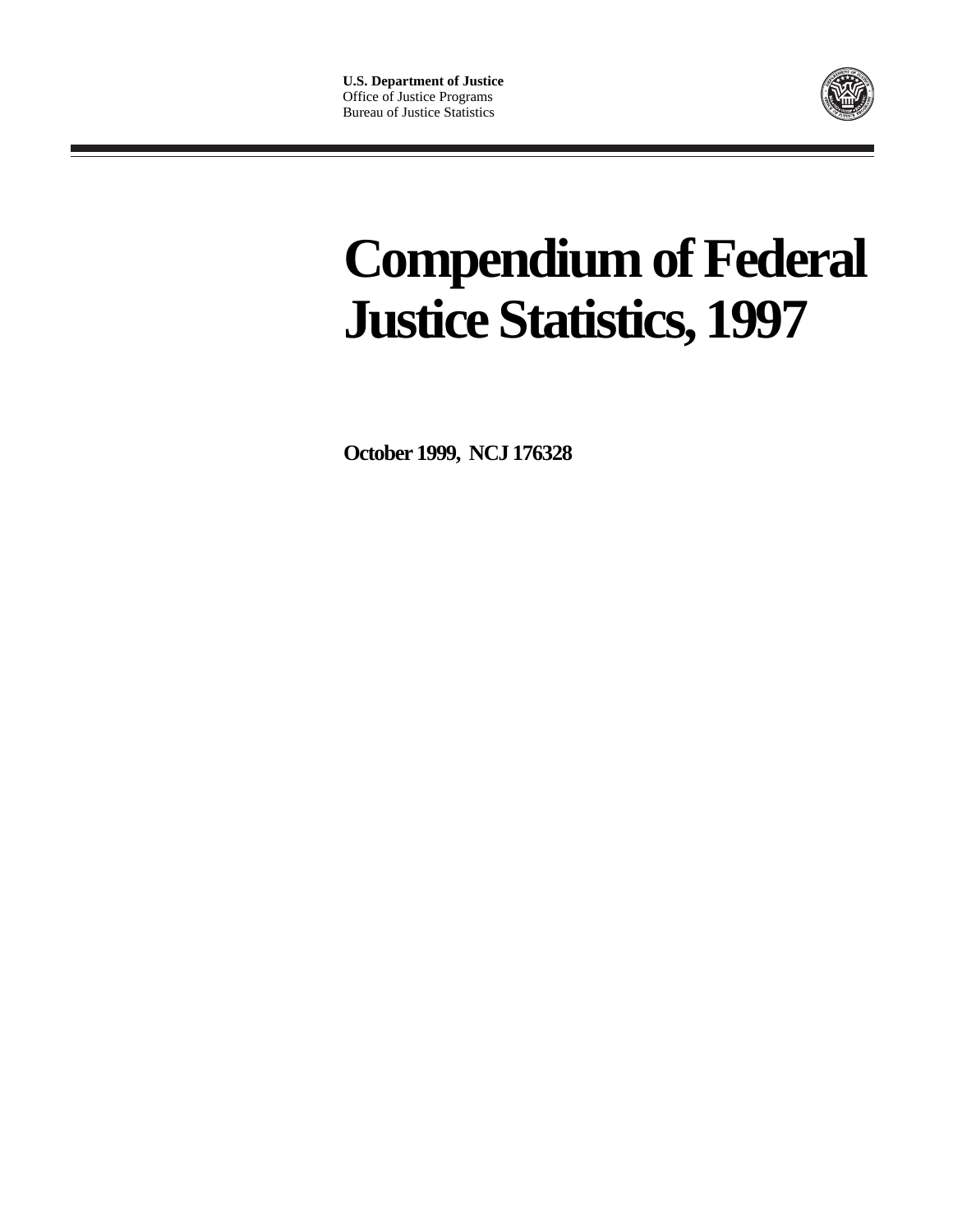**U.S. Department of Justice** Office of Justice Programs Bureau of Justice Statistics

Jan M. Chaiken, Ph.D. Director, BJS

This Bureau of Justice Statistics Report was prepared by the Urban Institute under the supervision of Steven K. Smith and John Scalia, Jr., of the Bureau of Justice Statistics (BJS). The project is supported by BJS grant number 98-BJ-CX-K015. Principal staff for the project at the Urban Institute were William J. Sabol, Ph.D., William Adams, David Kirk, Barbara Parthasarathy, Harvey Meyerson, Yan Yuan, and Christine Arriola. Layout and design were by David Williams. Tom Hester of BJS provided editorial review.

This report is made possible through the cooperation of the following Federal agencies and their staffs: The Administrative Office of the United States Courts (AOUSC), the Executive Office for U.S. Attorneys (EOUSA), the U.S. Bureau of Prisons (BOP), the United States Sentencing Commission (USSC), and the Federal Judicial Center (FJC). The staff who provided expert advice about the source records include: Steven Schlesinger, Catherine Whitaker, and Pragati Patrick (AOUSC); Barbara Tone (EOUSA); Gerald Gaes and Christopher Innes (BOP); Richard McNeil (USSC); and David Rauma and George Cort (FJC).

The contents of this document do not necessarily reflect the views or policies of the Bureau of Justice Statistics or the U.S. Department of Justice.

BJS authorizes any person to reproduce, publish, translate, or otherwise use all or any part of the copyrighted material in this publication; citation to source, however, is appreciated.

An electronic version of this report and the data analyzed in the report may be found on the Internet at the following address: **http://www.ojp.usdoj.gov/bjs/**. Or visit the BJSsponsored Federal Justice Statistics Resource Center (FJSRC) web site at: **http://fjsrc.urban.org/**, which provides online access to the FJSP database for conducting interactive tabulations of the FJSP data and downloading datasets.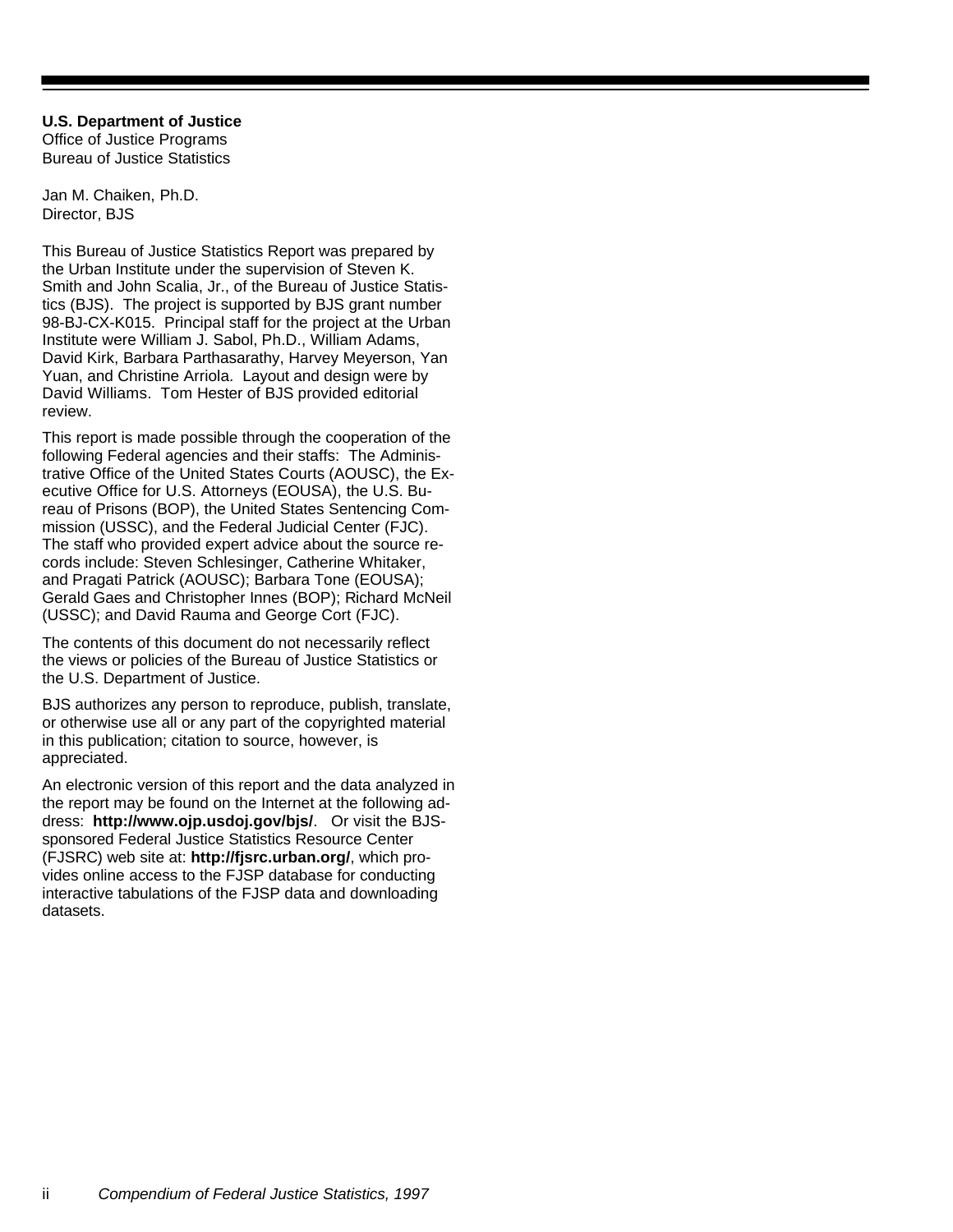#### **Highlights, 1**

#### **Introduction, 3**

Organization of the *Compendium* Modifications to the *1997 Compendium* Notes to reader

#### **System overview, 5**

#### **Chapter 1: Prosecution, 9**

U.S. attorneys' decisions Suspects in matters received Suspects in matters concluded

Tables, 15

Chapter notes, 20

#### **Chapter 2: Pretrial release, 21**

Types of pretrial release

Factors relating to release or detention Pretrial outcomes by offense categories Pretrial outcomes across demographic groups Length of pretrial detention

Tables, 27

Chapter notes, 36

#### **Chapter 3: Adjudication, 37**

Defendants in cases filed Defendants in cases terminated Case processing times Convictions by U.S. magistrates Characteristics of convicted defendants

Tables, 41

Chapter notes, 46

#### **Chapter 4: Sentencing, 47**

Offenders convicted and sentences imposed Average prison sentences imposed Relationship between sentence imposed and mode of conviction Characteristics of offenders sentenced to prison

Tables, 53

Chapter notes, 59

#### **Chapter 5: Appeals, 61**

Appeals filed

Appeals terminated Tables, 65 Chapter notes, 70

#### **Chapter 6: Corrections, 71**

Supervision Federal offenders under supervision Outcomes of offenders completing supervision Characteristics of offenders completing supervision Admissions, releases, and standing population of Federal prisoners Federal prisoners: First releases and time served Characteristics of Federal prisoners Tables, 77

Chapter notes, 93

#### **Methodology, 95**

The Federal justice database Table construction and interpretation Offense classifications Figure S.2. Source agencies for *Compendium* data tables

#### **Glossary, 99**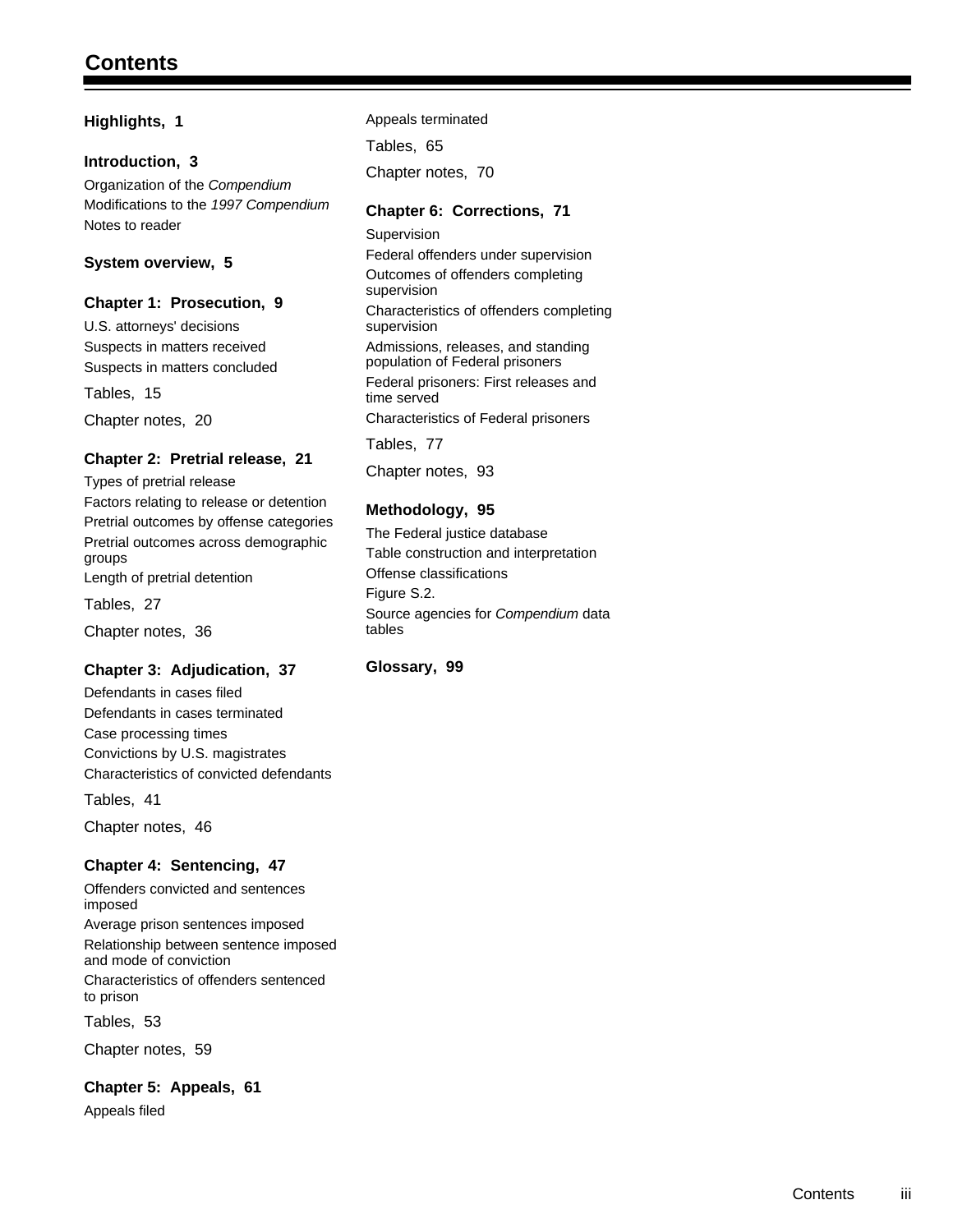#### **Chapter 1: Prosecution, 15**

*October 1, 1996 - September 30, 1997*

- 1.1. Suspects in matters received by U.S. attorneys, by offense
- 1.2. Disposition of suspects in matters concluded, by offense
- 1.3. Basis for declination of prosecution by U.S. attorneys
- 1.4. Disposition of matters declined for prosecution by U.S. attorneys, by offense
- 1.5. Mean and median processing times from receipt to filing or declination, by offense

#### **Chapter 2: Pretrial release, 27**

*October 1, 1996 - September 30, 1997*

- 2.1. Type of pretrial release, by offense
- 2.2. Type of pretrial release, by defendant characteristics
- 2.3. Form of pretrial detention, by offense
- 2.4. Form of pretrial detention, by defendant characteristics
- 2.5. Pretrial detention hearing outcomes, by offense
- 2.6. Pretrial detention hearing outcomes, by defendant characteristics
- 2.7. Behavior of defendants released prior to trial, by offense
- 2.8. Behavior of defendants released prior to trial, by type of release
- 2.9. Behavior of defendants released prior to trial, by defendant characteristics
- 2.10. Length of pretrial detention, by form of release or detention, and most serious offense charged

#### **Chapter 3: Adjudication, 41**

*October 1, 1996 - September 30, 1997*

- 3.1. Defendants in cases commenced, by offense
- 3.2. Disposition of cases terminated, by offense
- 3.3. Time from filing to disposition of cases terminated
- 3.4. Dispositions by U.S. magistrates
- 3.5. Characteristics of convicted offenders

#### **Chapter 4: Sentencing, 53**

*October 1, 1996 - September 30, 1997*

- 4.1. Sentence types in cases terminated, by offense
- 4.2. Type and length of sentences imposed, by offense
- 4.3. Sentences imposed on convicted offenders, by offense of conviction and method of disposition
- 4.4. Convicted offenders sentenced to incarceration, by offense and offender characteristics
- 4.5. Average incarceration sentence lengths imposed, by offense and offender characteristics
- 4.6. Median incarceration sentence lengths imposed, by offense and offender characteristics

#### **Chapter 5: Appeals, 65**

*October 1, 1996 - September 30, 1997*

- 5.1. Criminal appeals filed, by type of criminal case and offense
- 5.2. Criminal appeals filed and criminal appeals terminated, by offense
- 5.3. Criminal appeals terminated, by type of criminal case and offense
- 5.4. Disposition of criminal appeals terminated on the merits, by offense
- 5.5. Criminal appeals cases terminated on the merits, by nature of offense

#### **Chapter 6: Corrections, 77**

*October 1, 1996 - September 30, 1997*

- 6.1. Federal offenders under supervision, by offense
- 6.2. Characteristics of Federal offenders under supervision, by offense
- 6.3. Outcomes of probation supervision, by offense
- 6.4. Characteristics of offenders terminating probation supervision
- 6.5. Outcomes of supervised release, by offense
- 6.6. Characteristics of offenders terminating supervised release
- 6.7. Outcomes of parole, by offense
- 6.8. Characteristics of offenders terminating parole
- 6.9. Admissions and releases of Federal prisoners, by offense
- 6.10. Characteristics of Federal prison population, by major offense category
- 6.11. Number of first releases from Federal prison, by release method and sentence length
- 6.12. Average time to first release and percent of sentence served, for prisoners released by standard methods
- 6.13. Mean time served to first release, by length of sentence imposed, offense, and type of case, for prisoners released by standard methods
- 6.14. Percent of sentence served to first release, by length of sentence imposed, offense, and type of case, for prisoners released by standard methods
- 6.15. Characteristics of first releases from prison, by offense, all releases
- 6.16. Mean time served to first release from Federal prison for prisoners released by standard methods, by offense and offender characteristics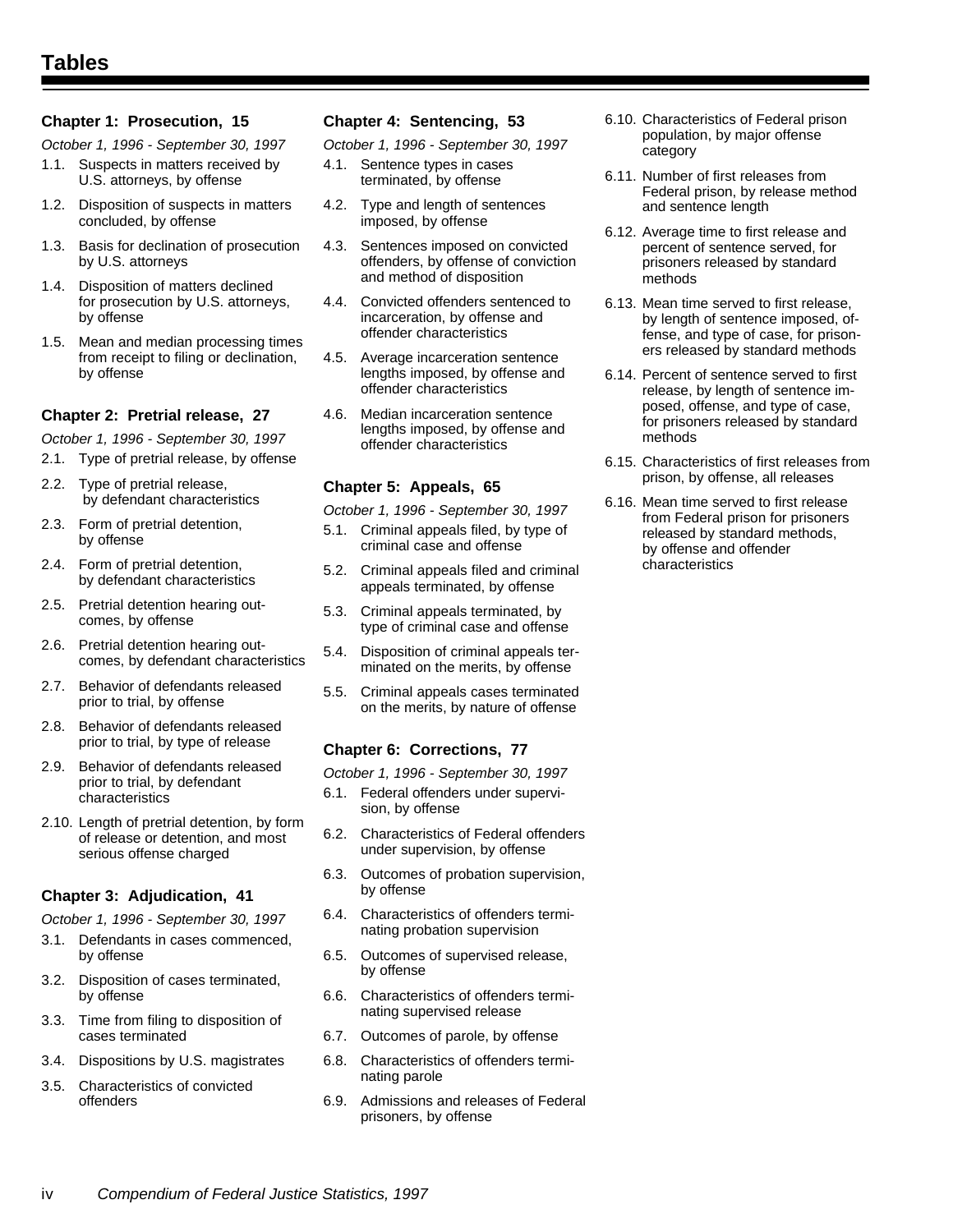#### **Highlights, 1**

*October 1, 1996 - September 30, 1997*

- Figure H.1. Average length of sentences imposed, by offense
- Figure H.2. Average time to first release, standard releases, by offense
- Figure H.3. Admissions to Federal Bu reau of Prisons, releases, and prisoners at yearend, by offense

#### **System overview, 5**

- *October 1, 1996 September 30, 1997*
- Figure S.1. System overview, Federal criminal case processing
- Figure S.2. Federal criminal case proc essing in matters concluded by U.S. attorneys

#### **Chapter 1: Prosecution, 9**

- *October 1, 1996 September 30, 1997*
- Figure 1.1. Suspects in matters con cluded: Percentage of sus pects that were prosecuted, declined, referred to other authorities for disposition, or disposed by U.S. magistrate
- Figure 1.2. Of suspects in matters declined, percent referred or handled in other prosecu tions or settled through alternative resolution

#### **Chapter 2: Pretrial release, 21**

- *October 1, 1996 September 30, 1997*
- Figure 2.1. Percent of defendants re leased prior to case disposi tion, by offense category
- Figure 2.2. Percent of defendants released or detained, by offense category
- Figure 2.3. Detention hearings held, by offense category
- Figure 2.4. Pretrial release rates, by defendant characteristics

#### **Chapter 3: Adjudication, 37**

- *October 1, 1996 September 30, 1997*
- Figure 3.1. Disposition of cases terminated
- Figure 3.2. Average time from filing to disposition of cases terminated, by offense

#### **Chapter 4: Sentencing, 47**

*October 1, 1996 - September 30, 1997*

- Figure 4.1. Rates of incarceration and probation for offenders convicted and sentenced in cases that terminated
- Figure 4.2. Incarceration sentence lengths (in months) of of fenders convicted and sen tenced in cases that terminated
- Figure 4.3. Average sentences imposed on defendants convicted at trial and defendants con victed by guilty plea

#### **Chapter 5: Appeals, 61**

- *October 1, 1996 September 30, 1997*
- Figure 5.1. Types of criminal appeal cases
- Figure 5.2. Appeals cases filed, by type of offense
- Figure 5.3. Disposition of criminal appeals terminated

#### **Chapter 6: Corrections, 71**

*October 1, 1996 - September 30, 1997*

- Figure 6.1. Violation rates of offenders terminating probation, super vised release, or parole, by type of violation
- Figure 6.2. Violation rates of offenders completing probation, super vised release, or parole, by category of offense
- Figure 6.3. Rates of violation of condi tions of supervision, by level of education
- Figure 6.4. Mean time to first release (months), by offense
- Figure 6.5. Characteristics of first releasees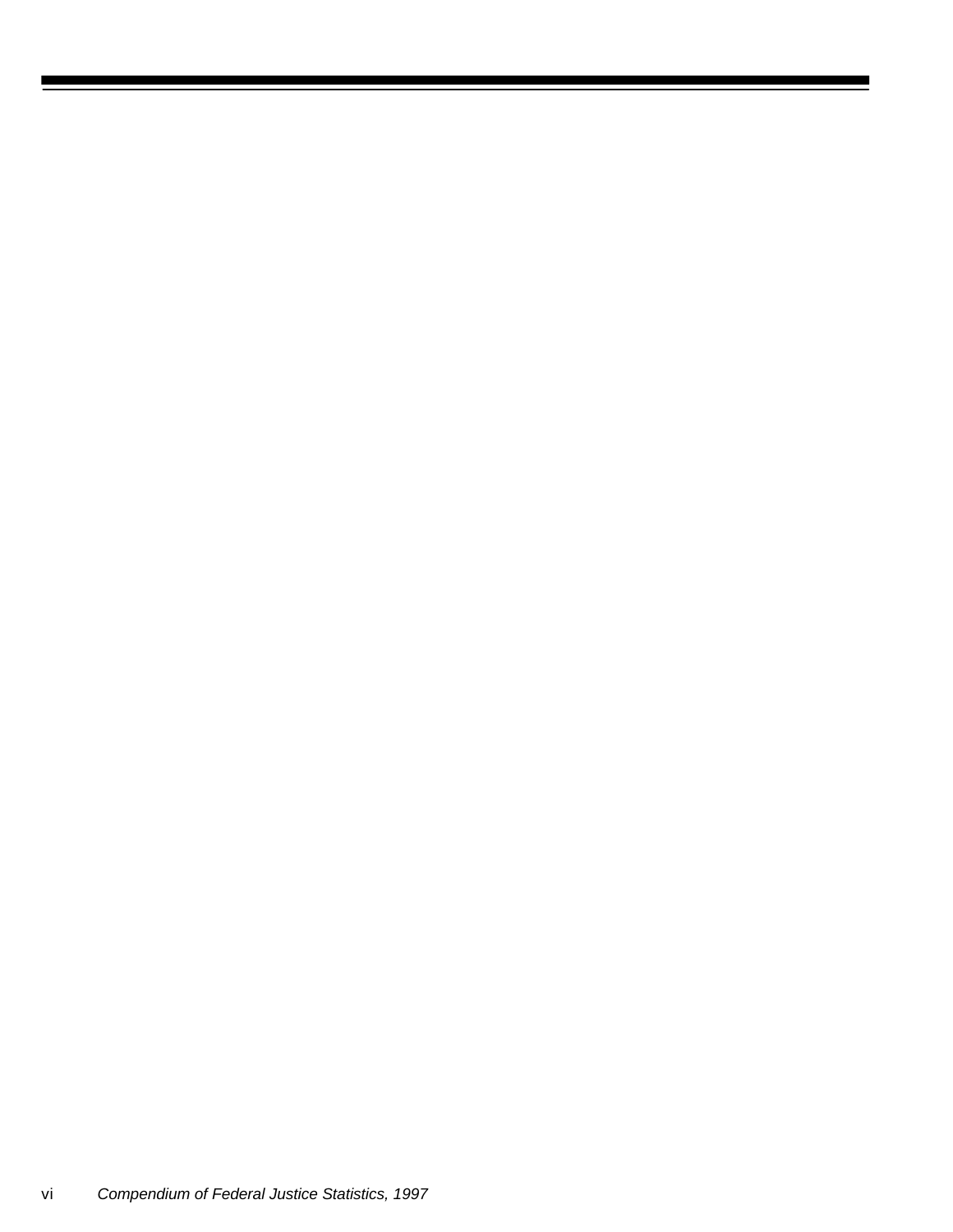During 1997 just over 110,000 suspects were investigated by U.S. attorneys for possible violations of the U.S. code, and criminal charges were filed in U.S. district courts against about 70,300 defendants, almost a third of whom were prosecuted for drug offenses.

The majority (87%) of the 64,956 defendants whose cases were terminated in U.S. district courts during 1997 were convicted. Among those convicted, 70% were sentenced to prison for an average of 58.9 months. At the end of 1997, the Federal Bureau of Prisons held more than 98,944 prisoners who had been convicted of a Federal offense, an increase of 7% over 1996. Sixty percent of those held by the Bureau of Prisons were convicted and sentenced for drug offenses.

#### **Prosecution**

During 1997 U.S. attorneys initiated criminal investigations of 110,034 suspects, and they concluded their investigations of 99,459 suspects. Thirtyfour percent of the suspects were investigated for public-order, 31% for drug, 28% for property, and 7% for violent offenses.

Of the suspects in criminal matters concluded, U.S. attorneys prosecuted 60,383 in U.S. district courts (61% of all suspects in matters concluded) and declined to prosecute 29,069 suspects (29%), while U.S. magistrates disposed of another 10,007 suspects (10%).

Suspects in criminal matters involving drug or violent offenses were slightly more likely to be prosecuted in a U.S. district court (76% and 63%, respectively) than were the suspects involved in public-order or property offenses (54% and 51%, respectively). Suspects involved in property offenses (such as fraud) or regulatory public-order offenses were more likely to be declined for prosecution (43% and 65%, respectively) than were the suspects investigated for drug or violent offenses (18% and 31%, respectively).

#### **Pretrial release**

During 1997 about 51% of the 56,041 defendants who terminated pretrial services were released at some time prior to their criminal trial. Defendants charged with property offenses such as embezzlement, fraud, and larceny and those charged with regulatory public-order offenses or tax law violations were more likely to be released prior to trial (between 72% and 95% of these defendants were released) than were defendants charged with violent offenses, drug trafficking, weapons, or immigration offenses (between 11% and 48% of these defendants were released).

Defendants having a prior criminal history of serious or violent crimes were less likely to be released than those without a prior criminal history; defendants with more criminal history were less likely to be released than those with less criminal history. Twenty-six percent of the defendants with a prior violent felony conviction were released before trial, while 61% of the defendants with no prior convictions were released. Fifty-four percent of defendants with one prior conviction were released, as compared to 41% of defendants having two to four prior convictions and 29% of defendants having five or more prior convictions.

About 84% of the defendants released prior to trial completed their periods of release without violating the conditions of their release. About 16% of defendants released violated the conditions of their release, and 6% of defendants had their release revoked. Defendants charged with drug and violent offenses were more likely to commit at least one violation of their conditions of release (26% and 18%, respectively) and to have their release revoked (10% and 8%, respectively) than were other defendants.

#### **Adjudication**

Criminal charges were filed in U.S. district courts against 69,351 defendants during 1997, about 82% of whom were charged with felonies. Of

the defendants charged with felonies, 41% were prosecuted for drug trafficking offenses, 26% for public-order offenses, 24% for property offenses, and 6% for violent offenses.

Criminal cases were concluded against 64,956 defendants during 1997, 82% of whom had been charged with felonies. Eighty-seven percent (or 56,570) of all defendants were convicted; 84% of these were felony convictions.

Ninety percent of defendants charged with felonies were convicted. This conviction rate was about the same for all major offense categories: 91% of public-order offenders, 90% of violent and property offenders, and 89% of drug offenders. Most felony convictions were obtained by guilty plea (93%).

Drug defendants comprised 42% of felony convictions; both property and public-order defendants comprised 26% of the felony convictions, and defendants charged with violent offenses comprised the remaining 6% of felony convictions.

#### **Sentencing**

Of the 56,570 offenders sentenced during 1997, about 70% were incarcerated, another 23% were placed on probation (either alone or with some incarceration), and 6% were ordered to pay a fine.

About 92% of felony drug offenders and 91% of violent felony offenders received prison sentences, as did 81% of felony public-order offenders and 59% of felony property offenders.

The 39,431 offenders sentenced to prison received, on average, 58.9 months of imprisonment, while the 12,801 offenders sentenced to probation received, on average, 33.8 months of probation. Offenders sentenced for violent felony offenses and felony drug offenses received longer average prison terms (85.7 and 80.6 months, respectively) than those convicted of felony property and publicorder offenses (24.4 and 47.5 months, respectively).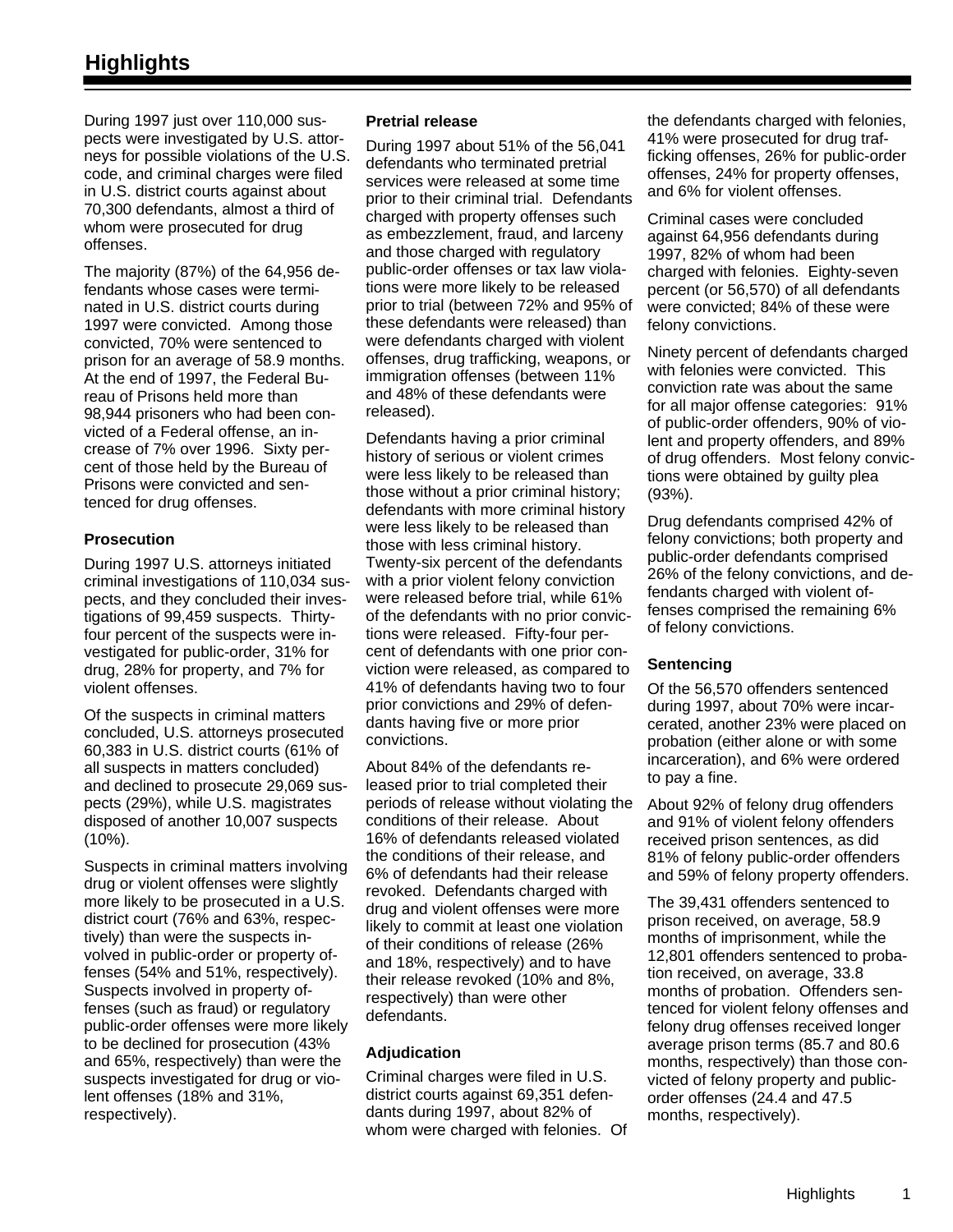**Average length of sentences imposed, by offense, October 1, 1996 - September 30, 1997**

| Most serious<br>offense of conviction | Average sen-<br>tence length |
|---------------------------------------|------------------------------|
| All offenses                          | 58.9 mo                      |
| Felonies                              | 61.2                         |
| Violent offenses                      | 85.7                         |
| Property offenses                     | 24.4                         |
| Drug offenses                         | 80.6                         |
| Public-order offenses                 | 47.5                         |
| Misdemeanors                          | 99                           |

#### **Appeals**

During 1997 the U.S. Courts of Appeals received 10,521 criminal appeals. Forty-six percent of the appeals filed challenged both the conviction and sentence imposed. Only 4% of appeals were filed by the Government. Of the 10,466 appeals terminated during 1997, 78% (or 8,178) were terminated on the merits. In 86% of the appeals terminated on the merits, the district court ruling was affirmed, at least in part.

#### **Corrections**

At the end of 1997, there were 90,751 offenders under supervision. About 56% were serving terms of supervised release; another 36% were on probation; and 8% were on parole. Drug offenders comprised 52% of offenders under terms of supervised release, 54% of offenders on parole, and 11% of offenders on probation. Property offenders comprised 39% of offenders on probation, 28% of offenders serving terms of supervised release, and 11% of offenders on parole.

A total of 16,748 offenders completed their terms of probation during 1997. Most of these offenders (83%) completed their terms of probation successfully. Ten percent of probationers committed technical violations; 5% committed new crimes.

A total of 17,896 offenders completed terms of supervised release during 1997. Of these offenders, 65% successfully completed their terms without violating conditions of release;

21% committed technical violations; and 12% committed new crimes.

A total of 3,859 offenders completed terms of parole during 1997. Of these offenders, 60% successfully completed their terms without violating conditions of release; 23% committed technical violations; and 13% committed new crimes.

Regardless of the type of supervision, violent offenders were less likely than others to successfully complete a term of supervision.

The Federal prison population increased by 6,565 offenders during 1997 to reach 98,944 persons. During 1997, 38,375 prisoners were received by the Bureau of Prisons from U.S. district court commitments. An additional 13,217 prisoners were returned to Federal prison for violating conditions of probation, parole, or supervised release, or were admitted to Federal prison from elsewhere than a U.S. district court.

During 1997, 31,894 prisoners were released for the first time from Federal prison after commitment by a U.S. district court. Of these, 29,080 were released by standard methods and 2,814 were released by extraordinary means (death, treaty transfer, sentence commutation, or drug treatment). The standard "first releases" served, on average, 28.8 months before their release, or about 91% of the sentence imposed. Drug offenders served an average of 42.5 months before first release, while property offenders served an average of 15.3 months before first release.

#### **Average time to first release, standard releases, by offense, October 1, 1995 - September 30, 1996**

| Most serious original<br>offense of conviction | Mean time<br>served |
|------------------------------------------------|---------------------|
| All offenses                                   | 28.8 mo             |
| Violent offenses                               | 53.8                |
| Property offenses                              | 15.3                |
| Drug offenses                                  | 42.5                |
| Public-order offenses                          | 17.9                |

An additional 13,133 prisoners were released from subsequent commitments to Federal prison.

Drug offenders — who comprised about 42% of persons admitted into Federal prison — comprised the largest percentage of persons in prison (59%) at the end of 1997.

#### **Admissions to Federal Bureau of Prisons, releases, and prisoners at yearend, by offense, October 1, 1995 - September 30, 1996**

| Most serious offense<br>of conviction | All admissions | All releases | Population<br>at yearend |
|---------------------------------------|----------------|--------------|--------------------------|
| All offenses                          | 51,592         | 45,027       | 98.944                   |
| Violent offenses                      | 9.1%           | 9.6%         | 11.8%                    |
| Property offenses                     | 19.2           | 21.4         | 8.2                      |
| Drug offenses                         | 41.5           | 38.9         | 59.2                     |
| Public-order offenses                 | 28.9           | 29.0         | 19.4                     |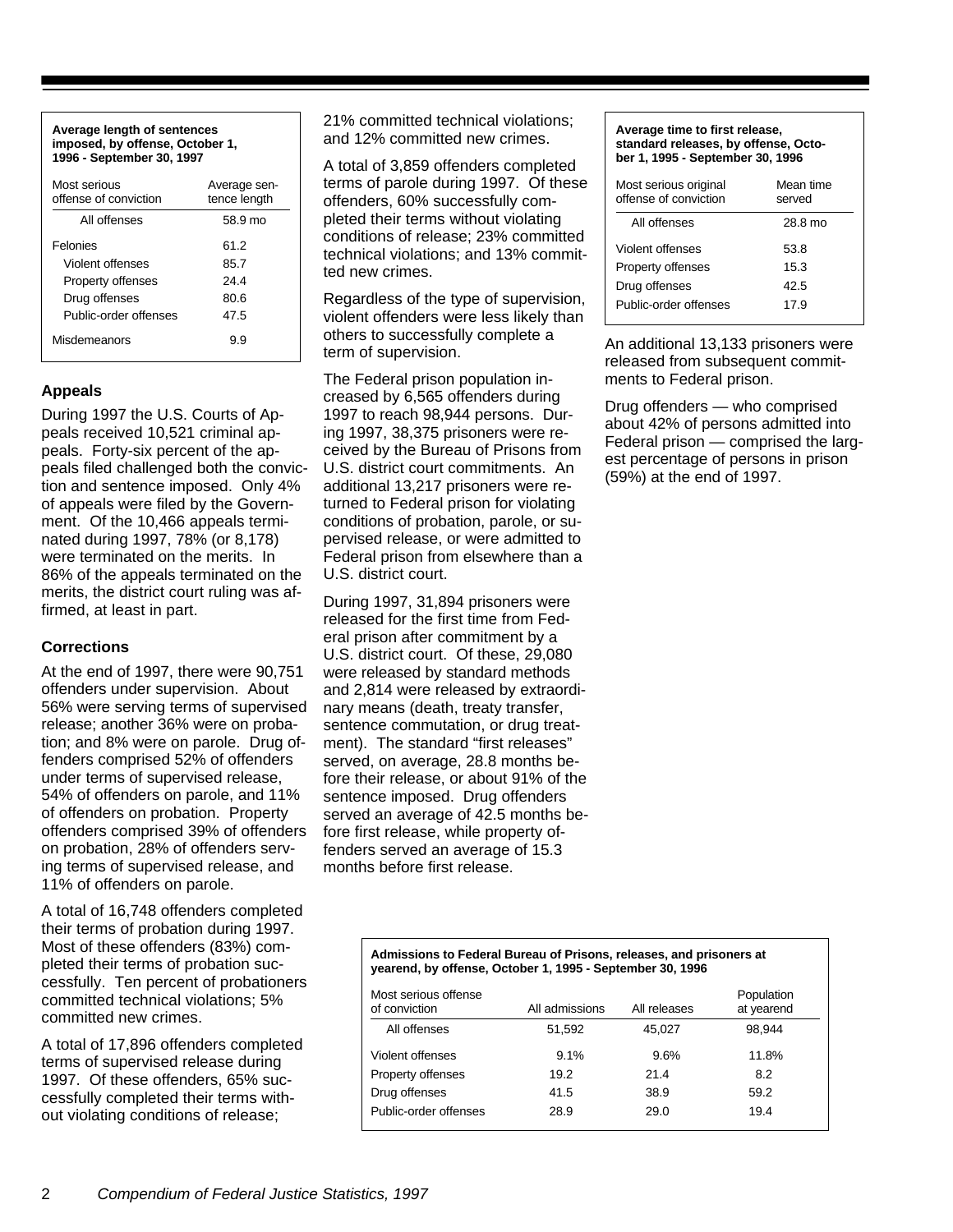This Bureau of Justice Statistics (BJS) report presents an overview of case processing in the Federal criminal justice system. The data presented are compiled from the BJS Federal Justice Statistics Program (FJSP) database. The FJSP database includes data provided by the Administrative Office of the U.S. Courts, the Executive Office for the U.S. Attorneys, the Federal Bureau of Prisons, and the U.S. Sentencing Commission. The Administrative Office of the U.S. Courts, in addition to providing data describing defendants in cases processed by the Federal judiciary, provides data describing defendants processed by the Federal pretrial services agencies and the Federal probation and supervision service. The BJS Federal Justice Statistics database is archived on CD-ROM, copies of which are available from the BJS Clearinghouse. The data can be downloaded from the Federal Justice Statistics Resource Center located at http://fjsrc.urban.org.

Each agency reports on those defendants it processed during a given year in an annual statistical report. These agency reports are often incomparable due to the varying methods the agencies use to report case processing activities. As reported by an interagency working group, headed by BJS, the differences in the case processing statistics are attributable, in part, to the differing needs and missions of the agencies. The working group found the following differences in reported statistics:

- w the universe of cases reported during a given period — some agencies report on those case processing events that *occurred* during a particular period, whereas others report on those events *recorded* during a particular period; and
- w many of the commonly used case processing statistics suspect/defendant processed, offense committed, disposition, and sentence imposed — are defined differently across agencies.

BJS, through FJSP, has recognized the incomparability of these annual statistical reports and has attempted to reconcile many of the differences identified by the working group. For instance, by combining databases from several years, BJS is able to report on those cases that actually occurred during the reporting period. Additionally, commonly used case processing statistics are made comparable across stages by applying uniform definitions to data obtained from each agency. Because definitions in the FJSP are consistent with those categories in BJS programs describing State defendants convicted, sentenced, or imprisoned, the comparison of Federal and State case processing statistics is facilitated.

The 1997 Compendium, 12<sup>th</sup> in a series which includes 1984, 1985, 1986, 1988, 1989, 1990, 1992, 1993, 1994, 1995, and 1996 describes defendants processed at each stage of the Federal justice system — investigation and prosecution by the U.S. attorneys (chapter 1), pretrial release or detention (chapter 2), adjudication in the U.S. district courts (chapter 3), sentencing (chapter 4), appeal of the conviction and/or sentence imposed (chapter 5), and corrections (chapter 6) — for the 12-month period ending September 30, 1997 (the Federal fiscal year). Prior to 1994, the *Compendium* was reported on a calendar-year basis.

The tables presented report events that occurred during the Federal fiscal year — October 1, 1996 - September 30, 1997. Generally, the tables include both individual and organizational defendants. Organizational defendants are not included in tables describing pretrial release and detention or tables showing defendants sentenced to incarceration. Juvenile offenders are included in the reported statistics. Felony and misdemeanor distinctions are provided where possible (see "Offense classifications" in *Methodology*).

#### **Organization of the** *Compendium*

Each chapter of the *Compendium* describes a major stage in the processing of criminal suspects and defendants. Each chapter contains *Chapter notes* that describe the universes of data used in the tables and information relevant to the interpretation of individual tables. The *Compendium* contains the following:

**Chapter 1**. This chapter describes decisions made by Federal prosecutors in screening criminal matters and the characteristics of defendants in cases prosecuted or declined for prosecution.

**Chapter 2**. This chapter describes the pretrial release and detention practices of the Federal judiciary, including the characteristics of defendants detained or released pending trial.

**Chapter 3**. This chapter describes actions by the Federal judiciary in adjudicating defendants in cases filed by the U.S. attorneys, including the offense charged and characteristics of defendants convicted.

**Chapter 4**. This chapter describes the sentences imposed by the Federal judiciary on convicted defendants, including the characteristics of defendants sentenced.

**Chapter 5**. This chapter describes appeals of criminal convictions and sentences imposed in the Federal courts, including the original offense charged.

**Chapter 6**. This chapter describes defendants under Federal correctional supervision — probation, parole, and supervised release — including the outcome of the supervision (successful completion or violations), admissions to and releases from Federal prison, and time served by Federal inmates.

**Methodology**. This section describes the procedures followed in analyzing data and developing tables.

**Glossary**. This section contains definitions for terms used in the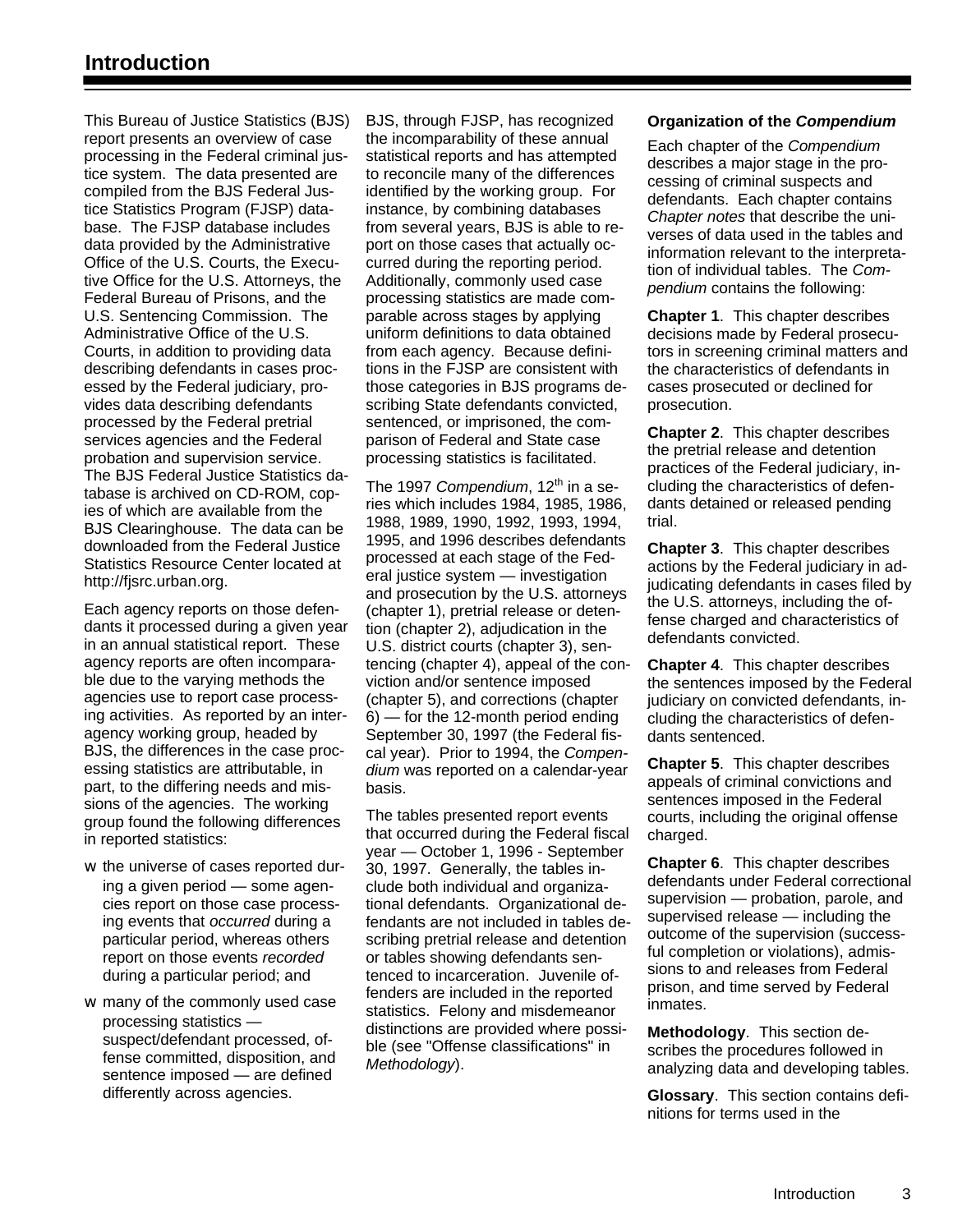*Compendium*. Since many terms used in the text and tables have specialized meanings (either because they refer to Federal law or because of reporting procedures by the Federal agencies supplying the data), readers are encouraged to check the glossary for exact definitions of tabulated data.

#### *Comparing Case Processing Statis-*

*tics*. This document, prepared by an interagency working group tasked to reconcile differences in Federal criminal case processing statistics, identifies and describes the major differences in the way Federal criminal justice agencies collect, tabulate, and report criminal case processing events.

#### **Modifications to the 1997** *Compendium*

The corrections chapter (chapter 6) has been substantially reorganized, as some tables were added, and one table was eliminated. Appearing first are two tables describing Federal offenders under supervision; the second of these, displaying characteristics of the federally supervised population, is a new addition. The table showing characteristics of offenders terminating post-incarceration supervision (parole or supervised release) has been divided into two tables: one showing characteristics of offenders terminating supervised release and one showing characteristics of offenders terminating parole.

The table showing supervision outcomes for offenders entering supervision that appeared in previous compendia was deleted. A table showing demographic characteristics of the Federal prison population was added. The incarceration tables were reordered so that the table showing prisoner stocks and flows appears first, followed by the aforementioned new table showing characteristics of the Federal prison population. For the balance of the tables in chapter 6, the order from the previous *Compendium* is retained.

#### **Notes to reader**

The tables in the *Compendium* were constructed to permit valid comparisons within each table and to allow the reader to compare percentages (but not raw totals) across tables. It should be understood, however, that the total number of subjects/ defendants shown in a particular table may not equal the number of subjects/defendants involved in a particular stage of processing, since some records could not be linked and some data sources did not include information on particular data elements classified in a particular table. Data notes indicate the exact universe for individual tables.

The *Compendium* is a statistical presentation of Federal criminal justice information with limited analyses of trends or explanatory factors underlying the statistics. Analyses of Federal justice statistics may be found in special reports and other publications, some of which are cited in the *Compendium*. Assessment of changing patterns in the *Compendium* tabulations may depend on detailed examination of subcategories not shown in the tabulations or may require other sources of information, such as knowledge of legislation or Federal agency procedures.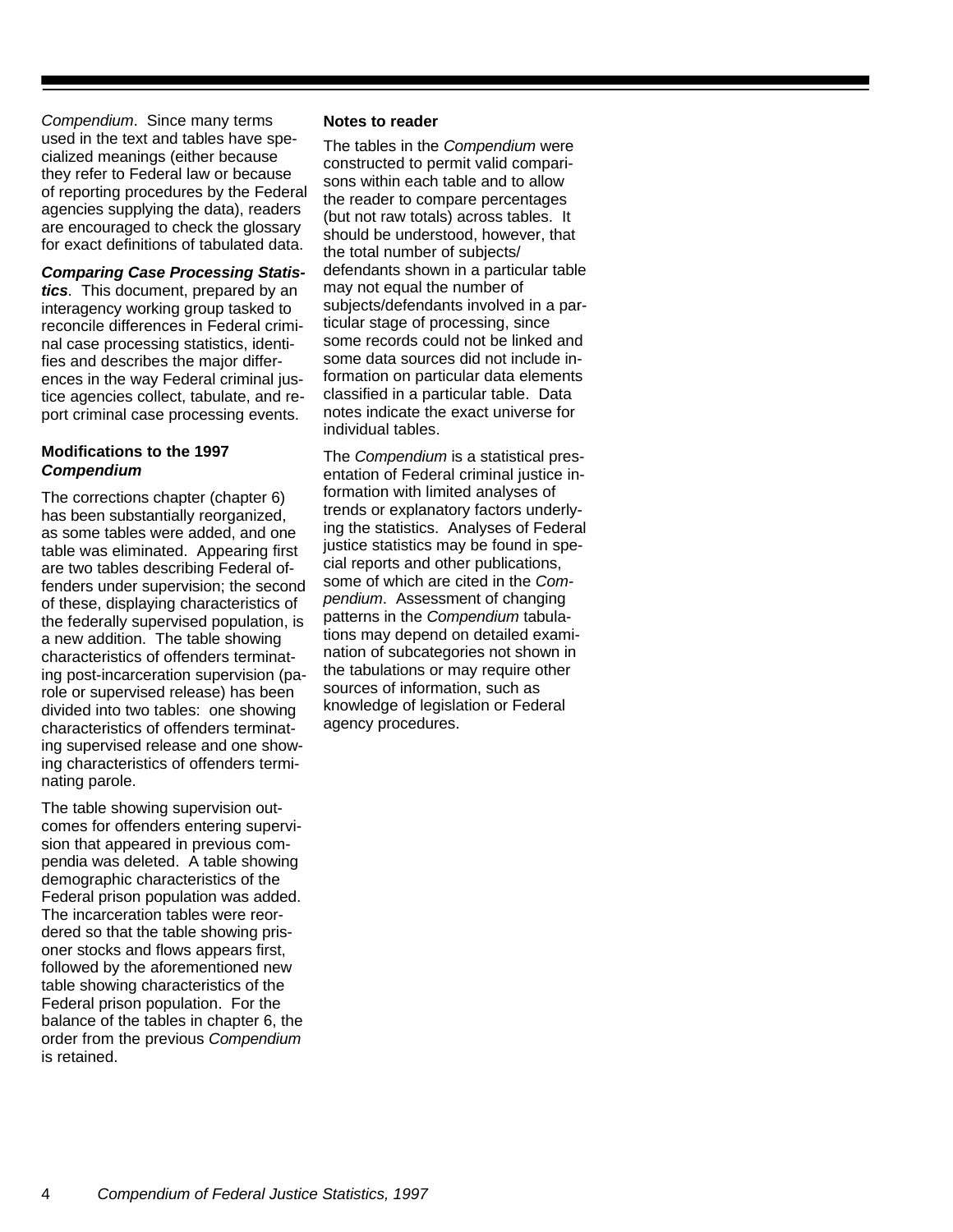

## **System overview**

*Figure S.1.*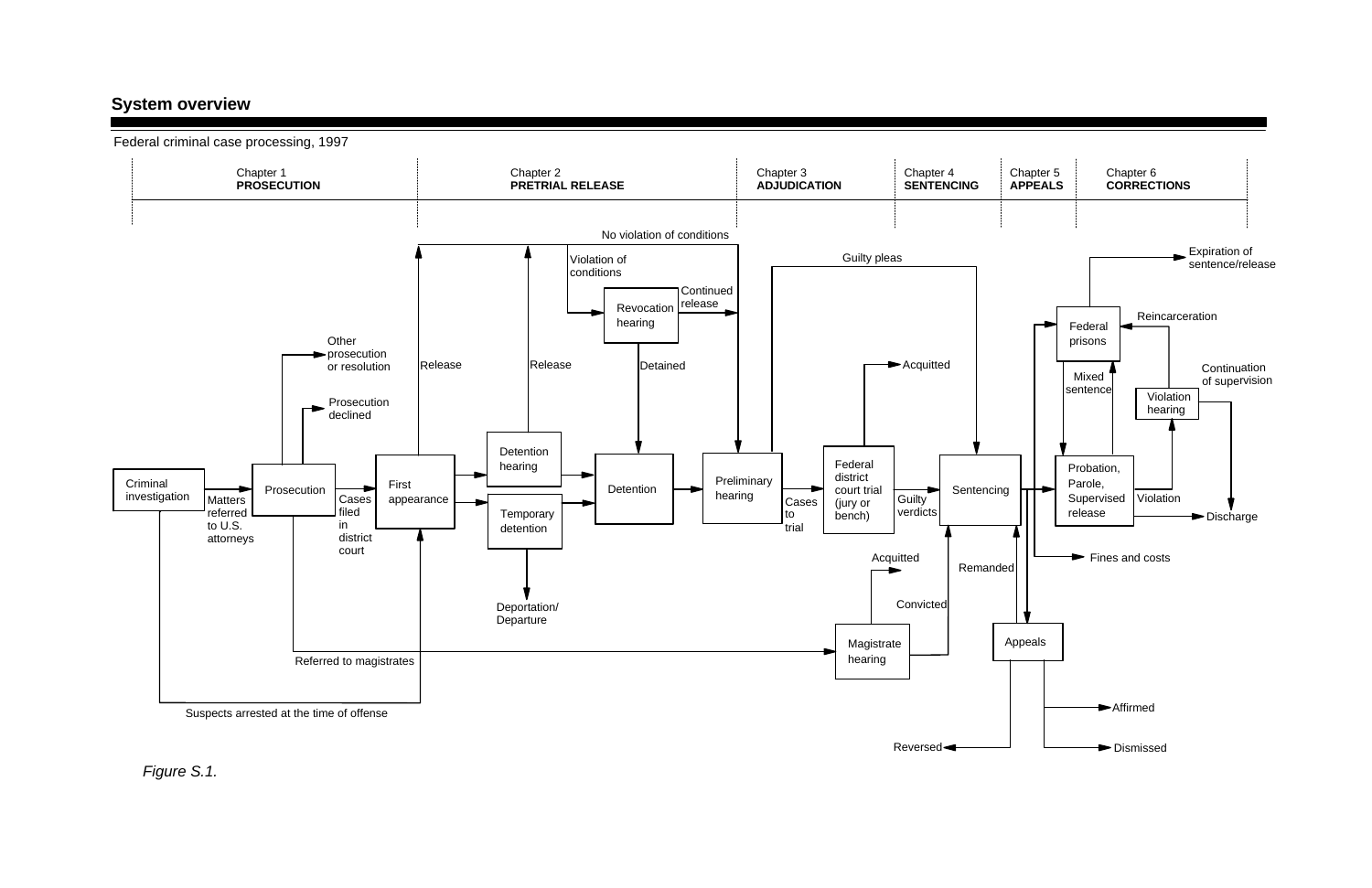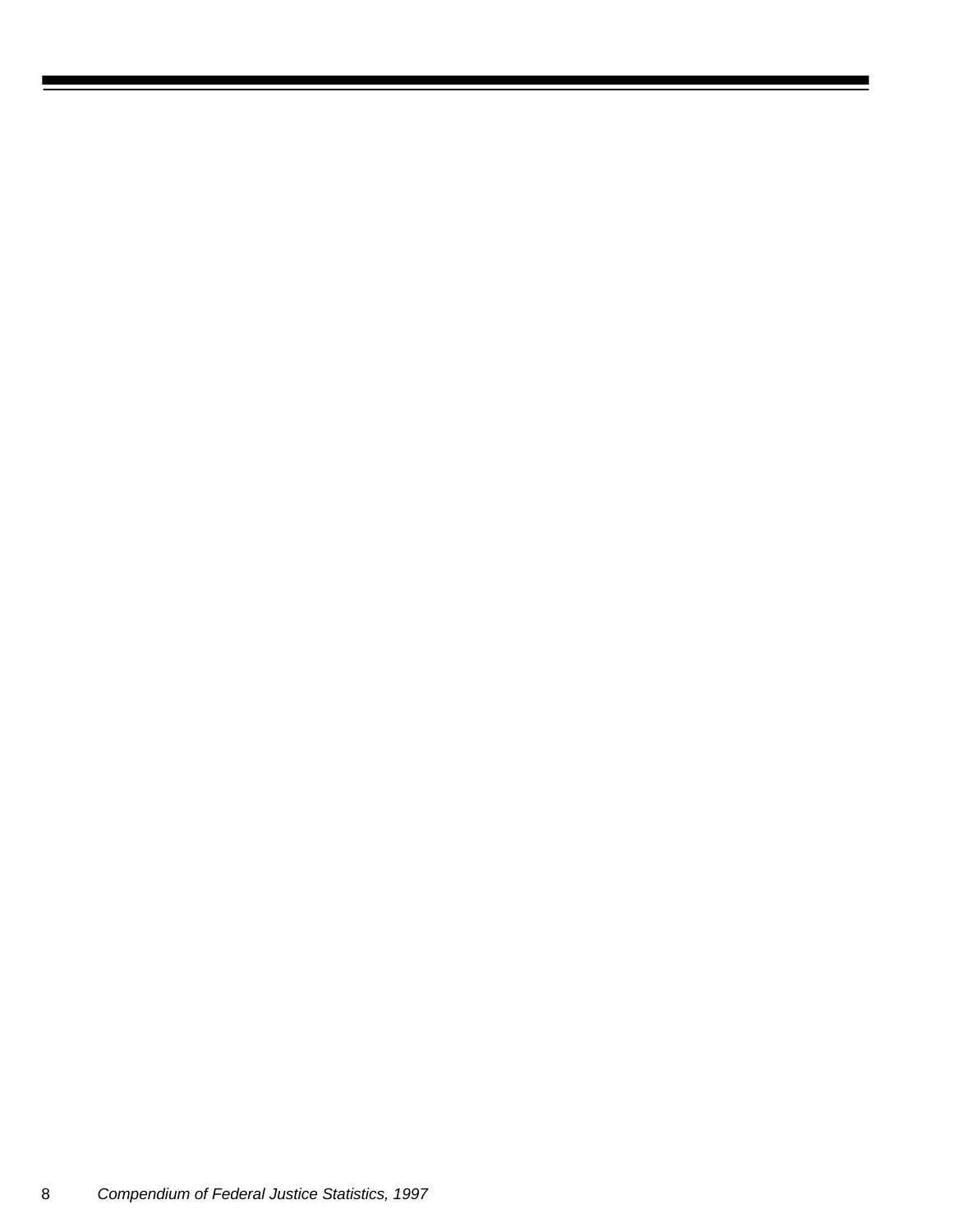Chapter 1

|--|--|--|--|--|--|--|

#### **Tables**

| October 1, 1996 - September 30, 1997                                                        |
|---------------------------------------------------------------------------------------------|
| 1.1. Suspects in matters received by U.S.                                                   |
| 1.2. Disposition of suspects in matters con-                                                |
| 1.3. Basis for declination of prosecution by                                                |
| 1.4. Disposition of matters declined for pro-<br>secution by U.S. attorneys, by offense  18 |

1.5. Mean and median processing times from receipt to filing or declination, by offense .............. 19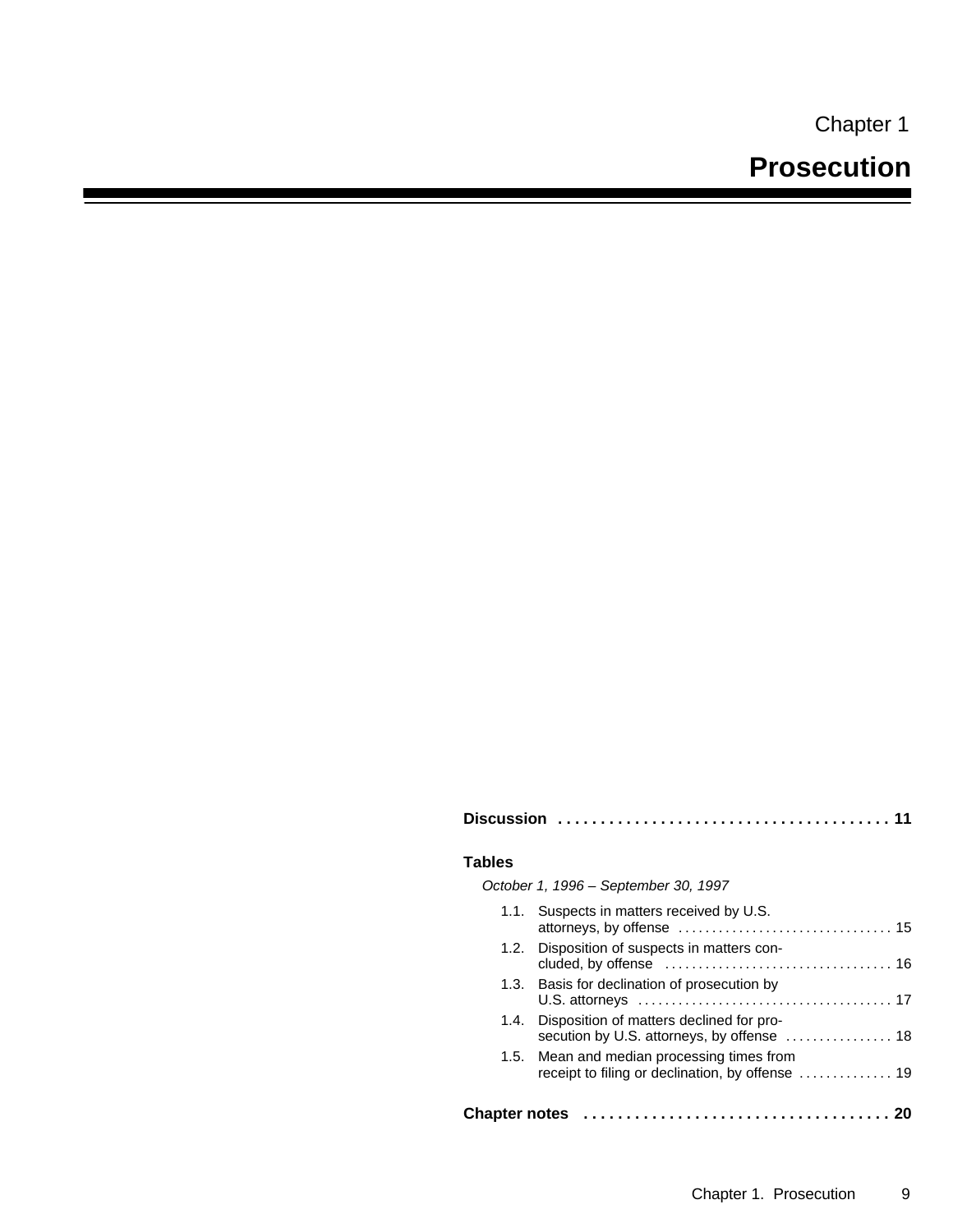### **Prosecution**

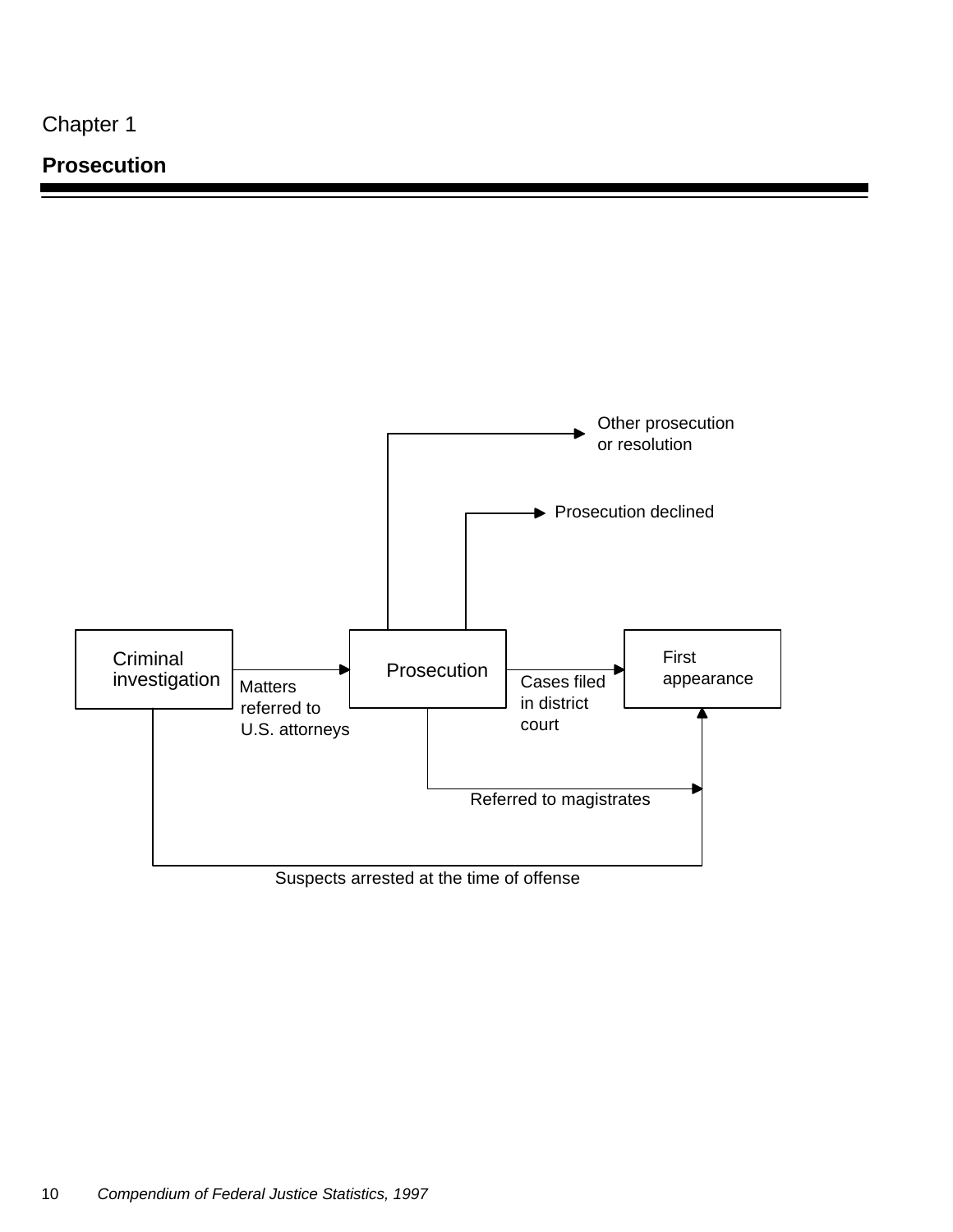Federal criminal cases may be brought by the U. S. Attorney's Office, by the Criminal Division of the U.S. Department of Justice, or by other authorized agencies. The 93 U.S. attorneys serve as the chief Federal law enforcement officers within their respective districts.

Investigations are most commonly referred to a U.S. attorney by a Federal investigative agency (primarily the Drug Enforcement Administration; the Federal Bureau of Investigation; the Postal Inspection Service; the Bureau of Alcohol, Tobacco, and Firearms; and the Secret Service), by the Criminal Division, or by a State or local investigative agency. Investigations may also be initiated — and cases brought directly — by U.S. attorneys or by the Criminal Division of the U.S. Department of Justice. This chapter reports only on suspects that were at least partially investigated by U.S. attorneys.

#### **U.S. attorneys' decisions**

After criminal investigations are initiated and criminal suspects are referred to them, U.S. attorneys may file charges against defendants in a U.S. district court, or they may decline to file these charges for reasons such as weak or insufficient evidence, minimal Federal interest, lack of resources, or lack of criminal intent. Matters that are declined may be referred to another authority for prosecution or be settled through alternative resolution procedures. U.S. attorneys may also file cases before U.S. magistrates, who have the authority to adjudicate misdemeanor offenses (18 U.S.C. § 3401). U.S. attorneys consider these cases to be criminal matters because of their relatively less serious nature and because they are handled by magistrates.

The decision to prosecute a suspect in a criminal matter depends upon many factors, including the Attorney General's priorities, U.S. attorney priorities and resources, laws governing each type of offense, and the strength of evidence in each case.

#### **Drug and violent suspects were more likely to be prosecuted before a district court judge than property and public-order suspects**



*Figure 1.1. Suspects in matters concluded: Percentage of suspects that were prosecuted, declined, referred to other authorities for disposition, or disposed by U.S. magistrate, October 1, 1996* - *September 30, 1997*

During 1997, 61% of suspects in all offense categories were prosecuted. Suspects were prosecuted at different rates depending on their offense. Suspects involved in violent and drug offenses were more likely to be prosecuted before U.S. district court judges than were those involved in property and public-order offenses (figure 1.1). Suspects involved in drug offenses were the most likely (76%) to be prosecuted. Suspects involved in property offenses were the least likely to be prosecuted (51%). However, suspects involved in property offenses were more likely to have their matter declined and not referred to other authorities for prosecution than were suspects involved in other types of criminal matters (34%). These cases were resolved by other means, including restitution, civil/ administrative procedures, and pretrial diversion.

#### **Suspects in matters received (table 1.1)**

During 1997 there were 110,034 suspects in new matters received for in

vestigation by U.S. attorneys.<sup>1</sup> Of these suspects, about 34% were investigated for public-order offenses, 31% for drug offenses, and 28% for property offenses. Just under 7% of all suspects were investigated for violent crimes. Relative percentages of offenses reflect criminal activity as well as Federal investigative, prosecutorial, and statutory priorities. For example, during 1997 priority areas for U.S. attorneys included international and domestic terrorism, violent crimes (including firearms prosecutions and violent street gangs), narcotics prosecutions, immigration, organized crime, official corruption, labor management offenses, white collar crime, government regulatory offenses, child support recovery, and civil rights prosecutions (including the Church Arson Task Force).<sup>2</sup>

<sup>1</sup>See *Chapter notes,* item 1, p. 20. The 1997 data are not directly comparable to the 1993 and prior compendia.

<sup>2</sup>*Statistical Report, United States Attorneys' Offices, Fiscal Year 1997*. U.S. Department of Justice, Executive Office for United States Attorneys, Washington, DC.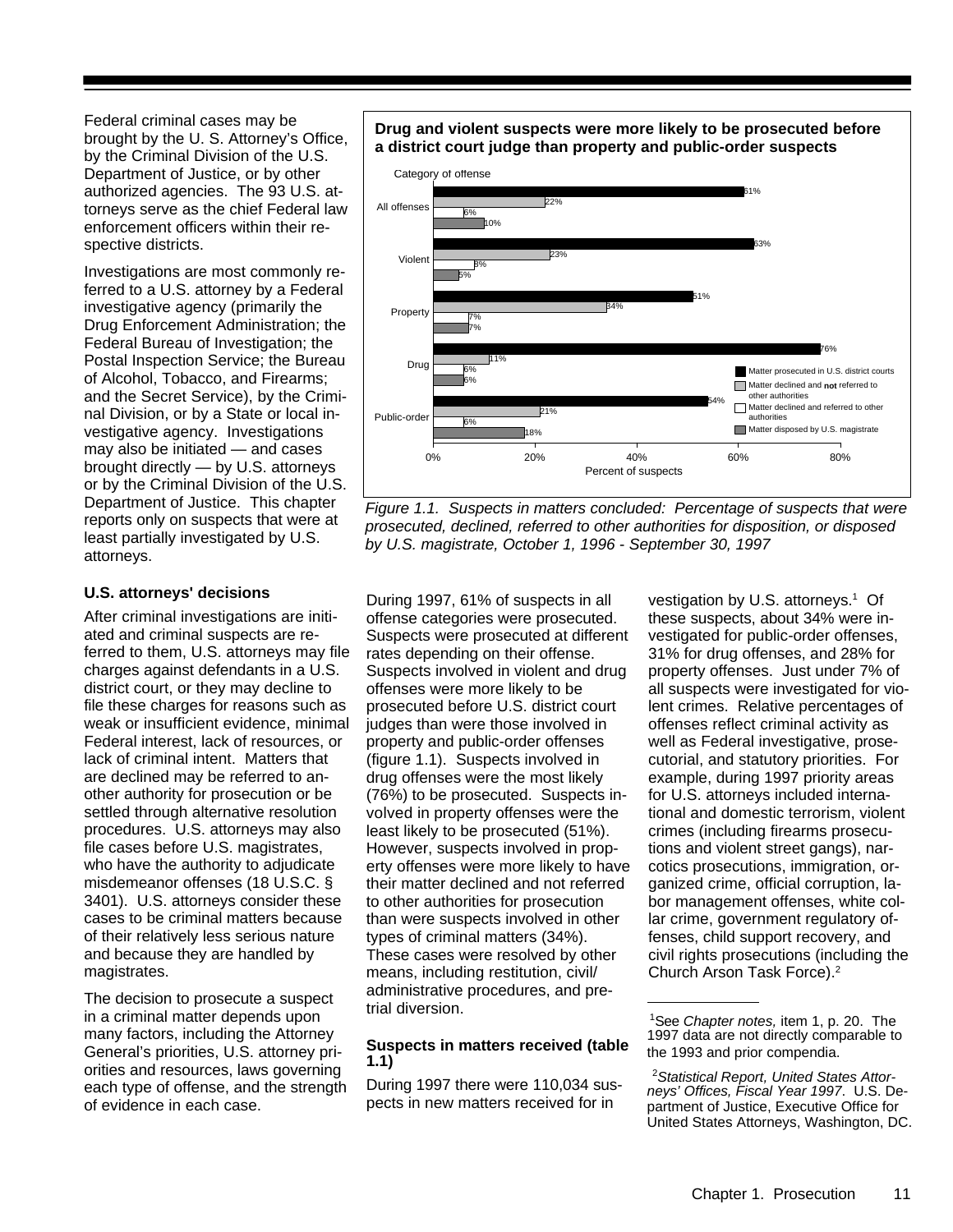**Of matters declined for prosecution, suspects in drug offenses were more likely than others to be referred to other authorities for prosecution or to have their case settled through alternative resolution**



*Figure 1.2. Of suspects in matters declined, percent referred or handled in other prosecutions, or settled through alternative resolution, October 1, 1996 - September 30, 1997*

#### **Suspects in matters concluded (tables 1.2-1.5)**

Upon receiving a matter, a U.S. attorney will either immediately decline it for prosecution or investigate further. Upon conclusion of the investigation, a matter may be filed as a criminal case in a U.S. district court, referred to a U.S. magistrate, or declined for prosecution. Of the 99,459 suspects in criminal matters concluded during 1997, 61% were prosecuted in U.S. district court, 29% were declined for prosecution, and 10% were referred to U.S. magistrates.<sup>3</sup>

**Suspects prosecuted (table 1.2) —** The likelihood of prosecution in U.S. district court varied widely across offense categories. Drug and violent offenders were more likely to be prosecuted than those involved in property and public-order offenses. U.S. attorneys prosecuted approximately 76% of suspects involved in drug offenses, 63% of those in violent offenses, 54%

of those in public-order offenses, and 51% of those in property offenses.

Differences in rates of prosecution within major categories were substantial. For example, among violent offenders, 80% of robbery suspects were prosecuted, while 56% of murder, 52% of assault, and 40% of rape suspects were prosecuted. Among property offenders, suspects investigated for counterfeiting were prosecuted at a higher rate than those involved in fraud (70% compared with 49%), and among suspects involved in public-order offenses, immigration (83%), weapons (69%), and tax law violators (67%) were much more likely to be prosecuted than suspects in communications (33%) and civil rights (7%) offenses.

**Suspects in matters declined (tables 1.3-1.4) —** Suspects in matters involving violent offenses were less likely to be declined for prosecution (31%) than those involved in property offenses (43%) but more likely than those in drug offenses (18%). Suspects in public-order offenses were slightly less likely to be declined for prosecution than those involved in violent offenses (28% compared to 31%).

The decision to decline prosecution is based on a number of factors, including the lack of prosecutable offense, alternative resolution, or case- and suspect-related reasons (table 1.3). Of the 29,069 declinations during 1997, 28% occurred because of caserelated reasons, mostly due to weak evidence (24%); 23% occurred because there was no crime or criminal intent was lacking; and 18% occurred for other reasons, such as agency requests (6%) and minimal Federal interest (4%).

Not all suspects whose matters were declined for prosecution avoided prosecution. Twenty-two percent of the suspects in matters declined were referred to another authority for prosecution (table 1.4). An additional 6% were settled through alternative resolution procedures. While suspects involved in property offenses constituted the largest number of suspects who were referred by U.S. attorneys to other authorities for prosecution or resolution, suspects involved in drug offense were the most likely of suspects whose matters were declined to be referred to other authorities for prosecution or alternative resolution (figure 1.2). Thirty-seven percent of the drug suspects whose matters were declined prosecution by U.S. attorneys were referred for other prosecution or resolution, as were 27% of the public-order, 27% of violent, and 26% of the property offense suspects.

Within major offense categories, the likelihood that suspects in matters declined for prosecution were referred to other authorities for prosecution or alternative resolution varied among specific offenses. Within property offenses, referral occurred with 43% of persons involved in motor vehicle theft, compared to 20% of suspects in arson and explosives cases. Within public-order offenses, referral occurred with 33% of weapons suspects were referred to other authorities or had their case settled through alternative procedures, compared to 8% of suspects in civil rights cases.

<sup>3</sup>The number of suspects in criminal matters concluded is not comparable to the 1993 and prior compendia. See *Chapter notes,* item 2, p. 20, for details.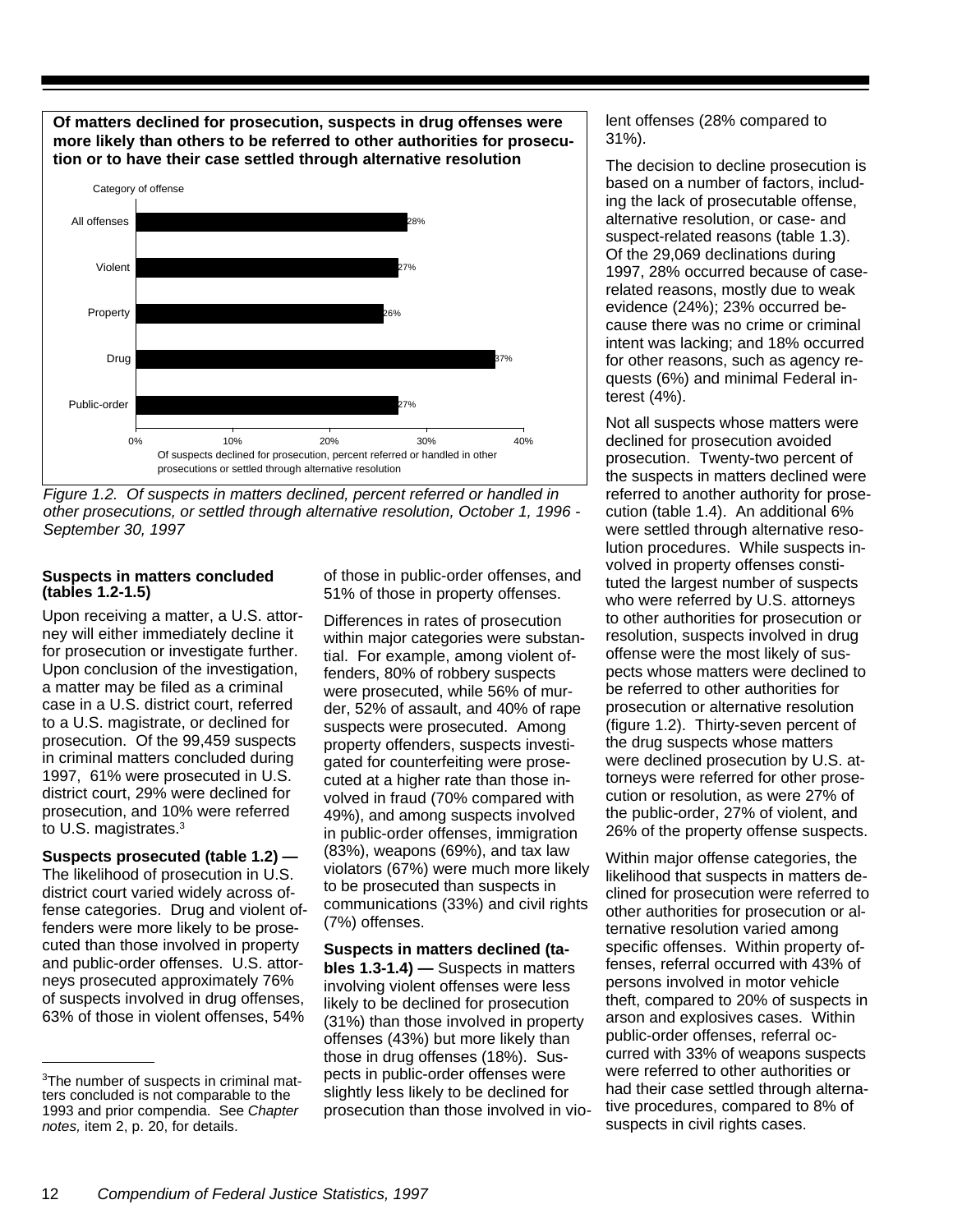#### **Defendants in cases concluded by U.S. magistrates (table 1.2) —**

Cases concluded by U.S. magistrates are, by statute, misdemeanors.<sup>4</sup> Overall, U.S. magistrates disposed of 10% of all criminal matters investigated by U.S. attorneys. For most offenses, the likelihood that a U.S. magistrate concluded the matter was also relatively low. The most notable exception was escape, for which 58% of matters were concluded by U.S. magistrates. The escape offense category accounted for 17% of all cases concluded by U.S. magistrates.

Most of the 2,933 escape violations were against defendants who absconded to avoid prosecution in State courts, the so-called "unlawful flight to avoid prosecution." Upon apprehension of the fugitive, these cases are normally dismissed by U.S. magistrates and turned over to the State for prosecution on the original warrant.

Other types of offenses having comparably high rates of disposal by U.S. magistrates included postal law violations (25%); conspiracy, aiding and abetting, traffic, and jurisdictional offenses (61%); and other property violations (44%).

**Processing times (table 1.5) —** For matters concluded during 1997, the average number of months from receipt of a matter to its conclusion by a U.S. attorney as a case filing or declination or its disposal by a U.S. magistrate was 9.2 months. However, the time to process matters varied with the outcome of the matter. Matters concluded by U.S. magistrates in which the suspect was convicted took the least amount of time — an average of 3.1 months, and at least 50% of these convictions occurred in about 40 days. Similarly, 50% of the matters declined for prosecution were declined within 12.5 months.

Overall, suspects in violent and drug offenses were processed more quickly than suspects in other offenses. For key decisions, such as whether to file a case or decline a matter for prosecution, violent offenses were concluded more quickly than drug offenses. At an average of 15.2 months, fraudulent property offenses took longer to conclude than other offenses.

<sup>&</sup>lt;sup>4</sup>At the time that U.S. attorneys receive them, matters may not be classifiable as felonies or misdemeanors. If a U.S. magistrate disposes of a case — or what the U.S. attorneys call a "matter" — its offense level has been determined, by statute, to be a misdemeanor.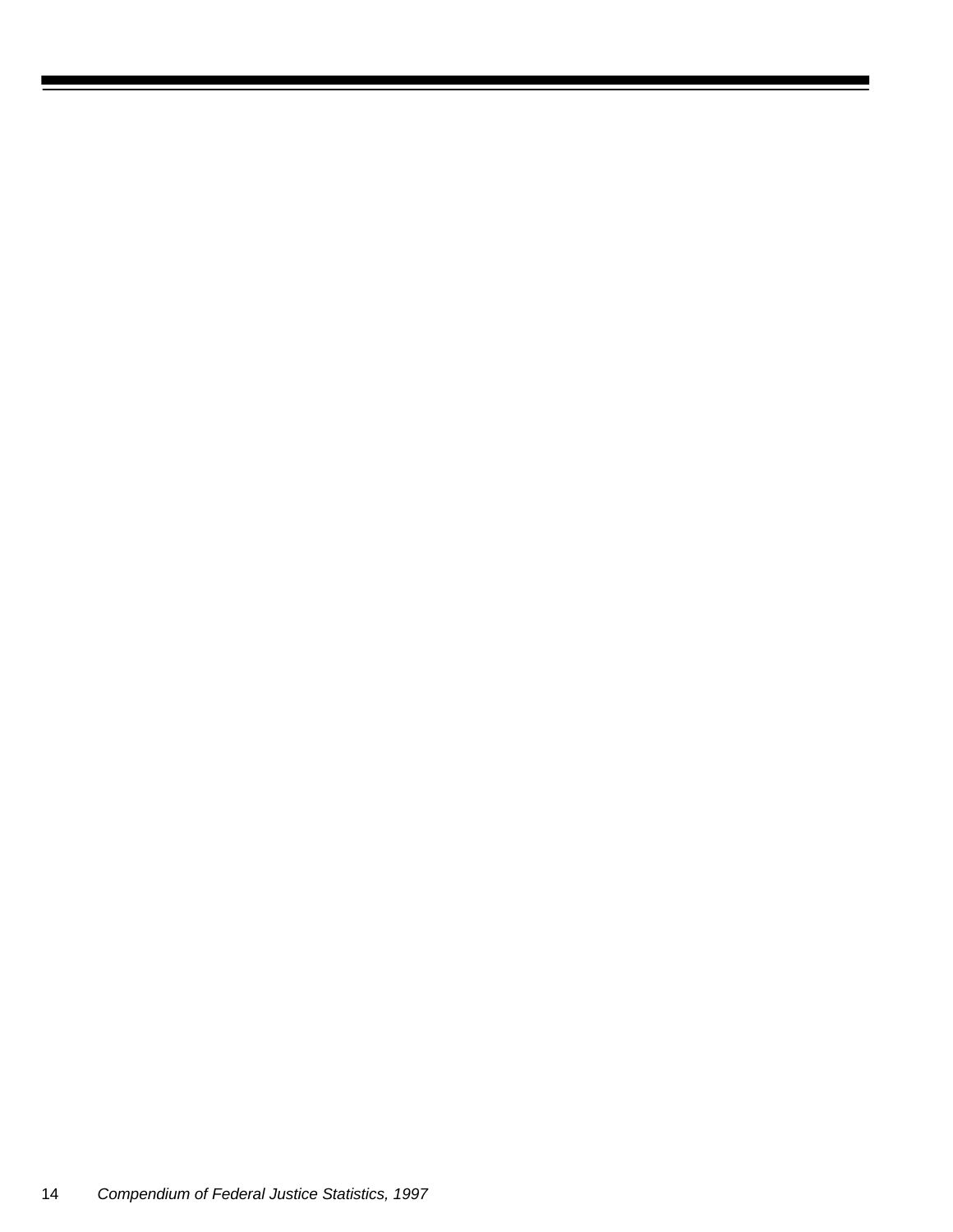#### **Table 1.1. Suspects in matters received by U.S. attorneys, by offense, October 1, 1996 - September 30, 1997**

|                                                  | Suspects in criminal matters<br>received by U.S. attorneys |                      |  |
|--------------------------------------------------|------------------------------------------------------------|----------------------|--|
|                                                  |                                                            |                      |  |
| Most serious offense investigated <sup>a</sup>   | Number                                                     | Percent <sup>b</sup> |  |
| All offenses <sup>c</sup>                        | 110,034                                                    | 100%                 |  |
| <b>Violent offenses</b>                          | 7,354                                                      | 6.8%                 |  |
| Murder/manslaughter <sup>d</sup>                 | 641                                                        | 0.6                  |  |
| Negligent manslaughter                           | 1                                                          |                      |  |
| Assault                                          | 1,252                                                      | 1.2                  |  |
| Robbery                                          | 3,396                                                      | 3.1                  |  |
| Rape                                             | 762                                                        | 0.7                  |  |
| Other sex offenses <sup>d</sup>                  | 836<br>331                                                 | 0.8<br>0.3           |  |
| Kidnaping<br>Threats against the President       | 135                                                        | 0.1                  |  |
|                                                  |                                                            |                      |  |
| <b>Property offenses</b>                         | 29,916                                                     | 27.6%                |  |
| <b>Fraudulent</b>                                | 25,854                                                     | 23.9%                |  |
| Embezzlement                                     | 4,133                                                      | 3.8                  |  |
| Fraud <sup>d</sup>                               | 19,331                                                     | 17.8                 |  |
| Forgery                                          | 1,849                                                      | 1.7<br>0.5           |  |
| Counterfeiting                                   | 541                                                        |                      |  |
| Other                                            | 4,062<br>65                                                | 3.7%<br>0.1          |  |
| <b>Burglary</b><br>Larceny <sup>d</sup>          | 1,742                                                      | 1.6                  |  |
| Motor vehicle theft                              | 792                                                        | 0.7                  |  |
| Arson and explosives                             | 831                                                        | 0.8                  |  |
| Transportation of stolen property                | 181                                                        | 0.2                  |  |
| Other property offenses <sup>d</sup>             | 451                                                        | 0.4                  |  |
|                                                  |                                                            |                      |  |
| Drug offenses                                    | 34,027                                                     | 31.4%                |  |
| <b>Public-order offenses</b>                     | 37,093                                                     | 34.2%                |  |
| <b>Regulatory</b>                                | 5,423                                                      | 5.0%                 |  |
| Agriculture                                      | 395                                                        | 0.4                  |  |
| Antitrust                                        | 34                                                         |                      |  |
| Food and drug                                    | 244                                                        | 0.2                  |  |
| Transportation                                   | 282                                                        | 0.3<br>1.6           |  |
| Civil rights<br>Communications                   | 1,783<br>123                                               | 0.1                  |  |
| <b>Custom laws</b>                               | 391                                                        | 0.4                  |  |
| Postal laws                                      | 212                                                        | 0.2                  |  |
| Other regulatory offenses                        | 1,959                                                      | 1.8                  |  |
| Other                                            | 31,670                                                     | 29.2%                |  |
| <b>Weapons</b>                                   | 4,870                                                      | 4.5                  |  |
| Immigration offenses                             | 9,366                                                      | 8.6                  |  |
| Tax law violations <sup>d</sup>                  | 1,403                                                      | 1.3                  |  |
| <b>Bribery</b>                                   | 403                                                        | 0.4                  |  |
| Perjury, contempt, and intimidation              | 745                                                        | 0.7                  |  |
| National defense                                 | 358                                                        | 0.3                  |  |
| Escape                                           | 3,438                                                      | 3.2                  |  |
| Racketeering and extortion                       | 3,483                                                      | 3.2                  |  |
| Gambling                                         | 242                                                        | 0.2                  |  |
| Liquor offenses                                  | 13<br>12                                                   |                      |  |
| Obscene material <sup>d</sup><br>Migratory birds | 182                                                        | 0.2                  |  |
| Conspiracy, aiding and abetting,                 |                                                            |                      |  |
| traffic, and jurisdictional                      | 4,582                                                      | 4.2                  |  |
| All other offenses <sup>d</sup>                  | 2,573                                                      | 2.4                  |  |
|                                                  |                                                            |                      |  |
| Unknown or indeterminable offense                | 1,644                                                      |                      |  |

Note: The data in this table are not directly comparable to data in the 1993 or prior compendia; see *Chapter notes,* items 1 and 2, p. 20.

—Less than .05%. a See *Chapter notes,* item 3, p. 20, and "Offense classifications" in *Methodology,* p.

95.<br><sup>b</sup>Percentage distribution based on the<br>suspects for whom the offense category could

be determined.

c<br>
Fincludes suspects for whom offense category<br>
could not be determined; see *Chapter notes,*<br>
item 4, p. 20.

 $a_{\rm In}$  this table, "Murder" includes non-<br>negligent manslaughter; "Other sex of-<br>fenses" may include some nonviolent<br>offenses; "Fraud" excludes tax fraud;<br>"Larceny" excludes transportation of<br>stolen property; "Other pro divides offenses with unclassifiable of-<br>fense type.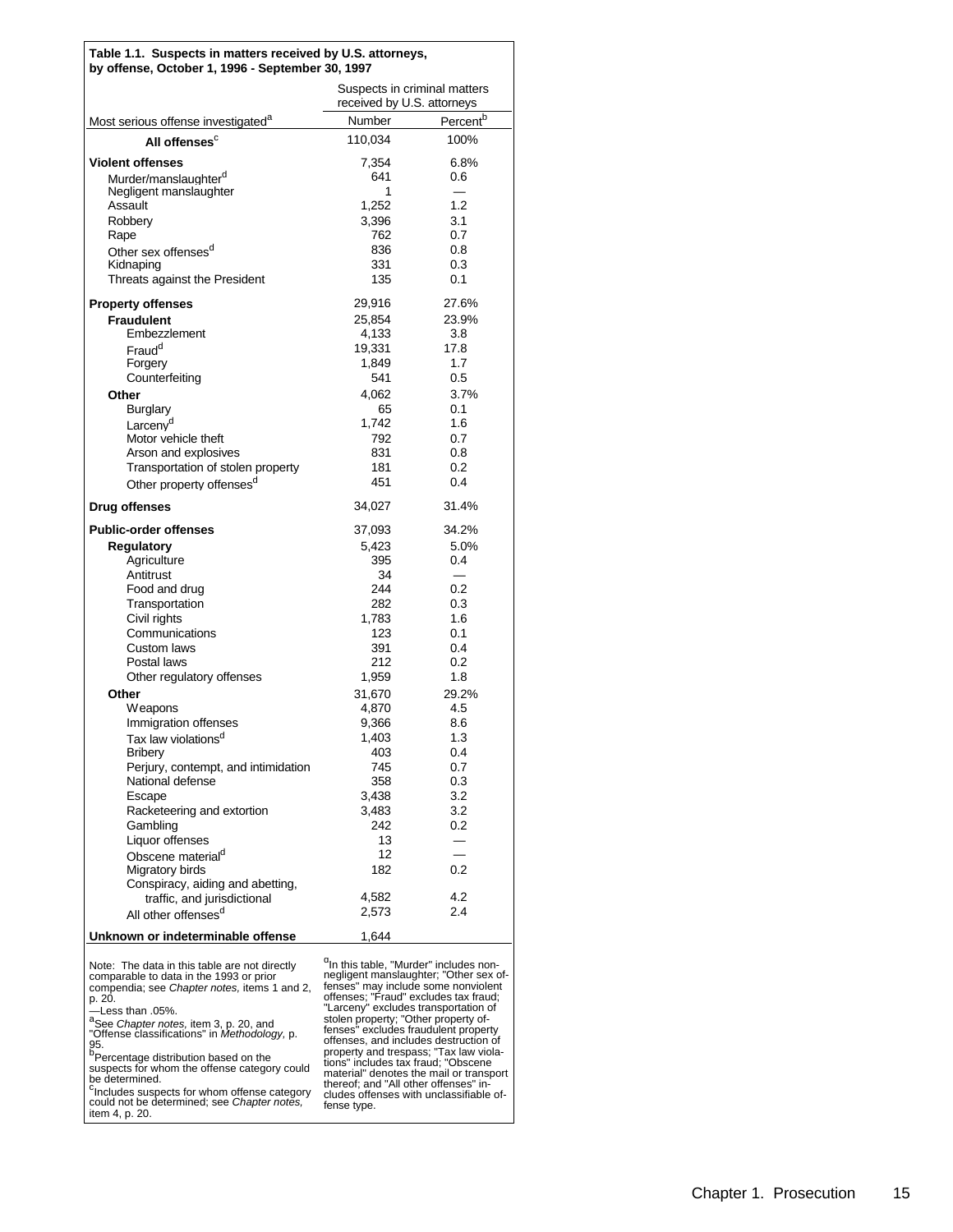| Table 1.2. Disposition of suspects in matters concluded, by offense, October 1, 1996 - September 30, 1997 |              |                            |             |                                        |                          |                            |              |                     |
|-----------------------------------------------------------------------------------------------------------|--------------|----------------------------|-------------|----------------------------------------|--------------------------|----------------------------|--------------|---------------------|
|                                                                                                           |              |                            |             | Suspects in criminal matters concluded |                          |                            |              |                     |
|                                                                                                           |              |                            | Number      |                                        |                          |                            | Percent      |                     |
|                                                                                                           |              | Prosecuted<br>in U.S. dis- |             | <b>Disposed</b><br>by U.S.             |                          | Prosecuted<br>in U.S. dis- |              | Disposed<br>by U.S. |
| Most serious offense investigated <sup>a</sup>                                                            | Total        | trict court <sup>b</sup>   | Declined    | magistrates                            | Total                    | trict court <sup>b</sup>   | Declined     | magistrates         |
| All offenses <sup>c</sup>                                                                                 | 99,459       | 60,383                     | 29,069      | 10,007                                 | 100%                     | 60.7%                      | 29.2%        | 10.1%               |
| <b>Violent offenses</b>                                                                                   | 6,570        | 4,153                      | 2,065       | 352                                    | 100%                     | 63.2%                      | 31.4%        | 5.4%                |
| Murder/manslaughter <sup>d</sup>                                                                          | 551          | 310                        | 204         | 37                                     | 100                      | 56.3                       | 37.0         | 6.7                 |
| Negligent manslaughter                                                                                    | 1            | 1                          | 0           | 0                                      | $\overline{\phantom{0}}$ | $\overline{\phantom{0}}$   |              |                     |
| Assault                                                                                                   | 1,128        | 586                        | 394         | 148                                    | 100                      | 52.0                       | 34.9         | 13.1                |
| Robbery                                                                                                   | 3,047        | 2,438                      | 499         | 110                                    | 100                      | 80.0                       | 16.4         | 3.6                 |
| Rape                                                                                                      | 734          | 291                        | 435         | 8                                      | 100                      | 39.6                       | 59.3         | 1.1                 |
| Other sex offenses <sup>d</sup>                                                                           | 684          | 382                        | 288         | 14                                     | 100                      | 55.8                       | 42.1         | 2.0                 |
| Kidnaping                                                                                                 | 307<br>118   | 115<br>30                  | 165<br>80   | 27<br>8                                | 100<br>100               | 37.5<br>25.4               | 53.7<br>67.8 | 8.8<br>6.8          |
| Threats against the President                                                                             |              |                            |             |                                        |                          |                            |              |                     |
| <b>Property offenses</b>                                                                                  | 28,633       | 14,544                     | 12,170      | 1,919                                  | 100%                     | 50.8%                      | 42.5%        | 6.7%                |
| <b>Fraudulent</b>                                                                                         | 25,157       | 12,663                     | 10,859      | 1,635                                  | 100%                     | 50.3%                      | 43.2%        | 6.5%                |
| Embezzlement                                                                                              | 3,848        | 1,900                      | 1,480       | 468                                    | 100                      | 49.4                       | 38.5         | 12.2                |
| Fraud <sup>d</sup>                                                                                        | 19,248       | 9,462                      | 8,818       | 968                                    | 100                      | 49.2                       | 45.8         | 5.0                 |
| Forgery                                                                                                   | 1,586        | 970                        | 446         | 170                                    | 100                      | 61.2                       | 28.1         | 10.7                |
| Counterfeiting                                                                                            | 475          | 331                        | 115         | 29                                     | 100                      | 69.7                       | 24.2         | 6.1                 |
| Other                                                                                                     | 3,476        | 1,881                      | 1,311       | 284                                    | 100                      | 54.1                       | 37.7         | 8.2                 |
| <b>Burglary</b>                                                                                           | 63           | 33                         | 27          | 3                                      | 100                      | 52.4                       | 42.9         | 4.8                 |
| Larceny <sup>d</sup>                                                                                      | 1,579        | 927                        | 536         | 116                                    | 100                      | 58.7                       | 33.9         | 7.3                 |
| Motor vehicle theft                                                                                       | 669          | 385                        | 264         | 20                                     | 100                      | 57.5                       | 39.5         | 3.0                 |
| Arson and explosives                                                                                      | 706          | 336                        | 351         | 19                                     | 100                      | 47.6                       | 49.7         | 2.7                 |
| Transportation of stolen property                                                                         | 174          | 118                        | 54<br>79    | 2                                      | 100                      | 67.8                       | 31.0         | 1.1                 |
| Other property offenses <sup>d</sup>                                                                      | 285          | 82                         |             | 124                                    | 100                      | 28.8                       | 27.7         | 43.5                |
| Drug offenses                                                                                             | 32,072       | 24,400                     | 5,769       | 1,903                                  | 100%                     | 76.1%                      | 18.0%        | 5.9%                |
| <b>Public-order offenses</b>                                                                              | 30,882       | 16,744                     | 8,589       | 5,549                                  | 100%                     | 54.2%                      | 27.8%        | 18.0%               |
| <b>Regulatory</b>                                                                                         | 4,582        | 1,332                      | 2,984       | 266                                    | 100%                     | 29.1%                      | 65.1%        | 5.8%                |
| Agriculture                                                                                               | 296          | 132                        | 138         | 26                                     | 100                      | 44.6                       | 46.6         | 8.8                 |
| Antitrust                                                                                                 | 38           | 19                         | 19          | 0                                      | 100                      | 50.0                       | 50.0         | 0                   |
| Food and drug                                                                                             | 203          | 108                        | 85          | 10                                     | 100                      | 53.2                       | 41.9         | 4.9                 |
| Transportation                                                                                            | 335          | 128                        | 204         | 3                                      | 100                      | 38.2                       | 60.9         | 0.9                 |
| Civil rights<br>Communications                                                                            | 1,684        | 116<br>34                  | 1,566<br>60 | 2<br>8                                 | 100<br>100               | 6.9<br>33.3                | 93.0<br>58.8 | 0.1<br>7.8          |
| Custom laws                                                                                               | 102<br>319   | 166                        | 133         | 20                                     | 100                      | 52.0                       | 41.7         | 6.3                 |
| Postal laws                                                                                               | 194          | 97                         | 48          | 49                                     | 100                      | 50.0                       | 24.7         | 25.3                |
| Other regulatory offenses                                                                                 | 1,411        | 532                        | 731         | 148                                    | 100                      | 37.7                       | 51.8         | 10.5                |
| Other                                                                                                     | 26,300       | 15,412                     | 5,605       | 5,283                                  | 100%                     | 58.6%                      | 21.3%        | 20.1%               |
| <b>Weapons</b>                                                                                            | 4,646        | 3,192                      | 1,301       | 153                                    | 100                      | 68.7                       | 28.0         | 3.3                 |
| Immigration offenses                                                                                      | 8,774        | 7,243                      | 302         | 1,229                                  | 100                      | 82.6                       | 3.4          | 14.0                |
| Tax law violations <sup>d</sup>                                                                           | 1,349        | 897                        | 415         | 37                                     | 100                      | 66.5                       | 30.8         | 2.7                 |
| <b>Bribery</b>                                                                                            | 432          | 168                        | 241         | 23                                     | 100                      | 38.9                       | 55.8         | 5.3                 |
| Perjury, contempt, and intimidation                                                                       | 650          | 249                        | 343         | 58                                     | 100                      | 38.3                       | 52.8         | 8.9                 |
| National defense                                                                                          | 355          | 121                        | 135         | 99                                     | 100                      | 34.1                       | 38.0         | 27.9                |
| Escape                                                                                                    | 2,933        | 634                        | 592         | 1,707                                  | 100                      | 21.6                       | 20.2         | 58.2                |
| Racketeering and extortion                                                                                | 3,365        | 1,689                      | 1,577       | 99                                     | 100                      | 50.2                       | 46.9         | 2.9                 |
| Gambling                                                                                                  | 240          | 136                        | 100         | 4                                      | 100                      | 56.7                       | 41.7         | 1.7                 |
| Liquor offenses                                                                                           | 19           | 10                         | 8           | 1                                      | 100                      | 52.6                       | 42.1         | 5.3                 |
| Obscene material <sup>d</sup>                                                                             | 17           | 5                          | 12          | 0                                      | 100                      | 29.4                       | 70.6         | 0                   |
| Migratory birds                                                                                           | 103          | 44                         | 29          | 30                                     | 100                      | 42.7                       | 28.2         | 29.1                |
| Conspiracy, aiding and abetting,                                                                          |              |                            |             | 1,693                                  |                          | 28.4                       |              | 61.4                |
| traffic, and jurisdictional offenses<br>All other offenses <sup>d</sup>                                   | 2,759<br>658 | 783<br>241                 | 283<br>267  | 150                                    | 100<br>100               | 36.6                       | 10.3<br>40.6 | 22.8                |
|                                                                                                           |              |                            |             |                                        |                          |                            |              |                     |
| Unknown or indeterminable offense                                                                         | 1,302        | 542                        | 476         | 284                                    | 100%                     | 41.6%                      | 36.6%        | 21.8%               |

Note: The data in this table are not directly comparable to data in the 1993 or prior compendia; see *Chapter notes,* items 1 and 2, p. 20.

-Too few cases to obtain statistically reliable data.<br>
<sup>a</sup>Bee *Chapter notes*, item 3, p. 20, and "Offense classifications" in *Methodology*, p. 95.<br>
<sup>b</sup>The suspects included in this column are limited to those whose cases

<sup>a</sup>In this table, "Murder" includes nonnegligent manslaughter; "Other sex<br>offenses" may include some nonviolent offenses; "Fraud" excludes tax<br>fraud; "Larceny" excludes transportation of stolen property; "Other prop-<br>erty offenses" includes offenses with unclassifiable offense type.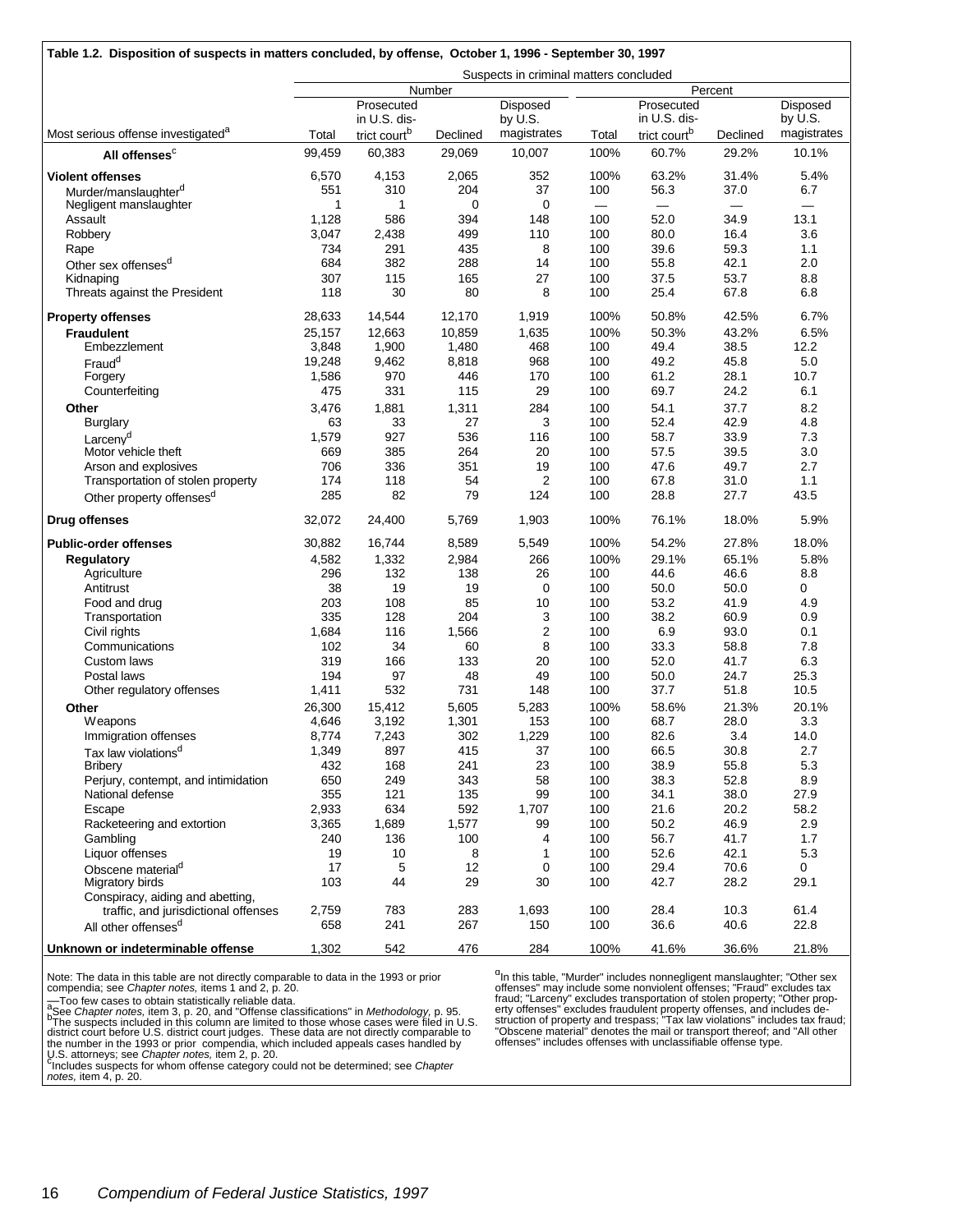#### **Table 1.3. Basis for declination of prosecution by U.S. attorneys, October 1, 1996 - September 30, 1997**

|                                                                                                                                                                                                                                                                                      | Suspects in criminal matters<br>declined by U.S. attorneys                            |                                                                      |
|--------------------------------------------------------------------------------------------------------------------------------------------------------------------------------------------------------------------------------------------------------------------------------------|---------------------------------------------------------------------------------------|----------------------------------------------------------------------|
| <b>Basis for declination</b>                                                                                                                                                                                                                                                         | Number                                                                                | Percent <sup>a</sup>                                                 |
| Total declinations <sup>b</sup>                                                                                                                                                                                                                                                      | 29,069                                                                                | 100%                                                                 |
| No crime<br>No true bill returned<br>No Federal offense<br>Lack of criminal intent                                                                                                                                                                                                   | 6,471<br>15<br>2.453<br>4,003                                                         | 23.0%<br>0.1<br>8.7<br>14.2                                          |
| Referred or handled in other prosecution<br>Removed<br>Prosecuted on other charges<br>Prosecuted by other authorities<br>Complaint combined with other indicators                                                                                                                    | 6,312<br>1,214<br>1.481<br>3.608<br>9                                                 | 22.4%<br>4.3<br>5.3<br>12.8                                          |
| <b>Alternative resolution</b><br>Restitution<br>Civil or administrative alternative<br><b>Pretrial diversion</b>                                                                                                                                                                     | 1,669<br>119<br>780<br>770                                                            | 5.9%<br>0.4<br>2.8<br>2.7                                            |
| <b>Suspect-related reasons</b><br>Suspect serving sentence<br>No known suspect<br>Suspect a fugitive<br>Suspect deceased<br>Suspect deported                                                                                                                                         | 787<br>115<br>378<br>77<br>189<br>28                                                  | 2.8%<br>0.4<br>1.3<br>0.3<br>0.7<br>0.1                              |
| <b>Case-related reasons</b><br>Stale case<br>Weak evidence<br>Statute of limitations exceeded<br>Jurisdiction or venue problems<br>Witness problems                                                                                                                                  | 7,856<br>343<br>6,676<br>155<br>279<br>403                                            | 27.9%<br>1.2<br>23.7<br>0.5<br>1.0<br>1.4                            |
| All other reasons<br>Minimal Federal interest<br>Petite policy<br>Lack of resources<br>Court policy<br>DOJ policy<br>U.S. attorney policy<br>Agency request<br>Juvenile suspect<br>Offender's health, age, prior record, or<br>other personal circumstances<br>Suspect's cooperation | 5,096<br>1,030<br>66<br>787<br>1<br>455<br>821<br>1,559<br>69<br>110<br>194           | 18.1%<br>3.7<br>0.2<br>2.8<br>1.6<br>2.9<br>5.5<br>0.2<br>0.4<br>0.7 |
| <b>Motion hearings</b>                                                                                                                                                                                                                                                               | 4                                                                                     |                                                                      |
| Unknown or indeterminable reason<br>Note: For further information, see Chapter notes,<br>items 1 and 2, p. 20.<br>-Less than .05%<br><sup>a</sup> Percent based on suspects for whom a basis for<br>declination could be determined.                                                 | 878<br>for declination could not be deter-<br>mined; Chapter notes, item 4, p.<br>20. | <sup>D</sup> Includes suspects for whom basis                        |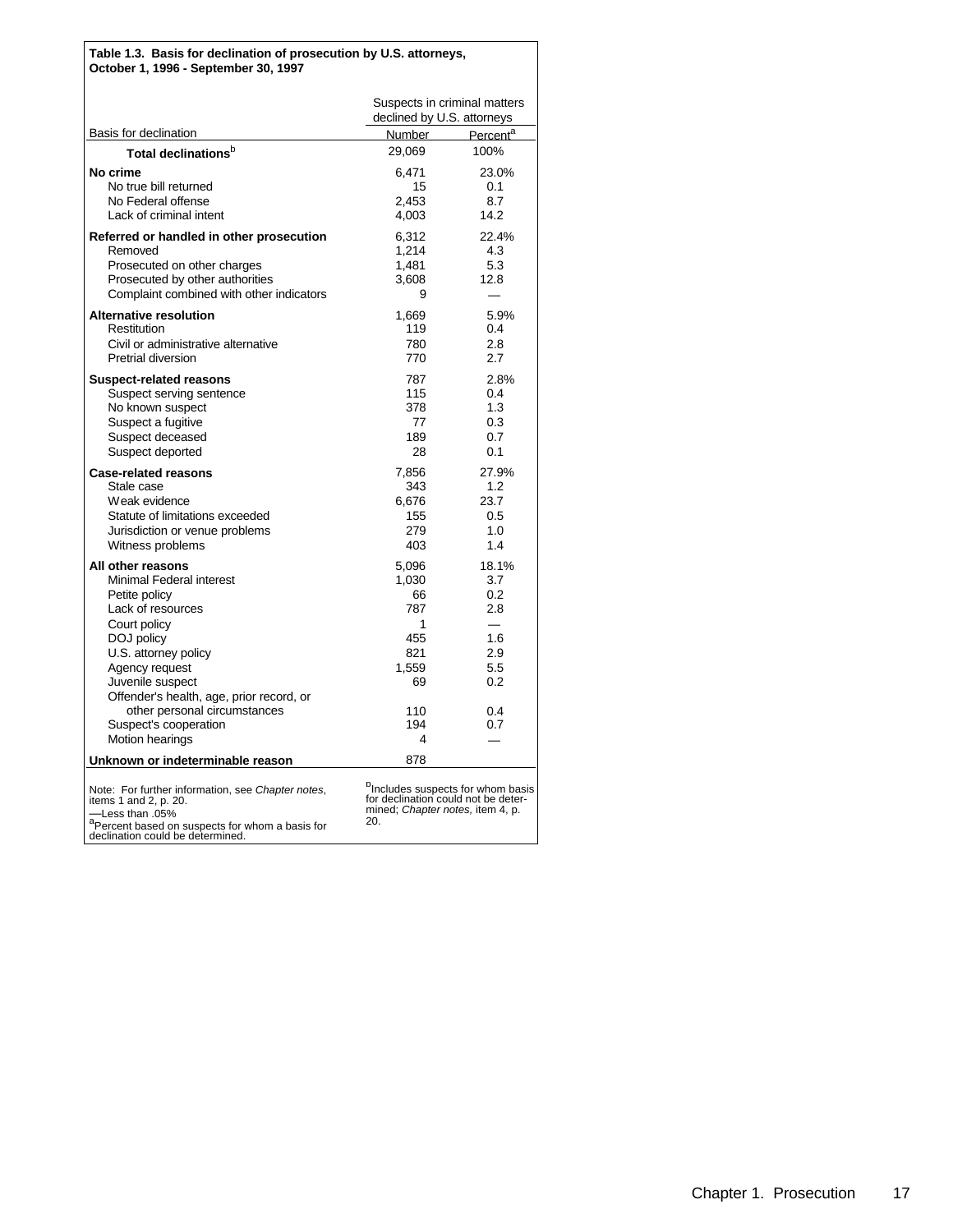| Table 1.4. Disposition of matters declined for prosecution by U.S. attorneys, by offense, October 1, 1996 - September 30, 1997 |                    |                                                                |                                                                                              |                    |                    |                                                                |                                                                                              |                  |
|--------------------------------------------------------------------------------------------------------------------------------|--------------------|----------------------------------------------------------------|----------------------------------------------------------------------------------------------|--------------------|--------------------|----------------------------------------------------------------|----------------------------------------------------------------------------------------------|------------------|
| Number of suspects in declined matters                                                                                         |                    |                                                                |                                                                                              |                    |                    |                                                                | Percent of suspects in declined matters                                                      |                  |
| Most serious offense investigated <sup>®</sup>                                                                                 | Total <sup>b</sup> | Referred or<br>handled in<br>other<br>prosecution <sup>c</sup> | Resolved with<br>restitution, civil/<br>administrative<br>procedure, pre-<br>trial diversion | Other              | Total <sup>b</sup> | Referred or<br>handled in<br>other<br>prosecution <sup>c</sup> | Resolved with<br>restitution, civil/<br>administrative<br>procedure, pre-<br>trial diversion | Other            |
| All offenses <sup>d</sup>                                                                                                      | 29,069             | 6,312                                                          | 1,669                                                                                        | 20,210             | 100%               | 22.4%                                                          | 5.9%                                                                                         | 71.7%            |
|                                                                                                                                |                    |                                                                |                                                                                              |                    |                    |                                                                |                                                                                              |                  |
| <b>Violent offenses</b>                                                                                                        | 2,065              | 512                                                            | 35                                                                                           | 1,467              | 100%               | 25.4%                                                          | 1.7%                                                                                         | 72.8%            |
| Murder/manslaughter <sup>e</sup><br>Negligent manslaughter                                                                     | 204<br>0           | 40<br>0                                                        | 3<br>$\mathbf 0$                                                                             | 157<br>$\mathbf 0$ | 100                | 20.0                                                           | 1.5                                                                                          | 78.5             |
| Assault                                                                                                                        | 394                | 62                                                             | 14                                                                                           | 299                | $\ldots$<br>100    | $\ldots$<br>16.5                                               | $\ldots$<br>3.7                                                                              | $\cdots$<br>79.7 |
| Robbery                                                                                                                        | 499                | 216                                                            | 3                                                                                            | 271                | 100                | 44.1                                                           | 0.6                                                                                          | 55.3             |
| Rape                                                                                                                           | 435                | 56                                                             | 3                                                                                            | 364                | 100                | 13.2                                                           | 0.7                                                                                          | 86.1             |
| Other sex offenses <sup>e</sup>                                                                                                | 288                | 76                                                             | 9                                                                                            | 198                | 100                | 26.9                                                           | 3.2                                                                                          | 70.0             |
| Kidnaping                                                                                                                      | 165                | 58                                                             | 3                                                                                            | 103                | 100                | 35.4                                                           | 1.8                                                                                          | 62.8             |
| Threats against the President                                                                                                  | 80                 | 4                                                              | 0                                                                                            | 75                 | 100                | 5.1                                                            | 0                                                                                            | 94.9             |
| <b>Property offenses</b>                                                                                                       | 12,170             | 1,923                                                          | 1,065                                                                                        | 8,773              | 100%               | 16.4%                                                          | 9.1%                                                                                         | 74.6%            |
| <b>Fraudulent</b>                                                                                                              | 10,859             | 1,587                                                          | 991                                                                                          | 7,914              | 100%               | 15.1%                                                          | 9.4%                                                                                         | 75.4%            |
| Embezzlement                                                                                                                   | 1,480              | 152                                                            | 257                                                                                          | 1,022              | 100                | 10.6                                                           | 18.0                                                                                         | 71.4             |
| Fraude                                                                                                                         | 8,818              | 1,277                                                          | 682                                                                                          | 6,557              | 100                | 15.0                                                           | 8.0                                                                                          | 77.0             |
| Forgery                                                                                                                        | 446                | 113                                                            | 50                                                                                           | 271                | 100                | 26.0                                                           | 11.5                                                                                         | 62.4             |
| Counterfeiting                                                                                                                 | 115                | 45                                                             | 2                                                                                            | 64                 | 100                | 40.5                                                           | 1.8                                                                                          | 57.7             |
| Other                                                                                                                          | 1,311              | 336                                                            | 74                                                                                           | 859                | 100%               | 26.5%                                                          | 5.8%                                                                                         | 67.7%            |
| <b>Burglary</b>                                                                                                                | 27                 | 11                                                             | 1                                                                                            | 15                 | 100                | 40.7                                                           | 3.7                                                                                          | 55.6             |
| Larceny <sup>e</sup>                                                                                                           | 536                | 146                                                            | 48                                                                                           | 325                | 100                | 28.1                                                           | 9.2                                                                                          | 62.6             |
| Motor vehicle theft                                                                                                            | 264                | 96<br>64                                                       | 11                                                                                           | 145                | 100                | 38.1                                                           | 4.4<br>1.2                                                                                   | 57.5             |
| Arson and explosives<br>Transportation of stolen property                                                                      | 351<br>54          | 9                                                              | 4<br>$\mathbf 0$                                                                             | 274<br>44          | 100<br>100         | 18.7<br>17.0                                                   | 0                                                                                            | 80.1<br>83.0     |
| Other property offenses <sup>e</sup>                                                                                           | 79                 | 10                                                             | 10                                                                                           | 56                 | 100                | 13.2                                                           | 13.2                                                                                         | 73.7             |
| <b>Drug offenses</b>                                                                                                           | 5,769              | 1,965                                                          | 96                                                                                           | 3,565              | 100%               | 34.9%                                                          | 1.7%                                                                                         | 63.4%            |
| <b>Public-order offenses</b>                                                                                                   | 8,589              | 1,819                                                          | 430                                                                                          | 6,071              | 100%               | 21.9%                                                          | 5.2%                                                                                         | 73.0%            |
| Regulatory                                                                                                                     | 2,984              | 358                                                            | 180                                                                                          | 2,398              | 100%               | 12.2%                                                          | 6.1%                                                                                         | 81.7%            |
| Agriculture                                                                                                                    | 138                | 32                                                             | 25                                                                                           | 76                 | 100                | 24.1                                                           | 18.8                                                                                         | 57.1             |
| Antitrust                                                                                                                      | 19                 | 13                                                             | 0                                                                                            | 6                  | 100                | 68.4                                                           | 0                                                                                            | 31.6             |
| Food and drug                                                                                                                  | 85                 | 15                                                             | 18                                                                                           | 51                 | 100                | 17.9                                                           | 21.4                                                                                         | 60.7             |
| Transportation                                                                                                                 | 204                | 30                                                             | 20                                                                                           | 139                | 100                | 15.9                                                           | 10.6                                                                                         | 73.5             |
| Civil rights                                                                                                                   | 1,566              | 78                                                             | 51                                                                                           | 1,428              | 100                | 5.0                                                            | 3.3                                                                                          | 91.7             |
| Communications                                                                                                                 | 60                 | 5                                                              | 5                                                                                            | 49                 | 100                | 8.5                                                            | 8.5                                                                                          | 83.1             |
| Custom laws                                                                                                                    | 133                | 24                                                             | $\overline{7}$                                                                               | 101                | 100                | 18.2                                                           | 5.3                                                                                          | 76.5             |
| Postal laws                                                                                                                    | 48                 | 6                                                              | 14                                                                                           | 27                 | 100                | 12.8                                                           | 29.8                                                                                         | 57.4             |
| Other regulatory offenses                                                                                                      | 731                | 155                                                            | 40                                                                                           | 521                | 100                | 21.6                                                           | 5.6                                                                                          | 72.8             |
| Other                                                                                                                          | 5,605              | 1,461                                                          | 250                                                                                          | 3,673              | 100%               | 27.1%                                                          | 4.6%                                                                                         | 68.2%            |
| Weapons<br>Immigration offenses                                                                                                | 1,301<br>302       | 379<br>51                                                      | 26<br>19                                                                                     | 828<br>193         | 100<br>100         | 30.7<br>19.4                                                   | 2.1<br>7.2                                                                                   | 67.2<br>73.4     |
| Tax law violations <sup>e</sup>                                                                                                | 415                | 71                                                             | 17                                                                                           | 321                | 100                | 17.4                                                           | 4.2                                                                                          | 78.5             |
| <b>Bribery</b>                                                                                                                 | 241                | 24                                                             | 21                                                                                           | 185                | 100                | 10.4                                                           | 9.1                                                                                          | 80.4             |
| Perjury, contempt, and                                                                                                         | 343                | 39                                                             | 25                                                                                           | 266                | 100                | 11.8                                                           | 7.6                                                                                          | 80.6             |
| National defense                                                                                                               | 135                | 9                                                              | 15                                                                                           | 106                | 100                | 6.9                                                            | 11.5                                                                                         | 81.5             |
| Escape                                                                                                                         | 592                | 385                                                            | 17                                                                                           | 184                | 100                | 65.7                                                           | 2.9                                                                                          | 31.4             |
| Racketeering and extortion                                                                                                     | 1,577              | 256                                                            | 26                                                                                           | 1,235              | 100                | 16.9                                                           | 1.7                                                                                          | 81.4             |
| Gambling                                                                                                                       | 100                | 21                                                             | 5                                                                                            | 71                 | 100                | 21.6                                                           | 5.2                                                                                          | 73.2             |
| Liquor offenses                                                                                                                | 8                  | 3                                                              | 0                                                                                            | 5                  |                    |                                                                |                                                                                              |                  |
| Obscene material <sup>e</sup>                                                                                                  | 12                 | 0                                                              | 2                                                                                            | 9                  | 100                | $\mathbf{0}$                                                   | 18.2                                                                                         | 81.8             |
| Migratory birds                                                                                                                | 29                 | 1                                                              | 6                                                                                            | 18                 | 100                | 4.0                                                            | 24.0                                                                                         | 72.0             |
| Conspiracy, aiding and abetting,<br>traffic, and jurisdictional                                                                |                    |                                                                |                                                                                              |                    |                    |                                                                |                                                                                              |                  |
| offenses                                                                                                                       | 283                | 59                                                             | 65                                                                                           | 158                | 100                | 20.9                                                           | 23.0                                                                                         | 56.0             |
| All other offenses <sup>e</sup>                                                                                                | 267                | 163                                                            | 6                                                                                            | 94                 | 100                | 62.0                                                           | 2.3                                                                                          | 35.7             |
|                                                                                                                                |                    |                                                                |                                                                                              |                    |                    |                                                                |                                                                                              |                  |
| Unknown or indeterminable offense                                                                                              | 476                | 93                                                             | 43                                                                                           | 334                | 100%               | 19.8%                                                          | 9.1%                                                                                         | 71.1%            |

Note: For further information, see *Chapter notes*, items 1 and 2, p. 20.

—Too few cases to obtain statistically reliable data.

...No case of this type occurred in the data.<br><sup>a</sup>See *Chapter notes,* item 3, p. 20, and "Offense classifications" in *Methodology,* p. 95.<br><sup>b</sup>Includes 821 suspects for whom reason for declination could not be determined.

c Includes suspects in matters removed, prosecuted on other charges, prosecuted by other authorities, complaints filed with other indictments, youthful offenders, and those transferred to State authority.

d<br>dincludes suspects for whom offense category could not be determined; see *Chapter notes,*<br>item 4, p. 20.

<sup>e</sup>In this table, "Murder" includes nonnegligent manslaughter; "Other sex of-<br>fenses" may include some nonviolent offenses; "Fraud" excludes tax<br>fraud; "Larceny" excludes transportation of stolen property; "Other property<br>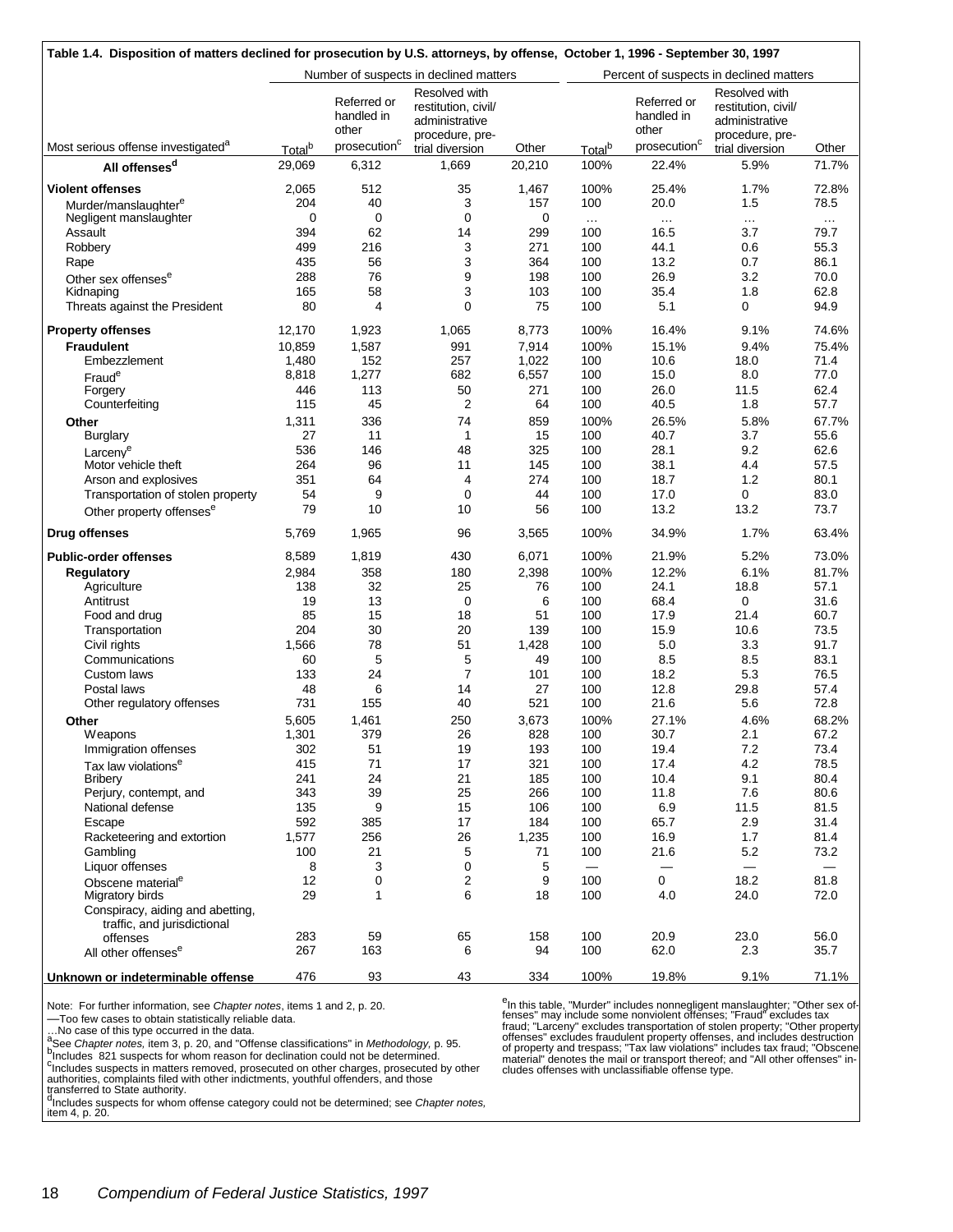**Table 1.5. Mean and median processing times from receipt to filing or declination, by offense, October 1, 1996 - September 30, 1997**

|                                                                                                              | Number of months from receipt of matter to decision |                    |                             |                         |                            |                                                        |                      |
|--------------------------------------------------------------------------------------------------------------|-----------------------------------------------------|--------------------|-----------------------------|-------------------------|----------------------------|--------------------------------------------------------|----------------------|
|                                                                                                              |                                                     |                    | Disposed by U.S. magistrate |                         | Concluded by U.S. attorney |                                                        |                      |
| Most serious offense investigated <sup>a</sup>                                                               | All<br>suspects                                     | Total              | Convicted                   | <b>Not</b><br>convicted | Total                      | Prosecuted<br>in U.S. dis-<br>trict court <sup>b</sup> | Declined             |
| Mean                                                                                                         |                                                     |                    |                             |                         |                            |                                                        |                      |
| All offenses <sup>c</sup>                                                                                    | 9.2 mo                                              | 6.5 mo             | 3.1 mo                      | 8.5 mo                  | 9.4 mo                     | 5.1 mo                                                 | 18.1 mo              |
| <b>Violent offenses</b>                                                                                      | 5.1                                                 | 4.9                | 3.3                         | 5.4                     | 5.1                        | 2.7                                                    | 9.8                  |
| <b>Property offenses</b><br>Fraudulent offenses <sup>d</sup><br>Other offenses <sup>e</sup>                  | 14.5<br>15.2<br>9.5                                 | 8.0<br>8.1<br>6.9  | 4.7<br>4.7<br>4.8           | 9.7<br>9.9<br>8.3       | 15.0<br>15.7<br>9.8        | 8.9<br>9.5<br>5.4                                      | 22.0<br>22.7<br>16.0 |
| <b>Drug offenses</b>                                                                                         | 6.0                                                 | 4.9                | 3.5                         | 5.2                     | 6.1                        | 3.7                                                    | 15.9                 |
| <b>Public-order offenses</b><br>Regulatory offenses<br>Other offenses                                        | 8.3<br>13.1<br>7.4                                  | 6.8<br>10.2<br>6.7 | 2.6<br>8.7<br>2.3           | 9.9<br>11.3<br>9.8      | 8.6<br>13.2<br>7.6         | 4.5<br>8.8<br>4.1                                      | 16.2<br>15.1<br>16.8 |
| Median                                                                                                       |                                                     |                    |                             |                         |                            |                                                        |                      |
| All offenses <sup>c</sup>                                                                                    | 2.1 mo                                              | $1.4 \text{ mo}$   | $1.3 \text{ mo}$            | $1.6 \text{ mo}$        | $2.2 \text{ mo}$           | 0.9 <sub>mo</sub>                                      | 12.5 mo              |
| <b>Violent offenses</b>                                                                                      | 1.3                                                 | 1.5                | 2.6                         | 1.3                     | 1.3                        | 0.7                                                    | 6.4                  |
| <b>Property offenses</b><br>Fraudulent offenses <sup>d</sup><br>Other offenses <sup>e</sup>                  | 7.7<br>8.5<br>3.4                                   | 2.8<br>2.9<br>2.5  | 2.8<br>2.8<br>3.0           | 2.8<br>3.1<br>1.9       | 8.3<br>9.1<br>3.5          | 2.6<br>3.0<br>1.2                                      | 16.9<br>17.5<br>11.0 |
| <b>Drug offenses</b>                                                                                         | 0.9                                                 | 0.7                | 2.1                         | 0.6                     | 0.9                        | 0.7                                                    | 11.0                 |
| <b>Public-order offenses</b><br><b>Regulatory offenses</b><br>Other offenses                                 | 1.8<br>7.9<br>1.3                                   | 1.5<br>5.2<br>1.4  | 0.8<br>5.2<br>0.7           | 2.1<br>5.2<br>2.0       | 1.8<br>8.2<br>1.3          | 0.8<br>2.1<br>0.7                                      | 10.5<br>10.9<br>10.2 |
| Number of suspects <sup>t</sup><br>With unknown or indeterminable offense or<br>processing time <sup>g</sup> | 96,194<br>4,567                                     | 9,713<br>578       | 3,523<br>274                | 6,190<br>304            | 86,481<br>3,989            | 57,625<br>3,300                                        | 28,856<br>689        |

<sup>c</sup>Includes suspects for whom offense category could not be<br>determined; see *Chapter notes,* item 4, p. 20.<br><sup>e</sup> Excluding tax fraud.<br><sup>e</sup> Including tax fraud.

Note: The data in this table are not directly comparable to data in the 1993 or<br>prior compendia; see *Chapter notes*, items 1 and 2, p. 20.<br><sup>8</sup> See *Chapter notes*, item 3, p. 20, and "Offense classifications" in<br>*Methodol* p. 20.

'Excludes suspects with insufficient data to determine processing time.<br><sup>g</sup>May include some suspects with unknown or indeterminable offenses<br>or processing time.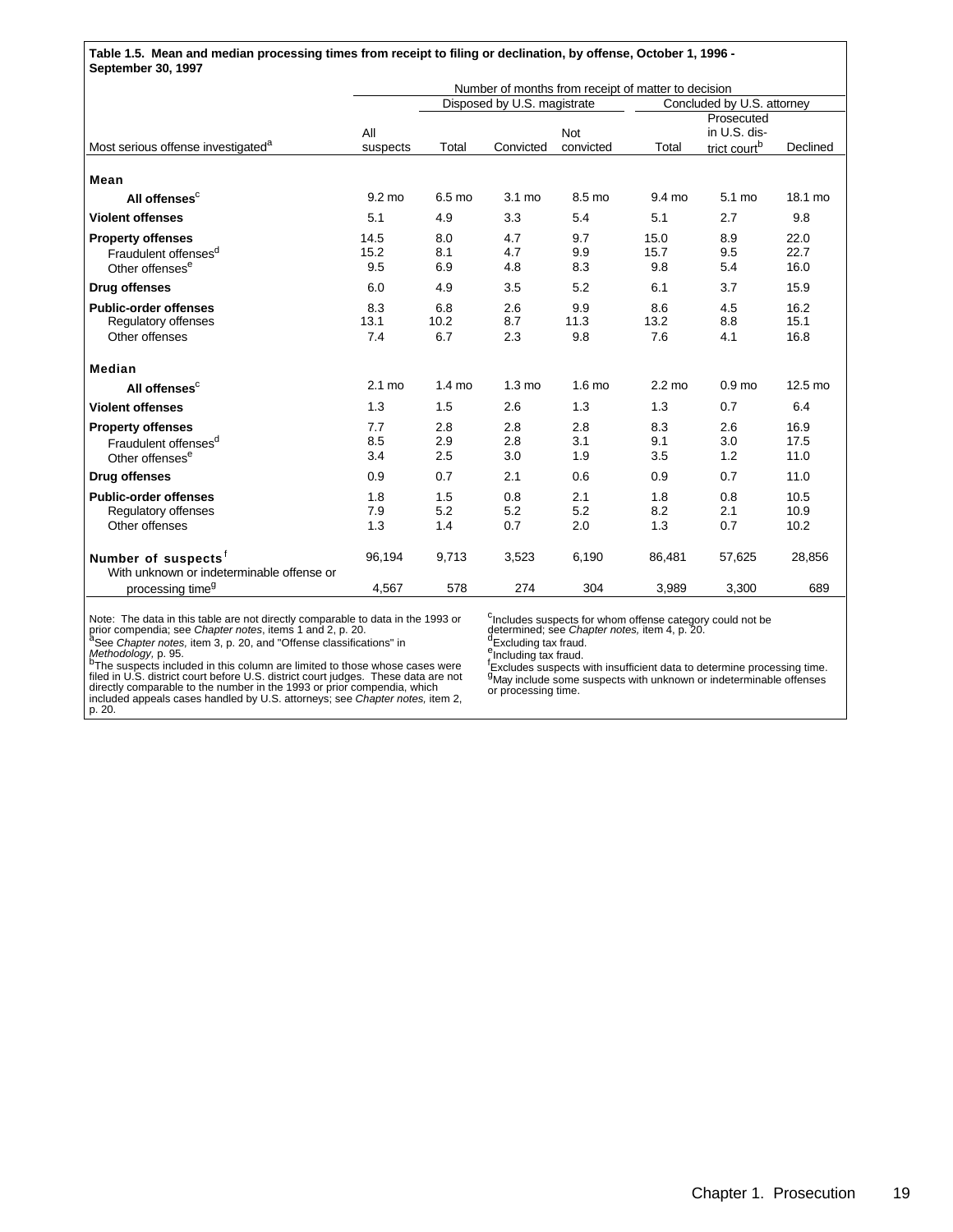- 1) Tables 1.1-1.5 were created from the Central System data files of the EOUSA. For table 1.1, only records which showed a matter received during 1997 were selected. For tables 1.2-1.5, only records which show a matter terminated by reason of declination, disposition by a U.S. magistrate, or filed as a case in U.S. district court from October 1, 1996, through September 30, 1997, were selected. In all of these tables, matters "declined immediately" — those cases in which the U.S. attorney spent less than 1 hour investigating — were excluded.
- 2) The number of suspects in matters investigated in table 1.1, and the number of suspects in matters concluded in tables 1.2 and 1.5 are not directly comparable to counts in the 1993 and prior compendia. In those years, these statistics included appellants in appeals filed or appeals terminated. In table 1.1 of this *Compendium* and the 1994 and subsequent compendia, the number of suspects in matters received is limited to suspects in criminal matters that were filed as cases in U.S. district courts, handled by U.S. magistrates, or declined for prosecution. In the 1993 and prior compendia, the number of suspects in criminal matters received included criminal appeals. To obtain a number of suspects comparable to the statistic reported in the 1993 and prior compendia, add to the data in table 1.1 of this *Compendium*, the number of appellants in appeals that were handled by U.S. attorneys. The table below shows these data for major offense categories.

| Nature of the<br>underlying offense                                    | Number of appellants<br>in appeals filed and<br>handled by U.S.<br>attorneys |
|------------------------------------------------------------------------|------------------------------------------------------------------------------|
| All offenses                                                           | 11.698                                                                       |
| Violent offenses                                                       | 1.045                                                                        |
| Property offenses<br>Fraudulent property<br>Other property             | 2,206<br>1,839<br>367                                                        |
| Drug offenses                                                          | 5,517                                                                        |
| Public-order offenses<br>Regulatory public order<br>Other public order | 2,930<br>200<br>2.730                                                        |
| Unknown or indetermin-<br>able offenses                                | 118                                                                          |

In tables 1.2 and 1.5 of this *Compendium* and in the 1994 and subsequent compendia, the number of suspects in matters concluded also is limited to those suspects whose matters were concluded by a case filing in a U.S. district court, by declination, or by disposition by a U.S. magistrate. In the 1993 and prior compendia, this number included appellants in criminal appeals terminated.

To obtain a number that is comparable to the number reported in the 1993 and prior compendia, the number of appellants in appeals terminated and handled by U.S. attorneys needs to be added to the totals in table 1.2. The table below shows the number of appellants in appeals cases terminated during fiscal 1997.

| Nature of the<br>underlying offense                                    | Number of appellants<br>in appeals concluded<br>by U.S. attorneys |
|------------------------------------------------------------------------|-------------------------------------------------------------------|
| All offenses                                                           | 9.209                                                             |
| Violent offenses                                                       | 719                                                               |
| Property offenses<br>Fraudulent property<br>Other property             | 1,807<br>1,543<br>264                                             |
| Drug offenses                                                          | 4,408                                                             |
| Public-order offenses<br>Regulatory public order<br>Other public order | 2.275<br>132<br>2.143                                             |
| Unknown or indetermin-<br>able offenses                                | 92                                                                |

3) Offenses in the Central System data files are classified by the title and section of the United States Code for the most serious offense investigated, as determined by the assistant U.S. attorney responsible for the matter. For tables in this *Compendium*, these citations were translated into the corresponding four-digit offense codes used by the Administrative Office of the United States Courts (AOUSC). These four-digit codes were then aggregated into the categories shown in the tables.

U.S. Code citations often do not permit detailed classification of drug offenses by the type of criminal activity involved. A person charged with conspiracy is classified under the substantive offense alleged (for example, conspiracy to defraud is classified as fraud) unless type of conspiracy cannot be determined from the U.S. Code citation. Unclassified conspiracies are included among "conspiracy, aiding and abetting, traffic, and jurisdictional offenses" in tables 1.1, 1.2, 1.4, and 1.5.

The most serious offense investigated is based on the criminal lead charge as determined by the assistant U.S. attorney responsible for the criminal matter.

4) In the tables in this chapter, the "all offenses" row or "total declinations" row (in table 1.3) includes records whose offense category (basis for declination) is missing or indeterminable. The percentage distributions in these tables, however, are based on the number of observations with nonmissing offenses (basis for declination) values. The number of missing values are reported either on a separate line or in a footnote.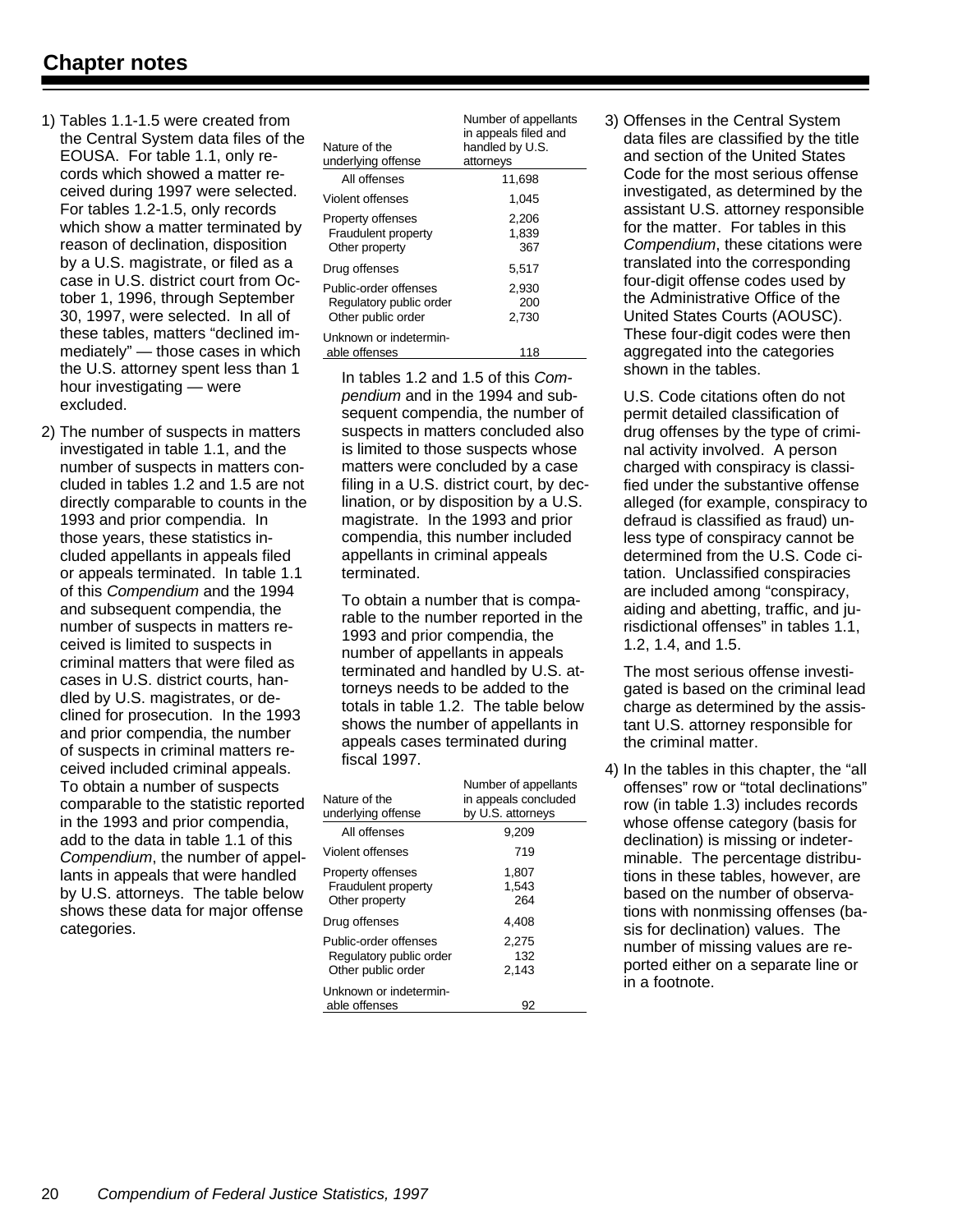Chapter 2

#### **Tables**

*October 1, 1996 - September 30, 1997*

|               | 2.1. Type of pretrial release, by offense  27                                       |  |
|---------------|-------------------------------------------------------------------------------------|--|
| 2.2.          | Type of pretrial release, by defendant                                              |  |
|               | 2.3. Form of pretrial detention, by offense  29                                     |  |
| 2.4.          | Form of pretrial detention, by defendant                                            |  |
|               | 2.5. Pretrial detention hearing outcomes,                                           |  |
| 2.6.          | Pretrial detention hearing outcomes,<br>by defendant characteristics  32            |  |
|               | 2.7. Behavior of defendants released prior                                          |  |
| 2.8.          | Behavior of defendants released prior                                               |  |
| 2.9.          | Behavior of defendants released prior<br>to trial, by defendant characteristics  34 |  |
|               | 2.10. Length of pretrial detention, by form<br>of release or detention, and most    |  |
|               |                                                                                     |  |
| Chapter notes |                                                                                     |  |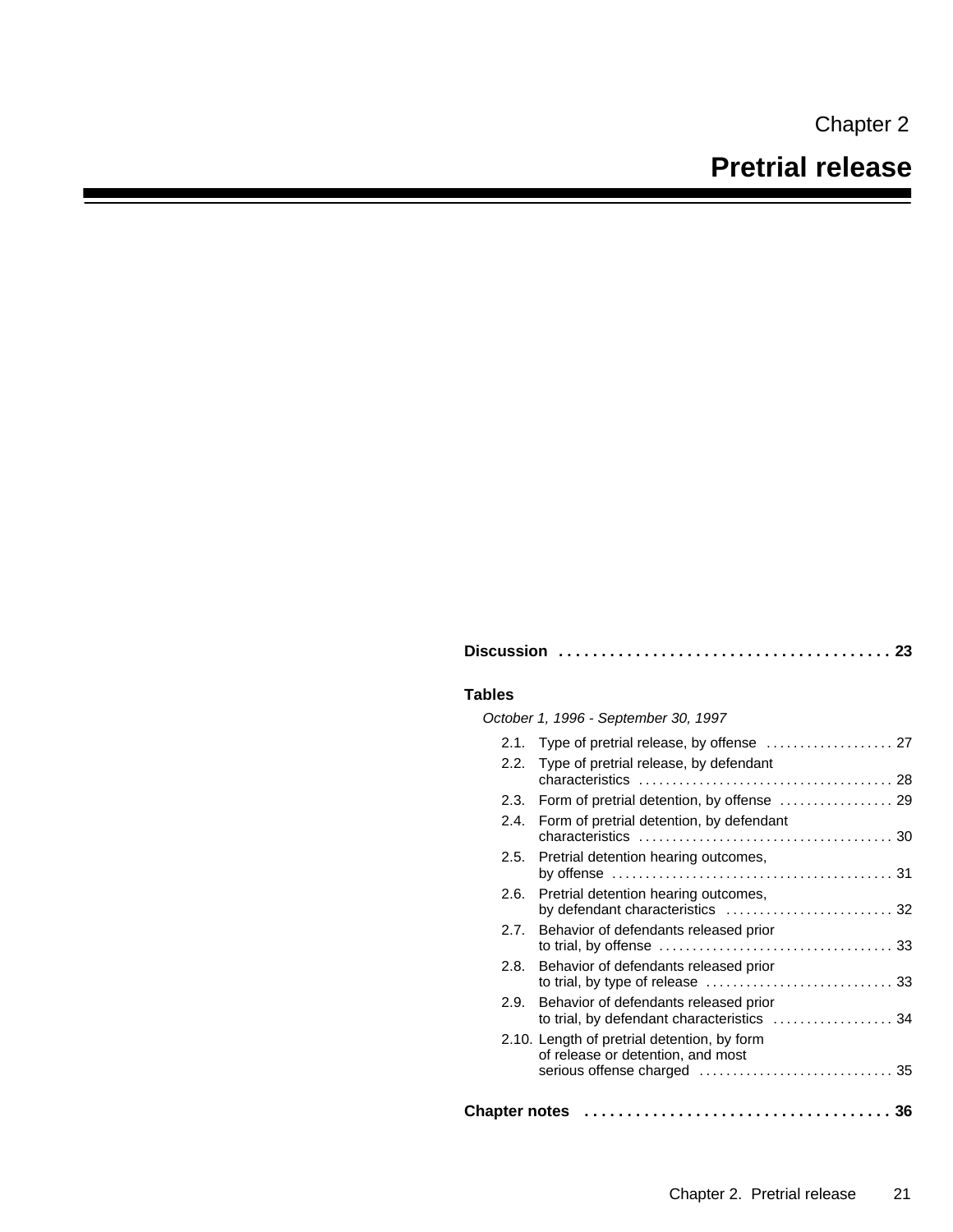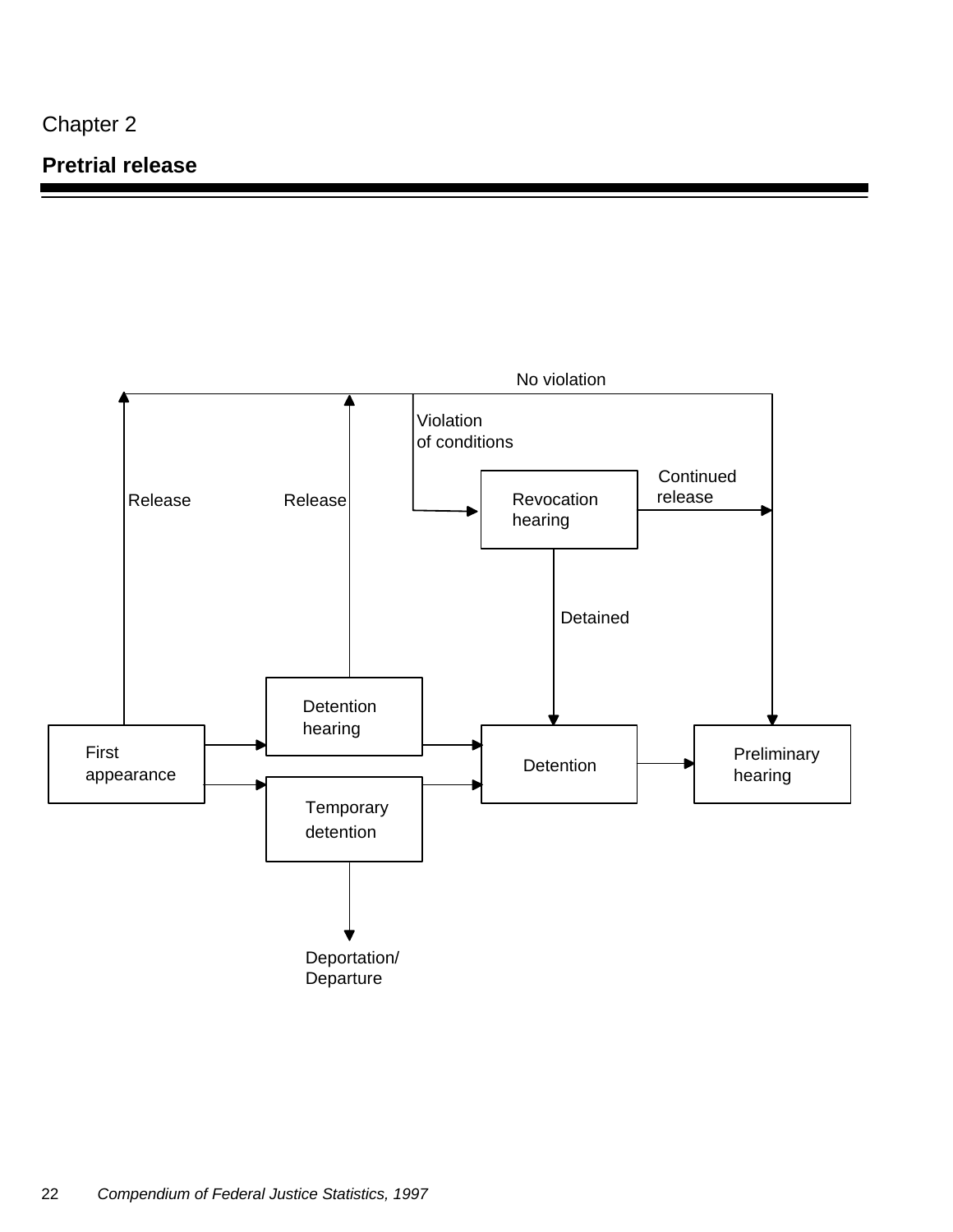The Bail Reform Act of 1984 (18 U.S.C. § 3141) sets the terms for release and detention of defendants facing charges in Federal courts. At the time defendants first appear before a judicial officer, they may be (1) released on personal recognizance or unsecured bond; (2) released subject to conditions imposed by the court, possibly including traditional bail; (3) temporarily detained without bail (limited to 10 working days) to permit deportation, exclusion, or the revocation of previously granted conditional release; or (4) detained pending the outcome of a detention hearing.<sup>\*</sup>

According to the statute, a defendant must be brought before a judicial officer without "unnecessary delay" upon arrest. The judicial officer, who may be a judge but is generally a U.S. magistrate, determines whether the defendant will be released or detained prior to trial. If a hearing is required, the release decision may be delayed no longer than 3 days (or 5 days if requested by the defendant).

At the initial appearance a recommendation to detain the defendant is made by the U.S. attorney and/or the pretrial services officer. If the court concurs with the recommendation to detain the defendant, a pretrial detention hearing is scheduled — typically within 1 week of the initial appearance. At the pretrial detention hearing evidence is presented to show cause why the defendant should be detained pending adjudication of the charges.

Recommendations to detain a defendant are limited to those instances where the defendant was charged with (1) a crime of violence, (2) an offense with a statutory maximum sentence of life imprisonment or death, (3) a drug offense with a statutory maximum sentence of 10 years or more imprisonment, or (4) any felony offense if the defendant had been convicted on two or more occasions of an offense described above or a similar State-level offense. Additionally, a detention recommendation may be made if there is a serious risk that the defendant would flee in an attempt to avoid prosecution or would obstruct justice or intimidate witnesses or jurors.

#### **Types of pretrial release**

Defendants may be released without financial conditions according to the following:

**Personal recognizance —** defendant is released subject to no financial or other conditions.

**Unsecured bond —** no money is required to be posted before release, but defendant is liable for full bail amount if he or she fails to appear.

**Conditional release —** any combination of restrictions that are deemed necessary to guarantee the defendant's appearance at trial or the safety of the community. Non-financial conditions commonly place restrictions on the defendant's movements, associations, and/or actions. They may also involve employment or treatment for medical, psychological, or substance abuse conditions.

Defendants may also be released on financial conditions. Financial conditions include (1) deposit bond (the defendant is required to post a percentage of the total bail amount, usually 10%), (2) surety bond (the defendant is released subject to guarantees by a third person that the full amount will be paid), or (3) collateral bond (collateral equal to the full bail amount required to be posted by the defendant before release). Financial conditions may occur in combination with nonfinancial conditions.

#### **Factors relating to release or detention**

In deciding whether to release a defendant and in setting release conditions, the court is directed to consider the nature and circumstances of the offense charges, the weight of evidence against the defendant, the defendant's character, physical and mental condition, family ties, employment, financial resources, length of

residence in the community, community ties, past conduct, history relating to drug or alcohol abuse, criminal history, and record concerning appearance at court proceedings.

During 1997, 28,600 defendants were released for some period of time prior to trial (table 2.1). Those defendants released made up nearly 51% of the 56,041 defendants who terminated pretrial services during 1997. Of the defendants released, 84% completed pretrial services without violating the conditions of their release (table 2.8).

In 1997, 35,989 defendants were detained for some period of time prior to the disposition of their case (table 2.3). Those defendants detained comprised about 64% of all defendants who terminated pretrial services during 1997. Included are those who were detained prior to having a preliminary hearing with the magistrate, at which point they could have been either released or ordered to have a detention hearing. Of the defendants detained, 53% were ordered detained by the court until case disposition.

Pretrial detention hearings were held for 26,152 defendants. Of these, 18,940, or 72%, were ordered detained (table 2.5).

Of the 28,600 defendants released prior to trial, 17% violated a condition of their release (table 2.7). The majority (87%) of these violations were technical violations of the bail conditions. Defendants released on corporate surety were more likely (22%) than other defendants to incur some violation of the conditions of their release (table 2.8). Conversely, defendants given conditional release violated their release at the lowest rates (7%). Slightly more than 6% of all released defendants had their release revoked.

#### **Pretrial outcomes by offense categories**

**Releases (table 2.1) —** Defendants charged with public-order and violent offenses were less likely than other defendants to be released prior to criminal trial; in 1997, 38% of the

<sup>\*18</sup> U.S.C. § 3142(e) (1984)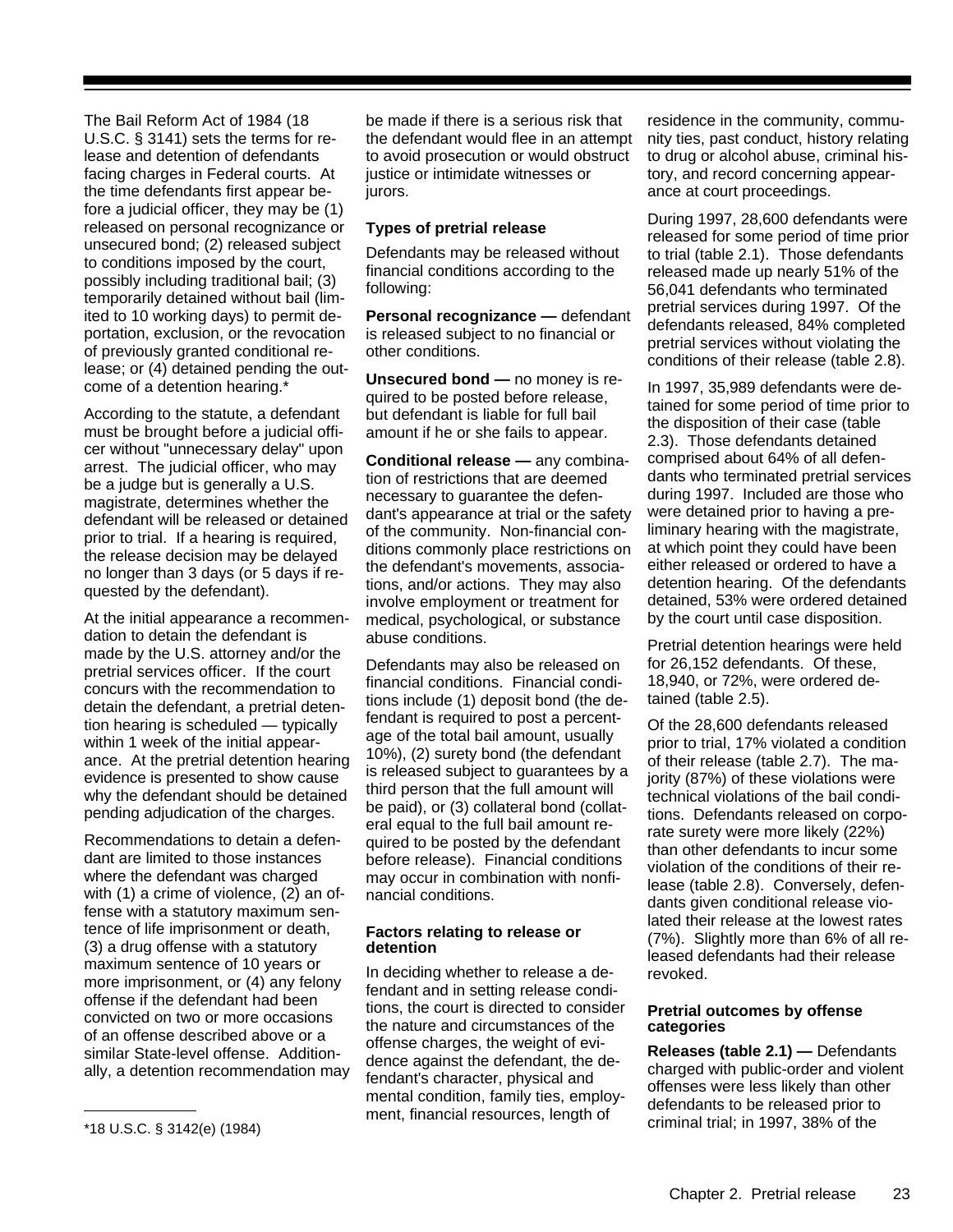16,706 public-order offenders and 39% of 3,639 violent offenders were released (figure 2.1). However, the percent released varied greatly among these defendants. Among violent offenders, 23% of those charged with robbery were released compared to 66% of those charged with assault and 65% of those charged with rape. Among public order offenders, 11% of those charged with immigration offenses were released compared to 95% of those charged with tax law violations and 48% of those with weapons offenses.

Property defendants made up the largest part of those defendants who were released, while drug defendants made up the largest part of those defendants who were detained (figure 2.2). Violent defendants composed the smallest part of defendants in both groups.

About 44% of all drug defendants were released. Drug trafficking defendants were less likely to be released than those charged with nontrafficking offenses (43% compared to 56%), but defendants charged with trafficking offenses outnumbered those charged with nontrafficking offenses by 9 to 1.

The release types for those defendants who were released prior to trial varied among offense categories (table 2.1). Within each major offense category, the highest percentage of defendants released was on unsecured bond, except for violent defendants. Of the 39% of violent defendants released, 40% were released on unsecured bond and 44% on personal recognizance compared to 79% of all property defendants released, of whom 56% were released on unsecured bond and 31% on personal recognizance.

**Detentions (tables 2.3 and 2.5) —** Among the major offense categories, defendants charged with drug offenses were the most likely (78%) to be detained for some period of time (table 2.3). Seventy-six percent of defendants charged with violent offenses were detained for some period of time. But violent defendants were

#### **Defendants charged with public-order and violent offenses were less likely than other defendants to be released prior to trial**



*Figure 2.1. Percent of defendants released prior to case disposition, by offense category, October 1, 1996 - September 30, 1997*

more likely (63% versus 55%) to be detained by the court following a detention hearing than those detained for drug offenses (not shown in a table). Property and public-order defendants were less likely to be detained than drug and violent defendants. During 1997, 71% of public-order defendants were detained. Of publicorder defendants, those charged with immigration offenses were the most likely to be detained (95%). In 1997, 31% of defendants charged with property offenses were detained. Of those

defendants detained, 52% of publicorder and 39% of property defendants were detained following a detention hearing (not shown in a table).

For 64% of defendants charged with violent offenses, it was decided at the preliminary hearing that a detention hearing was warranted (table 2.5, figure 2.3). This rate varied by offense category: 62% of those charged with drug-related offenses, 46% of those charged with public-order offenses, and 20% of those charged with property offenses were ordered to have a



**Property defendants made up the largest percentage of those**

*Figure 2.2. Percent of defendants released or detained, by offense category, October 1, 1996 - September 30, 1997*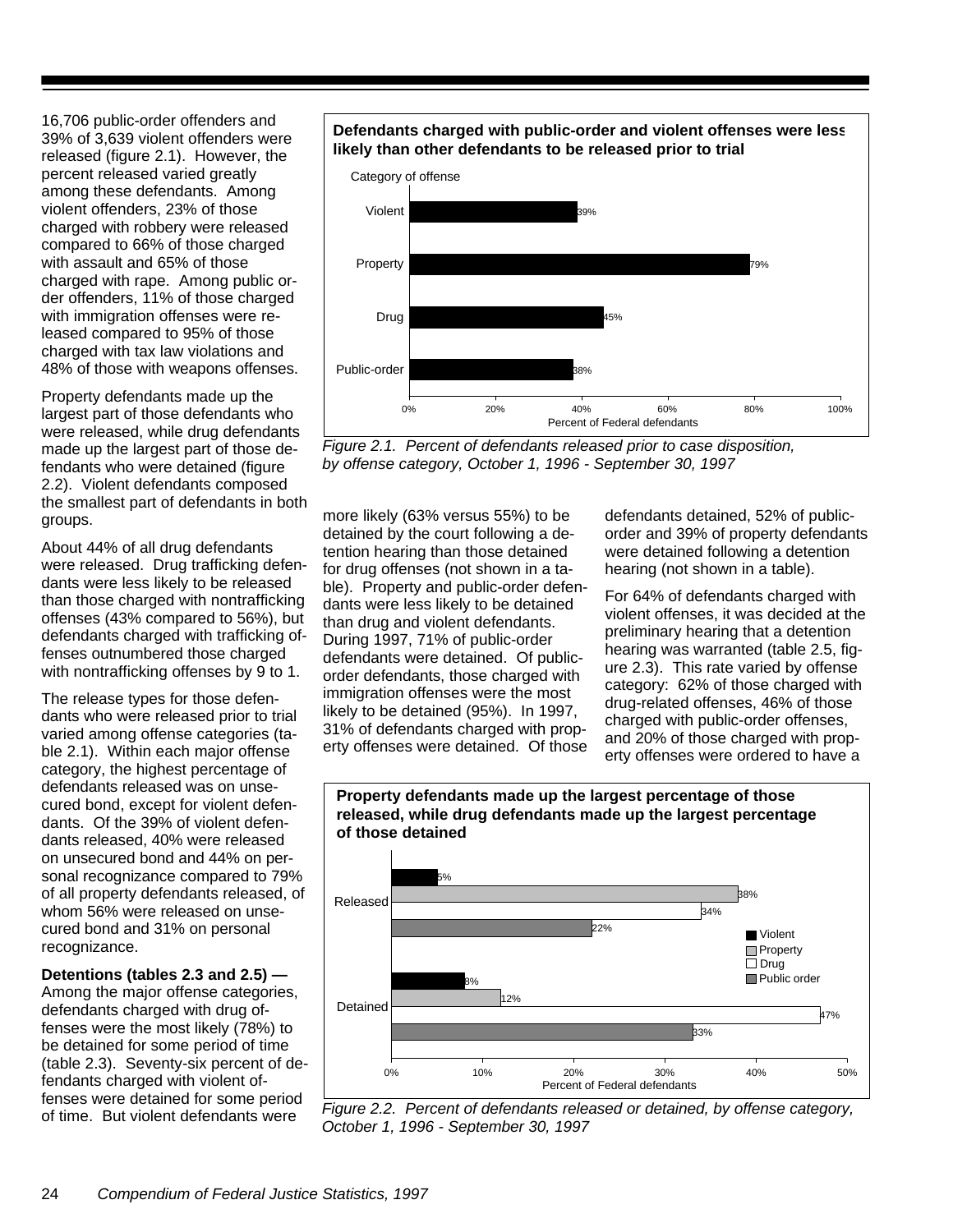detention hearing. Of those charged with violent offenses, the most likely to have a pretrial detention hearing were those charged with robbery, kidnaping, murder, or threats against the President. The least likely were those charged with sex offenses other than rape and those charged with assault.

Once a defendant was ordered to have a detention hearing, the chances of being detained were less variable across offense categories (table 2.5). The highest rate of defendants ordered detained were those charged with public-order offenses (80%) primarily immigration (87%) and weapons offenders (71%). Of the 64% of defendants charged with violent offenses and given a pretrial detention hearing, 74% were ordered detained. In 1997, 70% of those charged with drug offenses and 62% of those charged with property offenses were ordered detained following a pretrial hearing.

**Violations (table 2.7) —** Of defendants released prior to trial and terminating pretrial services during 1997, those charged with drug offenses were more likely (26%) than other defendants to incur at least one violation during the release period. Among major offense categories, those charged with property offenses were less likely (11%) than others to violate conditions of their release. Those charged with drug offenses were more likely to have their release revoked (10% of all released drug defendants, 38% of drug defendants incurring a violation), and public-order defendants were slightly less likely than property defendants to have their release revoked (3.6% versus 4.1%).

#### **Pretrial outcomes across demographic groups**

**Releases (table 2.2) —** Females were more likely (76%) than males (46%) to be released during 1997 (figure 2.4). Males had nearly twice the chance of having a financial condition imposed on them as females (20% versus 12%). Sixty-six percent of all defendants identified as non-Hispanic were released during 1997 compared

#### **Violent and drug defendants were more likely to have a detention hear ing than those charged with public-order and property offenses**



*Figure 2.3. Detention hearings held, by offense category, October 1, 1996 - September 30, 1997*

to 25% of Hispanics. Non-Hispanic releasees had more than twice the chance of being released on personal recognizance.

The higher the education level of the defendant, the greater the probability of release. Less than half (44%) of defendants with less than a high school education were released in 1997, while 80% of those who had completed college were released. Releasees with a college degree were slightly less likely to receive financial

conditions (16%) and more likely to be released on personal recognizance (28%) than those who had less education.

Defendants with a known history of drug abuse were released less frequently than those defendants with no known drug history. However, among all released defendants, drug abuse history does not appear to have had a major effect on the form of pretrial release.



*Figure 2.4. Pretrial release rates, by defendant characteristics, October 1, 1996 - September 30, 1997*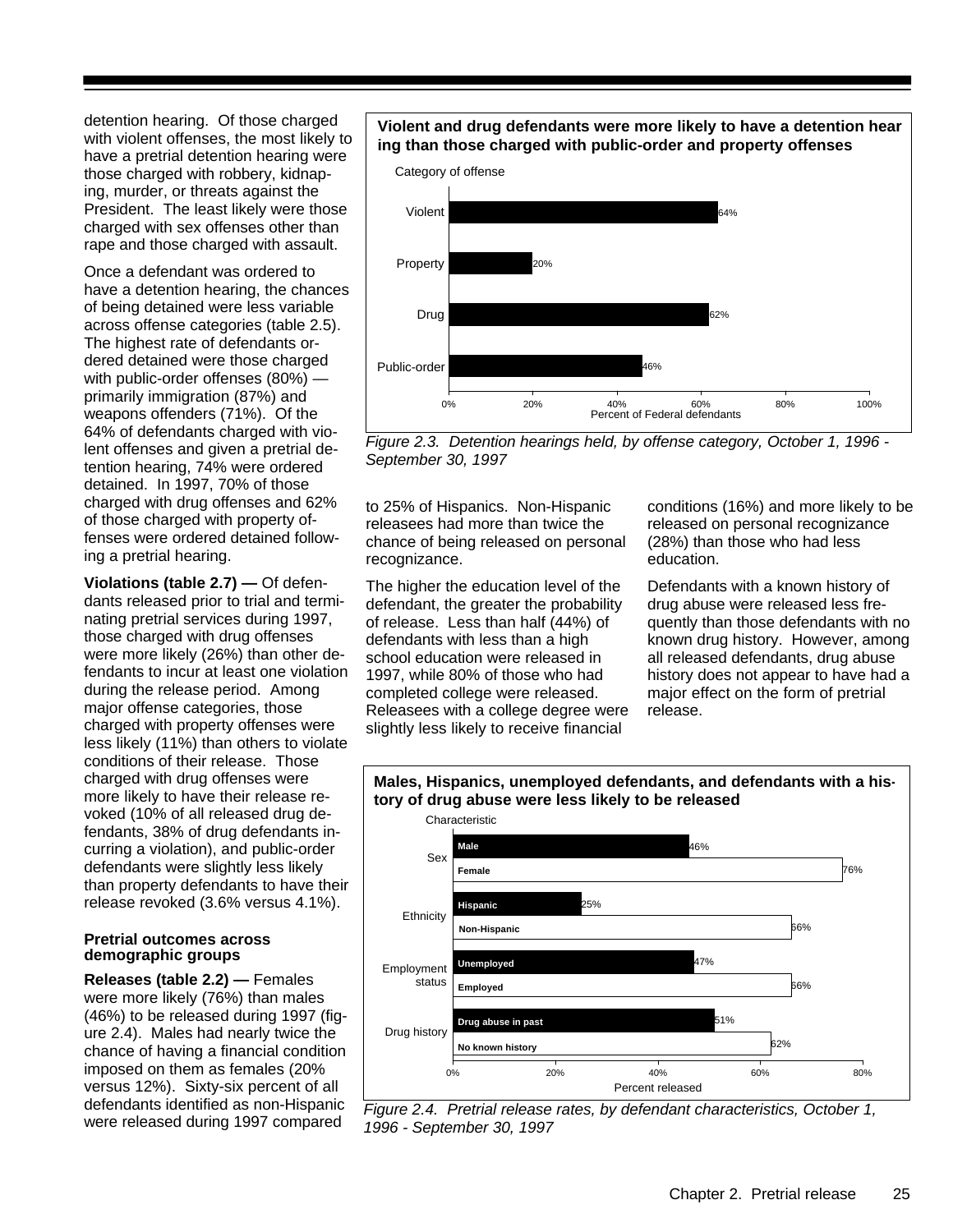**Detentions (tables 2.4 and 2.6) —**

Males were more likely (69% versus 41%) than females to be detained (table 2.4). Of all detainees, 54% of the men and 41% of the women were detained following a detention hearing. Hispanics had a substantially higher probability of being detained (nearly 9 out of 10) as compared with non-Hispanics (5 out of 10). However, among those detained, Hispanics and non-Hispanics had nearly equal chances of being detained following a detention hearing (about 53%).

Younger defendants were more likely than older ones to be detained, with the percentage peaking at defendants in their twenties. Seventy percent of defendants between the ages of 21 and 30 years were detained compared to 68% of defendants between 16 and 18 years and 47% of those over 40. However, among all defendants detained, the chances of being detained following a detention hearing were similar across all age groups. These patterns were more dramatic with education levels. Those defendants with lower levels of education were more likely to be detained. Seventy-five percent of those who did not graduate from high school were detained versus 33% of college graduates. Of those detained, 55% of defendants without a high school diploma were detained following a detention hearing compared to 46% of college graduates.

Not only were male defendants nearly twice as likely as female defendants to have a detention hearing (50% versus 28%), they were also more likely to be ordered detained as a result of the hearing (table 2.6). Blacks had a higher chance of having a detention hearing (51%) than those of other races (45% for whites, 47% for other). However, once a detention hearing was held, there were only slight differences amongst racial groups in the probability of being ordered detained.

The likelihood of having a detention hearing increased with the number of prior convictions, severity of the defendant's criminal history, and current sentence of supervision. Further,

53% of those with a history of drug abuse had detention hearings as compared to 41% of those without such a past. Those with a known history of drug abuse were slightly more likely to be detained.

**Violations (table 2.9) —** Released males were more likely than females to incur a violation during the pretrial release period (18% versus 13%) and were more likely to have their release revoked. Defendants with no prior criminal history were less likely to have a pretrial release violation than those with a prior conviction. Released defendants with a known drug history had more than 3 times the likelihood of incurring a violation than those with no known drug history. Also, those with a history of drug use were substantially more likely to have their release revoked.

#### **Length of pretrial detention (table 2.10)**

Among defendants detained for any time prior to case disposition, those charged with violent offenses were detained the longest (an average of 77.3 days) compared to drug defendants (59.3 days), public-order defendants (47.8 days), and property defendants (31.3 days).

Of defendants released, those released on conditional means spent the greatest average number of days detained (57.6 days) compared to those released on personal recognizance (31.5 days), financial conditions (27.1 days), and unsecured bond (25.6 days). However, with the exception of drug offenders, this trend varied across all major offense categories. For violent, property, and public-order defendants, more time was spent in detention for offenders released on unsecured bond than by those released on financial conditions. For example, for violent offenders, those released on unsecured bond spent a greater average number of days detained (35.9 days) compared to those released on financial conditions (30.0 days).

Of defendants not released, those detained following a detention hearing were detained longer, on average, than those held on financial conditions (107.9 days compared with 51.2 days).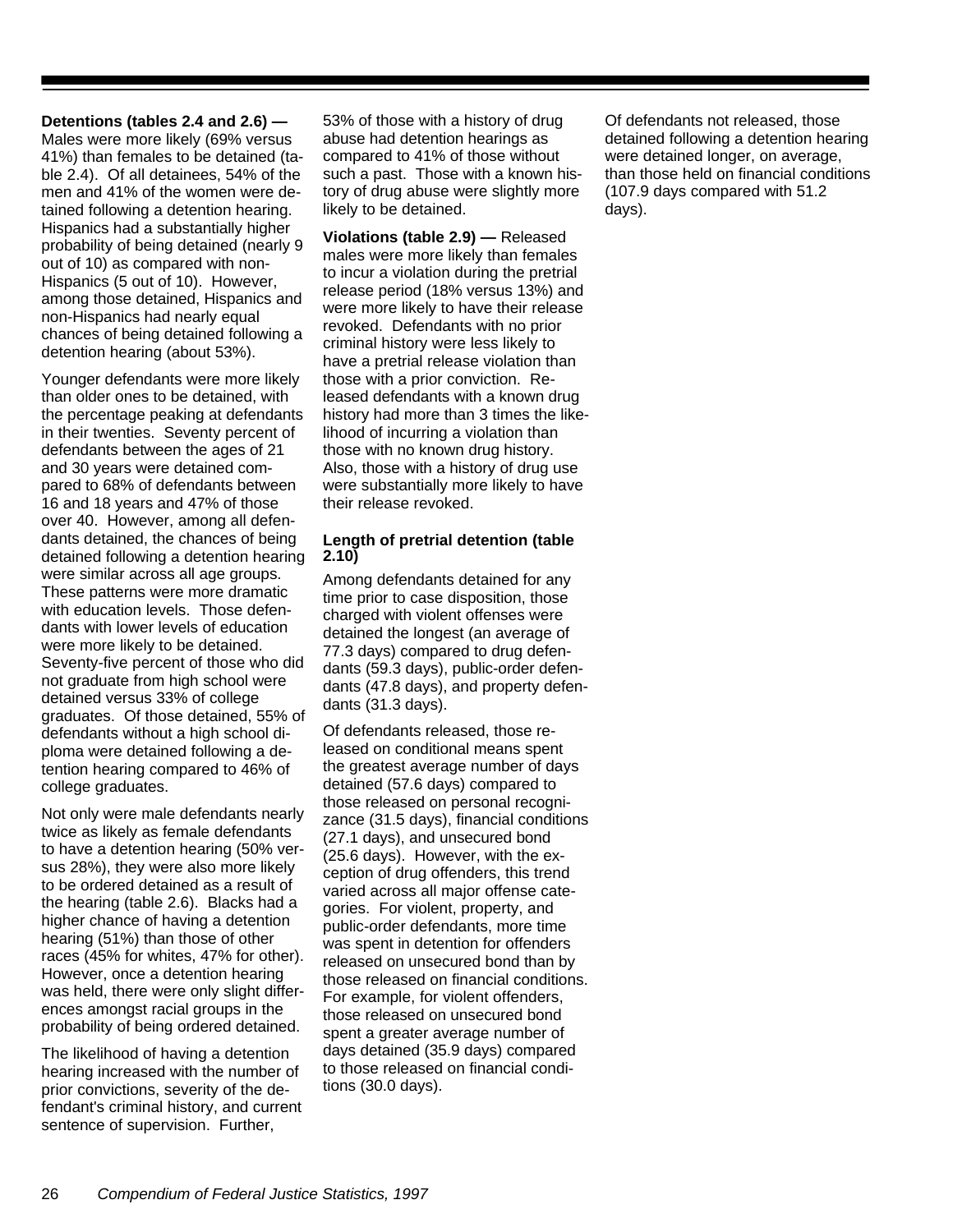| Table 2.1. Type of pretrial release, by offense, October 1, 1996 - September 30, 1997 |                          |                                                  |                                |                          |                                |                |                   |
|---------------------------------------------------------------------------------------|--------------------------|--------------------------------------------------|--------------------------------|--------------------------|--------------------------------|----------------|-------------------|
|                                                                                       |                          | Of defendants released at any time prior to case |                                |                          |                                |                |                   |
|                                                                                       |                          | disposition, percent released on-                |                                |                          | Number of defendants           |                |                   |
| Most serious offense charged                                                          | Percent<br>released      | Financial <sup>a</sup>                           | Unsecured<br>bond              | Personal<br>recognizance | Conditional<br>release         | Released       | All<br>defendants |
| All offenses <sup>b</sup>                                                             | 51.0%                    | 18.2%                                            | 50.7%                          | 28.2%                    | 2.8%                           | 28,600         | 56,041            |
| <b>Violent offenses</b>                                                               | 39.4%                    | 11.9%                                            | 40.3%                          | 44.3%                    | 3.6%                           | 1,435          | 3,639             |
| Murder <sup>c</sup>                                                                   | 43.2                     | 8.9                                              | 22.8                           | 65.8                     | 2.5                            | 79             | 183               |
| Negligent manslaughter                                                                | $\overline{\phantom{0}}$ | $\overline{\phantom{0}}$                         | $\qquad \qquad \longleftarrow$ | $\qquad \qquad$          | $\qquad \qquad \longleftarrow$ | $\overline{7}$ | 8                 |
| Assault                                                                               | 66.3                     | 6.0                                              | 36.6                           | 51.9                     | 5.4                            | 464            | 700               |
| Robbery                                                                               | 22.9                     | 21.2                                             | 47.6                           | 29.7                     | 1.5                            | 458            | 2,001             |
| Rape                                                                                  | 65.2                     | 5.2                                              | 14.9                           | 73.0                     | 6.9                            | 174            | 267               |
| Other sex offenses <sup>c</sup>                                                       | 73.0                     | 7.7                                              | 59.6                           | 31.3                     | 1.4                            | 208            | 285               |
| Kidnaping                                                                             | 21.3                     | 35.3                                             | 41.2                           | 17.6                     | 5.9                            | 34             | 160               |
| Threats against the President                                                         | 31.4                     | 18.2                                             | 63.6                           | 18.2                     | 0                              | 11             | 35                |
| <b>Property offenses</b>                                                              | 79.4%                    | 10.2%                                            | 56.2%                          | 30.9%                    | 2.8%                           | 10,930         | 13,761            |
| <b>Fraudulent</b>                                                                     | 79.7%                    | 10.8%                                            | 59.4%                          | 27.9%                    | 2.0%                           | 8,390          | 10,533            |
| Embezzlement                                                                          | 94.6                     | 3.7                                              | 58.9                           | 35.7                     | 1.7                            | 1,277          | 1,350             |
| Fraud <sup>c</sup>                                                                    | 77.5                     | 12.0                                             | 58.2                           | 27.7                     | 2.1                            | 6,129          | 7,906             |
| Forgery                                                                               | 82.9                     | 5.3                                              | 70.8                           | 23.0                     | 0.8                            | 243            | 293               |
| Counterfeiting                                                                        | 75.3                     | 14.8                                             | 66.1                           | 17.1                     | 1.9                            | 741            | 984               |
| Other                                                                                 | 78.7%                    | 8.0%                                             | 45.7%                          | 40.8%                    | 5.5%                           | 2,540          | 3,228             |
| <b>Burglary</b>                                                                       | 57.8                     | 7.7                                              | 50.0                           | 41.0                     | 1.3                            | 78             | 135               |
| Larcenv <sup>c</sup>                                                                  | 84.8                     | 6.4                                              | 44.0                           | 43.0                     | 6.5                            | 1,990          | 2,346             |
| Motor vehicle theft                                                                   | 52.3                     | 11.6                                             | 57.1                           | 31.3                     | 0                              | 147            | 281               |
| Arson and explosives                                                                  | 61.8                     | 17.6                                             | 48.0                           | 31.4                     | 2.9                            | 102            | 165               |
| Transportation of stolen property                                                     | 73.6                     | 20.8                                             | 59.1                           | 18.2                     | 1.9                            | 159            | 216               |
| Other property offenses <sup>c</sup>                                                  | 75.3                     | 3.1                                              | 28.1                           | 65.6                     | 3.1                            | 64             | 85                |
| <b>Drug offenses</b>                                                                  | 44.5%                    | 30.5%                                            | 48.7%                          | 18.9%                    | 1.9%                           | 9,670          | 21,740            |
| Trafficking                                                                           | 43.2                     | 31.9                                             | 50.3                           | 16.2                     | 1.6                            | 8,481          | 19,617            |
| Other drug                                                                            | 56.0                     | 20.7                                             | 37.3                           | 37.8                     | 4.1                            | 1,189          | 2,123             |
| <b>Public-order offenses</b>                                                          | 38.4%                    | 15.1%                                            | 47.4%                          | 33.4%                    | 4.2%                           | 6,415          | 16,706            |
| <b>Regulatory</b>                                                                     | 72.2%                    | 13.4%                                            | 48.7%                          | 33.5%                    | 4.4%                           | 1,309          | 1,813             |
| Agriculture                                                                           | 94.6                     | 4.6                                              | 48.3                           | 40.2                     | 6.9                            | 87             | 92                |
| Antitrust                                                                             |                          |                                                  | $\qquad \qquad$                |                          | $\qquad \qquad -$              | 4              | 4                 |
| Food and drug                                                                         | 100                      | 2.2                                              | 56.5                           | 39.1                     | 2.2                            | 46             | 46                |
| Transportation                                                                        | 85.3                     | 14.1                                             | 37.5                           | 42.2                     | 6.3                            | 64             | 75                |
| Civil rights                                                                          | 84.2                     | 4.7                                              | 60.0                           | 35.3                     | 0                              | 85             | 101               |
| Communications                                                                        | 91.7                     | 22.7                                             | 47.7                           | 25.0                     | 4.5                            | 44             | 48                |
| Custom laws                                                                           | 76.0                     | 35.5                                             | 48.7                           | 14.5                     | 1.3                            | 76             | 100               |
| Postal laws                                                                           | 90.0                     | 3.4                                              | 52.1                           | 41.9                     | 2.6                            | 117            | 130               |
| Other regulatory offenses                                                             | 64.6                     | 14.9                                             | 47.5                           | 32.6                     | 5.1                            | 786            | 1,217             |
| Other                                                                                 | 34.3%                    | 15.5%                                            | 47.1%                          | 33.3%                    | 4.1%                           | 5,106          | 14,893            |
| <b>Weapons</b>                                                                        | 48.2                     | 18.4                                             | 53.1                           | 26.4                     | 2.2                            | 1,114          | 2,312             |
| Immigration offenses                                                                  | 11.2                     | 32.4                                             | 45.7                           | 13.3                     | 8.6                            | 943            | 8,397             |
| Tax law violations <sup>c</sup>                                                       | 95.0                     | 5.9                                              | 53.8                           | 37.8                     | 2.5                            | 809            | 852               |
| <b>Bribery</b>                                                                        | 91.8                     | 15.0                                             | 68.9                           | 16.2                     | 0                              | 167            | 182               |
| Perjury, contempt, and intimidation                                                   | 73.1                     | 12.3                                             | 57.3                           | 29.8                     | 0.6                            | 171            | 234               |
| National defense                                                                      | 70.6                     | 18.3                                             | 38.3                           | 43.3                     | 0                              | 60             | 85                |
| Escape                                                                                | 19.5                     | 17.4                                             | 51.3                           | 27.8                     | 3.5                            | 115            | 590               |
| Racketeering and extortion                                                            | 53.4                     | 27.3                                             | 52.2                           | 19.5                     | 1.0                            | 406            | 760               |
| Gambling                                                                              | 91.9                     | 7.7                                              | 56.0                           | 34.1                     | 2.2                            | 91             | 99                |
| Liquor offenses                                                                       | 100                      | 5.3                                              | 26.3                           | 57.9                     | 10.5                           | 19             | 19                |
| Obscene material <sup>c</sup>                                                         | 89.5                     | 3.9                                              | 56.9                           | 39.2                     | 0                              | 51             | 57                |
| Migratory birds                                                                       | 100                      | 0                                                | 33.3                           | 57.1                     | 9.5                            | 21             | 21                |
| All other offenses <sup>c</sup>                                                       | 88.6                     | 2.9                                              | 30.6                           | 60.4                     | 6.1                            | 1,139          | 1,285             |

Note: Released defendants include some defendants who were also<br>detained prior to trial. Total also includes defendants for whom release<br>status data were unavailable. Percentages in these tables are not directly<br>comparable

—Too few cases to obtain statistically reliable data.

alncludes deposit bond, surety bond, and collateral bond.

<sup>b</sup>Includes 195 defendants for whom an offense category could not be determined,

150 of whom were released.<br>"In this table, "Murder" includes nonnegligent manslaughter; "Other sex offenses"<br>"may include some nonviolent offenses; "Fraud" excludes tax fraud; "Larceny" ex-<br>cludes transportation of stolen thereof; and "All other offenses" includes offenses with unclassifiable offense type.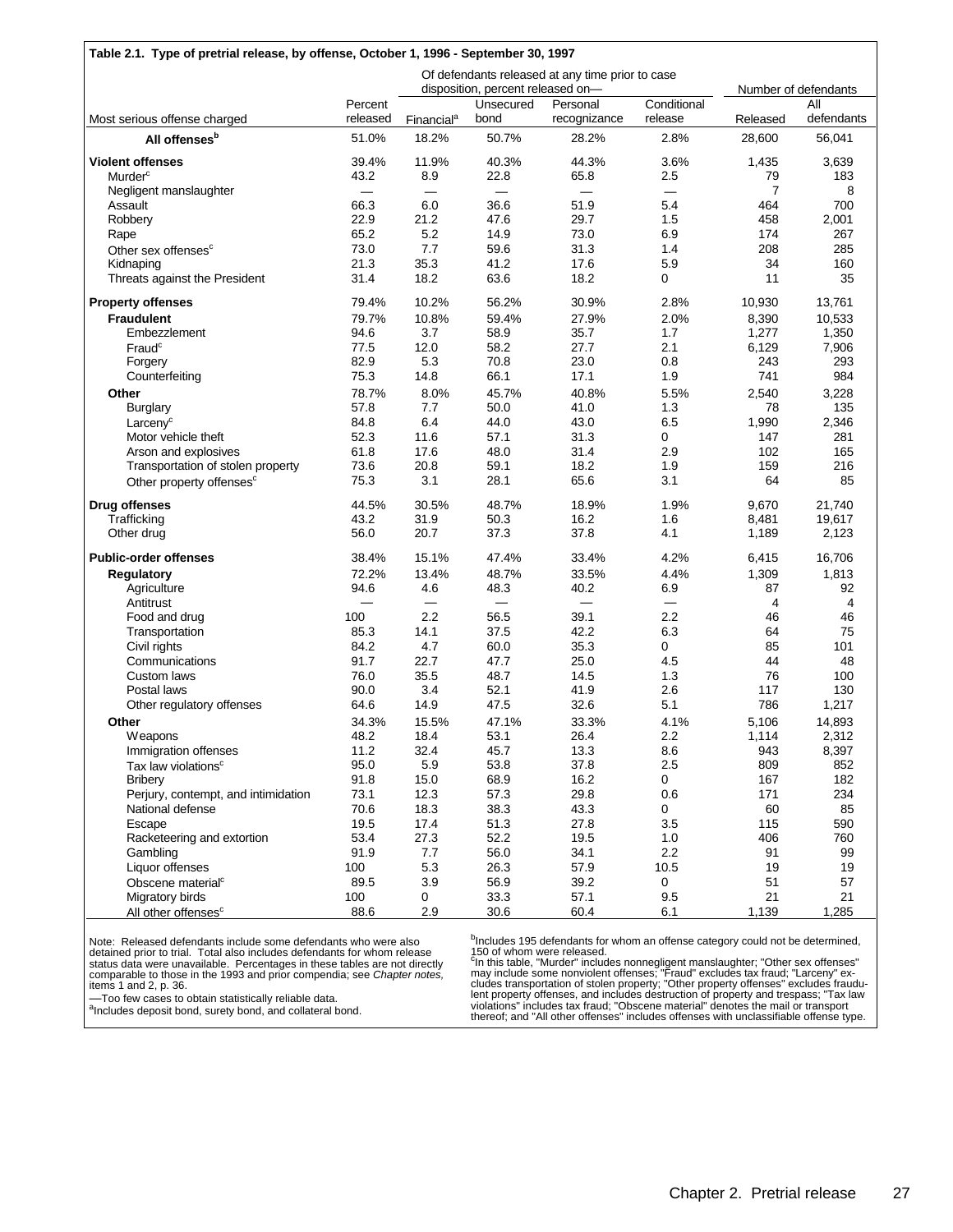| Table 2.2. Type of pretrial release, by defendant characteristics, October 1, 1996 - September 30, 1997 |                                                                                       |                        |                   |                          |                        |                 |                      |  |  |
|---------------------------------------------------------------------------------------------------------|---------------------------------------------------------------------------------------|------------------------|-------------------|--------------------------|------------------------|-----------------|----------------------|--|--|
|                                                                                                         | Of defendants released at any time prior to case<br>disposition, percent released on- |                        |                   |                          |                        |                 | Number of defendants |  |  |
| Defendant characteristic                                                                                | Percent<br>released                                                                   | Financial <sup>a</sup> | Unsecured<br>bond | Personal<br>recognizance | Conditional<br>release | Released        | All<br>defendants    |  |  |
| All defendants <sup>b</sup>                                                                             | 51.0%                                                                                 | 18.2%                  | 50.7%             | 28.2%                    | 2.8%                   | 28,600          | 56,041               |  |  |
| <b>Sex</b>                                                                                              |                                                                                       |                        |                   |                          |                        |                 |                      |  |  |
| Male                                                                                                    | 46.3%                                                                                 | 20.2%                  | 50.0%             | 27.1%                    | 2.7%                   | 21,817          | 47,089               |  |  |
| Female                                                                                                  | 75.8                                                                                  | 11.9                   | 52.8              | 32.0                     | 3.3                    | 6,737           | 8,892                |  |  |
| Race                                                                                                    |                                                                                       |                        |                   |                          |                        |                 |                      |  |  |
| White                                                                                                   | 48.9%                                                                                 | 18.8%                  | 51.0%             | 27.4%                    | 2.7%                   | 18,414          | 37,663               |  |  |
| <b>Black</b>                                                                                            | 53.7                                                                                  | 17.6                   | 54.6              | 25.3                     | 2.5                    | 8,205           | 15,288               |  |  |
| Other                                                                                                   | 64.1                                                                                  | 15.0                   | 31.4              | 48.0                     | 5.5                    | 1,981           | 3,090                |  |  |
| <b>Ethnicity</b>                                                                                        |                                                                                       |                        |                   |                          |                        |                 |                      |  |  |
| Hispanic<br>Non-Hispanic                                                                                | 25.1%<br>65.6                                                                         | 36.2%<br>14.5          | 46.0%<br>52.7     | 14.4%<br>30.1            | 3.5%<br>2.7            | 5,098<br>22,888 | 20,325<br>34,877     |  |  |
|                                                                                                         |                                                                                       |                        |                   |                          |                        |                 |                      |  |  |
| Age<br>16-18 years                                                                                      | 50.6%                                                                                 | 10.8%                  | 45.2%             | 39.9%                    | 4.1%                   | 511             | 1,010                |  |  |
| 19-20 years                                                                                             | 50.8                                                                                  | 16.5                   | 47.5              | 31.0                     | 5.0                    | 1,306           | 2,572                |  |  |
| $21-30$ years                                                                                           | 46.8                                                                                  | 20.8                   | 51.4              | 25.1                     | 2.6                    | 9,077           | 19,401               |  |  |
| 31-40 years                                                                                             | 51.7                                                                                  | 19.3                   | 51.5              | 26.7                     | 2.5                    | 7,763           | 15,018               |  |  |
| Over 40 years                                                                                           | 67.6                                                                                  | 16.9                   | 52.7              | 28.4                     | 2.1                    | 8,608           | 12,733               |  |  |
| <b>Education</b>                                                                                        |                                                                                       |                        |                   |                          |                        |                 |                      |  |  |
| Less than high school graduate                                                                          | 43.9%                                                                                 | 24.5%                  | 50.6%             | 22.5%                    | 2.4%                   | 7,410           | 16,889               |  |  |
| High school graduate                                                                                    | 63.3                                                                                  | 16.9                   | 52.8              | 27.7                     | 2.7                    | 9,080           | 14,343               |  |  |
| Some college                                                                                            | 71.8                                                                                  | 16.2                   | 53.1              | 28.4                     | 2.3                    | 6,528           | 9,092                |  |  |
| College graduate                                                                                        | 79.9                                                                                  | 15.7                   | 53.7              | 28.4                     | 2.2                    | 3,140           | 3,932                |  |  |
| <b>Marital status</b>                                                                                   |                                                                                       |                        |                   |                          |                        |                 |                      |  |  |
| Never married                                                                                           | 51.7%                                                                                 | 17.5%                  | 53.0%             | 26.8%                    | 2.6%                   | 8,854           | 17,111               |  |  |
| Divorced/separated                                                                                      | 61.1                                                                                  | 16.4                   | 53.8              | 27.6                     | $2.2\,$                | 5,268           | 8,625                |  |  |
| Married<br>Common law                                                                                   | 64.2<br>47.7                                                                          | 19.7<br>26.8           | 51.3<br>48.6      | 26.4<br>22.9             | 2.6<br>1.7             | 10,238<br>1,945 | 15,954<br>4,076      |  |  |
| Other                                                                                                   | 22.3                                                                                  | 11.3                   | 33.6              | 48.0                     | 7.1                    | 2,295           | 10,275               |  |  |
|                                                                                                         |                                                                                       |                        |                   |                          |                        |                 |                      |  |  |
| <b>Employment status at arrest</b><br>Unemployed                                                        | 47.2%                                                                                 | 18.4%                  | 52.7%             | 26.3%                    | 2.6%                   | 9,680           | 20,495               |  |  |
| Employed                                                                                                | 65.8                                                                                  | 19.0                   | 51.5              | 27.1                     | 2.4                    | 17,088          | 25,957               |  |  |
| <b>Criminal record</b>                                                                                  |                                                                                       |                        |                   |                          |                        |                 |                      |  |  |
| No convictions <sup>c</sup>                                                                             | 60.7%                                                                                 | 15.8%                  | 50.0%             | 30.9%                    | 3.3%                   | 12,374          | 20,386               |  |  |
| Misdemeanor only                                                                                        | 64.1                                                                                  | 17.5                   | 49.9              | 29.6                     | 3.0                    | 5,498           | 8,576                |  |  |
| Felony                                                                                                  |                                                                                       |                        |                   |                          |                        |                 |                      |  |  |
| Nonviolent                                                                                              | 36.2                                                                                  | 20.9                   | 53.4              | 23.6                     | 2.1                    | 4,188           | 11,573               |  |  |
| Violent                                                                                                 | 25.5                                                                                  | 23.3                   | 49.9              | 24.2                     | 2.5                    | 1,976           | 7,747                |  |  |
| <b>Number of prior convictions</b>                                                                      |                                                                                       |                        |                   |                          |                        |                 |                      |  |  |
| 1                                                                                                       | 54.4%                                                                                 | 19.1%                  | 51.9%             | 26.5%                    | 2.5%                   | 4,838           | 8,888                |  |  |
| $2$ to $4$                                                                                              | 40.7                                                                                  | 20.5                   | 50.4              | 26.7                     | 2.3                    | 4,691           | 11,527               |  |  |
| 5 or more                                                                                               | 28.5                                                                                  | 19.2                   | 51.0              | 26.5                     | 3.3                    | 2,133           | 7,481                |  |  |
| <b>Criminal justice status</b>                                                                          |                                                                                       |                        |                   |                          |                        |                 |                      |  |  |
| Not under supervision                                                                                   | 58.0%                                                                                 | 17.4%                  | 50.6%             | 29.1%                    | 3.0%                   | 22,643          | 39,032               |  |  |
| Pretrial release<br>Probation                                                                           | 55.9<br>45.0                                                                          | 25.3<br>21.1           | 52.4<br>52.8      | 20.8<br>24.3             | 1.5<br>1.8             | 1,453<br>1,329  | 2,599<br>2,953       |  |  |
| Parole                                                                                                  | 20.8                                                                                  | 23.0                   | 50.8              | 24.2                     | 2.0                    | 356             | 1,711                |  |  |
|                                                                                                         |                                                                                       |                        |                   |                          |                        |                 |                      |  |  |
| Court appearance history<br>No prior arrests                                                            | 60.0%                                                                                 | 16.0%                  | 49.7%             | 30.9%                    | 3.4%                   | 12,746          | 21,253               |  |  |
| Failure to appear                                                                                       |                                                                                       |                        |                   |                          |                        |                 |                      |  |  |
| None                                                                                                    | 48.5%                                                                                 | 20.4%                  | 52.1%             | 25.2%                    | 2.3%                   | 13,493          | 27,841               |  |  |
| 1                                                                                                       | 34.6                                                                                  | 18.6                   | 48.2              | 28.7                     | 4.5                    | 1,273           | 3,676                |  |  |
| More than 1                                                                                             | 33.3                                                                                  | 16.5                   | 47.3              | 34.1                     | 2.0                    | 1,088           | 3,271                |  |  |
| Drug abuse                                                                                              |                                                                                       |                        |                   |                          |                        |                 |                      |  |  |
| No known abuse                                                                                          | 62.4%                                                                                 | 18.5%                  | 52.4%             | 26.6%                    | 2.5%                   | 19,205          | 30,758               |  |  |
| Drug history                                                                                            | 51.4                                                                                  | 19.8                   | 54.1              | 23.8                     | 2.2                    | 6,271           | 12,202               |  |  |

Note: Released defendants include some defendants who were<br>also detained prior to trial. Total also includes defendants for<br>whom release status data were unavailable. Percentages in these<br>tables are not directly comparable

<sup>a</sup>lncludes deposit bond, surety bond, and collateral bond.<br><sup>b</sup>Includes defendants for whom characteristics could not be determined.<br><sup>c</sup>Includes only those defendants whose PSA records explicitly showed no prior<br>conviction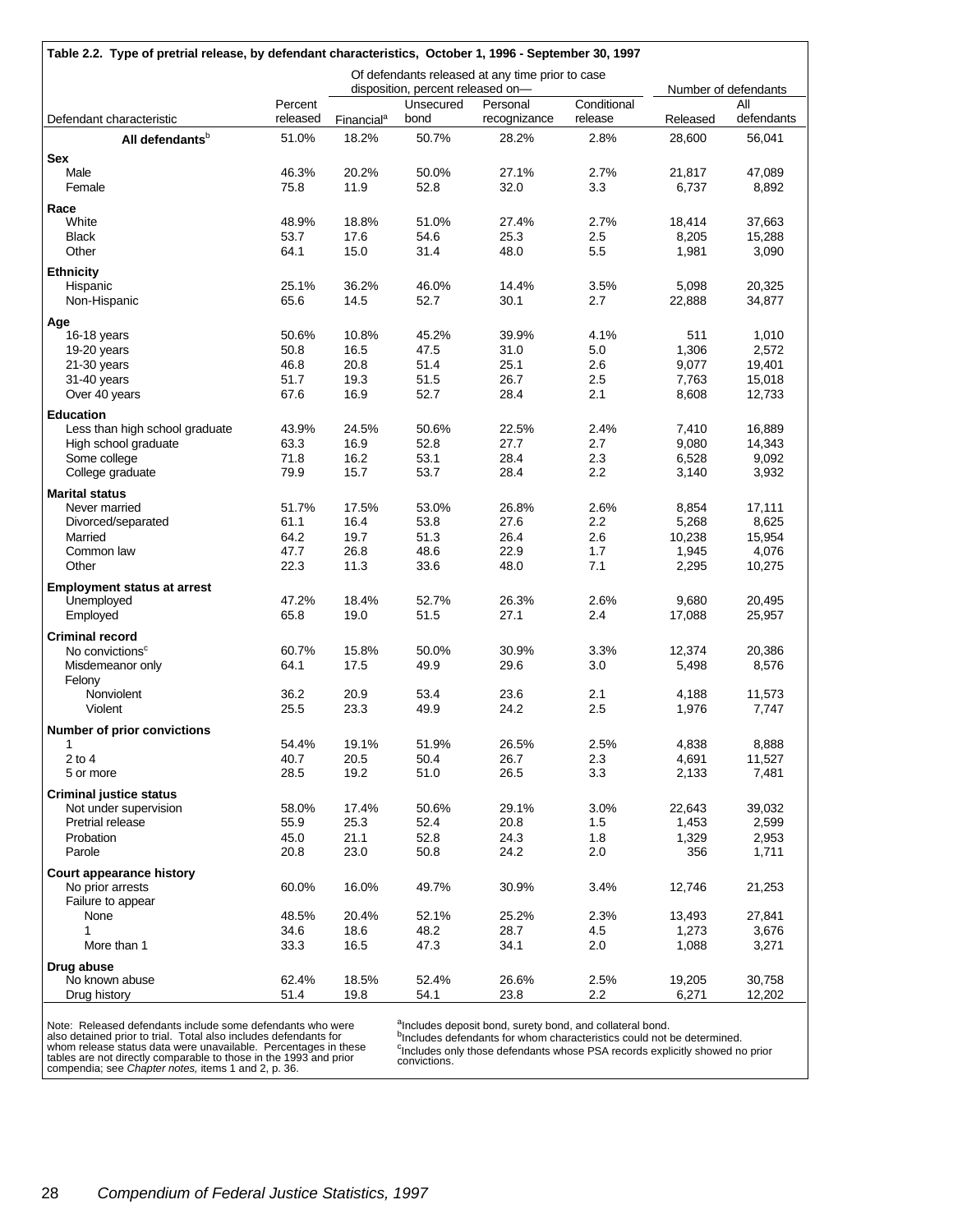|                                      |              |                          |                          | Of defendants detained at any time<br>prior to case disposition, percent detained by- |                          |                 |              |                      |
|--------------------------------------|--------------|--------------------------|--------------------------|---------------------------------------------------------------------------------------|--------------------------|-----------------|--------------|----------------------|
|                                      |              |                          | Held on bail for-        |                                                                                       |                          |                 |              | Number of defendants |
|                                      | Percent      | Temporary                | Part of pre-             | All of pre-                                                                           |                          | Other           |              | ΑIΙ                  |
| Most serious offense charged         | detained     | detention <sup>a</sup>   | trial period             | trial period                                                                          | Court                    | detentions      | Detained     | defendants           |
| All offenses <sup>b</sup>            | 64.2%        | 2.1%                     | 20.3%                    | 15.2%                                                                                 | 52.7%                    | 9.7%            | 35.989       | 56,041               |
| <b>Violent offenses</b>              | 76.4%        | 1.1%                     | 16.5%                    | 4.6%                                                                                  | 62.8%                    | 15.0%           | 2,780        | 3,639                |
| Murder <sup>c</sup>                  | 78.7         | 0.7                      | 18.8                     | 0.7                                                                                   | 69.4                     | 10.4            | 144          | 183                  |
| Negligent manslaughter               |              |                          |                          | $\overline{\phantom{0}}$                                                              | $\overline{\phantom{0}}$ |                 | 3            | 8                    |
| Assault<br>Robbery                   | 51.9<br>90.4 | 1.4<br>1.2               | 28.1<br>11.8             | 6.6<br>4.9                                                                            | 48.2<br>66.6             | 15.7<br>15.5    | 363<br>1,809 | 700<br>2,001         |
| Rape                                 | 63.7         | 0                        | 36.5                     | 1.2                                                                                   | 54.1                     | 8.2             | 170          | 267                  |
| Other sex offenses <sup>c</sup>      | 41.1         | 0.9                      | 27.4                     | 4.3                                                                                   | 56.4                     | 11.1            | 117          | 285                  |
| Kidnaping                            | 90.0         | 1.4                      | 11.1                     | 4.2                                                                                   | 62.5                     | 20.8            | 144          | 160                  |
| Threats against the President        | 85.7         | 0                        | 13.3                     | 3.3                                                                                   | 56.7                     | 26.7            | 30           | 35                   |
| <b>Property offenses</b>             | 31.3%        | 1.6%                     | 30.5%                    | 17.3%                                                                                 | 38.6%                    | 12.0%           | 4,307        | 13,761               |
| <b>Fraudulent</b>                    | 31.0%        | 1.3%                     | 30.6%                    | 20.2%                                                                                 | 37.2%                    | 10.7%           | 3,270        | 10,533               |
| Embezzlement                         | 9.2          | 2.4                      | 37.9                     | 13.7                                                                                  | 33.9                     | 12.1            | 124          | 1,350                |
| Fraud <sup>c</sup>                   | 33.4         | 1.1                      | 29.0                     | 22.3                                                                                  | 36.8                     | 10.8            | 2,642        | 7,906                |
| Forgery                              | 30.0         | 0                        | 44.3                     | 6.8                                                                                   | 29.5                     | 19.3            | 88           | 293                  |
| Counterfeiting                       | 42.3         | 1.9                      | 36.3                     | 11.5                                                                                  | 42.1                     | 8.2             | 416          | 984                  |
| Other                                | 32.1%        | 2.6%                     | 30.0%                    | 8.3%                                                                                  | 43.2%                    | 15.9%           | 1,037        | 3,228                |
| <b>Burglary</b>                      | 61.5         | 0                        | 26.5                     | 8.4                                                                                   | 49.4                     | 15.7            | 83           | 135                  |
| Larcenv <sup>c</sup>                 | 25.1         | 2.5                      | 36.8                     | 10.5                                                                                  | 37.5                     | 12.6            | 589          | 2,346                |
| Motor vehicle theft                  | 59.8         | 1.2                      | 14.3                     | 3.0                                                                                   | 58.9                     | 22.6            | 168          | 281                  |
| Arson and explosives                 | 54.5         | 0                        | 24.4                     | 3.3                                                                                   | 46.7                     | 25.6            | 90           | 165                  |
| Transportation of stolen property    | 39.4         | 11.8                     | 24.7                     | 9.4                                                                                   | 42.4                     | 11.8            | 85           | 216                  |
| Other property offenses <sup>c</sup> | 25.9         | 0                        | 22.7                     | 4.5                                                                                   | 40.9                     | 31.8            | 22           | 85                   |
| Drug offenses                        | 78.3%        | 2.1%                     | 24.3%                    | 10.3%                                                                                 | 55.3%                    | 8.0%            | 17,028       | 21,740               |
| Trafficking                          | 80.2         | 1.5                      | 24.3                     | 10.5                                                                                  | 55.8                     | 7.9             | 15,735       | 19,617               |
| Other drug offenses                  | 60.9         | 8.7                      | 24.2                     | 8.8                                                                                   | 48.5                     | 9.7             | 1,293        | 2,123                |
| <b>Public-order offenses</b>         | 70.7%        | 2.7%                     | 11.8%                    | 23.9%                                                                                 | 51.8%                    | 9.9%            | 11,804       | 16,706               |
| Regulatory                           | 38.4%        | 1.4%                     | 28.3%                    | 9.5%                                                                                  | 42.5%                    | 18.4%           | 697          | 1,813                |
| Agriculture                          | 10.9         | $\overline{\phantom{0}}$ |                          | $\overline{\phantom{0}}$                                                              | —                        |                 | 10           | 92                   |
| Antitrust                            |              | $\cdots$                 | $\cdots$                 | $\cdots$                                                                              | $\cdots$                 | $\ddotsc$       | 0            | 4                    |
| Food and drug                        | 4.3          |                          | $\overline{\phantom{0}}$ |                                                                                       |                          |                 | 2            | 46                   |
| Transportation                       | 28.0         | 0<br>0                   | 47.6<br>36.0             | 9.5                                                                                   | 42.9                     | 0<br>20.0       | 21<br>25     | 75<br>101            |
| Civil rights<br>Communications       | 24.8<br>18.8 |                          |                          | 4.0                                                                                   | 40.0                     |                 | 9            | 48                   |
| Custom laws                          | 42.0         | 2.4                      | 45.2                     | 9.5                                                                                   | 33.3                     | 9.5             | 42           | 100                  |
| Postal laws                          | 20.0         | 0                        | 46.2                     | 11.5                                                                                  | 34.6                     | 7.7             | 26           | 130                  |
| Other regulatory offenses            | 46.2         | 1.6                      | 24.2                     | 8.7                                                                                   | 44.8                     | 20.6            | 562          | 1,217                |
| Other                                | 74.6%        | 2.7%                     | 10.7%                    | 24.8%                                                                                 | 52.4%                    | 9.3%            | 11,107       | 14.893               |
| Weapons                              | 69.1         | 2.3                      | 21.0                     | 4.6                                                                                   | 56.0                     | 16.0            | 1,597        | 2,312                |
| Immigration offenses                 | 95.0         | 3.1                      | 6.4                      | 32.6                                                                                  | 51.5                     | 6.4             | 7,981        | 8,397                |
| Tax law violations <sup>c</sup>      | 11.3         | 0                        | 47.9                     | 4.2                                                                                   | 33.3                     | 14.6            | 96           | 852                  |
| <b>Bribery</b>                       | 20.9         | 0                        | 55.3                     | 15.8                                                                                  | 21.1                     | 7.9             | 38           | 182                  |
| Perjury, contempt, and intimidation  | 49.1         | 1.7                      | 40.0                     | 4.3                                                                                   | 33.0                     | 20.9            | 115          | 234                  |
| National defense                     | 44.7         | 0                        | 28.9                     | 10.5                                                                                  | 57.9                     | 2.6             | 38           | 85                   |
| Escape                               | 87.5         | 2.1                      | 7.0                      | 2.5                                                                                   | 65.5                     | 22.9            | 516          | 590                  |
| Racketeering and extortion           | 61.6         | $0.2\,$                  | 18.8                     | 5.3                                                                                   | 63.0                     | 12.6            | 468          | 760                  |
| Gambling                             | 7.1          | —                        |                          |                                                                                       |                          |                 | 7            | 99                   |
| Liquor offenses                      | 5.3          | $\overline{\phantom{0}}$ |                          | $\qquad \qquad -$                                                                     | $\qquad \qquad$          | $\qquad \qquad$ | $\mathbf{1}$ | 19                   |
| Obscene material <sup>c</sup>        | 26.3         | $\overline{0}$           | 53.3                     | 6.7                                                                                   | 26.7                     | 13.3            | 15           | 57                   |
| Migratory birds                      | 4.8          |                          |                          |                                                                                       |                          |                 | 1            | 21                   |
| All other offenses <sup>c</sup>      | 18.2         | 1.3                      | 35.5                     | 9.4                                                                                   | 33.8                     | 20.1            | 234          | 1,285                |

Note: Detained defendants include some defendants who were also released<br>prior to trial. Total also includes defendants for whom release status data<br>were unavailable. Percentages in this table are not directly comparable t 36.

—Too few cases to obtain statistically reliable data.

...No case of this type occurred in the data.<br><sup>a</sup>Held under 18 U.S.C. § 3142 pending deportation, action on prior pretrial<br>release, or probation or parole review.

<sup>b</sup>Includes 195 defendants for whom offense category could not be determined, 70 of

whom were detained.<br>"In this table, "Murder" includes nonnegligent manslaughter; "Other sex offenses"<br>"may include some nonviolent offenses; "Fraud" excludes tax fraud; "Larceny" ex-<br>cludes transportation of stolen propert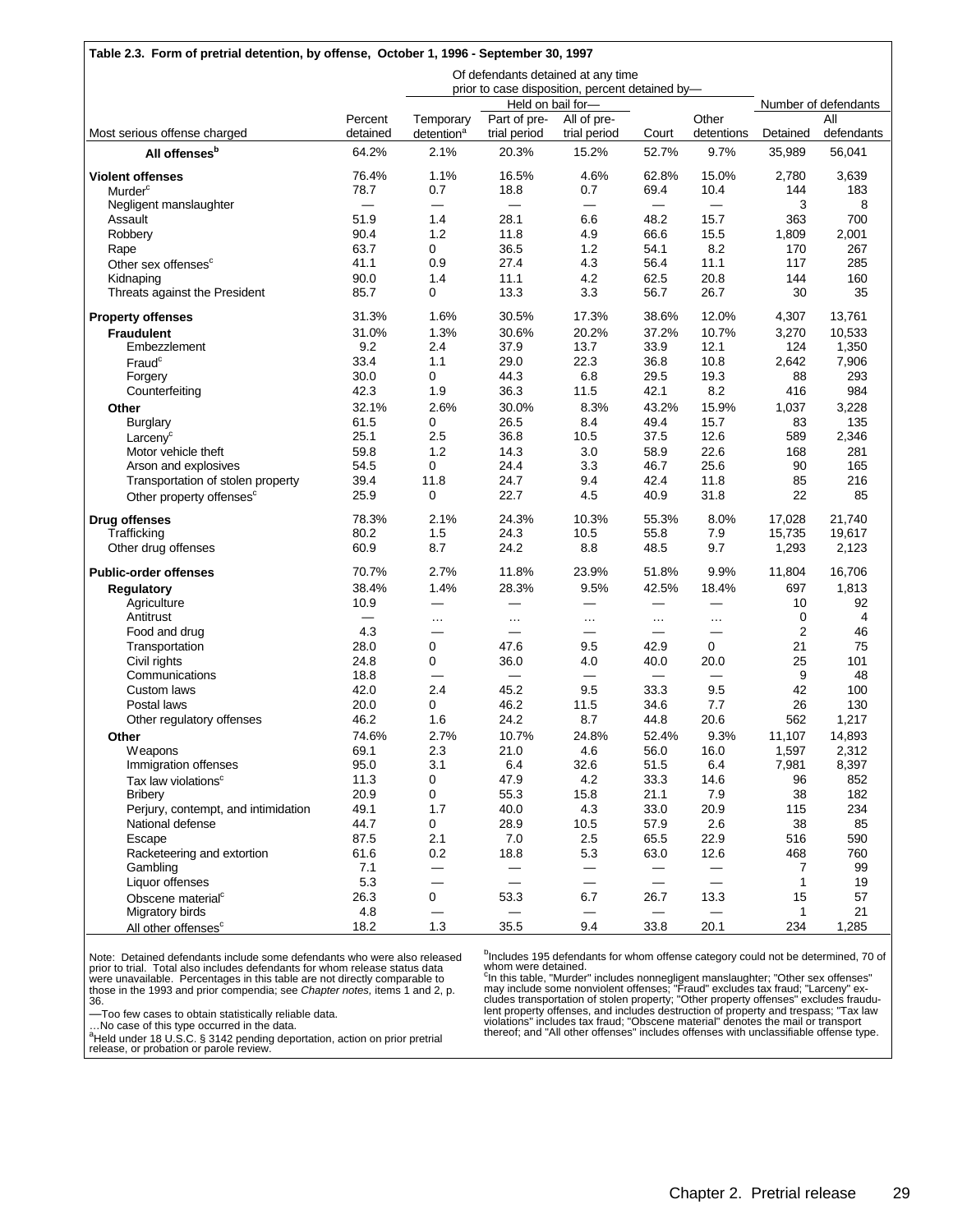| Table 2.4. Form of pretrial detention, by defendant characteristics, October 1, 1996 - September 30, 1997 |                   |                                                                                       |                       |                       |                |                    |                    |                      |
|-----------------------------------------------------------------------------------------------------------|-------------------|---------------------------------------------------------------------------------------|-----------------------|-----------------------|----------------|--------------------|--------------------|----------------------|
|                                                                                                           |                   | Of defendants detained at any time<br>prior to case disposition, percent detained by- |                       |                       |                |                    |                    |                      |
|                                                                                                           |                   |                                                                                       |                       | Held on bail for-     |                |                    |                    | Number of defendants |
|                                                                                                           | Percent           | Temporary                                                                             | Part of pre-          | All of pre-           |                | Other              |                    | All                  |
| Defendant characteristic                                                                                  | detained<br>64.2% | detention <sup>a</sup><br>2.1%                                                        | trial period<br>20.3% | trial period<br>15.2% | Court<br>52.7% | detentions<br>9.7% | Detained<br>35,989 | defendants<br>56,041 |
| All defendants <sup>b</sup>                                                                               |                   |                                                                                       |                       |                       |                |                    |                    |                      |
| Sex<br>Male                                                                                               | 68.7%             | 2.2%                                                                                  | 18.5%                 | 15.4%                 | 54.0%          | 9.9%               | 32,336             | 47,089               |
| Female                                                                                                    | 40.8              | 1.3                                                                                   | 36.3                  | 13.5                  | 41.0           | 7.9                | 3,632              | 8,892                |
| Race                                                                                                      |                   |                                                                                       |                       |                       |                |                    |                    |                      |
| White                                                                                                     | 65.1%             | 2.4%                                                                                  | 18.8%                 | 19.4%                 | 50.7%          | 8.7%               | 24,527             | 37,663               |
| <b>Black</b>                                                                                              | 63.6              | 1.6                                                                                   | 22.5                  | 6.5                   | 57.3           | 12.0               | 9,728              | 15,288               |
| Other                                                                                                     | 56.1              | 1.4                                                                                   | 29.1                  | 4.2                   | 54.6           | 10.6               | 1,734              | 3,090                |
| <b>Ethnicity</b><br>Hispanic                                                                              | 88.6%             | 3.2%                                                                                  | 13.7%                 | 23.7%                 | 53.3%          | 6.1%               | 18,003             | 20,325               |
| Non-Hispanic                                                                                              | 50.7              | 1.0                                                                                   | 27.1                  | 6.6                   | 52.1           | 13.2               | 17,695             | 34,877               |
|                                                                                                           |                   |                                                                                       |                       |                       |                |                    |                    |                      |
| Age<br>16-18 years                                                                                        | 67.8%             | 1.6%                                                                                  | 25.3%                 | 14.5%                 | 50.2%          | 8.5%               | 685                | 1,010                |
| 19-20 years                                                                                               | 69.0              | 2.5                                                                                   | 25.0                  | 17.5                  | 48.2           | 6.8                | 1,775              | 2,572                |
| $21-30$ years                                                                                             | 70.4              | 2.4                                                                                   | 20.6                  | 17.3                  | 50.8           | 8.8                | 13,652             | 19,401               |
| 31-40 years                                                                                               | 64.3              | 2.4                                                                                   | 21.3                  | 15.4                  | 51.4           | 9.6                | 9,656              | 15,018               |
| Over 40 years                                                                                             | 47.2              | 1.8                                                                                   | 26.5                  | 12.7                  | 49.0           | 10.0               | 6,004              | 12,733               |
| <b>Education</b><br>Less than high school graduate                                                        | 75.1%             | 3.6%                                                                                  | 21.4%                 | 10.7%                 | 54.8%          | 9.4%               | 12,683             | 16,889               |
| High school graduate                                                                                      | 54.8              | 1.8                                                                                   | 28.1                  | 7.6                   | 51.3           | 11.2               | 7,859              | 14,343               |
| Some college                                                                                              | 45.5              | 1.4                                                                                   | 32.6                  | 7.8                   | 47.7           | 10.5               | 4,138              | 9,092                |
| College graduate                                                                                          | 32.5              | 1.3                                                                                   | 33.1                  | 9.9                   | 46.4           | 9.2                | 1,277              | 3,932                |
| <b>Marital status</b>                                                                                     |                   |                                                                                       |                       |                       |                |                    |                    |                      |
| Never married                                                                                             | 66.5%             | 2.0%                                                                                  | 23.1%                 | 10.7%                 | 53.7%          | 10.4%              | 11,379             | 17,111               |
| Divorced/separated                                                                                        | 56.4              | 2.4                                                                                   | 26.2                  | 10.3                  | 49.3           | 11.9               | 4,863              | 8,625                |
| Married<br>Common law                                                                                     | 51.6<br>73.5      | 3.2<br>3.1                                                                            | 26.4<br>24.6          | 12.0<br>12.1          | 49.5<br>52.8   | 8.9<br>7.3         | 8,235<br>2,997     | 15,954<br>4,076      |
| Other                                                                                                     | 82.9              | 0.8                                                                                   | 5.9                   | 28.0                  | 56.3           | 9.0                | 8,515              | 10,275               |
| <b>Employment status at arrest</b>                                                                        |                   |                                                                                       |                       |                       |                |                    |                    |                      |
| Unemployed                                                                                                | 70.9%             | 2.2%                                                                                  | 21.1%                 | 10.1%                 | 53.6%          | 13.0%              | 14,537             | 20,495               |
| Employed                                                                                                  | 50.9              | 2.8                                                                                   | 28.6                  | 12.3                  | 49.4           | 6.9                | 13,216             | 25,957               |
| <b>Criminal record</b>                                                                                    |                   |                                                                                       |                       |                       |                |                    |                    |                      |
| No convictions <sup>c</sup>                                                                               | 52.7%             | 2.1%                                                                                  | 22.8%                 | 18.8%                 | 51.0%          | 5.4%               | 10,748             | 20,386               |
| Misdemeanor only                                                                                          | 56.1              | 1.4                                                                                   | 30.7                  | 12.9                  | 46.7           | 8.3                | 4,808              | 8,576                |
| Felony<br>Nonviolent                                                                                      | 77.6              | 2.6                                                                                   | 14.7                  | 16.3                  | 53.9           | 12.5               | 8,986              | 11,573               |
| Violent                                                                                                   | 86.4              | 1.9                                                                                   | 10.9                  | 11.0                  | 61.8           | 14.4               | 6,692              | 7,747                |
| Number of prior convictions                                                                               |                   |                                                                                       |                       |                       |                |                    |                    |                      |
| 1                                                                                                         | 63.0%             | 2.7%                                                                                  | 23.6%                 | 11.9%                 | 52.1%          | 9.8%               | 5,595              | 8,888                |
| $2$ to $4$                                                                                                | 74.8              | 2.1                                                                                   | 17.2                  | 14.2                  | 54.2           | 12.3               | 8,627              | 11,527               |
| 5 or more                                                                                                 | 83.7              | 1.6                                                                                   | 11.4                  | 15.0                  | 58.0           | 14.0               | 6,264              | 7,481                |
| <b>Criminal justice status</b>                                                                            | 57.3%             | 1.4%                                                                                  |                       | 17.7%                 |                | 7.2%               |                    | 39,032               |
| Not under supervision<br>Pretrial release                                                                 | 66.6              | 2.6                                                                                   | 23.5%<br>27.2         | 6.4                   | 50.2%<br>54.7  | 9.1                | 22,377<br>1,730    | 2,599                |
| Probation                                                                                                 | 73.7              | 5.6                                                                                   | 21.0                  | 11.5                  | 53.1           | 8.8                | 2,176              | 2,953                |
| Parole                                                                                                    | 90.5              | 4.3                                                                                   | 9.4                   | 14.9                  | 62.6           | 8.9                | 1,549              | 1,711                |
| <b>Court appearance history</b>                                                                           |                   |                                                                                       |                       |                       |                |                    |                    |                      |
| No prior arrests                                                                                          | 53.5%             | 2.3%                                                                                  | 22.5%                 | 18.7%                 | 50.6%          | 5.8%               | 11,373             | 21,253               |
| Failure to appear                                                                                         |                   |                                                                                       |                       |                       |                |                    |                    |                      |
| None<br>1                                                                                                 | 68.1              | 2.2                                                                                   | 20.7                  | 13.8                  | 52.0           | 11.3               | 18,962             | 27,841               |
| More than 1                                                                                               | 80.8<br>82.1      | 1.9<br>0.7                                                                            | 15.2<br>14.0          | 13.8<br>11.4          | 56.3<br>62.6   | 12.9<br>11.3       | 2,970<br>2,684     | 3,676<br>3,271       |
| Drug abuse                                                                                                |                   |                                                                                       |                       |                       |                |                    |                    |                      |
| No known abuse                                                                                            | 53.8%             | 2.6%                                                                                  | 25.9%                 | 10.6%                 | 52.0%          | 8.9%               | 16,551             | 30,758               |
| Drug history                                                                                              | 69.1              | 2.4                                                                                   | 25.3                  | 7.2                   | 53.0           | 12.1               | 8,429              | 12,202               |

Note: Detained defendants include defendants who were also released<br>prior to trial. Total also includes defendants for whom release status data<br>were unavailable. Percentages in this table are not directly comparable to<br>tho p. 36.

<sup>a</sup>Held under 18 U.S.C.§ 3142 pending deportation, action on prior pretrial release, or<br>probation or parole review.<br><sup>b</sup>Includes defendants for whom these characteristics could not be determined.

<sup>c</sup>Includes only those defendants whose PSA records explicitly showed no prior convictions.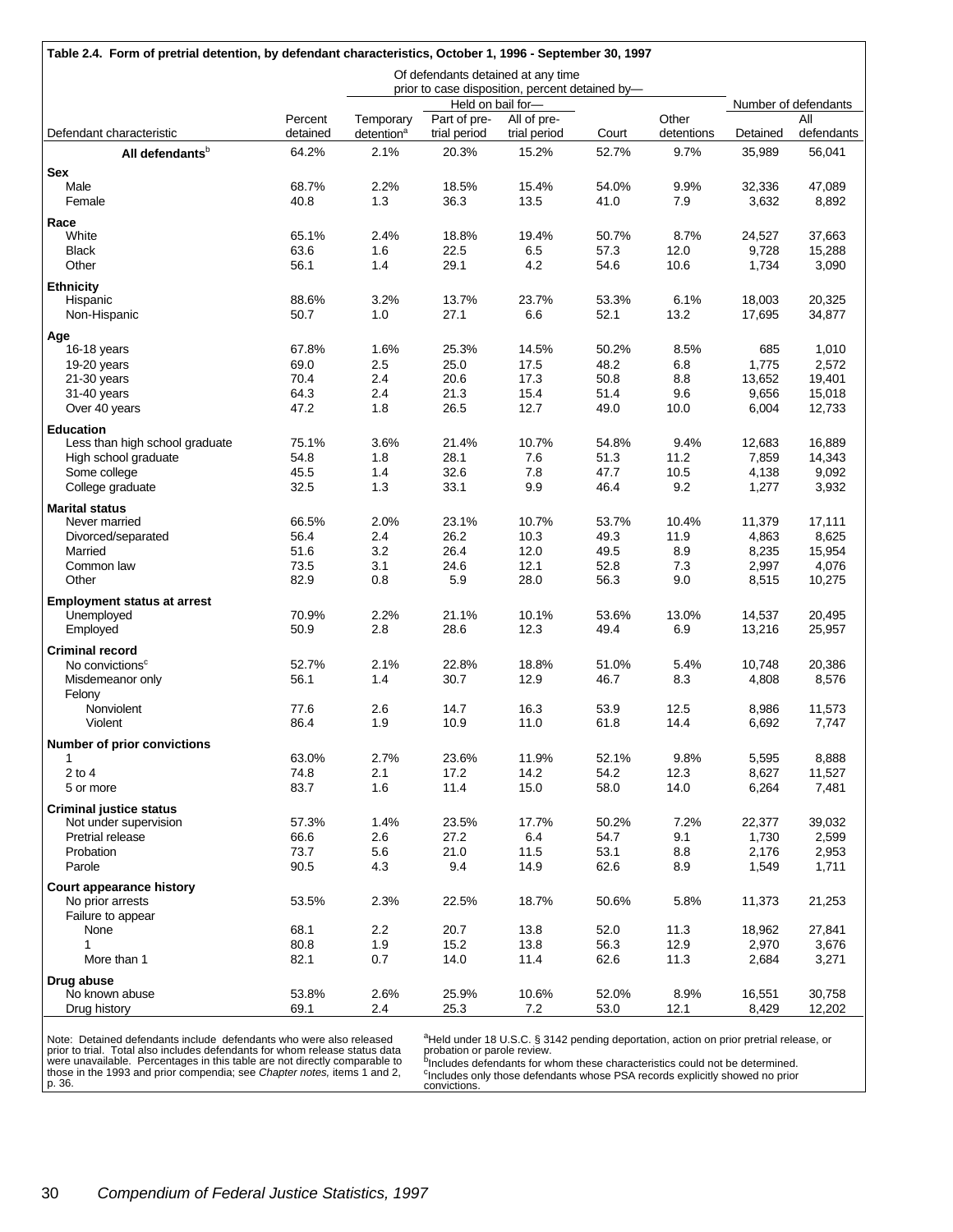| Table 2.5. Pretrial detention hearing outcomes, by offense, October 1, 1996- September 30, 1997                          |                                           |                                       |                                               |                                                          |                                                                        |  |  |
|--------------------------------------------------------------------------------------------------------------------------|-------------------------------------------|---------------------------------------|-----------------------------------------------|----------------------------------------------------------|------------------------------------------------------------------------|--|--|
|                                                                                                                          |                                           |                                       |                                               | Defendants with pretrial detention hearings              |                                                                        |  |  |
| Most serious offense charged                                                                                             | All<br>defendants                         | Hearings<br>held                      | Number of defendants<br>Ordered<br>detained   | Percent of<br>defendants<br>with hearings<br>held        | Of defendants<br>with hearings<br>held, percent<br>ordered<br>detained |  |  |
| All offenses <sup>a</sup>                                                                                                | 56,041                                    | 26,152                                | 18,940                                        | 46.7%                                                    | 72.4%                                                                  |  |  |
| <b>Violent offenses</b><br>Murder <sup>b</sup>                                                                           | 3,639<br>183                              | 2,343<br>132                          | 1,740<br>99                                   | 64.4%<br>72.1                                            | 74.3%<br>75.0                                                          |  |  |
| Negligent manslaughter<br>Assault<br>Robbery<br>Rape                                                                     | 8<br>700<br>2.001<br>267                  | $\overline{2}$<br>268<br>1,551<br>150 | 1<br>172<br>1.203                             | 38.3<br>77.5<br>56.2                                     | 64.2<br>77.6                                                           |  |  |
| Other sex offenses <sup>b</sup><br>Kidnaping<br>Threats against the President                                            | 285<br>160<br>35                          | 96<br>120<br>24                       | 92<br>66<br>90<br>17                          | 33.7<br>75.0<br>68.6                                     | 61.3<br>68.8<br>75.0<br>70.8                                           |  |  |
| <b>Property offenses</b><br><b>Fraudulent</b><br>Embezzlement<br>Fraud <sup>b</sup>                                      | 13,761<br>10,533<br>1,350<br>7,906<br>293 | 2,683<br>1,971<br>80<br>1,544<br>54   | 1,659<br>1,211<br>42<br>969<br>26             | 19.5%<br>18.7%<br>5.9<br>19.5<br>18.4                    | 61.8%<br>61.4%<br>52.5<br>62.8<br>48.1                                 |  |  |
| Forgery<br>Counterfeiting<br>Other<br><b>Burglary</b><br>Larceny <sup>b</sup>                                            | 984<br>3,228<br>135<br>2,346              | 293<br>712<br>64<br>374               | 174<br>448<br>41<br>221                       | 29.8<br>22.1%<br>47.4<br>15.9                            | 59.4<br>62.9%<br>64.1<br>59.1                                          |  |  |
| Motor vehicle theft<br>Arson and explosives<br>Transportation of stolen property<br>Other property offenses <sup>b</sup> | 281<br>165<br>216<br>85                   | 134<br>70<br>52<br>18                 | 99<br>42<br>36<br>9                           | 47.7<br>42.4<br>24.1<br>21.2                             | 73.9<br>60.0<br>69.2<br>50.0                                           |  |  |
| <b>Drug offenses</b><br>Trafficking<br>Other drug                                                                        | 21,740<br>19,617<br>2,123                 | 13,401<br>12,436<br>965               | 9,398<br>8,772<br>626                         | 61.6%<br>63.4                                            | 70.1%<br>70.5<br>64.9                                                  |  |  |
| <b>Public-order offenses</b><br><b>Regulatory</b><br>Agriculture<br>Antitrust<br>Food and drug                           | 16,706<br>1,813<br>92<br>4<br>46          | 7,676<br>515<br>4<br>0<br>1           | 6,115<br>296<br>0<br>0<br>0                   | 45.9%<br>28.4%<br>4.3<br>$\overline{\phantom{0}}$<br>2.2 | 79.7%<br>57.5%<br>$\cdots$                                             |  |  |
| Transportation<br>Civil rights<br>Communications<br>Custom laws                                                          | 75<br>101<br>48<br>100                    | 17<br>17<br>6<br>28                   | 9<br>10<br>2<br>14                            | 22.7<br>16.8<br>12.5<br>28.0                             | 52.9<br>58.8<br>50.0                                                   |  |  |
| Postal laws<br>Other regulatory offenses<br>Other<br>Weapons<br>Immigration offenses                                     | 130<br>1,217<br>14,893<br>2,312<br>8,397  | 16<br>426<br>7,161<br>1,268<br>4,742  | 9<br>252<br>5,819<br>894<br>4,106             | 12.3<br>35.0<br>48.1%<br>54.8<br>56.5                    | 56.3<br>59.2<br>81.3%<br>70.5<br>86.6                                  |  |  |
| Tax law violations <sup>b</sup><br><b>Bribery</b><br>Perjury, contempt, and intimidation<br>National defense<br>Escape   | 852<br>182<br>234<br>85<br>590            | 66<br>19<br>72<br>34<br>407           | 32<br>8<br>38<br>22<br>339                    | 7.7<br>10.4<br>30.8<br>40.0<br>69.0                      | 48.5<br>42.1<br>52.8<br>64.7<br>83.3                                   |  |  |
| Racketeering and extortion<br>Gambling<br>Liquor offenses<br>Obscene material <sup>b</sup><br>Migratory birds            | 760<br>99<br>19<br>57<br>21               | 391<br>5<br>0<br>10<br>1              | 294<br>3<br>0<br>$\overline{\mathbf{4}}$<br>0 | 51.4<br>5.1<br>0<br>17.5<br>4.8                          | 75.2<br>.                                                              |  |  |
| All other offenses <sup>b</sup>                                                                                          | 1,285                                     | 146                                   | 79                                            | 11.4                                                     | 54.1                                                                   |  |  |

Note: Defendants may also be detained for failure to meet bail<br>conditions, or temporarily detained pending action of other<br>agencies. Percentages in this table are not directly comparable<br>to those in the 1993 and prior comp

—Too few cases to obtain statistically reliable data. …No case of this type occurred in the data.

a<br>her determined, 49 of whom had pretrial detention hearings.<br>be determined, 49 of whom had pretrial detention hearings.

<sup>b</sup>In this table, "Murder" includes nonnegligent manslaughter;<br>"Other sex offenses" may include some nonviolent offenses;<br>"Fraud" excludes tax fraud; "Larceny" excludes transportation of<br>stolen property; "Other property of denotes the mail or transport thereof; and "All other offenses" in-cludes offenses with unclassifiable offense type.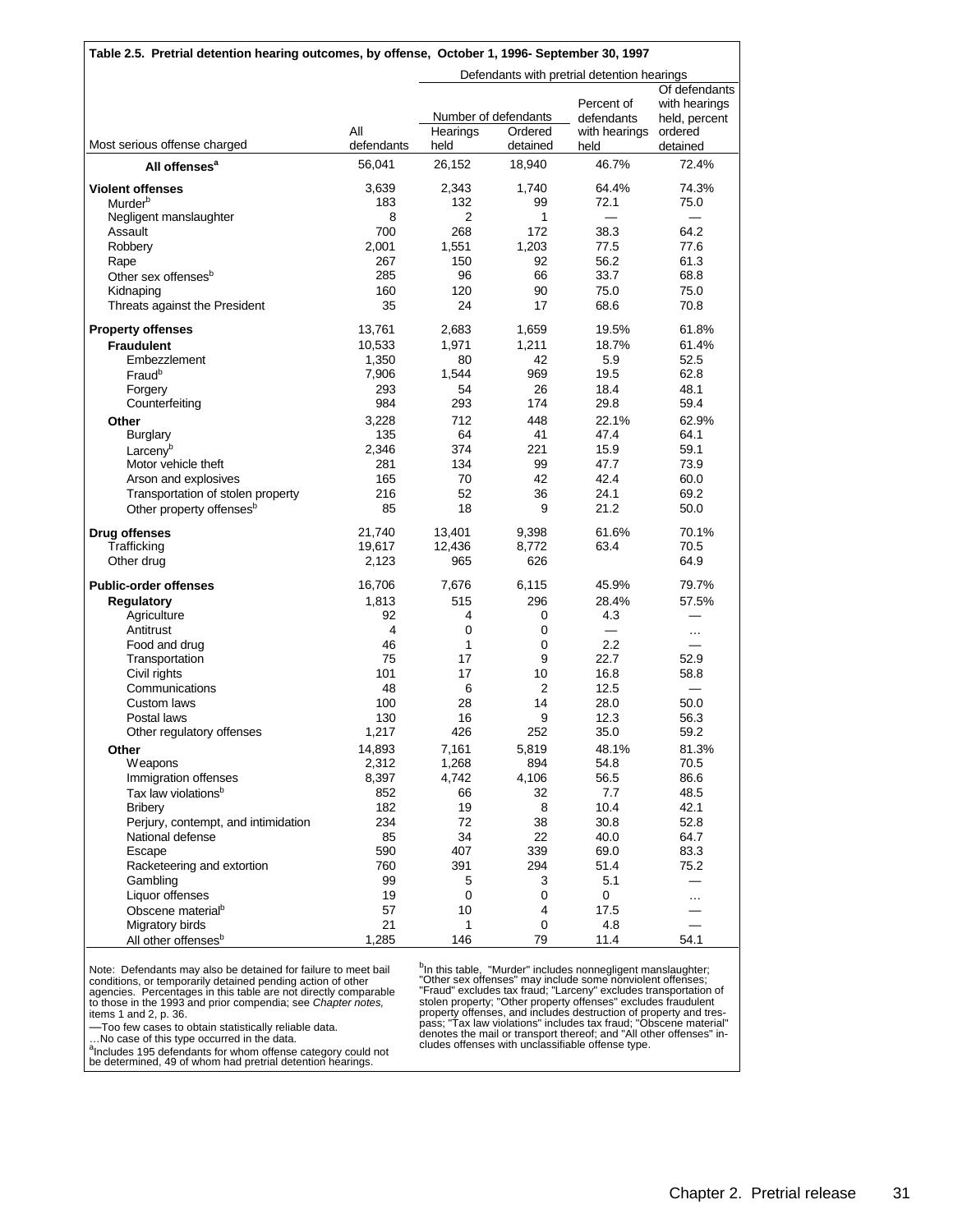|                                                                                                                                                      |                   |                  |                                             | Defendants with pretrial detention hearings                                                                                                                      |                                                             |  |
|------------------------------------------------------------------------------------------------------------------------------------------------------|-------------------|------------------|---------------------------------------------|------------------------------------------------------------------------------------------------------------------------------------------------------------------|-------------------------------------------------------------|--|
| Defendant characteristic                                                                                                                             | All<br>defendants | Hearings<br>held | Number of defendants<br>Ordered<br>detained | Percent of<br>defendants<br>with hearings ordered<br>held                                                                                                        | Of defendants<br>with hearings<br>held, percent<br>detained |  |
| All defendants <sup>a</sup>                                                                                                                          | 56,041            | 26,152           | 18,940                                      | 46.7%                                                                                                                                                            | 72.4%                                                       |  |
| <b>Sex</b>                                                                                                                                           |                   |                  |                                             |                                                                                                                                                                  |                                                             |  |
| Male<br>Female                                                                                                                                       | 47,089<br>8,892   | 23,625<br>2,513  | 17,444<br>1,487                             | 50.2%<br>28.3                                                                                                                                                    | 73.8%<br>59.2                                               |  |
| Race                                                                                                                                                 |                   |                  |                                             |                                                                                                                                                                  |                                                             |  |
| White                                                                                                                                                | 37,663            | 16,970           | 12,423                                      | 45.1%                                                                                                                                                            | 73.2%                                                       |  |
| Black<br>Other                                                                                                                                       | 15,288            | 7,725<br>1,457   | 5,573<br>944                                | 50.5<br>47.2                                                                                                                                                     | 72.1<br>64.8                                                |  |
|                                                                                                                                                      | 3,090             |                  |                                             |                                                                                                                                                                  |                                                             |  |
| <b>Ethnicity</b><br>Hispanic                                                                                                                         | 20,325            | 12,162           | 9,579                                       | 59.8%                                                                                                                                                            | 78.8%                                                       |  |
| Non-Hispanic                                                                                                                                         | 34,877            | 13,774           | 9,201                                       | 39.5                                                                                                                                                             | 66.8                                                        |  |
|                                                                                                                                                      |                   |                  |                                             |                                                                                                                                                                  |                                                             |  |
| Age<br>16-18 years                                                                                                                                   | 1,010             | 503              | 342                                         | 49.8%                                                                                                                                                            | 68.0%                                                       |  |
| 19-20 years                                                                                                                                          | 2,572             | 1,225            | 855                                         | 47.6                                                                                                                                                             | 69.8                                                        |  |
| $21-30$ years                                                                                                                                        | 19,401            | 9,749            | 6,933                                       | 50.2                                                                                                                                                             | 71.1                                                        |  |
| 31-40 years                                                                                                                                          | 15,018            | 6,980            | 4,950                                       | 46.5                                                                                                                                                             | 70.9                                                        |  |
| Over 40 years                                                                                                                                        | 12,733            | 4,412            | 2,934                                       | 34.7                                                                                                                                                             | 66.5                                                        |  |
| <b>Education</b>                                                                                                                                     |                   |                  |                                             |                                                                                                                                                                  |                                                             |  |
| Less than high school graduate                                                                                                                       | 16,889            | 9,678            | 6,942                                       | 57.3%                                                                                                                                                            | 71.7%                                                       |  |
| High school graduate                                                                                                                                 | 14,343            | 6,122            | 4,029                                       | 42.7                                                                                                                                                             | 65.8                                                        |  |
| Some college                                                                                                                                         | 9,092             | 3,171            | 1,972                                       | 34.9                                                                                                                                                             | 62.2                                                        |  |
| College graduate                                                                                                                                     | 3,932             | 988              | 591                                         | 25.1                                                                                                                                                             | 59.8                                                        |  |
| <b>Marital status</b>                                                                                                                                |                   |                  |                                             |                                                                                                                                                                  |                                                             |  |
| Never married                                                                                                                                        | 17,111            | 8,672            | 6,107                                       | 50.7%                                                                                                                                                            | 70.4%                                                       |  |
| Divorced/separated                                                                                                                                   | 8,625             | 3,595            | 2,394                                       | 41.7                                                                                                                                                             | 66.6                                                        |  |
| Married<br>Common law                                                                                                                                | 15,954<br>4,076   | 6,150<br>2,272   | 4,075<br>1,578                              | 38.5<br>55.7                                                                                                                                                     | 66.3<br>69.5                                                |  |
| Other                                                                                                                                                | 10,275            | 5,463            | 4,786                                       | 53.2                                                                                                                                                             | 87.6                                                        |  |
|                                                                                                                                                      |                   |                  |                                             |                                                                                                                                                                  |                                                             |  |
| <b>Employment status at arrest</b><br>Unemployed                                                                                                     | 20,495            | 10,878           | 7,774                                       | 53.1%                                                                                                                                                            | 71.5%                                                       |  |
| Employed                                                                                                                                             | 25,957            | 9,987            | 6,521                                       | 38.5                                                                                                                                                             | 65.3                                                        |  |
| <b>Criminal record</b>                                                                                                                               |                   |                  |                                             |                                                                                                                                                                  |                                                             |  |
| No convictions <sup>b</sup>                                                                                                                          | 20,386            | 7.722            | 5,470                                       | 37.9%                                                                                                                                                            | 70.8%                                                       |  |
| Misdemeanor only                                                                                                                                     | 8,576             | 3,530            | 2,239                                       | 41.2                                                                                                                                                             | 63.4                                                        |  |
| Felony                                                                                                                                               |                   |                  |                                             |                                                                                                                                                                  |                                                             |  |
| <b>Nonviolent</b>                                                                                                                                    | 11,573            | 6,351            | 4,837                                       | 54.9                                                                                                                                                             | 76.2                                                        |  |
| Violent                                                                                                                                              | 7,747             | 5,118            | 4,127                                       | 66.1                                                                                                                                                             | 80.6                                                        |  |
| <b>Number of prior convictions</b>                                                                                                                   |                   |                  |                                             |                                                                                                                                                                  |                                                             |  |
| 1                                                                                                                                                    | 8,888             | 4,177            | 2,910                                       | 47.0%                                                                                                                                                            | 69.7%                                                       |  |
| $2$ to $4$                                                                                                                                           | 11,527            | 6,282            | 4,667                                       | 54.5                                                                                                                                                             | 74.3                                                        |  |
| 5 or more                                                                                                                                            | 7.481             | 4,540            | 3,626                                       | 60.7                                                                                                                                                             | 79.9                                                        |  |
| <b>Criminal justice status</b>                                                                                                                       |                   |                  |                                             |                                                                                                                                                                  |                                                             |  |
| Not under supervision                                                                                                                                | 39,032            | 16,095           | 11,216                                      | 41.2%                                                                                                                                                            | 69.7%                                                       |  |
| Pretrial release                                                                                                                                     | 2,599             | 1,357            | 949                                         | 52.2                                                                                                                                                             | 69.9<br>74.4                                                |  |
| Probation<br>Parole                                                                                                                                  | 2,953<br>1,711    | 1,549<br>1,122   | 1,152<br>965                                | 52.5<br>65.6                                                                                                                                                     | 86.0                                                        |  |
|                                                                                                                                                      |                   |                  |                                             |                                                                                                                                                                  |                                                             |  |
| Court appearance history                                                                                                                             |                   |                  |                                             |                                                                                                                                                                  | 71.0%                                                       |  |
| No prior arrests<br>Failure to appear                                                                                                                | 21,253            | 8,104            | 5,750                                       | 38.1%                                                                                                                                                            |                                                             |  |
| None                                                                                                                                                 | 27,841            | 13,772           | 9,842                                       | 49.5                                                                                                                                                             | 71.5                                                        |  |
| 1                                                                                                                                                    | 3,676             | 2,188            | 1,670                                       | 59.5                                                                                                                                                             | 76.3                                                        |  |
| More than 1                                                                                                                                          | 3,271             | 2,088            | 1,678                                       | 63.8                                                                                                                                                             | 80.4                                                        |  |
| Drug abuse                                                                                                                                           |                   |                  |                                             |                                                                                                                                                                  |                                                             |  |
| No known abuse                                                                                                                                       | 30,758            | 12,705           | 8,595                                       | 41.3%                                                                                                                                                            | 67.7%                                                       |  |
| Drug history                                                                                                                                         | 12,202            | 6,448            | 4,463                                       | 52.8                                                                                                                                                             | 69.2                                                        |  |
| Note: Percentages in this table are not directly<br>comparable to those in the 1993 and prior compendia; see<br>Chapter notes, items 1 and 2, p. 36. |                   | unknown.         |                                             | alncludes defendants for whom these characteristics are<br>b <sub>Includes</sub> only those defendants whose PSA records explicitly showed no prior convictions. |                                                             |  |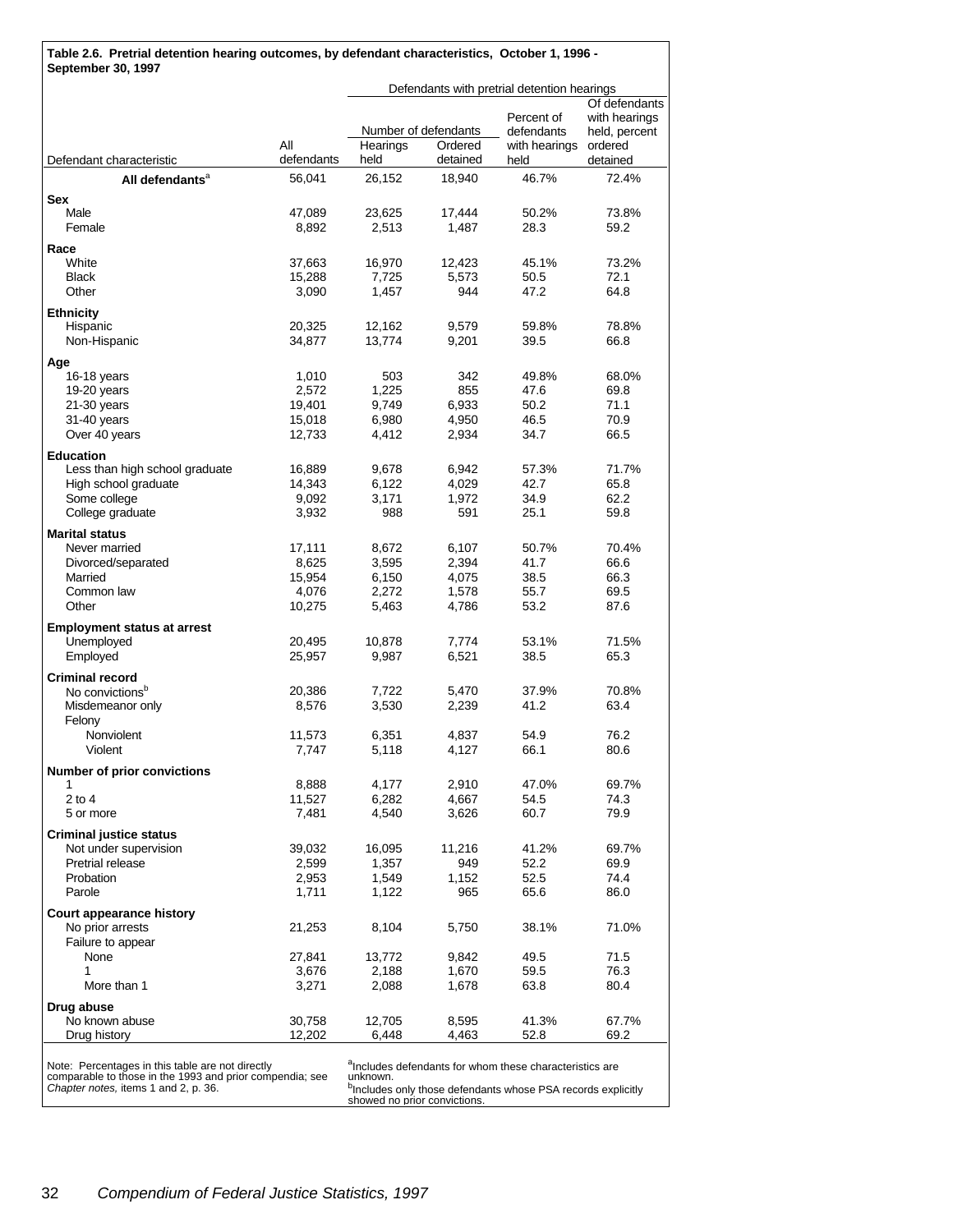#### **Table 2.7. Behavior of defendants released prior to trial, by offense, October 1, 1996 - September 30, 1997**

|                                                                                    |                       |                              |                     |                    | Percent of released defendants who had-                                  |                                                  |                    |                                     |
|------------------------------------------------------------------------------------|-----------------------|------------------------------|---------------------|--------------------|--------------------------------------------------------------------------|--------------------------------------------------|--------------------|-------------------------------------|
| Most serious offense charged                                                       | No<br>violation       | At least<br>one<br>violation | Failed to<br>appear | Felony             | Violations while on release<br>New offense charged<br><b>Misdemeanor</b> | Technical<br>violations<br>of bail<br>conditions | Release<br>revoked | Number of<br>released<br>defendants |
| All offenses*                                                                      | 83.5%                 | 16.5%                        | 2.6%                | 1.7%               | 1.4%                                                                     | 14.3%                                            | 6.2%               | 28,600                              |
| <b>Violent offenses</b>                                                            | 82.0%                 | 18.0%                        | 1.7%                | 1.5%               | 1.5%                                                                     | 16.7%                                            | 8.4%               | 1,435                               |
| <b>Property offenses</b><br><b>Fraudulent offenses</b><br>Other property offenses  | 89.2%<br>90.2<br>86.1 | 10.8%<br>9.8<br>13.9         | 1.8%<br>1.5<br>2.8  | 1.2%<br>1.2<br>1.3 | 1.1%<br>0.9<br>1.5                                                       | 9.1%<br>8.4<br>11.4                              | 4.1%<br>3.5<br>5.9 | 10,930<br>8,390<br>2,540            |
| <b>Drug offenses</b>                                                               | 73.6%                 | 26.4%                        | 3.9%                | 2.5%               | 2.0%                                                                     | 23.3%                                            | 10.0%              | 9,670                               |
| <b>Public-order offenses</b><br>Regulatory offenses<br>Other public-order offenses | 88.8%<br>91.1<br>88.2 | 11.2%<br>8.9<br>11.8         | 2.2%<br>1.3<br>2.4  | 1.3%<br>1.2<br>1.3 | 1.0%<br>1.1<br>0.9                                                       | 9.2%<br>7.7<br>9.6                               | 3.6%<br>2.1<br>4.0 | 6,415<br>1,309<br>5,106             |

Note: Data describe defendants whose pretrial services were terminated during fiscal year 1997. A defendant with more than one type of violation appears in more than one column. A defendant with more than one of the<br>same type of violation appears only once in that column. Therefore, the sum of<br>individual violations exceeds the total. Not all violations resulted For further information, see *Chapter notes,* item 1, p. 36.

\*Includes 150 defendants for whom offense category could not be determined.

| Table 2.8. Behavior of defendants released prior to trial, by type of release, October 1, 1996 - September 30, 1997 |           |           |           |                  |                             |                         |         |            |
|---------------------------------------------------------------------------------------------------------------------|-----------|-----------|-----------|------------------|-----------------------------|-------------------------|---------|------------|
| Percent of released defendants who had-                                                                             |           |           |           |                  |                             |                         |         |            |
|                                                                                                                     |           |           |           |                  | Violations while on release |                         |         |            |
|                                                                                                                     |           | At least  |           |                  |                             | Technical<br>violations |         | Number of  |
|                                                                                                                     | No        | one       | Failed to |                  | New offense charged         | of bail                 | Release | released   |
| Type of release                                                                                                     | violation | violation | appear    | Felony           | Misdemeanor                 | conditions              | revoked | defendants |
| All releases                                                                                                        | 83.5%     | 16.5%     | 2.6%      | 1.7%             | 1.4%                        | 14.3%                   | 6.2%    | 28,600     |
| <b>Financial release</b>                                                                                            | 80.2%     | 19.8%     | 3.9%      | 2.6%             | 1.5%                        | 16.5%                   | 6.2%    | 5,211      |
| Percentage/cash bond                                                                                                | 80.7      | 19.3      | 4.9       | $2.2\phantom{0}$ | 1.1                         | 15.9                    | 5.5     | 2,490      |
| Collateral bond                                                                                                     | 80.9      | 19.1      | 2.6       | 3.0              | 2.1                         | 15.8                    | 6.4     | 1.688      |
| Corporate surety                                                                                                    | 77.7      | 22.3      | 3.4       | 2.7              | 1.5                         | 19.4                    | 7.7     | 1,033      |
| <b>Unsecured bond</b>                                                                                               | 84.0%     | 16.0%     | 2.1%      | 1.4%             | 1.4%                        | 14.0%                   | 5.8%    | 8,077      |
| Personal recognizance                                                                                               | 83.9%     | 16.1%     | 2.5%      | 1.6%             | 1.4%                        | 14.1%                   | 6.6%    | 14,498     |
| <b>Conditional release</b>                                                                                          | 93.1%     | 6.9%      | 1.7%      | 0.1%             | 0.6%                        | 6.1%                    | 2.9%    | 814        |

Note: Data describe defendants whose pretrial services were terminated during fiscal year 1997. A defendant with more than one type of violation<br>appears in more than one column. A defendant with more than one of the same t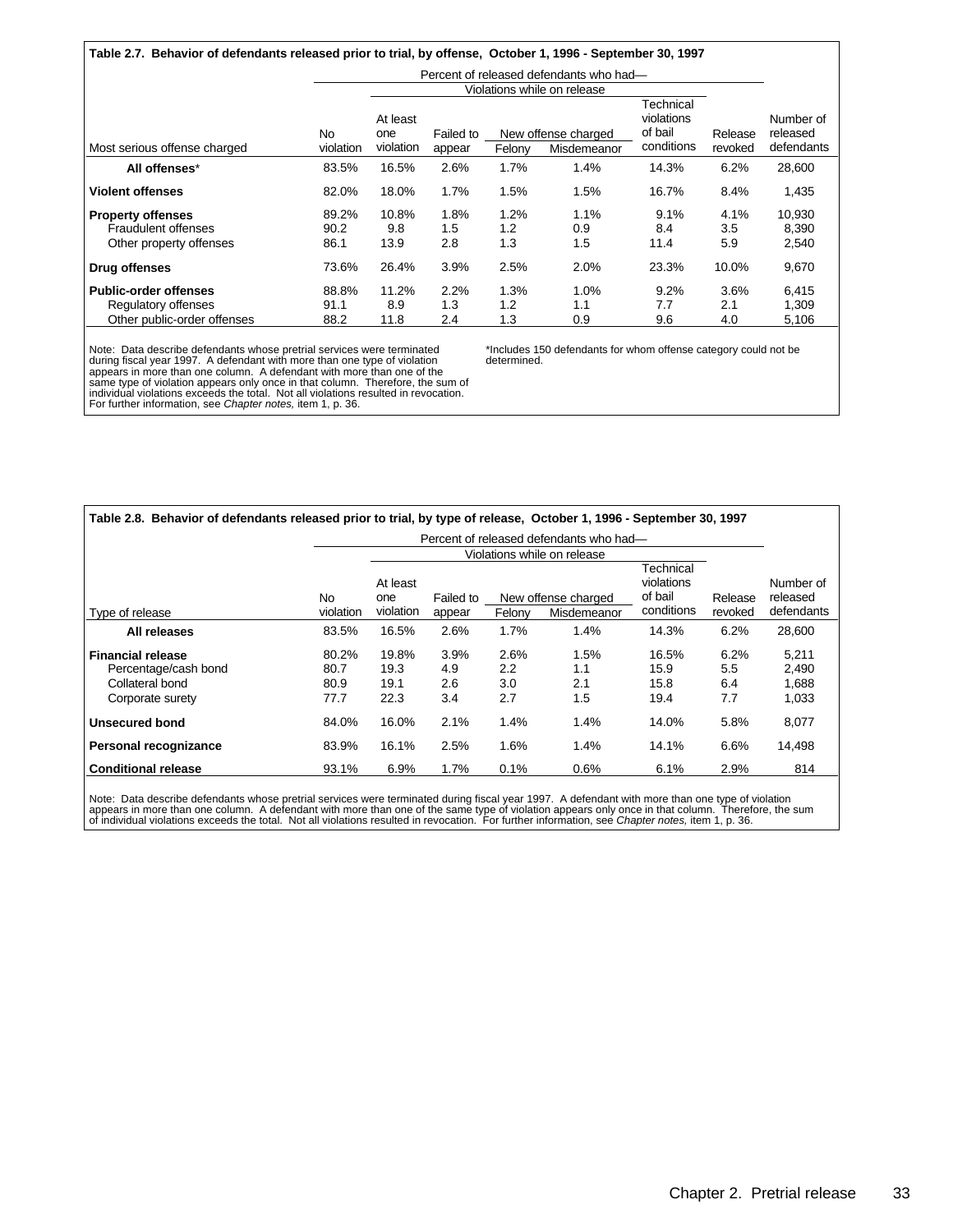| Table 2.9. Behavior of defendants released prior to trial, by defendant characteristics, October 1, 1996 - September 30,<br>1997 |               |                 |             |             |                                                    |                                    |               |                       |
|----------------------------------------------------------------------------------------------------------------------------------|---------------|-----------------|-------------|-------------|----------------------------------------------------|------------------------------------|---------------|-----------------------|
|                                                                                                                                  |               |                 |             |             | Percent of released defendants who had-            |                                    |               |                       |
|                                                                                                                                  | <b>No</b>     | At least<br>one | Failed to   |             | Violations while on release<br>New offense charged | Technical<br>violations<br>of bail | Release       | Number of<br>released |
| Defendant characteristic                                                                                                         | violation     | violation       | appear      | Felony      | Misdemeanor                                        | conditions                         | revoked       | defendants            |
| All defendants <sup>a</sup>                                                                                                      | 83.5%         | 16.5%           | 2.6%        | 1.7%        | 1.4%                                               | 14.3%                              | 6.2%          | 28,600                |
| Sex                                                                                                                              |               |                 |             |             |                                                    |                                    |               |                       |
| Male                                                                                                                             | 82.5%         | 17.5%           | 2.8%        | 1.9%        | 1.6%                                               | 15.1%                              | 6.7%          | 21,817                |
| Female                                                                                                                           | 86.8          | 13.2            | 2.0         | 1.0         | 0.8                                                | 11.7                               | 4.7           | 6,737                 |
| Race                                                                                                                             |               |                 |             |             |                                                    |                                    |               |                       |
| White                                                                                                                            | 85.5%         | 14.5%           | 2.4%        | 1.4%        | 1.1%                                               | 12.4%                              | 4.9%          | 18,414                |
| <b>Black</b>                                                                                                                     | 78.9          | 21.1            | 3.2         | 2.4         | 1.9                                                | 18.3                               | 8.6           | 8,205                 |
| Other                                                                                                                            | 83.6          | 16.4            | 2.1         | 1.4         | 1.3                                                | 14.9                               | 7.9           | 1,981                 |
| <b>Ethnicity</b>                                                                                                                 |               |                 |             |             |                                                    |                                    |               |                       |
| Hispanic                                                                                                                         | 83.2%         | 16.8%           | 4.6%        | 1.3%        | 1.0%                                               | 13.7%                              | 4.8%          | 5,098                 |
| Non-Hispanic                                                                                                                     | 83.5          | 16.5            | 2.0         | 1.8         | 1.5                                                | 14.6                               | 6.6           | 22,888                |
| Age                                                                                                                              |               |                 |             |             |                                                    |                                    |               |                       |
| 16-18 years<br>19-20 years                                                                                                       | 74.0%<br>73.5 | 26.0%<br>26.5   | 4.1%<br>3.8 | 2.2%<br>2.5 | 3.3%<br>2.4                                        | 23.1%<br>23.0                      | 11.5%<br>11.7 | 511                   |
| 21-30 years                                                                                                                      | 79.8          | 20.2            | 3.0         | 2.3         | 1.8                                                | 17.5                               | 7.8           | 1,306<br>9,077        |
| 31-40 years                                                                                                                      | 81.7          | 18.3            | 2.8         | 1.6         | 1.6                                                | 16.0                               | 6.9           | 7,763                 |
| Over 40 years                                                                                                                    | 90.2          | 9.8             | 1.7         | 1.1         | 0.5                                                | 8.5                                | 3.2           | 8,608                 |
| <b>Education</b>                                                                                                                 |               |                 |             |             |                                                    |                                    |               |                       |
| Less than high school graduate                                                                                                   | 76.7%         | 23.3%           | 4.0%        | 2.2%        | 1.9%                                               | 20.4%                              | 9.4%          | 7,410                 |
| High school graduate                                                                                                             | 82.7          | 17.3            | 1.9         | 1.8         | 1.6                                                | 15.5                               | 6.6           | 9,080                 |
| Some college                                                                                                                     | 86.2          | 13.8            | 1.8         | 1.4         | 1.1                                                | 12.3                               | 4.7           | 6,528                 |
| College graduate                                                                                                                 | 93.0          | 7.0             | 1.4         | 1.0         | 0.4                                                | 5.9                                | 2.7           | 3,140                 |
| <b>Marital status</b>                                                                                                            |               |                 |             |             |                                                    |                                    |               |                       |
| Never married                                                                                                                    | 77.6%         | 22.4%           | 3.0%        | 2.1%        | 2.0%                                               | 20.1%                              | 9.3%          | 8,854                 |
| Divorced/separated                                                                                                               | 81.7          | 18.3            | 2.2         | 2.1         | 1.2                                                | 16.3                               | 7.0           | 5,268                 |
| Married                                                                                                                          | 89.5          | 10.5            | 1.9         | 1.1         | 1.1                                                | 8.9                                | 3.4           | 10,238                |
| Common law                                                                                                                       | 77.6          | 22.4            | 3.1         | 2.5         | 1.5                                                | 19.8                               | 8.7           | 1,945                 |
| Other                                                                                                                            | 88.8          | 11.2            | 4.8         | 1.1         | 0.9                                                | 6.7                                | 2.7           | 2,295                 |
| <b>Employment status at arrest</b>                                                                                               |               |                 |             |             |                                                    |                                    |               |                       |
| Unemployed                                                                                                                       | 78.1%         | 21.9%           | 3.5%        | 2.2%        | 1.8%                                               | 19.2%                              | 9.3%          | 9,680                 |
| Employed                                                                                                                         | 86.0          | 14.0            | 1.9         | 1.4         | 1.2                                                | 12.3                               | 4.7           | 17,088                |
| <b>Criminal record</b>                                                                                                           |               |                 |             |             |                                                    |                                    |               |                       |
| No convictions <sup>b</sup>                                                                                                      | 91.2%         | 8.8%            | 2.0%        | 0.7%        | 0.7%                                               | 7.2%                               | 2.6%          | 12,374                |
| Misdemeanor only                                                                                                                 | 78.4          | 21.6            | 2.4         | 1.7         | 2.1                                                | 19.3                               | 8.3           | 5,498                 |
| Felony                                                                                                                           |               |                 |             |             |                                                    |                                    |               |                       |
| Nonviolent<br>Violent                                                                                                            | 76.6<br>69.6  | 23.4<br>30.4    | 3.4<br>4.0  | 3.2<br>3.7  | 1.8<br>2.9                                         | 20.4<br>27.0                       | 10.1<br>14.0  | 4,188                 |
|                                                                                                                                  |               |                 |             |             |                                                    |                                    |               | 1,976                 |
| <b>Number of prior convictions</b>                                                                                               |               |                 |             |             |                                                    |                                    |               |                       |
| 1<br>$2$ to $4$                                                                                                                  | 81.6%<br>74.6 | 18.4%<br>25.4   | 2.5%<br>3.0 | 1.8%<br>2.8 | 1.6%<br>2.1                                        | 16.0%<br>22.3                      | 6.6%<br>10.6  | 4,838<br>4,691        |
| 5 or more                                                                                                                        | 67.5          | 32.5            | 4.5         | 4.1         | 3.2                                                | 29.5                               | 16.2          | 2,133                 |
|                                                                                                                                  |               |                 |             |             |                                                    |                                    |               |                       |
| <b>Criminal justice status</b>                                                                                                   | 86.4%         | 13.6%           | 2.1%        | 1.2%        | 1.2%                                               | 11.8%                              | 4.8%          | 22,643                |
| Not under supervision<br>Pretrial release                                                                                        | 70.1          | 29.9            | 4.7         | 3.4         | 2.3                                                | 26.1                               | 13.4          | 1,453                 |
| Probation                                                                                                                        | 72.8          | 27.2            | 3.2         | 3.4         | 2.7                                                | 24.3                               | 10.8          | 1,329                 |
| Parole                                                                                                                           | 74.7          | 25.3            | 5.3         | 3.1         | 1.4                                                | 21.3                               | 10.4          | 356                   |
| <b>Court appearance history</b>                                                                                                  |               |                 |             |             |                                                    |                                    |               |                       |
| No prior arrests                                                                                                                 | 90.9%         | 9.1%            | 2.0%        | 0.8%        | 0.7%                                               | 7.5%                               | 2.8%          | 12,746                |
| Failure to appear                                                                                                                |               |                 |             |             |                                                    |                                    |               |                       |
| None                                                                                                                             | 79.4          | 20.6            | 2.8         | 2.2         | 1.8                                                | 18.1                               | 8.0           | 13,493                |
| 1                                                                                                                                | 70.5          | 29.5            | 4.9         | 3.5         | 2.3                                                | 26.4                               | 12.4          | 1,273                 |
| More than 1                                                                                                                      | 63.1          | 36.9            | 4.6         | 4.1         | 3.6                                                | 32.6                               | 16.2          | 1,088                 |
| Drug abuse                                                                                                                       |               |                 |             |             |                                                    |                                    |               |                       |
| No known abuse                                                                                                                   | 89.2%         | 10.8%           | 2.1%        | 1.3%        | 1.0%                                               | 9.0%                               | 3.7%          | 19,205                |
| Drug history                                                                                                                     | 65.7          | 34.3            | 3.3         | 2.7         | 2.6                                                | 31.7                               | 14.2          | 6,271                 |

a<br>Includes defendants for whom these characteristics could not be<br>b<sup>t</sup>includes only those defendants whose PSA records explicitly showed<br>no prior convictions.

Note: Data describe defendants whose pretrial services were terminated<br>during fiscal year 1997. A defendant with more than one type of violation<br>appears in more than one column. A defendant with more than one of the<br>same t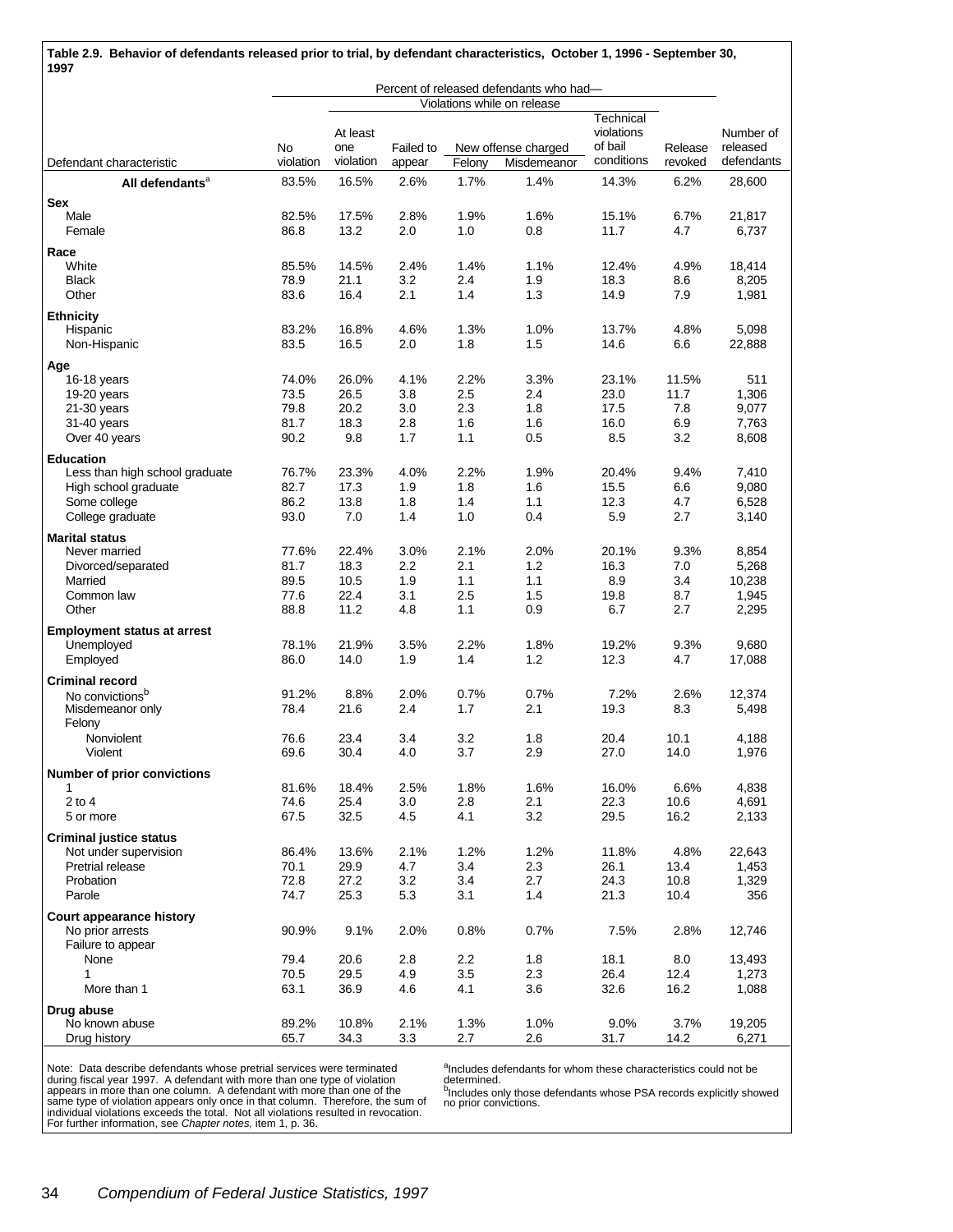#### **Table 2.10. Length of pretrial detention, by form of release or detention, and most serious offense charged, October 1, 1996 - September 30, 1997**

|                                      |                          |                    | Among defendants detained for any time prior to case<br>disposition, the average number of days detained <sup>a</sup> |                          |                          |                          |
|--------------------------------------|--------------------------|--------------------|-----------------------------------------------------------------------------------------------------------------------|--------------------------|--------------------------|--------------------------|
|                                      |                          |                    | Released on-                                                                                                          |                          |                          | Not released             |
|                                      | Financial                | Unsecured Personal |                                                                                                                       | Conditional              | Financial                | Detained                 |
| Most serious offense charged         | conditions               | bond <sup>b</sup>  | recognizance                                                                                                          | release                  | condition                | by court                 |
| All offenses                         | $27.1$ days              | 25.6 days          | 31.5 days                                                                                                             | 57.6 days                | 51.2 days                | 107.9 days               |
| <b>Violent offenses</b>              | $30.0$ days              | 35.9 days          | 37.8 days                                                                                                             | 42.5 days                | 77.8 days                | $124.3$ days             |
| Murder <sup>c</sup>                  |                          | 22.7               | 32.6                                                                                                                  |                          | $\cdots$                 | 298.1                    |
| Negligent manslaughter               | $\ddotsc$                | $\ddotsc$          | $\qquad \qquad$                                                                                                       | $\cdot$ $\cdot$          | $\cdots$                 | $\overline{\phantom{0}}$ |
| Assault                              | 14.9                     | 27.4               | 36.0                                                                                                                  | 37.6                     | 59.8                     | 120.4                    |
| Robbery                              | 27.5                     | 42.1               | 42.9                                                                                                                  |                          | 78.8                     | 112.1                    |
| Rape                                 |                          | 7.1                | 34.4                                                                                                                  |                          |                          | 114.1                    |
| Other sex offenses <sup>c</sup>      | 50.5                     | 23.9               | 26.0                                                                                                                  | $\cdots$                 |                          | 120.8                    |
| Kidnaping                            | 3.3                      | 30.1               |                                                                                                                       |                          |                          | 130.6                    |
| Threats against the President        |                          |                    |                                                                                                                       | $\cdots$                 | $\cdots$                 | 173.4                    |
| <b>Property offenses</b>             | $19.5$ days              | 21.9 days          | $26.5$ days                                                                                                           | 66.1 days                | 24.8 days                | 87.7 days                |
| <b>Fraudulent</b>                    | 18.2 days                | $20.3$ days        | $27.3$ days                                                                                                           | 72.2 days                | 18.3 days                | 81.6 days                |
| Embezzlement                         | 11.0                     | 10.0               | 10.4                                                                                                                  | $\ddotsc$                | 38.1                     | 70.5                     |
| Fraud <sup>c</sup>                   | 19.8                     | 21.7               | 32.6                                                                                                                  | 82.1                     | 15.4                     | 80.3                     |
| Forgery                              | 3.0                      | 15.3               | 10.5                                                                                                                  |                          |                          | 59.5                     |
| Counterfeiting                       | 14.7                     | 20.7               | 18.0                                                                                                                  | 1.0                      | 53.5                     | 95.2                     |
| Other                                | $25.2$ days              | 26.6 days          | 24.4 days                                                                                                             | 55.2 days                | 88.6 days                | 105.7 days               |
| <b>Burglary</b>                      |                          | 10.9               | 18.6                                                                                                                  |                          |                          | 102.3                    |
| Larcenv <sup>c</sup>                 | 30.8                     | 16.9               | 20.6                                                                                                                  | 83.0                     | 92.6                     | 95.5                     |
| Motor vehicle theft                  | 23.3                     | 90.0               | 16.3                                                                                                                  | $\ldots$                 |                          | 129.6                    |
| Arson and explosives                 | 13.0                     | 43.2               | 26.8                                                                                                                  |                          |                          | 117.5                    |
| Transportation of stolen property    | 8.9                      | 28.7               | 73.7                                                                                                                  |                          |                          | 85.5                     |
| Other property offenses <sup>c</sup> |                          | 5.3                | 3.0                                                                                                                   | $\cdots$                 |                          |                          |
| <b>Drug offenses</b>                 | 31.1 days                | 27.0 days          | 33.3 days                                                                                                             | 84.9 days                | 68.1 days                | 132.2 days               |
| Trafficking                          | 31.0                     | 27.1               | 33.5                                                                                                                  | 88.9                     | 64.8                     | 131.1                    |
| Other drug                           | 32.6                     | 25.6               | 30.1                                                                                                                  | 16.5                     | 119.1                    | 147.2                    |
| <b>Public-order offenses</b>         | 19.7 days                | $22.8$ days        | 28.4 days                                                                                                             | 41.3 days                | 47.3 days                | 72.9 days                |
| Regulatory                           | $18.0$ days              | $15.0$ days        | $10.1$ days                                                                                                           | $25.6$ days              | 24.2 days                | 72.2 days                |
| Other                                | $20.0$ days              | 24.1 days          | 31.9 days                                                                                                             | 42.4 days                | 47.7 days                | 72.9 days                |
| <b>Weapons</b>                       | 22.3                     | 29.1               | 42.6                                                                                                                  | 22.9                     | 76.8                     | 126.9                    |
| Immigration offenses                 | 18.1                     | 20.8               | 28.7                                                                                                                  | 53.2                     | 47.0                     | 56.5                     |
| Tax law violations <sup>c</sup>      | 9.0                      | 16.8               | 17.5                                                                                                                  | 28.0                     | $\overline{\phantom{0}}$ | 52.8                     |
| <b>Bribery</b>                       | 5.5                      | 29.3               | 1.0                                                                                                                   | $\ddots$                 |                          | $\overline{\phantom{0}}$ |
| Perjury, contempt, and intimidation  | 5.5                      | 13.7               | 42.8                                                                                                                  |                          |                          | 189.9                    |
| National defense                     | 12.3                     | 22.2               | $\ldots$                                                                                                              | $\cdots$                 | $\overline{\phantom{0}}$ | 97.7                     |
| Escape                               | 21.0                     | 20.5               | 24.0                                                                                                                  | $\overline{\phantom{0}}$ | 26.9                     | 45.4                     |
| Racketeering and extortion           | 33.2                     | 47.9               | 71.4                                                                                                                  | $\cdots$                 | 72.9                     | 179.1                    |
| Gambling                             | $\overline{\phantom{0}}$ | 1.0                | $\ldots$                                                                                                              | $\cdots$                 | $\cdots$                 |                          |
| Liquor offenses                      |                          | $\ldots$           | $\cdots$                                                                                                              | $\cdots$                 | $\cdots$                 | .                        |
| Obscene material <sup>c</sup>        | $\ldots$                 | 7.4                | 6.0                                                                                                                   | $\cdots$                 |                          |                          |
| Migratory birds                      | $\cdots$                 | $\cdots$           | 1.0                                                                                                                   | $\cdots$                 | $\cdots$                 | $\cdots$                 |
| All other offenses <sup>c</sup>      | 33.0                     | 10.1               | 9.5                                                                                                                   | 1.6                      | 46.1                     | 84.1                     |

—Too few cases to obtain statistically reliable data.

...No case of this type occurred in the data.<br><sup>a</sup>Data describe 56,041 defendants who terminated pretrial services during fiscal year<br>1997. Data exclude defendants for whom periods of detention could not be<br>determined or we

p. 36.<br><sup>b</sup>Includes deposit bond, surety bond, and collateral bond.

<sup>c</sup>In this table, "Murder" includes nonnegligent manslaughter;<br>"Other sex offenses" may include some nonviolent offenses;<br>"Fraud" excludes tax fraud; "Larceny" excludes transportation of<br>stolen property; "Other property of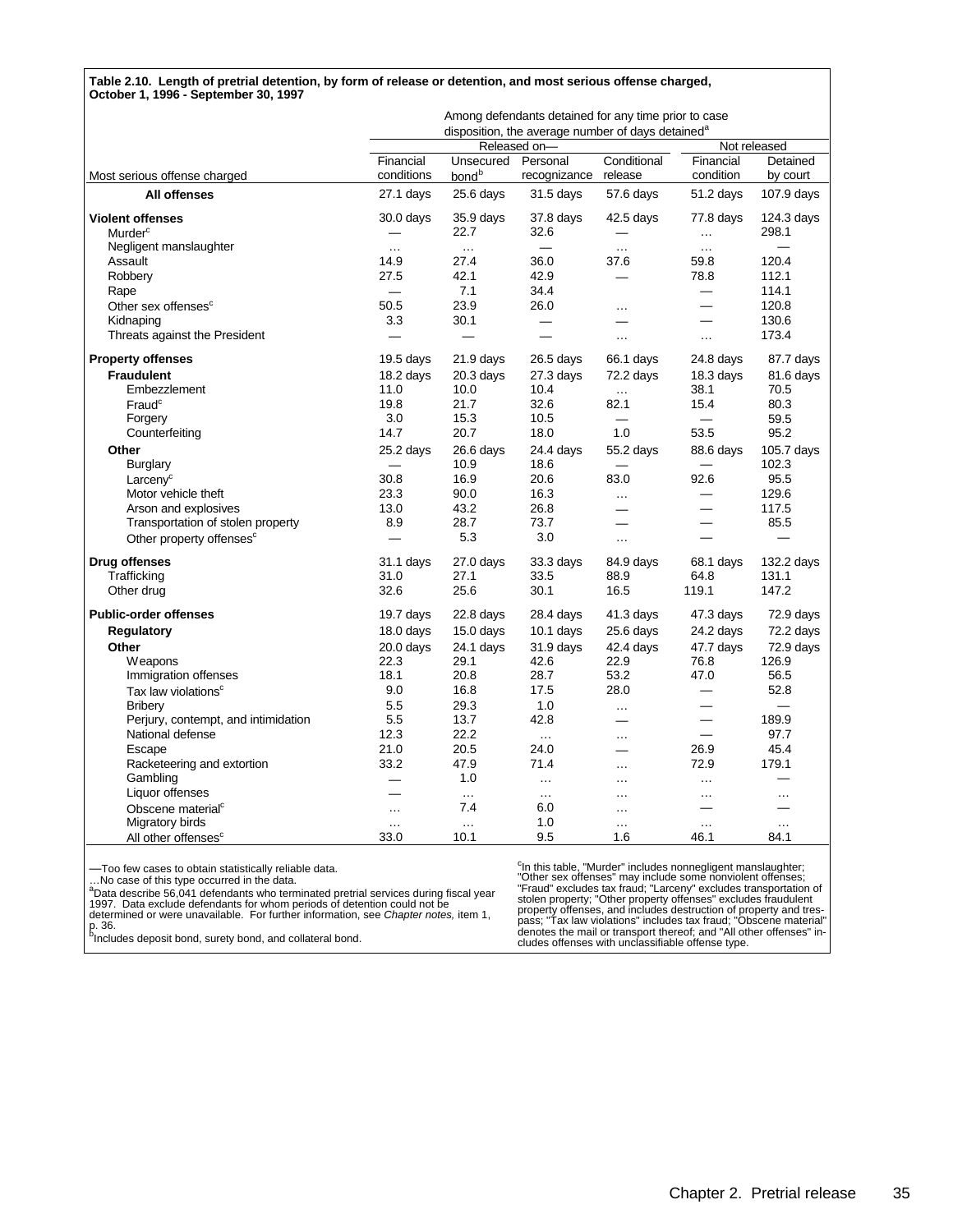1) All tables in chapter 2 were created from data in the Pretrial Services Information Act System data base, which is maintained by the Pretrial Services Agency (PSA) within the AOUSC. The data describe 56,041 defendants who terminated pretrial services during October 1, 1996, through September 30, 1997, and whose cases were filed by complaint, indictment, or information. In these tables, the totals (e.g., "all offenses") included records whose offense or other attributes were missing or indeterminable. The percentage distributions were based on nonmissing values, and missing values were reported in a separate row or in a footnote.

Offenses in the PSA are based on the most serious charged offense, as determined by the probation officer responsible for the interview with the defendant. The probation officer classifies the major offense charged into AOUSC four-digit offense codes. For defendants charged with more than one offense on an indictment, the probation officer chooses as the most major charged offense the one carrying the most severe penalty or, in the case of two or more charges carrying the same penalty, the one with the highest offense severity. The offense severity level is determined by the AOUSC, which ranks offenses according to the maximum sentence, type of crime, and maximum fine amount. These four-digit codes are then aggregated into the same offense categories as those used in chapter 1.

For drug offenses, the type of drug activity — trafficking or possession — is obtained by the probation officers from their reading of the indictment or other charging documents. The AOUSC citation manual provides probation officers with detailed instructions on how to code drug crimes.

2) In tables 2.1–2.4, the percentages showing the methods of release or methods of detention were based on the number of defendants

released or the number of defendants detained. In tables 2.5 and 2.6, the percentages were based on the number of defendants who had hearings and were ordered detained. This method departs from the 1993 and prior compendia, in which the percentages were based on the number of defendants terminating pretrial services.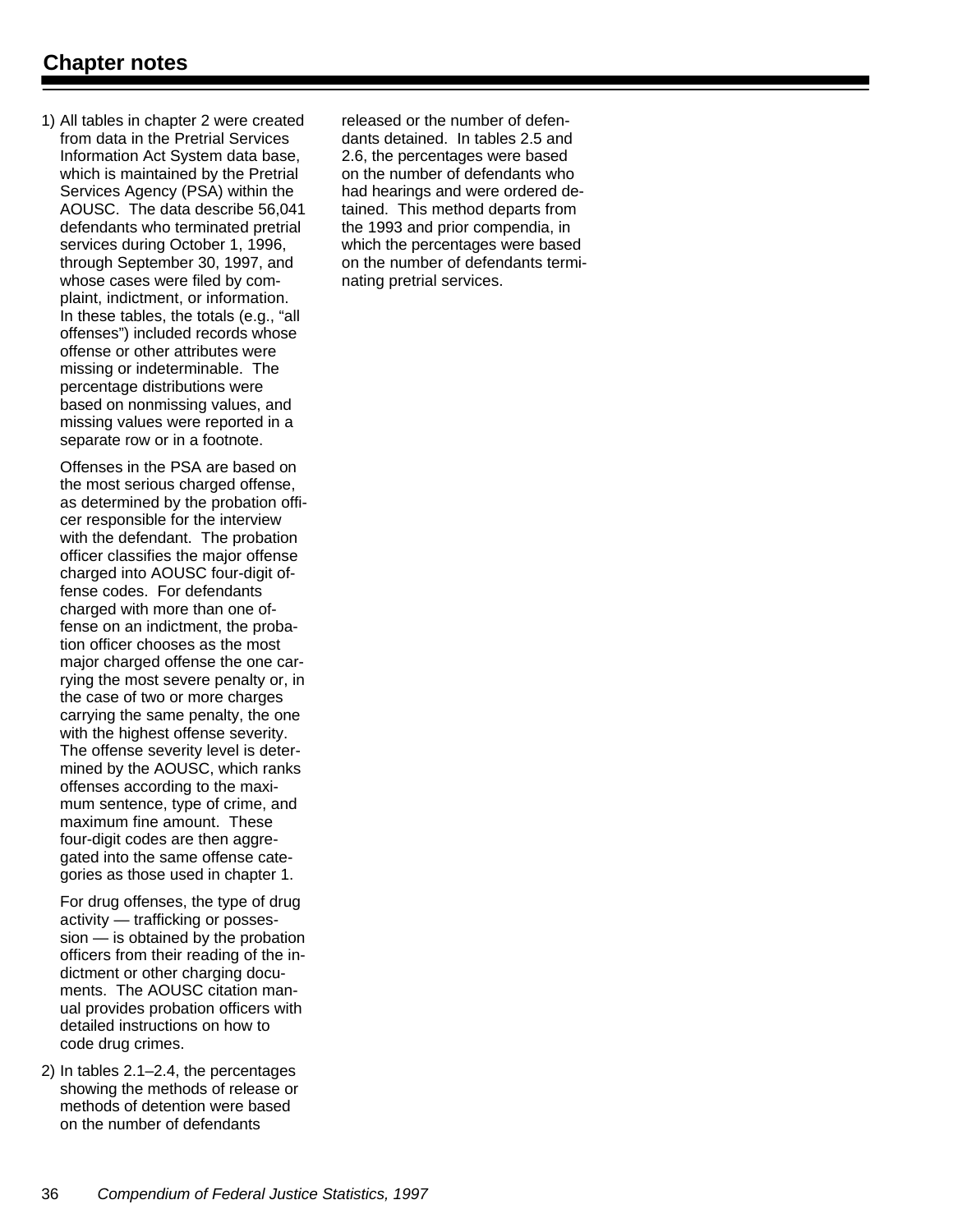Chapter 3

| <b>Tables</b>                                      |
|----------------------------------------------------|
| October 1, 1996 - September 30, 1997               |
| 3.1. Defendants in cases commenced, by offense  41 |
| Disposition of cases terminated, by<br>3.2.        |
| 3.3. Time from filing to disposition of cases      |
| Dispositions by U.S. magistrates  44<br>3.4.       |
|                                                    |
| <b>Chapter notes</b>                               |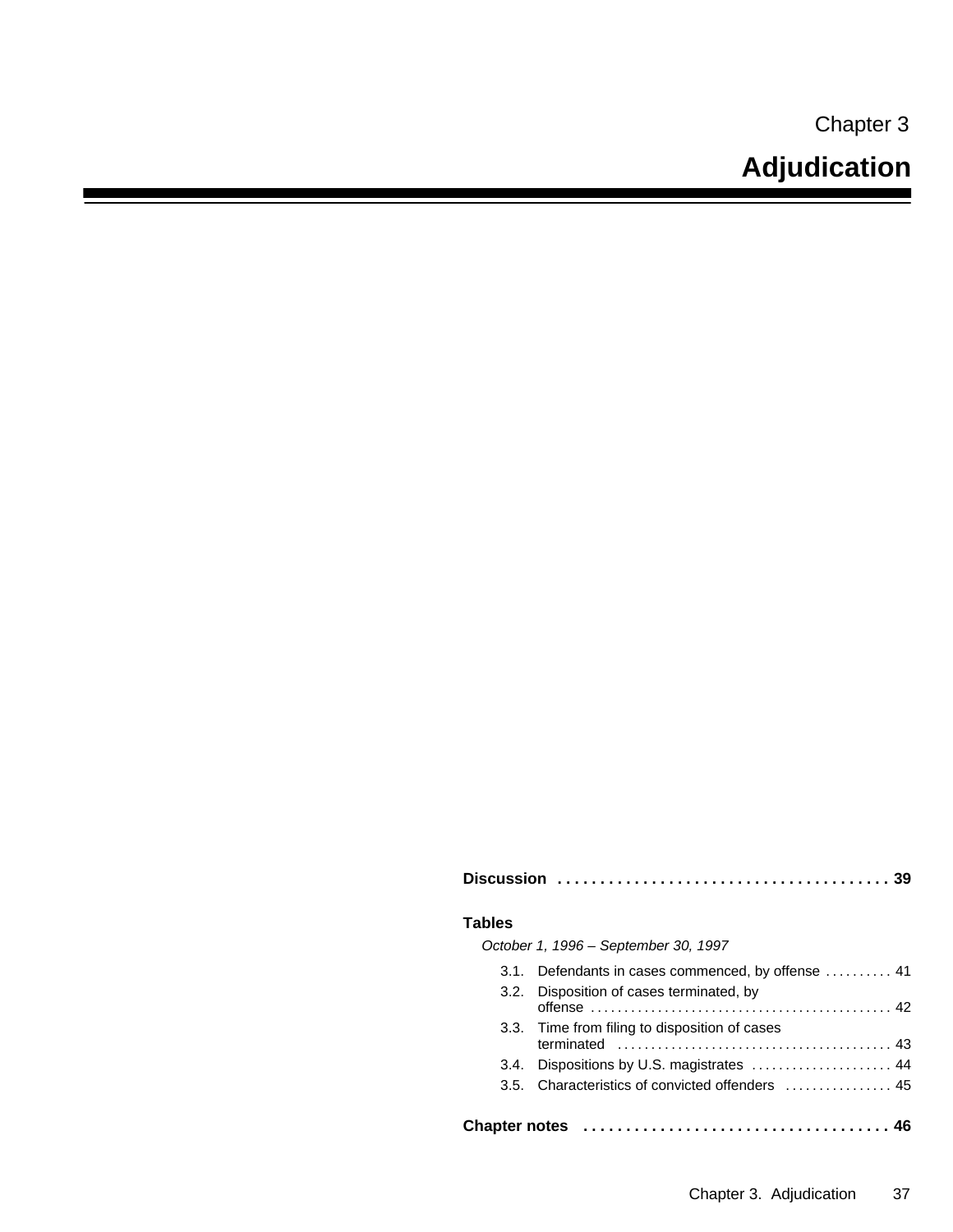Chapter 3

## **Adjudication**

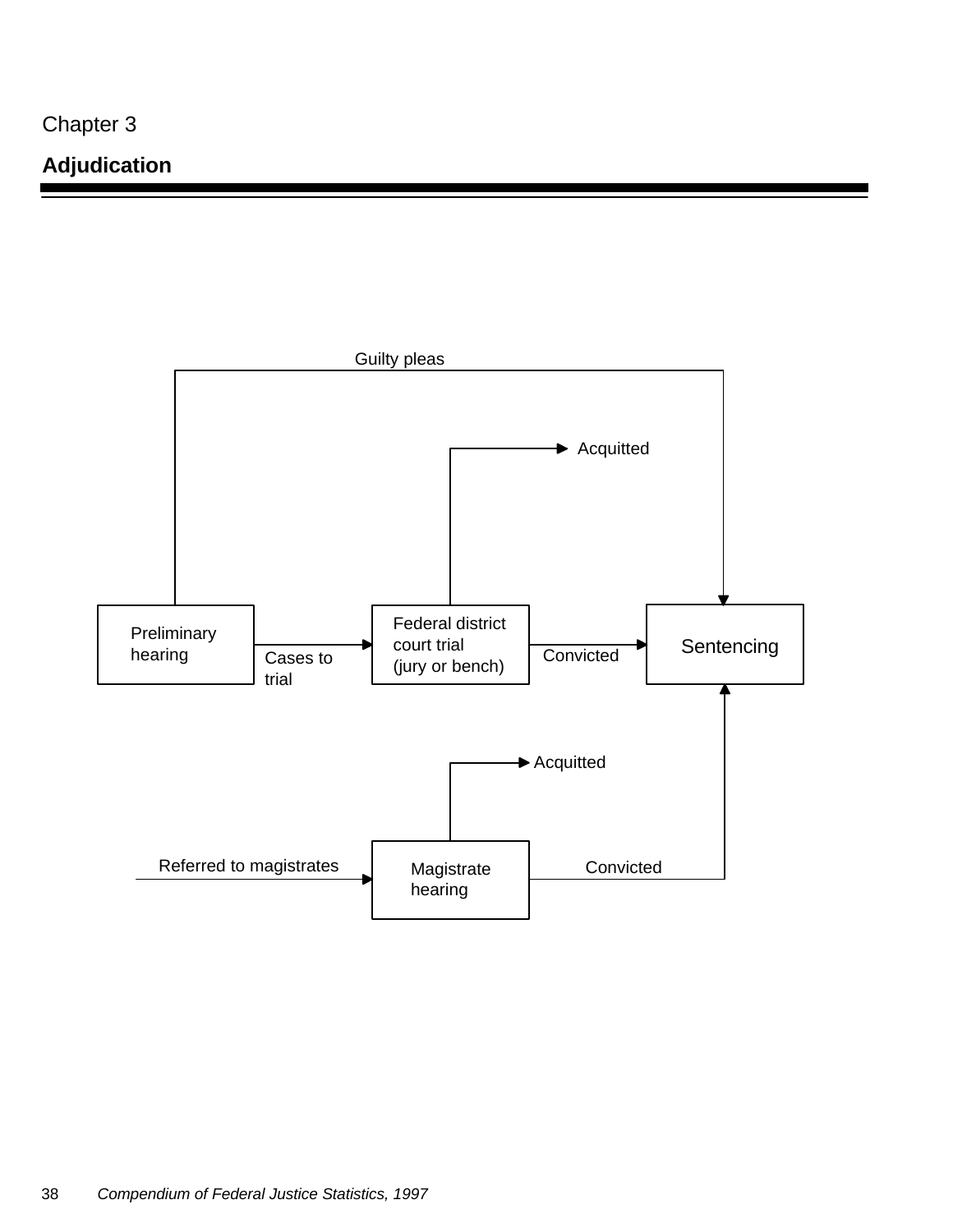Federal criminal cases may result in conviction of the defendant following plea or trial, acquittal of the defendants after trial, or dismissal of the case.<sup>1</sup>

#### **Defendants in cases filed (table 3.1)**

During 1997, 69,351 defendants had criminal charges filed against them in U.S. district courts, and 57,022 (82%) of those defendants were charged with felonies. The 24,693 drug felony defendants comprised over a third of all criminal defendants in cases filed and 43% of all felony defendants. Felony property and public-order defendants comprised 20% and 21%, respectively, of all defendants in cases filed. The 12,267 misdemeanor defendants constituted 18% of all defendants in cases filed, with 40% of those misdemeanor defendants charged with traffic violations.

#### **Defendants in cases terminated (table 3.2)**

Cases were terminated against 64,956 defendants during 1997, 53,097 (82%) of whom were felony defendants. During 1997 the 22,374 drug-related felony defendants comprised nearly 35% of all defendants in cases terminated and 42% of all felony defendants.

Over 87% of all defendants were convicted; 90% of all felony defendants and 75% of misdemeanor defendants. For major felony offense categories, conviction rates ranged from 89% for drug offenses to 91% for public-order offenses. Within major offense categories, however, the conviction rates varied more widely. For example, within the violent offense category, the conviction rates ranged from 83% for those found guilty of rape to 93% for sex offenses other than rape. Within the public-order category, the

conviction rate ranged from 71% for national defense violations to 96% for communications and immigration offenses.

Most defendants who were convicted pleaded guilty (figure 3.1). Overall, 93% of those convicted pleaded guilty, while 7% were convicted at trial. For felony offenses, 93% pleaded guilty to their charges. For major felony offenses, guilty pleas were registered for 90% of violent offenders, 92% of drug offenders, and 94% each for public-order and property offenders.

During 1997, 4,756 defendants exercised their right to a trial. A higher percentage of violent offenders went to trial than drug, property, and public-order offenders. Twelve percent of violent offenders went to trial



#### **Of convicted defendants, most pled guilty**



#### **Of the defendants who were not convicted, most were dismissed**





as compared with 9% of both drug and public-order offenders, and 8% of property offenders.

Of defendants who exercised their right to a trial, 3,781 (79%) were convicted either by a jury or a bench trial. The felony trial conviction rate was 83%, while the misdemeanor conviction rate was 59%. Among felony offenses, trial conviction rates ranged from 79% for violent and property defendants to 87% for drug defendants. Public-order offenders fell in between, as 82% of them were convicted at trial.

#### **Case processing times (table 3.3)**

The data in table 3.3 cover the interval from the time a case is filed in U.S. district court through sentencing for those convicted as well as the interval from case filing through disposition for those not convicted, or those whose cases are dismissed. Title I of the Speedy Trial Act of 1974, as amended, sets time requirements for processing criminal cases in Federal courts. Except for certain exclusions, indictment must occur within 30 days of arrest; defendants are guaranteed at least 30 days to prepare for trial; and the Government must be ready for trial within 70 days. The Speedy Trial Act does not specify a time interval from trial to sentencing,<sup>2</sup> and the time limits set by the act exclude several enumerated periods of pretrial procedure such as time spent awaiting rulings on motions.<sup>3</sup> Additionally, defendants may waive their rights within the Speedy Trial Act. As a result, the actual processing time for most defendants can be longer than the statutory limits without violating the provisions of the act.

Overall, the average time for processing defendants was 8.9 months (figure 3.2). For felony defendants, the

<sup>1</sup>Unless otherwise noted, data describe felony and misdemeanor cases in U.S. district courts and include Class A misdemeanors handled by U.S. magistrates. The data also include Class B misdemeanors that are handled by U.S. district court judges, which occur infrequently.

<sup>2</sup>The Sentencing Reform Act of 1984 specifies minimum intervals for the disclosure and objections to the presentence report. See Rule 31, Federal Rules of Criminal Procedure.

<sup>318</sup> U.S.C. § 3161 et. seq.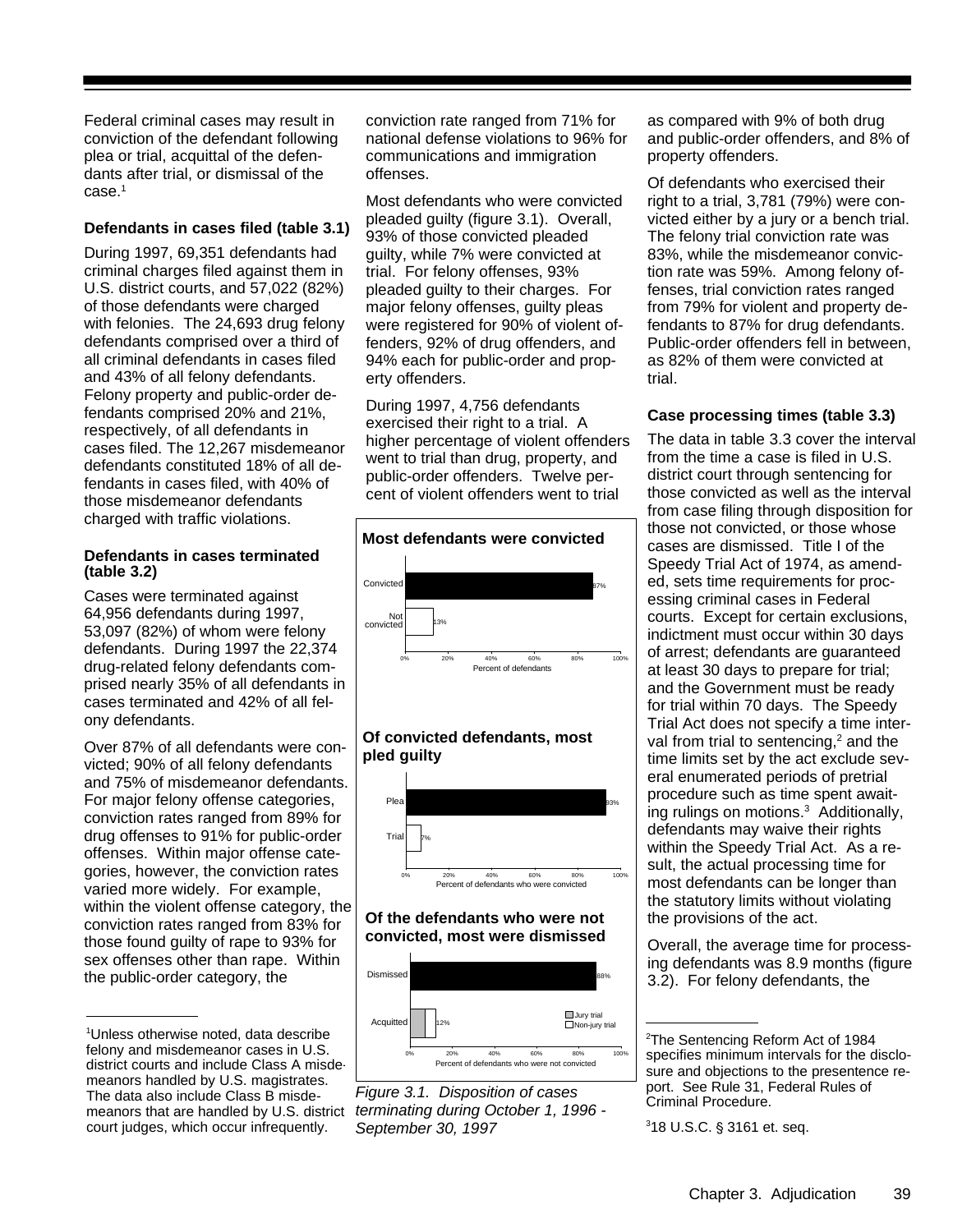overall processing time average was 10 months; for those convicted of misdemeanor crimes, the average processing time was 3.6 months. Defendants who pleaded guilty were processed faster (8.2 months) on average, than defendants who went to trial (11.7 months). Defendants whose cases were ultimately dismissed took longest to process (12 months), on average. Among major felony offense categories, case processing times were similar to the overall pattern, with two exceptions. For those convicted of violent offenses, those whose cases went to trial took longest to process.

#### **Convictions by U.S. magistrates (table 3.4)**

During 1997 U.S. magistrates disposed of 11,045 misdemeanor criminal defendants, over 75% of whom were convicted. Traffic violators comprised 41% of the defendants disposed by U.S. magistrates, with property offenders comprising another 33%. Drug offenses comprised almost 10% of U.S. magistrates' cases.

#### **Characteristics of convicted defendants (table 3.5)**

Among defendants convicted there were over 5 times as many men as women (85% versus 15%); over twice as many whites as blacks (66% versus 29%); and almost twice as many non-Hispanics as Hispanics (66% versus 34%). Most were U.S. citizens (70%), had graduated high school or completed some higher education (58%), and had some criminal history (52%). Persons over age 30 represented 57% of defendants.

## **Cases of defendants convicted at trial took longer than those**



*Figure 3.2. Average time from filing to disposition of cases terminating during October 1, 1996 - September 30, 1997, by offense*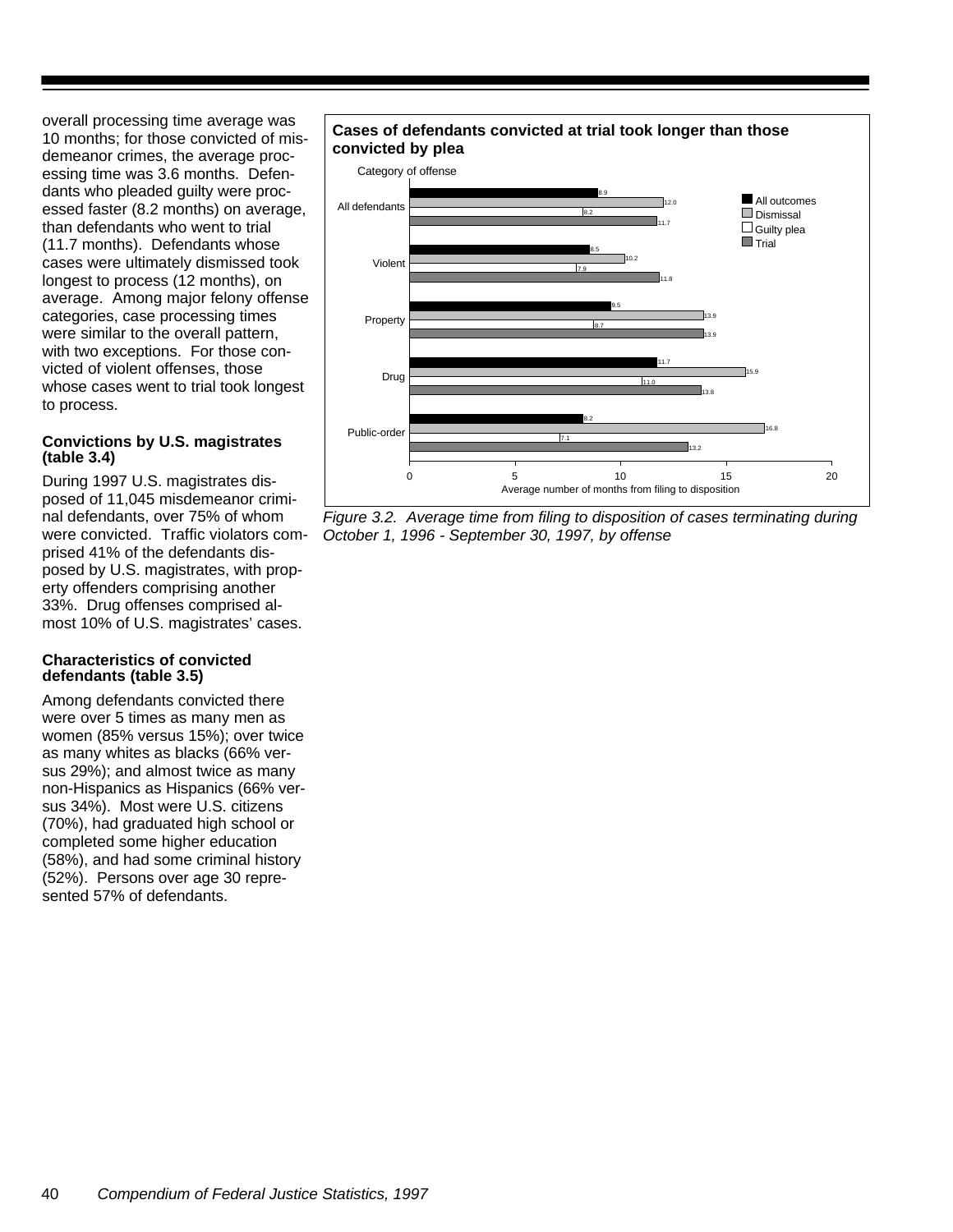| Table 3.1. Defendants in cases commenced from October 1, 1996 - September 30, 1997,<br>by offense                                                                      |                  |                                                                                                                   |  |  |  |
|------------------------------------------------------------------------------------------------------------------------------------------------------------------------|------------------|-------------------------------------------------------------------------------------------------------------------|--|--|--|
| Most serious offense charged                                                                                                                                           | Number           | Defendants in cases commenced during 1997                                                                         |  |  |  |
| All offenses                                                                                                                                                           | 69,351           | Percent <sup>a</sup><br>100%                                                                                      |  |  |  |
|                                                                                                                                                                        |                  |                                                                                                                   |  |  |  |
| <b>Felonies</b>                                                                                                                                                        | 57,022           | 82.3%                                                                                                             |  |  |  |
| <b>Violent offenses</b>                                                                                                                                                | 3,603            | 5.2%                                                                                                              |  |  |  |
| Murder <sup>b</sup><br>Negligent manslaughter                                                                                                                          | 436<br>0         | 0.6<br>0                                                                                                          |  |  |  |
| Assault                                                                                                                                                                | 333              | 0.5                                                                                                               |  |  |  |
| Robbery                                                                                                                                                                | 1,930            | 2.8                                                                                                               |  |  |  |
| Rape                                                                                                                                                                   | 287              | 0.4                                                                                                               |  |  |  |
| Other sex offenses <sup>b</sup>                                                                                                                                        | 389              | 0.6                                                                                                               |  |  |  |
| Kidnaping<br>Threats against the President                                                                                                                             | 200<br>28        | 0.3<br>$\overline{\phantom{0}}$                                                                                   |  |  |  |
|                                                                                                                                                                        |                  |                                                                                                                   |  |  |  |
| <b>Property offenses</b><br><b>Fraudulent</b>                                                                                                                          | 13,890<br>11,371 | 20.0%<br>16.4%                                                                                                    |  |  |  |
| Embezzlement                                                                                                                                                           | 1,084            | 1.6                                                                                                               |  |  |  |
| Fraud <sup>b</sup>                                                                                                                                                     | 8,681            | 12.5                                                                                                              |  |  |  |
| Forgery                                                                                                                                                                | 162              | 0.2                                                                                                               |  |  |  |
| Counterfeiting                                                                                                                                                         | 1,444            | 2.1                                                                                                               |  |  |  |
| Other                                                                                                                                                                  | 2,519            | 3.6%                                                                                                              |  |  |  |
| <b>Burglary</b><br>Larcenv <sup>b</sup>                                                                                                                                | 74<br>1,492      | 0.1<br>2.2                                                                                                        |  |  |  |
| Motor vehicle theft                                                                                                                                                    | 161              | 0.2                                                                                                               |  |  |  |
| Arson and explosives                                                                                                                                                   | 319              | 0.5                                                                                                               |  |  |  |
| Transportation of stolen property                                                                                                                                      | 416              | 0.6                                                                                                               |  |  |  |
| Other property offenses <sup>b</sup>                                                                                                                                   | 57               | 0.1                                                                                                               |  |  |  |
| <b>Drug offenses</b>                                                                                                                                                   | 24,693           | 35.6%                                                                                                             |  |  |  |
| Trafficking                                                                                                                                                            | 23,403           | 33.8                                                                                                              |  |  |  |
| Possession and other drug offenses                                                                                                                                     | 1,290            | 1.9                                                                                                               |  |  |  |
| <b>Public-order offenses</b>                                                                                                                                           | 14,836           | 21.4%                                                                                                             |  |  |  |
| <b>Regulatory</b>                                                                                                                                                      | 1,117            | 1.6%                                                                                                              |  |  |  |
| Agriculture                                                                                                                                                            | 66               | 0.1                                                                                                               |  |  |  |
| Antitrust<br>Food and drug                                                                                                                                             | 47<br>34         | 0.1<br>$\equiv$                                                                                                   |  |  |  |
| Transportation                                                                                                                                                         | 101              | 0.1                                                                                                               |  |  |  |
| Civil rights                                                                                                                                                           | 101              | 0.1                                                                                                               |  |  |  |
| Communications                                                                                                                                                         | 32               |                                                                                                                   |  |  |  |
| Custom laws                                                                                                                                                            | 118              | 0.2                                                                                                               |  |  |  |
| Postal laws<br>Other regulatory offenses                                                                                                                               | 48<br>570        | 0.1<br>0.8                                                                                                        |  |  |  |
| Other                                                                                                                                                                  | 13,719           | 19.8%                                                                                                             |  |  |  |
| W eapons                                                                                                                                                               | 3,837            | 5.5                                                                                                               |  |  |  |
| Immigration offenses                                                                                                                                                   | 6,726            | 9.7                                                                                                               |  |  |  |
| Tax law violations <sup>b</sup>                                                                                                                                        | 788              | 1.1                                                                                                               |  |  |  |
| <b>Bribery</b>                                                                                                                                                         | 232              | 0.3                                                                                                               |  |  |  |
| Perjury, contempt, and intimidation<br>National defense                                                                                                                | 337<br>75        | 0.5<br>0.1                                                                                                        |  |  |  |
| Escape                                                                                                                                                                 | 537              | 0.8                                                                                                               |  |  |  |
| Racketeering and extortion                                                                                                                                             | 1,060            | 1.5                                                                                                               |  |  |  |
| Gambling                                                                                                                                                               | 32               |                                                                                                                   |  |  |  |
| Obscene material <sup>b</sup>                                                                                                                                          | 18               |                                                                                                                   |  |  |  |
| Migratory birds                                                                                                                                                        | 6<br>71          | 0.1                                                                                                               |  |  |  |
| All other felonies <sup>b</sup>                                                                                                                                        |                  |                                                                                                                   |  |  |  |
| Misdemeanors <sup>b</sup>                                                                                                                                              | 12,267           | 17.7%                                                                                                             |  |  |  |
| Fraudulent property offense                                                                                                                                            | 1,642            | 2.4                                                                                                               |  |  |  |
| Larceny                                                                                                                                                                | 1,887<br>1,191   | 2.7<br>1.7                                                                                                        |  |  |  |
| Drug possession <sup>b</sup><br>Immigration                                                                                                                            | 348              | 0.5                                                                                                               |  |  |  |
| <b>Traffic offenses</b>                                                                                                                                                | 4,940            | 7.1                                                                                                               |  |  |  |
| Other misdemeanors                                                                                                                                                     | 2,259            | 3.3                                                                                                               |  |  |  |
| Unknown or indeterminable offense                                                                                                                                      | 62               |                                                                                                                   |  |  |  |
| Note: For further information, see Chapter notes, item 1,                                                                                                              |                  | property offenses" excludes fraudulent property of-                                                               |  |  |  |
| p. 46.<br>-Less than .05%.                                                                                                                                             |                  | fenses, and includes destruction of property and tres-<br>pass; "Tax law violations" includes tax fraud; "Obscene |  |  |  |
| <sup>a</sup> Percent distribution based on defendants whose cate-                                                                                                      |                  | material" denotes the mail or transport thereof; "All                                                             |  |  |  |
| gories could be determined.<br>"In this table, "Murder" includes nonnegligent man-                                                                                     |                  | other felonies" includes felonies with unclassifiable of-<br>fense type; "Misdemeanors" includes misdemeanors,    |  |  |  |
| slaughter; "Other sex offenses" may include some non-<br>violent offenses; "Fraud" excludes tax fraud; "Larceny"<br>excludes transportation of stolen property; "Other |                  | petty offenses, and unknown offense levels; and "Drug<br>possession" also includes other drug misdemeanors.       |  |  |  |

Chapter 3. Adjudication 41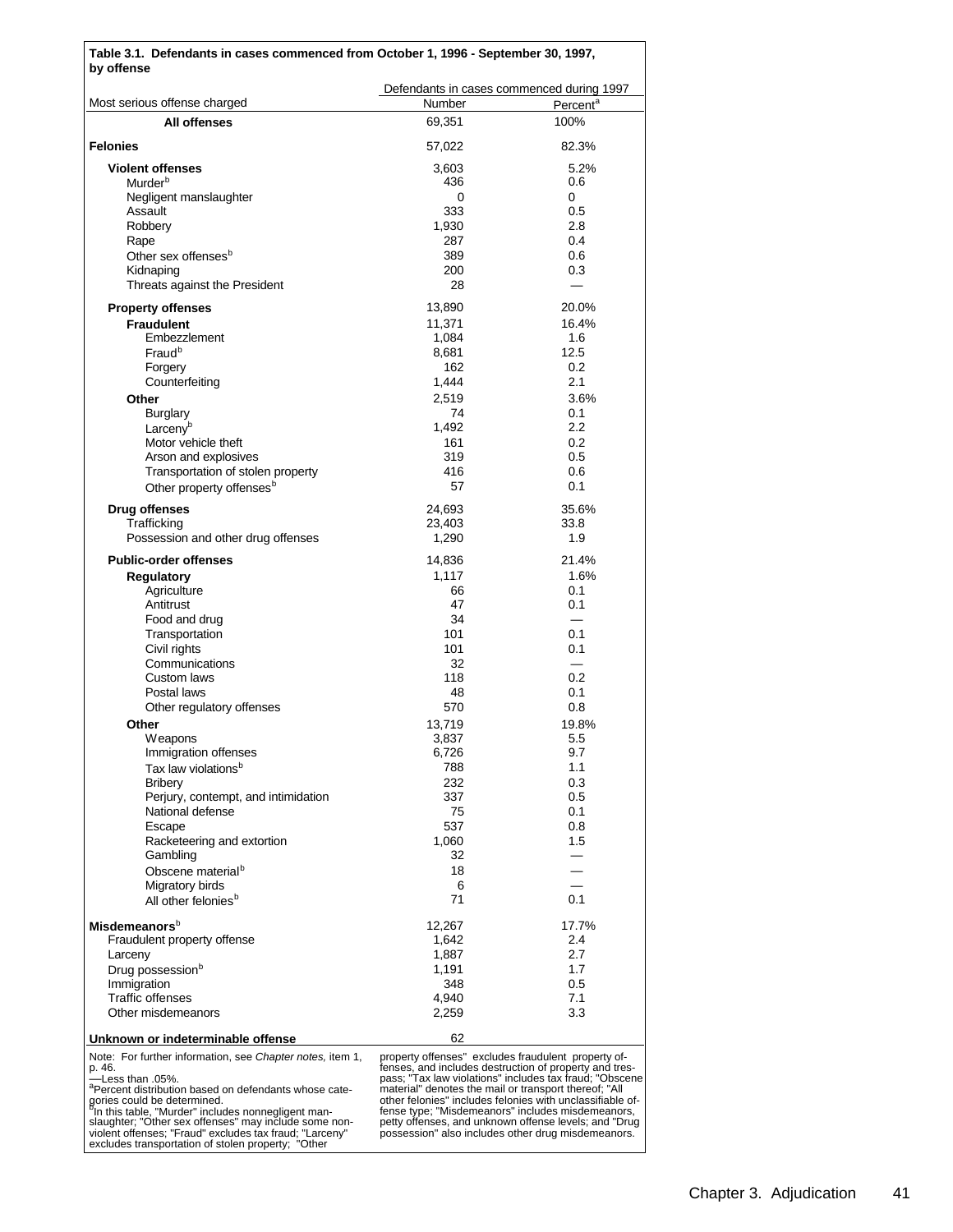|                                                              |                      |                          | Number of defendants in cases terminating during 1997 who were— |                |                                                                                                |                |                   |                |                |                      |              |
|--------------------------------------------------------------|----------------------|--------------------------|-----------------------------------------------------------------|----------------|------------------------------------------------------------------------------------------------|----------------|-------------------|----------------|----------------|----------------------|--------------|
|                                                              |                      | Percent of all           |                                                                 |                | Convicted                                                                                      |                |                   |                | Not convicted  |                      |              |
|                                                              | Total                | defendants               |                                                                 | Guilty Nolo    |                                                                                                |                | Trial             |                |                |                      | Trial        |
| Most serious offense charged                                 | defendants convicted |                          | Total                                                           | plea           | contendere                                                                                     | Jury           | Non-jury          | Total          | Dismissed      | Jury <sup>a</sup>    | Non-jury     |
| All offenses                                                 | 64.956               | 87.1%                    |                                                                 | 56,570 52,514  | 275                                                                                            | 3,260          | 521               | 8,386          | 7,411          | 570                  | 405          |
| <b>Felonies</b>                                              | 53,097               | 89.8%                    |                                                                 | 47,689 44,295  | 55                                                                                             | 3,208          | 131               | 5,408          | 4,734          | 554                  | 120          |
| <b>Violent offenses</b>                                      | 3,241                | 89.9%                    | 2,915                                                           | 2,620          | 8                                                                                              | 268            | 19                | 326            | 248            | 67                   | 11           |
| Murder <sup>b</sup>                                          | 398                  | 84.7                     | 337                                                             | 255            | $\mathbf{1}$                                                                                   | 79             | $\overline{2}$    | 61             | 38             | 19                   | 4            |
| Negligent manslaughter                                       | 1                    | $\overline{\phantom{0}}$ | $\mathbf 0$                                                     | $\mathbf 0$    | 0                                                                                              | $\mathbf 0$    | $\mathbf 0$       | 1              | $\mathbf{1}$   | $\mathbf 0$          | 0            |
| Assault                                                      | 320                  | 83.1                     | 266                                                             | 227            | 3                                                                                              | 32             | 4                 | 54             | 39             | 13                   | 2            |
| Robbery                                                      | 1,775                | 93.2                     | 1,654                                                           | 1,542          | $\overline{2}$                                                                                 | 105            | 5                 | 121            | 104            | 15                   | 2            |
| Rape                                                         | 283                  | 82.7                     | 234                                                             | 206            | 2                                                                                              | 18             | 8                 | 49             | 30             | 17                   | 2            |
| Other sex offenses <sup>b</sup>                              | 321                  | 93.1                     | 299                                                             | 278            | 0                                                                                              | 21             | 0                 | 22             | 21             | 0                    | $\mathbf{1}$ |
| Kidnaping                                                    | 116                  | 87.9                     | 102                                                             | 91             | 0                                                                                              | 11             | $\mathbf 0$       | 14             | 12             | $\overline{2}$       | 0            |
| Threats against the President                                | 27                   | 85.2                     | 23                                                              | 21             | 0                                                                                              | $\overline{2}$ | $\mathbf 0$       | 4              | 3              | 1                    | 0            |
| <b>Property offenses</b>                                     | 13,725               | 89.7%                    |                                                                 | 12,311 11,563  | 18                                                                                             | 709            | 21                | 1,414          | 1,219          | 140                  | 55           |
| <b>Fraudulent</b>                                            | 11,152               | 89.8%                    | 10,013                                                          | 9,444          | 14                                                                                             | 539            | 16                | 1,139          | 987            | 107                  | 45           |
| Embezzlement                                                 | 1,073                | 91.2                     | 979                                                             | 930            | $\overline{2}$                                                                                 | 46             | $\mathbf{1}$      | 94             | 83             | 10                   | 1            |
| Fraud <sup>b</sup>                                           | 8,675                | 89.4                     | 7,754                                                           | 7,297          | 11                                                                                             | 434            | 12                | 921            | 794            | 87                   | 40           |
| Forgery                                                      | 201                  | 91.5                     | 184                                                             | 181            | $\mathbf 0$                                                                                    | 3              | $\mathbf 0$       | 17             | 16             | 1                    | 0            |
| Counterfeiting                                               | 1,203                | 91.1                     | 1,096                                                           | 1,036          | 1                                                                                              | 56             | 3                 | 107            | 94             | 9                    | 4            |
| Other                                                        | 2,573                | 89.3%                    | 2,298                                                           | 2,119          | 4                                                                                              | 170            | 5                 | 275            | 232            | 33                   | 10           |
| <b>Burglary</b>                                              | 63                   | 87.3                     | 55                                                              | 54             | 0                                                                                              | $\mathbf{1}$   | 0                 | 8              | 8              | $\mathbf 0$          | 0            |
| Larcenv <sup>b</sup>                                         | 1,545                | 90.2                     | 1,393                                                           | 1,335          | 4                                                                                              | 52             | 2                 | 152            | 135            | 13                   | 4            |
| Motor vehicle theft                                          | 151                  | 88.7                     | 134                                                             | 123            | 0                                                                                              | 11             | $\mathbf 0$       | 17             | 14             | $\overline{2}$       | 1            |
| Arson and explosives                                         | 277                  | 91.3                     | 253                                                             | 203            | 0                                                                                              | 49             | 1                 | 24             | 10             | 12                   | 2            |
| Transportation of stolen property                            | 466                  | 85.6                     | 399                                                             | 344            | 0                                                                                              | 53             | 2                 | 67             | 58             | 6                    | 3            |
| Other property offenses <sup>b</sup>                         | 71                   | 90.1                     | 64                                                              | 60             | 0                                                                                              | 4              | $\mathbf 0$       | $\overline{7}$ | $\overline{7}$ | 0                    | 0            |
| <b>Drug offenses</b>                                         | 22,374               | 89.3%                    |                                                                 | 19,973 18,417  | 10                                                                                             | 1,489          | 57                | 2,401          | 2,168          | 202                  | 31           |
| Trafficking                                                  | 21,379               | 89.3                     |                                                                 | 19,087 17,605  | 10                                                                                             | 1,418          | 54                | 2,292          | 2,074          | 191                  | 27           |
| Possession and other drug offenses                           | 995                  | 89.0                     | 886                                                             | 812            | 0                                                                                              | 71             | 3                 | 109            | 94             | 11                   | 4            |
| <b>Public-order offenses</b>                                 | 13,757               | 90.8%                    |                                                                 | 12,490 11,695  | 19                                                                                             | 742            | 34                | 1,267          | 1,099          | 145                  | 23           |
| Regulatory                                                   | 1,069                | 85.7%                    | 916                                                             | 850            | 4                                                                                              | 62             | $\mathbf 0$       | 153            | 122            | 27                   | 4            |
| Agriculture                                                  | 55                   | 78.2                     | 43                                                              | 41             | 0                                                                                              | $\overline{2}$ | 0                 | 12             | 12             | 0                    | 0            |
| Antitrust                                                    | 31                   | 93.5                     | 29                                                              | 29             | 0                                                                                              | $\mathbf 0$    | $\mathbf 0$       | 2              | $\mathbf 0$    | 2                    | 0            |
| Food and drug                                                | 44                   | 90.9                     | 40                                                              | 35             | 0                                                                                              | 5              | $\mathbf 0$       | $\overline{4}$ | $\overline{2}$ | $\overline{2}$       | 0            |
| Transportation                                               | 86                   | 87.2                     | 75                                                              | 69             | 0                                                                                              | 6              | $\mathbf 0$       | 11             | 8              | 1                    | 2            |
| Civil rights                                                 | 92                   | 73.9                     | 68                                                              | 53             | 0                                                                                              | 15             | $\mathbf 0$       | 24             | 12             | 12                   | 0            |
| Communications                                               | 26                   | 96.2                     | 25                                                              | 23             | 0                                                                                              | $\overline{2}$ | $\mathbf 0$       | 1              | $\mathbf{1}$   | 0                    | 0            |
| Custom laws                                                  | 124                  | 78.2                     | 97                                                              | 93             | 0                                                                                              | $\overline{4}$ | $\mathbf 0$       | 27             | 24             | 2                    | 1            |
| Postal laws                                                  | 42                   | 81.0                     | 34                                                              | 32             | 1                                                                                              | $\mathbf{1}$   | $\mathbf 0$       | 8              | 8              | 0                    | 0            |
| Other regulatory offenses                                    | 569                  | 88.8                     | 505                                                             | 475            | 3                                                                                              | 27             | $\mathbf 0$       | 64             | 55             | 8                    | 1            |
| Other                                                        | 12,688               | 91.2%                    |                                                                 | 11,574 10,845  | 15                                                                                             | 680            | 34                | 1,114          | 977            | 118                  | 19           |
| Weapons                                                      | 3,485                | 87.6                     | 3,052                                                           | 2,687          | 1                                                                                              | 347            | 17                | 433            | 376            | 51                   | 6<br>2       |
| Immigration offenses<br>Tax law violations <sup>b</sup>      | 6,165<br>727         | 95.9<br>93.7             | 5,912<br>681                                                    | 5,849<br>630   | 5<br>3                                                                                         | 51<br>47       | 7<br>$\mathbf{1}$ | 253<br>46      | 240<br>34      | 11<br>12             | 0            |
| <b>Bribery</b>                                               | 215                  | 92.1                     | 198                                                             | 179            | 1                                                                                              | 18             | 0                 | 17             | 15             | 1                    | 1            |
| Perjury, contempt, and intimidation                          | 374                  | 81.6                     | 305                                                             | 242            | 1                                                                                              | 56             | 6                 | 69             | 50             | 17                   | 2            |
| National defense                                             | 62                   | 71.0                     | 44                                                              | 43             | 0                                                                                              | $\mathbf{1}$   | 0                 | 18             | 15             | 2                    | 1            |
| Escape                                                       | 560                  | 79.8                     | 447                                                             | 427            | 4                                                                                              | 16             | $\mathbf 0$       | 113            | 110            | 1                    | 2            |
| Racketeering and extortion                                   | 997                  | 85.7                     | 854                                                             | 719            | 0                                                                                              | 134            | 1                 | 143            | 117            | 21                   | 5            |
| Gambling                                                     | 27                   | 88.9                     | 24                                                              | 17             | 0                                                                                              | 6              | $\mathbf{1}$      | 3              | $\overline{c}$ | 1                    | 0            |
| Obscene material <sup>b</sup>                                | 15                   | 80.0                     | 12                                                              | 12             | 0                                                                                              | 0              | 0                 | 3              | 3              | 0                    | 0            |
| Migratory birds                                              | 3                    | $\overline{\phantom{0}}$ | 3                                                               | $\overline{2}$ | 0                                                                                              | 1              | $\mathbf 0$       | 0              | $\mathbf 0$    | 0                    | 0            |
| All other felonies <sup>b</sup>                              | 58                   | 72.4                     | 42                                                              | 38             | 0                                                                                              | 3              | 1                 | 16             | 15             | 1                    | 0            |
|                                                              |                      |                          |                                                                 |                |                                                                                                |                |                   |                |                |                      |              |
| Misdemeanors <sup>b</sup>                                    | 11,795               | 74.8%<br>94.2            | 8,828<br>1,560                                                  | 8,168<br>1,552 | 220<br>2                                                                                       | 52<br>5        | 388               | 2,967<br>96    | 2,667          | 16<br>$\overline{c}$ | 284<br>2     |
| Fraudulent property offense                                  | 1,656                |                          |                                                                 |                |                                                                                                |                | $\mathbf 1$       |                | 92             |                      |              |
| Larceny                                                      | 1,859<br>1,154       | 62.2<br>74.4             | 1,156<br>858                                                    | 1,074<br>836   | 33<br>6                                                                                        | 4<br>4         | 45<br>12          | 703<br>296     | 681<br>290     | 3<br>0               | 19<br>6      |
| Drug possession <sup>b</sup><br>Immigration                  | 343                  | 92.7                     | 318                                                             | 315            | 0                                                                                              | 0              | 3                 | 25             | 22             | 0                    | 3            |
| <b>Traffic offenses</b>                                      | 4,681                | 73.1                     | 3,420                                                           | 3,085          | 99                                                                                             | 13             | 223               | 1,261          | 1,032          | 4                    | 225          |
| Other misdemeanors                                           | 2,102                | 72.1                     | 1,516                                                           | 1,306          | 80                                                                                             | 26             | 104               | 586            | 550            | 7                    | 29           |
|                                                              |                      |                          |                                                                 |                |                                                                                                |                |                   |                |                |                      |              |
| Unknown or indeterminable offense                            | 64                   | 82.8%                    | 53                                                              | 51             | 0                                                                                              | 0              | 2                 | 11             | 10             | 0                    | 1            |
| Note: For further information, see Chanter notes item 1 n 46 |                      |                          |                                                                 |                | offenses" excludes fraudulent property offenses and includes destruction of property and tres- |                |                   |                |                |                      |              |

Note: For further information, see *Chapter notes,* item 1, p. 46.

—Too few cases to obtain statistically reliable data.<br><sup>a</sup>lncludes mistrials.<br><sup>b</sup>In this table, "Murder" includes nonnegligent manslaughter; "Other sex<br>offenses" may include some nonviolent offenses; "Fraud" excludes tax fr

offenses" excludes fraudulent property offenses, and includes destruction of property and tres-<br>pass; "Tax law violations" includes tax fraud; "Obscene material" denotes the mail or transport<br>thereof; "All other felonies"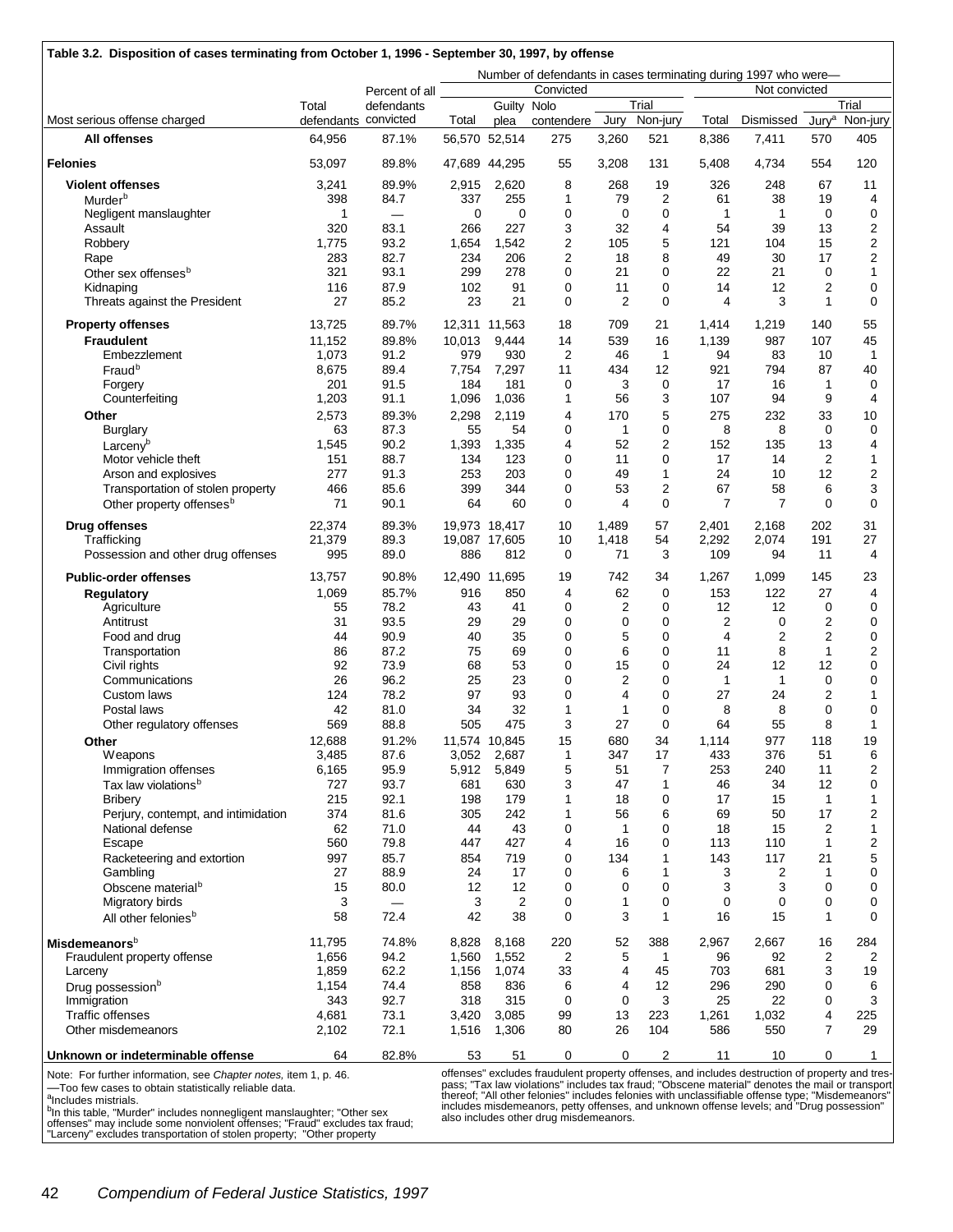| Table 3.3. Time from filing to disposition of cases terminating from October 1, 1996 - September 30, 1997                                                                                                                                                                                                                                                                                                                                                                                      |                 |                                                                               |                                                                                                                                                                                                                                                                                                                                                                                                                                                                                                                                                                                                    |                          |  |  |  |
|------------------------------------------------------------------------------------------------------------------------------------------------------------------------------------------------------------------------------------------------------------------------------------------------------------------------------------------------------------------------------------------------------------------------------------------------------------------------------------------------|-----------------|-------------------------------------------------------------------------------|----------------------------------------------------------------------------------------------------------------------------------------------------------------------------------------------------------------------------------------------------------------------------------------------------------------------------------------------------------------------------------------------------------------------------------------------------------------------------------------------------------------------------------------------------------------------------------------------------|--------------------------|--|--|--|
|                                                                                                                                                                                                                                                                                                                                                                                                                                                                                                |                 | Average time from filing to disposition for defendants in cases resulting in- |                                                                                                                                                                                                                                                                                                                                                                                                                                                                                                                                                                                                    |                          |  |  |  |
| Most serious offense charged                                                                                                                                                                                                                                                                                                                                                                                                                                                                   | All outcomes    | Dismissal <sup>a</sup>                                                        | Guilty plea                                                                                                                                                                                                                                                                                                                                                                                                                                                                                                                                                                                        | Trial <sup>b</sup>       |  |  |  |
| <b>All offenses</b>                                                                                                                                                                                                                                                                                                                                                                                                                                                                            | 8.9 mo          | 12.0 mo                                                                       | 8.2 mo                                                                                                                                                                                                                                                                                                                                                                                                                                                                                                                                                                                             | 11.7 mo                  |  |  |  |
| <b>Felonies</b>                                                                                                                                                                                                                                                                                                                                                                                                                                                                                | 10.0 mo         | 15.3 mo                                                                       | 9.2 mo                                                                                                                                                                                                                                                                                                                                                                                                                                                                                                                                                                                             | 13.5 mo                  |  |  |  |
| <b>Violent offenses</b>                                                                                                                                                                                                                                                                                                                                                                                                                                                                        | 8.5 mo          | 10.2 mo                                                                       | 7.9 mo                                                                                                                                                                                                                                                                                                                                                                                                                                                                                                                                                                                             | 11.8 mo                  |  |  |  |
| Murder <sup>c</sup>                                                                                                                                                                                                                                                                                                                                                                                                                                                                            | 12.8            | 18.3                                                                          | 11.7                                                                                                                                                                                                                                                                                                                                                                                                                                                                                                                                                                                               | 13.3                     |  |  |  |
| Negligent manslaughter                                                                                                                                                                                                                                                                                                                                                                                                                                                                         | $\equiv$<br>7.7 | $\overline{\phantom{0}}$<br>10.1                                              | $\cdots$                                                                                                                                                                                                                                                                                                                                                                                                                                                                                                                                                                                           | $\sim 10$<br>10.0        |  |  |  |
| Assault<br>Robbery                                                                                                                                                                                                                                                                                                                                                                                                                                                                             | 7.7             | 7.1                                                                           | 6.8<br>7.5                                                                                                                                                                                                                                                                                                                                                                                                                                                                                                                                                                                         | 11.1                     |  |  |  |
| Rape                                                                                                                                                                                                                                                                                                                                                                                                                                                                                           | 8.6             | 9.2                                                                           | 7.6                                                                                                                                                                                                                                                                                                                                                                                                                                                                                                                                                                                                | 12.5                     |  |  |  |
| Other sex offenses <sup>c</sup>                                                                                                                                                                                                                                                                                                                                                                                                                                                                | 7.7             | 10.2                                                                          | 7.2                                                                                                                                                                                                                                                                                                                                                                                                                                                                                                                                                                                                | 10.7                     |  |  |  |
| Kidnaping                                                                                                                                                                                                                                                                                                                                                                                                                                                                                      | 11.4            | 14.6                                                                          | 10.6                                                                                                                                                                                                                                                                                                                                                                                                                                                                                                                                                                                               | 13.9                     |  |  |  |
| Threats against the President                                                                                                                                                                                                                                                                                                                                                                                                                                                                  | 10.2            |                                                                               | 10.1                                                                                                                                                                                                                                                                                                                                                                                                                                                                                                                                                                                               | $\equiv$                 |  |  |  |
| <b>Property offenses</b>                                                                                                                                                                                                                                                                                                                                                                                                                                                                       | 9.5 mo          | 13.9 mo                                                                       | 8.7 mo                                                                                                                                                                                                                                                                                                                                                                                                                                                                                                                                                                                             | 13.9 mo                  |  |  |  |
| <b>Fraudulent</b>                                                                                                                                                                                                                                                                                                                                                                                                                                                                              | 9.5 mo          | 14.2 mo                                                                       | 8.7 mo                                                                                                                                                                                                                                                                                                                                                                                                                                                                                                                                                                                             | 13.6 mo                  |  |  |  |
| Embezzlement                                                                                                                                                                                                                                                                                                                                                                                                                                                                                   | 7.5             | 10.1                                                                          | 7.0                                                                                                                                                                                                                                                                                                                                                                                                                                                                                                                                                                                                | 12.6                     |  |  |  |
| Fraud <sup>c</sup>                                                                                                                                                                                                                                                                                                                                                                                                                                                                             | 10.0            | 15.2                                                                          | 9.1                                                                                                                                                                                                                                                                                                                                                                                                                                                                                                                                                                                                | 14.1                     |  |  |  |
| Forgery                                                                                                                                                                                                                                                                                                                                                                                                                                                                                        | 10.1            | 26.5                                                                          | 8.5                                                                                                                                                                                                                                                                                                                                                                                                                                                                                                                                                                                                |                          |  |  |  |
| Counterfeiting                                                                                                                                                                                                                                                                                                                                                                                                                                                                                 | 7.5             | 7.9                                                                           | 7.2                                                                                                                                                                                                                                                                                                                                                                                                                                                                                                                                                                                                | 10.5                     |  |  |  |
| Other                                                                                                                                                                                                                                                                                                                                                                                                                                                                                          | 9.7 mo          | 12.5 mo                                                                       | 8.9 mo                                                                                                                                                                                                                                                                                                                                                                                                                                                                                                                                                                                             | 14.7 mo                  |  |  |  |
| <b>Burglary</b>                                                                                                                                                                                                                                                                                                                                                                                                                                                                                | 8.6             |                                                                               | 6.2                                                                                                                                                                                                                                                                                                                                                                                                                                                                                                                                                                                                |                          |  |  |  |
| Larceny <sup>c</sup>                                                                                                                                                                                                                                                                                                                                                                                                                                                                           | 8.1             | 10.4                                                                          | 7.6                                                                                                                                                                                                                                                                                                                                                                                                                                                                                                                                                                                                | 13.4                     |  |  |  |
| Motor vehicle theft                                                                                                                                                                                                                                                                                                                                                                                                                                                                            | 12.0            | 18.6                                                                          | 11.0                                                                                                                                                                                                                                                                                                                                                                                                                                                                                                                                                                                               | 14.5                     |  |  |  |
| Arson and explosives                                                                                                                                                                                                                                                                                                                                                                                                                                                                           | 11.5            | $\overline{\phantom{0}}$                                                      | 11.3                                                                                                                                                                                                                                                                                                                                                                                                                                                                                                                                                                                               | 12.9                     |  |  |  |
| Transportation of stolen property                                                                                                                                                                                                                                                                                                                                                                                                                                                              | 13.1            | 16.7                                                                          | 11.7                                                                                                                                                                                                                                                                                                                                                                                                                                                                                                                                                                                               | 17.3                     |  |  |  |
| Other property offenses <sup>c</sup>                                                                                                                                                                                                                                                                                                                                                                                                                                                           | 9.8             |                                                                               | 9.5                                                                                                                                                                                                                                                                                                                                                                                                                                                                                                                                                                                                |                          |  |  |  |
| <b>Drug offenses</b>                                                                                                                                                                                                                                                                                                                                                                                                                                                                           | 11.7 mo         | 15.9 mo                                                                       | 11.0 mo                                                                                                                                                                                                                                                                                                                                                                                                                                                                                                                                                                                            | 13.8 mo                  |  |  |  |
| Trafficking                                                                                                                                                                                                                                                                                                                                                                                                                                                                                    | 11.8            | 16.3                                                                          | 11.1                                                                                                                                                                                                                                                                                                                                                                                                                                                                                                                                                                                               | 13.9                     |  |  |  |
| Possession and other drug offenses                                                                                                                                                                                                                                                                                                                                                                                                                                                             | 9.2             | 8.4                                                                           | 8.9                                                                                                                                                                                                                                                                                                                                                                                                                                                                                                                                                                                                | 12.4                     |  |  |  |
| <b>Public-order offenses</b>                                                                                                                                                                                                                                                                                                                                                                                                                                                                   | 8.2 mo          | 16.8 mo                                                                       | 7.1 mo                                                                                                                                                                                                                                                                                                                                                                                                                                                                                                                                                                                             | 13.2 mo                  |  |  |  |
| <b>Regulatory</b>                                                                                                                                                                                                                                                                                                                                                                                                                                                                              | 11.1 mo         | 21.7 mo                                                                       | 9.1 mo                                                                                                                                                                                                                                                                                                                                                                                                                                                                                                                                                                                             | 15.2 mo                  |  |  |  |
| Agriculture                                                                                                                                                                                                                                                                                                                                                                                                                                                                                    | 10.0            | 12.8                                                                          | 9.0                                                                                                                                                                                                                                                                                                                                                                                                                                                                                                                                                                                                | —                        |  |  |  |
| Antitrust                                                                                                                                                                                                                                                                                                                                                                                                                                                                                      | 2.3             | $\cdots$                                                                      | 1.9                                                                                                                                                                                                                                                                                                                                                                                                                                                                                                                                                                                                |                          |  |  |  |
| Food and drug                                                                                                                                                                                                                                                                                                                                                                                                                                                                                  | 8.5             |                                                                               | 6.3                                                                                                                                                                                                                                                                                                                                                                                                                                                                                                                                                                                                | $\overline{\phantom{0}}$ |  |  |  |
| Transportation                                                                                                                                                                                                                                                                                                                                                                                                                                                                                 | 7.2             |                                                                               | 6.4                                                                                                                                                                                                                                                                                                                                                                                                                                                                                                                                                                                                |                          |  |  |  |
| Civil rights                                                                                                                                                                                                                                                                                                                                                                                                                                                                                   | 10.9            | 7.4                                                                           | 11.7                                                                                                                                                                                                                                                                                                                                                                                                                                                                                                                                                                                               | 11.1                     |  |  |  |
| Communications                                                                                                                                                                                                                                                                                                                                                                                                                                                                                 | 11.0            |                                                                               | 9.3                                                                                                                                                                                                                                                                                                                                                                                                                                                                                                                                                                                                |                          |  |  |  |
| Custom laws                                                                                                                                                                                                                                                                                                                                                                                                                                                                                    | 17.6            | 51.2                                                                          | 10.4                                                                                                                                                                                                                                                                                                                                                                                                                                                                                                                                                                                               |                          |  |  |  |
| Postal laws                                                                                                                                                                                                                                                                                                                                                                                                                                                                                    | 7.0             |                                                                               | 6.4                                                                                                                                                                                                                                                                                                                                                                                                                                                                                                                                                                                                |                          |  |  |  |
| Other regulatory offenses                                                                                                                                                                                                                                                                                                                                                                                                                                                                      | 11.4            | 19.9                                                                          | 9.8                                                                                                                                                                                                                                                                                                                                                                                                                                                                                                                                                                                                | 18.4                     |  |  |  |
| Other                                                                                                                                                                                                                                                                                                                                                                                                                                                                                          | 8.0 mo          | 16.1 mo                                                                       | 6.9 mo                                                                                                                                                                                                                                                                                                                                                                                                                                                                                                                                                                                             | 12.9 mo                  |  |  |  |
| <b>Weapons</b>                                                                                                                                                                                                                                                                                                                                                                                                                                                                                 | 10.3<br>4.0     | 11.8                                                                          | 9.8                                                                                                                                                                                                                                                                                                                                                                                                                                                                                                                                                                                                | 11.8                     |  |  |  |
| Immigration offenses<br>Tax law violations <sup>c</sup>                                                                                                                                                                                                                                                                                                                                                                                                                                        | 10.6            | 11.5<br>29.4                                                                  | 3.6<br>9.2                                                                                                                                                                                                                                                                                                                                                                                                                                                                                                                                                                                         | 12.1<br>14.6             |  |  |  |
| <b>Bribery</b>                                                                                                                                                                                                                                                                                                                                                                                                                                                                                 | 11.9            | 22.8                                                                          | 10.9                                                                                                                                                                                                                                                                                                                                                                                                                                                                                                                                                                                               | 13.5                     |  |  |  |
| Perjury, contempt, and intimidation                                                                                                                                                                                                                                                                                                                                                                                                                                                            | 11.1            | 15.3                                                                          | 9.9                                                                                                                                                                                                                                                                                                                                                                                                                                                                                                                                                                                                | 12.1                     |  |  |  |
| National defense                                                                                                                                                                                                                                                                                                                                                                                                                                                                               | 17.3            | 32.1                                                                          | 13.6                                                                                                                                                                                                                                                                                                                                                                                                                                                                                                                                                                                               |                          |  |  |  |
| Escape                                                                                                                                                                                                                                                                                                                                                                                                                                                                                         | 15.3            | 28.8                                                                          | 12.7                                                                                                                                                                                                                                                                                                                                                                                                                                                                                                                                                                                               | 9.6                      |  |  |  |
| Racketeering and extortion                                                                                                                                                                                                                                                                                                                                                                                                                                                                     | 16.1            | 25.6                                                                          | 14.4                                                                                                                                                                                                                                                                                                                                                                                                                                                                                                                                                                                               | 16.6                     |  |  |  |
| Gambling                                                                                                                                                                                                                                                                                                                                                                                                                                                                                       | 12.6            |                                                                               | 12.9                                                                                                                                                                                                                                                                                                                                                                                                                                                                                                                                                                                               |                          |  |  |  |
| Obscene material <sup>c</sup>                                                                                                                                                                                                                                                                                                                                                                                                                                                                  | 5.6             |                                                                               | 3.6                                                                                                                                                                                                                                                                                                                                                                                                                                                                                                                                                                                                |                          |  |  |  |
| Migratory birds                                                                                                                                                                                                                                                                                                                                                                                                                                                                                |                 | $\cdots$                                                                      |                                                                                                                                                                                                                                                                                                                                                                                                                                                                                                                                                                                                    |                          |  |  |  |
| All other felonies <sup>c</sup>                                                                                                                                                                                                                                                                                                                                                                                                                                                                | 6.2             | 4.9                                                                           | 6.5                                                                                                                                                                                                                                                                                                                                                                                                                                                                                                                                                                                                |                          |  |  |  |
| <b>Misdemeanors<sup>c</sup></b>                                                                                                                                                                                                                                                                                                                                                                                                                                                                | 3.6 mo          | 6.5 mo                                                                        | 2.8 <sub>mo</sub>                                                                                                                                                                                                                                                                                                                                                                                                                                                                                                                                                                                  | $2.2 \text{ mo}$         |  |  |  |
| Fraudulent property offense                                                                                                                                                                                                                                                                                                                                                                                                                                                                    | 2.3             | 11.3                                                                          | 1.8                                                                                                                                                                                                                                                                                                                                                                                                                                                                                                                                                                                                |                          |  |  |  |
| Larceny                                                                                                                                                                                                                                                                                                                                                                                                                                                                                        | 4.3             | 5.7                                                                           | 3.5                                                                                                                                                                                                                                                                                                                                                                                                                                                                                                                                                                                                | 3.9                      |  |  |  |
| Drug possession <sup>c</sup>                                                                                                                                                                                                                                                                                                                                                                                                                                                                   | 5.6             | 7.6                                                                           | 5.0                                                                                                                                                                                                                                                                                                                                                                                                                                                                                                                                                                                                | 4.4                      |  |  |  |
| Immigration                                                                                                                                                                                                                                                                                                                                                                                                                                                                                    | 2.0             | 8.9                                                                           | 1.6                                                                                                                                                                                                                                                                                                                                                                                                                                                                                                                                                                                                |                          |  |  |  |
| <b>Traffic offenses</b>                                                                                                                                                                                                                                                                                                                                                                                                                                                                        | 2.8             | 6.1                                                                           | 2.0                                                                                                                                                                                                                                                                                                                                                                                                                                                                                                                                                                                                | 0.6                      |  |  |  |
| Other misdemeanors                                                                                                                                                                                                                                                                                                                                                                                                                                                                             | 5.1             | 6.8                                                                           | 4.5                                                                                                                                                                                                                                                                                                                                                                                                                                                                                                                                                                                                | 5.2                      |  |  |  |
| Unknown or indeterminable offense                                                                                                                                                                                                                                                                                                                                                                                                                                                              | 4.4 mo          |                                                                               | 4.4 mo                                                                                                                                                                                                                                                                                                                                                                                                                                                                                                                                                                                             |                          |  |  |  |
| Note: Interval from filing to disposition includes periods which may be<br>excluded under the Speedy Trial Act of 1974 (18 U.S.C. §3161, et seq.).<br>See <i>Chapter notes,</i> item 1, p. 46.<br>-Too few cases to obtain statistically reliable data.<br>No case of this type occurred in the data.<br><sup>a</sup> lncludes nolle prosequi, deferred prosecution, Narcotics Addicts Reha-<br>bilitation Act (NARA) Titles I and II, and all dismissals.<br><sup>b</sup> Includes mistrials. |                 |                                                                               | offenses" may include some nonviolent offenses; "Fraud" excludes tax<br>fraud; "Larceny" excludes transportation of stolen property; "Other<br>property offenses" excludes fraudulent property offenses, and includes<br>destruction of property and trespass; "Tax law violations" includes tax<br>fraud; "Obscene material" denotes the mail or transport thereof; "All<br>other felonies" includes felonies with unclassifiable offense type; "Mis-<br>demeanors" includes misdemeanors, petty offenses, and unknown of-<br>fense levels; and "Drug possession" also includes other drug misde- |                          |  |  |  |
| <sup>c</sup> In this table, "Murder" includes nonnegligent manslaughter; "Other sex                                                                                                                                                                                                                                                                                                                                                                                                            |                 | meanors.                                                                      |                                                                                                                                                                                                                                                                                                                                                                                                                                                                                                                                                                                                    |                          |  |  |  |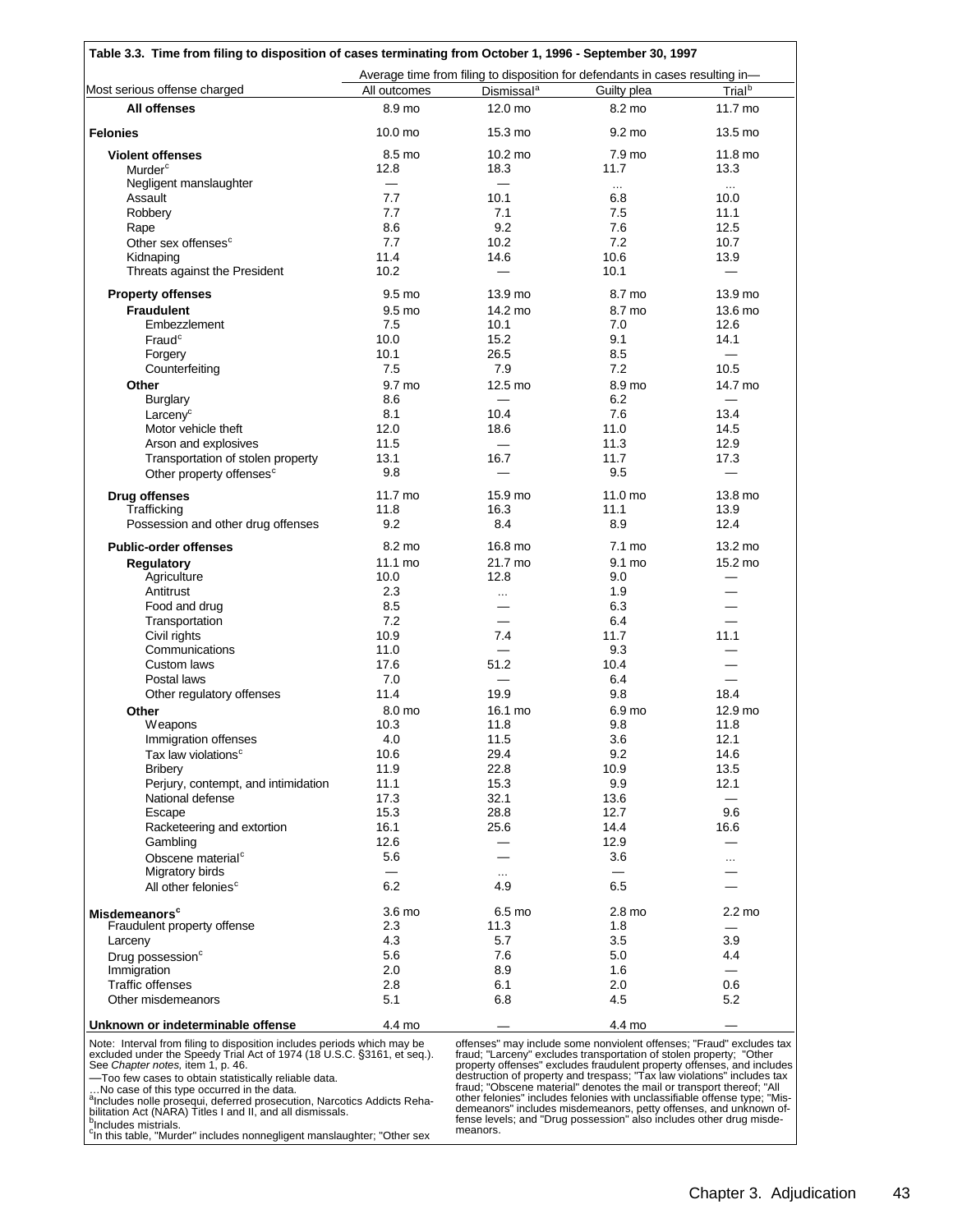|                                                                          | Defendants in criminal cases concluded by U.S. magistrates |                |                |                   |  |  |  |
|--------------------------------------------------------------------------|------------------------------------------------------------|----------------|----------------|-------------------|--|--|--|
| Most serious offense charged                                             | Total                                                      | Convicted      | Not convicted  | Percent convicted |  |  |  |
| All offenses <sup>a</sup>                                                | 11,045                                                     | 8,348          | 2,697          | 75.6%             |  |  |  |
| Violent offenses <sup>b</sup>                                            | 223                                                        | 164            | 59             | 73.5%             |  |  |  |
| Murder <sup>c</sup>                                                      | 5                                                          | 5              | $\Omega$       |                   |  |  |  |
| Assault                                                                  | 183                                                        | 129            | 54             | 70.5              |  |  |  |
| Robbery                                                                  | 4                                                          | 2              | 2              |                   |  |  |  |
| Rape                                                                     | 13                                                         | 13             | $\Omega$       | 100               |  |  |  |
| Other sex offenses <sup>c</sup>                                          | 17                                                         | 14             | 3              | 82.4              |  |  |  |
| Threats against the President                                            | 1                                                          | 1              | 0              |                   |  |  |  |
| <b>Property offenses</b>                                                 | 3,665                                                      | 2,805          | 860            | 76.5%             |  |  |  |
| <b>Fraudulent</b>                                                        | 1,629                                                      | 1,552          | 77             | 95.3%             |  |  |  |
| Embezzlement                                                             | 193                                                        | 162            | 31             | 83.9              |  |  |  |
| Fraud <sup>c</sup>                                                       | 1,332                                                      | 1,293          | 39             | 97.1              |  |  |  |
| Forgery                                                                  | 98                                                         | 91             | $\overline{7}$ | 92.9              |  |  |  |
| Counterfeiting                                                           | 6                                                          | 6              | $\mathbf 0$    |                   |  |  |  |
|                                                                          |                                                            |                |                |                   |  |  |  |
| Other                                                                    | 2,036                                                      | 1,253          | 783            | 61.5%             |  |  |  |
| <b>Burglary</b>                                                          | 4                                                          | 3              | 1              |                   |  |  |  |
| Larcenv <sup>c</sup>                                                     | 1,823                                                      | 1,140          | 683            | 62.5              |  |  |  |
| Motor vehicle theft                                                      | 2                                                          | 1              | 1              |                   |  |  |  |
| Arson and explosives                                                     | 3                                                          | $\overline{2}$ | 1              |                   |  |  |  |
| Other property offenses <sup>c</sup>                                     | 204                                                        | 107            | 97             | 52.5              |  |  |  |
| <b>Drug offenses</b>                                                     | 1.075                                                      | 789            | 286            | 73.4%             |  |  |  |
| Trafficking                                                              | 81                                                         | 65             | 16             | 80.2              |  |  |  |
| Possession                                                               | 994                                                        | 724            | 270            | 72.8              |  |  |  |
| <b>Public-order offenses</b>                                             | 6,080                                                      | 4,588          | 1.492          | 75.5%             |  |  |  |
| Regulatory                                                               | 490                                                        | 402            | 88             | 82.0%             |  |  |  |
| Agriculture                                                              | 101                                                        | 91             | 10             | 90.1              |  |  |  |
| Fair labor standards                                                     | 17                                                         | 13             | $\overline{4}$ | 76.5              |  |  |  |
| Food and drug                                                            | 11                                                         | 11             | $\mathbf 0$    | 100               |  |  |  |
| Other regulatory offenses                                                | 361                                                        | 287            | 74             | 79.5              |  |  |  |
| Other                                                                    | 5,590                                                      | 4,186          | 1,404          | 74.9%             |  |  |  |
| Weapons                                                                  | 77                                                         | 46             | 31             | 59.7              |  |  |  |
| Immigration offenses                                                     | 275                                                        | 266            | 9              | 96.7              |  |  |  |
| Tax law violations <sup>c</sup>                                          | 91                                                         | 87             | 4              | 95.6              |  |  |  |
| Bribery                                                                  | 6                                                          | 6              | $\Omega$       |                   |  |  |  |
| National defense                                                         | 13                                                         | 10             | 3              | 76.9              |  |  |  |
| Escape                                                                   | 61                                                         | 32             | 29             | 52.5              |  |  |  |
| Racketeering and extortion                                               | 2                                                          | $\overline{2}$ | 0              |                   |  |  |  |
| Liquor offenses                                                          | 3                                                          | $\overline{2}$ | 1              |                   |  |  |  |
|                                                                          |                                                            |                |                |                   |  |  |  |
| Conspiracy, aiding and abetting,<br>traffic, and jurisdictional offenses | 4.579                                                      |                | 1.193          | 73.9              |  |  |  |
| Migratory birds                                                          |                                                            | 3,386<br>4     | 0              |                   |  |  |  |
| All other offenses <sup>c</sup>                                          | 4<br>479                                                   | 345            | 134            | 72.0              |  |  |  |
|                                                                          |                                                            |                |                |                   |  |  |  |

Note: Data in this table are not directly comparable to data in the 1993<br>
and prior compendia; see *Chapter notes*, item 1, p. 46.<br>
—Too few cases to obtain statistically reliable data.<br>
<sup>a</sup>ncludes suspects for whom offens

offenses" may include some nonviolent offenses; "Fraud" excludes tax<br>fraud; "Larceny" excludes transportation of stolen property; "Other<br>property offenses" excludes fraudulent property offenses, and includes<br>destruction of fense type.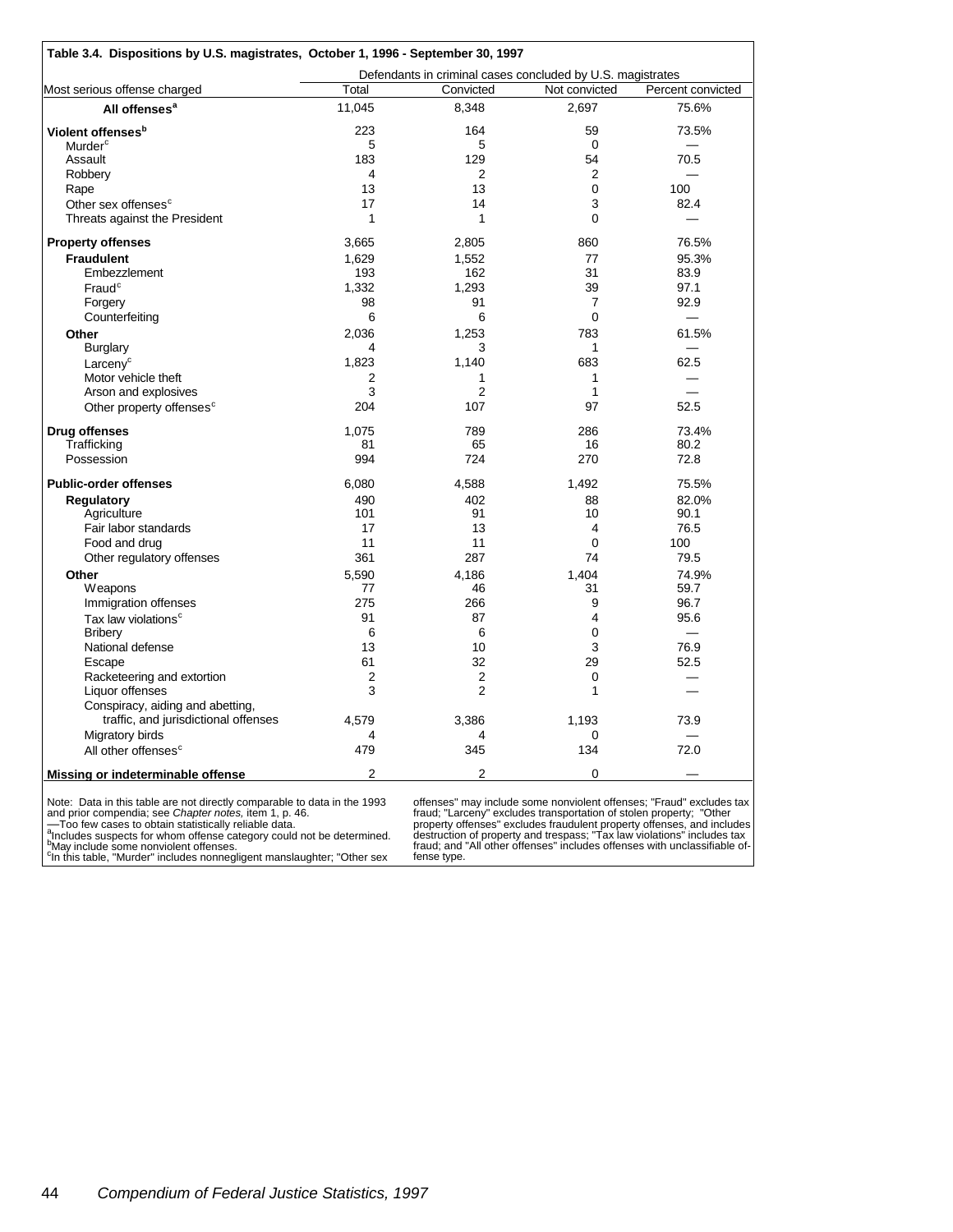#### **Table 3.5. Characteristics of convicted offenders, October 1, 1996 - September 30, 1997**

|                                      | Total     |                       |          |                   |       | Percent of convicted offenders<br>Felonies |                       |        |              |
|--------------------------------------|-----------|-----------------------|----------|-------------------|-------|--------------------------------------------|-----------------------|--------|--------------|
|                                      | number of |                       |          |                   |       |                                            |                       |        |              |
|                                      | convicted | All                   | Violent  | Property offenses |       | Drug                                       | Public-order offenses |        |              |
| Offender characteristic              | offenders | offenses <sup>a</sup> | offenses | Fraudulent        | Other |                                            | offenses Regulatory   | Other  | Misdemeanors |
| All offenders <sup>b</sup>           | 56,570    | 56,570                | 2,915    | 10,013            | 2,298 | 19,973                                     | 916                   | 11,574 | 8,828        |
| <b>Sex</b>                           |           |                       |          |                   |       |                                            |                       |        |              |
| Male                                 | 42,116    | 85.0%                 | 93.2%    | 75.3%             | 78.3% | 87.4%                                      | 80.3%                 | 93.3%  | 76.4%        |
| Female                               | 7,445     | 15.0                  | 6.8      | 24.7              | 21.7  | 12.6                                       | 19.7                  | 6.7    | 23.6         |
| Race                                 |           |                       |          |                   |       |                                            |                       |        |              |
| White                                | 31,784    | 66.3%                 | 51.4%    | 64.7%             | 64.6% | 62.3%                                      | 75.8%                 | 76.6%  | 68.9%        |
| <b>Black</b>                         | 13,799    | 28.8                  | 31.0     | 27.7              | 28.4  | 35.5                                       | 17.7                  | 20.0   | 25.6         |
| Other                                | 2,382     | 5.0                   | 17.5     | 7.6               | 7.0   | 2.2                                        | 6.5                   | 3.4    | 5.5          |
| <b>Ethnicity</b>                     |           |                       |          |                   |       |                                            |                       |        |              |
| Hispanic                             | 16,633    | 33.8%                 | 8.8%     | 11.7%             | 9.1%  | 40.4%                                      | 32.3%                 | 54.1%  | 31.2%        |
| Non-Hispanic                         | 32,540    | 66.2                  | 91.2     | 88.3              | 90.9  | 59.6                                       | 67.7                  | 45.9   | 68.8         |
| Age                                  |           |                       |          |                   |       |                                            |                       |        |              |
| 16-18 years                          | 427       | 0.9%                  | 1.7%     | 0.2%              | 0.6%  | 0.7%                                       | 0.6%                  | 0.8%   | 2.8%         |
| 19-20 years                          | 2,068     | 4.3                   | 7.6      | 1.8               | 4.2   | 4.5                                        | 4.0                   | 3.8    | 7.9          |
| $21-30$ years                        | 18,237    | 37.7                  | 38.8     | 26.8              | 35.0  | 42.2                                       | 29.9                  | 40.9   | 37.1         |
| 31-40 years                          | 14,733    | 30.5                  | 29.9     | 30.8              | 29.4  | 31.3                                       | 27.8                  | 30.7   | 27.4         |
| Over 40 years                        | 12,902    | 26.7                  | 21.9     | 40.5              | 30.8  | 21.4                                       | 37.7                  | 23.8   | 24.8         |
| Citizenship                          |           |                       |          |                   |       |                                            |                       |        |              |
| U.S. citizen                         | 34,020    | 70.3%                 | 95.4%    | 84.7%             | 90.2% | 71.1%                                      | 71.3%                 | 47.8%  | 66.3%        |
| Not U.S. citizen                     | 14,384    | 29.7                  | 4.6      | 15.3              | 9.8   | 28.9                                       | 28.7                  | 52.2   | 33.7         |
| <b>Education</b>                     |           |                       |          |                   |       |                                            |                       |        |              |
| Less than high school graduate       | 18,822    | 41.5%                 | 35.6%    | 22.2%             | 27.1% | 49.9%                                      | 30.0%                 | 56.3%  | 25.8%        |
| High school graduate                 | 13,552    | 29.9                  | 36.3     | 29.4              | 34.1  | 29.9                                       | 31.6                  | 24.8   | 37.7         |
| Some college                         | 9,358     | 20.7                  | 22.0     | 30.6              | 30.0  | 17.1                                       | 23.9                  | 12.9   | 26.0         |
| College graduate                     | 3,585     | 7.9                   | 6.1      | 17.8              | 8.7   | 3.2                                        | 14.4                  | 5.9    | 10.5         |
| <b>Criminal record</b>               |           |                       |          |                   |       |                                            |                       |        |              |
| No convictions                       | 22,588    | 47.6%                 | 35.6%    | 59.9%             | 49.2% | 46.5%                                      | 70.9%                 | 30.3%  | 66.9%        |
| Prior adult convictions <sup>c</sup> | 24,847    | 52.4                  | 64.4     | 40.1              | 50.8  | 53.5                                       | 29.1                  | 69.7   | 33.1         |

Note: Offender characteristics are not comparable with the 1993 and prior<br>compendia; see C*hapter notes*, item 2, p. 46. Offenders are classified by the<br>most serious offense charged.<br><sup>a</sup>Includes defendants for whom offense

<sup>b</sup>Includes offenders for whom these characteristics could not be determined. <sup>c</sup>See *Chapter notes*, item 3, p. 46.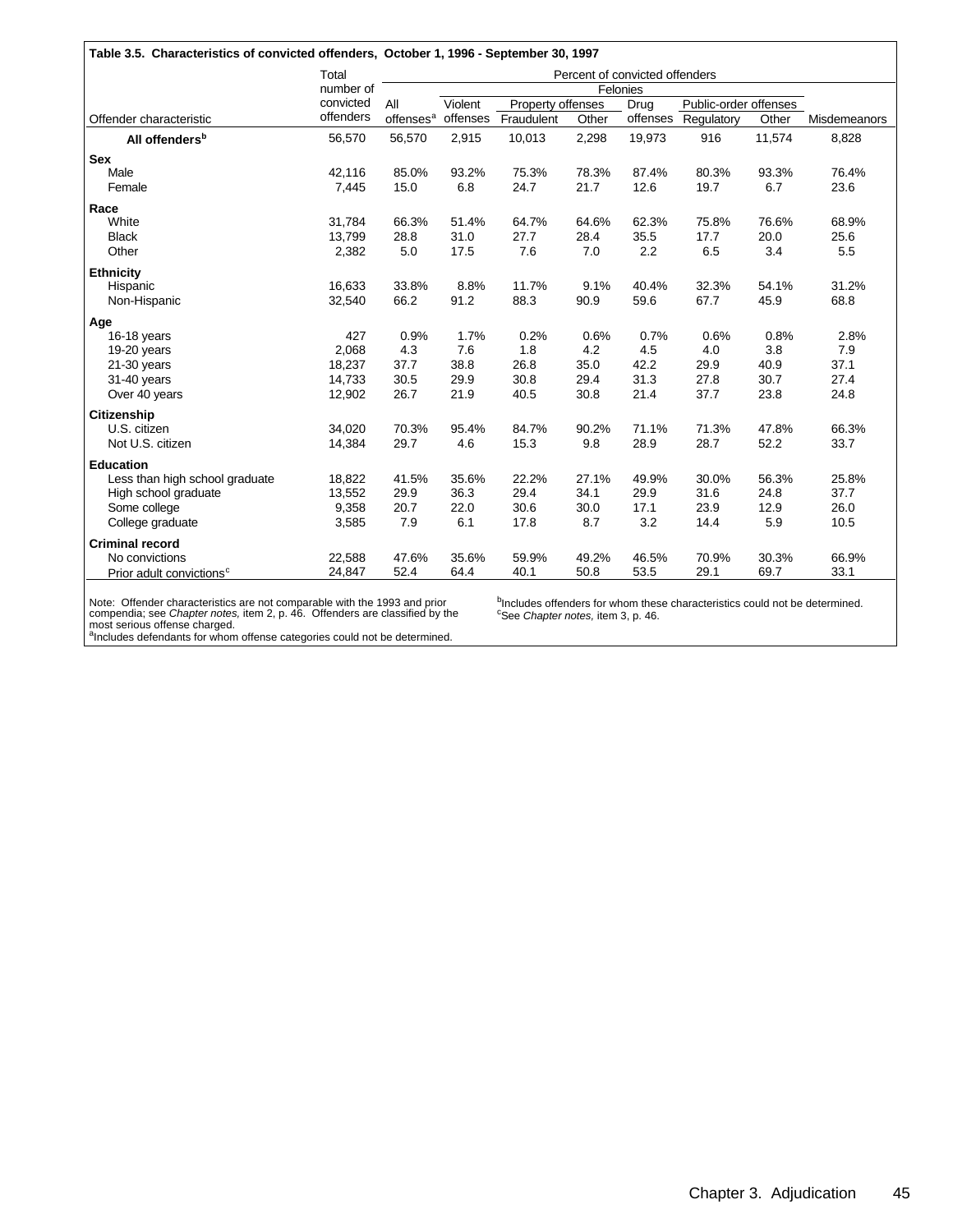1) Tables 3.1-3.4 were derived from the Administrative Office of U.S. Courts (AOUSC) criminal master data files. Only records with cases filed in U.S. district court (table 3.1) or cases that terminated in U.S. district court during October 1, 1996, through September 30, 1997, were selected. Offenses were classified according to the most serious offense charged. In the case of multiple offenses, the offense carrying the most severe potential penalty was selected.

In this *Compendium*, carjacking offenses are classified as robberies, based on title and section of the U.S. Code. In prior compendia, they were classified as motor vehicle thefts, based on the AOUSC offense classifications. In the forthcoming *Federal Criminal Statistics: Reconciled Data,* which shows trends from 1994 through the present, carjackings are classified as robberies.

2) Table 3.5 was created by matching the AOUSC master data files with the U.S. Sentencing Commission (USSC) monitoring system files and the Pretrial Services Agency (PSA) data files. These latter two data files contain information on the characteristics of defendants. The USSC monitoring system files are limited to records of defendants sentenced under the Federal sentencing guidelines only. These include defendants convicted of felonies or Class A misdemeanors. Excluded from the USSC data were defendants convicted only of Class B or C misdemeanors or infractions, defendants whose offenses were committed before November 1, 1987, and juvenile offenders. Juveniles are not subject to guidelines, and they were not included in table 3.5. Some of the defendants excluded from the USSC data files were included in the PSA data. (See Chapter 2 *Chapter notes* for more information on the PSA data.) Table 3.5 indicates the number of records for which relevant data were available.

Percentage distributions were based on records with known values of defendant characteristics and offenses.

3) A criminal record, as reported in table 3.5, is limited to prior adult convictions. For some defendants in this table, it is further limited to the portion that is relevant for calculating sentences under the Federal sentencing guidelines. In general, this is limited to sentences imposed within a 15-year period prior to the current offense and offenses committed within the United States. For most defendants, the criminal history used to calculate sentencing guideline ranges includes their entire adult criminal history.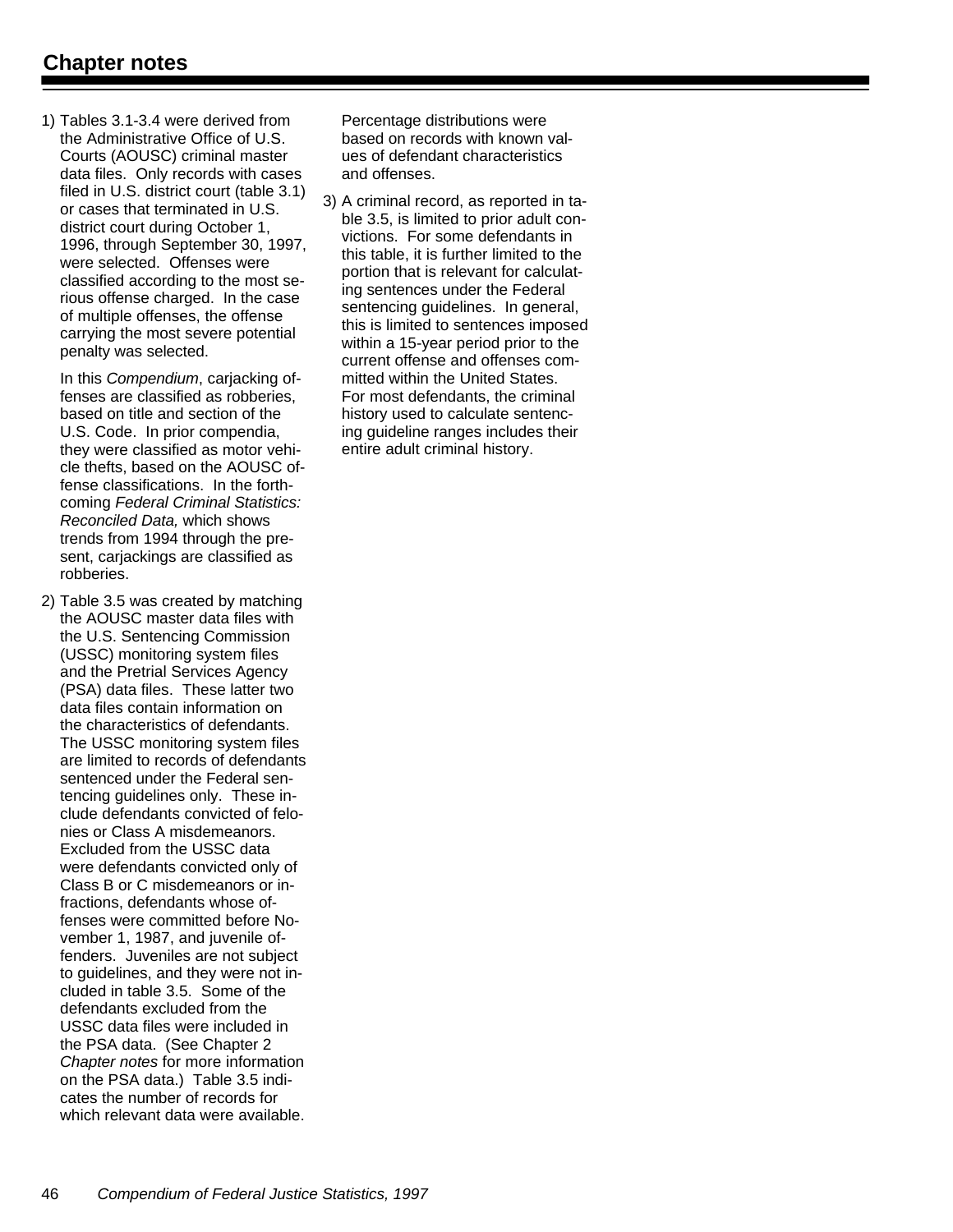Chapter 4

| Tables                               |  |
|--------------------------------------|--|
| October 1, 1996 – September 30, 1997 |  |
| $\blacksquare$                       |  |

**Discussion ....................................... 49**

| 4.1. Sentence types in cases terminated,                                                |  |
|-----------------------------------------------------------------------------------------|--|
| 4.2. Type and length of sentences imposed,                                              |  |
| 4.3. Sentences imposed on convicted offend-<br>ers, by offense of conviction and method |  |
| 4.4. Convicted offenders sentenced to incar-<br>ceration, by offense and offender       |  |
| 4.5. Average incarceration sentence lengths<br>imposed, by offense and offender         |  |
| 4.6. Median incarceration sentence lengths<br>imposed, by offense and offender          |  |
|                                                                                         |  |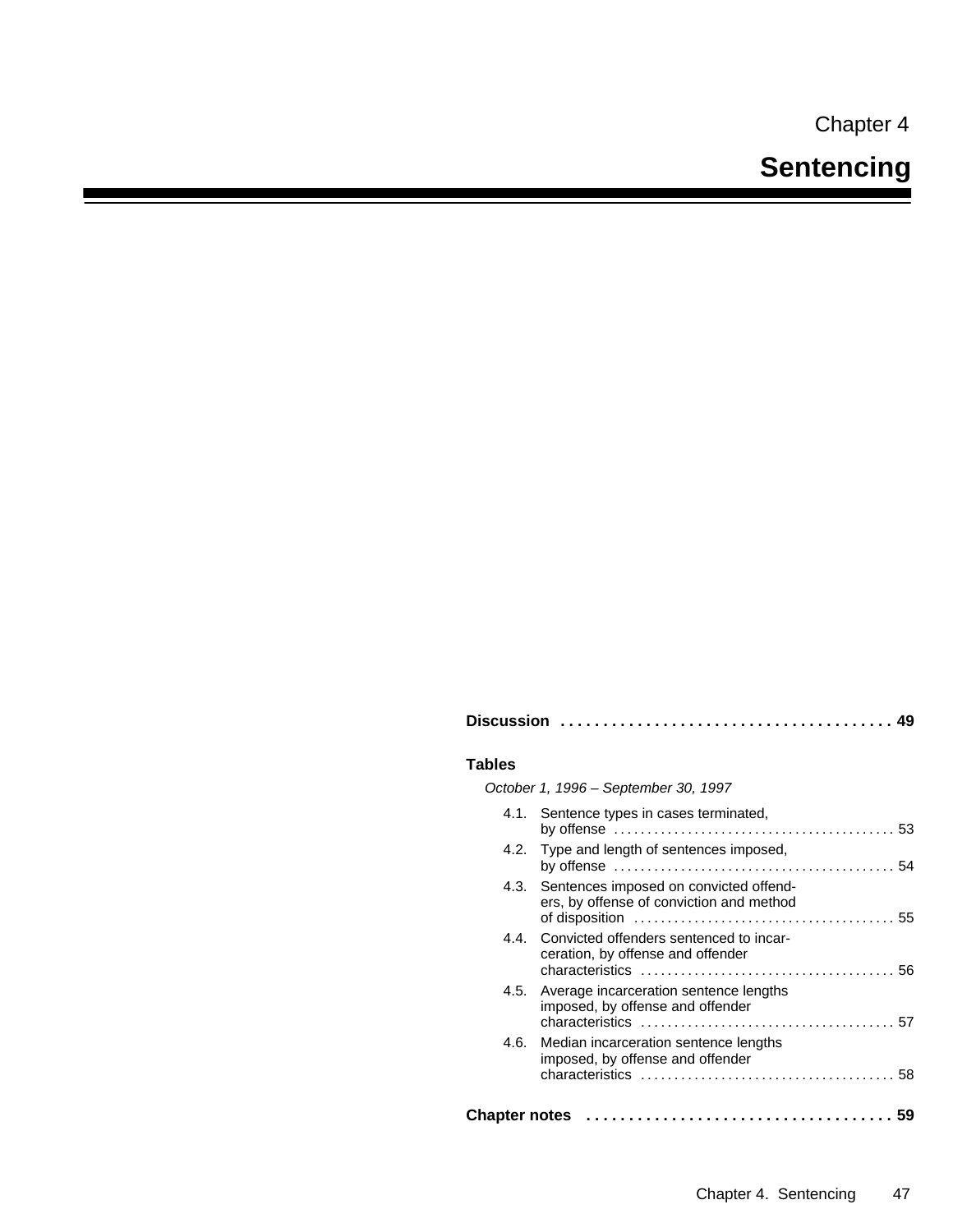Chapter 4

## **Sentencing**

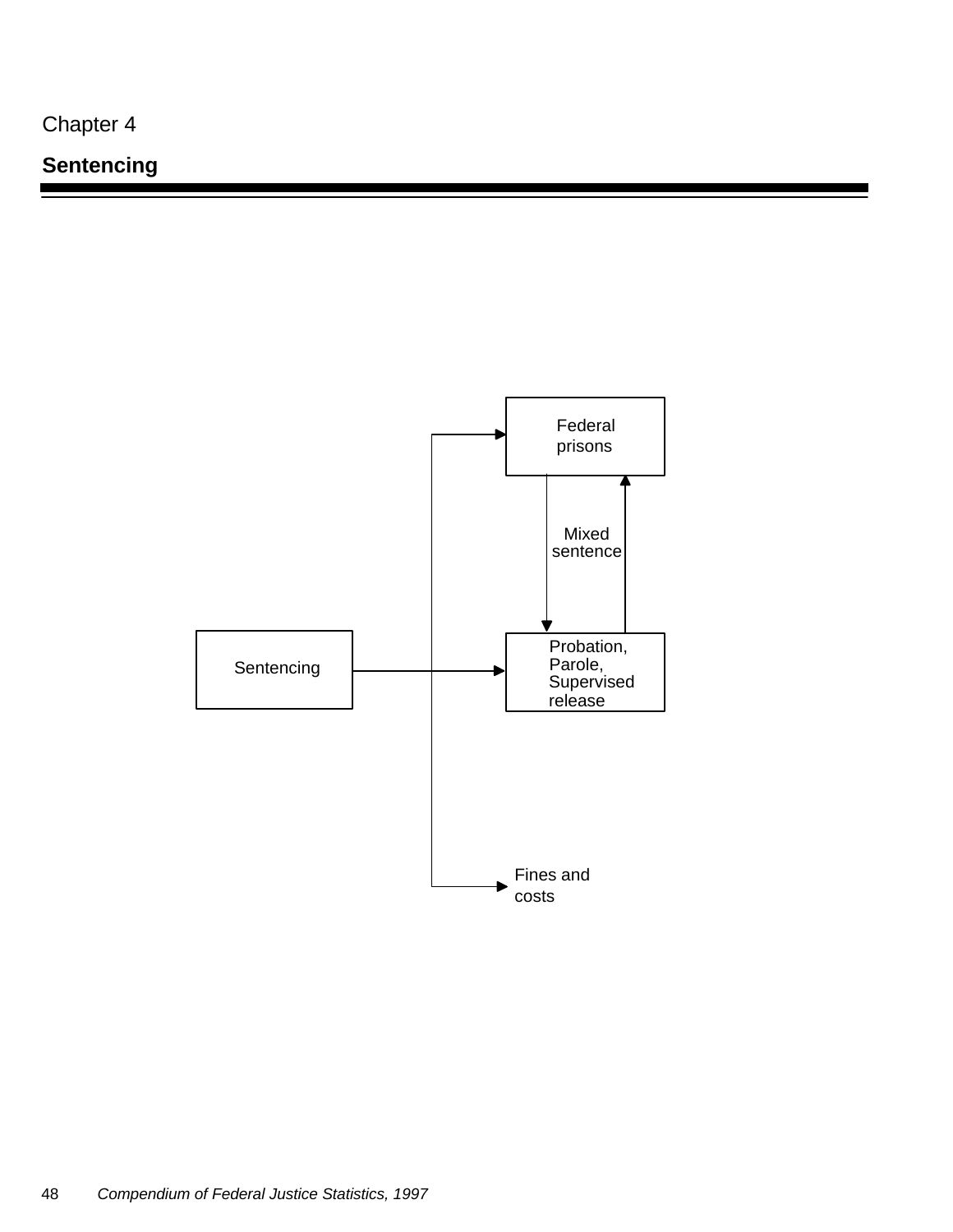Depending upon the type and severity of the offense, convicted offenders may be sentenced to incarceration, probation, a fine, or a combination of sanctions such as a split or mixed sentence (imprisonment as well as a period of probation supervision).<sup>1</sup> The Federal sentencing guidelines require a term of supervised release following service of any prison sentence of more than 1 year. In addition, courts have the discretion to impose supervised release in any other case.

Except where otherwise indicated, tables in this chapter are based on the most serious offense of conviction. They are not directly comparable with tables in earlier chapters that are based on the most serious offense investigated or most serious offense charged (see "Offense classifications" in *Methodology*, p. 95).

#### **Offenders convicted and sentences imposed (table 4.1)**

Of the 56,570 offenders sentenced during 1997, 39,431 (70%) were sentenced to prison; 12,801 (23%) were sentenced to probation; and 3,184 (6%) were ordered to pay only a fine.<sup>2</sup> Of the 39,431 offenders sentenced to prison, 37,747 (96%) were convicted of felonies. Over 80% of convicted felons were sentenced to prison. Drug and violent offenders were more likely to receive prison sentences (92% and 91%, respectively) than were either public-order (81%) or property (59%) offenders (figure 4.1).

Among public-order offenders, persons convicted of weapons (93%), escape (89%), and immigration offenses (87%) were about as likely as violent and drug offenders to receive prison sentences.

Among property offenders, persons convicted of arson or the use of

<sup>1</sup>For a definition of mixed sentences, see *Glossary*, p. 99.

#### **Defendants convicted of drug and violent felonies had the highest rates of imprisonment, while those convicted of property and publicorder offenses had the highest rates of probation**



*Figure 4.1. Rates of incarceration and probation for offenders convicted and sentenced in cases that terminated during October 1, 1996 - September 30, 1997*

explosives (85%) were also almost as likely as violent and drug offenders to receive prison sentences.

Overall, almost 23% of convicted offenders were sentenced to probation. The percentage of misdemeanants

sentenced to probation (49%) was almost thrice more than that of convicted felons (17%). Among felons, persons convicted of postal law violations (86%), communication violations (85%), and food and drug violations





<sup>&</sup>lt;sup>2</sup>Offenders given an intermediate sanction such as intermittent confinement or community confinement that also included probation supervision are counted among offenders given probation.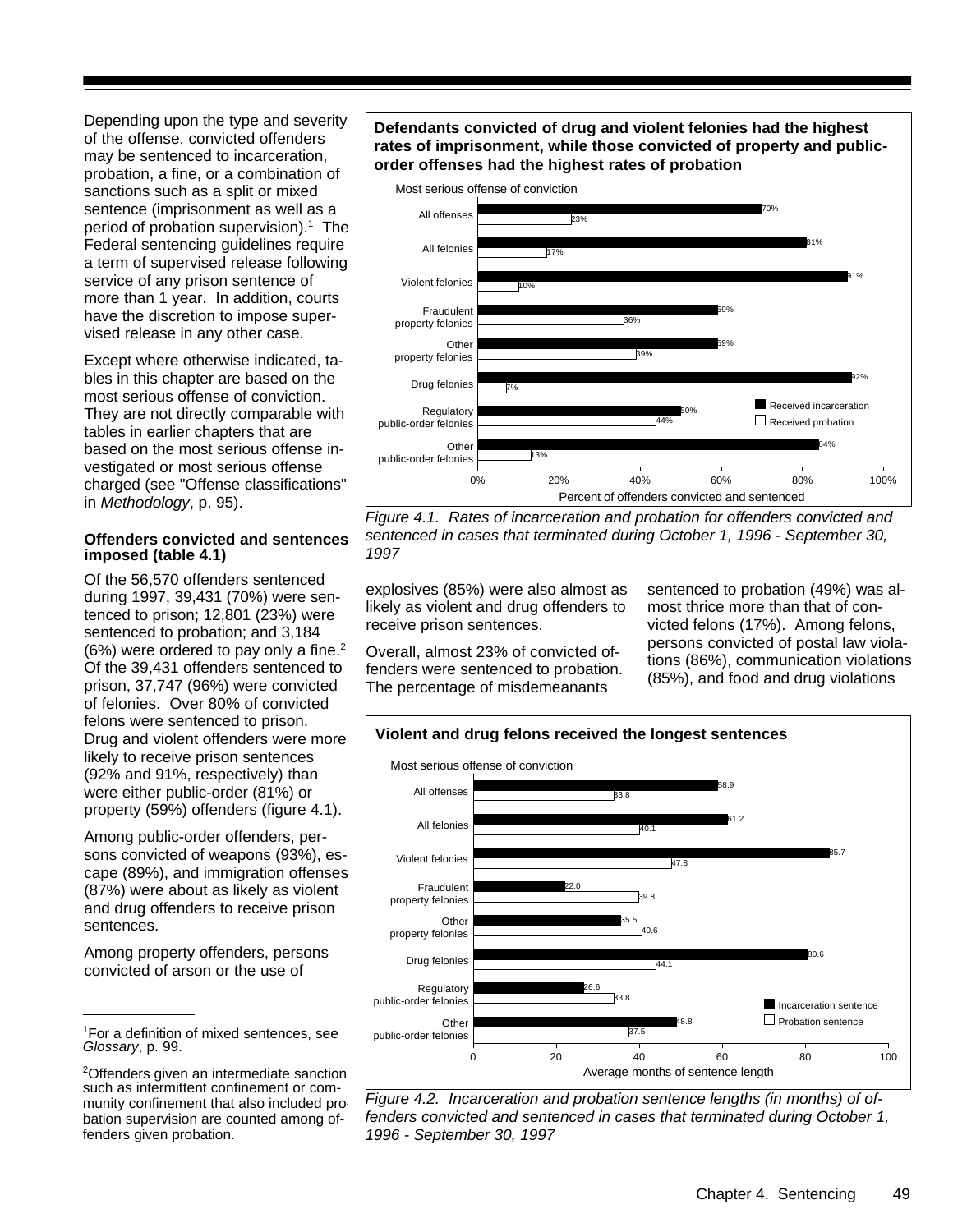(71%) were the most likely to be given probation.

While less than 1% of all convicted felons were ordered to only pay a fine, 70% of the felons convicted of antitrust violations were so ordered. Fines generally were reserved for misdemeanor offenders, 30% of whom received fines.

#### **Average prison sentences imposed (table 4.2)**

For all offenders given prison terms, the average term of imprisonment imposed was 58.9 months (figure 4.2). Persons convicted of felonies received an average prison term of 61.2 months.

The average length of prison sentence imposed varied among major offense categories. Property offenders received the shortest sentence, on average, while violent offenders received the longest (24.4 months compared to 85.7 months). Drug offenders received 80.6 months, on average, and public-order offenders received 47.5 months. The average prison term for public-order offenders was primarily attributable to sentences imposed for weapons offenders. The 2,663 weapons offenders sentenced to prison comprised over 25% of the 10,381 public-order offenders sent to prison. Weapons offenders received an average prison term of 101.8 months, and publicorder offenders *other than* weapons offenders received an average prison term of 28.8 months (not shown in a table).

#### **Relationship between sentence imposed and mode of conviction (table 4.3)**

Offenders convicted by plea were less likely to receive prison sentences than those convicted at trial. Sixty-nine percent of the offenders convicted by guilty plea received some prison time, while 86% of the offenders convicted at trial received prison sentences.

For drug offenders, 92% of those convicted by plea went to prison, as did 99% of those convicted at trial. For

#### **Defendants convicted at trial received longer sentences, on average, than those convicted by guilty plea**



*Figure 4.3. Average sentences imposed on defendants convicted at trial and defendants convicted by guilty plea, October 1, 1996 - September 30, 1997*

violent offenders, 91% of those convicted by plea received prison sentences, as did 94% of those convicted at trial. For fraudulent property offenders, 57% of those convicted by plea received prison sentences, compared to 88% of those convicted at trial. And, for regulatory public-order offenders, 48% of those convicted by plea went to prison, as did 77% of those convicted at trial.

The average prison term imposed on defendants convicted at trial was longer than the term imposed on defendants convicted by plea. Defendants convicted at trial received 146.6 months, on average, while those convicted by plea received an average of 51.6 months (figure 4.3). Drug offenders convicted at trial received an average of 196.2 months as compared to the 71.0 months for drug offenders convicted by a guilty plea. Violent offenders who went to trial received an average sentence of 160.2 months as compared to the 78.5 months for violent offenders convicted by guilty plea.

#### **Characteristics of offenders sentenced to prison (tables 4.4-4.6)**

The majority of persons sentenced to prison during 1997 were male (89%), white (66%), non-Hispanic (63%), and U.S. citizens (68%). The percentage sentenced to prison was not uniform across all categories of age, race, sex, education, and ethnicity. Similarly, the average sentences imposed were not uniform across these categories (table 4.5). However, conclusions about the effect that characteristics may have had on sentencing cannot be drawn from the aggregate patterns in the data. Such an assessment would require detailed information for each category showing the presence or absence of factors that are legally intended to affect sentencing, such as offense severity, weapon use, role in the offense, victim injury, dollar loss, and so forth.

One such study of the factors affecting sentencing found that "nearly all of the aggregate differences among sentences for whites, blacks, and Hispanics during 1989–90 can be attributed to characteristics of offenses and offenders that current law and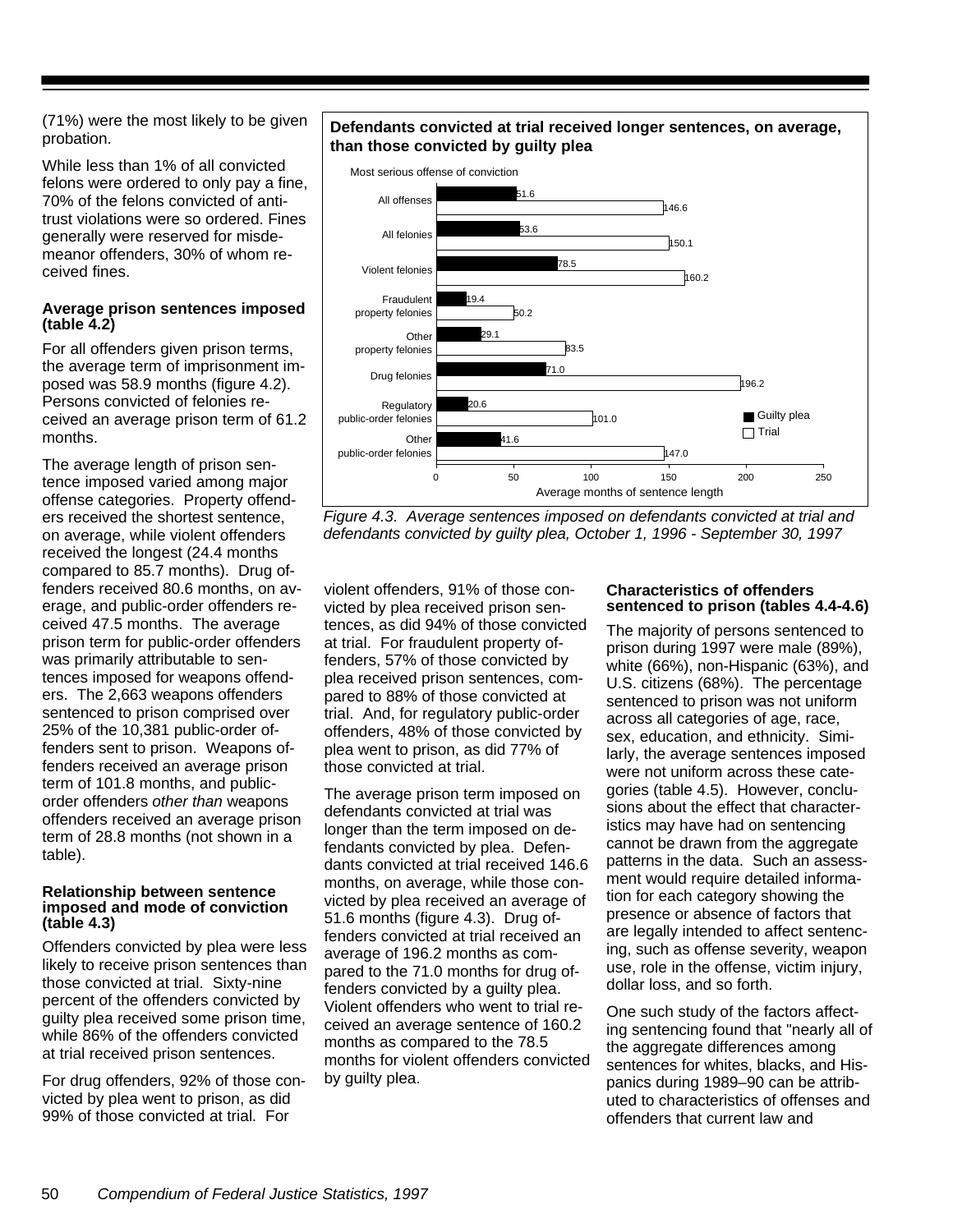sentencing guidelines establish as le gitimate considerations in sentencing decisions." 3

Average sentences imposed were longest for males (62.4 months), blacks (87.8 months), non-Hispanics (67.8 months), and U.S. citizens (68.7 months). These longer terms are due in large part because these categories of offenders (males, blacks, non-Hispanics, and U.S. citizens) are more highly concentrated in the of fense types (table 4.4) that also are associated with longer average sen tences (table 4.2). For example, in carceration rates for blacks exceed those of whites in the violent, drug, and nonregulatory public-order of fense categories. These offenses are associated with longer average sen tences (table 4.2, figure 4.2) than are property offenses or misdemeanors — the categories in which whites' in carceration rates exceed those of blacks.

In general, within categories of of fender characteristics, average prison terms were longer for violent and drug offenses than for property and regula tory public-order offenses. These two offense categories generally are con sidered to be more serious under the Federal sentencing guidelines than are property and regulatory publicorder offenses. As a result, for aggre gate tables like the ones presented in this chapter, persons with a certain characteristic may appear to receive more severe sentences on average. The primary reason for the longer av erages is the larger number of serious offenses that made up the average sentences.

 $3$ Douglas C. McDonald and Kenneth E. Carlson, *Sentencing in the Federal Courts: Does Race Matter?*, Washington, D.C.: U.S. Department of Justice, Bureau of Justice Statistics, December 1993 (NCJ-145328).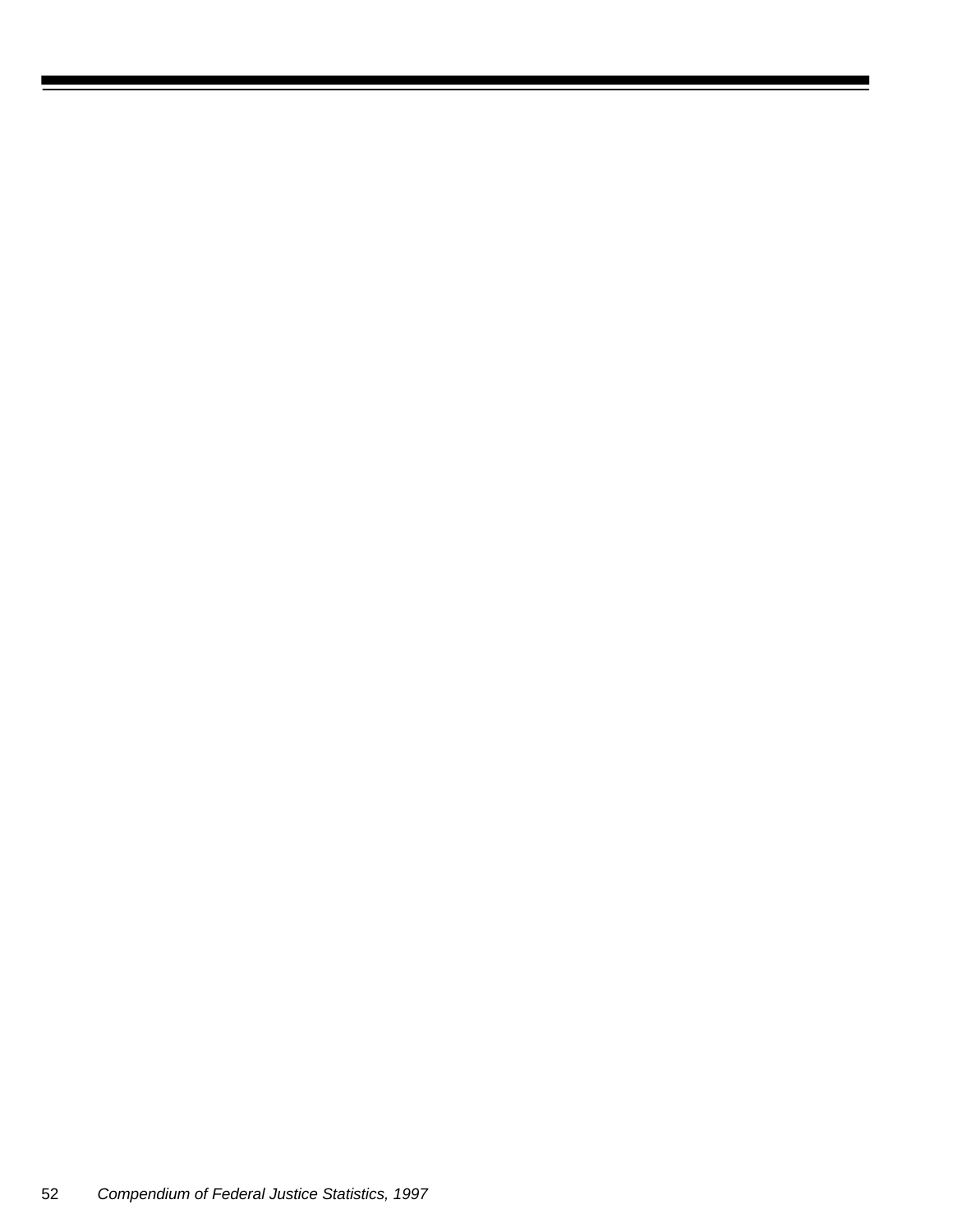|                                      | <b>Total offenders</b> | Percent of offenders convicted and sentenced to- |                        |                             |               |  |  |  |
|--------------------------------------|------------------------|--------------------------------------------------|------------------------|-----------------------------|---------------|--|--|--|
| Most serious offense of conviction   | sentenced <sup>a</sup> | Incarceration <sup>b</sup>                       | Probation <sup>c</sup> | Mixed sentence <sup>d</sup> | Fine (only)   |  |  |  |
| All offenses <sup>e</sup>            | 56,570                 | 69.7%                                            | 22.6%                  | 1.3%                        | 5.6%          |  |  |  |
|                                      |                        |                                                  |                        |                             |               |  |  |  |
| <b>Felonies</b>                      | 46,878                 | 80.5%                                            | 17.2%                  | 1.4%                        | 0.6%          |  |  |  |
| <b>Violent offenses</b>              | 2,876                  | 91.1%                                            | 9.5%                   | 1.8%                        | 0.1%          |  |  |  |
| Murder <sup>t</sup>                  | 267                    | 87.3                                             | 12.7                   | 0.4                         | 0             |  |  |  |
| Negligent manslaughter               | 0                      | $\ldots$                                         | $\ldots$               | $\ldots$                    | $\sim$ $\sim$ |  |  |  |
| Assault                              | 244                    | 70.1                                             | 26.2                   | 1.6                         | 1.2           |  |  |  |
| Robbery                              | 1,740                  | 97.2                                             | 4.0                    | 2.0                         | 0             |  |  |  |
| Rape                                 | 225                    | 85.8                                             | 16.4                   | 2.2                         | 0             |  |  |  |
| Other sex offenses <sup>f</sup>      | 289                    | 79.2                                             | 21.1                   | 1.4                         | 0.3           |  |  |  |
| Kidnaping                            | 89                     | 94.4                                             | 5.6                    | 2.2                         | 0             |  |  |  |
| Threats against the President        | 22                     | 81.8                                             | 13.6                   | 4.5                         | 0             |  |  |  |
|                                      |                        |                                                  |                        |                             |               |  |  |  |
| <b>Property offenses</b>             | 12,010                 | 59.2%                                            | 36.9%                  | 1.3%                        | 1.1%          |  |  |  |
| <b>Fraudulent</b>                    | 9,919                  | 59.2%                                            | 36.4%                  | 1.3%                        | 1.3%          |  |  |  |
| Embezzlement                         | 892                    | 56.5                                             | 31.8                   | 1.7                         | 2.0           |  |  |  |
| Fraud <sup>f</sup>                   | 7,911                  | 59.5                                             | 36.5                   | 1.4                         | 1.3           |  |  |  |
| Forgery                              | 166                    | 55.4                                             | 42.8                   | 0                           | 1.2           |  |  |  |
| Counterfeiting                       | 950                    | 59.6                                             | 38.3                   | 0.7                         | 0.3           |  |  |  |
| Other                                | 2,091                  | 59.3%                                            | 39.3%                  | 1.1%                        | 0.1%          |  |  |  |
| <b>Burglary</b>                      | 60                     | 63.3                                             | 36.7                   | 1.7                         | 0             |  |  |  |
| Larcenyf                             | 1,349                  | 50.8                                             | 47.7                   | 0.9                         | 0.2           |  |  |  |
| Motor vehicle theft                  | 126                    | 73.0                                             | 24.6                   | 0.8                         | 0             |  |  |  |
| Arson and explosives                 | 200                    | 85.0                                             | 16.5                   | 3.5                         | 0             |  |  |  |
|                                      | 304                    | 75.7                                             | 23.0                   | 0.3                         | 0             |  |  |  |
| Transportation of stolen property    | 52                     | 46.2                                             | 42.3                   | 0                           | $\mathbf 0$   |  |  |  |
| Other property offenses <sup>t</sup> |                        |                                                  |                        |                             |               |  |  |  |
| <b>Drug offenses</b>                 | 19,115                 | 92.3%                                            | 7.0%                   | 1.5%                        | 0.2%          |  |  |  |
| Trafficking                          | 18,057                 | 92.6                                             | 6.7                    | 1.5                         | 0.2           |  |  |  |
| Possession and other drug offenses   | 1,058                  | 86.9                                             | 12.1                   | 1.3                         | 0.3           |  |  |  |
| <b>Public-order offenses</b>         | 12,877                 | 80.6%                                            | 15.7%                  | 1.5%                        | 0.8%          |  |  |  |
| <b>Regulatory</b>                    | 1,211                  | 49.8%                                            | 44.2%                  | 1.1%                        | 4.6%          |  |  |  |
| Agriculture                          | 36                     | 22.2                                             | 69.4                   | 0                           | 5.6           |  |  |  |
| Antitrust                            | 30                     | 0                                                | 30.0                   | $\mathbf 0$                 | 70.0          |  |  |  |
| Food and drug                        | 42                     | 21.4                                             | 71.4                   | $\Omega$                    | 4.8           |  |  |  |
|                                      |                        |                                                  |                        |                             |               |  |  |  |
| Transportation                       | 84                     | 32.1                                             | 58.3                   | 1.2                         | 7.1           |  |  |  |
| Civil rights                         | 67                     | 83.6                                             | 16.4                   | 1.5                         | 1.5           |  |  |  |
| Communications                       | 20                     | 15.0                                             | 85.0                   | 0                           | 0             |  |  |  |
| Custom laws                          | 93                     | 38.7                                             | 51.6                   | 0                           | 5.4           |  |  |  |
| Postal laws                          | 42                     | 14.3                                             | 85.7                   | 0                           | 0             |  |  |  |
| Other regulatory offenses            | 797                    | 57.5                                             | 38.9                   | 1.4                         | 2.4           |  |  |  |
| Other                                | 11,666                 | 83.8%                                            | 12.7%                  | 1.5%                        | 0.4%          |  |  |  |
| <b>Weapons</b>                       | 2,871                  | 92.8                                             | 7.9                    | 1.6                         | 0             |  |  |  |
| Immigration offenses                 | 6,044                  | 87.1                                             | 6.7                    | 1.6                         | 0.2           |  |  |  |
| Tax law violations <sup>t</sup>      | 715                    | 44.3                                             | 54.8                   | 1.8                         | 2.1           |  |  |  |
| <b>Bribery</b>                       | 172                    | 45.9                                             | 52.9                   | 2.3                         | 1.7           |  |  |  |
| Perjury, contempt, and intimidation  | 285                    |                                                  | 27.7                   | 1.8                         | 0.4           |  |  |  |
|                                      |                        | 70.9                                             |                        |                             |               |  |  |  |
| National defense                     | 28                     | 64.3                                             | 21.4                   | 0                           | 14.3          |  |  |  |
| Escape                               | 463                    | 88.6                                             | 9.9                    | 0.9                         | 0.2           |  |  |  |
| Racketeering and extortion           | 1,000                  | 78.5                                             | 19.5                   | 0.5                         | 1.1           |  |  |  |
| Gambling                             | 26                     | 46.2                                             | 50.0                   | 0                           | 3.8           |  |  |  |
| Obscene material <sup>†</sup>        | 18                     | 38.9                                             | 55.6                   | 0                           | 5.6           |  |  |  |
| Migratory birds                      | 2                      | $\overline{\phantom{0}}$                         | —                      |                             | —             |  |  |  |
| All other felonies <sup>t</sup>      | 42                     | 54.8                                             | 45.2                   | 2.4                         | 0             |  |  |  |
| <b>Misdemeanors</b> <sup>f</sup>     | 9,636                  | 17.4%                                            | 48.7%                  | 0.8%                        | 30.1%         |  |  |  |
| Fraudulent property offense          | 1,697                  | 24.2                                             | 62.1                   | 0.5                         | 3.8           |  |  |  |
|                                      |                        |                                                  |                        |                             |               |  |  |  |
| Larceny                              | 1,198                  | 13.8                                             | 72.9                   | 0.8                         | 13.2          |  |  |  |
| Drug possession <sup>t</sup>         | 978                    | 33.4                                             | 56.3                   | 1.4                         | 5.8           |  |  |  |
| Immigration                          | 479                    | 50.1                                             | 18.4                   | 0.8                         | 8.6           |  |  |  |
| <b>Traffic offenses</b>              | 3,535                  | 6.1                                              | 28.9                   | 0.7                         | 64.5          |  |  |  |
| Other misdemeanors                   | 1,749                  | 18.4                                             | 63.1                   | 1.1                         | 17.4          |  |  |  |
|                                      |                        |                                                  |                        |                             |               |  |  |  |

Note: For further information, see *Chapter notes,* item 1, p. 59.

Total includes offenders whose sentence could not be determined and defendants for

—Too few cases to obtain statistically reliable data.<br>
...No cases of this type occurred in the data.<br>
<sup>a</sup>lncludes offenders receiving incarceration, probation, split or mixed sentences,<br>
and fines. Not represented in the

whom offense category could not be determined.<br>"In this table, "Murder" includes nonnegligent manslaughter; "Other sex offenses" may<br>include some nonviolent offenses; "Fraud" excludes tax fraud; "Larceny" excludes<br>transpor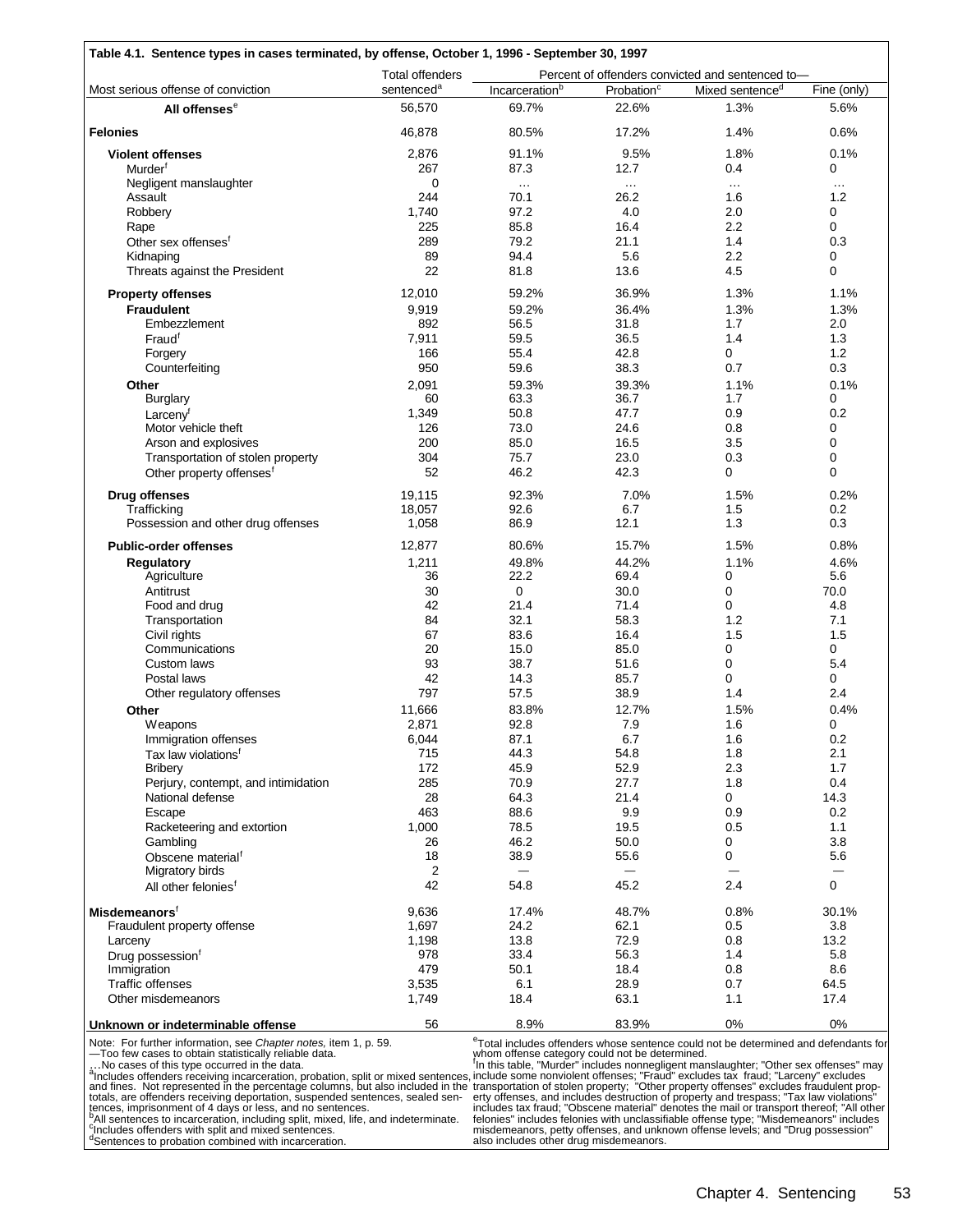|                                      | Offenders convicted and sentenced in cases that terminated during fiscal year 1997 |                            |                                  |                |                                 |                                      |                 |                                  |  |
|--------------------------------------|------------------------------------------------------------------------------------|----------------------------|----------------------------------|----------------|---------------------------------|--------------------------------------|-----------------|----------------------------------|--|
|                                      |                                                                                    | Sentence length            |                                  |                |                                 |                                      |                 |                                  |  |
| Most serious offense of conviction   | Total                                                                              | Incarceration <sup>a</sup> | Number<br>Probation <sup>b</sup> | Fine (only)    | Mean                            | Incarceration <sup>c</sup><br>Median | Mean            | Probation <sup>c</sup><br>Median |  |
| <b>All offenses</b>                  | 56,570                                                                             | 39,431                     | 12,801                           | 3,184          | 58.9 mo                         | 30.0 mo                              | 33.8 mo         | 36.0 mo                          |  |
| <b>Felonies</b>                      | 46,878                                                                             | 37,747                     | 8,063                            | 280            | 61.2 mo                         | 34.0 mo                              | 40.1 mo         | 36.0 mo                          |  |
|                                      |                                                                                    |                            |                                  |                |                                 |                                      |                 |                                  |  |
| <b>Violent offenses</b>              | 2,876                                                                              | 2,619                      | 274                              | 4              | 85.7 mo                         | 60.0 mo                              | 47.8 mo         | 36.0 mo                          |  |
| Murder <sup>d</sup>                  | 267                                                                                | 233                        | 34                               | 0              | 114.8                           | 60.0                                 | 46.1            | 50.0                             |  |
| Negligent manslaughter               | $\mathbf 0$                                                                        | 0                          | $\mathbf 0$                      | 0              | $\cdots$                        | $\ldots$                             | $\sim$ $\sim$   | $\cdots$                         |  |
| Assault                              | 244                                                                                | 171                        | 64                               | 3              | 37.3                            | 24.0                                 | 36.3            | 36.0                             |  |
| Robbery                              | 1,740                                                                              | 1,691                      | 70                               | 0              | 92.6                            | 63.0                                 | 45.9            | 36.0                             |  |
| Rape                                 | 225                                                                                | 193                        | 37                               | $\mathbf 0$    | 73.1                            | 50.0                                 | 46.7            | 45.0                             |  |
| Other sex offenses <sup>d</sup>      | 289                                                                                | 229                        | 61                               | 1              | 36.5                            | 19.0                                 | 63.1            | 48.0                             |  |
| Kidnaping                            | 89                                                                                 | 84                         | 5                                | $\mathbf 0$    | 154.6                           | 108.0                                | —               | $\overline{\phantom{0}}$         |  |
| Threats against the President        | 22                                                                                 | 18                         | 3                                | $\mathbf 0$    | 24.3                            | 19.5                                 | —               | $\equiv$                         |  |
| <b>Property offenses</b>             | 12,010                                                                             | 7,110                      | 4,430                            | 131            | 24.4 mo                         | 15.0 mo                              | 40.0 mo         | 36.0 mo                          |  |
| <b>Fraudulent</b>                    | 9,919                                                                              | 5,871                      | 3,608                            | 128            | 22.0 mo                         | 15.0 mo                              | 39.8 mo         | 36.0 mo                          |  |
| Embezzlement                         | 892                                                                                | 504                        | 284                              | 18             | 14.5                            | 7.0                                  | 41.6            | 36.0                             |  |
| $Find^d$                             | 7,911                                                                              | 4,709                      | 2,889                            | 105            | 22.5                            | 15.0                                 | 39.9            | 36.0                             |  |
| Forgery                              | 166                                                                                | 92                         | 71                               | $\overline{2}$ | 15.1                            | 10.5                                 | 40.5            | 36.0                             |  |
|                                      | 950                                                                                | 566                        | 364                              | 3              | 25.7                            | 15.0                                 | 37.7            | 36.0                             |  |
| Counterfeiting                       |                                                                                    |                            |                                  |                |                                 |                                      |                 |                                  |  |
| Other                                | 2,091                                                                              | 1,239                      | 822                              | 3              | 35.5 mo                         | 18.0 mo                              | 40.6 mo         | 36.0 mo                          |  |
| Burglary                             | 60                                                                                 | 38                         | 22                               | 0              | 20.9                            | 19.5                                 | 53.5            | 60.0                             |  |
| Larcenv <sup>d</sup>                 | 1,349                                                                              | 685                        | 644                              | 3              | 25.0                            | 13.0                                 | 39.3            | 36.0                             |  |
| Motor vehicle theft                  | 126                                                                                | 92                         | 31                               | 0              | 29.6                            | 24.0                                 | 43.7            | 36.0                             |  |
| Arson and explosives                 | 200                                                                                | 170                        | 33                               | $\mathbf 0$    | 92.4                            | 60.0                                 | 46.5            | 48.0                             |  |
| Transportation of stolen property    | 304                                                                                | 230                        | 70                               | 0              | 31.1                            | 20.5                                 | 44.8            | 36.0                             |  |
| Other property offenses <sup>d</sup> | 52                                                                                 | 24                         | 22                               | 0              | 43.9                            | 57.0                                 | 40.4            | 36.0                             |  |
| <b>Drug offenses</b>                 | 19,115                                                                             | 17,637                     | 1,337                            | 39             | 80.6 mo                         | 57.0 mo                              | 44.1 mo         | 36.0 mo                          |  |
| Trafficking                          | 18,057                                                                             | 16,718                     | 1,209                            | 36             | 80.8                            | 57.0                                 | 44.9            | 36.0                             |  |
| Possession and other drug offenses   | 1,058                                                                              | 919                        | 128                              | 3              | 77.0                            | 60.0                                 | 36.7            | 36.0                             |  |
|                                      |                                                                                    |                            |                                  |                |                                 |                                      |                 |                                  |  |
| <b>Public-order offenses</b>         | 12,877                                                                             | 10,381                     | 2,022                            | 106            | 47.5 mo                         | 24.0 mo                              | 36.5 mo         | 36.0 mo                          |  |
| <b>Regulatory</b>                    | 1,211                                                                              | 603                        | 535                              | 56             | 26.6 mo                         | 15.0 mo                              | 33.8 mo         | 36.0 mo                          |  |
| Agriculture                          | 36                                                                                 | 8                          | 25                               | $\overline{c}$ | —                               |                                      | 27.6            | 24.0                             |  |
| Antitrust                            | 30                                                                                 | 0                          | 9                                | 21             | $\cdots$                        | $\sim$ $\sim$ $\sim$                 |                 |                                  |  |
| Food and drug                        | 42                                                                                 | 9                          | 30                               | $\overline{c}$ | —                               | $\qquad \qquad$                      | 32.9            | 36.0                             |  |
| Transportation                       | 84                                                                                 | 27                         | 49                               | 6              | 23.6                            | 12.0                                 | 30.6            | 24.0                             |  |
| Civil rights                         | 67                                                                                 | 56                         | 11                               | 1              | 35.6                            | 24.0                                 | 44.7            | 36.0                             |  |
| Communications                       | 20                                                                                 | 3                          | 17                               | 0              | $\hspace{0.1mm}-\hspace{0.1mm}$ |                                      | 30.9            | 36.0                             |  |
| Custom laws                          | 93                                                                                 | 36                         | 48                               | 5              | 15.1                            | 11.0                                 | 40.4            | 36.0                             |  |
| Postal laws                          | 42                                                                                 | 6                          | 36                               | 0              |                                 | $\equiv$                             | 30.7            | 24.0                             |  |
| Other regulatory offenses            | 797                                                                                | 458                        | 310                              | 19             | 26.2                            | 15.0                                 | 34.2            | 36.0                             |  |
| Other                                | 11,666                                                                             | 9,778                      | 1,487                            | 50             | 48.8 mo                         | 24.0 mo                              | 37.5 mo         | 36.0 mo                          |  |
| Weapons                              | 2,871                                                                              | 2,663                      | 228                              | 1              | 101.8                           | 60.0                                 | 38.6            | 36.0                             |  |
|                                      | 6,044                                                                              | 5,262                      | 406                              | 12             | 23.0                            | 22.0                                 | 35.5            | 36.0                             |  |
| Immigration offenses                 |                                                                                    |                            |                                  |                |                                 |                                      |                 |                                  |  |
| Tax law violations <sup>d</sup>      | 715                                                                                | 317                        | 392                              | 15             | 20.9                            | 15.0                                 | 37.2            | 36.0                             |  |
| <b>Bribery</b>                       | 172                                                                                | 79                         | 91                               | 3              | 30.1                            | 16.0                                 | 42.5            | 36.0                             |  |
| Perjury, contempt, and intimidation  | 285                                                                                | 202                        | 79                               | 1              | 34.0                            | 24.0                                 | 38.2            | 36.0                             |  |
| National defense                     | 28                                                                                 | 18                         | 6                                | 4              | 69.7                            | 28.0                                 |                 | $\overline{\phantom{0}}$         |  |
| Escape                               | 463                                                                                | 410                        | 46                               | 1              | 19.9                            | 12.0                                 | 36.8            | 36.0                             |  |
| Racketeering and extortion           | 1,000                                                                              | 785                        | 195                              | 11             | 77.3                            | 51.0                                 | 39.6            | 36.0                             |  |
| Gambling                             | 26                                                                                 | 12                         | 13                               | 1              | 24.5                            | 24.0                                 | 36.9            | 36.0                             |  |
| Obscene material <sup>d</sup>        | 18                                                                                 | $\overline{7}$             | 10                               | 1              | $\equiv$                        |                                      | $\equiv$        |                                  |  |
| Migratory birds                      | $\overline{c}$                                                                     | $\mathbf 0$                | 2                                | 0              | $\cdots$                        | $\cdots$                             | $\equiv$        | $=$                              |  |
| All other felonies <sup>d</sup>      | 42                                                                                 | 23                         | 19                               | 0              | 17.0                            | 13.0                                 | 32.2            | 24.0                             |  |
|                                      | 9,636                                                                              | 1,679                      |                                  | 2,904          | 9.9 mo                          | 3.0 mo                               |                 | 12.0 mo                          |  |
| Misdemeanors <sup>d</sup>            | 1,697                                                                              | 411                        | 4,691<br>1,053                   | 64             | 3.8                             | 1.0                                  | 22.8 mo<br>33.2 | 36.0                             |  |
| Fraudulent property offense          |                                                                                    |                            |                                  |                |                                 |                                      |                 |                                  |  |
| Larceny                              | 1,198                                                                              | 165                        | 873                              | 158            | 7.0                             | 4.0                                  | 19.2            | 12.0                             |  |
| Drug possession <sup>d</sup>         | 978                                                                                | 327                        | 551                              | 57             | 21.4                            | 6.0                                  | 21.2            | 12.0                             |  |
| Immigration                          | 479                                                                                | 240                        | 88                               | 41             | 6.8                             | 2.5                                  | 27.7            | 24.0                             |  |
| Traffic offenses                     | 3,535                                                                              | 215                        | 1,023                            | 2,280          | 9.3                             | 2.0                                  | 13.8            | 12.0                             |  |
| Other misdemeanors                   | 1,749                                                                              | 321                        | 1,103                            | 304            | 10.1                            | 6.0                                  | 24.6            | 24.0                             |  |
|                                      |                                                                                    |                            |                                  |                |                                 |                                      |                 |                                  |  |

Note: Total includes offenders with an indeterminable sentence and defendants with an indeterminable offense category. Total exceeds sum of individual sanctions, as split and mixed sentences<br>are counted in both prison and

some nonviolent offenses; "Fraud" excludes tax fraud; "Larceny" excludes<br>transportation of stolen property; "Other property offenses" excludes fraudu-<br>lent property offenses, and includes destruction of property and trespa misdemeanors.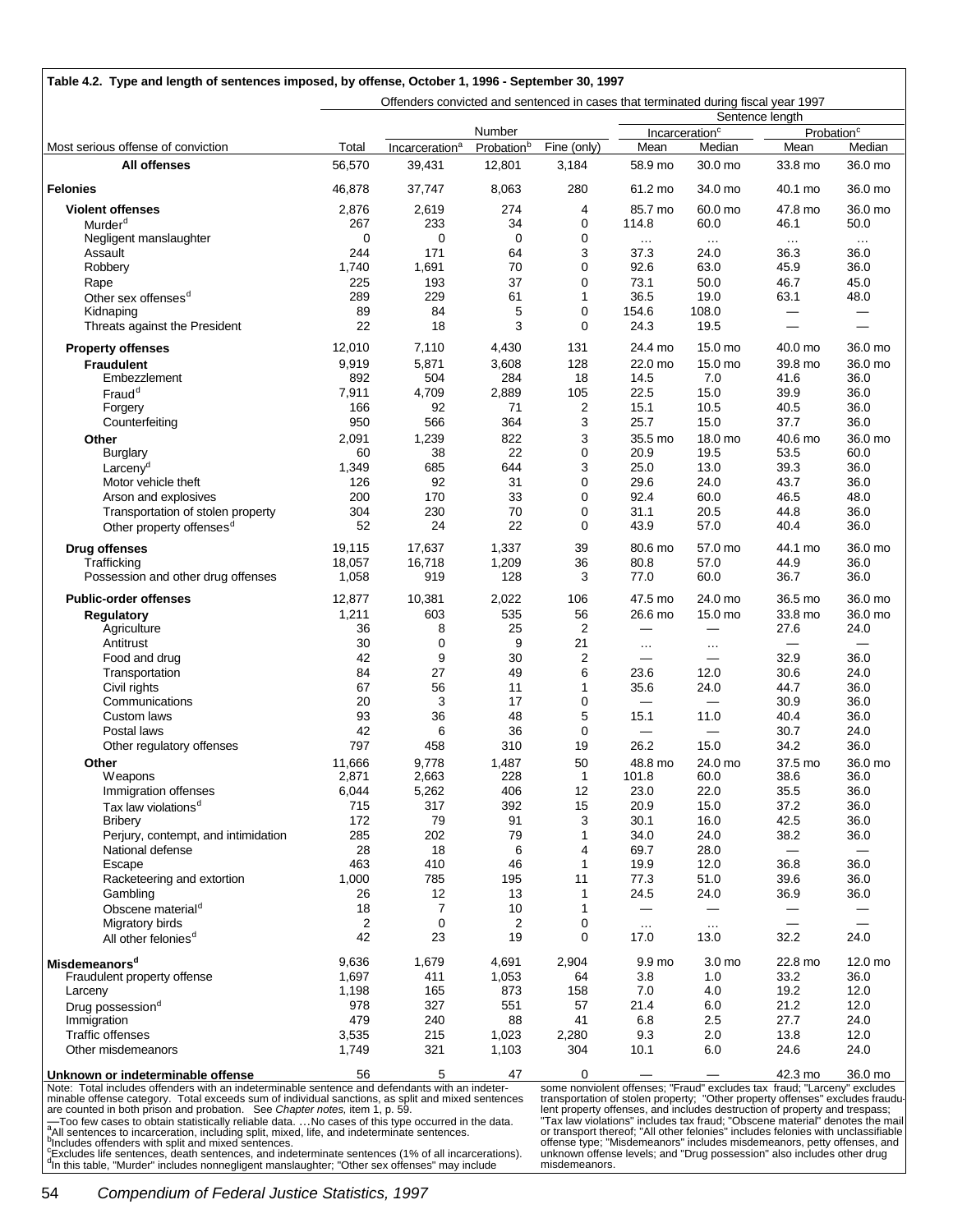| Table 4.3. Sentences imposed on convicted offenders, by offense of conviction and method of disposition, October 1, 1996 - |           |                                   |                                   |                |            |                                              |                              |  |  |  |
|----------------------------------------------------------------------------------------------------------------------------|-----------|-----------------------------------|-----------------------------------|----------------|------------|----------------------------------------------|------------------------------|--|--|--|
| September 30, 1997                                                                                                         |           |                                   |                                   |                |            | Offenders sentenced to<br>some incarceration |                              |  |  |  |
|                                                                                                                            | Number of |                                   | Number of offenders in terminated |                | Percent of |                                              |                              |  |  |  |
| Offense of conviction and                                                                                                  | convicted | cases convicted and sentenced to- |                                   |                | convicted  |                                              | Sentence length <sup>c</sup> |  |  |  |
| method of disposition                                                                                                      | offenders | Incarceration <sup>a</sup>        | Probation <sup>b</sup>            | Fine (only)    | offenders  | Mean                                         | Median                       |  |  |  |
| <b>All offenses</b>                                                                                                        | 56,570    | 39,431                            | 12,801                            | 3,184          | 69.7%      | 58.9 mo                                      | 30.0 mo                      |  |  |  |
| Guilty plea <sup>d</sup>                                                                                                   | 52,789    | 36,178                            | 12,457                            | 2,988          | 68.5       | 51.6                                         | 30.0                         |  |  |  |
| Trial                                                                                                                      | 3,781     | 3,253                             | 344                               | 196            | 86.0       | 146.6                                        | 96.5                         |  |  |  |
| <b>Felonies</b>                                                                                                            | 46,878    | 37,747                            | 8,063                             | 280            | 80.5%      | 61.2 mo                                      | 34.0 mo                      |  |  |  |
| Guilty plea                                                                                                                | 43,546    | 34,572                            | 7,894                             | 277            | 79.4       | 53.6                                         | 30.0                         |  |  |  |
| Trial                                                                                                                      | 3,332     | 3,175                             | 169                               | 3              | 95.3       | 150.1                                        | 98.0                         |  |  |  |
| <b>Violent offenses</b>                                                                                                    | 2,876     | 2,619                             | 274                               | 4              | 91.1%      | 85.7 mo                                      | 60.0 mo                      |  |  |  |
| Guilty plea                                                                                                                | 2,600     | 2,359                             | 256                               | 4              | 90.7       | 78.5                                         | 57.0                         |  |  |  |
| Trial                                                                                                                      | 276       | 260                               | 18                                | 0              | 94.2       | 160.2                                        | 110.5                        |  |  |  |
| <b>Property offenses</b>                                                                                                   |           |                                   |                                   |                |            |                                              |                              |  |  |  |
| <b>Fraudulent</b>                                                                                                          | 9,919     | 5,871                             | 3,608                             | 128            | 59.2%      | 22.0 mo                                      | 15.0 mo                      |  |  |  |
| Guilty plea                                                                                                                | 9,349     | 5,369                             | 3,541                             | 126            | 57.4       | 19.4                                         | 13.0                         |  |  |  |
| Trial                                                                                                                      | 570       | 502                               | 67                                | $\overline{c}$ | 88.1       | 50.2                                         | 30.0                         |  |  |  |
| Other                                                                                                                      | 2.091     | 1.239                             | 822                               | 3              | 59.3%      | 35.5 mo                                      | 18.0 mo                      |  |  |  |
| Guilty plea                                                                                                                | 1,925     | 1,085                             | 812                               | 3              | 56.4       | 29.1                                         | 18.0                         |  |  |  |
| Trial                                                                                                                      | 166       | 154                               | 10                                | $\Omega$       | 92.8       | 83.5                                         | 48.0                         |  |  |  |
| <b>Drug offenses</b>                                                                                                       | 19,115    | 17,637                            | 1,337                             | 39             | 92.3%      | 80.6 mo                                      | 57.0 mo                      |  |  |  |
| Guilty plea                                                                                                                | 17,590    | 16,127                            | 1,314                             | 39             | 91.7       | 71.0                                         | 48.0                         |  |  |  |
| Trial                                                                                                                      | 1,525     | 1,510                             | 23                                | 0              | 99.0       | 196.2                                        | 165.0                        |  |  |  |
| <b>Public-order offenses</b>                                                                                               |           |                                   |                                   |                |            |                                              |                              |  |  |  |
| <b>Regulatory</b>                                                                                                          | 1,211     | 603                               | 535                               | 56             | 49.8%      | 26.6 mo                                      | 15.0 mo                      |  |  |  |
| Guilty plea                                                                                                                | 1,149     | 555                               | 519                               | 56             | 48.3       | 20.6                                         | 15.0                         |  |  |  |
| Trial                                                                                                                      | 62        | 48                                | 16                                | 0              | 77.4       | 101.0                                        | 41.0                         |  |  |  |
| Other                                                                                                                      | 11,666    | 9.778                             | 1,487                             | 50             | 83.8%      | 48.8 mo                                      | 24.0 mo                      |  |  |  |
| Guilty plea                                                                                                                | 10,933    | 9,077                             | 1,452                             | 49             | 83.0       | 41.6                                         | 24.0                         |  |  |  |
| Trial                                                                                                                      | 733       | 701                               | 35                                | 1              | 95.6       | 147.0                                        | 80.0                         |  |  |  |
| <b>Misdemeanors</b>                                                                                                        | 9,636     | 1,679                             | 4,691                             | 2,904          | 17.4%      | 9.9 mo                                       | 3.0 mo                       |  |  |  |
| Guilty plea <sup>d</sup>                                                                                                   | 9,189     | 1,601                             | 4,518                             | 2,711          | 17.4       | 9.8                                          | 3.0                          |  |  |  |
| Trial                                                                                                                      | 447       | 78                                | 173                               | 193            | 17.4       | 12.5                                         | 6.0                          |  |  |  |
| Unknown or indeterminable offense                                                                                          | 56        | 5                                 | 47                                | $\Omega$       | 8.9%       |                                              |                              |  |  |  |

Note: Total includes offenders whose sentence could not be determined. Total includes defendants for whom offense category could not be determined. For further information, see *Chapter notes,* item 1, p. 59.

<sup>b</sup>Includes offenders with split and mixed sentences.<br><sup>c</sup>Excludes life sentences and death sentences and indeterminate<br>sentences (1% of all incarceration).<br><sup>d</sup>Includes nolo contendere.

—Too few cases to obtain statistically reliable data. <sup>a</sup>All sentences to incarceration, including split, mixed, life, and indeterminate sentences.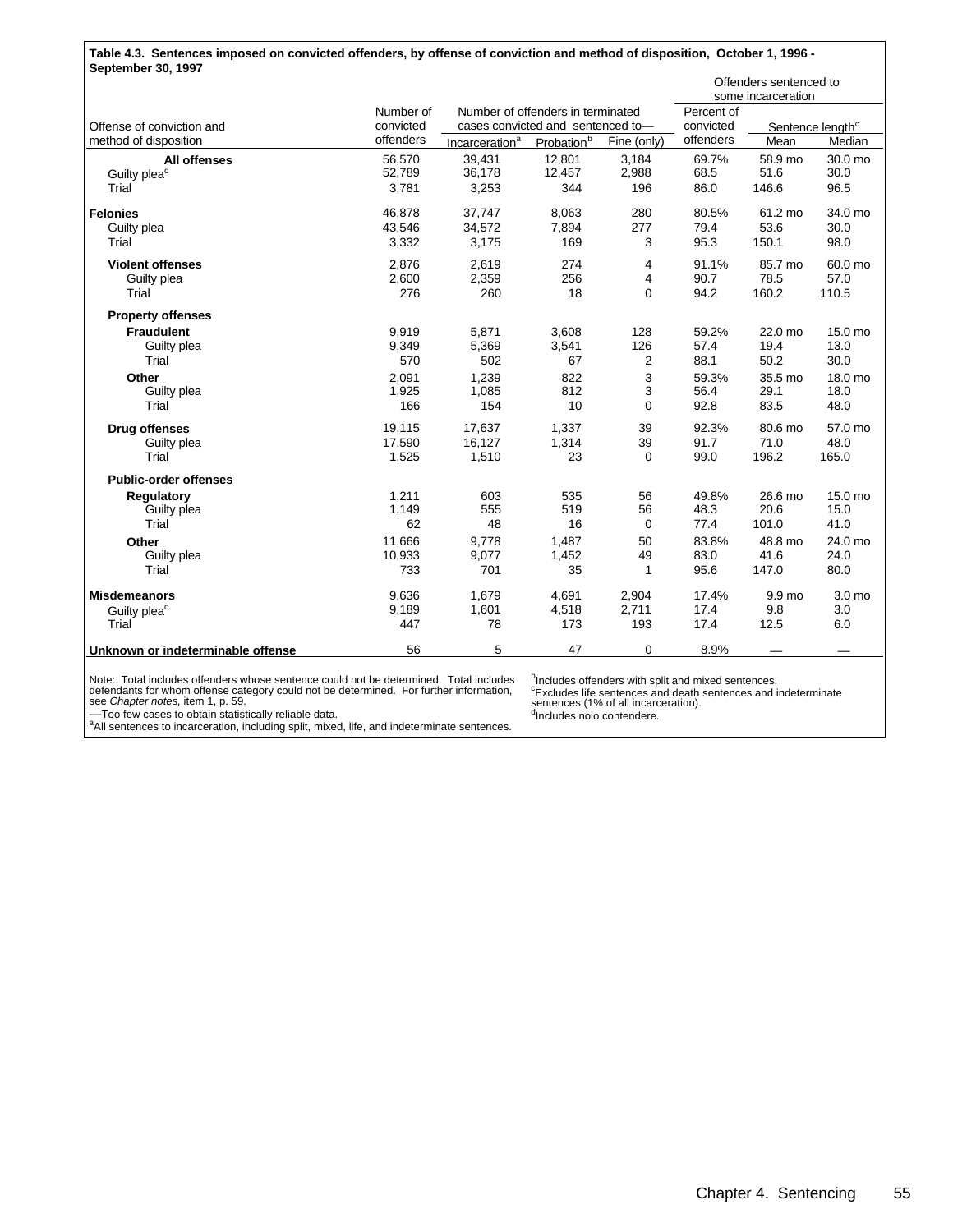|                                      | Total     |                       |          |                     |       |          | Percent of all convicted offenders who were incarcerated in cases terminated during 1997 |       |              |
|--------------------------------------|-----------|-----------------------|----------|---------------------|-------|----------|------------------------------------------------------------------------------------------|-------|--------------|
|                                      | number of |                       | Felonies |                     |       |          |                                                                                          |       |              |
|                                      | convicted | All                   | Violent  | Property offenses   |       | Drug     | Public-order offenses                                                                    |       |              |
| Offender characteristic              | offenders | offenses <sup>a</sup> |          | offenses Fraudulent | Other | offenses | Regulatory                                                                               | Other | Misdemeanors |
| All offenders <sup>a</sup>           | 56,570    | 69.7%                 | 91.1%    | 59.2%               | 59.3% | 92.3%    | 49.8%                                                                                    | 83.9% | 17.4%        |
| <b>Sex</b>                           |           |                       |          |                     |       |          |                                                                                          |       |              |
| Male                                 | 42,116    | 78.4%                 | 92.3%    | 63.0%               | 66.4% | 94.1%    | 55.0%                                                                                    | 86.5% | 26.2%        |
| Female                               | 7,445     | 53.8                  | 81.6     | 50.1                | 33.2  | 81.5     | 47.6                                                                                     | 54.0  | 14.3         |
| Race                                 |           |                       |          |                     |       |          |                                                                                          |       |              |
| White                                | 31,784    | 74.6%                 | 90.1%    | 60.9%               | 60.4% | 91.1%    | 53.3%                                                                                    | 83.6% | 25.5%        |
| <b>Black</b>                         | 13,799    | 79.4                  | 96.9     | 59.0                | 56.1  | 95.4     | 57.1                                                                                     | 89.7  | 23.0         |
| Other                                | 2,382     | 63.0                  | 86.7     | 54.3                | 58.7  | 86.4     | 49.3                                                                                     | 63.2  | 18.5         |
| <b>Ethnicity</b>                     |           |                       |          |                     |       |          |                                                                                          |       |              |
| Hispanic                             | 16,633    | 83.2%                 | 92.6%    | 58.6%               | 65.0% | 93.9%    | 68.2%                                                                                    | 88.4% | 35.6%        |
| Non-Hispanic                         | 32,540    | 71.0                  | 91.6     | 60.0                | 58.6  | 91.6     | 47.0                                                                                     | 79.5  | 18.6         |
| Age                                  |           |                       |          |                     |       |          |                                                                                          |       |              |
| 16-18 years                          | 427       | 52.0%                 | 84.4%    | 44.4%               | 66.7% | 80.7%    | 66.7%                                                                                    | 64.7% | 9.8%         |
| 19-20 years                          | 2,068     | 73.5                  | 95.5     | 50.3                | 59.0  | 92.7     | 55.8                                                                                     | 89.4  | 17.4         |
| 21-30 years                          | 18,237    | 78.8                  | 93.4     | 58.5                | 57.5  | 93.2     | 60.0                                                                                     | 89.2  | 22.0         |
| 31-40 years                          | 14,733    | 77.5                  | 92.2     | 61.9                | 61.2  | 92.6     | 57.6                                                                                     | 87.0  | 24.0         |
| Over 40 years                        | 12,902    | 68.9                  | 88.1     | 59.4                | 58.9  | 91.5     | 45.4                                                                                     | 72.9  | 19.8         |
| <b>Citizenship</b>                   |           |                       |          |                     |       |          |                                                                                          |       |              |
| U.S. citizen                         | 34,020    | 73.0%                 | 92.0%    | 59.7%               | 57.6% | 91.3%    | 49.2%                                                                                    | 79.5% | 19.9%        |
| Not U.S. citizen                     | 14,384    | 81.8                  | 83.3     | 60.7                | 73.6  | 95.4     | 65.1                                                                                     | 89.1  | 34.5         |
| <b>Education</b>                     |           |                       |          |                     |       |          |                                                                                          |       |              |
| Less than high school graduate       | 18,822    | 85.2%                 | 93.8%    | 62.0%               | 69.1% | 94.3%    | 64.2%                                                                                    | 88.9% | 33.4%        |
| High school graduate                 | 13,552    | 74.4                  | 93.5     | 58.6                | 55.4  | 91.6     | 56.1                                                                                     | 82.5  | 21.1         |
| Some college                         | 9,358     | 68.7                  | 89.4     | 59.4                | 53.8  | 90.1     | 47.4                                                                                     | 74.8  | 17.0         |
| College graduate                     | 3,585     | 59.5                  | 75.3     | 60.2                | 61.4  | 85.7     | 38.6                                                                                     | 60.8  | 12.4         |
| <b>Criminal record</b>               |           |                       |          |                     |       |          |                                                                                          |       |              |
| No convictions                       | 22,588    | 63.6%                 | 83.2%    | 50.9%               | 45.1% | 89.4%    | 48.7%                                                                                    | 62.5% | 17.6%        |
| Prior adult convictions <sup>b</sup> | 24,847    | 87.2                  | 96.3     | 73.4                | 73.0  | 95.3     | 66.5                                                                                     | 94.3  | 36.7         |

Note: Excludes corporations. Includes life sentences and indeterminate sentences. Offenders<br>are classified by the most serious offense of conviction. The percentages in this table report<br>the percent of convicted persons ha prior compendia; see *Chapter notes,* item 2, p. 59.

alncludes offenders for whom offense or characteristics are

unknown.<br><sup>b</sup>Prior adult convictions are limited; see *Chapter notes*, item 3, p.<br>59. Classifications of lengths of prior sentences of incarceration<br>differ from the 1993 and prior compendia and are not directly<br>comparable t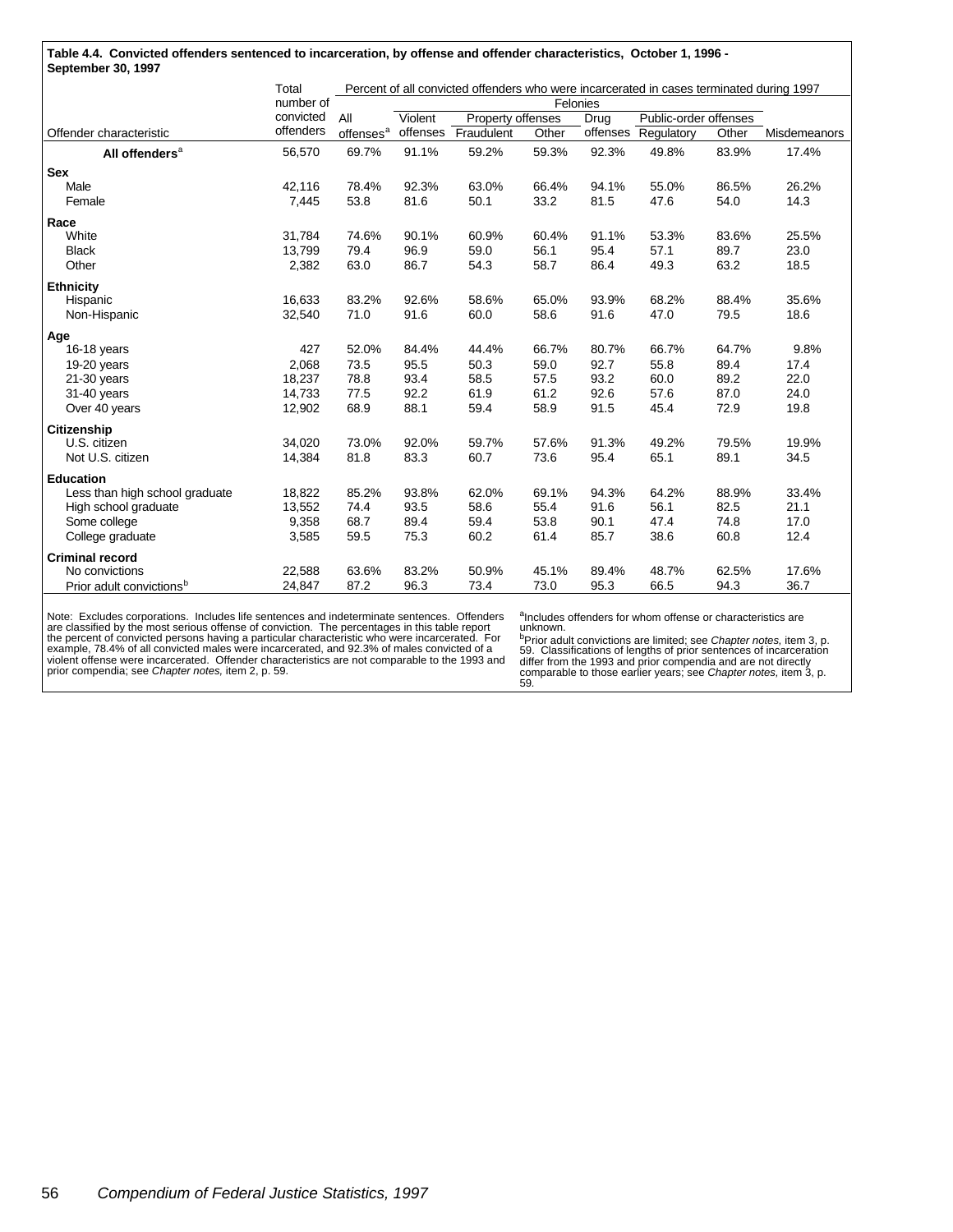**Table 4.5. Average incarceration sentence lengths imposed, by offense and offender characteristics, October 1, 1996 - September 30, 1997**

|                                      |                       |          |                   |         |          | Mean sentence length for offenders convicted of- |         |              |
|--------------------------------------|-----------------------|----------|-------------------|---------|----------|--------------------------------------------------|---------|--------------|
|                                      |                       |          |                   |         | Felonies |                                                  |         |              |
|                                      | All                   | Violent  | Property offenses |         | Drug     | Public-order offenses                            |         |              |
| Offender characteristic              | offenses <sup>a</sup> | offenses | Fraudulent        | Other   | offenses | Regulatory                                       | Other   | Misdemeanors |
| All offenders <sup>a</sup>           | 58.9 mo               | 85.7 mo  | 22.0 mo           | 35.5 mo | 80.6 mo  | 26.6 mo                                          | 48.8 mo | 9.9 mo       |
| <b>Sex</b>                           |                       |          |                   |         |          |                                                  |         |              |
| Male                                 | 62.4 mo               | 87.0 mo  | 23.3 mo           | 37.2 mo | 84.0 mo  | 27.9 mo                                          | 50.6 mo | 11.0 mo      |
| Female                               | 35.5                  | 51.0     | 16.2              | 17.5    | 52.6     | 13.7                                             | 30.0    | 7.2          |
| Race                                 |                       |          |                   |         |          |                                                  |         |              |
| White                                | 48.0 mo               | 76.6 mo  | 22.8 mo           | 39.5 mo | 64.1 mo  | 23.2 mo                                          | 39.6 mo | 8.7 mo       |
| <b>Black</b>                         | 87.8                  | 103.5    | 20.8              | 26.9    | 109.4    | 36.8                                             | 91.6    | 15.9         |
| Other                                | 47.6                  | 73.3     | 16.9              | 20.9    | 69.1     | 18.8                                             | 44.9    | 8.5          |
| <b>Ethnicity</b>                     |                       |          |                   |         |          |                                                  |         |              |
| Hispanic                             | 45.7 mo               | 93.2 mo  | 17.1 mo           | 30.7 mo | 64.1 mo  | 17.3 mo                                          | 28.8 mo | 7.9 mo       |
| Non-Hispanic                         | 67.8                  | 84.0     | 22.5              | 35.2    | 92.0     | 31.0                                             | 77.3    | 13.0         |
| Age                                  |                       |          |                   |         |          |                                                  |         |              |
| 16-18 years                          | 44.6 mo               | 95.7 mo  | 5.8 mo            | 18.3 mo | 39.1 mo  | 15.8 mo                                          | 38.7 mo | 7.0 mo       |
| 19-20 years                          | 52.9                  | 82.4     | 13.5              | 19.5    | 57.6     | 23.8                                             | 51.7    | 4.7          |
| $21-30$ years                        | 63.8                  | 86.4     | 17.1              | 30.9    | 83.3     | 24.0                                             | 50.7    | 12.9         |
| 31-40 years                          | 59.4                  | 88.9     | 20.6              | 34.4    | 79.2     | 21.5                                             | 50.4    | 12.6         |
| Over 40 years                        | 56.7                  | 75.4     | 26.1              | 41.6    | 82.8     | 31.2                                             | 49.5    | 14.2         |
| Citizenship                          |                       |          |                   |         |          |                                                  |         |              |
| U.S. citizen                         | 68.7 mo               | 85.3 mo  | 22.8 mo           | 35.4 mo | 87.8 mo  | 27.3 mo                                          | 78.9 mo | 14.3 mo      |
| Not U.S. citizen                     | 41.1                  | 77.6     | 16.7              | 31.1    | 63.7     | 22.1                                             | 26.8    | 6.2          |
| <b>Education</b>                     |                       |          |                   |         |          |                                                  |         |              |
| Less than high school graduate       | 62.8 mo               | 93.0 mo  | 19.1 mo           | 40.5 mo | 79.1 mo  | 23.6 mo                                          | 46.2 mo | 14.8 mo      |
| High school graduate                 | 65.9                  | 80.7     | 20.5              | 32.3    | 82.9     | 26.7                                             | 71.8    | 15.1         |
| Some college                         | 59.8                  | 86.5     | 23.0              | 30.4    | 82.7     | 24.1                                             | 66.6    | 15.9         |
| College graduate                     | 41.0                  | 46.1     | 25.4              | 37.6    | 72.9     | 22.6                                             | 47.2    | 14.3         |
| <b>Criminal record</b>               |                       |          |                   |         |          |                                                  |         |              |
| No convictions                       | 45.0 mo               | 57.9 mo  | 20.4 mo           | 33.6 mo | 59.8 mo  | 22.2 mo                                          | 35.0 mo | 6.8 mo       |
| Prior adult convictions <sup>b</sup> | 70.8                  | 97.9     | 23.4              | 35.5    | 97.8     | 31.4                                             | 56.4    | 15.3         |

prison portion of split or mixed sentences. Offender characteristics are not comparable to the 1993 and prior compendia; see *Chapter notes,* item 2, p. 59.

<sup>b</sup>Prior adult convictions are limited; see *Chapter notes*, item 3, p. 59.<br>Classifications of lengths of prior sentences of incarceration differ from<br>the 1993 and prior compendia and are not directly comparable to those<br>e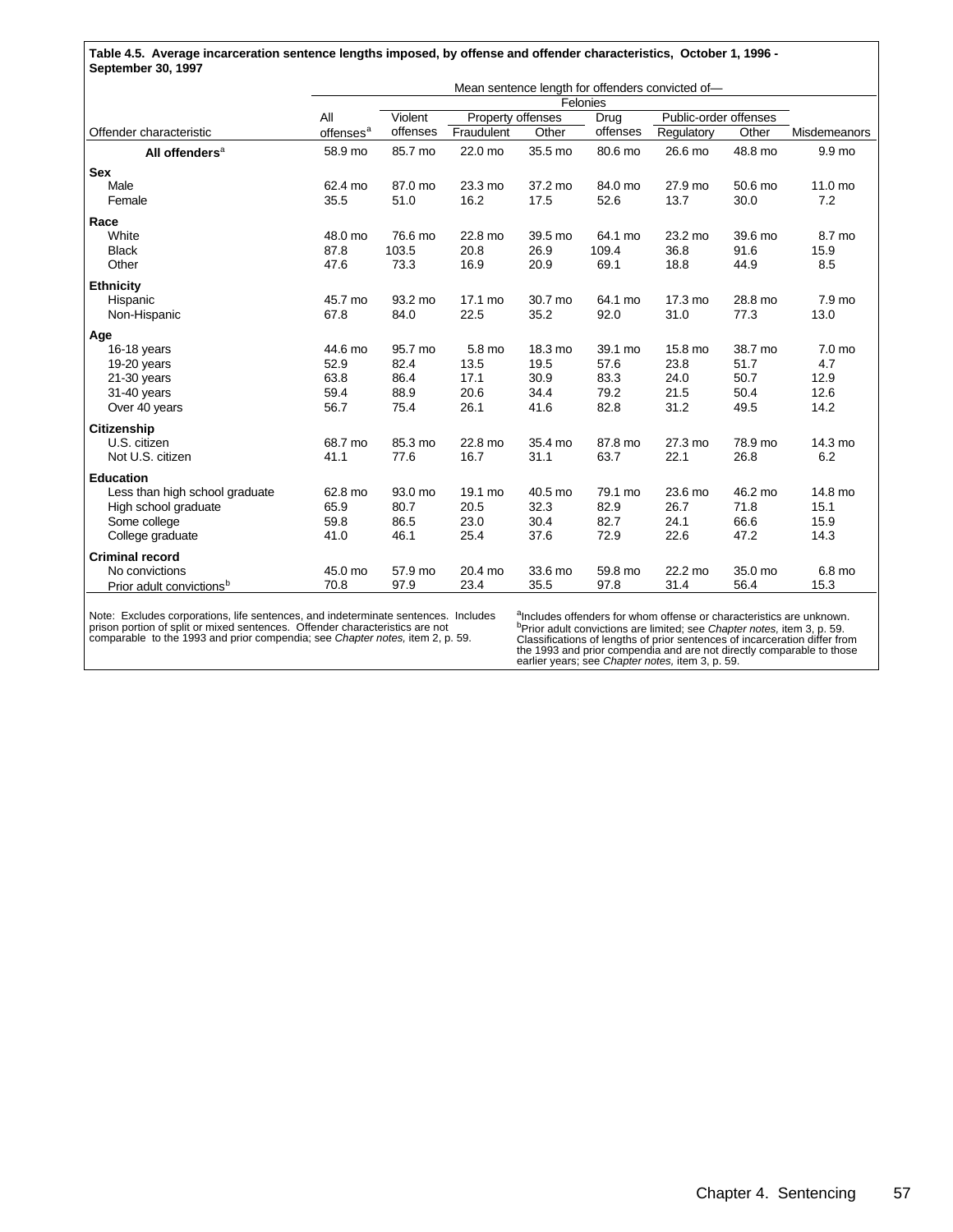| Table 4.6. Median incarceration sentence lengths imposed, by offense and offender characteristics, October 1, 1996 - |  |
|----------------------------------------------------------------------------------------------------------------------|--|
| September 30, 1997                                                                                                   |  |

|                                      | Median sentence length for offenders convicted of- |          |                   |         |          |                       |         |                   |
|--------------------------------------|----------------------------------------------------|----------|-------------------|---------|----------|-----------------------|---------|-------------------|
|                                      |                                                    |          |                   |         | Felonies |                       |         |                   |
|                                      | All                                                | Violent  | Property offenses |         | Drug     | Public-order offenses |         |                   |
| Offender characteristic              | offenses <sup>a</sup>                              | offenses | Fraudulent        | Other   | offenses | Regulatory            | Other   | Misdemeanors      |
| All offenders <sup>a</sup>           | 30.0 mo                                            | 60.0 mo  | 15.0 mo           | 18.0 mo | 57.0 mo  | 15.0 mo               | 24.0 mo | 3.0 mo            |
| <b>Sex</b>                           |                                                    |          |                   |         |          |                       |         |                   |
| Male                                 | 36.0 mo                                            | 60.0 mo  | 15.0 mo           | 20.0 mo | 60.0 mo  | 15.0 mo               | 24.0 mo | 3.0 mo            |
| Female                               | 21.0                                               | 37.5     | 12.0              | 12.0    | 36.0     | 12.0                  | 15.0    | 2.0               |
| Race                                 |                                                    |          |                   |         |          |                       |         |                   |
| White                                | 27.0 mo                                            | 51.0 mo  | 15.0 mo           | 21.0 mo | 41.0 mo  | 15.0 mo               | 24.0 mo | 3.0 mo            |
| <b>Black</b>                         | 60.0                                               | 70.0     | 12.0              | 12.0    | 75.0     | 21.0                  | 60.0    | 6.0               |
| Other                                | 24.0                                               | 44.0     | 12.0              | 12.0    | 41.0     | 12.0                  | 24.0    | 5.5               |
| <b>Ethnicity</b>                     |                                                    |          |                   |         |          |                       |         |                   |
| Hispanic                             | 24.0 mo                                            | 57.0 mo  | $11.0 \text{ mo}$ | 21.0 mo | 42.0 mo  | 12.5 mo               | 24.0 mo | 1.0 <sub>mo</sub> |
| Non-Hispanic                         | 37.0                                               | 57.0     | 15.0              | 18.0    | 60.0     | 18.0                  | 42.0    | 6.0               |
| Age                                  |                                                    |          |                   |         |          |                       |         |                   |
| 16-18 years                          | 23.0 mo                                            | 49.0 mo  | 4.0 mo            | 18.0 mo | 24.0 mo  | 15.5 mo               | 9.0 mo  | 3.0 mo            |
| 19-20 years                          | 30.0                                               | 50.0     | 7.5               | 12.0    | 37.0     | 12.0                  | 24.0    | 2.0               |
| $21-30$ years                        | 36.0                                               | 60.0     | 12.0              | 15.0    | 57.0     | 15.0                  | 24.0    | 4.0               |
| 31-40 years                          | 33.0                                               | 63.0     | 14.0              | 18.0    | 57.0     | 17.0                  | 24.0    | 5.0               |
| Over 40 years                        | 30.0                                               | 51.0     | 15.0              | 21.0    | 57.0     | 15.0                  | 24.0    | 6.0               |
| Citizenship                          |                                                    |          |                   |         |          |                       |         |                   |
| U.S. citizen                         | 37.0 mo                                            | 57.0 mo  | 15.0 mo           | 18.0 mo | 60.0 mo  | 18.0 mo               | 46.0 mo | 6.0 mo            |
| Not U.S. citizen                     | 24.0                                               | 46.0     | 12.0              | 21.0    | 40.0     | 12.0                  | 24.0    | 1.0               |
| <b>Education</b>                     |                                                    |          |                   |         |          |                       |         |                   |
| Less than high school graduate       | 37.0 mo                                            | 63.0 mo  | 12.0 mo           | 21.0 mo | 51.0 mo  | 15.0 mo               | 24.0 mo | 5.0 mo            |
| High school graduate                 | 37.0                                               | 57.0     | 13.0              | 15.0    | 57.0     | 18.0                  | 37.0    | 6.0               |
| Some college                         | 33.0                                               | 57.0     | 15.0              | 18.0    | 60.0     | 15.0                  | 33.0    | 6.0               |
| College graduate                     | 22.0                                               | 24.0     | 15.0              | 19.5    | 48.0     | 13.0                  | 21.0    | 6.0               |
| <b>Criminal record</b>               |                                                    |          |                   |         |          |                       |         |                   |
| No convictions                       | 27.0 mo                                            | 37.0 mo  | 12.0 mo           | 15.0 mo | 37.0 mo  | 14.0 mo               | 12.0 mo | 2.0 <sub>mo</sub> |
| Prior adult convictions <sup>b</sup> | 41.0                                               | 70.0     | 16.0              | 20.0    | 66.0     | 18.0                  | 27.0    | 6.0               |

prison portion of split or mixed sentences. Offender characteristics are not comparable to the 1993 and prior compendia; see *Chapter notes,* item 2, p. 59.

<sup>b</sup>Prior adult convictions are limited; see *Chapter notes,* item 3, p. 59.<br>Classifications of lengths of prior sentences of incarceration differ from<br>the 1993 and prior compendia and are not directly comparable to those<br>e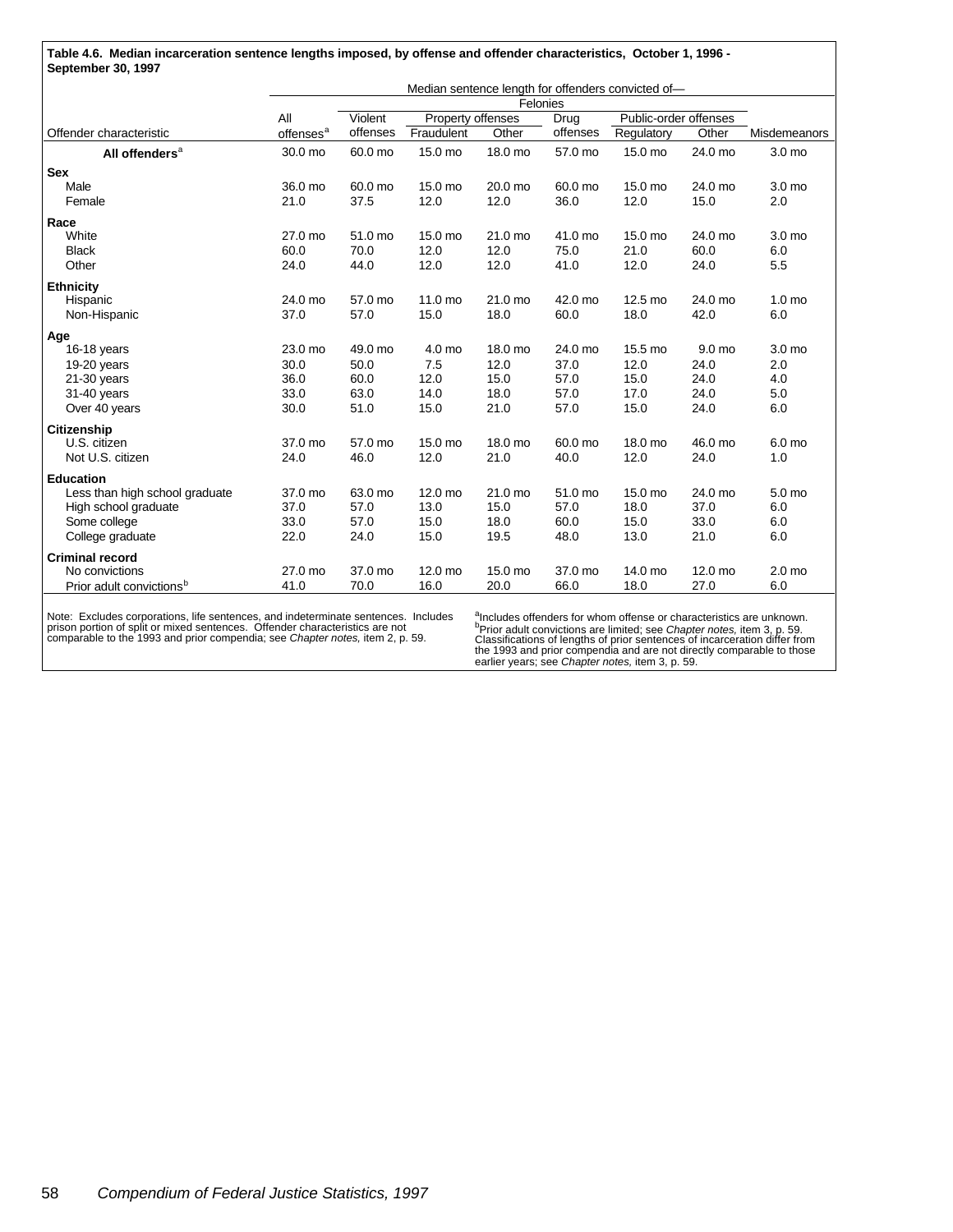- 1) Tables 4.1-4.3 were derived from the AOUSC criminal master data files. Only records of defendants sentenced during October 1, 1996, through September 30, 1997, were selected. Offenses shown in these tables — offenses of conviction are based on the longest actual sentence imposed.
- 2) Tables 4.4-4.6 were created from AOUSC criminal master data files, supplemented with linked data on offender characteristics from two sources: the United States Sen tencing Commission (USSC) moni toring system files (which are lim ited to records of defendants sen tenced under the Federal sentenc ing guidelines); and the Pretrial Services Information Act System database, maintained by the Pre trial Services Agency (PSA). These two supplemental data files contain information on the charac teristics of defendants. Table 4.4 indicates the number of records for which relevant data were available. Percentage distributions were based on records with known val ues of defendant characteristics and offenses. Means and medians in tables 4.5 and 4.6 were based on the number of records shown in table 4.4.
- 3) Criminal record, as reported in ta bles 4.4-4.6, is limited to prior adult convictions. For some defendants in these tables, it is further limited to the portion of their criminal re cord that is relevant for calculating sentences under the Federal sen tencing guidelines. In general, this is limited to sentences imposed within a 15-year period prior to the current offense and offenses com mitted within the United States. For most defendants, the criminal history used to calculate sentenc ing guideline ranges is tantamount to their entire adult criminal history.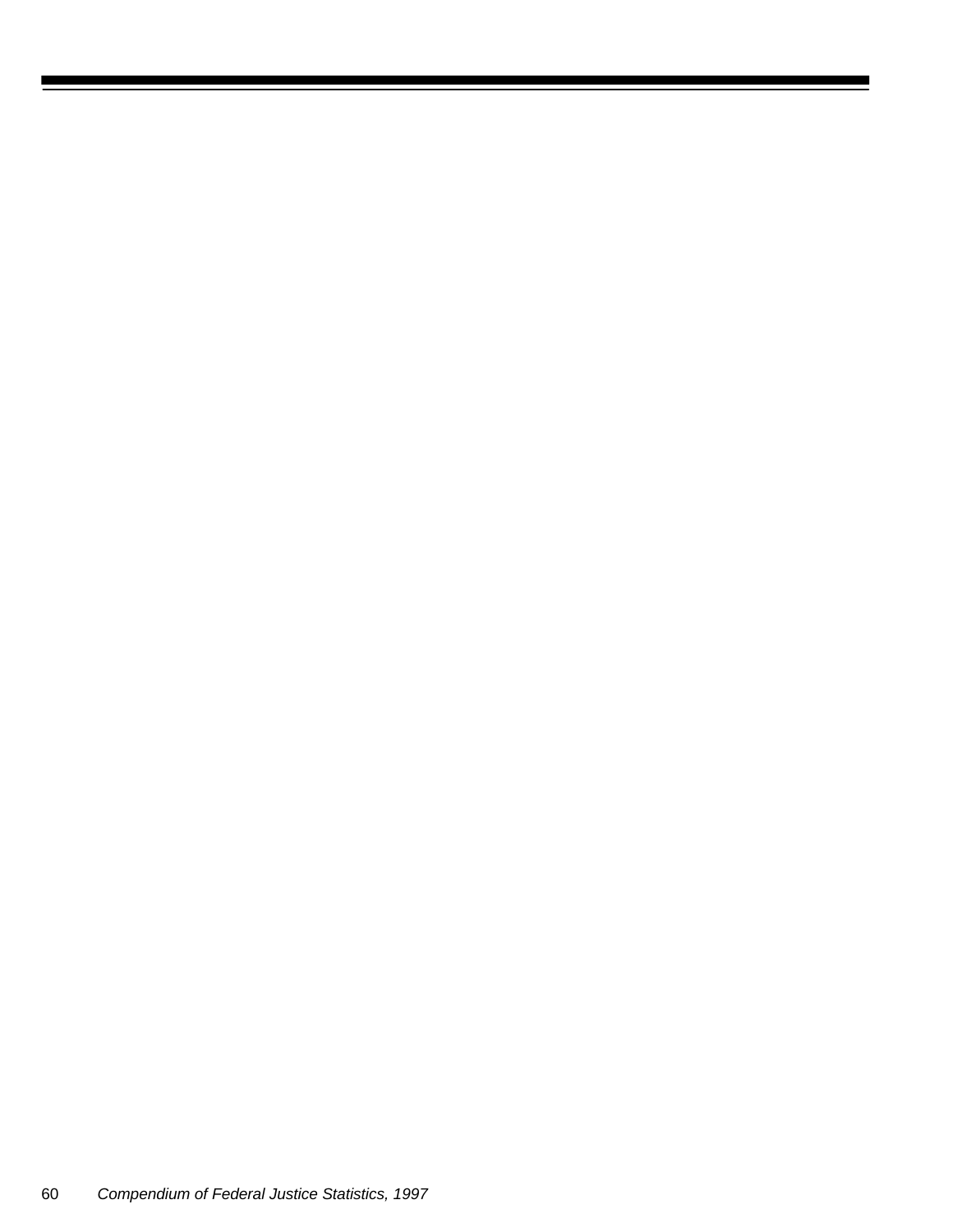Chapter 5

# **Appeals**

| <b>Tables</b>        |                                               |
|----------------------|-----------------------------------------------|
|                      | October 1, 1996 – September 30, 1997          |
|                      | 5.1. Criminal appeals filed, by type of crim- |
|                      | 5.2. Criminal appeals filed and criminal      |
|                      | 5.3. Criminal appeals terminated, by type     |
|                      | 5.4. Disposition of criminal appeals ter-     |
|                      | 5.5. Criminal appeals cases terminated        |
| <b>Chapter notes</b> |                                               |

**Discussion ....................................... 63**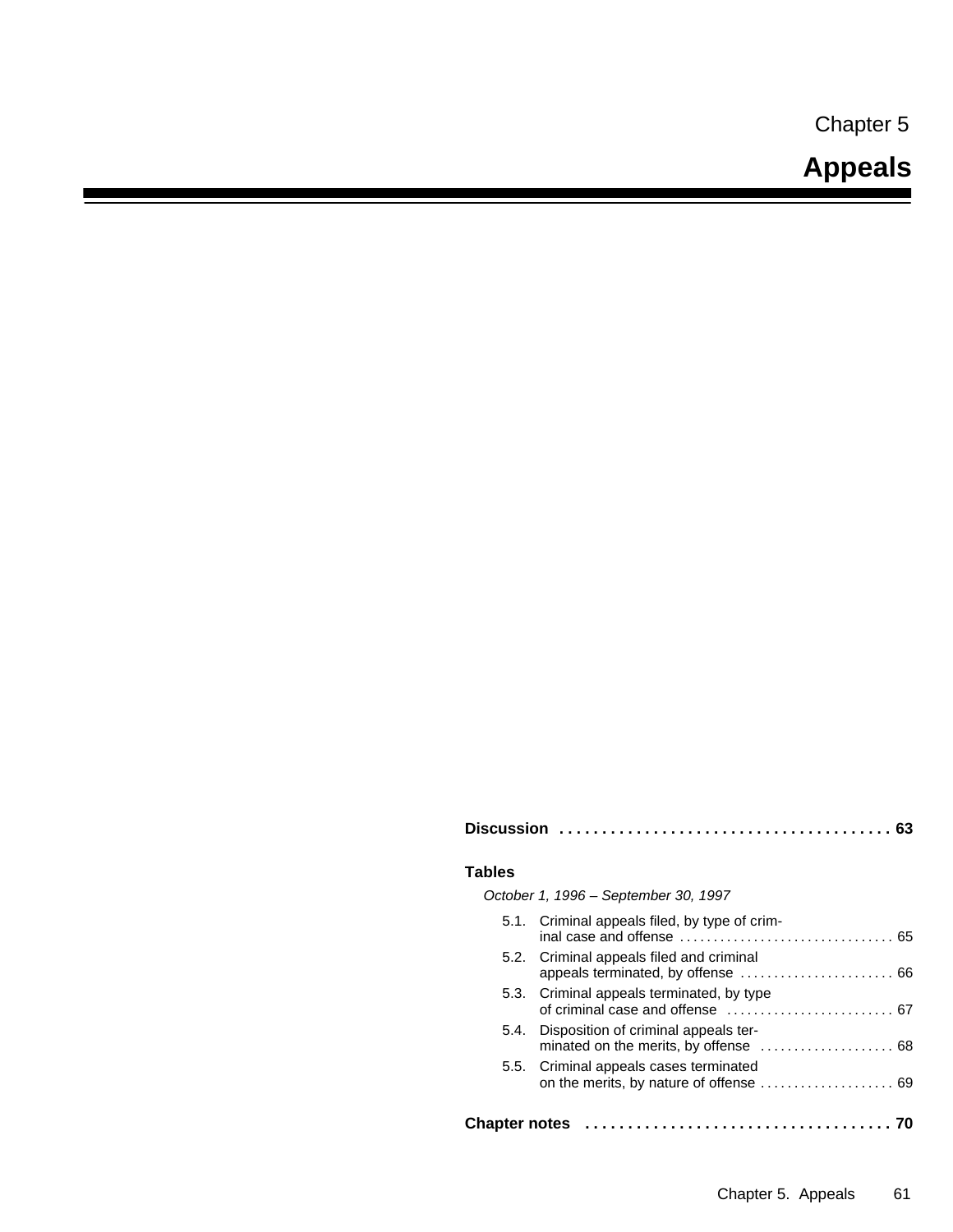## **Appeals**

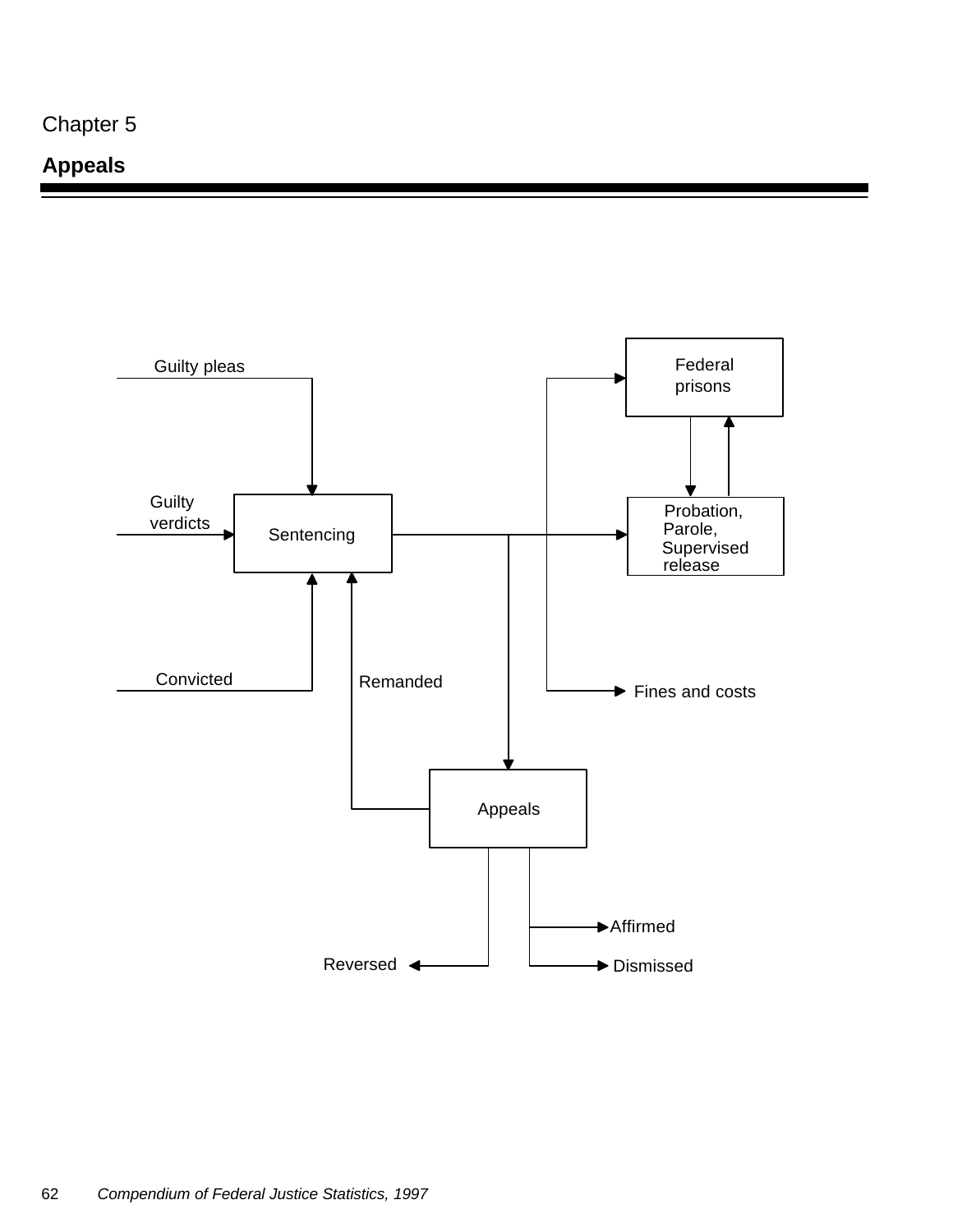Prior to implementation of the Sentencing Reform Act of 1984, only criminal convictions could be appealed. However, the Sentencing Reform Act provided for the appellate review of sentences imposed given that the sentence was (1) imposed in violation of the law; (2) imposed as the result of an incorrect sentencing guideline application; (3) outside the recommended guideline sentencing range; or (4) imposed for an offense for which no sentencing guideline exists and is plainly unreasonable. Both the defendant and the Government have the right to appeal an imposed sentence (18 U.S.C. § 3742).

#### **Appeals filed (tables 5.1 and 5.2)**

During 1997 the U.S. Court of Appeals received 10,521 criminal appeals. Of all appeals, 4% were filed by the Government (not shown in a table).

Forty-six percent of appeals filed in 1997 challenged both the conviction and the sentence imposed. Nearly twice as many appeals challenged only the sentence imposed as those that challenged only the conviction (25% versus 13%). Fourteen percent of appeals filed were appeals of convictions for crimes committed before 1987, when the sentencing guidelines took effect (figure 5.1).

The distribution of appeals by type of appeal filed (sentence, conviction, or both) was relatively constant across the major offense categories underlying the appeal. However, 32% of appeals filed for immigration offenses appealed only the sentence, compared to 23% for public-order offenses and 25% for all criminal categories. Thirty-four percent of appeals filed for robbery convictions were appealing only the sentence.

Nearly half of all appeals filed (for which the offense is known) were for drug convictions (47%). Appeals for public-order convictions comprised 26% of all appeals filed, property offenses comprised 20%, and the remaining 7% of appeals filed were for violent offenses (figure 5.2).

#### **Nearly half of all appeals filed challenged both the conviction and the sentence imposed**



*Figure 5.1. Types of criminal appeal cases during October 1, 1996 - September 30, 1997*

#### **Appeals terminated (tables 5.3-5.5)**

A total of 10,466 appeals terminated during 1997. Of these, 46% were appeals of both the sentence and conviction, 25% were appeals of the sentence only, and 12% were appeals of the conviction only. Fourteen percent were appeals of convictions for offenses sentenced under laws in effect prior to the sentencing guidelines.

In nearly half of all appeals terminated in 1997 (for which the offense is known), drug offense convictions underlie the appeal (49%); for 25%, the

underlying offense was a public-order offense; for 19%, the underlying offense was a property offense; and 7% were appeals for violent offense convictions. For 46% of public-order appeals, the underlying offense of conviction was for weapons. Robbery offenses composed 43% and murder composed 20% of the underlying offenses for appeals of a violent conviction.

Of the 10,466 appeals terminated during 1997, 78% were terminated on the merits, while the remainder were terminated on procedural grounds (figure



*Figure 5.2. Appeals cases filed, by type of offense during October 1, 1996 - September 30, 1997*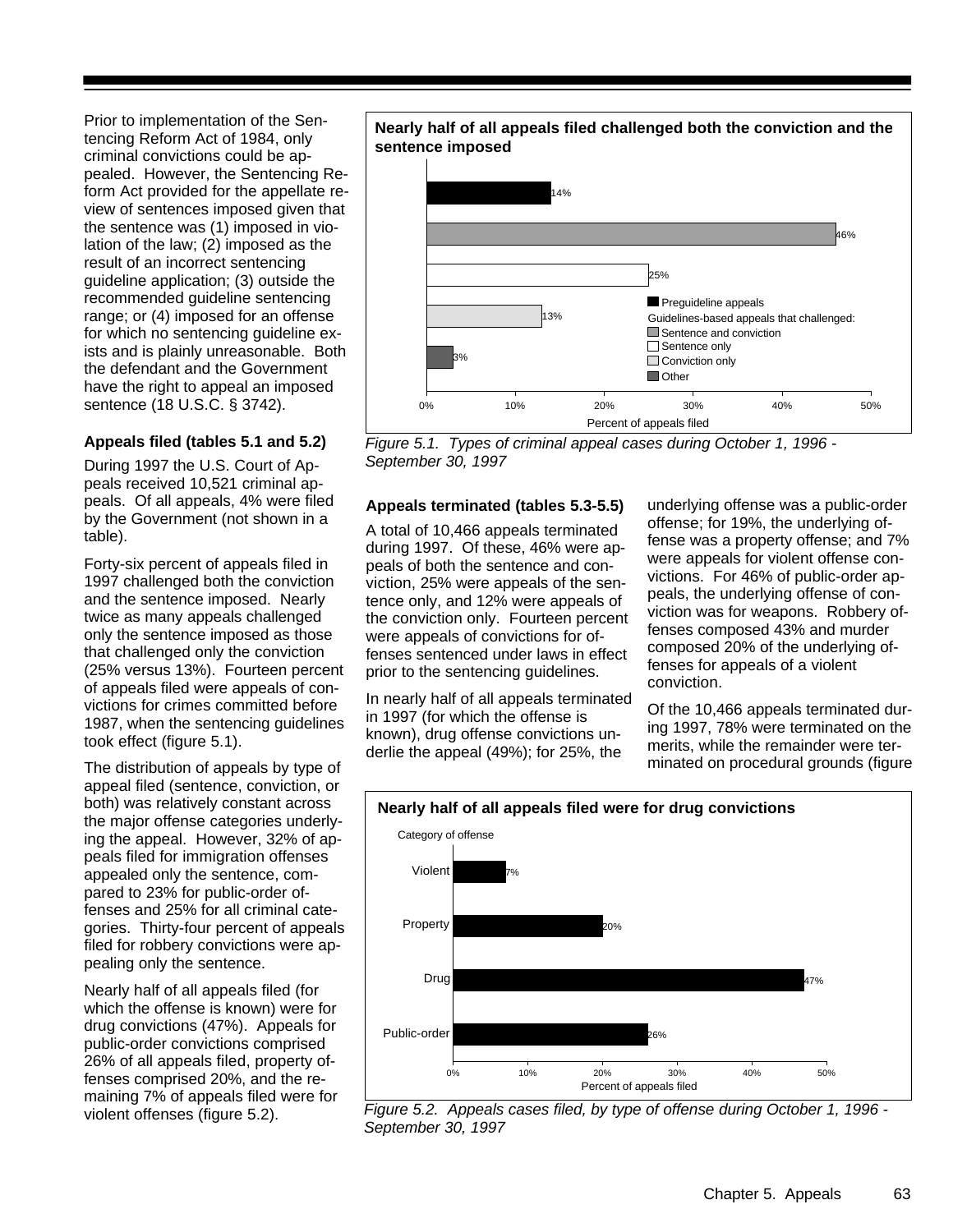5.3). For appeals based on a conviction of a violent offense or a publicorder offense, 80% were terminated on the merits. Also terminated on the merits were 79% of appeals based on a drug conviction and 76% of appeals based on a property conviction. Within these major offense categories, the appeals having the highest rates of termination on the merits were based on a conviction for a custom law violation (94%), a rape conviction (92%), and a conviction for escaping from a Federal prison (91%).

In 80% of appeals terminated on the merits, the district court ruling was affirmed. In another 6% it was partially affirmed. Eighty-three percent of all drug offense appeals were affirmed, as were 79% of violent offense appeals and public-order appeals. Seventy-seven percent of property offense appeals were affirmed.

District court decisions were reversed or remanded back to the court in 8% of the cases. Public-order offenses had the highest rate of reversal or being remanded back to the court (11%). Nine percent of property offense appeals were reversed or remanded, as were 8% of violent and 7% of drug offense appeals.

Overall, appeals were dismissed in 5% of cases. Across major offense categories, this dismissal rate remained relatively constant.



#### **Of appeals terminated on the merits, most lower court decisions were affirmed**



*Figure 5.3. Disposition of criminal appeals terminating during October 1, 1996 - September 30, 1997*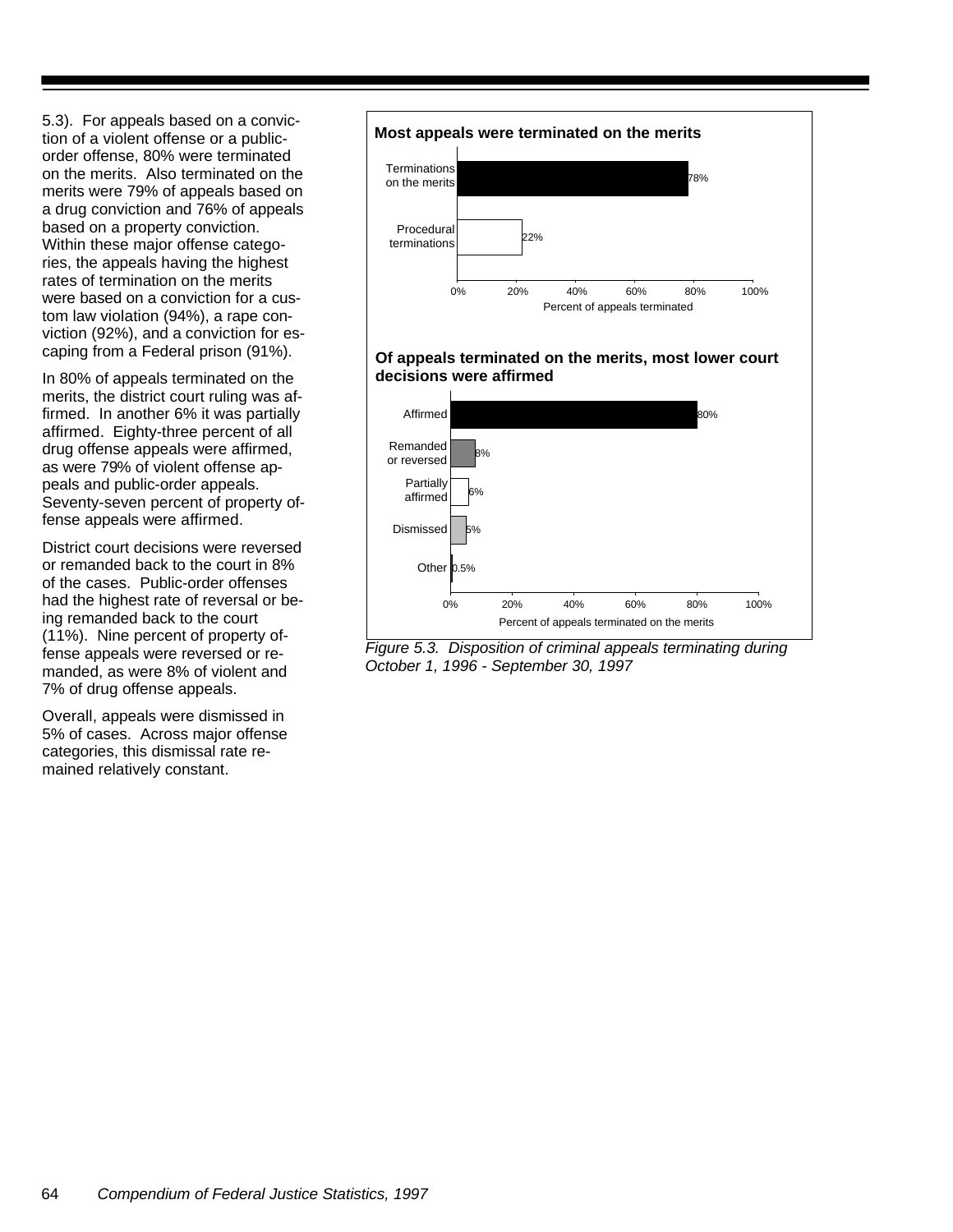| Table 5.1. Criminal appeals filed, by type of criminal case and offense, October 1, 1996 - September 30, 1997 |                |                |                         |                                  |                                  |              |         |
|---------------------------------------------------------------------------------------------------------------|----------------|----------------|-------------------------|----------------------------------|----------------------------------|--------------|---------|
|                                                                                                               |                |                |                         | Number of criminal appeals filed |                                  |              |         |
|                                                                                                               |                |                |                         |                                  | Guidelines-based appeals         |              |         |
|                                                                                                               |                |                |                         | Sentence                         | Conviction                       | Sentence and |         |
| Offense of conviction                                                                                         | Total          | Preguideline   | Total                   | only                             | only                             | conviction   | Other   |
| All offenses                                                                                                  | 10,521         | 1,421          | 9,100                   | 2,585                            | 1,400                            | 4,799        | 316     |
| <b>Violent offenses</b>                                                                                       | 739            | 90             | 649                     | 189                              | 91                               | 359          | 10      |
| Murder*                                                                                                       | 140            | 25             | 115                     | 19                               | 21                               | 74           | 1       |
| Negligent manslaughter                                                                                        | 0              | $\mathbf 0$    | 0                       | 0                                | 0                                | 0            | 0       |
| Assault<br>Robbery                                                                                            | 89<br>299      | 13<br>27       | 76<br>272               | 9<br>101                         | 12<br>30                         | 53<br>136    | 2<br>5  |
| Rape                                                                                                          | 53             | 8              | 45                      | 12                               | 5                                | 26           | 2       |
| Other sex offenses*                                                                                           | 100            | $\overline{7}$ | 93                      | 35                               | 11                               | 47           | 0       |
| Kidnaping                                                                                                     | 52             | 8              | 44                      | 13                               | 10                               | 21           | 0       |
| Threats against the President                                                                                 | 6              | $\overline{2}$ | 4                       | $\mathbf 0$                      | $\overline{2}$                   | 2            | 0       |
|                                                                                                               |                |                |                         |                                  |                                  |              |         |
| <b>Property offenses</b>                                                                                      | 1,972          | 219            | 1,753                   | 493<br>387                       | 288                              | 893          | 79      |
| <b>Fraudulent</b><br>Embezzlement                                                                             | 1,519<br>107   | 160<br>17      | 1,359<br>90             | 26                               | 216<br>20                        | 692<br>41    | 64<br>3 |
| Fraud*                                                                                                        | 1,269          | 131            | 1,138                   | 336                              | 182                              | 571          | 49      |
| Forgery                                                                                                       | 24             | 4              | 20                      | 9                                | $\overline{2}$                   | 9            | 0       |
| Counterfeiting                                                                                                | 119            | 8              | 111                     | 16                               | 12                               | 71           | 12      |
| Other                                                                                                         | 453            | 59             | 394                     | 106                              | 72                               | 201          | 15      |
| <b>Burglary</b>                                                                                               | 6              | 2              | 4                       | 0                                | $\overline{2}$                   | 1            | 1       |
| Larceny*                                                                                                      | 176            | 24             | 152                     | 53                               | 21                               | 74           | 4       |
| Motor vehicle theft                                                                                           | 76             | 9              | 67                      | 22                               | 10                               | 33           | 2       |
| Arson and explosives                                                                                          | 86             | 11             | 75                      | 15                               | 17                               | 41           | 2       |
| Transportation of stolen property                                                                             | 99             | 12             | 87                      | 14                               | 19                               | 49           | 5       |
| Other property offenses*                                                                                      | 10             | $\mathbf{1}$   | 9                       | $\overline{2}$                   | 3                                | 3            | 1       |
| <b>Drug offenses</b>                                                                                          | 4,750          | 595            | 4,155                   | 1,204                            | 587                              | 2,220        | 144     |
| <b>Public-order offenses</b>                                                                                  | 2,602          | 321            | 2,281                   | 599                              | 390                              | 1,224        | 68      |
| <b>Regulatory</b>                                                                                             | 224            | 41             | 183                     | 38                               | 30                               | 111          | 4       |
| Agriculture                                                                                                   | 16             | 3              | 13                      | 1                                | 5                                | 7            | 0       |
| Antitrust                                                                                                     | 4              | $\mathbf 0$    | 4                       | 1                                | 3                                | 0            | 0       |
| Food and drug                                                                                                 | 1              | 0              | 1                       | 0                                | 1                                | 0            | 0       |
| Transportation                                                                                                | 24             | $\overline{7}$ | 17                      | 4                                | $\overline{\mathbf{c}}$          | 10           | 1       |
| Civil rights                                                                                                  | 28<br>4        | 7<br>0         | 21                      | 6<br>1                           | $\overline{2}$<br>$\overline{2}$ | 13<br>1      | 0<br>0  |
| Communications<br>Custom laws                                                                                 | 6              | 1              | 4<br>5                  | 1                                | $\mathbf{1}$                     | 3            | 0       |
| Postal laws                                                                                                   | 6              | 2              | 4                       | 0                                | 1                                | 3            | 0       |
| Other regulatory offenses                                                                                     | 135            | 21             | 114                     | 24                               | 13                               | 74           | 3       |
| Other                                                                                                         | 2,378          | 280            | 2.098                   | 561                              | 360                              | 1,113        | 64      |
| <b>Weapons</b>                                                                                                | 1,135          | 122            | 1,013                   | 267                              | 170                              | 553          | 23      |
| Immigration offenses                                                                                          | 417            | 31             | 386                     | 133                              | 55                               | 194          | 4       |
| Tax law violations*                                                                                           | 150            | 29             | 121                     | 29                               | 25                               | 59           | 8       |
| <b>Bribery</b>                                                                                                | 42             | 5              | 37                      | 8                                | 8                                | 20           | 1       |
| Perjury, contempt, and intimidation                                                                           | 105            | 16             | 89                      | 18                               | 9                                | 60           | 2       |
| National defense                                                                                              | 13             | $\overline{2}$ | 11                      | 4                                | $\overline{2}$                   | 5            | 0       |
| Escape                                                                                                        | 85             | 9              | 76                      | 32                               | 18                               | 24           | 2       |
| Racketeering and extortion                                                                                    | 368            | 57             | 311                     | 65                               | 51                               | 173          | 22      |
| Gambling                                                                                                      | 11<br>2        | 2<br>0         | 9<br>2                  | 0<br>0                           | $\mathbf{1}$<br>0                | 8<br>1       | 0<br>1  |
| Liquor offenses<br>Obscene material*                                                                          | $\overline{c}$ | 0              | $\overline{\mathbf{c}}$ | 0                                | 1                                | 1            | 0       |
| Traffic                                                                                                       | 27             | 5              | 22                      | 2                                | 14                               | 6            | 0       |
| Migratory birds                                                                                               | $\mathbf{1}$   | 0              | $\mathbf{1}$            | 1                                | 0                                | 0            | 0       |
| All other offenses*                                                                                           | 20             | 2              | 18                      | 2                                | 6                                | 9            | 1       |
| Unknown or indeterminable offense                                                                             | 458            | 196            | 262                     | 100                              | 44                               | 103          | 15      |
|                                                                                                               |                |                |                         |                                  |                                  |              |         |

Note: For further information, see *Chapter notes,* p. 70.

\*In this table, "Murder" includes nonnegligent manslaughter; "Other sex offenses"<br>may include some nonviolent offenses; "Fraud" excludes tax fraud; "Larceny"<br>excludes transportation of stolen property; "Other property off

fraudulent property offenses, and includes destruction of property and<br>trespass; "Tax law violations" includes tax fraud; "Obscene material" denotes<br>the mail or transport thereof; and "All other offenses" includes offenses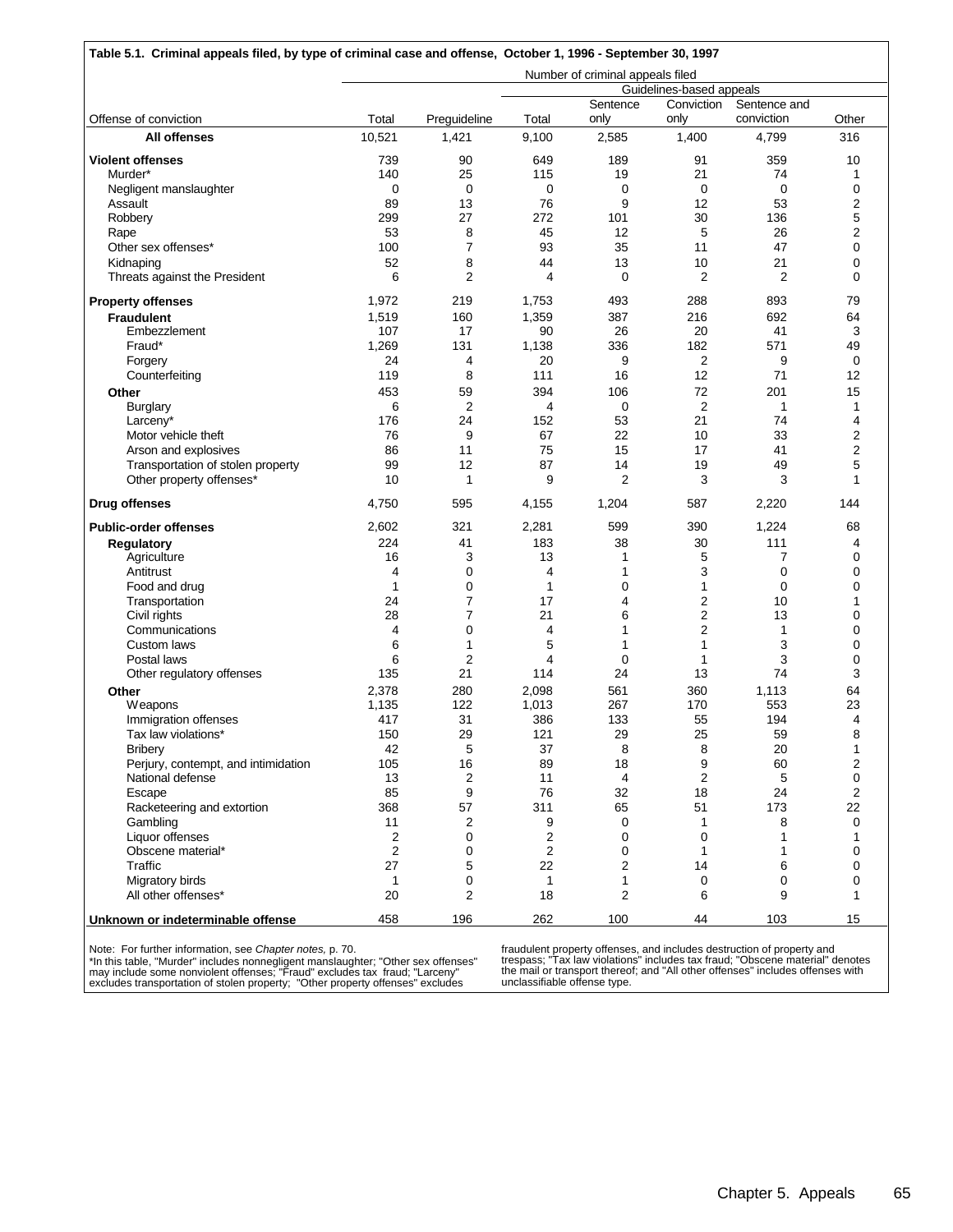| Table 5.2. Criminal appeals filed and criminal appeals terminated, by offense,<br>October 1, 1996 - September 30, 1997 |                                       |                          |                  |                          |
|------------------------------------------------------------------------------------------------------------------------|---------------------------------------|--------------------------|------------------|--------------------------|
|                                                                                                                        | Criminal appeals<br>filed during 1997 |                          | Criminal appeals | terminated during 1997   |
| Offense of conviction                                                                                                  | Number                                | Percent                  | Number           | Percent                  |
| All offenses                                                                                                           | 10,521                                | 100%                     | 10,466           | 100%                     |
| <b>Violent offenses</b>                                                                                                | 739                                   | 7.3%                     | 733              | 7.3%                     |
| Murder <sup>b</sup>                                                                                                    | 140                                   | 1.4                      | 143              | 1.4                      |
| Negligent manslaughter                                                                                                 | 0                                     | 0                        | 3                |                          |
| Assault                                                                                                                | 89                                    | 0.9                      | 83               | 0.8                      |
| Robbery                                                                                                                | 299                                   | 3.0                      | 313              | 3.1                      |
| Rape                                                                                                                   | 53                                    | 0.5                      | 51               | 0.5                      |
| Other sex offenses <sup>b</sup>                                                                                        | 100                                   | 1.0                      | 69               | 0.7                      |
| Kidnaping                                                                                                              | 52                                    | 0.5                      | 65               | 0.6                      |
| Threats against the President                                                                                          | 6                                     | 0.1                      | 6                | 0.1                      |
| <b>Property offenses</b>                                                                                               | 1,972                                 | 19.6%                    | 1,915            | 19.1%                    |
| <b>Fraudulent</b>                                                                                                      | 1,519                                 | 15.1%                    | 1,467            | 14.7%                    |
| Embezzlement                                                                                                           | 107                                   | 1.1                      | 119              | 1.2                      |
| Fraud <sup>b</sup>                                                                                                     | 1.269                                 | 12.6                     | 1,206            | 12.0                     |
| Forgery                                                                                                                | 24                                    | 0.2                      | 32               | 0.3                      |
| Counterfeiting                                                                                                         | 119                                   | 1.2                      | 110              | 1.1                      |
| Other                                                                                                                  | 453                                   | 4.5%                     | 448              | 4.5%                     |
| Burglary                                                                                                               | 6                                     | 0.1                      | 10               | 0.1                      |
| Larcenyb                                                                                                               | 176                                   | 1.7                      | 141              | 1.4                      |
| Motor vehicle theft                                                                                                    | 76                                    | 0.8                      | 97               | 1.0                      |
| Arson and explosives                                                                                                   | 86                                    | 0.9                      | 83               | 0.8                      |
| Transportation of stolen property                                                                                      | 99<br>10                              | 1.0                      | 106<br>11        | 1.1                      |
| Other property offenses <sup>b</sup><br><b>Drug offenses</b>                                                           |                                       | 0.1<br>47.2%             |                  | 0.1                      |
|                                                                                                                        | 4,750                                 |                          | 4,859            | 48.5%                    |
| <b>Public-order offenses</b>                                                                                           | 2,602                                 | 25.9%                    | 2,503            | 25.0%                    |
| Regulatory                                                                                                             | 224                                   | 2.2%                     | 222              | 2.2%                     |
| Agriculture                                                                                                            | 16                                    | 0.2                      | 16               | 0.2                      |
| Antitrust                                                                                                              | 4                                     | $\overline{\phantom{0}}$ | 3                | $\overline{\phantom{0}}$ |
| Food and drug                                                                                                          | 1                                     | $\overline{\phantom{0}}$ | 3                | $\equiv$                 |
| Transportation                                                                                                         | 24                                    | 0.2                      | 17               | 0.2                      |
| Civil rights<br>Communications                                                                                         | 28<br>4                               | 0.3                      | 25               | 0.2                      |
| Custom laws                                                                                                            | 6                                     | 0.1                      | 5<br>16          | 0.2                      |
| Postal laws                                                                                                            | 6                                     | 0.1                      | 10               | 0.1                      |
| Other regulatory offenses                                                                                              | 135                                   | 1.3                      | 127              | 1.3                      |
| Other                                                                                                                  | 2,378                                 | 23.6%                    |                  | 22.8%                    |
| Weapons                                                                                                                | 1,135                                 | 11.3                     | 2,281<br>1,160   | 11.6                     |
| Immigration offenses                                                                                                   | 417                                   | 4.1                      | 376              | 3.8                      |
| Tax law violations <sup>b</sup>                                                                                        | 150                                   | 1.5                      | 143              | 1.4                      |
| <b>Bribery</b>                                                                                                         | 42                                    | 0.4                      | 41               | 0.4                      |
| Perjury, contempt, and intimidation                                                                                    | 105                                   | 1.0                      | 101              | 1.0                      |
| National defense                                                                                                       | 13                                    | 0.1                      | 14               | 0.1                      |
| Escape                                                                                                                 | 85                                    | 0.8                      | 84               | 0.8                      |
| Racketeering and extortion                                                                                             | 368                                   | 3.7                      | 308              | 3.1                      |
| Gambling                                                                                                               | 11                                    | 0.1                      | 6                | 0.1                      |
| Liquor offenses                                                                                                        | 2                                     |                          | 0                | 0                        |
| Obscene material <sup>b</sup>                                                                                          | $\overline{2}$                        |                          | 2                |                          |
| Traffic                                                                                                                | 27                                    | 0.3                      | 24               | 0.2                      |
| Migratory birds                                                                                                        | 1                                     |                          | 2                |                          |
| All other offenses <sup>b</sup>                                                                                        | 20                                    | 0.2                      | 20               | 0.2                      |
| Unknown or indeterminable offense                                                                                      | 458                                   |                          | 456              |                          |

Note: For further information, see *Chapter notes*, p. 70.<br>—Less than .05%.<br><sup>a</sup>Percentage distribution based on appeals for which an offense<br>category could be determined.<br><sup>9</sup>In this table, "Murder" includes nonnegligent ma

property offenses, and includes destruction of<br>property and trespass; "Tax law violations" in-<br>cludes tax fraud; "Obscene material" denotes<br>the mail or transport thereof; and "All other of-<br>fenses" includes offenses with u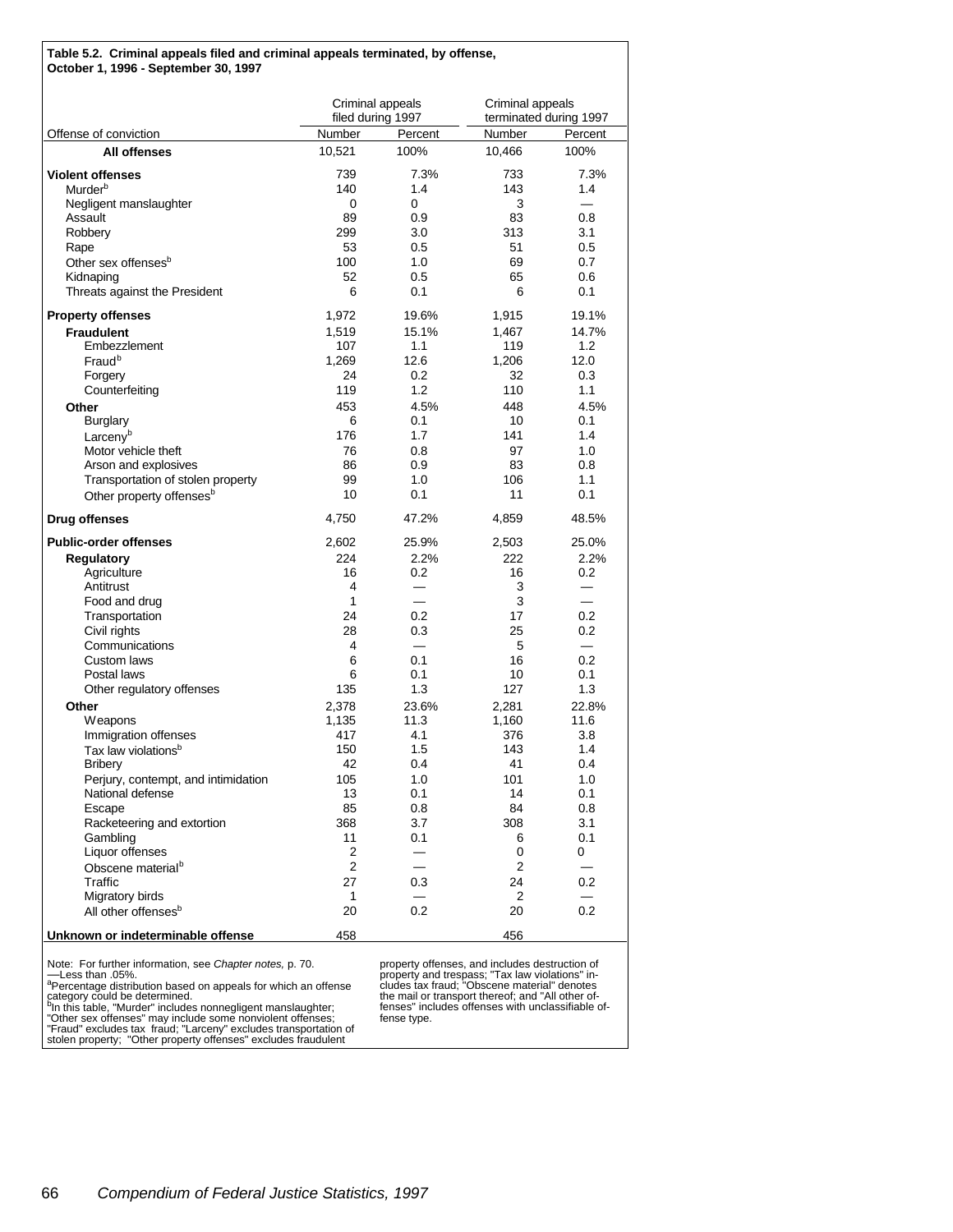| Offense of conviction<br><b>All offenses</b><br><b>Violent offenses</b><br>Murder*<br>Negligent manslaughter<br>Assault<br>Robbery<br>Rape<br>Other sex offenses*<br>Kidnaping<br>Threats against the President<br><b>Property offenses</b><br><b>Fraudulent</b><br>Embezzlement<br>Fraud*<br>Forgery<br>Counterfeiting<br>Other<br><b>Burglary</b> | Total<br>10,466<br>733<br>143<br>3<br>83<br>313<br>51<br>69<br>65<br>6<br>1,915<br>1,467<br>119<br>1,206<br>32<br>110<br>448<br>10 | Preguideline<br>1,442<br>76<br>23<br>$\mathbf 0$<br>12<br>27<br>6<br>$\overline{2}$<br>4<br>$\overline{2}$<br>256<br>195<br>23<br>149<br>7<br>16 | Total<br>9,024<br>657<br>120<br>3<br>71<br>286<br>45<br>67<br>61<br>4<br>1,659<br>1,272<br>96<br>1,057<br>25 | Number of criminal appeals terminated<br>Sentence<br>only<br>2,570<br>187<br>22<br>1<br>11<br>101<br>9<br>24<br>18<br>1<br>468<br>363<br>27<br>301 | Guidelines-based appeals<br>Conviction<br>only<br>1,232<br>91<br>16<br>$\mathbf 0$<br>10<br>41<br>$\overline{7}$<br>8<br>8<br>$\mathbf{1}$<br>246<br>173<br>20 | Sentence and<br>conviction<br>4,822<br>355<br>73<br>2<br>48<br>138<br>28<br>32<br>32<br>$\overline{2}$<br>854<br>667 | Other<br>400<br>24<br>9<br>0<br>2<br>6<br>1<br>3<br>3<br>0<br>91<br>69 |
|-----------------------------------------------------------------------------------------------------------------------------------------------------------------------------------------------------------------------------------------------------------------------------------------------------------------------------------------------------|------------------------------------------------------------------------------------------------------------------------------------|--------------------------------------------------------------------------------------------------------------------------------------------------|--------------------------------------------------------------------------------------------------------------|----------------------------------------------------------------------------------------------------------------------------------------------------|----------------------------------------------------------------------------------------------------------------------------------------------------------------|----------------------------------------------------------------------------------------------------------------------|------------------------------------------------------------------------|
|                                                                                                                                                                                                                                                                                                                                                     |                                                                                                                                    |                                                                                                                                                  |                                                                                                              |                                                                                                                                                    |                                                                                                                                                                |                                                                                                                      |                                                                        |
|                                                                                                                                                                                                                                                                                                                                                     |                                                                                                                                    |                                                                                                                                                  |                                                                                                              |                                                                                                                                                    |                                                                                                                                                                |                                                                                                                      |                                                                        |
|                                                                                                                                                                                                                                                                                                                                                     |                                                                                                                                    |                                                                                                                                                  |                                                                                                              |                                                                                                                                                    |                                                                                                                                                                |                                                                                                                      |                                                                        |
|                                                                                                                                                                                                                                                                                                                                                     |                                                                                                                                    |                                                                                                                                                  |                                                                                                              |                                                                                                                                                    |                                                                                                                                                                |                                                                                                                      |                                                                        |
|                                                                                                                                                                                                                                                                                                                                                     |                                                                                                                                    |                                                                                                                                                  |                                                                                                              |                                                                                                                                                    |                                                                                                                                                                |                                                                                                                      |                                                                        |
|                                                                                                                                                                                                                                                                                                                                                     |                                                                                                                                    |                                                                                                                                                  |                                                                                                              |                                                                                                                                                    |                                                                                                                                                                |                                                                                                                      |                                                                        |
|                                                                                                                                                                                                                                                                                                                                                     |                                                                                                                                    |                                                                                                                                                  |                                                                                                              |                                                                                                                                                    |                                                                                                                                                                |                                                                                                                      |                                                                        |
|                                                                                                                                                                                                                                                                                                                                                     |                                                                                                                                    |                                                                                                                                                  |                                                                                                              |                                                                                                                                                    |                                                                                                                                                                |                                                                                                                      |                                                                        |
|                                                                                                                                                                                                                                                                                                                                                     |                                                                                                                                    |                                                                                                                                                  |                                                                                                              |                                                                                                                                                    |                                                                                                                                                                |                                                                                                                      |                                                                        |
|                                                                                                                                                                                                                                                                                                                                                     |                                                                                                                                    |                                                                                                                                                  |                                                                                                              |                                                                                                                                                    |                                                                                                                                                                |                                                                                                                      |                                                                        |
|                                                                                                                                                                                                                                                                                                                                                     |                                                                                                                                    |                                                                                                                                                  |                                                                                                              |                                                                                                                                                    |                                                                                                                                                                |                                                                                                                      |                                                                        |
|                                                                                                                                                                                                                                                                                                                                                     |                                                                                                                                    |                                                                                                                                                  |                                                                                                              |                                                                                                                                                    |                                                                                                                                                                |                                                                                                                      |                                                                        |
|                                                                                                                                                                                                                                                                                                                                                     |                                                                                                                                    |                                                                                                                                                  |                                                                                                              |                                                                                                                                                    |                                                                                                                                                                |                                                                                                                      |                                                                        |
|                                                                                                                                                                                                                                                                                                                                                     |                                                                                                                                    |                                                                                                                                                  |                                                                                                              |                                                                                                                                                    |                                                                                                                                                                |                                                                                                                      |                                                                        |
|                                                                                                                                                                                                                                                                                                                                                     |                                                                                                                                    |                                                                                                                                                  |                                                                                                              |                                                                                                                                                    |                                                                                                                                                                |                                                                                                                      |                                                                        |
|                                                                                                                                                                                                                                                                                                                                                     |                                                                                                                                    |                                                                                                                                                  |                                                                                                              |                                                                                                                                                    |                                                                                                                                                                | 46                                                                                                                   | 3                                                                      |
|                                                                                                                                                                                                                                                                                                                                                     |                                                                                                                                    |                                                                                                                                                  |                                                                                                              |                                                                                                                                                    | 134                                                                                                                                                            | 567                                                                                                                  | 55                                                                     |
|                                                                                                                                                                                                                                                                                                                                                     |                                                                                                                                    |                                                                                                                                                  |                                                                                                              | 8                                                                                                                                                  | 5                                                                                                                                                              | 11                                                                                                                   | $\mathbf{1}$                                                           |
|                                                                                                                                                                                                                                                                                                                                                     |                                                                                                                                    |                                                                                                                                                  | 94                                                                                                           | 27                                                                                                                                                 | 14                                                                                                                                                             | 43                                                                                                                   | 10                                                                     |
|                                                                                                                                                                                                                                                                                                                                                     |                                                                                                                                    | 61                                                                                                                                               | 387                                                                                                          | 105                                                                                                                                                | 73                                                                                                                                                             | 187                                                                                                                  | 22                                                                     |
|                                                                                                                                                                                                                                                                                                                                                     |                                                                                                                                    | 1                                                                                                                                                | 9                                                                                                            | 1                                                                                                                                                  | $\mathbf{1}$                                                                                                                                                   | 7                                                                                                                    | 0                                                                      |
| Larceny*                                                                                                                                                                                                                                                                                                                                            | 141                                                                                                                                | 19                                                                                                                                               | 122                                                                                                          | 40                                                                                                                                                 | 24                                                                                                                                                             | 54                                                                                                                   | 4                                                                      |
| Motor vehicle theft                                                                                                                                                                                                                                                                                                                                 | 97                                                                                                                                 | 13                                                                                                                                               | 84                                                                                                           | 27                                                                                                                                                 | 10                                                                                                                                                             | 42                                                                                                                   | 5                                                                      |
| Arson and explosives                                                                                                                                                                                                                                                                                                                                | 83                                                                                                                                 | 14                                                                                                                                               | 69                                                                                                           | 17                                                                                                                                                 | 14                                                                                                                                                             | 33                                                                                                                   | 5                                                                      |
| Transportation of stolen property                                                                                                                                                                                                                                                                                                                   | 106<br>11                                                                                                                          | 13<br>1                                                                                                                                          | 93<br>10                                                                                                     | 20<br>$\mathbf 0$                                                                                                                                  | 22<br>$\overline{2}$                                                                                                                                           | 44<br>$\overline{7}$                                                                                                 | $\overline{7}$<br>1                                                    |
| Other property offenses*                                                                                                                                                                                                                                                                                                                            |                                                                                                                                    |                                                                                                                                                  |                                                                                                              |                                                                                                                                                    |                                                                                                                                                                |                                                                                                                      |                                                                        |
| <b>Drug offenses</b>                                                                                                                                                                                                                                                                                                                                | 4,859                                                                                                                              | 600                                                                                                                                              | 4,259                                                                                                        | 1,237                                                                                                                                              | 531                                                                                                                                                            | 2,326                                                                                                                | 165                                                                    |
| <b>Public-order offenses</b>                                                                                                                                                                                                                                                                                                                        | 2,503                                                                                                                              | 313                                                                                                                                              | 2,190                                                                                                        | 572                                                                                                                                                | 327                                                                                                                                                            | 1,194                                                                                                                | 97                                                                     |
| <b>Regulatory</b>                                                                                                                                                                                                                                                                                                                                   | 222                                                                                                                                | 45                                                                                                                                               | 177                                                                                                          | 44                                                                                                                                                 | 20                                                                                                                                                             | 104                                                                                                                  | 9                                                                      |
| Agriculture                                                                                                                                                                                                                                                                                                                                         | 16                                                                                                                                 | 4                                                                                                                                                | 12                                                                                                           | 2                                                                                                                                                  | 2                                                                                                                                                              | 8                                                                                                                    | 0                                                                      |
| Antitrust                                                                                                                                                                                                                                                                                                                                           | 3                                                                                                                                  | 1                                                                                                                                                | $\overline{2}$                                                                                               | 1                                                                                                                                                  | 0                                                                                                                                                              | 1                                                                                                                    | 0                                                                      |
| Food and drug                                                                                                                                                                                                                                                                                                                                       | 3                                                                                                                                  | 1                                                                                                                                                | $\overline{2}$                                                                                               | 0                                                                                                                                                  | 1                                                                                                                                                              | 1                                                                                                                    | $\mathbf 0$                                                            |
| Transportation                                                                                                                                                                                                                                                                                                                                      | 17                                                                                                                                 | 5                                                                                                                                                | 12                                                                                                           | 3                                                                                                                                                  | 0                                                                                                                                                              | 8                                                                                                                    | $\mathbf{1}$                                                           |
| Civil rights                                                                                                                                                                                                                                                                                                                                        | 25                                                                                                                                 | 3                                                                                                                                                | 22                                                                                                           | 3                                                                                                                                                  | $\mathbf 0$                                                                                                                                                    | 16                                                                                                                   | 3                                                                      |
| Communications                                                                                                                                                                                                                                                                                                                                      | 5                                                                                                                                  | 0                                                                                                                                                | 5                                                                                                            | 1                                                                                                                                                  | 0                                                                                                                                                              | 4                                                                                                                    | 0                                                                      |
| Custom laws                                                                                                                                                                                                                                                                                                                                         | 16                                                                                                                                 | 0                                                                                                                                                | 16                                                                                                           | 6                                                                                                                                                  | 3                                                                                                                                                              | 6                                                                                                                    | 1                                                                      |
| Postal laws                                                                                                                                                                                                                                                                                                                                         | 10                                                                                                                                 | 3                                                                                                                                                | 7                                                                                                            | 1                                                                                                                                                  | 3                                                                                                                                                              | 3                                                                                                                    | 0                                                                      |
| Other regulatory offenses                                                                                                                                                                                                                                                                                                                           | 127                                                                                                                                | 28                                                                                                                                               | 99                                                                                                           | 27                                                                                                                                                 | 11                                                                                                                                                             | 57                                                                                                                   | 4                                                                      |
| Other                                                                                                                                                                                                                                                                                                                                               | 2,281                                                                                                                              | 268                                                                                                                                              | 2,013                                                                                                        | 528                                                                                                                                                | 307                                                                                                                                                            | 1,090                                                                                                                | 88                                                                     |
| <b>Weapons</b>                                                                                                                                                                                                                                                                                                                                      | 1,160                                                                                                                              | 99                                                                                                                                               | 1,061                                                                                                        | 258                                                                                                                                                | 173                                                                                                                                                            | 588                                                                                                                  | 42                                                                     |
| Immigration offenses                                                                                                                                                                                                                                                                                                                                | 376                                                                                                                                | 37                                                                                                                                               | 339                                                                                                          | 127                                                                                                                                                | 29                                                                                                                                                             | 179                                                                                                                  | 4                                                                      |
| Tax law violations*                                                                                                                                                                                                                                                                                                                                 | 143                                                                                                                                | 32                                                                                                                                               | 111                                                                                                          | 33                                                                                                                                                 | 23                                                                                                                                                             | 48                                                                                                                   | $\overline{7}$                                                         |
| <b>Bribery</b>                                                                                                                                                                                                                                                                                                                                      |                                                                                                                                    | 4                                                                                                                                                | 37                                                                                                           | 6                                                                                                                                                  | $\overline{\mathbf{c}}$                                                                                                                                        | 26                                                                                                                   | 3                                                                      |
| Perjury, contempt, and intimidation                                                                                                                                                                                                                                                                                                                 | 101                                                                                                                                | 18                                                                                                                                               | 83                                                                                                           | 18                                                                                                                                                 | 13                                                                                                                                                             | 50                                                                                                                   | 2                                                                      |
| National defense                                                                                                                                                                                                                                                                                                                                    | 14                                                                                                                                 | 3                                                                                                                                                | 11                                                                                                           | $\mathbf 0$                                                                                                                                        | $\mathbf 0$                                                                                                                                                    | 11                                                                                                                   | 0                                                                      |
| Escape                                                                                                                                                                                                                                                                                                                                              | 84                                                                                                                                 | 4                                                                                                                                                | 80                                                                                                           | 35                                                                                                                                                 | 10                                                                                                                                                             | 33                                                                                                                   | 2                                                                      |
| Racketeering and extortion                                                                                                                                                                                                                                                                                                                          | 308                                                                                                                                | 56                                                                                                                                               | 252                                                                                                          | 49                                                                                                                                                 | 42                                                                                                                                                             | 135                                                                                                                  | 26                                                                     |
| Gambling<br>Liquor offenses                                                                                                                                                                                                                                                                                                                         | 6<br>0                                                                                                                             | 4<br>0                                                                                                                                           | 2<br>0                                                                                                       | 0<br>0                                                                                                                                             | 0<br>0                                                                                                                                                         | 2<br>0                                                                                                               | 0<br>0                                                                 |
| Obscene material*                                                                                                                                                                                                                                                                                                                                   |                                                                                                                                    |                                                                                                                                                  |                                                                                                              |                                                                                                                                                    |                                                                                                                                                                |                                                                                                                      |                                                                        |
| Traffic                                                                                                                                                                                                                                                                                                                                             | $\overline{2}$                                                                                                                     | 0<br>5                                                                                                                                           | 2                                                                                                            | 1                                                                                                                                                  | 0                                                                                                                                                              | 1                                                                                                                    | 0                                                                      |
|                                                                                                                                                                                                                                                                                                                                                     | 24<br>$\overline{2}$                                                                                                               | 0                                                                                                                                                | 19<br>$\overline{2}$                                                                                         | 0<br>1                                                                                                                                             | $\overline{7}$<br>0                                                                                                                                            | 11<br>1                                                                                                              | 1<br>0                                                                 |
| Migratory birds<br>All other offenses*                                                                                                                                                                                                                                                                                                              | 20                                                                                                                                 | 6                                                                                                                                                | 14                                                                                                           | 0                                                                                                                                                  | 8                                                                                                                                                              | 5                                                                                                                    | 1                                                                      |
| Unknown or indeterminable offense                                                                                                                                                                                                                                                                                                                   | 456                                                                                                                                | 197                                                                                                                                              | 259                                                                                                          | 106                                                                                                                                                | 37                                                                                                                                                             | 93                                                                                                                   | 23                                                                     |

Note: For further information, see *Chapter notes,* p. 70.<br>\*In this table, "Murder" includes nonnegligent manslaughter; "Other sex offenses"<br>may include some nonviolent offenses; "Fraud" excludes tax fraud; "Larceny"<br>exclu

fraudulent property offenses, and includes destruction of property and<br>trespass; "Tax law violations" includes tax fraud; "Obscene material" denotes<br>the mail or transport thereof; and "All other offenses" includes offenses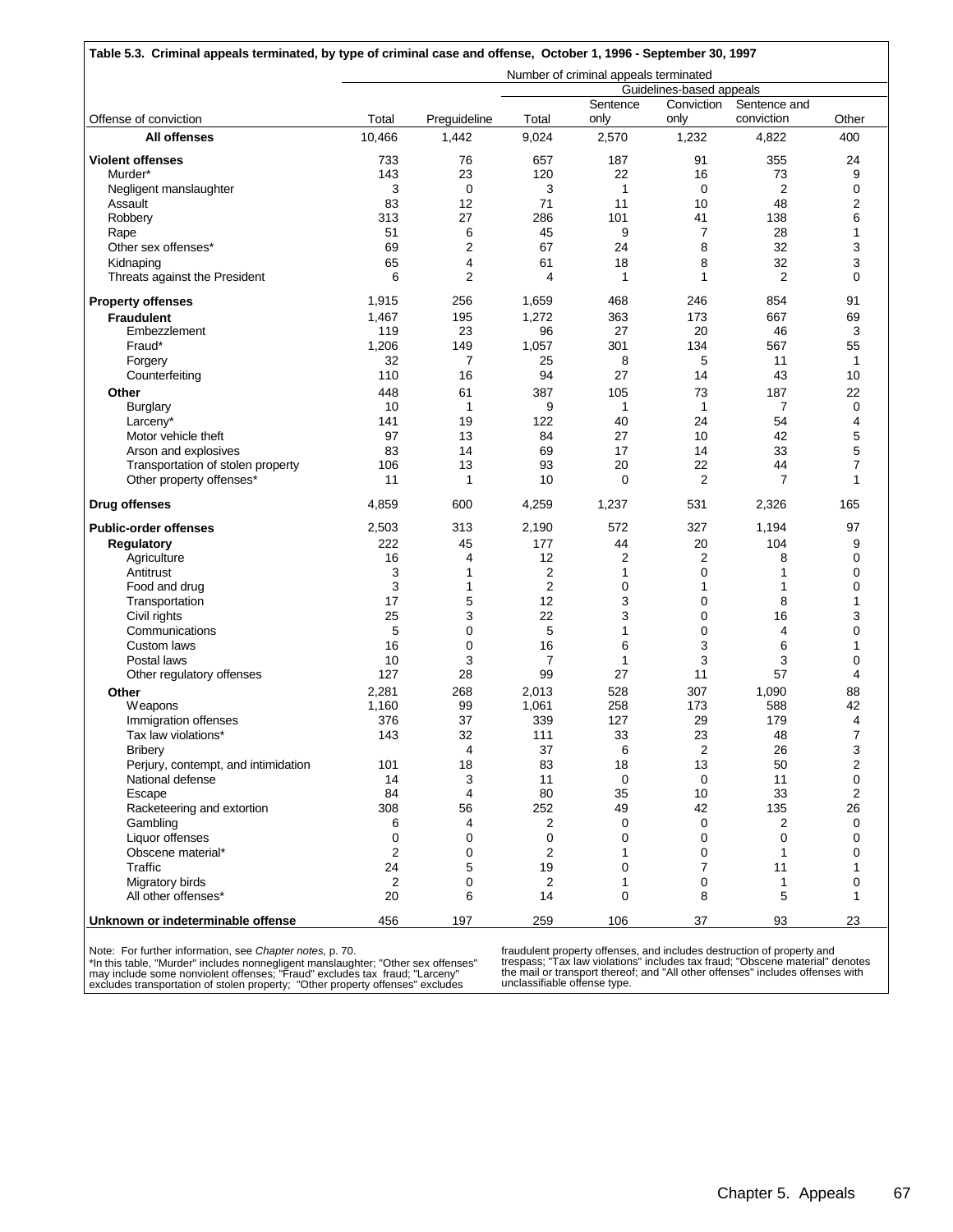|                                     | Total          |                |                          |          | Criminal appeals terminated on the merits |                |                |                         |              |
|-------------------------------------|----------------|----------------|--------------------------|----------|-------------------------------------------|----------------|----------------|-------------------------|--------------|
|                                     | criminal       |                |                          |          | Remanded                                  | Partially      |                |                         | Procedural   |
| Offense of conviction               | appeals        | Total          | Percent                  | Affirmed | or reversed                               | affirmed       | Dismissed      | Other                   | terminations |
| All offenses                        | 10,466         | 8,178          | 78.1%                    | 6,581    | 690                                       | 482            | 383            | 42                      | 2,288        |
| <b>Violent offenses</b>             | 733            | 587            | 80.1%                    | 463      | 46                                        | 43             | 32             | 3                       | 146          |
| Murder*                             | 143            | 114            | 79.7                     | 94       | 6                                         | 7              | $\overline{7}$ | 0                       | 29           |
| Negligent manslaughter              | 3              | 2              | —                        | 2        | 0                                         | 0              | 0              | 0                       | 1            |
| Assault                             | 83             | 69             | 83.1                     | 57       | 5                                         | 4              | 3              | 0                       | 14           |
| Robbery                             | 313            | 250            | 79.9                     | 201      | 16                                        | 14             | 17             | $\overline{2}$          | 63           |
| Rape                                | 51             | 47             | 92.2                     | 29       | 12                                        | 3              | 3              | 0                       | 4            |
| Other sex offenses*                 | 69             | 48             | 69.6                     | 35       | 6                                         | 5              | 1              | 1                       | 21           |
| Kidnaping                           | 65             | 53             | 81.5                     | 41       | 1                                         | 10             | $\mathbf{1}$   | 0                       | 12           |
| Threats against the President       | 6              | 4              | —                        | 4        | $\mathbf 0$                               | $\mathbf 0$    | $\mathbf 0$    | 0                       | 2            |
| <b>Property offenses</b>            | 1,915          | 1,455          | 76.0%                    | 1,124    | 130                                       | 128            | 66             | 7                       | 460          |
| <b>Fraudulent</b>                   | 1,467          | 1,100          | 75.0%                    | 837      | 96                                        | 109            | 53             | 5                       | 367          |
| Embezzlement                        | 119            | 90             | 75.6                     | 65       | 6                                         | 14             | $\overline{4}$ | 1                       | 29           |
| Fraud*                              | 1,206          | 903            | 74.9                     | 684      | 83                                        | 87             | 45             | 4                       | 303          |
| Forgery                             | 32             | 22             | 68.8                     | 19       | 3                                         | 0              | 0              | 0                       | 10           |
| Counterfeiting                      | 110            |                | 77.3                     | 69       | $\overline{4}$                            | 8              | $\overline{4}$ | 0                       | 25           |
| Other                               | 448            | 355            | 79.2%                    | 287      | 34                                        | 19             | 13             | $\mathbf 2$             | 93           |
| Burglary                            | 10             | 9              |                          | 7        | $\mathbf 0$                               | 1              | $\mathbf 0$    | $\mathbf{1}$            | 1            |
| Larceny*                            | 141            | 109            | 77.3                     | 90       | 8                                         | 5              | 6              | 0                       | 32           |
| Motor vehicle theft                 | 97             | 83             | 85.6                     | 71       | 6                                         | 1              | 4              | 1                       | 14           |
| Arson and explosives                | 83             | 66             | 79.5                     | 48       | 13                                        | 4              | 1              | 0                       | 17           |
| Transportation of stolen property   | 106            | 78             | 73.6                     | 63       | 6                                         | 7              | $\overline{2}$ | 0                       | 28           |
| Other property offenses*            | 11             | 10             | 90.9                     | 8        | 1                                         | 1              | $\Omega$       | $\Omega$                | 1            |
| <b>Drug offenses</b>                | 4,859          | 3,841          | 79.0%                    | 3,187    | 262                                       | 199            | 177            | 16                      | 1,018        |
| <b>Public-order offenses</b>        | 2,503          | 1,995          | 79.7%                    | 1,578    | 212                                       | 105            | 87             | 13                      | 508          |
| <b>Regulatory</b>                   | 222            | 158            | 71.2%                    | 112      | 25                                        | 18             | 3              | 0                       | 64           |
| Agriculture                         | 16             | 10             | 62.5                     | 7        | 3                                         | 0              | 0              | 0                       | 6            |
| Antitrust                           | 3              | 1              | $\overline{\phantom{0}}$ | 0        | 1                                         | 0              | 0              | 0                       | 2            |
| Food and drug                       | 3              | 3              |                          | 2        | 1                                         | 0              | $\mathbf 0$    | 0                       | 0            |
| Transportation                      | 17             | $\overline{7}$ | 41.2                     | 6        | 1                                         | 0              | $\mathbf 0$    | 0                       | 10           |
| Civil rights                        | 25             | 19             | 76.0                     | 11       | 2                                         | 6              | 0              | 0                       | 6            |
| Communications                      | 5              | 5              |                          | 5        | $\mathbf 0$                               | 0              | $\mathbf 0$    | 0                       | 0            |
| Custom laws                         | 16             | 15             | 93.8                     | 10       | 5                                         | 0              | 0              | 0                       | 1            |
| Postal laws                         | 10             | 8              |                          | 3        | $\mathbf 0$                               | 5              | 0              | 0                       | 2            |
| Other regulatory offenses           | 127            | 90             | 70.9                     | 68       | 12                                        | $\overline{7}$ | 3              | $\mathbf 0$             | 37           |
| Other                               | 2,281          | 1,837          | 80.5%                    | 1,466    | 187                                       | 87             | 84             | 13                      | 444          |
| Weapons                             | 1,160          | 994            | 85.7                     | 813      | 92                                        | 49             | 34             | 6                       | 166          |
| Immigration offenses                | 376            | 292            | 77.7                     | 216      | 38                                        | 9              | 27             | 2                       | 84           |
| Tax law violations*                 | 143            | 101            | 70.6                     | 76       | 15                                        | 5              | 5              | 0                       | 42           |
| <b>Bribery</b>                      | 41             | 25             | 61.0                     | 19       | $\Omega$                                  | 5              | $\mathbf{1}$   | $\Omega$                | 16           |
| Perjury, contempt, and intimidation | 101            | 77             | 76.2                     | 59       | 8                                         | 6              | $\overline{c}$ | 2                       | 24           |
| National defense                    | 14             | 12             | 85.7                     | 11       | 1                                         | 0              | $\mathbf 0$    | 0                       | 2            |
| Escape                              | 84             | 76             | 90.5                     | 59       | 6                                         | 3              | 6              | $\overline{\mathbf{c}}$ | 8            |
| Racketeering and extortion          | 308            | 221            | 71.8                     | 183      | 19                                        | 10             | 8              | 1                       | 87           |
| Gambling                            | 6              | 2              | $\overline{\phantom{0}}$ | 2        | 0                                         | 0              | 0              | 0                       | 4            |
| Liquor offenses                     | 0              | 0              | $\cdots$                 | 0        | 0                                         | 0              | 0              | 0                       | 0            |
| Obscene material*                   | 2              | 2              |                          | 2        | 0                                         | 0              | $\mathbf 0$    | 0                       | 0            |
| Traffic                             | 24             | 16             | 66.7                     | 11       | 5                                         | 0              | $\mathbf 0$    | 0                       | 8            |
| Migratory birds                     | $\overline{2}$ | $\overline{c}$ |                          | 2        | $\mathbf 0$                               | 0              | $\mathbf 0$    | 0                       | 0            |
| All other offenses*                 | 20             | 17             | 85.0                     | 13       | 3                                         | 0              | 1              | 0                       | 3            |
| Unknown or indeterminable offense   | 456            | 300            | 65.8%                    | 229      | 40                                        | $\overline{7}$ | 21             | 3                       | 156          |

Note: For further information, see *Chapter notes,* p. 70.

—Too few cases to obtain statistically reliable data.

…No case of this type occurred in the data.

\*In this table, "Murder" includes nonnegligent manslaughter; "Other sex offenses" may include some nonviolent offenses; "Fraud" excludes tax fraud; "Larceny" excludes

transportation of stolen property; "Other property offenses" excludes fraudulent<br>property offenses, and includes destruction of property and trespass; "Tax law<br>violations" includes tax fraud; "Obscene material" denotes the type.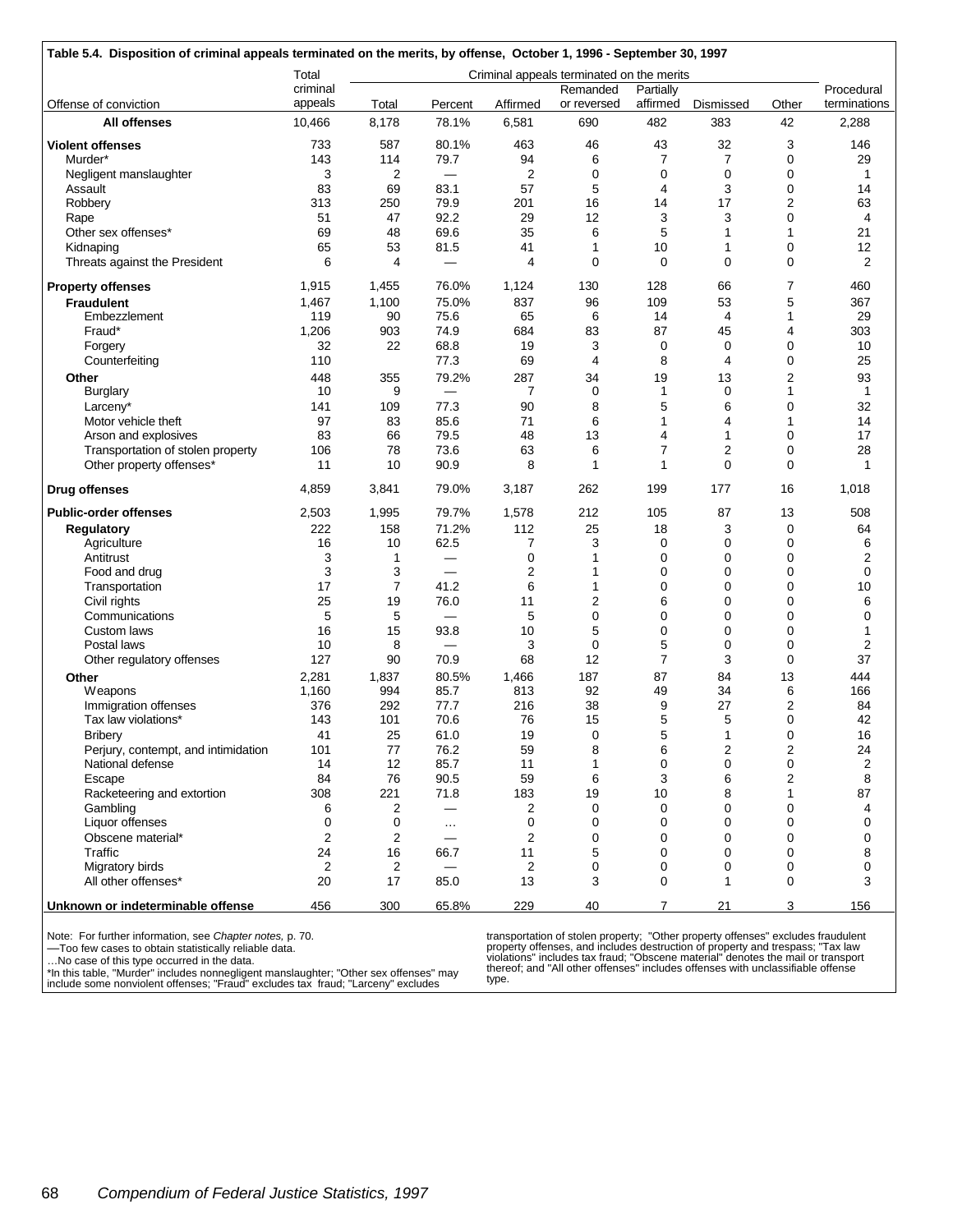|                                     |                |                                |                          |           | Percent of criminal appeals cases terminated on the merits |                          |
|-------------------------------------|----------------|--------------------------------|--------------------------|-----------|------------------------------------------------------------|--------------------------|
|                                     |                |                                | Remanded                 | Partially |                                                            |                          |
| Most serious offense                | Total          | Affirmed                       | or reversed              | affirmed  | Dismissed                                                  | Other                    |
| All offenses                        | 8,178          | 80.5%                          | 8.4%                     | 5.9%      | 4.7%                                                       | 0.5%                     |
| <b>Violent offenses</b>             | 587            | 78.9%                          | 7.8%                     | 7.3%      | 5.5%                                                       | 0.5%                     |
| Murder*                             | 114            | 82.5                           | 5.3                      | 6.1       | 6.1                                                        | 0                        |
| Negligent manslaughter              | 2              | $\qquad \qquad \longleftarrow$ | —                        | —         |                                                            | –                        |
| Assault                             | 69             | 82.6                           | 7.2                      | 5.8       | 4.3                                                        | 0                        |
| Robbery                             | 250            | 80.4                           | 6.4                      | 5.6       | 6.8                                                        | 0.8                      |
|                                     | 47             |                                |                          | 6.4       | 6.4                                                        | 0                        |
| Rape<br>Other sex offenses*         |                | 61.7                           | 25.5                     |           |                                                            | 2.1                      |
|                                     | 48             | 72.9                           | 12.5                     | 10.4      | 2.1                                                        |                          |
| Kidnaping                           | 53             | 77.4                           | 1.9                      | 18.9      | 1.9                                                        | 0                        |
| Threats against the President       | 4              |                                |                          |           | $\equiv$                                                   |                          |
| <b>Property offenses</b>            | 1,455          | 77.3%                          | 8.9%                     | 8.8%      | 4.5%                                                       | 0.5%                     |
| <b>Fraudulent</b>                   | 1,100          | 76.1%                          | 8.7%                     | 9.9%      | 4.8%                                                       | 0.5%                     |
| Embezzlement                        | 90             | 72.2                           | 6.7                      | 15.6      | 4.4                                                        | 1.1                      |
| Fraud*                              | 903            | 75.7                           | 9.2                      | 9.6       | 5.0                                                        | 0.4                      |
| Forgery                             | 22             | 86.4                           | 13.6                     | 0         | 0                                                          | 0                        |
| Counterfeiting                      | 85             | 81.2                           | 4.7                      | 9.4       | 4.7                                                        | 0                        |
| Other                               | 355            | 80.8%                          | 9.6%                     | 5.4%      | 3.7%                                                       | 0.6%                     |
| <b>Burglary</b>                     | 9              |                                | $\overline{\phantom{0}}$ |           | $\qquad \qquad -$                                          |                          |
| Larceny*                            | 109            | 82.6                           | 7.3                      | 4.6       | 5.5                                                        | 0                        |
|                                     |                |                                |                          |           |                                                            |                          |
| Motor vehicle theft                 | 83             | 85.5                           | 7.2                      | 1.2       | 4.8                                                        | 1.2                      |
| Arson and explosives                | 66             | 72.7                           | 19.7                     | 6.1       | 1.5                                                        | 0                        |
| Transportation of stolen property   | 78             | 80.8                           | 7.7                      | 9.0       | 2.6                                                        | 0                        |
| Other property offenses*            | 10             |                                |                          | —         | $\overline{\phantom{0}}$                                   |                          |
| <b>Drug offenses</b>                | 3,841          | 83.0%                          | 6.8%                     | 5.2%      | 4.6%                                                       | 0.4%                     |
| <b>Public-order offenses</b>        | 1,995          | 79.1%                          | 10.6%                    | 5.3%      | 4.4%                                                       | 0.7%                     |
| Regulatory                          | 158            | 70.9%                          | 15.8%                    | 11.4%     | 1.9%                                                       | 0%                       |
| Agriculture                         | 10             | $\overline{\phantom{0}}$       | $\overline{\phantom{0}}$ |           | $\overline{\phantom{0}}$                                   | $\overline{\phantom{0}}$ |
| Antitrust                           | 1              |                                |                          |           |                                                            |                          |
| Food and drug                       | 3              |                                |                          |           | $\overline{\phantom{a}}$                                   |                          |
| Transportation                      | $\overline{7}$ |                                |                          |           |                                                            |                          |
| Civil rights                        | 19             | 57.9                           | 10.5                     | 31.6      | 0                                                          | 0                        |
| Communications                      | 5              |                                |                          |           |                                                            |                          |
| Custom laws                         | 15             | 66.7                           | 33.3                     | 0         | 0                                                          | $\mathbf 0$              |
| Postal laws                         | 8              | $\overline{\phantom{0}}$       |                          |           |                                                            | <u>in a</u>              |
| Other regulatory offenses           | 90             | 75.6                           | 13.3                     | 7.8       | 3.3                                                        | $\Omega$                 |
|                                     |                |                                |                          |           |                                                            |                          |
| Other                               | 1,837          | 79.8%                          | 10.2%                    | 4.7%      | 4.6%                                                       | 0.7%                     |
| <b>Weapons</b>                      | 994            | 81.8                           | 9.3                      | 4.9       | 3.4                                                        | 0.6                      |
| Immigration offenses                | 292            | 74.0                           | 13.0                     | 3.1       | 9.2                                                        | 0.7                      |
| Tax law violations*                 | 101            | 75.2                           | 14.9                     | 5.0       | 5.0                                                        | 0                        |
| <b>Bribery</b>                      | 25             | 76.0                           | 0                        | 20.0      | 4.0                                                        | 0                        |
| Perjury, contempt, and intimidation | 77             | 76.6                           | 10.4                     | 7.8       | 2.6                                                        | 2.6                      |
| National defense                    | 12             | 91.7                           | 8.3                      | 0         | 0                                                          | 0                        |
| Escape                              | 76             | 77.6                           | 7.9                      | 3.9       | 7.9                                                        | 2.6                      |
| Racketeering and extortion          | 221            | 82.8                           | 8.6                      | 4.5       | 3.6                                                        | 0.5                      |
| Gambling                            | 2              |                                |                          |           |                                                            |                          |
| Liquor offenses                     | 0              | $\ldots$                       |                          |           | $\ddotsc$                                                  | $\ldots$                 |
| Obscene material*                   | 2              |                                |                          |           |                                                            |                          |
| Traffic                             | 16             | 68.8                           | 31.3                     | 0         | 0                                                          | 0                        |
| Migratory birds                     | 2              |                                |                          |           |                                                            |                          |
| All other offenses*                 | 17             | 76.5                           | 17.6                     | 0         | 5.9                                                        | $\mathbf 0$              |
|                                     |                |                                |                          |           |                                                            |                          |

Note: For further information, see *Chapter notes,* p. 70.

—Too few cases to obtain statistically reliable data.<br>...No case of this type occurred in the data.<br>\*In this table, "Murder" includes nonnegligent manslaughter; "Other sex<br>offenses" may include some nonviolent offenses; "F

excludes fraudulent property offenses, and includes destruction<br>of property and trespass; "Tax law violations" includes tax fraud;<br>"Obscene material" denotes the mail or transport thereof; and<br>"All other offenses" includes type.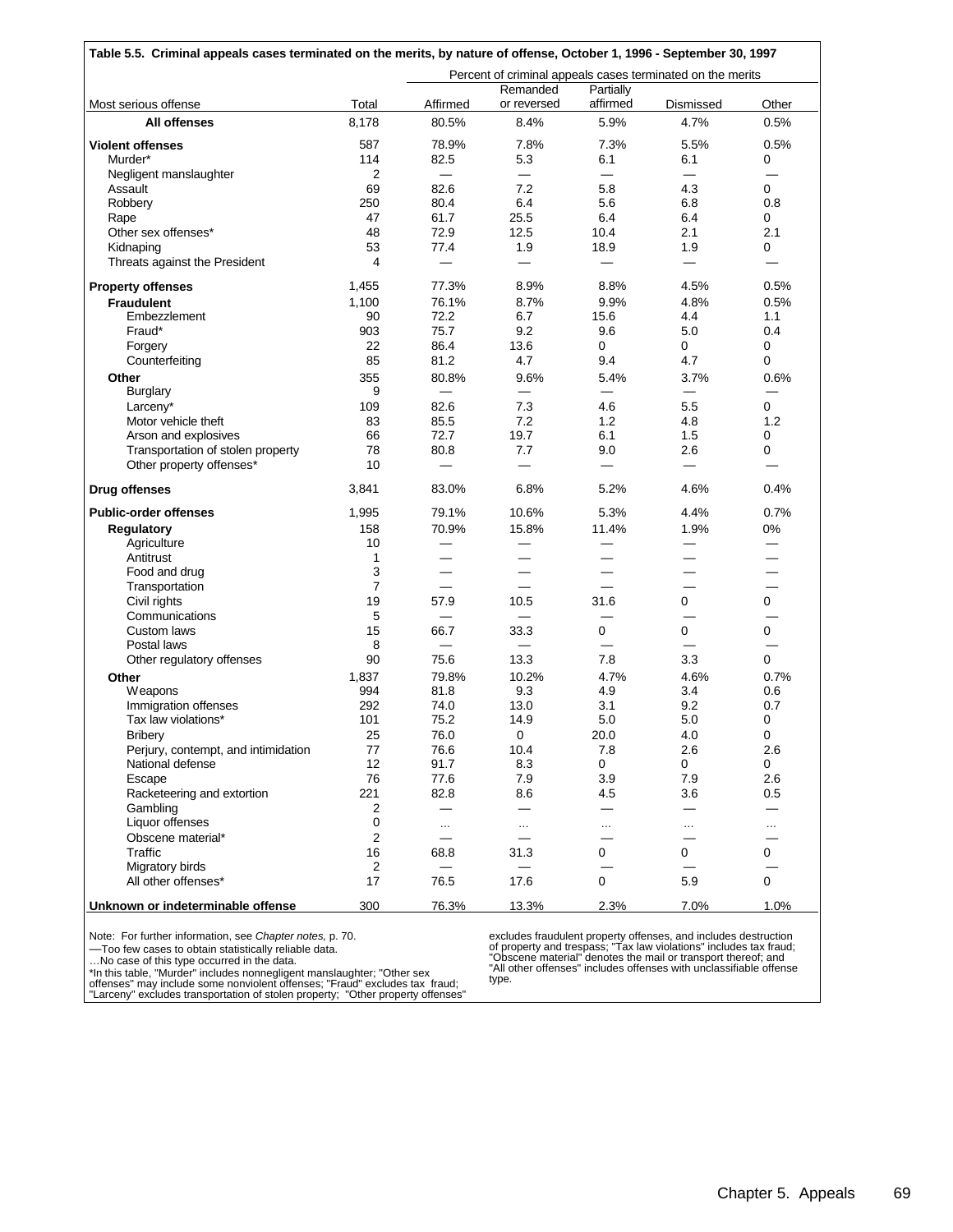Tables in chapter 5 were created from the AOUSC appeals database. Records of appeals filed or terminated during October 1, 1996, through September 30, 1997, were selected. Data include records of 10,521 criminal appeals filed during fiscal year 1997 and 10,466 appeals terminated during the same period.

The unit of analysis in the appeals data is a single case. Most records in the appeals data report on a single appellant. Appeals were classified into the offense categories that represent the underlying offense of conviction. Offenses represent the statutory offense charged against a defendant in a criminal appeal. Offenses were classified by the AOUSC into their four digit offense codes. These were then aggregated into the offense categories shown in the tables.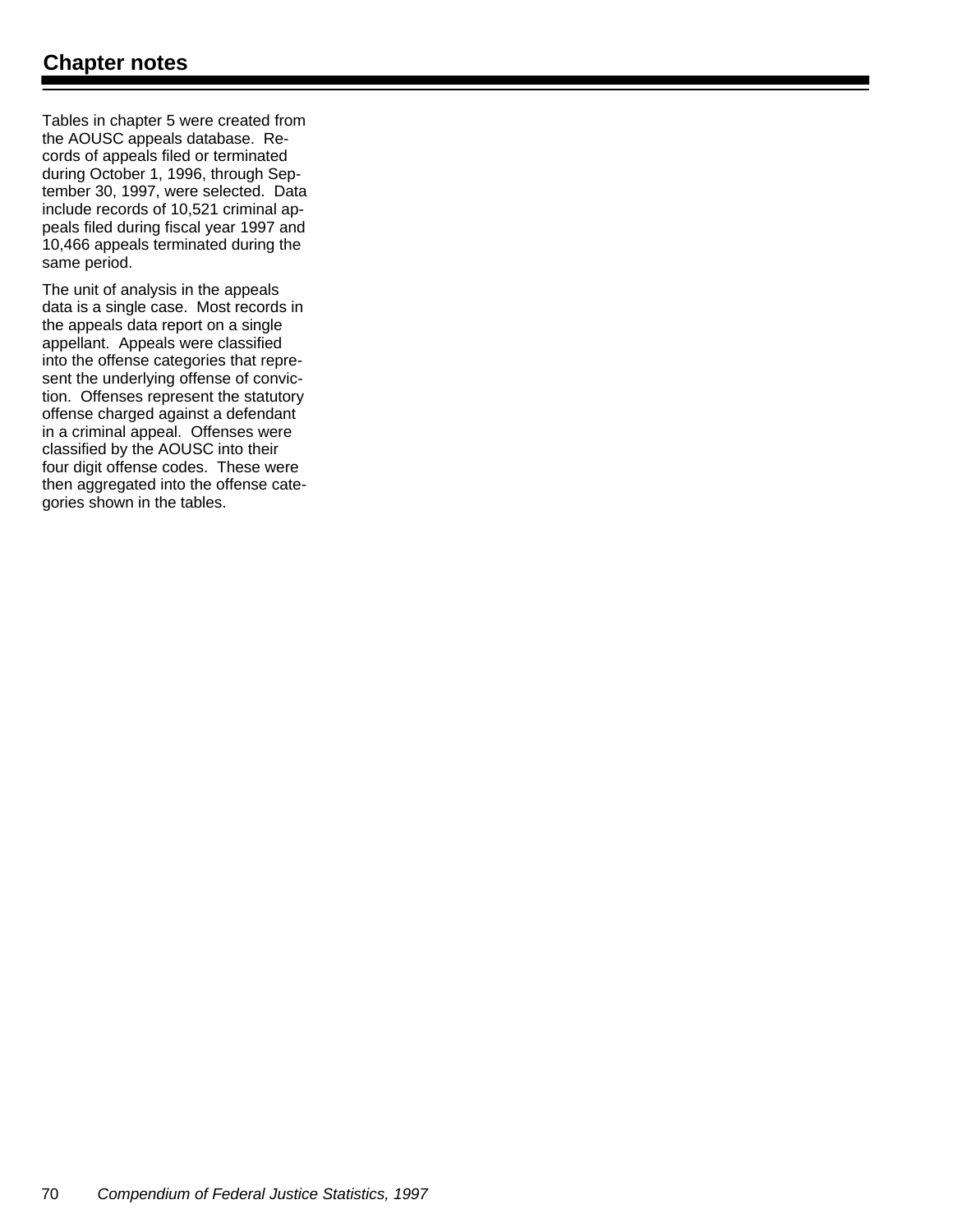# **Corrections**

| <b>Tables</b>        |                                                                                                                                                                   |
|----------------------|-------------------------------------------------------------------------------------------------------------------------------------------------------------------|
|                      | October 1, 1996 - September 30, 1997                                                                                                                              |
| 6.1.                 | Federal offenders under supervision, by offense  77                                                                                                               |
| 6.2.                 | Characteristics of Federal offenders under                                                                                                                        |
| 6.3.                 | Outcomes of probation supervision, by offense  79                                                                                                                 |
| 6.4.                 | Characteristics of offenders terminating                                                                                                                          |
| 6.5.                 | Outcomes of supervised release, by offense  81                                                                                                                    |
| 6.6.                 | Characteristics of offenders terminating                                                                                                                          |
| 6.7.                 |                                                                                                                                                                   |
| 6.8.                 | Characteristics of offenders terminating parole  84                                                                                                               |
| 6.9.                 | Admissions and releases of Federal prisoners,                                                                                                                     |
|                      | 6.10. Characteristics of Federal prison population,<br>by major offense category  86                                                                              |
|                      | 6.11. Number of first releases from Federal prison,<br>by release method and sentence length  87                                                                  |
|                      | 6.12. Average time to first release and percent of<br>sentence served, for prisoners released by                                                                  |
|                      | 6.13. Mean time served to first release, by length of<br>sentence imposed, offense, and type of case,<br>for prisoners released by standard methods  89           |
|                      | 6.14. Percent of sentence served to first release, by<br>length of sentence imposed, offense, and type of<br>case, for prisoners released by standard methods  90 |
|                      | 6.15. Characteristics of first releases from prison, by                                                                                                           |
|                      | 6.16. Mean time served to first release from Federal<br>prison for prisoners released by standard methods,<br>by offense and offender characteristics  92         |
| <b>Chapter notes</b> |                                                                                                                                                                   |

**Discussion ....................................... 73**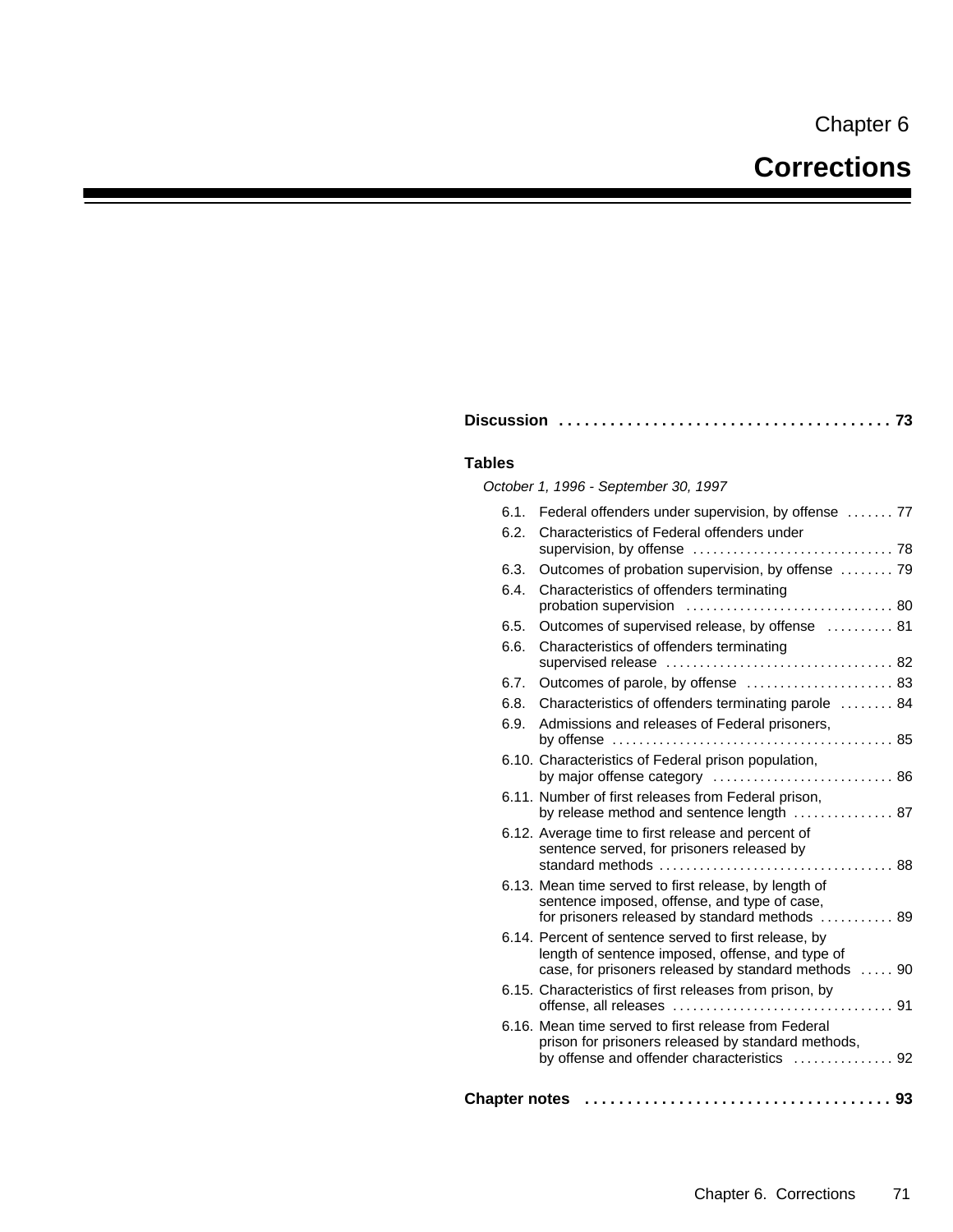## **Corrections**

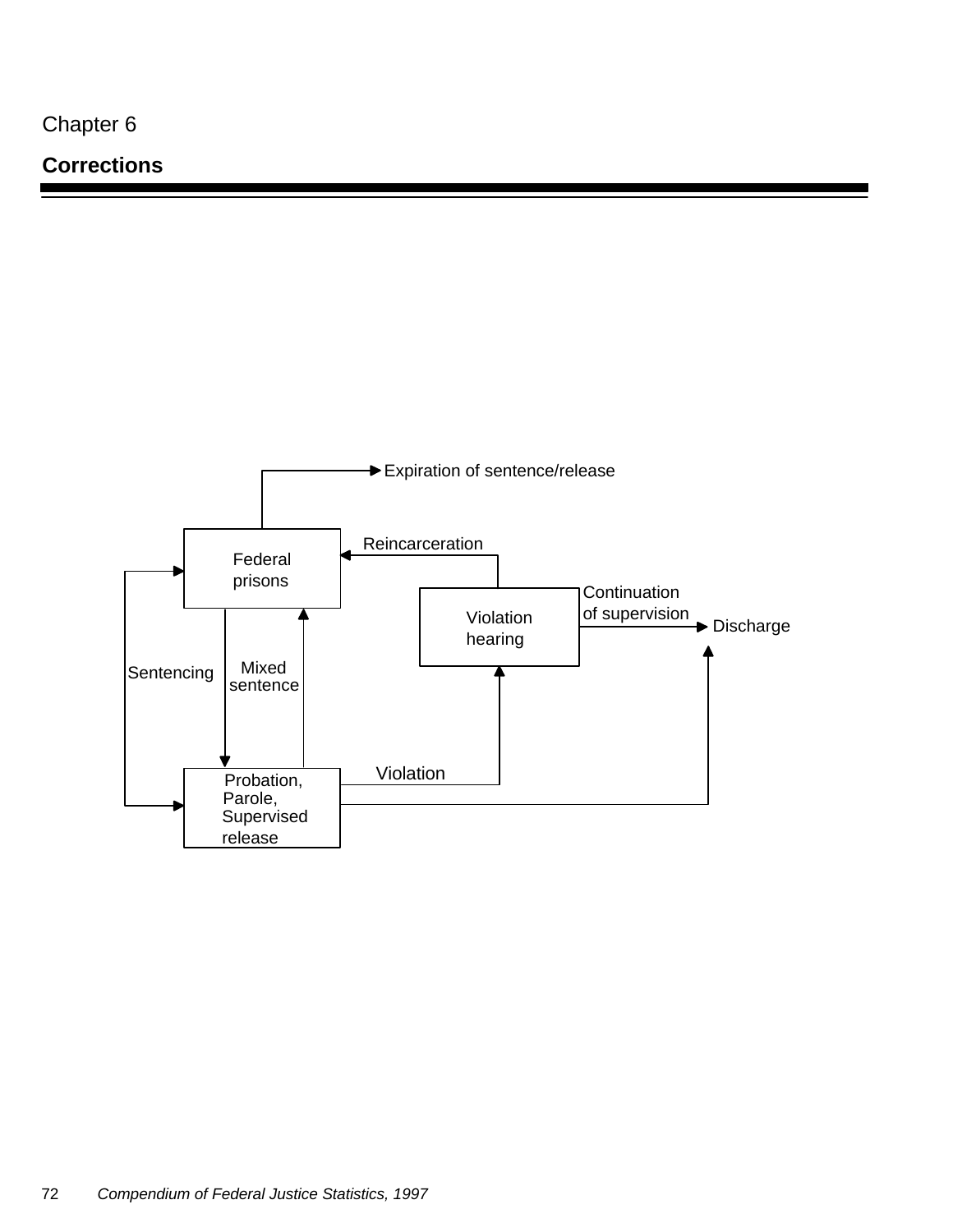#### **Supervision**

During 1997, 38,503 offenders terminated active supervision of probation, parole or mandatory release, or a term of supervised release.

Active supervision can terminate upon one of two events: (1) a temporary removal or (2) a permanent closure. A temporary removal to inactive status can occur because of a violation (usually absconding, a warrant for arrest, or failure to appear for a hearing) or for some other reason, such as long-term hospitalization. A permanent closure of supervision occurs in one of three ways: (1) the offender successfully completes the supervision term without violating conditions; (2) the offender is returned to prison following a violation of conditions or conviction for a new crime; or (3) the offender's supervision is closed for administrative reasons. The tables in this chapter classify termination of active supervision as "no violation" (a successful completion or a removal without violations), as technical violations or new crimes (removals with violations or returns to prison), or as administrative case closures.

Violation of the conditions of supervision or arrest for a new offense can result in imposition of additional restrictions or in removal from active supervision. Removal from active supervision may entail incarceration of a probationer or reincarceration of an offender who was under parole or supervised release. Offenders who are removed from active supervision with violations, but who are not incarcerated, may have some other action taken against them, such as deportation, issuance of an arrest warrant, assignment to community corrections, or supervision by some other State or local authority.

#### **Federal offenders under supervision (table 6.1)**

As of the end of the fiscal year 1997, there were 90,751 offenders under active Federal supervision, of which 88% had been convicted of a felony. Almost two-thirds were serving a term of post-incarceration supervision:

#### **Offenders terminating parole or supervised release violated their terms of supervision at higher rates than offenders terminating probation**



*Figure 6.1. Violation rates of offenders terminating probation, supervised release, or parole, by type of violation, October 1, 1996 - September 30, 1997*

supervised release (51,140) or parole (6,872). The remainder (32,739) were on probation. Most of those on probation had been convicted of either a felony property offense (39%) or a misdemeanor (32%). More than half of offenders under supervised release (52%) and parolees (54%) had been convicted of a drug offense.

#### **Outcomes of offenders completing supervision (tables 6.3, 6.5, and 6.7)**

**Probation (table 6.3) —** During 1997, 16,748 offenders completed one or more terms of active probation. Overall, 83% of offenders successfully completed their term of probation, another 15% violated the conditions of supervision, and 2% had their supervision administratively terminated. Of offenders terminating probation, 5% committed a new crime (figure 6.1). Most committed technical violations, including drug use (3%) and absconding (2%).

Offenders convicted of violent offenses were less likely than others to successfully complete a term of probation without a violation (figure 6.2). During 1997, 34% of probationers convicted of violent offenses violated their conditions of probation, as did

14% of drug, 13% of property, and 9% of public-order offenders. Violent offenders were also more likely to commit new crimes (11%) than were drug (6%), property (5%), and public-order (4%) offenders.

**Supervised release (table 6.5) —** During 1997, 17,896 offenders completed terms of supervised release. Overall, 65% of these offenders successfully completed their term of supervised release; 21% committed technical violations, such as drug use (8%) and absconding (4%); and 12% committed a new crime (figure 6.1). The remaining 3% had their supervision administratively terminated.

Offenders convicted of violent offenses were less likely than others to complete a term of supervised release without a violation (figure 6.2). Fifty-five percent of violent offenders violated conditions of supervised release, while 33% of drug, 32% of public-order, and 27% of property offenders violated supervised release. Violent offenders were also more likely to commit new crimes (17%) than were public-order (13%), drug (12%), or property (10%) offenders.

**Parole (table 6.7) —** During 1997, 3,859 offenders completed terms of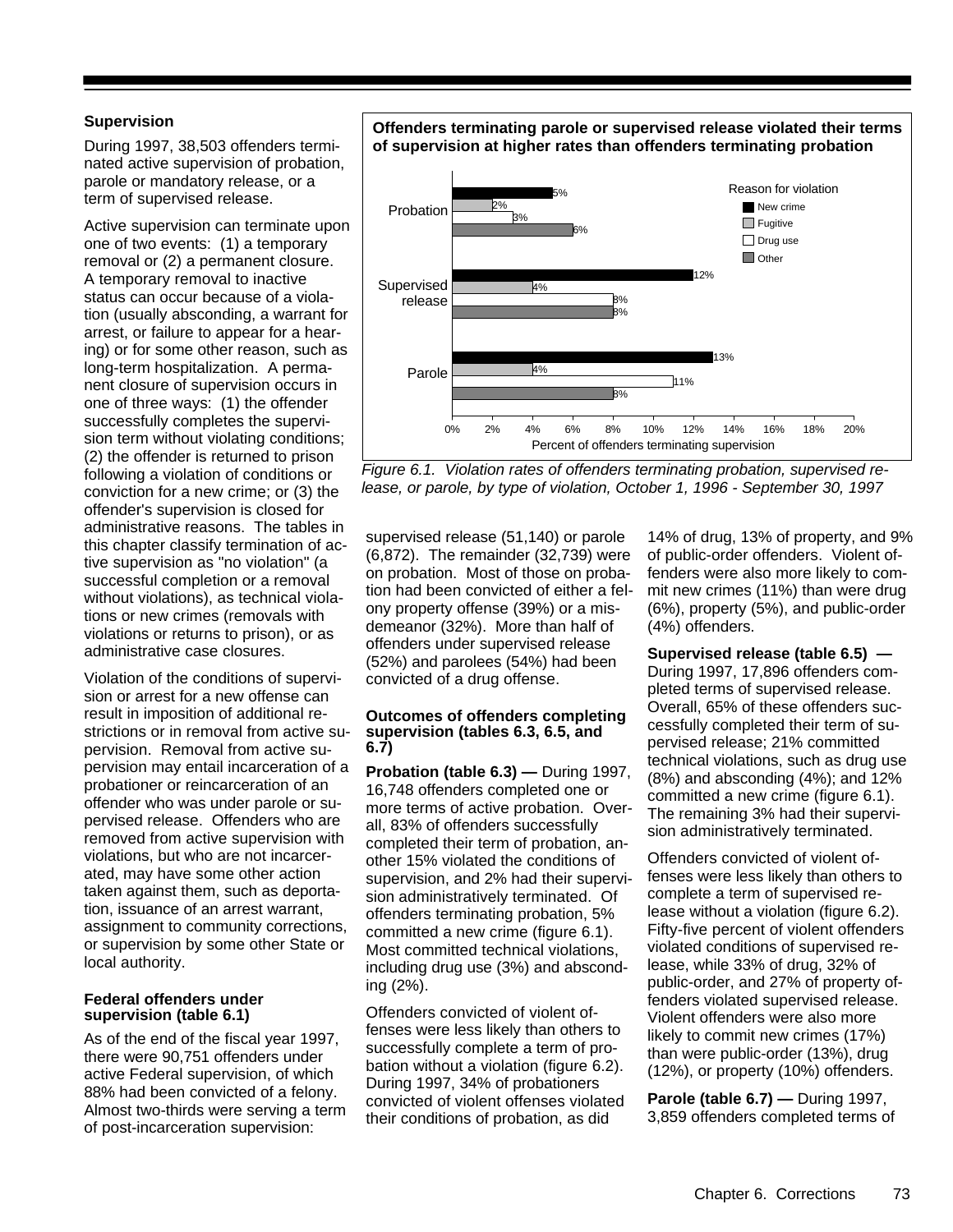

*Figure 6.2. Violation rates of offenders completing probation, supervised release, or parole, by category of offense, October 1, 1996 - September 30, 1997*

parole. Overall, 60% of these offenders successfully completed their term of parole; 23% committed technical violations, such as drug use (11%) and absconding (4%); and 13% committed a new crime. The remaining 5% had their supervision administratively terminated.

Offenders convicted of violent offenses were less likely than others to complete a term of parole without a violation (figure 6.2). Fifty-eight percent of violent offenders violated conditions of parole, while 29% of publicorder, and 28% of both property and drug offenders violated parole. Violent offenders were also more likely to commit new crimes (21%) than offenders convicted of public-order (15%), property (10%), or drug (10%) offenses.

#### **Characteristics of offenders completing supervision (tables 6.4, 6.6, and 6.8)**

**Probation (table 6.4) —** Among offenders who completed a term of probation, 74% were male; 69% were white; 90% were of non-Hispanic origin; 31% were less than age 31 (compared to 40% over age 40); 26% had less than a high school diploma (compared to 38% who had a high school

diploma and 37% who had at least some college education); and 81% had no known drug history.

Younger offenders, those with a history of drug abuse, and those with a lower educational background had higher probabilities of violating the conditions of probation. Offenders ages 16 to 20 were more likely (33%) to violate probation conditions than probationers in other age groups — 22% of those ages 21 to 30 and 12% of those over age 30.

Probationers with a history of drug abuse were almost 7 times more likely to violate probation for drug use than offenders who were not drug abusers. Probationers with a history of drug abuse were also more likely to violate supervision for other reasons (fugitive status and new crimes) than were other probationers.

Probationers with lower levels of education were more likely to violate the conditions of probation than those with higher levels of education (figure 6.3). Those who did not graduate high school had a 22% violation rate, those who were high school graduates had a 16% violation rate, those with some college had a 12% violation rate, and those with a college degree had a 6% violation rate.

**Supervised release (table 6.6) —** Among those who completed a term of supervised release, 85% were male; 67% were white; 84% were of non-Hispanic origin; 26% were less than age 31 (38% were over age 40); 38% had only some high school (35% had a high school diploma and 27% had at least some college); and 56% had no known drug history.

Younger offenders, those with a history of drug abuse, and those with a lower educational background had higher probabilities of violating the conditions of supervised release. Offenders ages 16 to 20 were more likely to violate conditions of their supervision than offenders in other age groups — 69% of those ages 16 to 20 violated a condition of their supervision compared to 46% of those ages 21 to 30 and 27% of those over age 30.

Releasees with a history of drug abuse were almost 5 times more likely to terminate their supervision for technical violations of drug use than were releasees who were not drug abusers. Releasees with a history of drug abuse were also more likely to violate supervision because of fugitive status or new crimes.

Similarly, releasees with lower levels of education were more likely to violate conditions of supervised release than those with higher levels of education (figure 6.3). Those who did not graduate from high school had a 41% violation rate, those who were high school graduates had a 32% violation rate, those with some college had a 23% violation rate, and those with a college degree had a 12% violation rate.

**Parole (table 6.8) —** Among those who completed a term of parole, 96% were male; 66% were white; 86% were of non-Hispanic origin; 72% were over age 40; 44% had only some high school (33% had a high school diploma and 22% had at least some college); and 48% had no known drug history.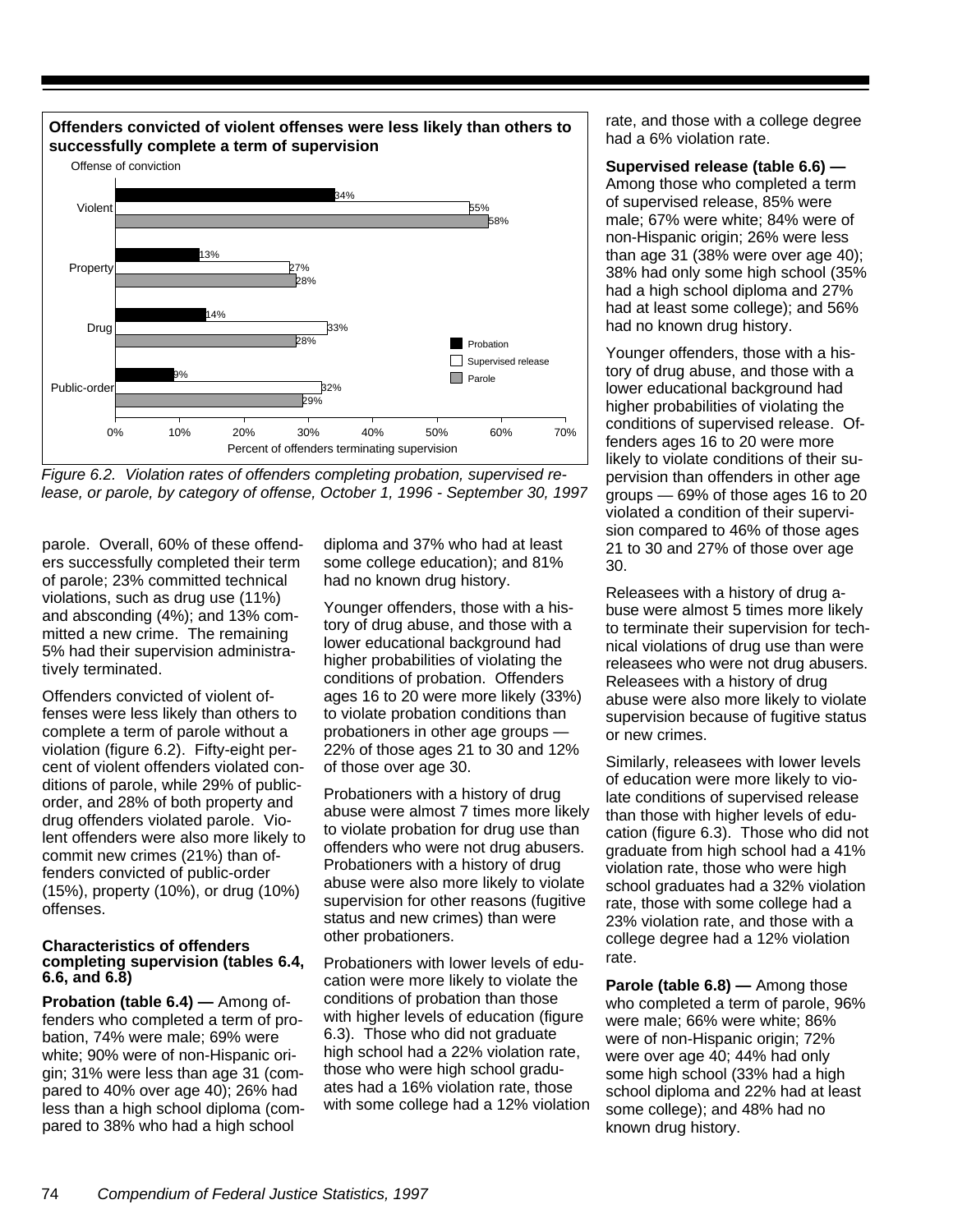Offenders with a history of drug abuse and those with a lower educational background had higher probabilities of violating the conditions of parole. Releasees with a history of drug abuse were almost 5 times more likely to terminate their supervision for technical violations of drug use as were releasees who were not drug abusers. Releasees with a history of drug abuse were also more likely to violate supervision because of fugitive status or new crimes.

Similarly, releasees with lower levels of education were more likely to violate conditions of supervised release than those with higher levels of education (figure 6.3). Those who did not graduate from high school had a 41% violation rate, those who were high school graduates had a 35% violation rate, those with some college had a 31% violation rate, and those with a college degree had a 10% violation rate.

#### **Admissions, releases, and standing population of Federal prisoners (table 6.9)**

The Federal prison population grew by 6,565 persons during fiscal year 1997, increasing from 92,379 sentenced prisoners to 98,944. The greatest growth was among drug and public-order offenders, particularly immigration offenders. The number of drug offenders in prison grew by 3,868 in 1997. The number of immigration offenders increased by 945. In contrast, the number of weapons offenders grew at a slower rate, increasing by 317.

#### **Federal prisoners: First releases and time served (tables 6.11-6.14)**

During 1997, 31,894 prisoners were released from Federal prison for the first time after serving a sentence imposed by a U.S. district court.<sup>1</sup> Of these, 29,080 were released by standard means. These standard releases served an average of 28.8 months (table 6.12) in prison — 91%

#### **Those having lower levels of education were more likely to violate conditions of supervision**



*Figure 6.3. Rates of violation of conditions of supervision, by level of education, October 1, 1996 - September 30, 1997*

of the sentence imposed, on average (table  $6.14$ ).<sup>2</sup>

The remaining 2,814 first releases were released by extraordinary means: 1,689 were released early due to participation in a drug treatment program; 291 had their sentences commuted; 338 were deported; 212 died; and 284 were released for other reasons including escape and an intensive confinement program (table 6.11). Drug offenders made up the vast majority of those released by extraordinary means (79%).

Time served until first release varied by offense: Violent offenders served an average of 53.8 months; drug offenders served an average of 42.5 months; public-order offenders served an average of 17.9 months; and property offenders served an average of fewer than 15.3 months (figure 6.4). During 1997 the average time to first release for public-order offenders was

influenced heavily by the relatively short time served by immigration offenders. Immigration offenders composed 59% of all public-order offenders and, on average, served 10.9 months until first release. This was slightly more than half of the average time served for all public-order offenders (17.9). Exclusive of immigration offenders, public-order offenders served an average of 28.1 months until first release (not shown in a table).

While violent and drug offenders served more time before first release, property and public-order offenders served more of their sentences than violent and drug offenders (figure 6.4).

Old law offenders — those who committed crimes before the implementation of Federal Sentencing Guidelines in November 1987 — that were released in 1997 are not separately shown in any tables. Only 3%, or 956, released offenders were old law offenders. New law offenders released during 1997 served, on average, 26.7 months in prison (92% of the sentence imposed). Since the Guidelines became effective as of November 1987, new law offenders sentenced to terms of imprisonment greater than 139 months could not have been released by standard means as of the

<sup>1</sup>Tables 6.11-6.13 include only prisoners first released by the BOP during 1997.

<sup>&</sup>lt;sup>2</sup> Average time to first release is the number of months in Bureau of Prisons facilities minus credits for time spent in jail prior to final disposition or sentencing. Percent of sentence served is the average percentage of each individual prisoner's percent of total sentence obligation served until first release.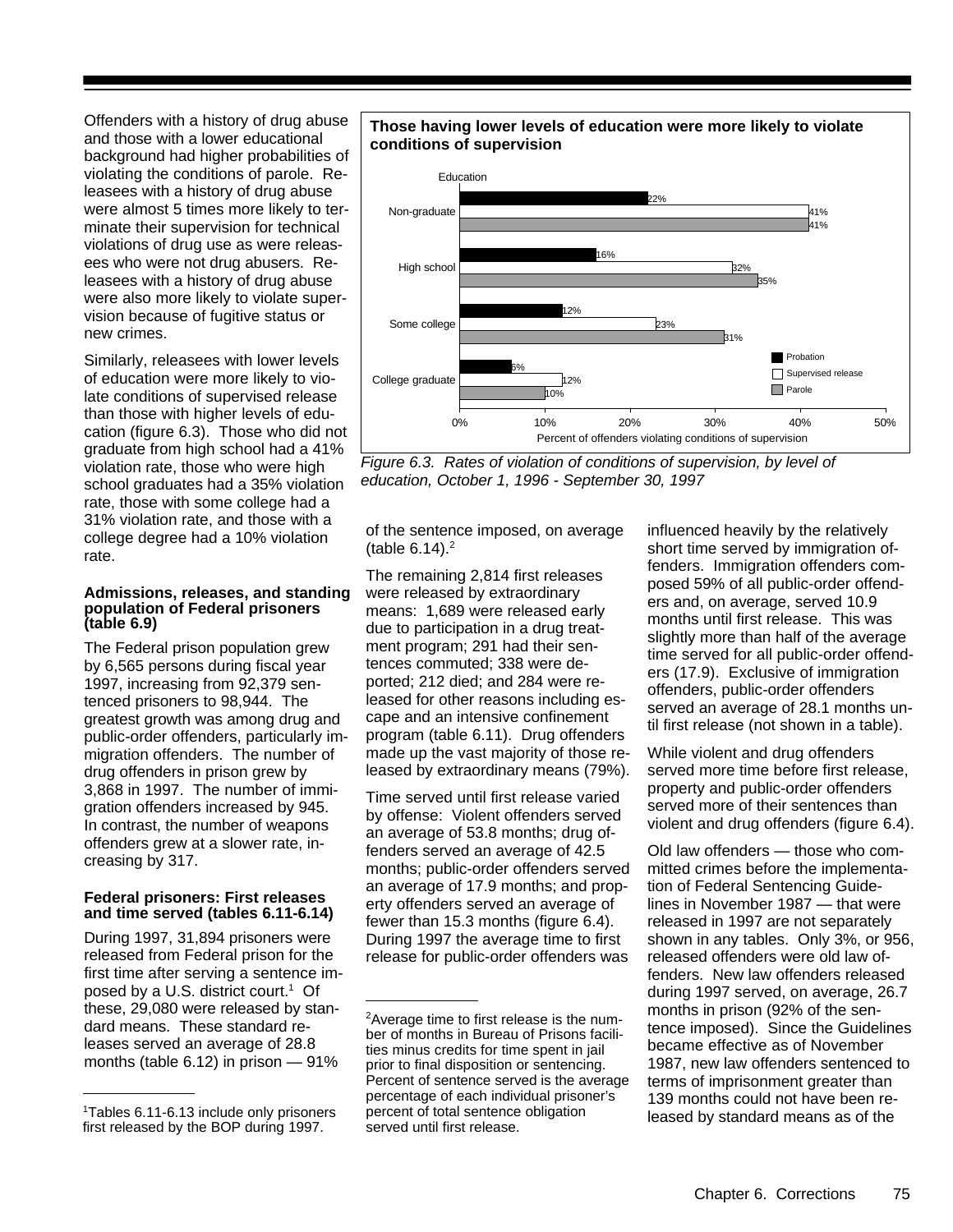

*Figure 6.4. Mean time to first release (months), by offense, October 1, 1996 - September 30, 1997*

end of 1997.<sup>3</sup> They could have been released for extraordinary reasons such as death, commutation, or treaty transfer.<sup>4</sup>

#### **Characteristics of Federal prisoners (tables 6.10, 6.15, and 6.16)**

**Standing population (table 6.10)** — Of prisoners in Federal prison at the end of 1997, 93% were male, 58% were white, 39% were black, 27% were Hispanic, and 76% were U.S. citizens. Fifty-eight percent of the yearend population were 31 years of age or older. This portrait of the Federal prison population was similar across offenses and for new law offenders, except for the ethnicity and citizenship of violent and property offenders. More than 90% of these offenders were non-Hispanic and U.S. citizens.

#### **Prisoners released (table 6.15) —**

Of prisoners released during 1997, 89% were male, 73% were white, 24% were black, 38% were Hispanic, and 63% were U.S. citizens. Fifty-six percent were 31 years of age or older. These patterns were similar across offenses and for new law offenders, except with nonregulatory public-order offenses. Of released offenders convicted of those offenses, 61% were

**more time before first release** 29.7 37.0 23.9 21.9 32.9 20.9 26.3 31.9 27.7 **22.5** 30.7 0 10 10 20 30 30 40 Mean time served to first release (months) **Male Female Black White** 18 or younge **19-30 U.S. citizen Not U.S. citizen** Characteristic **Citizenship** Age **Ethnicity** Sex Race **Hispanic Non-Hispanic Over 30**

**Males, blacks, non-Hispanics, older persons, and U.S. citizens served**

#### *Figure 6.5. Characteristics of first releasees, October 1, 1996 - September 30, 1997*

Hispanic and 64% were not U.S. citizens.

**Time served to first release (table 6.16)** — Of prisoners released by standard methods, males served more time than females, blacks served more time than whites, non-Hispanics served more time than Hispanics, older persons served more time than younger (until over age 40), and U.S. citizens served more time than noncitizens (figure 6.5). However, among the offenses, the overall pattern does not always hold, except for males and females. For example, blacks served more time on average than whites, but among property offenders released from prison, whites served more time than blacks.

<sup>3</sup>The Federal Sentencing Guidelines allow a prisoner up to 54 days per year for good behavior, so a prisoner sentenced to 139 months in prison in November 1987 could have served 118 months of his or her sentence and been released in 1997.

<sup>4</sup>Prisoners released for extraordinary reasons have been excluded from all time served and percent of sentence served calculations.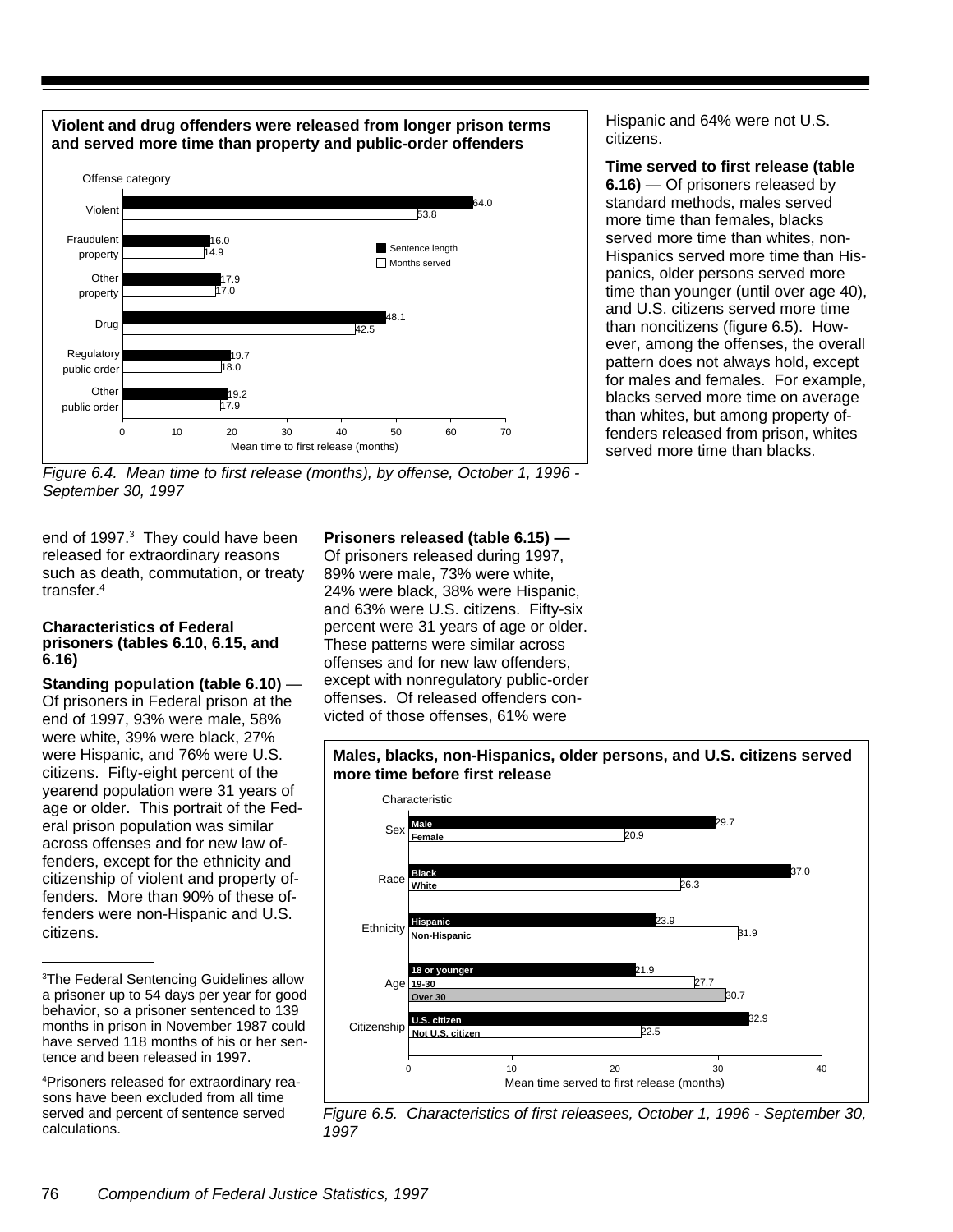| Table 6.1. Federal offenders under supervision, by offense, September 30, 1997 |                        |                          |                  |                 |                    |                          |                    |                          |
|--------------------------------------------------------------------------------|------------------------|--------------------------|------------------|-----------------|--------------------|--------------------------|--------------------|--------------------------|
|                                                                                | <b>Total offenders</b> |                          |                  |                 |                    | Type of supervision      |                    |                          |
|                                                                                |                        | under supervision        | Probation        |                 | Supervised release |                          |                    | Parole                   |
| Most serious offense of conviction <sup>a</sup><br>All offenses <sup>b</sup>   | Number<br>90,751       | Percent<br>100%          | Number<br>32,739 | Percent<br>100% | Number<br>51,140   | Percent<br>100%          | Number<br>6,872    | Percent<br>100%          |
| <b>Felonies</b>                                                                | 79,804                 | 88.2%                    | 22,442           | 68.9%           | 50,498             | 98.9%                    | 6,864              | 99.9%                    |
|                                                                                |                        |                          |                  |                 |                    |                          |                    |                          |
| <b>Violent offenses</b>                                                        | 5,270                  | 5.8%                     | 711              | 2.2%            | 2,869              | 5.6%                     | 1,690              | 24.6%                    |
| Murder <sup>c</sup>                                                            | 255<br>18              | 0.3                      | 39               | 0.1             | 91<br>10           | 0.2                      | 125                | 1.8<br>$\mathbf 0$       |
| Negligent manslaughter<br>Assault                                              | 461                    | —<br>0.5                 | 8<br>150         | 0.5             | 264                | 0.5                      | 0<br>47            | 0.7                      |
| Robbery                                                                        | 3,647                  | 4.0                      | 263              | 0.8             | 2,039              | 4.0                      | 1,345              | 19.6                     |
| Rape                                                                           | 326                    | 0.4                      | 94               | 0.3             | 185                | 0.4                      | 47                 | 0.7                      |
| Other sex offenses <sup>c</sup>                                                | 353                    | 0.4                      | 140              | 0.4             | 189                | 0.4                      | 24                 | 0.3                      |
| Kidnaping                                                                      | 164                    | 0.2                      | $\overline{7}$   | $\qquad \qquad$ | 56                 | 0.1                      | 101                | 1.5                      |
| Threats against the President                                                  | 46                     | 0.1                      | 10               |                 | 35                 | 0.1                      | $\mathbf{1}$       |                          |
| <b>Property offenses</b>                                                       | 27,585                 | 30.5%                    | 12,774           | 39.2%           | 14,034             | 27.5%                    | 777                | 11.3%                    |
| <b>Fraudulent</b>                                                              | 22,621                 | 25.0%                    | 10,360           | 31.8%           | 11,782             | 23.1%                    | 479                | 7.0%                     |
| Embezzlement                                                                   | 3,636                  | 4.0                      | 1,329            | 4.1             | 2,263              | 4.4                      | 44                 | 0.6                      |
| Fraud <sup>c</sup>                                                             | 16,864                 | 18.6                     | 7,985            | 24.5            | 8,526              | 16.7                     | 353                | 5.1                      |
| Forgery                                                                        | 704                    | 0.8                      | 348              | 1.1             | 300                | 0.6                      | 56                 | 0.8                      |
| Counterfeiting                                                                 | 1,417                  | 1.6                      | 698              | 2.1             | 693                | 1.4                      | 26                 | 0.4                      |
| Other                                                                          | 4,964                  | 5.5%                     | 2,414            | 7.4%            | 2,252              | 4.4%                     | 298                | 4.3%                     |
| <b>Burglary</b>                                                                | 261                    | 0.3                      | 55               | 0.2             | 150                | 0.3                      | 56                 | 0.8                      |
| Larcenv <sup>c</sup>                                                           | 3,352                  | 3.7                      | 1,869            | 5.7             | 1,350              | 2.6                      | 133                | 1.9                      |
| Motor vehicle theft                                                            | 429                    | 0.5                      | 147              | 0.5             | 250                | 0.5                      | 32                 | 0.5                      |
| Arson and explosives                                                           | 331                    | 0.4                      | 92               | 0.3             | 191                | 0.4                      | 48                 | 0.7                      |
| Transportation of stolen property<br>Other property offenses <sup>c</sup>      | 522<br>69              | 0.6<br>0.1               | 214<br>37        | 0.7<br>0.1      | 280<br>31          | 0.5<br>0.1               | 28<br>$\mathbf{1}$ | 0.4                      |
| <b>Drug offenses</b>                                                           | 33,743                 | 37.3%                    | 3,655            | 11.2%           | 26,365             | 51.7%                    | 3,723              | 54.2%                    |
| Trafficking                                                                    | 29,942                 | 33.1                     | 3,204            | 9.8             | 23,316             | 45.7                     | 3,422              | 49.8                     |
| Other drug offenses                                                            | 3,801                  | 4.2                      | 451              | 1.4             | 3,049              | 6.0                      | 301                | 4.4                      |
| <b>Public-order offenses</b>                                                   | 12,942                 | 14.3%                    | 5,138            | 15.8%           | 7,134              | 14.0%                    | 670                | 9.8%                     |
| <b>Regulatory</b>                                                              | 2,187                  | 2.4%                     | 1,278            | 3.9%            | 860                | 1.7%                     | 49                 | 0.7%                     |
| Agriculture                                                                    | 78                     | 0.1                      | 50               | 0.2             | 27                 | 0.1                      | $\mathbf{1}$       |                          |
| Antitrust                                                                      | 22                     | $\overline{\phantom{0}}$ | 19               | 0.1             | 3                  | $\overline{\phantom{0}}$ | $\mathbf 0$        | 0                        |
| Food and drug                                                                  | 60                     | 0.1                      | 38               | 0.1             | 22                 | $\equiv$                 | $\mathbf 0$<br>4   | 0                        |
| Transportation<br>Civil rights                                                 | 95<br>140              | 0.1<br>0.2               | 54<br>44         | 0.2<br>0.1      | 37<br>84           | 0.1<br>0.2               | 12                 | 0.1<br>0.2               |
| Communications                                                                 | 105                    | 0.1                      | 64               | 0.2             | 41                 | 0.1                      | 0                  | 0                        |
| Custom laws                                                                    | 114                    | 0.1                      | 71               | 0.2             | 41                 | 0.1                      | $\overline{2}$     |                          |
| Postal laws                                                                    | 151                    | 0.2                      | 103              | 0.3             | 45                 | 0.1                      | 3                  |                          |
| Other regulatory offenses                                                      | 1,422                  | 1.6                      | 835              | 2.6             | 560                | 1.1                      | 27                 | 0.4                      |
| Other                                                                          | 10,755                 | 11.9%                    | 3,860            | 11.8%           | 6,274              | 12.3%                    | 621                | 9.0%                     |
| Weapons                                                                        | 3,908                  | 4.3                      | 612              | 1.9             | 3,094              | 6.1                      | 202                | 2.9                      |
| Immigration offenses                                                           | 1,405                  | 1.6                      | 637              | 2.0             | 754                | 1.5                      | 14                 | 0.2                      |
| Tax law violations <sup>c</sup>                                                | 1,890                  | 2.1                      | 1,251            | 3.8             | 574                | 1.1                      | 65                 | 0.9                      |
| <b>Bribery</b>                                                                 | 429                    | 0.5                      | 248              | 0.8             | 176                | 0.3                      | 5                  | 0.1                      |
| Perjury, contempt, and intimidation                                            | 320                    | 0.4                      | 126              | 0.4             | 175                | 0.3                      | 19                 | 0.3                      |
| National defense                                                               | 45                     |                          | 19               | 0.1             | 22                 |                          | 4                  | 0.1                      |
| Escape                                                                         | 323                    | 0.4                      | 65               | 0.2             | 226                | 0.4                      | 32                 | 0.5                      |
| Racketeering and extortion                                                     | 1,728                  | 1.9                      | 474              | 1.5             | 990                | 1.9                      | 264                | 3.8                      |
| Gambling                                                                       | 312                    | 0.3                      | 203              | 0.6             | 105                | 0.2                      | 4                  | 0.1                      |
| Obscene material <sup>c</sup>                                                  | 68<br>13               | 0.1<br>—                 | 40<br>12         | 0.1             | 24<br>1            | $\overline{\phantom{0}}$ | 4<br>0             | 0.1<br>0                 |
| Migratory birds<br>All other offenses                                          | 314                    | 0.3                      | 173              | 0.5             | 133                | 0.3                      | 8                  | 0.1                      |
|                                                                                |                        |                          |                  |                 |                    |                          |                    |                          |
| Misdemeanors <sup>c</sup><br>Fraudulent property offenses                      | 10,947<br>3,049        | 12.1%<br>3.4             | 10,297<br>2,866  | 31.6%<br>8.8    | 642<br>180         | 1.3%<br>0.4              | 8<br>3             | 0.1%                     |
| Larceny                                                                        | 1,375                  | 1.5                      | 1,301            | 4.0             | 73                 | 0.1                      | 1                  | $\overline{\phantom{0}}$ |
| Drug possession <sup>c</sup>                                                   | 1,469                  | 1.6                      | 1,374            | 4.2             | 93                 | 0.2                      | $\overline{c}$     |                          |
| Immigration misdemeanors                                                       | 1,863                  | 2.1                      | 1,691            | 5.2             | 170                | 0.3                      | $\overline{2}$     |                          |
| <b>Traffic offenses</b>                                                        | 324                    | 0.4                      | 311              | 1.0             | 13                 | $\qquad \qquad$          | 0                  | $\mathbf 0$              |
| Other misdemeanors                                                             | 2,867                  | 3.2                      | 2,754            | 8.5             | 113                | 0.2                      | 0                  | $\mathbf 0$              |
| Unknown or indeterminable offense                                              | 264                    |                          | 164              |                 | 96                 |                          | 4                  |                          |
|                                                                                |                        |                          |                  |                 |                    |                          |                    |                          |

ogy, p. 95.<br><sup>b</sup>Total includes offenders whose offense category could not be determined; see<br>*Chapter notes,* item 2, p. 93.<br><sup>c</sup>In this table, "Murder" includes nonnegligent manslaughter; "Other sex of-<br>fenses" may include

"Larceny" excludes transportation of stolen property; "Other property offenses" ex-<br>cludes fraudulent property offenses, and includes destruction of property and tres-<br>pass; "Tax law violations" includes tax fraud; "Obscen

<sup>—</sup>Less than .05%. <sup>a</sup>See *Chapter notes,* item 1, p. 93, and "Offense classifications" in *Methodol-*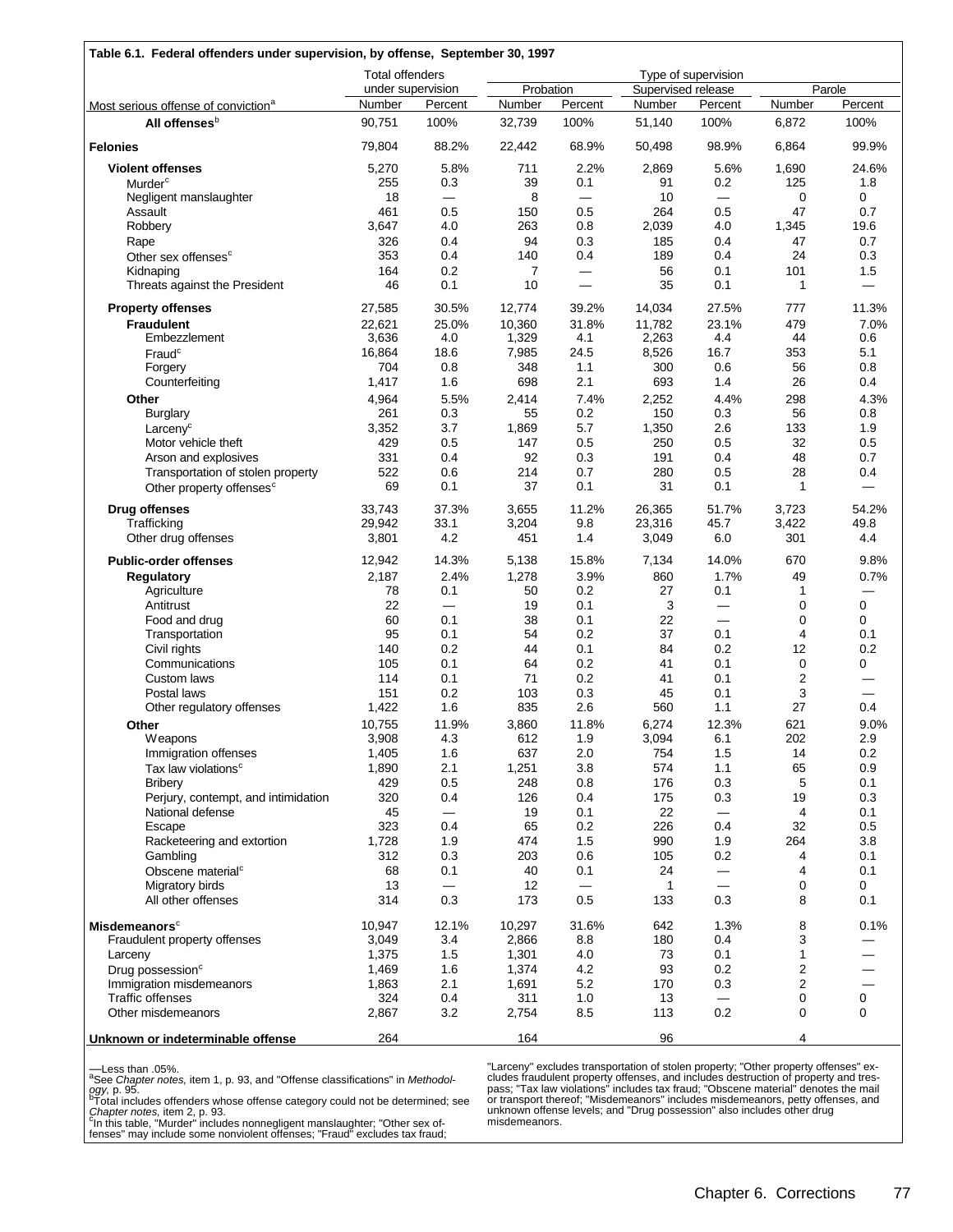|                                | <b>Total offenders</b> |         |           |         |                    | Type of supervision |        |         |
|--------------------------------|------------------------|---------|-----------|---------|--------------------|---------------------|--------|---------|
|                                | under supervision      |         | Probation |         | Supervised release |                     |        | Parole  |
| Offender characteristic        | Number                 | Percent | Number    | Percent | Number             | Percent             | Number | Percent |
| All offenders*                 | 91,371                 | 100%    | 6,872     | 100%    | 51,140             | 100%                | 32,739 | 100%    |
| <b>Sex</b>                     |                        |         |           |         |                    |                     |        |         |
| Male                           | 73,017                 | 80.1%   | 6,580     | 95.9%   | 42,347             | 82.9%               | 23,494 | 71.9%   |
| Female                         | 18,194                 | 19.9    | 283       | 4.1     | 8,716              | 17.1                | 9,174  | 28.1    |
| Race                           |                        |         |           |         |                    |                     |        |         |
| White                          | 61,190                 | 67.9%   | 4,571     | 67.7%   | 33,991             | 67.3%               | 22,267 | 69.0%   |
| <b>Black</b>                   | 24,939                 | 27.7    | 2,033     | 30.1    | 14.611             | 28.9                | 8,073  | 25.0    |
| Other                          | 4,036                  | 4.5     | 148       | 2.2     | 1,921              | 3.8                 | 1,954  | 6.1     |
| <b>Ethnicity</b>               |                        |         |           |         |                    |                     |        |         |
| Hispanic                       | 14,075                 | 15.4%   | 1,005     | 14.6%   | 8,857              | 17.3%               | 4,177  | 12.8%   |
| Non-Hispanic                   | 77,296                 | 84.6    | 5,867     | 85.4    | 42,283             | 82.7                | 28,562 | 87.2    |
| Age                            |                        |         |           |         |                    |                     |        |         |
| 16-18 years                    | 542                    | 0.6%    | 0         | 0%      | 28                 | 0.1%                | 514    | 1.6%    |
| 19-20 years                    | 1.649                  | 1.8     | -1        |         | 482                | 0.9                 | 1,157  | 3.5     |
| 21-30 years                    | 24,397                 | 26.7    | 260       | 3.8     | 14,741             | 28.8                | 9,141  | 28.0    |
| 31-40 years                    | 29,212                 | 32.0    | 1,908     | 27.8    | 17,646             | 34.5                | 9,438  | 28.9    |
| Over 40 years                  | 35,406                 | 38.8    | 4,691     | 68.4    | 18,210             | 35.6                | 12,369 | 37.9    |
| <b>Education</b>               |                        |         |           |         |                    |                     |        |         |
| Less than high school graduate | 28,443                 | 31.5%   | 2,817     | 41.3%   | 17,523             | 34.5%               | 8,049  | 25.0%   |
| High school graduate           | 31,943                 | 35.3    | 2,306     | 33.8    | 17,989             | 35.4                | 11,286 | 35.1    |
| Some college                   | 20,988                 | 23.2    | 1,247     | 18.3    | 11,079             | 21.8                | 8,530  | 26.5    |
| College graduate               | 8,989                  | 9.9     | 458       | 6.7     | 4,182              | 8.2                 | 4,307  | 13.4    |
| Drug abuse                     |                        |         |           |         |                    |                     |        |         |
| No known abuse                 | 60,747                 | 66.5%   | 3,766     | 54.8%   | 30,090             | 58.8%               | 26,420 | 80.7%   |
| Drug history                   | 30,623                 | 33.5    | 3,105     | 45.2    | 21,050             | 41.2                | 6,319  | 19.3    |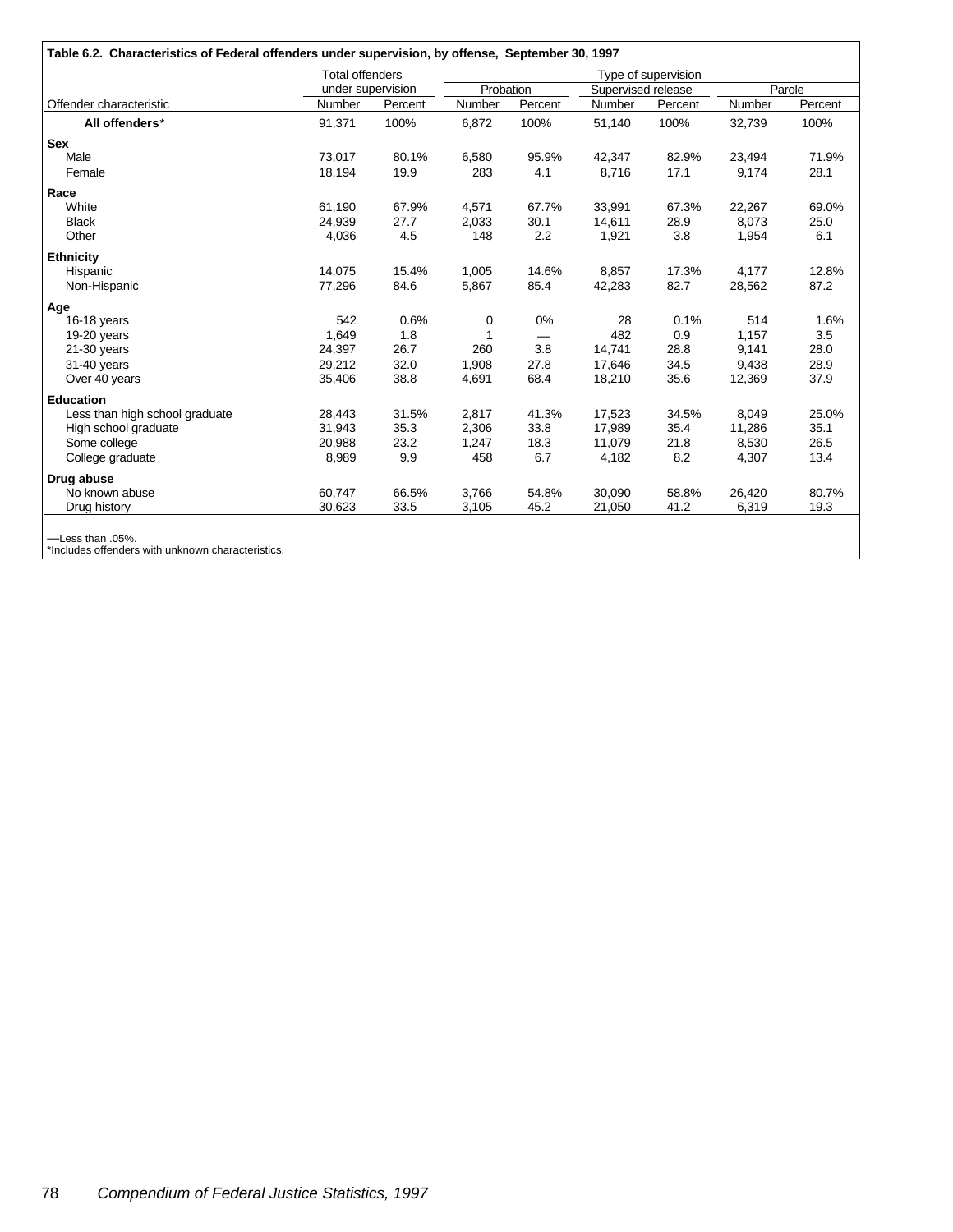|                                                 | Number of      |                 |                          | Percent of probation supervisions terminating with- |                          |                          |                |
|-------------------------------------------------|----------------|-----------------|--------------------------|-----------------------------------------------------|--------------------------|--------------------------|----------------|
|                                                 | probation      |                 |                          | Technical violations <sup>b</sup>                   |                          | <b>New</b>               | Administrative |
| Most serious offense of conviction <sup>a</sup> | terminations   | No violation    | Drug use                 | Fugitive status                                     | Other                    | crime <sup>c</sup>       | case closures  |
| All offenses                                    | 16,748         | 82.7%           | 2.7%                     | 2.1%                                                | 5.6%                     | 5.0%                     | 1.9%           |
| <b>Felonies</b>                                 | 8,639          | 84.9%           | 2.1%                     | 1.7%                                                | 4.3%                     | 4.7%                     | 2.2%           |
| <b>Violent offenses</b>                         | 250            | 65.2%           | 4.1%                     | 7.8%                                                | 11.1%                    | 10.7%                    | 1.2%           |
| Murder <sup>d</sup>                             | 21             | 76.2            | 0                        | 9.5                                                 | 9.5                      | 4.8                      | 0              |
| Negligent manslaughter                          | $\overline{7}$ |                 |                          |                                                     |                          |                          |                |
| Assault                                         | 74             | 50.0            | 8.6                      | 12.9                                                | 10.0                     | 15.7                     | 2.9            |
| Robbery                                         | 76             | 70.7            | 2.7                      | 6.7                                                 | 6.7                      | 12.0                     | 1.3            |
| Rape                                            | 38             | 60.5            | 5.3                      | 5.3                                                 | 23.7                     | 5.3                      | 0              |
|                                                 | 26             | 76.9            | 0                        | 3.8                                                 | 7.7                      | 11.5                     | 0              |
| Other sex offenses <sup>d</sup>                 | 6              |                 |                          |                                                     |                          |                          |                |
| Kidnaping<br>Threats against the President      | $\overline{2}$ | —<br>$\equiv$   |                          | $\overline{\phantom{0}}$                            |                          |                          |                |
| <b>Property offenses</b>                        | 4,884          | 84.9%           | 1.9%                     | 1.6%                                                | 4.8%                     | 4.7%                     | 2.1%           |
|                                                 |                |                 |                          |                                                     |                          |                          |                |
| <b>Fraudulent</b>                               | 3,923          | 86.1%           | 1.6%                     | 1.4%                                                | 4.4%                     | 4.2%                     | 2.3%           |
| Embezzlement                                    | 562            | 91.3            | 1.4                      | 0.5                                                 | 2.7                      | 3.0                      | 1.1            |
| Fraud <sup>d</sup>                              | 2,900          | 86.5            | 1.3                      | 1.4                                                 | 4.5                      | 3.6                      | 2.7            |
| Forgery                                         | 197            | 75.0            | 2.6                      | 3.6                                                 | 5.1                      | 12.2                     | 1.5            |
| Counterfeiting                                  | 264            | 79.5            | 4.5                      | 1.9                                                 | 6.1                      | 7.2                      | 0.8            |
| Other                                           | 961            | 79.9%           | 3.1%                     | 2.2%                                                | 6.6%                     | 7.0%                     | 1.2%           |
| <b>Burglary</b>                                 | 17             | 52.9            | 5.9                      | 5.9                                                 | 23.5                     | 11.8                     | 0              |
| Larceny <sup>d</sup>                            | 755            | 79.0            | 3.6                      | 2.1                                                 | 6.7                      | 7.5                      | 1.2            |
| Motor vehicle theft                             | 62             | 80.6            | 1.6                      | 3.2                                                 | 4.8                      | 8.1                      | 1.6            |
| Arson and explosives                            | 26             | 80.8            | 3.8                      | 0                                                   | 7.7                      | 3.8                      | 3.8            |
| Transportation and stolen property              | 91             | 91.1            | 0                        | 2.2                                                 | 3.3                      | 3.3                      | 0              |
| Other property offenses <sup>d</sup>            | 10             |                 |                          |                                                     | $\overline{\phantom{0}}$ |                          |                |
| <b>Drug offenses</b>                            | 1,391          | 84.0%           | 3.3%                     | 1.5%                                                | 3.6%                     | 5.6%                     | 2.0%           |
| Trafficking                                     | 1,251          | 83.9            | 3.3                      | 1.5                                                 | 3.6                      | 5.5                      | 2.2            |
| Possession and other drug offenses              | 140            | 84.7            | 2.9                      | 1.5                                                 | 3.6                      | 7.3                      | 0              |
| <b>Public-order offenses</b>                    | 2,086          | 88.2%           | 1.6%                     | 1.5%                                                | 2.8%                     | 3.2%                     | 2.6%           |
| <b>Regulatory</b>                               | 512            | 86.2%           | 2.0%                     | 1.8%                                                | 3.6%                     | 3.6%                     | 3.0%           |
| Agriculture                                     | 15             | 92.3            | 0                        | 0                                                   | 0                        | 0                        | 7.7            |
| Antitrust                                       | 20             | 100             | 0                        | 0                                                   | 0                        | 0                        | 0              |
| Food and drug                                   | 22             | 90.9            | 0                        | 0                                                   | 4.5                      | 4.5                      | 0              |
| Transportation                                  | 21             | 85.7            | 0                        | 9.5                                                 | 4.8                      | 0                        | 0              |
| Civil rights                                    | 9              | $\qquad \qquad$ | $\overline{\phantom{0}}$ | $\overline{\phantom{0}}$                            | $\overline{\phantom{0}}$ | $\overline{\phantom{0}}$ |                |
| Communications                                  | 35             | 82.9            | 0                        | 0                                                   | 5.7                      | 2.9                      | 8.6            |
|                                                 | 25             | 88.0            | 0                        | 0                                                   | 0                        | 4.0                      | 8.0            |
| Custom laws                                     |                |                 |                          |                                                     |                          |                          |                |
| Postal laws                                     | 39             | 79.5            | 2.6                      | 5.1                                                 | 7.7                      | 5.1                      | 0              |
| Other regulatory offenses                       | 326            | 86.4            | 2.8                      | 0.9                                                 | 3.4                      | 3.7                      | 2.8            |
| Other                                           | 1,574          | 88.8%           | 1.5%                     | 1.4%                                                | 2.6%                     | 3.1%                     | 2.5%           |
| Weapons                                         | 270            | 81.8            | 3.7                      | 0.7                                                 | 4.1                      | 6.3                      | 3.3            |
| Immigration offenses                            | 228            | 79.2            | 2.2                      | 5.8                                                 | 4.4                      | 6.2                      | 2.2            |
| Tax law violations <sup>d</sup>                 | 526            | 93.7            | 0                        | 0.2                                                 | 1.7                      | 1.9                      | 2.5            |
| <b>Bribery</b>                                  | 101            | 95.0            | 0                        | 1.0                                                 | 1.0                      | 0                        | 3.0            |
| Perjury, contempt, and intimidation             | 63             | 93.7            | 3.2                      | 0                                                   | 1.6                      | 0                        | 1.6            |
| National defense                                | 5              |                 |                          | —                                                   |                          |                          |                |
| Escape                                          | 31             | 90.3            | 3.2                      | 3.2                                                 | 0                        | 3.2                      | 0              |
| Racketeering and extortion                      | 186            | 88.2            | 2.7                      | 2.2                                                 | 1.6                      | 2.7                      | 2.7            |
| Gambling                                        | 113            | 94.7            | 0.9                      | 0                                                   | 0.9                      | 0                        | 3.5            |
| Obscene material <sup>d</sup>                   | 11             | 100             | 0                        | 0                                                   | 0                        | 0                        | 0              |
| Migratory birds                                 | 6              |                 |                          |                                                     |                          |                          |                |
| All other offenses                              | 34             | 79.4            | 0                        | $\mathbf 0$                                         | 14.7                     | 5.9                      | 0              |
| Misdemeanors <sup>d</sup>                       | 8,109          | 80.3%           | 3.3%                     | 2.5%                                                | 7.0%                     | 5.3%                     | 1.7%           |
| Fraudulent property offense                     | 2,024          | 83.4            | 2.0                      | 2.4                                                 | 6.1                      | 4.5                      | 1.6            |
| Larceny                                         | 738            | 82.8            | 3.3                      | 4.0                                                 | 5.0                      | 3.0                      | 1.9            |
|                                                 | 1,027          | 80.7            | 4.1                      | 2.2                                                 | 5.7                      | 6.3                      | 1.1            |
| Drug possession <sup>d</sup>                    |                |                 |                          |                                                     |                          |                          |                |
| Immigration                                     | 1,497          | 77.8            | 5.7                      | 1.6                                                 | 7.1                      | 5.9                      | 1.8            |
| Traffic offenses                                | 185            | 61.2            | 3.8                      | 3.8                                                 | 16.9                     | 10.9                     | 3.3            |
| Other misdemeanors                              | 2,638          | 79.8            | 2.6                      | 2.6                                                 | 8.0                      | 5.3                      | 1.7            |

Note: Offenses for 28 felony offenders could not be classified. See *Chapter notes,*<br>item 3, p. 93.<br>  $\frac{1}{100}$  Too few cases to obtain statistically reliable data.<br>
<sup>a</sup> See *Chapter notes*, item 1, p. 93, and "Offense cl

<sup>d</sup>In this table, "Murder" includes nonnegligent manslaughter; "Other sex of-<br>fenses" may include some nonviolent offenses; "Fraud" excludes tax fraud;<br>"Larceny" excludes transportation of stolen property; "Other property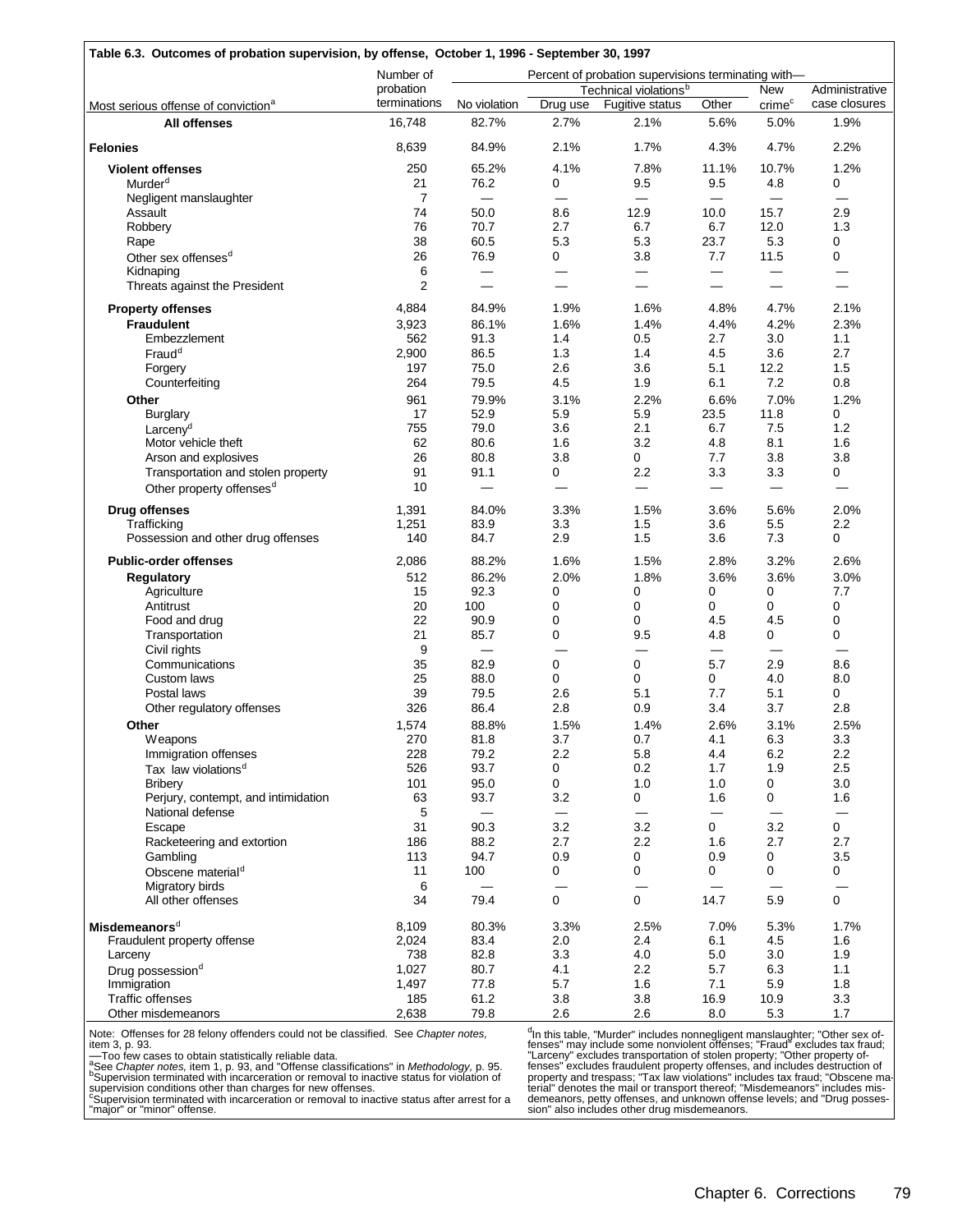|                                |                           |                        |             | Percent terminating probation with- |       |                      |                                 |
|--------------------------------|---------------------------|------------------------|-------------|-------------------------------------|-------|----------------------|---------------------------------|
|                                | Number of                 |                        |             | Technical violations <sup>a</sup>   |       |                      |                                 |
| Offender characteristic        | probation<br>terminations | <b>No</b><br>violation | Drug<br>use | Fugitive<br>status                  | Other | <b>New</b><br>crimeb | Administrative<br>case closures |
| All offenders <sup>c</sup>     | 16,748                    | 82.7%                  | 2.7%        | 2.1%                                | 5.6%  | 5.0%                 | 1.9%                            |
| <b>Sex</b>                     |                           |                        |             |                                     |       |                      |                                 |
| Male                           | 12,380                    | 81.4%                  | 2.7%        | 2.2%                                | 6.2%  | 5.5%                 | 2.0%                            |
| Female                         | 4,338                     | 86.3                   | 2.6         | 1.8                                 | 4.0   | 3.5                  | 1.8                             |
| Race                           |                           |                        |             |                                     |       |                      |                                 |
| White                          | 11,432                    | 85.4%                  | 2.1%        | 1.7%                                | 4.4%  | 4.3%                 | 2.0%                            |
| <b>Black</b>                   | 4,233                     | 75.4                   | 4.3         | 2.9                                 | 8.7   | 6.8                  | 1.8                             |
| Other                          | 873                       | 81.4                   | 2.7         | 3.0                                 | 6.2   | 5.0                  | 1.7                             |
| <b>Ethnicity</b>               |                           |                        |             |                                     |       |                      |                                 |
| Hispanic                       | 1,668                     | 76.9%                  | 2.7%        | 3.0%                                | 7.2%  | 7.3%                 | 2.9%                            |
| Non-Hispanic                   | 15,080                    | 83.3                   | 2.7         | 2.0                                 | 5.4   | 4.7                  | 1.8                             |
| Age                            |                           |                        |             |                                     |       |                      |                                 |
| 16-18 years                    | 172                       | 57.7%                  | 4.2%        | 10.1%                               | 8.9%  | 16.7%                | 2.4%                            |
| 19-20 years                    | 572                       | 66.9                   | 5.9         | 2.7                                 | 12.3  | 10.7                 | 1.6                             |
| $21-30$ years                  | 4.499                     | 76.4                   | 3.9         | 3.0                                 | 7.8   | 7.3                  | 1.6                             |
| 31-40 years                    | 4,804                     | 82.1                   | 3.2         | 2.5                                 | 5.9   | 4.6                  | 1.6                             |
| Over 40 years                  | 6,688                     | 89.3                   | 1.2         | 0.9                                 | 3.3   | 2.9                  | 2.4                             |
| <b>Education</b>               |                           |                        |             |                                     |       |                      |                                 |
| Less than high school graduate | 4.177                     | 75.3%                  | 4.1%        | 3.5%                                | 7.4%  | 7.2%                 | 2.4%                            |
| High school graduate           | 6,100                     | 82.5                   | 3.2         | 1.8                                 | 6.0   | 4.9                  | 1.6                             |
| Some college                   | 4.014                     | 87.2                   | 1.6         | 1.4                                 | 4.1   | 3.9                  | 1.8                             |
| College graduate               | 1,968                     | 91.6                   | 0.5         | 0.7                                 | 2.6   | 2.4                  | 2.1                             |
| Drug abuse                     |                           |                        |             |                                     |       |                      |                                 |
| No known abuse                 | 13,499                    | 86.2%                  | 1.3%        | 1.7%                                | 4.8%  | 4.0%                 | 2.0%                            |
| Drug history                   | 3,249                     | 67.7                   | 8.7         | 3.7                                 | 9.0   | 9.0                  | 1.8                             |

<sup>a</sup>Violation of supervision conditions other than charges for new offenses. <sup>c</sup>Includes offenders with unknown characteristics.<br><sup>b</sup>Includes both "major" and "minor" offenses.

<sup>c</sup>Includes offenders with unknown characteristics.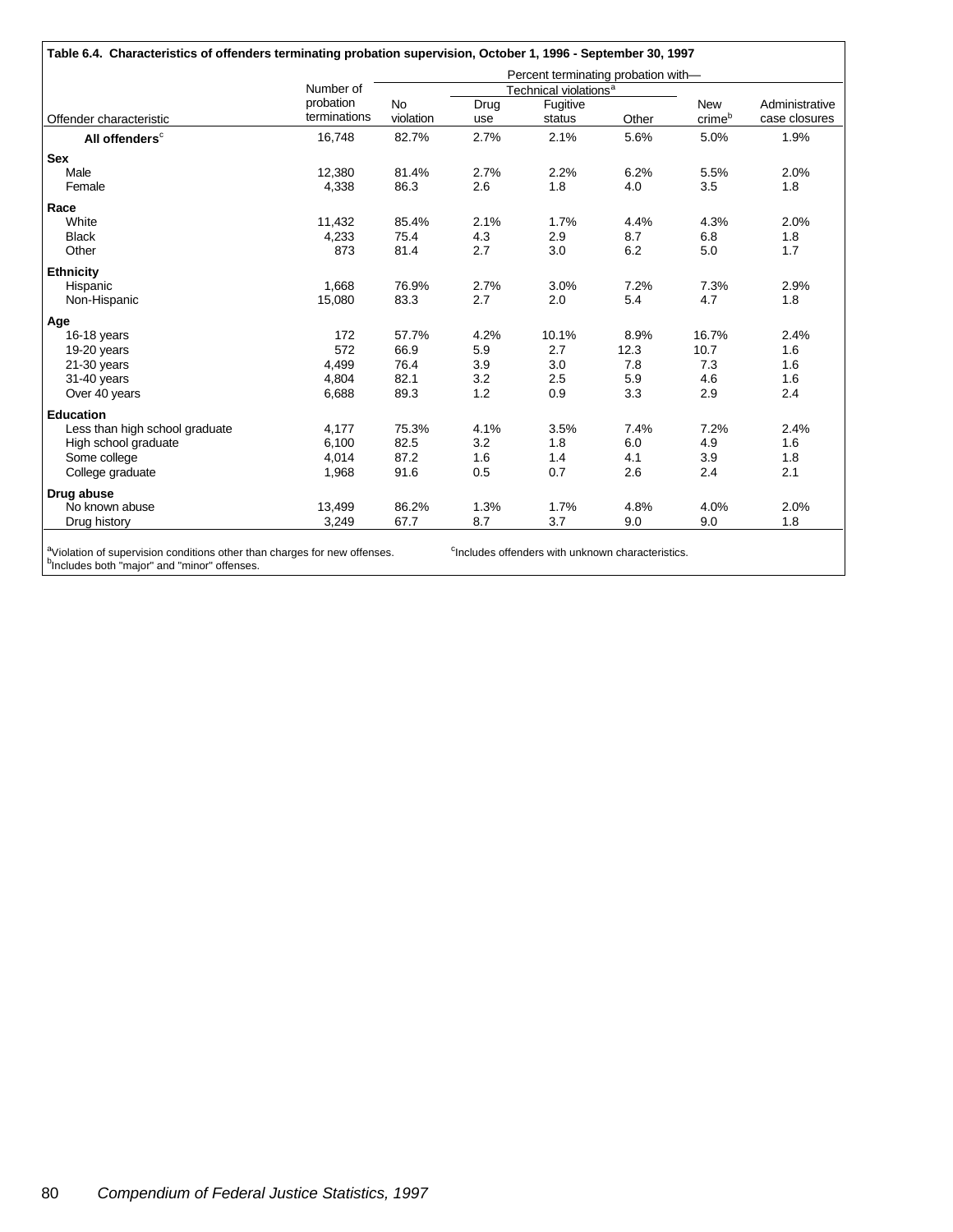|                                                                        | Number of               |                          |             | Percent of supervised releases terminating with- |               |                             |                       |
|------------------------------------------------------------------------|-------------------------|--------------------------|-------------|--------------------------------------------------|---------------|-----------------------------|-----------------------|
|                                                                        | supervised              |                          |             | Technical violations <sup>b</sup>                |               |                             |                       |
|                                                                        | release<br>terminations | No                       | Drug        | Fugitive                                         |               | New                         | Administrative        |
| Most serious offense of conviction <sup>a</sup><br><b>All offenses</b> | 17,896                  | violation<br>64.8%       | use<br>7.9% | status<br>4.2%                                   | Other<br>8.4% | crime <sup>c</sup><br>11.7% | case closures<br>3.0% |
|                                                                        |                         |                          |             |                                                  |               |                             |                       |
| <b>Felonies</b>                                                        | 17,150                  | 64.8%                    | 7.9%        | 4.2%                                             | 8.3%          | 11.8%                       | 3.0%                  |
| <b>Violent offenses</b>                                                | 1,296                   | 43.4%                    | 12.8%       | 9.1%                                             | 15.7%         | 17.0%                       | 2.0%                  |
| Murder <sup>d</sup>                                                    | 56                      | 67.9                     | 1.8         | 8.9                                              | 10.7          | 8.9                         | 1.8                   |
| Negligent manslaughter                                                 | 9                       | $\qquad \qquad$          | $\equiv$    |                                                  | $\equiv$      | $\equiv$                    | $\equiv$              |
| Assault                                                                | 161                     | 46.5                     | 7.6         | 10.8                                             | 16.6          | 17.2                        | 1.3                   |
| Robbery                                                                | 893                     | 37.0                     | 15.7        | 9.1                                              | 17.4          | 18.3                        | 2.5                   |
| Rape                                                                   | 91                      | 59.3                     | 5.5         | 5.5                                              | 9.9           | 19.8                        | 0                     |
| Other sex offenses <sup>d</sup>                                        | 52                      | 78.0                     | 8.0         | 4.0                                              | 2.0           | 6.0                         | 2.0                   |
| Kidnaping                                                              | 21<br>13                | 38.1<br>53.8             | 14.3<br>7.7 | 28.6<br>$\mathbf 0$                              | 4.8<br>30.8   | 14.3<br>7.7                 | 0<br>0                |
| Threats against the President                                          |                         |                          |             |                                                  |               |                             |                       |
| <b>Property offenses</b>                                               | 5,010                   | 70.8%                    | 5.0%        | 3.9%                                             | 8.0%          | 9.9%                        | 2.4%                  |
| <b>Fraudulent</b>                                                      | 3,908                   | 73.3%                    | 4.1%        | 3.7%                                             | 7.3%          | 9.0%                        | 2.5%                  |
| Embezzlement                                                           | 615                     | 85.5                     | 2.1         | 2.1                                              | 3.4           | 5.1                         | 1.8                   |
| $Find^d$                                                               | 2,817                   | 72.7                     | 4.2         | 3.7                                              | 7.8           | 9.0                         | 2.6                   |
| Forgery                                                                | 169                     | 61.1                     | 7.2         | 7.8                                              | 12.0          | 12.0                        | 0                     |
| Counterfeiting                                                         | 307                     | 61.5                     | 6.0         | 5.3                                              | 7.6           | 15.6                        | 4.0                   |
| Other                                                                  | 1,102                   | 61.6%                    | 8.0%        | 4.5%                                             | 10.8%         | 13.1%                       | 1.9%                  |
| <b>Burglary</b>                                                        | 94                      | 43.5                     | 8.7         | 6.5                                              | 17.4          | 21.7                        | 2.2                   |
| Larceny <sup>d</sup>                                                   | 633                     | 58.7                     | 8.4         | 4.8                                              | 12.4          | 13.7                        | 2.1                   |
| Motor vehicle theft                                                    | 153                     | 66.9                     | 8.6         | 2.0                                              | 7.9           | 12.6                        | 2.0                   |
| Arson and explosives                                                   | 79                      | 74.4                     | 9.0         | 2.6                                              | 5.1           | 9.0                         | 0                     |
| Transportation and stolen property                                     | 127                     | 74.4                     | 5.6         | 5.6                                              | 4.0           | 8.8                         | 1.6                   |
| Other property offenses <sup>d</sup>                                   | 16                      | 68.8                     | 0           | 6.3                                              | 18.8          | 0                           | 6.3                   |
| <b>Drug offenses</b>                                                   | 7,306                   | 64.0%                    | 9.8%        | 3.5%                                             | 7.6%          | 11.6%                       | 3.5%                  |
| Trafficking                                                            | 6,600                   | 64.7                     | 9.5         | 3.5                                              | 7.4           | 11.3                        | 3.5                   |
| Possession and other drug offenses                                     | 706                     | 57.6                     | 11.7        | 3.5                                              | 9.1           | 14.6                        | 3.6                   |
| <b>Public-order offenses</b>                                           | 3,518                   | 65.5%                    | 6.5%        | 4.4%                                             | 7.5%          | 13.1%                       | 3.1%                  |
| Regulatory                                                             | 486                     | 78.6%                    | 3.3%        | 3.1%                                             | 5.6%          | 7.5%                        | 1.9%                  |
| Agriculture                                                            | 17                      | 94.1                     | 0           | 0                                                | 0             | 5.9                         | 0                     |
| Antitrust                                                              | 4                       | $\overline{\phantom{0}}$ |             |                                                  |               |                             |                       |
| Food and drug                                                          | 9                       |                          |             |                                                  |               |                             |                       |
| Transportation                                                         | 15                      | 100                      | 0           | 0                                                | 0             | $\mathbf 0$                 | 0                     |
| Civil rights                                                           | 23                      | 69.6                     | 4.3         | 0                                                | 13.0          | 13.0                        | 0                     |
| Communications                                                         | 27                      | 85.2                     | 3.7         | 0                                                | 3.7           | 7.4                         | 0                     |
| Custom laws                                                            | 17                      | 82.4                     | 0           | 11.8                                             | 0             | 5.9                         | 0                     |
| Postal laws                                                            | 22                      | 71.4                     | 0           | 4.8                                              | 9.5           | 9.5                         | 4.8                   |
| Other regulatory offenses                                              | 352                     | 76.5                     | 4.0         | 3.4                                              | 6.0           | 7.7                         | 2.3                   |
| Other                                                                  | 3,032                   | 63.3%                    | 7.0%        | 4.6%                                             | 7.9%          | 14.0%                       | 3.3%                  |
| Weapons                                                                | 1,422                   | 56.3                     | 10.8        | 4.2                                              | 9.3           | 15.9                        | 3.5                   |
| Immigration offenses                                                   | 494                     | 52.6                     | 4.1         | 7.2                                              | 10.1          | 21.1                        | 4.9                   |
| Tax law violations <sup>d</sup>                                        | 258                     | 90.6                     | 0.4         | 2.7                                              | 1.2           | 3.9                         | 1.2                   |
| <b>Bribery</b>                                                         | 96                      | 88.5                     | 0           | 1.0                                              | 3.1           | 4.2                         | 3.1                   |
| Perjury, contempt, and intimidation                                    | 86                      | 75.6                     | 4.7         | 3.5                                              | 3.5           | 9.3                         | 3.5                   |
| National defense                                                       | 16                      | 87.5                     | 6.3         | 0                                                | 0             | 6.3                         | 0                     |
| Escape                                                                 | 173                     | 41.7                     | 14.7        | 13.5                                             | 11.7          | 17.2                        | 1.2                   |
| Racketeering and extortion                                             | 337                     | 80.0                     | 1.2         | 2.1                                              | 6.3           | 7.2                         | 3.3                   |
| Gambling                                                               | 58                      | 94.8                     | 0           | 0                                                | 0             | 5.2                         | 0                     |
| Obscene material <sup>d</sup>                                          | 14                      | 64.3                     | 7.1         | $\mathbf 0$                                      | 14.3          | 7.1                         | 7.1                   |
| Migratory birds                                                        | 1                       |                          |             |                                                  |               | $\qquad \qquad$             |                       |
| All other offenses                                                     | 77                      | 67.1                     | 3.9         | 2.6                                              | 5.3           | 17.1                        | 3.9                   |
| $\mathsf{Misceme}$                                                     | 746                     | 66.2%                    | 8.1%        | 4.4%                                             | 10.0%         | 8.3%                        | 3.0%                  |
| Fraudulent property offense                                            | 65                      | 71.9                     | 9.4         | 3.1                                              | 9.4           | 4.7                         | 1.6                   |
| Larceny                                                                | 124                     | 48.3                     | 13.3        | 7.5                                              | 13.3          | 12.5                        | $5.0\,$               |
| Drug possession <sup>d</sup>                                           | 232                     | 62.8                     | 9.7         | 4.9                                              | 12.8          | 7.5                         | 2.2                   |
| Immigration                                                            | 16                      | 56.3                     | 0           | 6.3                                              | 6.3           | 12.5                        | 18.8                  |
| <b>Traffic offenses</b>                                                | 157                     | 78.2                     | 4.5         | 0.6                                              | 5.8           | 8.3                         | 2.6                   |
| Other misdemeanors                                                     | 152                     | 71.8                     | 5.4         | 5.4                                              | 8.1           | 7.4                         | 2.0                   |

Note: Offenses for 20 felony offenders could not be determined; see *Chapter notes,*<br>item 3, p. 93.<br>—Too few cases to obtain statistically reliable data.<br><sup>a</sup>See *Chapter notes,* item 1, p. 93, and "Offense classifications"

<sup>a</sup>ln this table, "Murder" includes nonnegligent manslaughter; "Other sex of-<br>fenses" may include some nonviolent offenses; "Fraud" excludes tax fraud; "Larceny" excludes transportation of stolen property; "Other property offenses" excludes fraudulent property offenses, and includes destruction of<br>property and trespass; "Tax law violations" includes tax fraud; "Obscene ma-<br>terial" denotes the mail or transport thereof; "Misdemeanors" includes meanors, petty offenses, and unknown offense levels; and "Drug posses-sion" also includes other drug misdemeanors.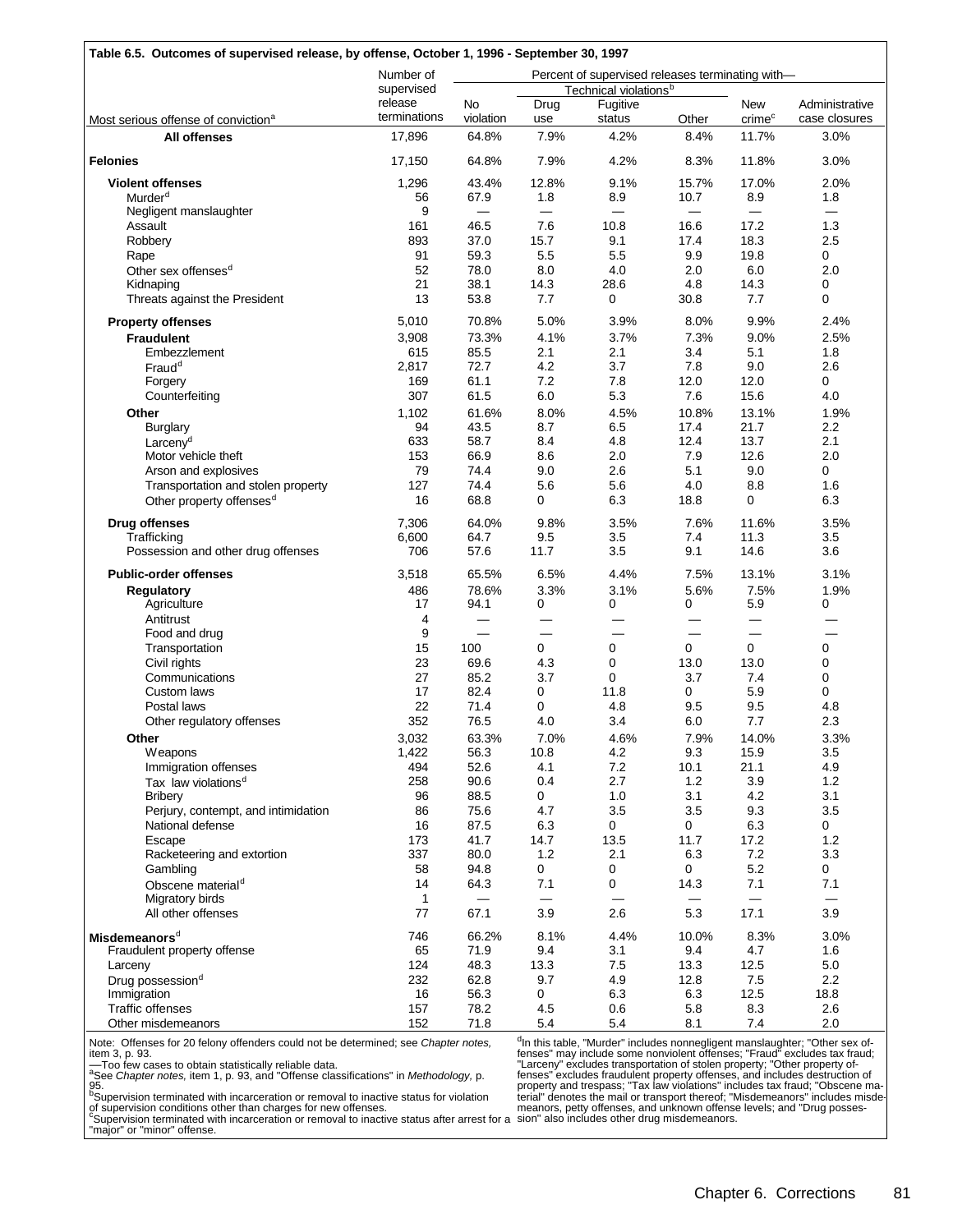|                                | Number of               |                        |             | Percent terminating supervised release with- |       |                      |                                 |
|--------------------------------|-------------------------|------------------------|-------------|----------------------------------------------|-------|----------------------|---------------------------------|
|                                | supervised              |                        |             | Technical violations <sup>a</sup>            |       |                      |                                 |
| Offender characteristic        | release<br>terminations | <b>No</b><br>violation | Drug<br>use | Fugitive<br>status                           | Other | <b>New</b><br>crimeb | Administrative<br>case closures |
| All offenders <sup>c</sup>     | 17,896                  | 64.8%                  | 7.9%        | 4.2%                                         | 8.4%  | 11.7%                | 3.0%                            |
| <b>Sex</b>                     |                         |                        |             |                                              |       |                      |                                 |
| Male                           | 15,147                  | 62.7%                  | 8.2%        | 4.5%                                         | 8.8%  | 12.6%                | 3.2%                            |
| Female                         | 2,737                   | 76.3                   | 6.2         | 2.9                                          | 6.0   | 6.7                  | 1.9                             |
| Race                           |                         |                        |             |                                              |       |                      |                                 |
| White                          | 11,813                  | 70.3%                  | 6.5%        | 3.6%                                         | 6.8%  | 9.8%                 | 2.9%                            |
| <b>Black</b>                   | 5,177                   | 52.5                   | 11.3        | 5.1                                          | 11.5  | 16.1                 | 3.4                             |
| Other                          | 777                     | 61.6                   | 6.1         | 7.0                                          | 12.2  | 11.2                 | 2.0                             |
| <b>Ethnicity</b>               |                         |                        |             |                                              |       |                      |                                 |
| Hispanic                       | 2,959                   | 59.5%                  | 8.0%        | 5.0%                                         | 10.1% | 13.6%                | 3.7%                            |
| Non-Hispanic                   | 14,937                  | 65.9                   | 7.9         | 4.1                                          | 8.0   | 11.3                 | 2.8                             |
| Age                            |                         |                        |             |                                              |       |                      |                                 |
| 16-18 years                    | 4                       |                        |             |                                              |       |                      |                                 |
| 19-20 years                    | 107                     | 27.6                   | 16.3        | 11.2                                         | 19.4  | 22.4                 | 3.1                             |
| 21-30 years                    | 4,525                   | 51.3                   | 10.0        | 5.7                                          | 12.6  | 17.9                 | 2.4                             |
| 31-40 years                    | 6,462                   | 61.9                   | 9.8         | 4.7                                          | 8.4   | 12.3                 | 2.9                             |
| Over 40 years                  | 6,789                   | 77.1                   | 4.7         | 2.7                                          | 5.4   | 6.8                  | 3.4                             |
| <b>Education</b>               |                         |                        |             |                                              |       |                      |                                 |
| Less than high school graduate | 6,811                   | 55.7%                  | 10.3%       | 5.4%                                         | 10.3% | 15.1%                | 3.2%                            |
| High school graduate           | 6,121                   | 65.2                   | 7.9         | 3.9                                          | 8.5   | 11.4                 | 3.0                             |
| Some college                   | 3.432                   | 74.7                   | 6.0         | 3.2                                          | 6.2   | 7.6                  | 2.2                             |
| College graduate               | 1,372                   | 85.0                   | 1.1         | 1.8                                          | 3.5   | 5.4                  | 3.2                             |
| Drug abuse                     |                         |                        |             |                                              |       |                      |                                 |
| No known abuse                 | 10.067                  | 74.2%                  | 3.0%        | 3.4%                                         | 6.5%  | 9.8%                 | 3.1%                            |
| Drug history                   | 7,829                   | 52.6                   | 14.3        | 5.3                                          | 10.8  | 14.1                 | 2.9                             |

—Too few cases to obtain statistically reliable data.<br><sup>a</sup>Violation of supervision conditions other than charges for new offenses.

<sup>b</sup>Includes both "major" and "minor" offenses.<br><sup>c</sup>Includes offenders with unknown characteristics.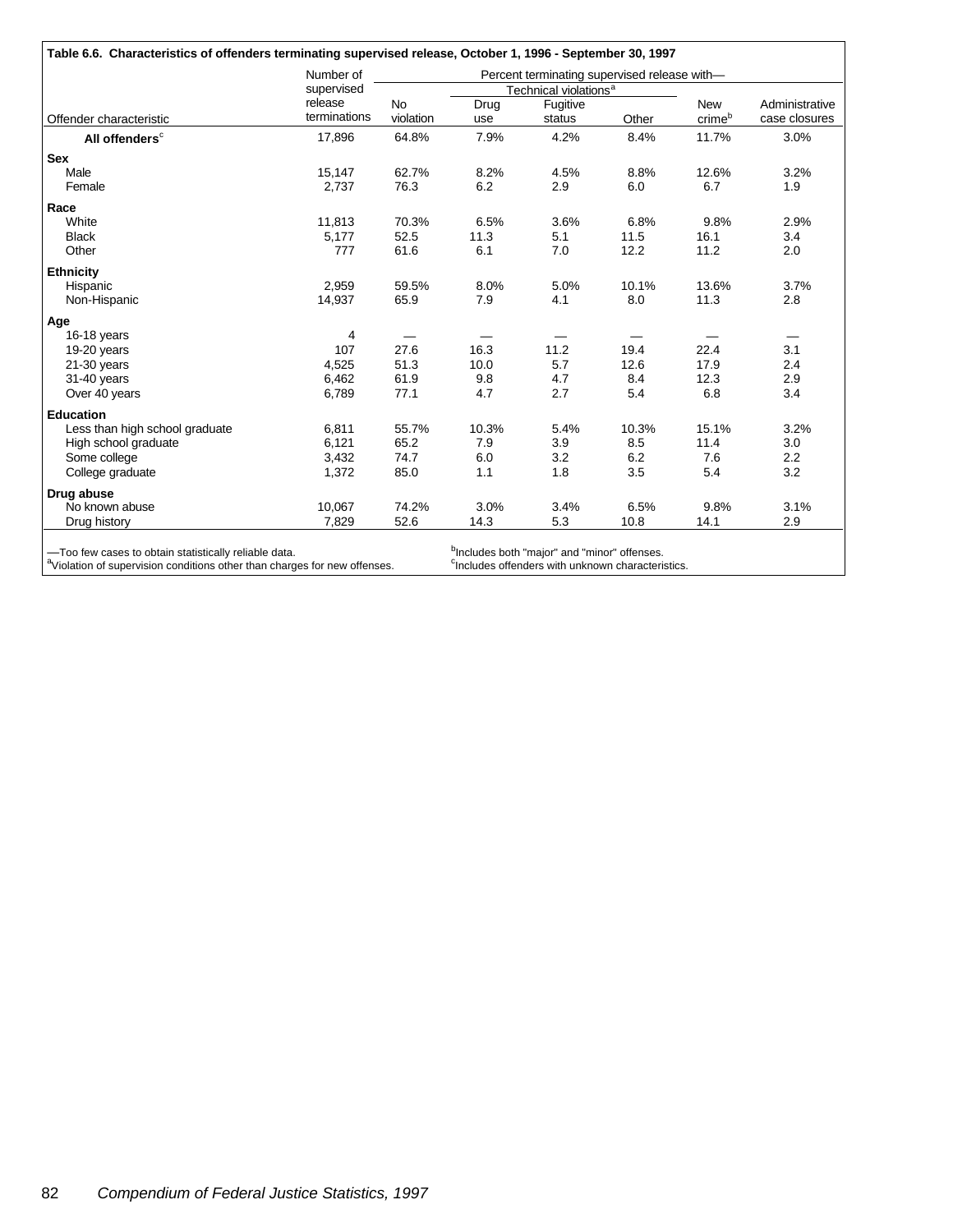|                                                 |                           |                 |               | Percent of paroles terminating with- |                          |                                  |                                 |
|-------------------------------------------------|---------------------------|-----------------|---------------|--------------------------------------|--------------------------|----------------------------------|---------------------------------|
|                                                 | Number                    |                 |               | Technical violations <sup>b</sup>    |                          |                                  |                                 |
|                                                 | of parole<br>terminations | No<br>violation | Drug<br>use   | Fugitive<br>status                   | Other                    | <b>New</b><br>crime <sup>c</sup> | Administrative<br>case closures |
| Most serious offense of conviction <sup>a</sup> | 3.859                     | 59.9%           | 11.4%         | 3.5%                                 | 7.7%                     | 13.0%                            | 4.6%                            |
| All offenses                                    |                           |                 |               |                                      |                          |                                  |                                 |
| <b>Felonies</b>                                 | 3,852                     | 59.9%           | 11.4%         | 3.5%                                 | 7.7%                     | 13.0%                            | 4.6%                            |
| <b>Violent offenses</b>                         | 983                       | 37.2%           | 18.3%         | 6.6%                                 | 11.9%                    | 21.0%                            | 4.9%                            |
| Murder <sup>d</sup>                             | 53                        | 51.9            | 3.8           | 3.8                                  | 3.8                      | 28.8                             | 7.7                             |
| Negligent manslaughter                          | $\mathbf{0}$              | $\ldots$        | $\ldots$      | $\ldots$                             | $\cdots$                 | $\ldots$                         | $\ldots$                        |
| Assault                                         | 26                        | 53.8            | 7.7           | 7.7                                  | 19.2                     | 11.5                             | 0                               |
| Robbery                                         | 824                       | 33.7            | 21.1          | 6.9                                  | 12.8                     | 20.6                             | 5.0                             |
| Rape                                            | 17                        | 75.0            | 6.3           | $\mathbf 0$                          | 6.3                      | 6.3                              | 6.3                             |
| Other sex offenses <sup>d</sup>                 | 19                        | 57.9            | 0             | 10.5                                 | 0                        | 31.6                             | 0                               |
| Kidnaping                                       | 43                        | 50.0            | 4.8           | 4.8                                  | 9.5                      | 26.2                             | 4.8                             |
| Threats against the President                   | $\mathbf{1}$              |                 |               | $\equiv$                             | $\qquad \qquad$          |                                  | $\equiv$                        |
| <b>Property offenses</b>                        | 518                       | 67.1%           | 8.2%          | 2.5%                                 | 7.0%                     | 10.1%                            | 5.1%                            |
| <b>Fraudulent</b>                               | 295                       | 74.7%           | 5.1%          | 1.4%                                 | 5.5%                     | 8.2%                             | 5.1%                            |
| Embezzlement                                    | 34                        | 88.2            | 0             | 0                                    | 2.9                      | 5.9                              | 2.9                             |
| Fraud <sup>d</sup>                              | 204                       | 77.7            | 3.0           | 2.0                                  | 5.9                      | 5.4                              | 5.9                             |
|                                                 |                           | 45.5            |               | $\mathbf 0$                          |                          |                                  |                                 |
| Forgery                                         | 33                        |                 | 21.2          |                                      | 6.1                      | 21.2                             | 6.1                             |
| Counterfeiting                                  | 24                        | 69.6            | 8.7           | 0                                    | 4.3                      | 17.4                             | 0                               |
| Other                                           | 223                       | 57.2%           | 12.2%         | 4.1%                                 | 9.0%                     | 12.6%                            | 5.0%                            |
| <b>Burglary</b>                                 | 36                        | 47.2            | 25.0          | 8.3                                  | 5.6                      | 8.3                              | 5.6                             |
| Larceny <sup>d</sup>                            | 98                        | 54.6            | 13.4          | 1.0                                  | 11.3                     | 14.4                             | 5.2                             |
| Motor vehicle theft                             | 27                        | 66.7            | 7.4           | 7.4                                  | 0                        | 11.1                             | 7.4                             |
| Arson and explosives                            | 28                        | 67.9            | 7.1           | 3.6                                  | 3.6                      | 10.7                             | 7.1                             |
| Transportation and stolen property              | 33                        | 60.6            | 3.0           | 6.1                                  | 15.2                     | 15.2                             | 0                               |
| Other property offenses <sup>d</sup>            | $\mathbf{1}$              | $\qquad \qquad$ |               | $\overline{\phantom{0}}$             | $\equiv$                 | $\qquad \qquad$                  |                                 |
| <b>Drug offenses</b>                            | 2,061                     | 68.0%           | 9.7%          | 2.6%                                 | 5.9%                     | 9.6%                             | 4.2%                            |
| Trafficking                                     | 1,957                     | 68.4            | 9.7           | 2.5                                  | 5.7                      | 9.4                              | 4.3                             |
| Possession and other drug offenses              | 104                       | 59.4            | 9.9           | 4.0                                  | 10.9                     | 12.9                             | 3.0                             |
| <b>Public-order offenses</b>                    | 289                       | 65.7%           | 5.7%          | 1.4%                                 | 7.1%                     | 14.8%                            | 5.3%                            |
| <b>Regulatory</b>                               | 20                        | 60.0%           | 0%            | 0%                                   | 20.0%                    | 15.0%                            | 5.0%                            |
| Other                                           | 269                       | 66.2%           | 6.1%          | 1.5%                                 | 6.1%                     | 14.8%                            | 5.3%                            |
| <b>Weapons</b>                                  | 105                       | 53.5            | 8.9           | 1.0                                  | 7.9                      | 25.7                             | 3.0                             |
| Immigration offenses                            | 3                         |                 |               |                                      |                          |                                  |                                 |
| Tax law violations <sup>d</sup>                 | 34                        | 88.2            | 0             | 0                                    | 2.9                      | 5.9                              | 2.9                             |
| <b>Bribery</b>                                  | 5                         | $\qquad \qquad$ |               |                                      |                          |                                  | $\equiv$                        |
|                                                 | 13                        | 69.2            | 0             | 7.7                                  | 0                        | 7.7                              | 15.4                            |
| Perjury, contempt, and intimidation             | 2                         |                 |               | $\overline{\phantom{0}}$             | $\overline{\phantom{0}}$ |                                  |                                 |
| National defense                                |                           | $\equiv$        | $\equiv$      |                                      |                          | $\equiv$                         | $\equiv$                        |
| Escape                                          | 30                        | 31.0            | 17.2          | 6.9                                  | 10.3                     | 24.1                             | 10.3                            |
| Racketeering and extortion<br>Gambling          | 72<br>3                   | 84.5            | 2.8           | 0                                    | 4.2<br>$\qquad \qquad$   | 2.8                              | 5.6                             |
| Obscene material <sup>d</sup>                   | 0                         | $\cdots$        | $\sim$ $\sim$ | $\cdots$                             | $\cdots$                 | $\cdots$                         | $\cdots$                        |
| Migratory birds                                 | $\mathbf 0$               | $\ldots$        |               |                                      | $\cdots$                 | $\cdots$                         |                                 |
| All other offenses                              | 2                         |                 | $\ldots$      | $\cdots$                             |                          |                                  | .                               |
|                                                 |                           |                 |               |                                      |                          |                                  |                                 |
| Misdemeanors <sup>d</sup>                       | $\overline{7}$            |                 |               |                                      |                          |                                  |                                 |

Note: The offense for 1 felony offender could not be determined; see *Chapter notes,*

item 3, p. 93. —Too few cases to obtain statistically reliable data. …No cases of this type occurred within the data.

also Chapter notes, item 1, p. 93, and "Offense classifications" in *Methodology*, p. 95.<br>BSupervision terminated with incarceration or removal to inactive status for violation of<br>Supervision conditions other than charges

<sup>d</sup>In this table, "Murder" includes nonnegligent manslaughter; "Other sex of-<br>fenses" may include some nonviolent offenses; "Fraud" excludes tax fraud;<br>"Larceny" excludes transportation of stolen property; "Other property misdemeanors, petty offenses, and unknown offense levels.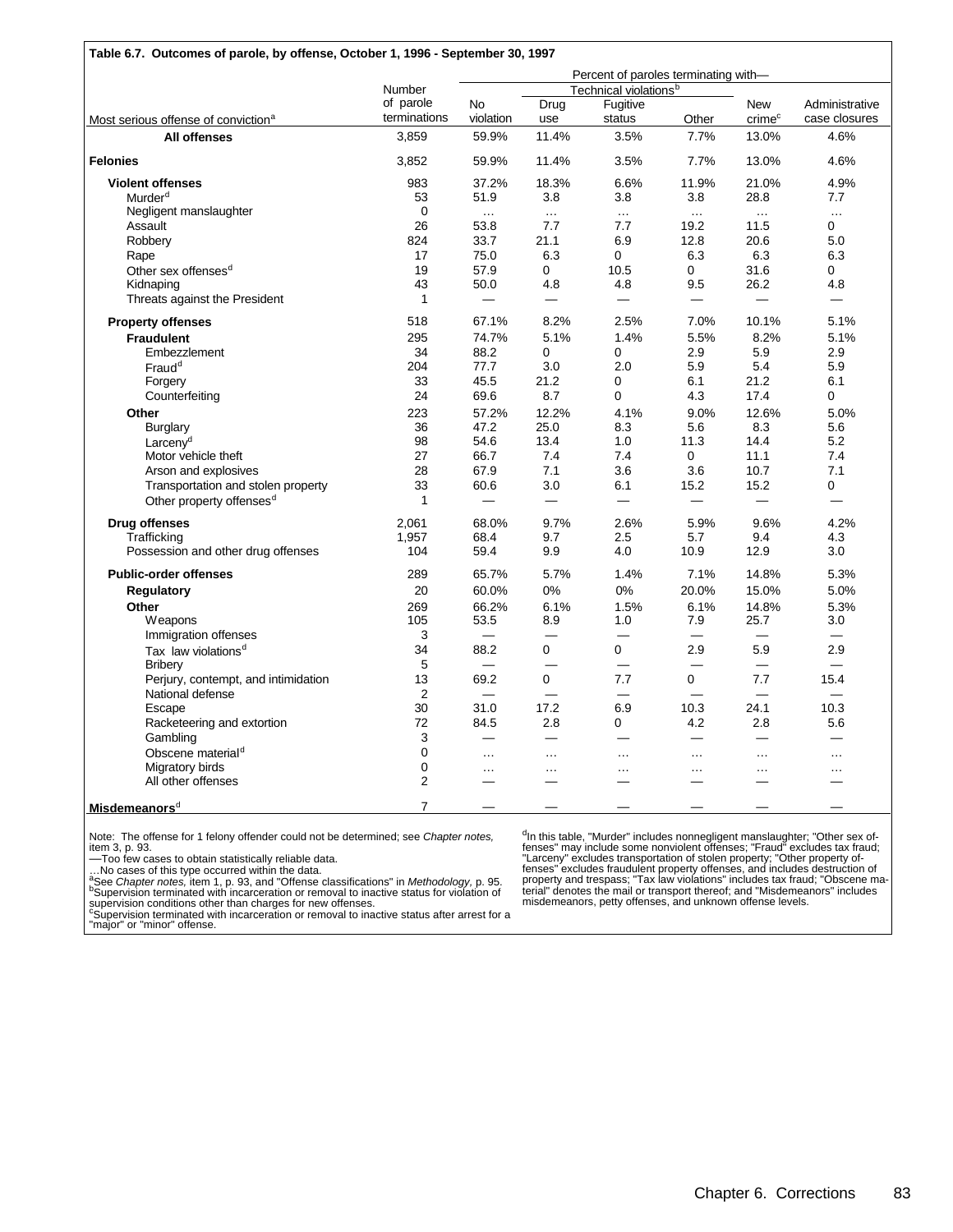|                                |                        |                        |             | Percent terminating parole with-  |               |                      |                                 |
|--------------------------------|------------------------|------------------------|-------------|-----------------------------------|---------------|----------------------|---------------------------------|
|                                | Number of              |                        |             | Technical violations <sup>a</sup> |               |                      |                                 |
| Offender characteristic        | parole<br>terminations | <b>No</b><br>violation | Drug<br>use | Fugitive<br>status                | Other         | <b>New</b><br>crimeb | Administrative<br>case closures |
| All offenders <sup>c</sup>     | 3,859                  | 59.9%                  | 11.4%       | 3.5%                              | 7.7%          | 13.0%                | 4.6%                            |
| <b>Sex</b>                     |                        |                        |             |                                   |               |                      |                                 |
| Male                           | 3,698                  | 59.1%                  | 11.7%       | 3.5%                              | 7.9%          | 13.3%                | 4.5%                            |
| Female                         | 160                    | 79.2                   | 2.5         | 2.5                               | 3.1           | 6.9                  | 5.7                             |
| Race                           |                        |                        |             |                                   |               |                      |                                 |
| White                          | 2,506                  | 66.2%                  | 8.1%        | 3.1%                              | 6.8%          | 11.2%                | 4.5%                            |
| <b>Black</b>                   | 1,218                  | 46.7                   | 18.2        | 4.4                               | 9.8           | 16.2                 | 4.8                             |
| Other                          | 79                     | 50.0                   | 10.5        | 1.3                               | 7.9           | 27.6                 | 2.6                             |
| <b>Ethnicity</b>               |                        |                        |             |                                   |               |                      |                                 |
| Hispanic                       | 529                    | 64.0%                  | 13.1%       | 3.1%                              | 6.7%          | 9.6%                 | 3.5%                            |
| Non-Hispanic                   | 3,330                  | 59.3                   | 11.1        | 3.5                               | 7.8           | 13.5                 | 4.8                             |
| Age                            |                        |                        |             |                                   |               |                      |                                 |
| 16-18 years                    | 0                      | $\cdots$               | $\cdots$    | $\cdots$                          | $\cdots$      | $\cdots$             | $\cdots$                        |
| 19-20 years                    | $\Omega$               | $\cdots$               | $\cdots$    | $\cdots$                          | $\sim$ $\sim$ |                      | $\cdots$                        |
| $21-30$ years                  | 65                     | 68.8                   | 7.8         | 3.1                               | 4.7           | 10.9                 | 4.7                             |
| 31-40 years                    | 1,012                  | 55.5                   | 13.2        | 3.6                               | 7.8           | 16.9                 | 3.0                             |
| Over 40 years                  | 2,779                  | 61.3                   | 10.8        | 3.4                               | 7.7           | 11.6                 | 5.1                             |
| <b>Education</b>               |                        |                        |             |                                   |               |                      |                                 |
| Less than high school graduate | 1.698                  | 54.5%                  | 12.7%       | 4.1%                              | 8.5%          | 15.3%                | 4.9%                            |
| High school graduate           | 1,279                  | 59.9                   | 11.5        | 3.7                               | 7.9           | 12.2                 | 4.8                             |
| Some college                   | 632                    | 64.4                   | 11.0        | 2.2                               | 7.0           | 11.2                 | 4.2                             |
| College graduate               | 229                    | 88.1                   | 1.8         | 1.3                               | 1.8           | 5.3                  | 1.8                             |
| Drug abuse                     |                        |                        |             |                                   |               |                      |                                 |
| No known abuse                 | 1,842                  | 72.4%                  | 3.9%        | 2.4%                              | 5.6%          | 10.9%                | 4.9%                            |
| Drug history                   | 2.017                  | 48.4                   | 18.3        | 4.5                               | 9.6           | 14.9                 | 4.3                             |

Note: Total includes terminations of supervision for 1 offender whose offense category was missing or indeterminable; see *Chapter notes,* item 3, p. 93. …No cases of this type occurred within the data.

<sup>a</sup>Violation of supervision conditions other than charges for new offenses.<br><sup>b</sup>Includes both "major" and "minor" offenses.<br><sup>c</sup>Includes offenders with unknown characteristics.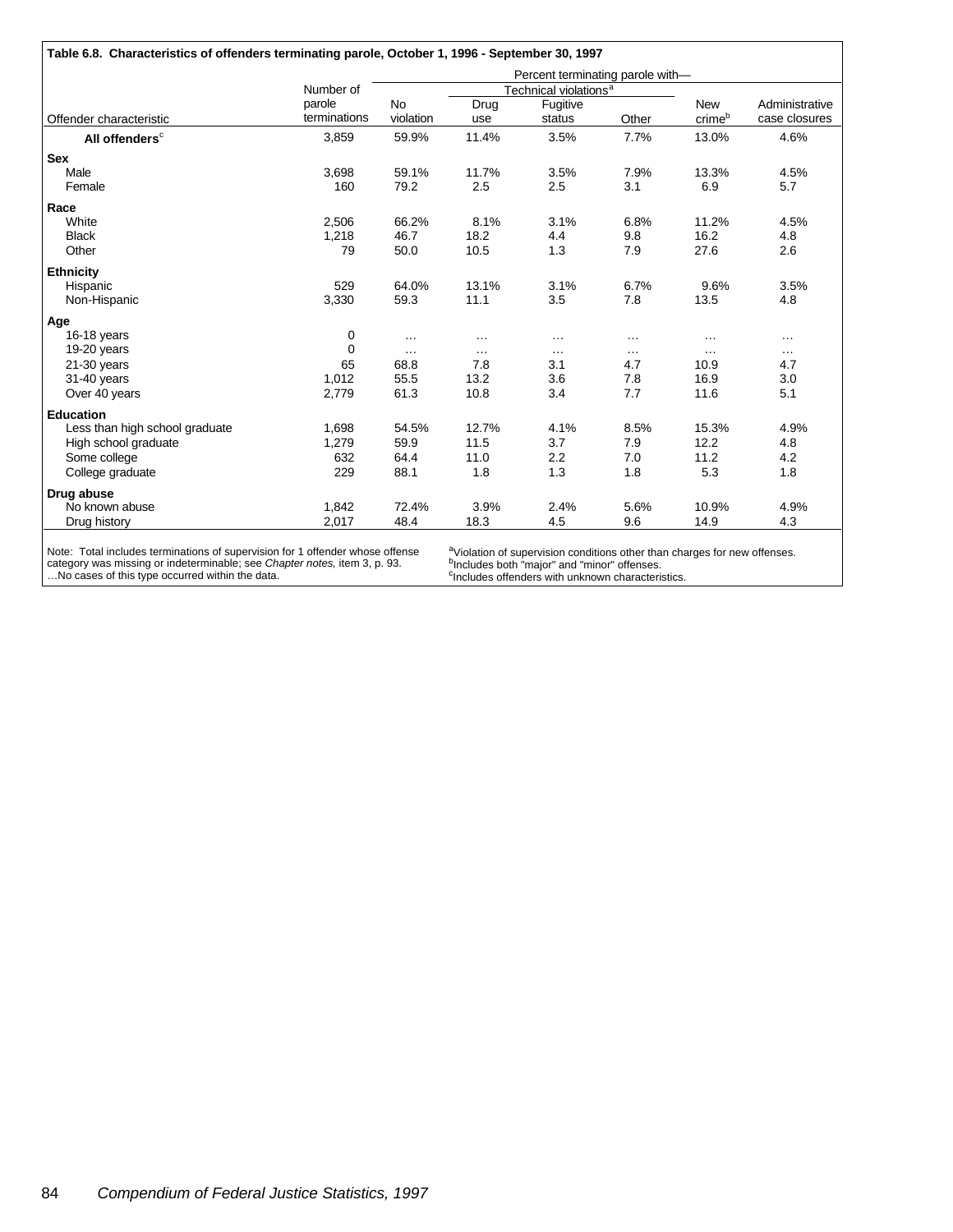|                                      |                |              | Prisoners received |                |                | Prisoners released |        |                |                |
|--------------------------------------|----------------|--------------|--------------------|----------------|----------------|--------------------|--------|----------------|----------------|
|                                      | Population     |              | District court     |                |                | First release      |        | Population     | Net            |
| Most serious original offense        | at start       | 1 year       | Over               | All            | 1 year         | Over               | All    | at end         | population     |
| of conviction <sup>a</sup>           | of year        | or less      | 1 year             | other          | or less        | 1 year             | other  | of year        | change         |
| <b>All offenses</b>                  | 92,379         | 8,539        | 29,836             | 13,217         | 8,310          | 23,584             | 13,133 | 98,944         | 6,565          |
| <b>Violent offenses</b>              | 11,287         | 163          | 2,087              | 2,430          | 142            | 1,651              | 2,516  | 11,658         | 371            |
| Murder/manslaughter <sup>b</sup>     | 997            | 9            | 89                 | 116            | 8              | 62                 | 126    | 1,015          | 18             |
| Assault                              | 636            | 80           | 194                | 390            | 75             | 160                | 395    | 670            | 34             |
| Robbery                              | 8,244          | 54           | 1,511              | 1,574          | 41             | 1,237              | 1,641  | 8,464          | 220            |
| Rape                                 | 122            | $\mathbf 0$  | $\mathbf{1}$       | 18             | $\mathbf 0$    | 9                  | 19     | 113            | -9             |
| Other sex offenses <sup>b</sup>      | 665            | 16           | 200                | 197            | 13             | 124                | 183    | 758            | 93             |
| Kidnaping                            | 553            | $\mathbf{1}$ | 80                 | 63             | $\overline{2}$ | 46                 | 76     | 573            | 20             |
| Threats against the President        | 70             | 3            | 12                 | 72             | 3              | 13                 | 76     | 65             | $-5$           |
| <b>Property offenses</b>             | 7,876          | 2,497        | 3,882              | 3,513          | 2,442          | 3,608              | 3,567  | 8,151          | 275            |
| <b>Fraudulent</b>                    | 5,907          | 2,006        | 3,179              | 2,114          | 1,936          | 2,897              | 2,225  | 6,148          | 241            |
| Embezzlement                         | 326            | 264          | 164                | 148            | 254            | 175                | 148    | 325            | $-1$           |
| Fraud <sup>b</sup>                   | 5,046          | 1,557        | 2,746              | 1,574          | 1,527          | 2,476              | 1,640  | 5,280          | 234            |
| Forgery                              | 201            | 78           | 68                 | 183            | 81             | 61                 | 210    | 178            | $-23$          |
| Counterfeiting                       | 334            | 107          | 201                | 209            | 74             | 185                | 227    | 365            | 31             |
| Other                                | 1,969          | 491          | 703                | 1,399          | 506            | 711                | 1,342  | 2,003          | 34             |
| <b>Burglary</b>                      | 158            | 16           | 51                 | 137            | 23             | 54                 | 104    | 181            | 23             |
| Larcenv <sup>b</sup>                 | 704            | 365          | 266                | 807            | 364            | 277                | 802    | 699            | -5             |
| Motor vehicle theft                  | 189            | 21           | 88                 | 99             | 20             | 69                 | 96     | 212            | 23             |
| Arson and explosives                 | 178            | 2            | 51                 | 42             | 3              | 38                 | 41     | 191            | 13             |
| Transportation of stolen property    | 217            | 30           | 90                 | 73             | 25             | 93                 | 86     | 206            | $-11$          |
| Other property offenses <sup>b</sup> | 523            | 57           | 157                | 241            | 71             | 180                | 213    | 514            | -9             |
| <b>Drug offenses</b>                 | 54.742         | 933          | 16,088             | 4,382          | 836            | 12,456             | 4,243  | 58,610         | 3,868          |
| Trafficking                          | 54,422         | 777          | 16,009             | 3,839          | 663            | 12,366             | 3,817  | 58,201         | 3,779          |
| Possession and other drug offenses   | 320            | 156          | 79                 | 543            | 173            | 90                 | 426    | 409            | 89             |
| <b>Public-order offenses</b>         | 17,313         | 4,767        | 7,513              | 2,652          | 4,735          | 5,722              | 2,591  | 19,197         | 1,884          |
| <b>Regulatory</b>                    | 912            | 198          | 501                | 222            | 202            | 382                | 236    | 1,013          | 101            |
| Other                                | 16,401         | 4,569        | 7,012              | 2,430          | 4,533          | 5,340              | 2,355  | 18,184         | 1,783          |
| <b>Weapons</b>                       | 7,765          | 103          | 1,968              | 772            | 100            | 1,641              | 785    | 8,082          | 317            |
| Immigration offenses                 | 4,509          | 3,602        | 3,325              | 373            | 3,631          | 2,398              | 326    | 5,454          | 945            |
| Tax law violations <sup>b</sup>      | 340            | 151          | 173                | 115            | 129            | 183                | 109    | 358            | 18             |
| <b>Bribery</b>                       | 104            | 25           | 22                 | 11             | 25             | 59                 | 11     | 67             | -37            |
| Perjury, contempt, and intimidation  | 85             | 24           | 64                 | 18             | 26             | 37                 | 18     | 110            | 25             |
| National defense                     | 61             | 6            | 15                 | $\overline{4}$ | $\overline{7}$ | $\overline{7}$     | 6      | 66             | 5              |
| Escape                               | 238            | 65           | 115                | 122            | 54             | 103                | 120    | 263            | 25             |
| Racketeering and extortion           | 2,953          | 68           | 1,119              | 209            | 63             | 764                | 199    | 3,323          | 370            |
| Gambling                             | $\mathbf{1}$   | $\mathbf{1}$ | 3                  | $\overline{2}$ | $\mathbf{1}$   | $\mathbf 0$        | 2      | $\overline{4}$ | 3              |
| Liquor                               | $\overline{4}$ | $\mathbf{1}$ | $\mathbf 0$        | $\mathbf{1}$   | 0              | $\mathbf 0$        | 3      | 3              | $-1$           |
| Obscene material <sup>b</sup>        | 123            | 21           | 130                | 33             | 18             | 61                 | 30     | 198            | 75             |
| Traffic                              | 104            | 444          | 37                 | 694            | 435            | 30                 | 674    | 140            | 36             |
| <b>Migratory birds</b>               | 11             | 6            | 4                  | 15             | 3              | 8                  | 14     | 11             | 0              |
| All other offenses                   | 103            | 52           | 37                 | 61             | 41             | 49                 | 58     | 105            | $\overline{2}$ |
| Unknown or indeterminable offenses   | 1,161          | 179          | 266                | 240            | 155            | 147                | 216    | 1,328          | 167            |

Note: For further information, see *Chapter notes,* items 4, 5, and 8, p. 93.<br><sup>a</sup>See *Chapter notes,* item 4, p. 93, and "Offense classifications" in *Methodology,* p. 95.<br><sup>b</sup>In this table, "Murder" includes nonnegligent m

transportation of stolen property; "Other property offenses" excludes fraudulent<br>property offenses, and includes destruction of property and trespass; "Tax law<br>violations" includes tax fraud; and "Obscene material" denotes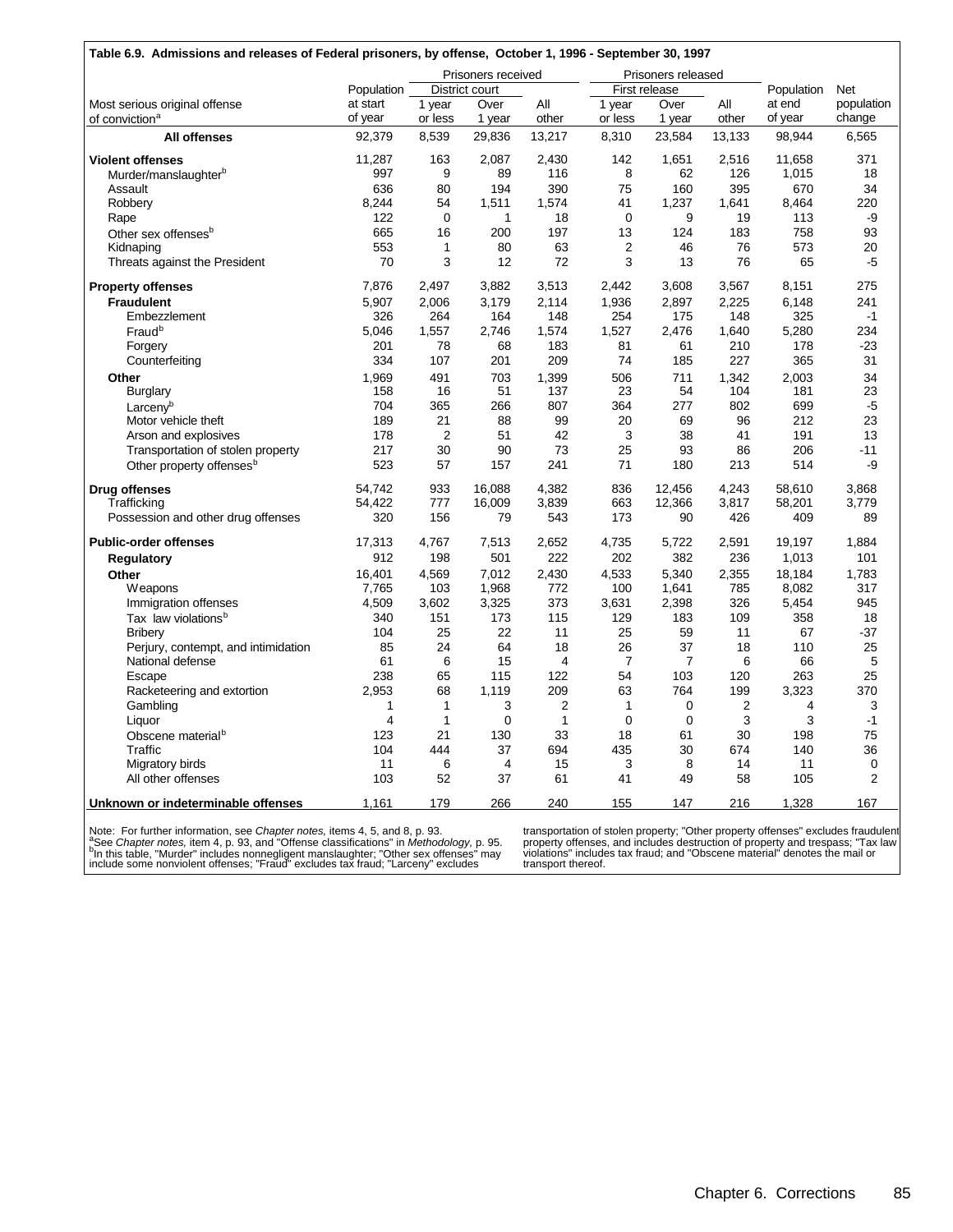|                         | Total     | All      | Violent  | Percent of Federal prison population serving for*-<br>Property offenses |       | Drug     | Public-order offenses |        |
|-------------------------|-----------|----------|----------|-------------------------------------------------------------------------|-------|----------|-----------------------|--------|
| Offender characteristic | prisoners | offenses | offenses | Fraudulent                                                              | Other | offenses | Regulatory            | Other  |
|                         |           |          |          |                                                                         |       |          |                       |        |
| All cases               |           |          |          |                                                                         |       |          |                       |        |
| <b>All prisoners</b>    | 98,944    | 98,944   | 11,658   | 6,148                                                                   | 2,003 | 58,610   | 1,013                 | 18,184 |
| <b>Sex</b>              |           |          |          |                                                                         |       |          |                       |        |
| Male                    | 89,511    | 92.5%    | 96.6%    | 83.1%                                                                   | 91.9% | 91.5%    | 88.8%                 | 96.6%  |
| Female                  | 7,209     | 7.5      | 3.4      | 16.9                                                                    | 8.1   | 8.5      | 11.2                  | 3.4    |
| Race                    |           |          |          |                                                                         |       |          |                       |        |
| White                   | 56,178    | 58.1%    | 49.1%    | 67.7%                                                                   | 64.5% | 55.7%    | 74.9%                 | 66.7%  |
| <b>Black</b>            | 37,612    | 38.9     | 39.6     | 28.1                                                                    | 30.4  | 42.9     | 22.7                  | 31.0   |
| Other                   | 2,930     | 3.0      | 11.3     | 4.2                                                                     | 5.1   | 1.4      | 2.3                   | 2.3    |
| <b>Ethnicity</b>        |           |          |          |                                                                         |       |          |                       |        |
| Hispanic                | 26,165    | 27.1%    | 7.2%     | 7.8%                                                                    | 6.3%  | 31.7%    | 14.2%                 | 34.9%  |
| Non-Hispanic            | 70,555    | 72.9     | 92.8     | 92.2                                                                    | 93.7  | 68.3     | 85.8                  | 65.1   |
| Age                     |           |          |          |                                                                         |       |          |                       |        |
| 16-18 years             | 489       | 0.5%     | 1.7%     | 0.1%                                                                    | 1.2%  | 0.2%     | 0.7%                  | 0.5%   |
| 19-20 years             | 3,457     | 3.6      | 4.9      | 1.1                                                                     | 4.9   | 3.6      | 4.7                   | 3.0    |
| 21-30 years             | 36,683    | 37.9     | 36.2     | 21.6                                                                    | 32.8  | 39.8     | 28.2                  | 39.5   |
| 31-40 years             | 31,931    | 33.0     | 34.7     | 30.6                                                                    | 31.4  | 32.9     | 29.6                  | 34.1   |
| Over 40 years           | 24,160    | 25.0     | 22.6     | 46.6                                                                    | 29.7  | 23.5     | 36.8                  | 22.8   |
| Citizenship             |           |          |          |                                                                         |       |          |                       |        |
| U.S. citizen            | 72,473    | 75.6%    | 96.6%    | 89.1%                                                                   | 94.5% | 72.4%    | 90.1%                 | 64.5%  |
| Not U.S. citizen        | 23,384    | 24.4     | 3.4      | 10.9                                                                    | 5.5   | 27.6     | 9.9                   | 35.5   |
| New law cases           |           |          |          |                                                                         |       |          |                       |        |
| <b>All prisoners</b>    | 90,949    | 90,949   | 8,920    | 5,816                                                                   | 1,709 | 55,633   | 903                   | 17,285 |
| <b>Sex</b>              |           |          |          |                                                                         |       |          |                       |        |
| Male                    | 83,894    | 92.2%    | 96.3%    | 82.4%                                                                   | 91.0% | 91.3%    | 88.6%                 | 96.6%  |
| Female                  | 7,055     | 7.8      | 3.7      | 17.6                                                                    | 9.0   | 8.7      | 11.4                  | 3.4    |
| Race                    |           |          |          |                                                                         |       |          |                       |        |
| White                   | 52,729    | 58.0%    | 49.0%    | 67.4%                                                                   | 65.1% | 55.3%    | 74.6%                 | 66.6%  |
| <b>Black</b>            | 35,499    | 39.0     | 38.6     | 28.3                                                                    | 29.2  | 43.2     | 22.8                  | 31.1   |
| Other                   | 2,721     | 3.0      | 12.5     | 4.3                                                                     | 5.7   | 1.5      | 2.5                   | 2.3    |
| <b>Ethnicity</b>        |           |          |          |                                                                         |       |          |                       |        |
| Hispanic                | 25,187    | 27.7%    | 6.7%     | 7.9%                                                                    | 5.7%  | 31.7%    | 13.5%                 | 35.7%  |
| Non-Hispanic            | 65,762    | 72.3     | 93.3     | 92.1                                                                    | 94.3  | 68.3     | 86.5                  | 64.3   |
| Age                     |           |          |          |                                                                         |       |          |                       |        |
| 16-18 years             | 464       | 0.5%     | 1.9%     | 0.1%                                                                    | 1.4%  | 0.2%     | 0.8%                  | 0.6%   |
| 19-20 years             | 3,377     | 3.7      | 5.7      | 1.1                                                                     | 5.3   | 3.7      | 5.0                   | 3.1    |
| $21-30$ years           | 35,388    | 38.9     | 38.1     | 22.5                                                                    | 33.8  | 40.6     | 29.1                  | 40.3   |
| 31-40 years             | 29,971    | 33.0     | 34.5     | 31.0                                                                    | 30.8  | 32.9     | 29.2                  | 34.1   |
| Over 40 years           | 21,749    | 23.9     | 19.9     | 45.3                                                                    | 28.8  | 22.6     | 35.9                  | 21.9   |
| <b>Citizenship</b>      |           |          |          |                                                                         |       |          |                       |        |
| U.S. citizen            | 67,322    | 74.7%    | 96.7%    | 88.7%                                                                   | 94.5% | 72.2%    | 89.8%                 | 63.4%  |
| Not U.S. citizen        | 22,787    | 25.3     | 3.3      | 11.3                                                                    | 5.5   | 27.8     | 10.2                  | 36.6   |

Note: Percentages in this table are based on nonmissing characteristics. Total includes prisoners whose offense category could not be determined; see *Chapter notes*, items 4-7, p. 93.

\*See *Chapter notes,* item 4, p. 93, and "Offense classifications" in *Methodology,* p. 95.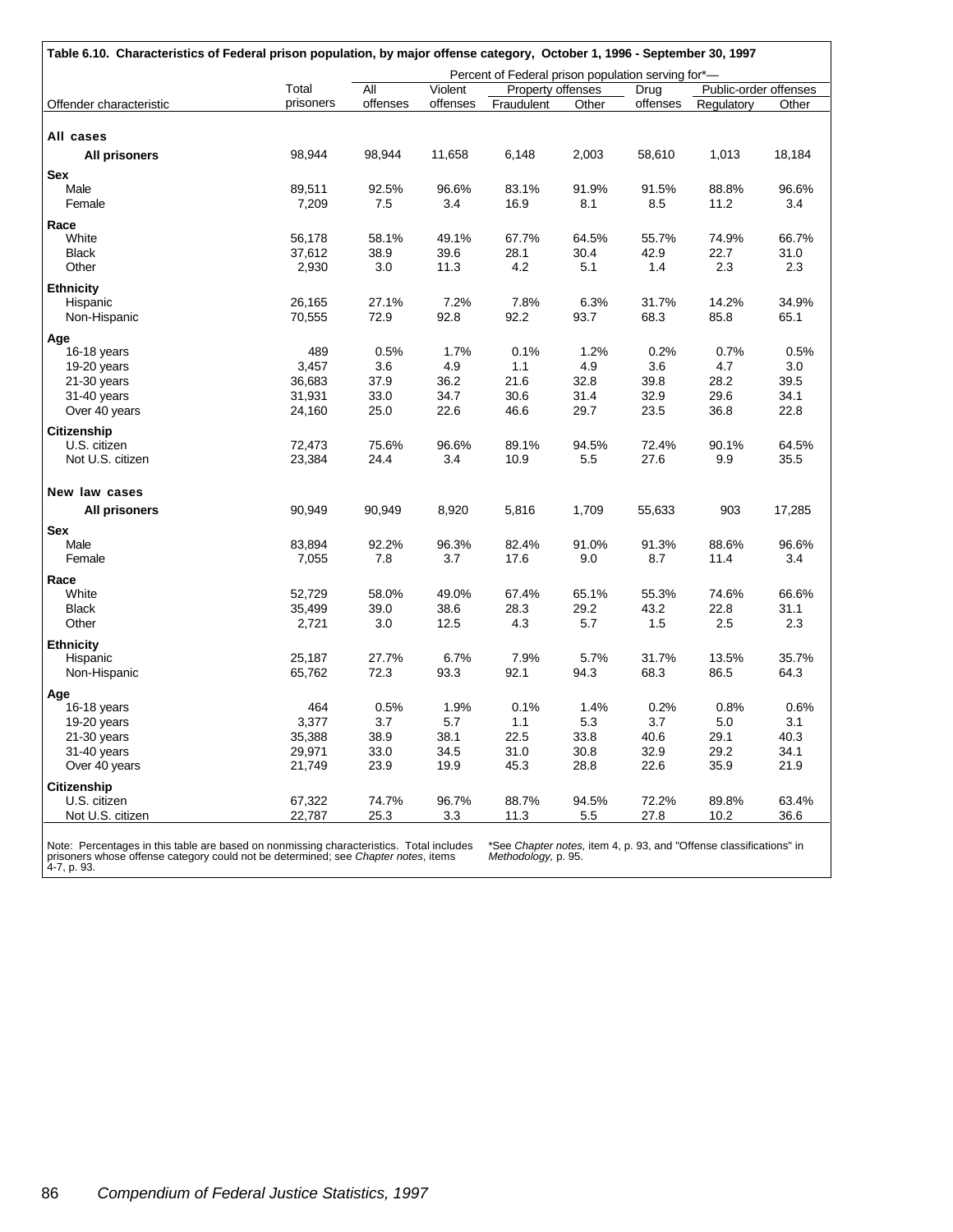| Table 6.11. Number of first releases from Federal prison, by release method and sentence length, October 1, 1996 -<br>September 30, 1997 |        |                       |           |                |                     |          |                    |  |  |
|------------------------------------------------------------------------------------------------------------------------------------------|--------|-----------------------|-----------|----------------|---------------------|----------|--------------------|--|--|
|                                                                                                                                          |        |                       |           |                | Extraordinary means |          |                    |  |  |
| Most serious original offense                                                                                                            |        |                       | Drug      | Treaty         | Sentence            |          |                    |  |  |
| of conviction <sup>a</sup>                                                                                                               | Total  | Standard <sup>b</sup> | treatment | transfer       | commutation         | Death    | Other <sup>c</sup> |  |  |
| All cases                                                                                                                                |        |                       |           |                |                     |          |                    |  |  |
| All prisoners                                                                                                                            | 31.894 | 29,080                | 1.689     | 338            | 291                 | 212      | 284                |  |  |
| <b>Violent offenses</b>                                                                                                                  | 1,793  | 1.724                 | 9         | 3              | 10                  | 46       | 1                  |  |  |
| <b>Property offenses</b>                                                                                                                 | 6.050  | 5.808                 | 97        | 11             | 50                  | 17       | 67                 |  |  |
| Fraudulent                                                                                                                               | 4,833  | 4,625                 | 89        | 11             | 38                  | 12       | 58                 |  |  |
| Other                                                                                                                                    | 1,217  | 1,183                 | 8         | 0              | 12                  | 5        | 9                  |  |  |
| <b>Drug offenses</b>                                                                                                                     | 13,292 | 11,075                | 1,478     | 312            | 133                 | 110      | 184                |  |  |
| <b>Public-order offenses</b>                                                                                                             | 10.457 | 10,176                | 105       | 10             | 95                  | 39       | 32                 |  |  |
| Regulatory                                                                                                                               | 584    | 556                   | 15        | $\Omega$       | 5                   | 2        | 6                  |  |  |
| Other                                                                                                                                    | 9,873  | 9,620                 | 90        | 10             | 90                  | 37       | 26                 |  |  |
| Other prisoners <sup>d</sup>                                                                                                             | 302    | 297                   | $\Omega$  | $\overline{2}$ | 3                   | $\Omega$ | $\Omega$           |  |  |
| Sentences greater than 1 year                                                                                                            |        |                       |           |                |                     |          |                    |  |  |
| All prisoners                                                                                                                            | 23,584 | 20,796                | 1,689     | 338            | 268                 | 209      | 284                |  |  |
| <b>Violent offenses</b>                                                                                                                  | 1,651  | 1,583                 | 9         | 3              | 9                   | 46       | 1                  |  |  |
| <b>Property offenses</b>                                                                                                                 | 3.608  | 3.378                 | 97        | 11             | 40                  | 15       | 67                 |  |  |
| Fraudulent                                                                                                                               | 2,897  | 2,696                 | 89        | 11             | 32                  | 11       | 58                 |  |  |
| Other                                                                                                                                    | 711    | 682                   | 8         | $\Omega$       | 8                   | 4        | 9                  |  |  |
| Drug offenses                                                                                                                            | 12.456 | 10,244                | 1.478     | 312            | 128                 | 110      | 184                |  |  |
| <b>Public-order offenses</b>                                                                                                             | 5,722  | 5,448                 | 105       | 10             | 89                  | 38       | 32                 |  |  |
| Regulatory                                                                                                                               | 382    | 357                   | 15        | $\Omega$       | 2                   | 2        | 6                  |  |  |
| Other                                                                                                                                    | 5,340  | 5,091                 | 90        | 10             | 87                  | 36       | 26                 |  |  |
| Other prisoners <sup>d</sup>                                                                                                             | 147    | 143                   | $\Omega$  | 2              | 2                   | $\Omega$ | $\mathbf 0$        |  |  |

Note: Total includes prisoners whose offense category could not be determined. Methods for calculating average time served differ from those used in the 1993 and prior compendia. See *Chapter notes*, items 4-7, p. 93.<br>See

bStandard releases include expirations, mandatory release, and release to parole.<br>°Other extraordinary releases include escape and intensive confinement<br>programs.<br>°Offense not classifiable or not a violation of U.S. Code.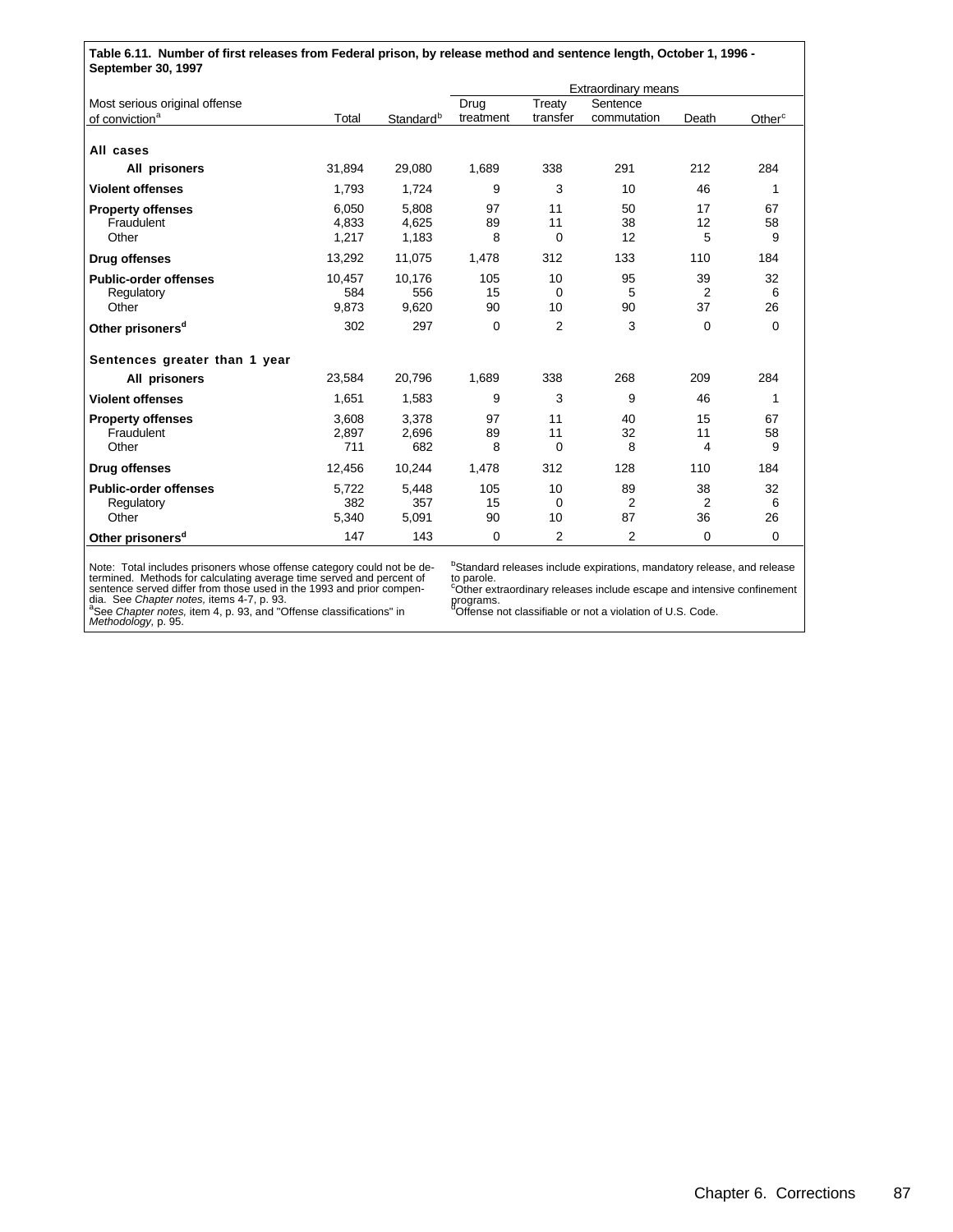| Table 6.12. Average time to first release and percent of sentence served, for prisoners released by standard methods, October 1, |  |
|----------------------------------------------------------------------------------------------------------------------------------|--|
| 1996 - September 30, 1997                                                                                                        |  |

|                                      | Prisoners with sentences |               |                 |                       |                          |          |                       |                          |                                      |                   |
|--------------------------------------|--------------------------|---------------|-----------------|-----------------------|--------------------------|----------|-----------------------|--------------------------|--------------------------------------|-------------------|
|                                      |                          | All offenders |                 | of 1 year or less     |                          |          |                       |                          | Prisoners with sentences over 1 year |                   |
|                                      | Number of                | Mean          | Median          | Number of             | Mean                     | Median   | Number of             | Mean                     |                                      | Median Percent of |
| Most serious original offense        | prisoners                | time          | time            | prisoners             | time                     | time     | prisoners             | time                     | time                                 | sentence          |
| of conviction <sup>a</sup>           | released <sup>b</sup>    | served        | served          | released <sup>b</sup> | served                   | served   | released <sup>b</sup> | served                   | served                               | served            |
| All prisoners                        | 29,080                   |               | 28.8 mo 20.9 mo | 8,284                 | 4.6 mo                   | 4.2 mo   | 20,796                | 38.5 mo                  | 28.8 mo                              | 87.0%             |
| <b>Violent offenses</b>              | 1,724                    |               | 53.8 mo 44.4 mo | 141                   | 5.6 mo                   | 6.0 mo   | 1,583                 | 58.1 mo                  | 49.6 mo                              | 83.5%             |
| Murder/manslaughter <sup>c</sup>     | 65                       | 61.7          | 40.1            | 8                     |                          |          | 57                    | 69.3                     | 52.2                                 | 79.2              |
| Assault                              | 230                      | 28.2          | 18.3            | 74                    | 5.1                      | 5.5      | 156                   | 39.1                     | 28.7                                 | 87.4              |
| Robbery                              | 1.229                    | 59.9          | 50.5            | 41                    | 5.9                      | 6.0      | 1,188                 | 61.8                     | 52.3                                 | 83.3              |
| Rape                                 | 8                        |               | $\equiv$        | $\mathbf 0$           | $\ldots$                 | $\cdots$ | 8                     | $\overline{\phantom{0}}$ | $\overline{\phantom{0}}$             |                   |
| Other sex offenses <sup>c</sup>      | 132                      | 28.7          | 20.8            | 13                    | 6.3                      | 6.0      | 119                   | 31.2                     | 20.9                                 | 86.7              |
| Kidnaping                            | 45                       | 82.0          | 53.3            | $\overline{2}$        | $\equiv$                 |          | 43                    | 85.6                     | 54.9                                 | 75.1              |
| Threats against the President        | 15                       | 22.4          | 22.2            | 3                     | $\overline{\phantom{0}}$ |          | 12                    | 26.3                     | 22.6                                 | 78.6              |
| <b>Property offenses</b>             | 5,808                    |               | 15.3 mo 12.0 mo | 2,430                 | 5.2 mo                   | 5.0 mo   | 3,378                 |                          | 22.6 mo 17.9 mo                      | 87.6%             |
| <b>Fraudulent</b>                    | 4,625                    |               | 14.9 mo 12.0 mo | 1,929                 | 5.2 mo                   | 5.0 mo   | 2,696                 | 21.8 mo                  | 17.4 mo                              | 87.6%             |
| Embezzlement                         | 417                      | 9.0           | 6.0             | 254                   | 3.9                      | 4.0      | 163                   | 17.1                     | 13.1                                 | 88.3              |
| $\mathsf{F}$ raud $^\mathsf{c}$      | 3,819                    | 15.6          | 12.0            | 1,521                 | 5.3                      | 5.0      | 2,298                 | 22.4                     | 18.2                                 | 87.4              |
| Forgery                              | 138                      | 10.8          | 9.0             | 80                    | 5.5                      | 5.9      | 58                    | 18.1                     | 14.1                                 | 90.6              |
| Counterfeiting                       | 251                      | 15.9          | 13.0            | 74                    | 5.8                      | 5.0      | 177                   | 20.1                     | 15.7                                 | 88.7              |
| Other                                | 1,183                    |               | 17.0 mo 12.0 mo | 501                   | 5.1 mo                   | 5.0 mo   | 682                   | 25.7 mo                  | 18.6 mo                              | 87.6%             |
| <b>Burglary</b>                      | 75                       | 20.4          | 15.7            | 23                    | 6.2                      | 6.0      | 52                    | 26.7                     | 20.9                                 | 86.4              |
| Larceny <sup>c</sup>                 | 628                      | 11.0          | 8.0             | 361                   | 5.0                      | 5.0      | 267                   | 19.0                     | 14.0                                 | 88.6              |
| Motor vehicle theft                  | 85                       | 19.1          | 15.7            | 20                    | 5.0                      | 5.0      | 65                    | 23.4                     | 17.4                                 | 86.4              |
| Arson and explosives                 | 39                       | 41.3          | 26.1            | 3                     | $\overline{\phantom{0}}$ |          | 36                    | 44.3                     | 26.2                                 | 84.1              |
| Transportation and stolen property   | 113                      | 20.8          | 15.7            | 25                    | 7.3                      | 5.9      | 88                    | 24.7                     | 19.0                                 | 85.4              |
| Other property offenses <sup>c</sup> | 243                      | 24.9          | 20.9            | 69                    | 4.2                      | 4.1      | 174                   | 33.1                     | 26.1                                 | 88.5              |
| Drug offenses                        | 11,075                   |               | 42.5 mo 40.0 mo | 831                   | 6.2 mo                   | 6.0 mo   | 10,244                | 45.5 mo                  | 41.8 mo                              | 87.1%             |
| Trafficking                          | 10,824                   | 43.2          | 40.1            | 658                   | 6.6                      | 6.0      | 10,166                | 45.6                     | 41.9                                 | 87.0              |
| Possession and other drug offenses   | 251                      | 11.4          | 6.0             | 173                   | 4.5                      | 5.0      | 78                    | 26.6                     | 20.9                                 | 90.7              |
| <b>Public-order offenses</b>         | 10,176                   |               | 17.9 mo 12.0 mo | 4,728                 | 4.0 mo                   | 3.9 mo   | 5,448                 |                          | 30.0 mo 21.0 mo                      | 87.5%             |
| <b>Regulatory</b>                    | 556                      |               | 18.0 mo 13.0 mo | 199                   | 5.7 mo                   | 5.0 mo   | 357                   |                          | 24.8 mo 18.3 mo                      | 86.8%             |
| Other                                | 9,620                    |               | 17.9 mo 12.0 mo | 4,529                 | 3.9 mo                   | 3.4 mo   | 5,091                 |                          | 30.4 mo 21.0 mo                      | 87.6%             |
| <b>Weapons</b>                       | 1,646                    | 40.3          | 35.7            | 100                   | 6.3                      | 6.0      | 1,546                 | 42.5                     | 37.9                                 | 87.6              |
| Immigration offenses                 | 6,003                    | 10.9          | 6.0             | 3,629                 | 4.0                      | 3.3      | 2,374                 | 21.4                     | 20.9                                 | 88.3              |
| Tax law violations <sup>c</sup>      | 303                      | 12.9          | 12.0            | 129                   | 5.3                      | 5.0      | 174                   | 18.5                     | 15.6                                 | 86.5              |
| <b>Bribery</b>                       | 79                       | 17.0          | 13.0            | 25                    | 6.3                      | 6.0      | 54                    | 21.9                     | 17.9                                 | 86.0              |
| Perjury, contempt, and intimidation  | 62                       | 19.7          | 11.6            | 26                    | 6.6                      | 6.0      | 36                    | 29.1                     | 20.4                                 | 87.5              |
| National defense                     | 14                       | 32.9          | 11.5            | $\overline{7}$        | $\overline{\phantom{0}}$ |          | $\overline{7}$        | $\equiv$                 | $\overline{\phantom{0}}$             |                   |
| Escape                               | 154                      | 18.2          | 13.0            | 53                    | 5.2                      | 5.9      | 101                   | 25.1                     | 20.9                                 | 89.3              |
| Racketeering and extortion           | 719                      | 37.9          | 28.8            | 63                    | 6.3                      | 6.0      | 656                   | 41.0                     | 32.2                                 | 84.3              |
| Gambling                             | $\mathbf{1}$             | $\frac{1}{2}$ |                 | 1                     | $\frac{1}{2}$            |          | $\mathbf 0$           | $\ldots$                 | $\ddotsc$                            | $\cdots$          |
| Liquor                               | $\mathbf 0$              | $\cdots$      | $\ddotsc$       | $\mathbf{0}$          | $\ldots$                 | $\cdots$ | $\Omega$              | $\ddotsc$                | $\cdots$                             | $\cdots$          |
| Obscene material <sup>c</sup>        | 77                       | 18.2          | 13.0            | 18                    | 5.6                      | 5.0      | 59                    | 22.0                     | 13.1                                 | 87.9              |
| Traffic                              | 465                      | 2.6           | 1.0             | 435                   | 1.9                      | 0.7      | 30                    | 13.1                     | 12.0                                 | 95.1              |
| Migratory birds                      | 11                       | 13.5          | 11.9            | 3                     | $\frac{1}{2}$            | $\sim$   | 8                     | $\frac{1}{2}$            | $\overline{\phantom{0}}$             |                   |
| All other offenses                   | 86                       | 15.5          | 11.3            | 40                    | 3.6                      | 3.0      | 46                    | 25.9                     | 20.0                                 | 89.6              |
| Other prisoners <sup>d</sup>         | 297                      |               | 12.6 mo 10.0 mo | 154                   | 3.7 <sub>mo</sub>        | 4.0 mo   | 143                   |                          | 22.2 mo 17.5 mo                      | 87.0%             |

Note: Total includes prisoners whose offense category could not be determined.<br>Methods for calculating average time served and percent of sentence served differ<br>from those used in the 1993 and prior compendia. See *Chapter* 

—Too few cases to obtain statistically reliable data.

…No case of this type occurred in the data. <sup>a</sup>See *Chapter notes,* item 4, p. 93, and "Offense classifications" in *Methodology,* p.

95.<br><sup>b</sup>This column excludes prisoners who left Federal prison by extraordinary means, such<br>as death, sentence commutation, and treaty transfer. The total number of prisoners<br>who left prison due to extraordinary means in fi

6.11, p. 87.

<sup>c</sup>In this table, "Murder" includes nonnegligent manslaughter; "Other sex offenses"<br>may include some nonviolent offenses; "Fraud" excludes tax fraud; "Larceny" ex-<br>cludes transportation of stolen property; "Other property thereof.<br><sup>d</sup>Offense not classifiable or not a violation of U.S. Code.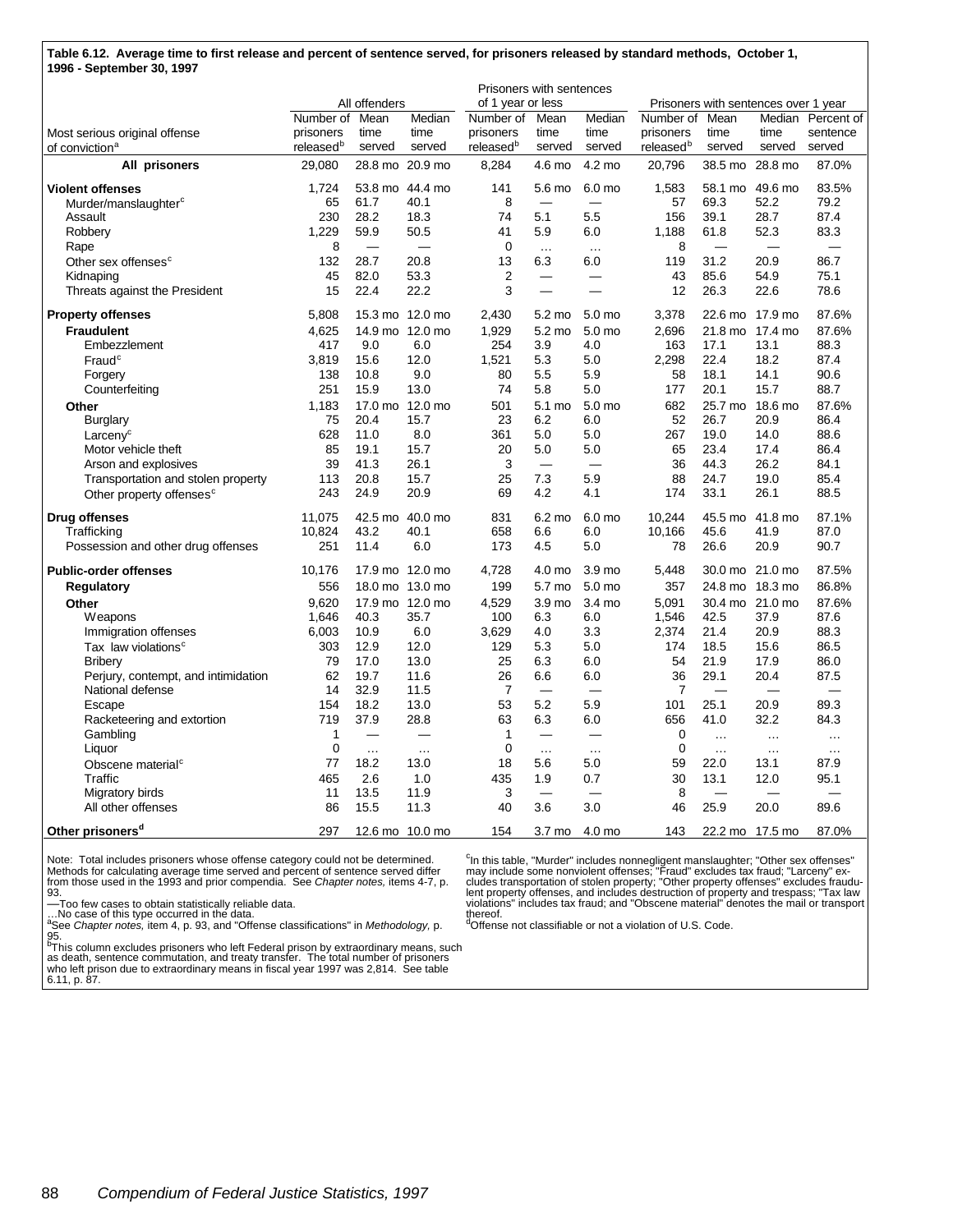| Table 6.13. Mean time served to first release, by length of sentence imposed, offense, and type of case, for prisoners<br>released by standard methods during October 1, 1996 - September 30, 1997 |          |              |                          |                                            |                 |                          |                 |
|----------------------------------------------------------------------------------------------------------------------------------------------------------------------------------------------------|----------|--------------|--------------------------|--------------------------------------------|-----------------|--------------------------|-----------------|
|                                                                                                                                                                                                    |          |              |                          | Number of months served for <sup>b</sup> — |                 |                          |                 |
|                                                                                                                                                                                                    | All      | Violent      | Property offenses        |                                            | Drug            | Public-order offenses    |                 |
| Sentence imposed <sup>a</sup>                                                                                                                                                                      | offenses | offenses     | Fraudulent               | Other                                      | offenses        | Regulatory               | Other           |
|                                                                                                                                                                                                    |          |              |                          |                                            |                 |                          |                 |
| All offenders                                                                                                                                                                                      |          |              |                          |                                            |                 |                          |                 |
| All releases                                                                                                                                                                                       | 28.8 mo  | 53.8 mo      | 14.9 mo                  | 17.0 mo                                    | 42.5 mo         | 18.0 mo                  | 17.9 mo         |
| $1-12$ mo <sup>c</sup>                                                                                                                                                                             | 4.6      | 5.6          | 5.2                      | 5.1                                        | 6.2             | 5.7                      | 3.9             |
| 13-24                                                                                                                                                                                              | 14.1     | 14.1         | 13.9                     | 14.1                                       | 14.1            | 13.9                     | 14.4            |
| 25-36                                                                                                                                                                                              | 23.7     | 25.2         | 24.0                     | 24.1                                       | 24.8            | 23.7                     | 22.5            |
| 37-48                                                                                                                                                                                              | 35.3     | 36.1         | 34.7                     | 35.0                                       | 35.3            | 33.0                     | 35.4            |
| 49-60                                                                                                                                                                                              | 45.4     | 46.9         | 45.1                     | 45.7                                       | 45.0            | 46.9                     | 45.9            |
| 61-72                                                                                                                                                                                              | 54.4     | 57.2         | 52.2                     | 51.1                                       | 54.3            | 56.2                     | 54.0            |
| 73-84                                                                                                                                                                                              | 66.6     | 68.0         | 64.8                     |                                            | 66.6            |                          | 66.1            |
| 85-96                                                                                                                                                                                              | 76.1     | 77.1         | $\overline{\phantom{0}}$ | $\overline{\phantom{0}}$                   | 75.8            | $\overline{\phantom{0}}$ | 76.6            |
| 97-108                                                                                                                                                                                             | 84.8     | 85.7         | 77.2                     |                                            | 84.7            | $\overline{\phantom{0}}$ | 85.7            |
| 109-120                                                                                                                                                                                            | 93.7     | 96.8         |                          | $\equiv$                                   | 93.8            |                          | 95.5            |
| 121-144                                                                                                                                                                                            | 99.1     | 100.2        | 72.8                     | $\equiv$                                   | 100.8           |                          | 93.3            |
| 145-180                                                                                                                                                                                            | 91.3     | 110.9        | e.                       | $\cdots$                                   | 88.2            | $\equiv$                 |                 |
| 181-240                                                                                                                                                                                            | 111.6    | 121.7        |                          | $\overline{\phantom{0}}$                   | 108.2           | —                        | 109.6           |
| 241-300                                                                                                                                                                                            | 130.4    | 136.2        |                          | $\equiv$                                   | 124.7           | —                        | 135.2           |
| Over 300                                                                                                                                                                                           | 149.4    | 158.9        |                          | $\qquad \qquad$                            | 132.2           |                          | 153.9           |
| Life sentence                                                                                                                                                                                      |          |              | .                        | $\ldots$                                   | $\ldots$        | $\cdots$                 | $\cdots$        |
| <b>New law offenders</b>                                                                                                                                                                           |          |              |                          |                                            |                 |                          |                 |
| All releases                                                                                                                                                                                       | 26.7 mo  | 41.8 mo      | 14.3 mo                  | 15.7 mo                                    | 40.7 mo         | 16.6 mo                  | 16.9 mo         |
| $1-12$ mo <sup>c</sup>                                                                                                                                                                             | 4.6      | 5.6          | 5.2                      | 5.1                                        | 6.2             | 5.6                      | 3.9             |
| 13-24                                                                                                                                                                                              | 14.1     | 14.1         | 13.9                     | 14.1                                       | 14.1            | 14.0                     | 14.5            |
| 25-36                                                                                                                                                                                              | 23.8     | 25.2         | 24.1                     | 24.2                                       | 24.8            | 23.8                     | 22.5            |
| 37-48                                                                                                                                                                                              | 35.4     | 36.1         | 35.2                     | 35.3                                       | 35.3            | 34.1                     | 35.5            |
| 49-60                                                                                                                                                                                              | 45.7     | 46.9         | 45.7                     | 46.6                                       | 45.2            | 46.9                     | 46.1            |
| 61-72                                                                                                                                                                                              | 54.6     | 57.2         | 54.5                     | 56.1                                       | 54.4            | 56.2                     | 54.4            |
| 73-84                                                                                                                                                                                              | 67.1     | 68.0         | 66.8                     |                                            | 67.1            | $\overline{\phantom{0}}$ | 66.5            |
| 85-96                                                                                                                                                                                              | 76.5     | 77.1         |                          |                                            | 76.2            |                          | 77.7            |
| 97-108                                                                                                                                                                                             | 86.3     | 87.1         | $\equiv$                 | —                                          | 85.9            | $\equiv$                 | 87.8            |
| 109-120                                                                                                                                                                                            | 96.2     | 96.8         | .                        | $\equiv$                                   | 96.0            | $\cdots$                 | 97.2            |
| 121-144                                                                                                                                                                                            | 105.5    | 106.2        |                          |                                            | 105.4           | $\cdots$                 | 105.8           |
| 145-180                                                                                                                                                                                            | $***$    | $\star\star$ | $***$                    | $\star\star$                               | $^{\star\star}$ | $***$                    | $^{\star\star}$ |
| 181-240                                                                                                                                                                                            | $***$    | $***$        | $***$                    | $***$                                      | $***$           | $***$                    | $***$           |
| 241-300                                                                                                                                                                                            | $***$    | $***$        | $***$                    | $***$                                      | $\star\star$    | $***$                    | $***$           |
| Over 300                                                                                                                                                                                           | $***$    | $***$        | $***$                    | $***$                                      | $***$           | $***$                    | $***$           |
| Life sentence                                                                                                                                                                                      | $***$    | $***$        | $***$                    | $***$                                      | $***$           | $***$                    | $***$           |

Note: Methods for calculating average time served and percent of<br>sentence served differ from those used in the 1993 and prior<br>compendia. See Chapter notes, items 4-7, p. 93.<br>Note: Of the 29,080 first releases by standard m

new law and 956 were old law.<br>—Too few cases to obtain statistically reliable data.<br>…No case of this type occurred within the data.<br>\*\*As of fiscal year 1997, new law inmates who were sentenced to more<br>than 139 months of im

death), because the Federal Sentencing Guidelines took effect as of November 1987. See table 6.11, p. 87.

aSentence for the single most serious offense.<br>
<sup>b</sup>See *Chapter notes*, item 4, p. 93, and "Offense classifications" in<br> *Methodology*, p. 95.<br>
"The interval includes days up through the upper bound and days to<br>
upper boun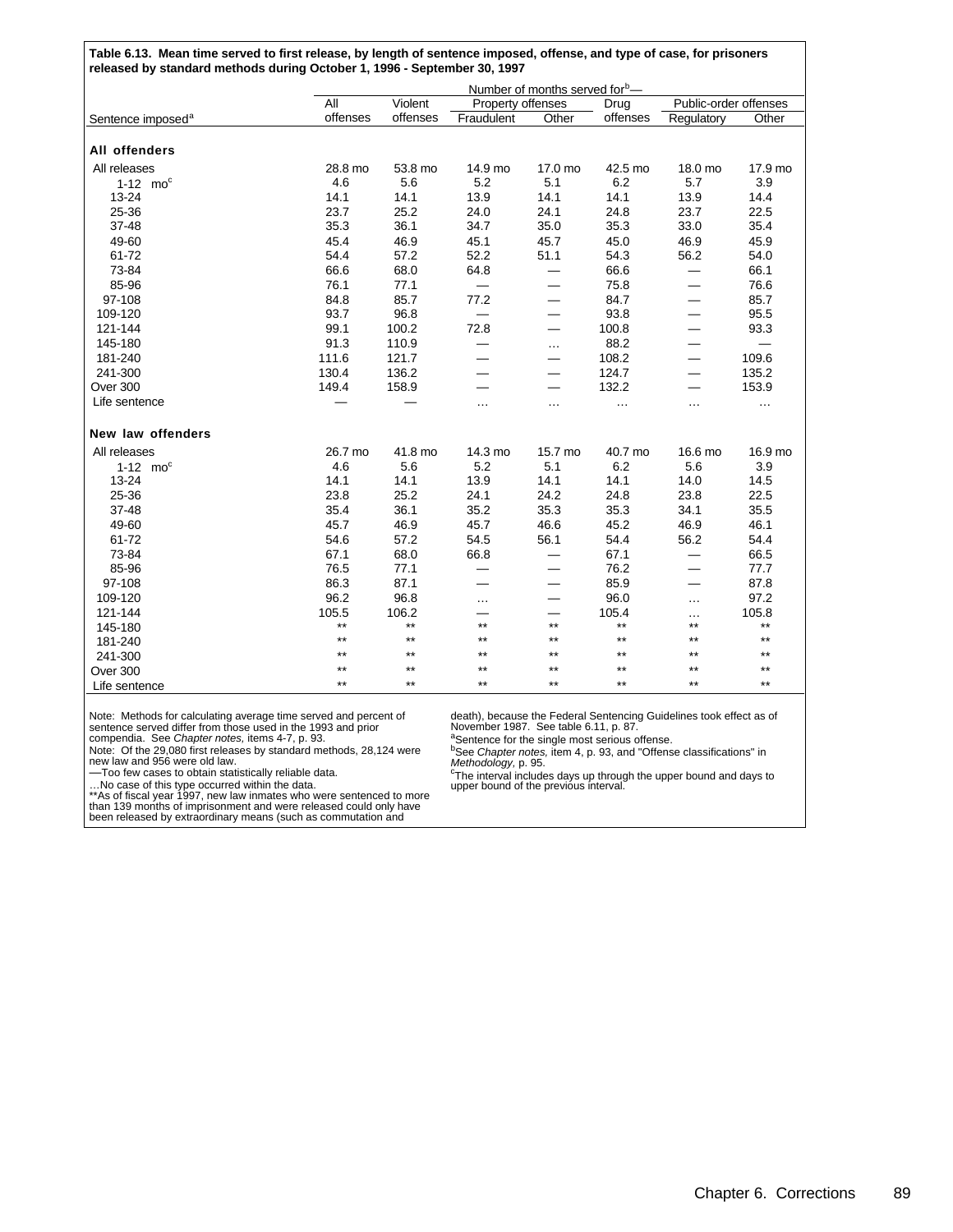| Table 6.14. Percent of sentence served to first release, by length of sentence imposed, offense, and type of case, for<br>prisoners released by standard methods during October 1, 1996 - September 30, 1997 |          |          |                   |                                               |              |                          |          |  |
|--------------------------------------------------------------------------------------------------------------------------------------------------------------------------------------------------------------|----------|----------|-------------------|-----------------------------------------------|--------------|--------------------------|----------|--|
|                                                                                                                                                                                                              |          |          |                   | Percent of sentence served for <sup>b</sup> — |              |                          |          |  |
|                                                                                                                                                                                                              | All      | Violent  | Property offenses |                                               | Drug         | Public-order offenses    |          |  |
| Sentence imposed <sup>a</sup>                                                                                                                                                                                | offenses | offenses | Fraudulent        | Other                                         | offenses     | Regulatory               | Other    |  |
|                                                                                                                                                                                                              |          |          |                   |                                               |              |                          |          |  |
| All offenders                                                                                                                                                                                                |          |          |                   |                                               |              |                          |          |  |
| All releases                                                                                                                                                                                                 | 90.9%    | 84.9%    | 93.0%             | 94.9%                                         | 88.3%        | 91.6%                    | 93.4%    |  |
| $1-12$ mo <sup>c</sup>                                                                                                                                                                                       | 100.7    | 101.0    | 100.4             | 104.9                                         | 104.1        | 100.2                    | 99.9     |  |
| 13-24                                                                                                                                                                                                        | 89.6     | 89.2     | 89.1              | 90.2                                          | 89.8         | 88.8                     | 89.7     |  |
| 25-36                                                                                                                                                                                                        | 87.9     | 87.5     | 87.2              | 87.3                                          | 88.7         | 86.6                     | 87.7     |  |
| 37-48                                                                                                                                                                                                        | 87.6     | 88.0     | 86.0              | 87.1                                          | 88.0         | 84.7                     | 87.4     |  |
| 49-60                                                                                                                                                                                                        | 87.5     | 87.7     | 86.1              | 86.0                                          | 87.6         | 88.0                     | 87.4     |  |
| 61-72                                                                                                                                                                                                        | 87.3     | 88.3     | 83.8              | 80.4                                          | 87.5         | 87.8                     | 87.4     |  |
| 73-84                                                                                                                                                                                                        | 87.1     | 88.0     | 85.3              | $\overline{\phantom{0}}$                      | 87.1         |                          | 87.1     |  |
| 85-96                                                                                                                                                                                                        | 87.2     | 88.1     |                   |                                               | 87.2         |                          | 86.7     |  |
| 97-108                                                                                                                                                                                                       | 86.3     | 87.2     | 78.7              | $\overline{\phantom{0}}$                      | 86.5         |                          | 85.8     |  |
| 109-120                                                                                                                                                                                                      | 85.2     | 87.2     |                   | $\overline{\phantom{0}}$                      | 85.6         | $\equiv$                 | 86.1     |  |
| 121-144                                                                                                                                                                                                      | 81.9     | 82.7     | 59.7              |                                               | 83.3         |                          | 76.6     |  |
| 145-180                                                                                                                                                                                                      | 60.3     | 71.3     |                   | $\cdots$                                      | 58.6         | —                        | $\equiv$ |  |
| 181-240                                                                                                                                                                                                      | 59.4     | 64.1     |                   | $\overline{\phantom{0}}$                      | 57.3         | $\overline{\phantom{0}}$ | 59.8     |  |
| 241-300                                                                                                                                                                                                      | 53.3     | 55.6     |                   |                                               | 50.8         | $\equiv$                 | 56.1     |  |
| Over 300                                                                                                                                                                                                     | 40.5     | 42.9     |                   | $\overline{\phantom{0}}$                      | 36.9         |                          | 41.8     |  |
| Life sentence <sup>d</sup>                                                                                                                                                                                   |          |          | .                 | $\ddotsc$                                     | $\cdots$     | .                        | .        |  |
|                                                                                                                                                                                                              |          |          |                   |                                               |              |                          |          |  |
| New law offenders                                                                                                                                                                                            |          |          |                   |                                               |              |                          |          |  |
| All releases                                                                                                                                                                                                 | 92.0%    | 89.3%    | 93.6%             | 95.9%                                         | 89.5%        | 92.6%                    | 93.9%    |  |
| $1-12$ mo <sup>c</sup>                                                                                                                                                                                       | 100.8    | 101.0    | 100.5             | 104.9                                         | 104.2        | 100.3                    | 99.9     |  |
| 13-24                                                                                                                                                                                                        | 89.7     | 89.2     | 89.3              | 90.2                                          | 89.9         | 88.9                     | 89.8     |  |
| 25-36                                                                                                                                                                                                        | 88.0     | 87.5     | 87.6              | 87.4                                          | 88.5         | 86.7                     | 87.8     |  |
| 37-48                                                                                                                                                                                                        | 87.9     | 88.0     | 87.1              | 87.5                                          | 88.1         | 87.4                     | 87.6     |  |
| 49-60                                                                                                                                                                                                        | 87.8     | 87.7     | 87.2              | 87.5                                          | 87.9         | 88.0                     | 87.8     |  |
| 61-72                                                                                                                                                                                                        | 87.7     | 88.4     | 87.2              | 87.7                                          | 87.6         | 87.8                     | 88.0     |  |
| 73-84                                                                                                                                                                                                        | 87.7     | 88.0     | 87.7              | $\overline{\phantom{0}}$                      | 87.7         |                          | 87.5     |  |
| 85-96                                                                                                                                                                                                        | 87.7     | 88.1     |                   | —                                             | 87.5         |                          | 87.9     |  |
| 97-108                                                                                                                                                                                                       | 87.7     | 88.6     |                   | $\overline{\phantom{0}}$                      | 87.6         | $\overline{\phantom{0}}$ | 87.9     |  |
| 109-120                                                                                                                                                                                                      | 87.5     | 87.2     | $\cdots$          | —                                             | 87.5         | $\cdots$                 | 87.5     |  |
| 121-144                                                                                                                                                                                                      | 87.2     | 87.7     |                   |                                               | 87.2         | $\cdots$                 | 87.2     |  |
| 145-180                                                                                                                                                                                                      | $***$    | $***$    | $***$             | $***$                                         | $***$        | $***$                    | $***$    |  |
| 181-240                                                                                                                                                                                                      | $***$    | $***$    | $***$             | $^{\star\star}$                               | $\star\star$ | $***$                    | $***$    |  |
| 241-300                                                                                                                                                                                                      | $***$    | $***$    | $***$             | $***$                                         | $***$        | $***$                    | $***$    |  |
| Over 300                                                                                                                                                                                                     | $***$    | $***$    | $***$             | $***$                                         | $***$        | $**$                     | $***$    |  |
| Life sentence <sup>d</sup>                                                                                                                                                                                   | $***$    | $***$    | $***$             | $***$                                         | $***$        | $***$                    | $***$    |  |
|                                                                                                                                                                                                              |          |          |                   |                                               |              |                          |          |  |

Note: Methods for calculating average time served and percent of<br>sentence served differ from those used in the 1993 and prior<br>compendia; see *Chapter notes,* items 4-7, p. 93.

Note: Of the 29,080 first releases by standard methods, 28,124 were new law and 956 were old law.

—Too few cases to obtain statistically reliable data. …No cases of this type occurred within the data. \*\*As of fiscal year 1997 new law inmates who were sentenced to more than 139 months of imprisonment and were released could only have been released by extraordinary means (such as commutation and death), since the Federal Sentencing Guidelines took effect as of No-

vember 1987. See table 6.11, p. 87.

<sup>a</sup>Sentence for the single most serious offense.<br><sup>b</sup>See *Chapter notes*, item 4, p. 93, and "Offense classifications" in *Methodology*, p. 95.<br>*Methodology,* p. 95.<br><sup>o</sup>The interval includes days up through the upper bound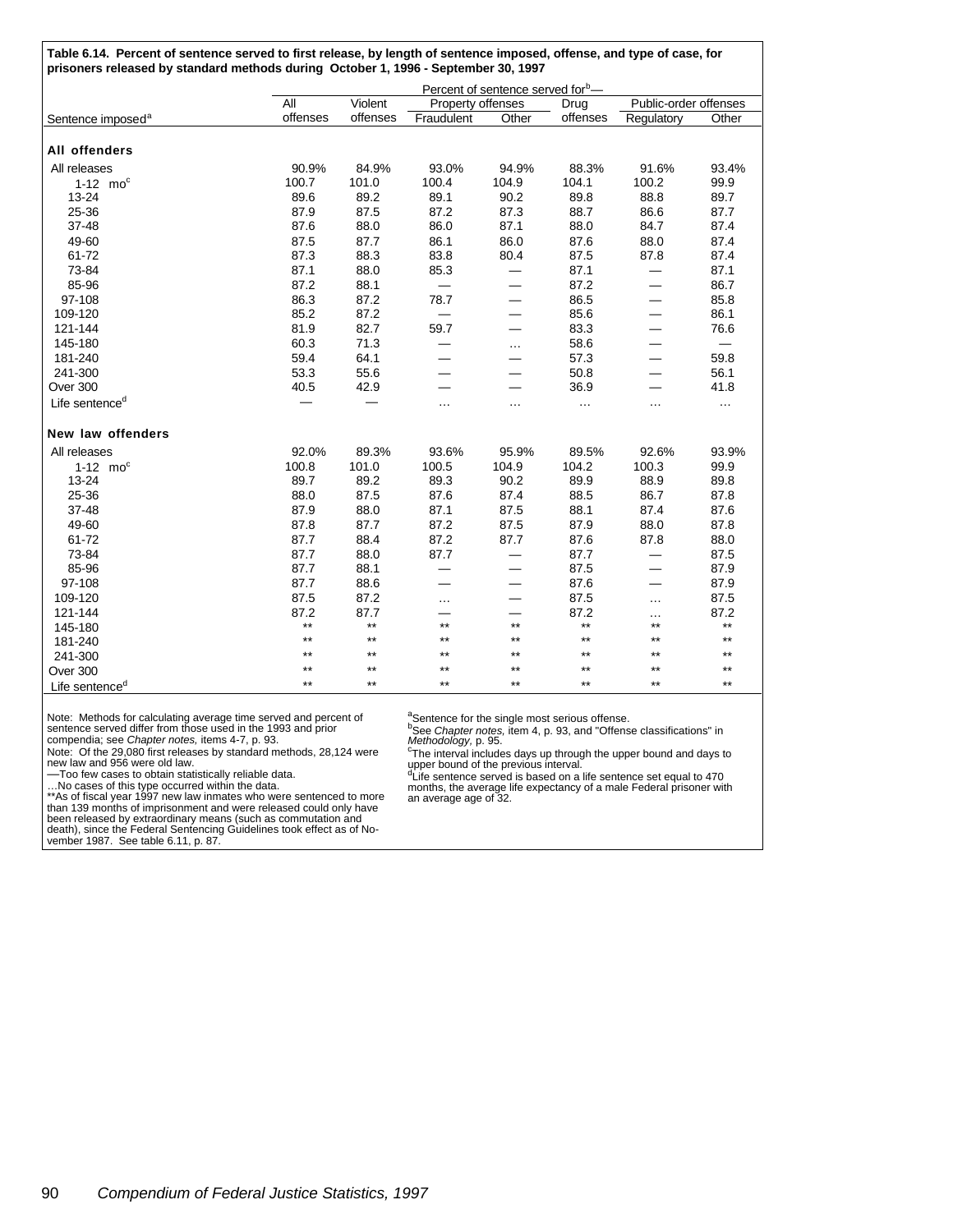|                           | Total number |          |          | Percent of released offenders convicted of*- |       |          |                       |       |
|---------------------------|--------------|----------|----------|----------------------------------------------|-------|----------|-----------------------|-------|
|                           | of released  | All      | Violent  | Property offenses                            |       | Drug     | Public-order offenses |       |
| Offender characteristic   | offenders    | offenses | offenses | Fraudulent                                   | Other | offenses | Regulatory            | Other |
| All cases                 |              |          |          |                                              |       |          |                       |       |
| <b>Number of releases</b> | 31,894       | 31,894   | 1,793    | 4,833                                        | 1,217 | 13,292   | 584                   | 9,873 |
| Sex                       |              |          |          |                                              |       |          |                       |       |
| Male                      | 28,385       | 89.2%    | 93.8%    | 78.8%                                        | 85.8% | 88.7%    | 87.2%                 | 94.6% |
| Female                    | 3,443        | 10.8     | 6.2      | 21.2                                         | 14.2  | 11.3     | 12.8                  | 5.4   |
| Race                      |              |          |          |                                              |       |          |                       |       |
| White                     | 23,262       | 73.1%    | 53.1%    | 68.0%                                        | 63.0% | 69.8%    | 76.7%                 | 84.7% |
| <b>Black</b>              | 7,598        | 23.9     | 32.6     | 27.0                                         | 30.2  | 28.8     | 20.5                  | 13.6  |
| Other                     | 968          | 3.0      | 14.3     | 4.9                                          | 6.8   | 1.4      | 2.7                   | 1.7   |
| <b>Ethnicity</b>          |              |          |          |                                              |       |          |                       |       |
| Hispanic                  | 11,926       | 37.5%    | 7.4%     | 10.6%                                        | 6.7%  | 37.3%    | 19.5%                 | 61.4% |
| Non-Hispanic              | 19,902       | 62.5     | 92.6     | 89.4                                         | 93.3  | 62.7     | 80.5                  | 38.6  |
| Age                       |              |          |          |                                              |       |          |                       |       |
| 16-18 years               | 221          | 0.7%     | 2.1%     | 0.1%                                         | 0.9%  | 0.4%     | 0.9%                  | 1.1%  |
| 19-20 years               | 1,393        | 4.4      | 6.3      | 1.5                                          | 5.3   | 4.6      | 5.1                   | 4.9   |
| 21-30 years               | 12,264       | 38.5     | 41.1     | 25.6                                         | 32.6  | 39.1     | 28.8                  | 45.2  |
| 31-40 years               | 10,046       | 31.6     | 32.8     | 31.4                                         | 31.6  | 32.9     | 28.1                  | 29.9  |
| Over 40 years             | 7,904        | 24.8     | 17.7     | 41.4                                         | 29.5  | 23.0     | 37.2                  | 18.9  |
| Citizenship               |              |          |          |                                              |       |          |                       |       |
| U.S. citizen              | 19,923       | 63.3%    | 96.4%    | 83.7%                                        | 93.2% | 68.1%    | 83.7%                 | 35.9% |
| Not U.S. citizen          | 11,555       | 36.7     | 3.6      | 16.3                                         | 6.8   | 31.9     | 16.3                  | 64.1  |
| New law cases             |              |          |          |                                              |       |          |                       |       |
| <b>Number of releases</b> | 30,898       | 30,898   | 1,566    | 4,729                                        | 1,189 | 12,867   | 568                   | 9,683 |
| <b>Sex</b>                |              |          |          |                                              |       |          |                       |       |
| Male                      | 27,426       | 88.9%    | 93.1%    | 78.5%                                        | 85.6% | 88.4%    | 87.0%                 | 94.6% |
| Female                    | 3,414        | 11.1     | 6.9      | 21.5                                         | 14.4  | 11.6     | 13.0                  | 5.4   |
| Race                      |              |          |          |                                              |       |          |                       |       |
| White                     | 22,521       | 73.0%    | 53.2%    | 67.6%                                        | 62.6% | 69.4%    | 76.4%                 | 84.8% |
| <b>Black</b>              | 7,380        | 23.9     | 31.6     | 27.4                                         | 30.5  | 29.2     | 21.0                  | 13.5  |
| Other                     | 939          | 3.0      | 15.2     | 5.0                                          | 6.9   | 1.4      | 2.6                   | 1.7   |
| <b>Ethnicity</b>          |              |          |          |                                              |       |          |                       |       |
| Hispanic                  | 11,704       | 38.0%    | 7.0%     | 10.8%                                        | 6.6%  | 37.3%    | 19.7%                 | 62.3% |
| Non-Hispanic              | 19,136       | 62.0     | 93.0     | 89.2                                         | 93.4  | 62.7     | 80.3                  | 37.7  |
| Age                       |              |          |          |                                              |       |          |                       |       |
| 16-18 years               | 218          | 0.7%     | 2.2%     | 0.1%                                         | 0.9%  | 0.4%     | 0.9%                  | 1.1%  |
| 19-20 years               | 1,386        | 4.5      | 6.9      | 1.6                                          | 5.5   | 4.8      | 5.3                   | 5.0   |
| $21-30$ years             | 12,068       | 39.1     | 40.7     | 26.1                                         | 33.3  | 39.9     | 29.0                  | 45.7  |
| 31-40 years               | 9,698        | 31.4     | 32.0     | 31.7                                         | 31.6  | 32.7     | 28.0                  | 29.8  |
| Over 40 years             | 7,470        | 24.2     | 18.1     | 40.5                                         | 28.7  | 22.2     | 36.8                  | 18.3  |
| Citizenship               |              |          |          |                                              |       |          |                       |       |
| U.S. citizen              | 19,100       | 62.6%    | 96.2%    | 83.5%                                        | 93.4% | 68.0%    | 83.8%                 | 34.9% |
| Not U.S. citizen          | 11,396       | 37.4     | 3.8      | 16.5                                         | 6.6   | 32.0     | 16.3                  | 65.1  |

Note: Totals include prisoners whose offense category could not be determined; see *Chapter notes,* items 4-7, p. 93. Percentages in this table are based on nonmissing characteristics.

*Methodology,* p. 95.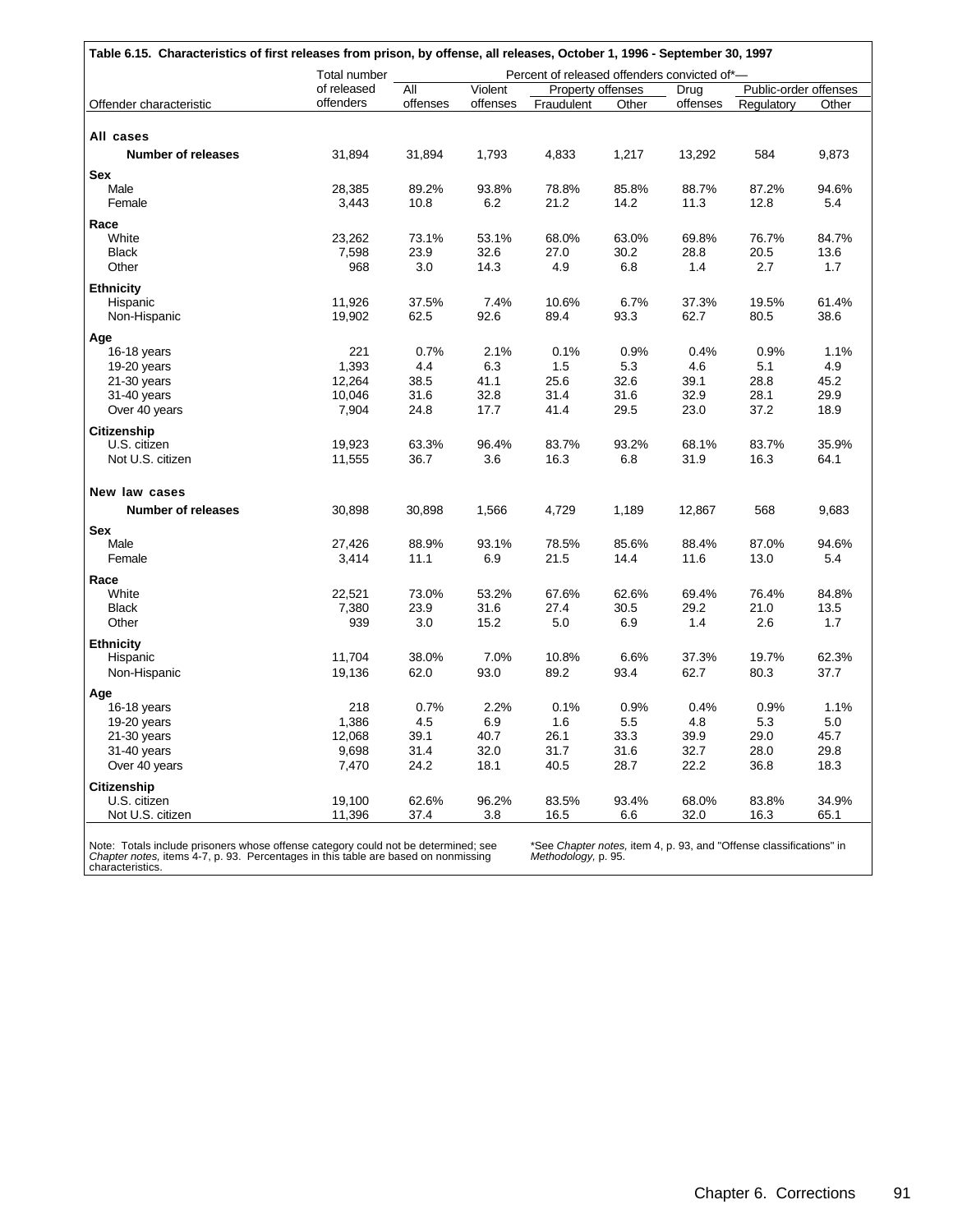| Table 6.16. Mean time served to first release from Federal prison for prisoners released by standard methods, by offense and<br>offender characteristics, October 1, 1996 - September 30, 1997 |           |          |          |                   |                        |          |                       |         |  |
|------------------------------------------------------------------------------------------------------------------------------------------------------------------------------------------------|-----------|----------|----------|-------------------|------------------------|----------|-----------------------|---------|--|
|                                                                                                                                                                                                | Number of |          |          |                   | Mean time served for*- |          |                       |         |  |
|                                                                                                                                                                                                | prisoners | All      | Violent  | Property offenses |                        | Drug     | Public-order offenses |         |  |
| Offender characteristic                                                                                                                                                                        | released  | offenses | offenses | Fraudulent        | Other                  | offenses | Regulatory            | Other   |  |
|                                                                                                                                                                                                |           |          |          |                   |                        |          |                       |         |  |
| All cases                                                                                                                                                                                      |           |          |          |                   |                        |          |                       |         |  |
| All prisoners                                                                                                                                                                                  | 29,080    | 28.8 mo  | 53.8 mo  | 14.9 mo           | 17.0 mo                | 42.5 mo  | 17.9 mo               | 17.9 mo |  |
| <b>Sex</b>                                                                                                                                                                                     |           |          |          |                   |                        |          |                       |         |  |
| Male                                                                                                                                                                                           | 25,953    | 29.7 mo  | 55.4 mo  | 15.8 mo           | 18.2 mo                | 43.5 mo  | 18.7 mo               | 18.2 mo |  |
| Female                                                                                                                                                                                         | 3,064     | 20.9     | 29.6     | 11.3              | 9.6                    | 33.7     | 12.1                  | 12.6    |  |
| Race                                                                                                                                                                                           |           |          |          |                   |                        |          |                       |         |  |
| White                                                                                                                                                                                          | 21,232    | 26.3 mo  | 55.4 mo  | 15.3 mo           | 18.3 mo                | 40.4 mo  | 18.1 mo               | 15.5 mo |  |
| <b>Black</b>                                                                                                                                                                                   | 6,857     | 37.0     | 59.0     | 14.1              | 15.2                   | 47.4     | 17.3                  | 32.8    |  |
| Other                                                                                                                                                                                          | 928       | 25.5     | 36.0     | 12.9              | 12.3                   | 39.9     | 17.8                  | 21.5    |  |
| <b>Ethnicity</b>                                                                                                                                                                               |           |          |          |                   |                        |          |                       |         |  |
| Hispanic                                                                                                                                                                                       | 11,256    | 23.9 mo  | 58.6 mo  | 12.3 mo           | 20.8 mo                | 40.8 mo  | 16.6 mo               | 12.2 mo |  |
| Non-Hispanic                                                                                                                                                                                   | 17,761    | 31.9     | 53.4     | 15.2              | 16.6                   | 43.5     | 18.3                  | 27.3    |  |
| Age                                                                                                                                                                                            |           |          |          |                   |                        |          |                       |         |  |
| 16-18 years                                                                                                                                                                                    | 211       | 21.9 mo  | 40.7 mo  | 10.8 mo           | 12.7 mo                | 37.3 mo  | 27.2 mo               | 9.7 mo  |  |
| 19-20 years                                                                                                                                                                                    | 1,305     | 25.0     | 40.5     | 10.4              | 16.8                   | 37.8     | 19.1                  | 10.9    |  |
| $21-30$ years                                                                                                                                                                                  | 11,276    | 28.0     | 54.7     | 12.0              | 16.0                   | 41.4     | 18.5                  | 16.3    |  |
| 31-40 years                                                                                                                                                                                    | 9,044     | 30.5     | 59.2     | 14.2              | 17.1                   | 43.4     | 20.8                  | 20.0    |  |
| Over 40 years                                                                                                                                                                                  | 7,181     | 28.7     | 47.7     | 17.3              | 17.8                   | 44.2     | 15.0                  | 20.6    |  |
| <b>Citizenship</b>                                                                                                                                                                             |           |          |          |                   |                        |          |                       |         |  |
| U.S. citizen                                                                                                                                                                                   | 17,675    | 32.9 mo  | 54.6 mo  | 15.5 mo           | 17.1 mo                | 42.9 mo  | 18.8 mo               | 28.4 mo |  |
| Not U.S. citizen                                                                                                                                                                               | 11,010    | 22.5     | 35.4     | 12.5              | 14.5                   | 42.1     | 14.1                  | 12.3    |  |
|                                                                                                                                                                                                |           |          |          |                   |                        |          |                       |         |  |
| New law cases                                                                                                                                                                                  |           |          |          |                   |                        |          |                       |         |  |
| <b>All prisoners</b>                                                                                                                                                                           | 28,124    | 26.7 mo  | 41.8 mo  | 14.3 mo           | 15.7 mo                | 40.7 mo  | 16.5 mo               | 16.9 mo |  |
| Sex                                                                                                                                                                                            |           |          |          |                   |                        |          |                       |         |  |
| Male                                                                                                                                                                                           | 25,031    | 27.4 mo  | 42.8 mo  | 15.2 mo           | 16.8 mo                | 41.6 mo  | 17.1 mo               | 17.1 mo |  |
| Female                                                                                                                                                                                         | 3,037     | 20.5     | 27.8     | 11.1              | 9.4                    | 33.3     | 11.9                  | 12.1    |  |
| Race                                                                                                                                                                                           |           |          |          |                   |                        |          |                       |         |  |
| White                                                                                                                                                                                          | 20,524    | 24.2 mo  | 43.9 mo  | 14.7 mo           | 16.4 mo                | 38.2 mo  | 16.4 mo               | 14.5 mo |  |
| <b>Black</b>                                                                                                                                                                                   | 6,645     | 34.9     | 44.5     | 13.8              | 15.0                   | 46.4     | 17.2                  | 31.3    |  |
| Other                                                                                                                                                                                          | 899       | 22.5     | 28.3     | 12.3              | 12.1                   | 38.3     | 14.7                  | 19.8    |  |
| <b>Ethnicity</b>                                                                                                                                                                               |           |          |          |                   |                        |          |                       |         |  |
| Hispanic                                                                                                                                                                                       | 11,047    | 22.6 mo  | 41.9 mo  | 11.9 mo           | 18.4 mo                | 38.9 mo  | 15.5 mo               | 11.9 mo |  |
| Non-Hispanic                                                                                                                                                                                   | 17,021    | 29.3     | 41.7     | 14.6              | 15.5                   | 41.8     | 16.7                  | 25.2    |  |
| Age                                                                                                                                                                                            |           |          |          |                   |                        |          |                       |         |  |
| 16-18 years                                                                                                                                                                                    | 208       | 20.6 mo  | 33.7 mo  | 10.8 mo           | 12.7 mo                | 37.3 mo  | 27.2 mo               | 9.8 mo  |  |
| 19-20 years                                                                                                                                                                                    | 1,298     | 24.4     | 35.5     | 10.4              | 16.8                   | 37.5     | 19.1                  | 10.9    |  |
| 21-30 years                                                                                                                                                                                    | 11,085    | 26.4     | 41.9     | 11.9              | 15.7                   | 40.4     | 17.0                  | 15.9    |  |
| 31-40 years                                                                                                                                                                                    | 8,707     | 27.9     | 45.7     | 13.8              | 16.2                   | 41.1     | 18.8                  | 18.4    |  |
| Over 40 years                                                                                                                                                                                  | 6,770     | 26.1     | 37.6     | 16.4              | 14.9                   | 41.2     | 13.8                  | 18.5    |  |
| <b>Citizenship</b>                                                                                                                                                                             |           |          |          |                   |                        |          |                       |         |  |
| U.S. citizen                                                                                                                                                                                   | 16,883    | 30.0 mo  | 42.3 mo  | 14.8 mo           | 15.9 mo                | 40.9 mo  | 17.2 mo               | 26.0 mo |  |
| Not U.S. citizen                                                                                                                                                                               | 10,859    | 21.7     | 29.0     | 12.3              | 13.7                   | 40.6     | 13.4                  | 12.1    |  |
|                                                                                                                                                                                                |           |          |          |                   |                        |          |                       |         |  |

Note: Totals include prisoners whose offense category could not be determined, and exclude prisoners released by extraordinary means such as commutation and death; see *Chapter notes,* items 4-7, p. 93.

\*See *Chapter notes,* item 4, p. 93, and "Offense classifications" in *Methodology,* p. 95.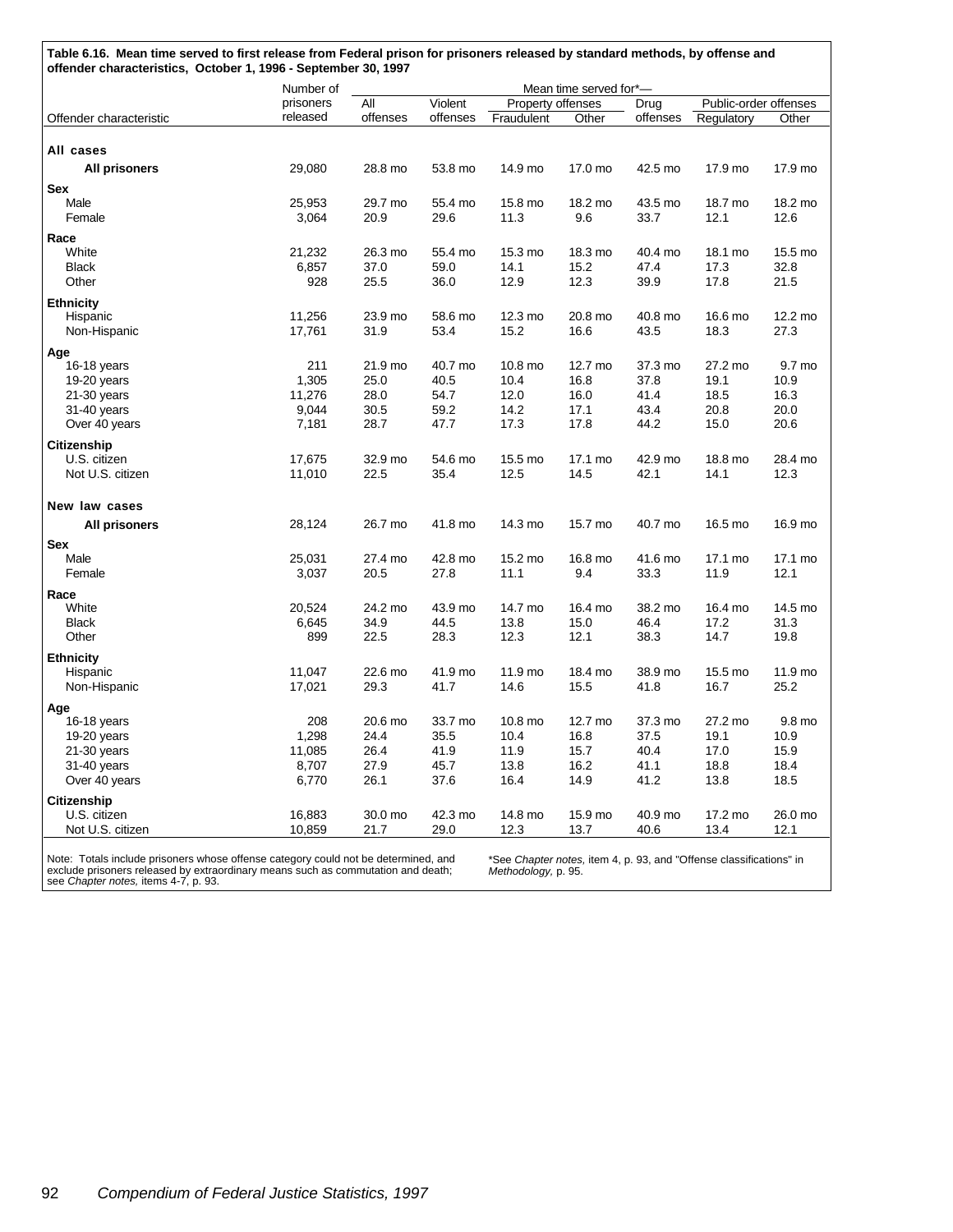- 1) Offenders were classified according to their most serious offense at conviction. In cases involving multiple offenses, the AOUSC offense severity hierarchy was applied. The most serious offense was the one with the most severe penalty imposed. If equal prison terms were imposed, or there was no imprisonment, the offense with the highest severity code, as determined by the *U.S. Title and Code Criminal Offense Citations Manual,* was selected.
- 2) Table 6.1 was created using the probation, parole, and supervision data files of the Federal Probations Supervision Information System (FPSIS), which is maintained by the AOUSC. Year end pending cases (that is, records with offenders who were under active supervision as of the end of the fiscal year, September 30, 1997) were selected.

Corporate defendants were excluded from table 6.1.

3) Tables 6.3-6.8 were created using the FPSIS data files as well. Only records with one or more terminations of active supervision during October 1, 1996, through September 30, 1997, were selected. Each termination was counted separately. Technical violations and terminations for new crimes are shown only if supervision terminated with incarceration or removal from active supervision for reasons of a violation.

Corporate defendants were excluded from tables 6.3-6.8.

4) Table 6.9-6.16 were created from the Federal Bureau of Prisons (BOP) data files.

Tables 6.9 and 6.10 show sentenced prisoners in the custody of the BOP at the end of fiscal year 1997. Tables 6.11-6.16 include only prisoners committed by U.S. district courts or released by the BOP during fiscal year 1997.

In these tables, a single person may be counted more than once if that person was committed into, or released from, the BOP more than one time during fiscal year 1997, or if that person appears in more than one column in a table, e.g., commitment and population.

Offense categories in these tables were based on combinations of offense designations used by the BOP. They are similar, but may not be directly comparable, to the categories used in other tables of this *Compendium*. Offenses for some prisoners admitted or released were not able to be classified; these offenders were included in the totals and are shown as "other prisoners" on the last line of tables.

In these tables, offenses were classified according to the offense associated with the longest single sentence actually imposed. Classifications in other tables may have been based on the longest potential sentence allowed by law.

5) Tables 6.9-6.16 distinguish between prisoners committed by U.S. district courts for violations of the U.S. Code and other prisoners. Prisoners released after commitment from U.S. district court are called "first releases." The other admissions and releases include offenders who returned to prison after their first release (such as probation, parole, or supervised release violators), offenders convicted in other courts (such as military or District of Columbia courts), and persons admitted to prison as material witnesses or for purposes of treatment, examination, or transfer to another authority. Offenders who entered or left a prison temporarily — such as for transit to another location, for health care, or to serve a weekend sentence — were not counted as admitted or released. Persons who were detained for deportation by the Immigration and Naturalization Service and who were not criminal offenders were also not included in the tables.

Table 6.11 distinguishes between standard and extraordinary methods of release from prison. "Standard" releases include the usual methods of exiting from prison, such as full-term sentence expirations, expirations with good time, mandatory releases, and releases to parole. Extraordinary releases are unusual exits from prison, such as death, commutation, and transfer to another facility.

- 6) Tables 6.11-6.16 include only prisoners committed by U.S. district courts and released by the BOP during fiscal year 1997. Prisoners committed by U.S. district court but not for a violation of the U.S. Code, or whose offense could not be classified — were included in the total but are not shown separately. Table 6.9, however, shows these prisoners separately. Other prisoners — such as probation and parole violators and prisoners committed by other courts, such as courts martial or District of Columbia Superior Court — were excluded from tables 6.11-6.16, as were other persons admitted to Federal prison but not committed from a U.S. district court.
- 7) In tables 6.11-6.16, time served was calculated for prisoner's arrival into jurisdiction of the BOP until first release from prison, plus any jail time served and credited. The calculation is the same as that currently used by the BOP. Prisoners serving consecutive sentences may have total imposed sentences exceeding the longest single sentence length. Accordingly, time actually served may exceed the longest single imposed sentence. The percent of sentenced served (in tables 6.12 and 6.14) is the average of each individual prisoner's percent of sentence served. Because other publications may include different groups of prisoners, calculate time served differently, or use a different offense classification, data in tables in this *Compendium* may differ from estimates of time served in previous publications by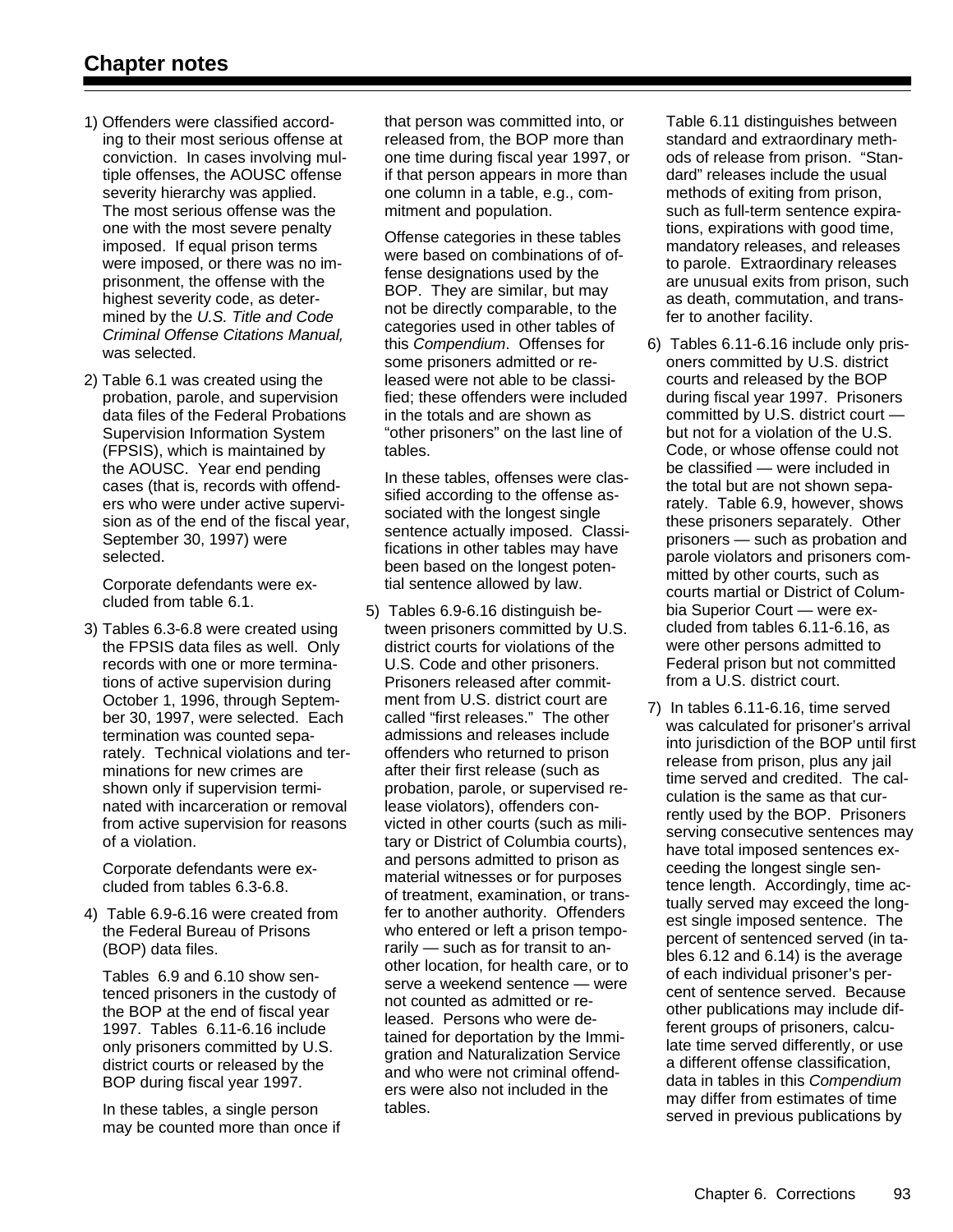the BOP or in publications based on other data sources.

Time served, as reported in tables 6.11-6.16 in this *Compendium*, may not be directly comparable to the calculation of time served in the 1993 and prior compendia. The methodology in this report uses additional information to identify prison commitment dates and account for jail credit. In previous reports, jail credits were overestimated in some cases. In addition, time served estimates reported in tables 6.12-6.14 and 6.16 include only prisoners released by standard methods (expirations, mandatory releases, and releases to parole). Prisoners released by extraordinary means (death, commutation, transfer, etc.) are excluded from the time served calculations in these tables.

8) Table 6.9 shows all persons admitted to, or released from, the jurisdiction of the BOP during fiscal year 1997. Prisoners counted in this column are the same as prisoners included in tables 6.11, 6.12, and 6.13. Table 6.9 shows in separate columns, as well as in the total, prisoners committed by a U.S. district court — but not for a violation of the U.S. code, or whose offense could not be classified. Other columns in table 6.9 include prisoners who were committed by other courts, returned to prison for violation of the conditions of supervision, or were received for examination, treatment, or transfer to another jurisdiction. Offenders who returned to prison for a violation of the conditions of supervision without a new court commitment, were classified according to the offense with the longest single sentence originally imposed at conviction.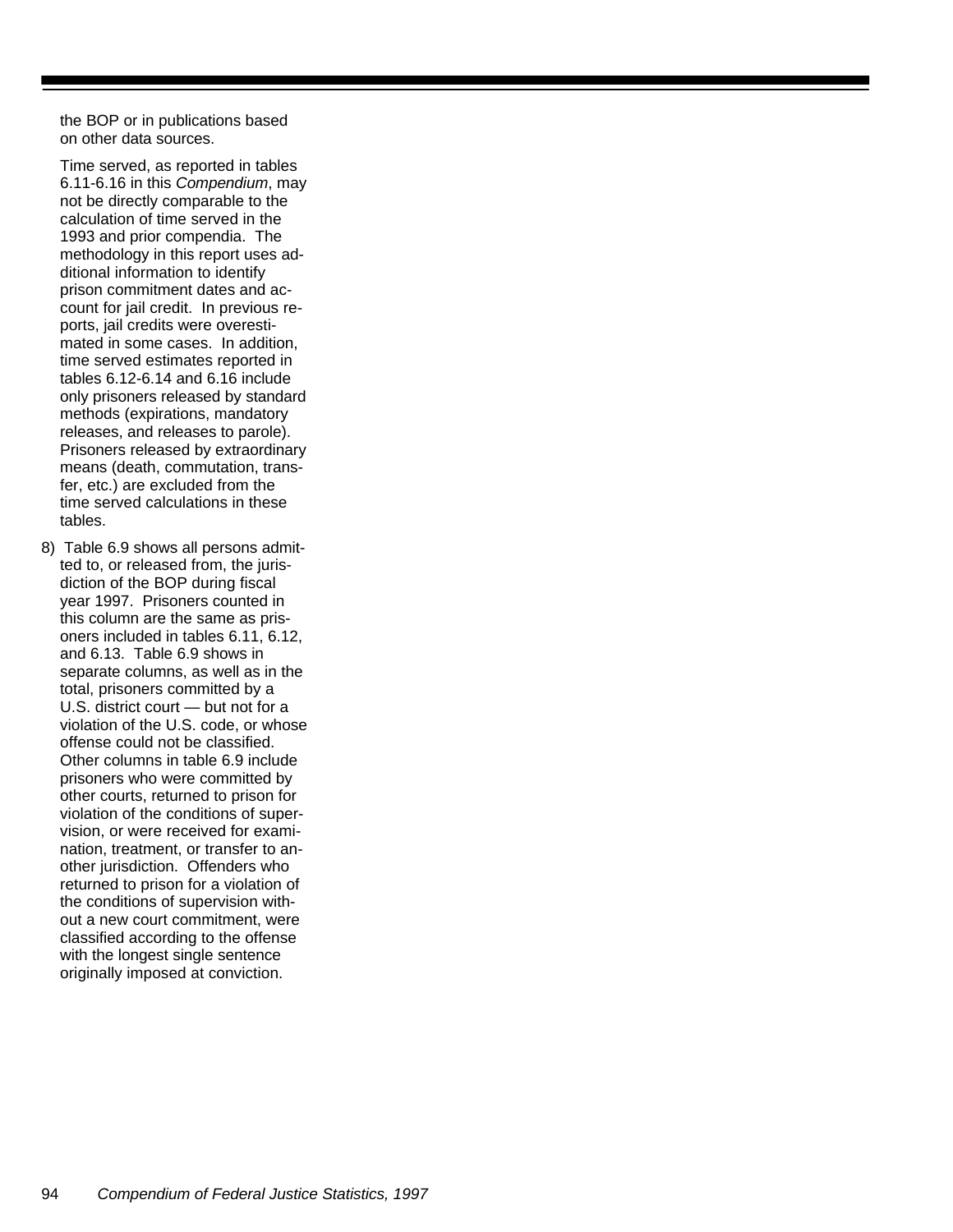#### **The Federal justice database**

#### *Source of data*

The source of data for all tables in this *Compendium* is the Bureau of Justice Statistics (BJS) Federal justice database. The database is presently constructed from source files provided by the Executive Office for U.S. Attorneys, the Administrative Office of the U.S. Courts, the United States Sentencing Commission, and the U.S. Bureau of Prisons. The Administrative Office of the U.S. Courts also maintains the data collected by the Pretrial Services Agency, the U.S. Court of Appeals, and the U.S. Probation Service. Federal law prohibits the use of these files for any purposes other than research or statistics. A description of the source agency data files is provided in the table at the end of this section.

Some records in the Federal justice database are matched according to a statistically weighted combination of names, other personal identifiers, dates of court appearances, types of offenses, and other relevant information contained in the files. Using the matched data files, it is possible to combine information about two or more stages of the processing of a criminal matter or case, for example from adjudication to probation or parole supervision.

#### *Reporting period*

Wherever possible, matters or cases have been selected according to some event which occurred during fiscal year 1997 (October 1, 1996, through September 30, 1997). Some data files provided by source agencies are organized according to a calendar year time frame; these have been combined and divided into fiscal years for purposes of the *Compendium*. Files which are organized by their source agencies according to fiscal year nonetheless include some pertinent records in later years' files. For example, tabulations of suspects in matters concluded during fiscal year 1997 in this *Compendium* have been assembled from source files containing records of 1997 matters

concluded which were entered into the data system during fiscal years 1997 or 1998.

#### *Availability of data items*

The availability of particular items of information is affected by the data source. For example, data on prosecutors' decisions prior to court filing are provided for cases investigated by U.S. attorneys but not for those handled by other litigating divisions of the U.S. Department of Justice. Criminal Division cases enter the data base once they are filed in U.S. district court, however.

Many items of social and demographic information come from presentence investigation records, supervision records, or sentencing records, and are available only for arrested defendants who were convicted and/or began serving a sentence involving supervised release. This particularly affects sex, race, ethnicity, and prior record information.

#### **Table construction and interpretation**

The tables presented report events that occurred during the Federal fiscal year — October 1, 1995 - September 30, 1996. Generally, the tables include both individual and organizational defendants. Organizational defendants are not included in tables describing pretrial release and detention or tables showing defendants sentenced to incarceration. Juvenile offenders are included in the reported statistics.

#### *Unit of analysis*

The unit of analysis in chapters 1 through 5 is a combination of a person (or corporation) and a matter or case. For example, if a single person is involved in three different criminal cases during the time period specified in the table, he or she is counted three times in the tabulation. Similarly, if a single criminal case involves a corporate defendant and four individual defendants, it counts five times in the tabulation. In chapter 6, the unit of analysis for incarceration, probation,

parole, or other supervised release is a person entering custody or supervision, or a person leaving custody or supervision. For example, a person convicted in two concurrent cases and committed once to the custody of the Federal Bureau of Prisons in the indicated time period is counted as one admission to a term of incarceration. A person who terminates probation twice in the indicated time period, such as with a violation and again after reinstatement, is counted as two terminations of probation.

#### *Interpretation*

The tables in the *Compendium* are constructed to permit the user to make valid comparisons of numbers within each table and to compare percentage rates across tables. The total numbers of subjects in *Compendium* tables that are based on records linked between two files are generally less than the total number of records in either source file. Accordingly, comparisons of absolute numbers across two or more tables in this volume and other data sources are not necessarily valid.

#### **Offense classifications**

#### *Procedure*

The offense classification procedure used in this *Compendium* is based on the classification system followed by the Administrative Office of the U.S. Courts. Specific offenses combined to form the BJS categories shown in the *Compendium* tables.\*

For data from the Executive Office for U.S. Attorneys, which include United States Code citations but do not include the Administrative Office offense classifications, United States Code titles and sections are translated into the Administrative Office classification system and then aggregated into the offense categories used

<sup>\*</sup>These categories correspond to the Bureau of Justice Statistics crime definitions and, to the extent possible, are organized and presented consistent with BJS publications on State criminal justice systems.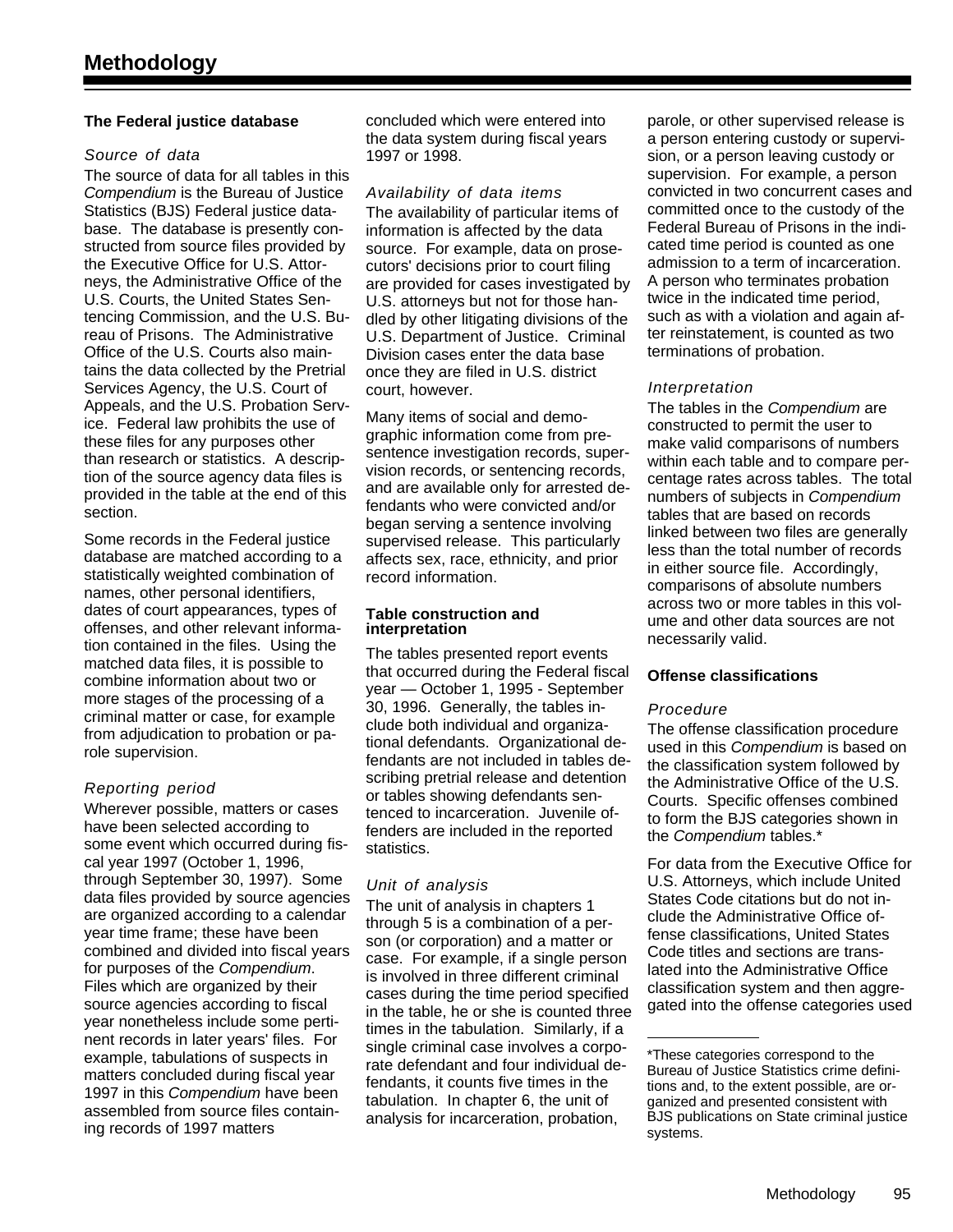in the tables. Offense categories for prisoners in chapter 6 are based on combinations of offense designations used by the Bureau of Prisons. They are similar to the categories in other chapters and other tables in chapter 6, but may not be directly comparable.

*Felony/misdemeanor distinctions* Felony and misdemeanor distinctions are provided where possible. Felony offenses are those with a maximum penalty of more than 1 year in prison. Misdemeanor offenses are those with a maximum penalty of 1 year or less. Felonies and misdemeanors are further classified using the maximum term of imprisonment authorized. Section 3559, U.S. Code, Title 18 classifies offenses according to the following schedule:

#### *Felonies*

**Class A felony —** life imprisonment, or if the maximum penalty is death.

**Class B felony —** 25 years or more.

**Class C felony —** less than 25 years but more than 10 years.

**Class D felony —** less than 10 years but more than 5 years.

**Class E felony —** less than 5 years but more than 1 year.

#### *Misdemeanors*

**Class A misdemeanor —** 1 year or less but more than 1 month.

**Class B misdemeanor —** 6 months or less but more than 30 days.

**Class C misdemeanor —** 30 days or less but more than 5 days.

**Infraction —** 5 days or less, or if no imprisonment is authorized.

In this *Compendium*, felony and misdemeanor distinctions are provided where the data permit these distinctions. Chapter 1 does not use this distinction because many suspects cannot be so classified at the investigation stage in the criminal justice process. Chapter 2 no longer reports this distinction because the Pretrial Services Agency no longer gathers

this information. Chapters 3 and 4 distinguish between felony and misdemeanor offenses, as do tables 6.1–6.6. Tables 6.7–6.11 follow the convention of other BJS publications by separately tabulating offenders whose actual imposed sentences are less than or equal to 1 year and those whose actual sentences are greater than 1 year.

*Most serious offense selection* Where more than one offense is charged or adjudicated, the most serious offense (the one that may or did result in the most severe sentence) is used to classify offenses. The offense description may change as the criminal justice process proceeds. Tables indicate whether investigated, charged or adjudicated offenses are used. In chapter 1, the most serious offense is based on the criminal lead charge as determined by the assistant U.S. attorney responsible for the criminal proceeding. In chapter 2, the major charged offense is based upon the Administrative Office's offense severity classification system, as determined by the pretrial officer responsible for the case. To select this offense, the officer ranks offenses according to severity based on maximum imprisonment, type of crime, and maximum fines. In chapter 3, the most serious offense charged is the one that has the most severe potential sentence. For chapter 4, conviction offenses are based on statutory maximum penalties. In chapter 5, offenses are classified by the offense of conviction. In tables 6.1–6.6, the most serious offense of conviction is either the one having the longest sentence imposed or, if equal sentences were imposed or there was no imprisonment, it was the offense carrying the highest severity code as determined by the Administrative Office's offense severity code ranking. In tables 6.7–6.13, prisoners are classified according to the offense which bears the longest single incarceration sentence.

#### *Offense categories*

For offense categories in all text tables, the following conditions apply:

"**Murder**" includes nonnegligent manslaughter.

"**Other sex offenses**" may include some nonviolent offenses.

"**Fraud**" excludes tax fraud.

"**Larceny**" excludes transportation of stolen property.

"**Other property felonies**" excludes fraudulent property offenses, and includes destruction of property and trespass.

"**Tax law violations**" includes tax fraud.

"**Obscene material**" denotes the mail or transport thereof.

"**All other felonies**" includes felonies with unknown or unclassifiable offense type.

"**Misdemeanors**" includes misdemeanors, petty offenses, and unknown offense levels.

"**Drug possession**" also includes other drug misdemeanors.

#### **Figure S.2.**

Figure S.2. uses data from the Executive Office for U.S. Attorneys to provide an overview of case processing in the Federal criminal justice system. The figure uses data from two separate cohorts of persons involved in criminal proceedings. The data on suspects in criminal matters concluded and defendants prosecuted come from the cohort of suspects in matters concluded during October 1, 1996, through September 30, 1997. (The filing of charges in a criminal case is one conclusion of a matter; the other is the declination of the matter for prosecution.) For the other three outcomes in figure S.2. — offenders convicted, sentenced to prison, or given a term of probation the data come from the cohort of defendants in cases terminating during fiscal year 1997 in U.S. district courts (by either a judge or a magistrate).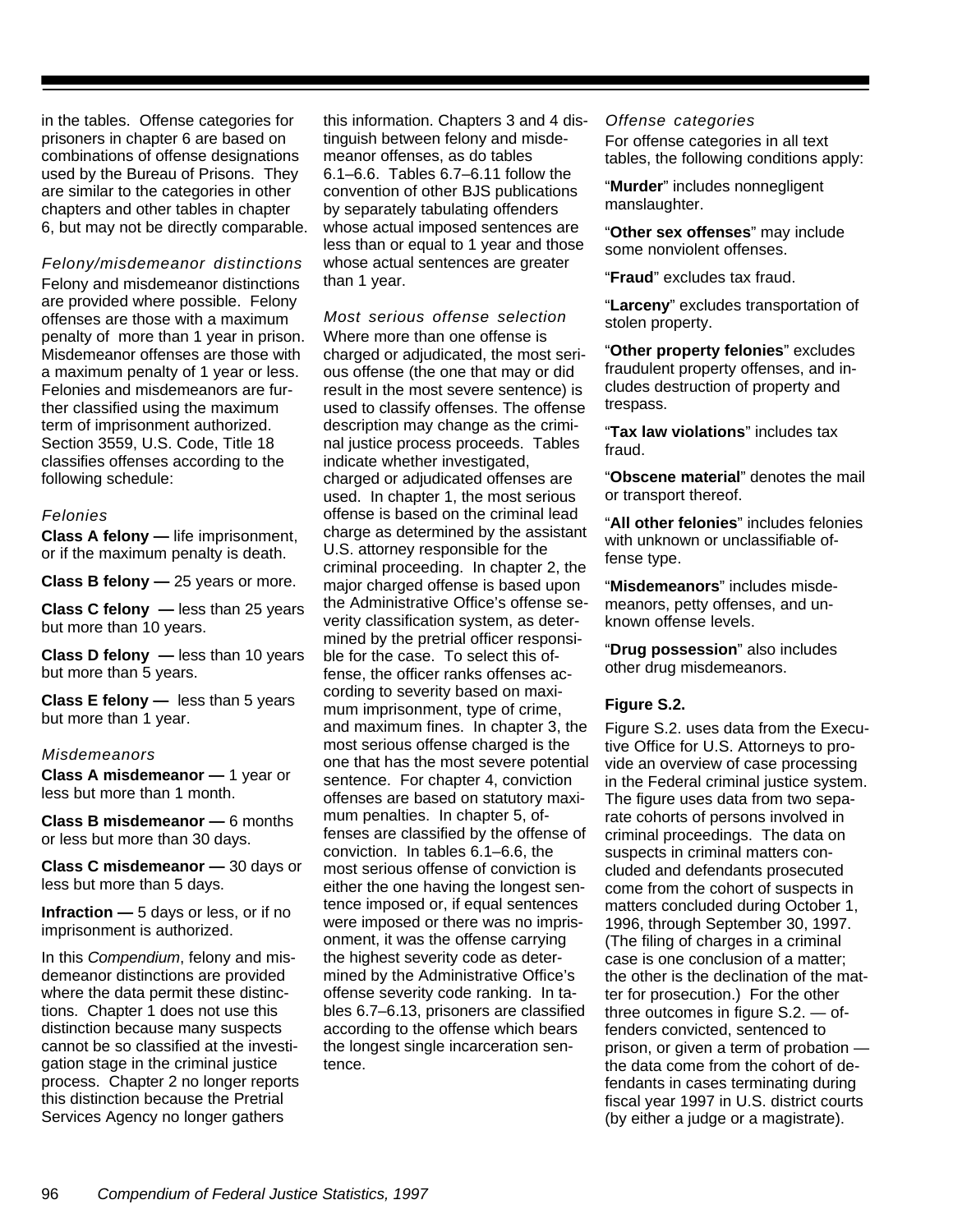A total of 99,459 suspects were investigated in matters concluded by U.S. attorneys during 1997 (table 1.2). Sixty-seven percent of these suspects were prosecuted in U.S. district court, either before U.S. district court judges  $(60,383/99,459 = 60.7%)$  or before U.S. magistrates (10,007/99,459 = 10.1%). The conviction data in figure S.2. refer to defendants in cases terminated in U.S. district court during 1997, whether before U.S. district court judges or U.S. magistrates. Fifty-seven percent (56,570/99,459) of the defendants in cases terminating during 1997 were convicted (table 3.2).

Of the defendants investigated, 40% (39,431/99,459) were reported as sentenced to a term of imprisonment, and 13% (12,801/99,459) were sentenced to a term of probation without imprisonment (table 4.2). These figures are based on all charges, whether they eventually were felony or misdemeanor offenses.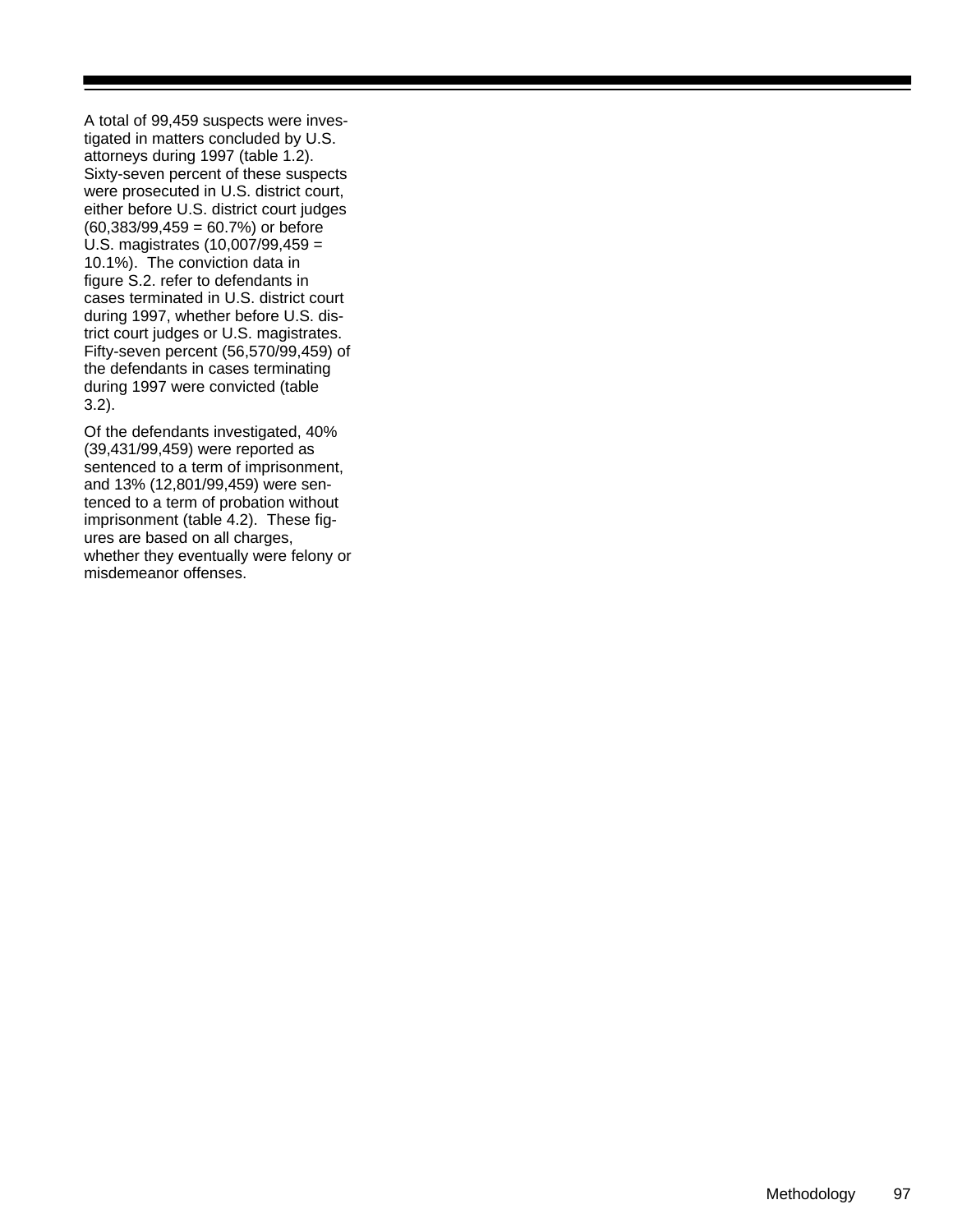### **Source agencies for** *Compendium* **data tables**

| Data source agency -<br>data files                                                              | <b>Description of data files contents</b>                                                                                                                                                                                                                                                                                                                                                                                                                                                                                                                                       | <b>Compendium tables</b>                                                                                                                                                                                        |
|-------------------------------------------------------------------------------------------------|---------------------------------------------------------------------------------------------------------------------------------------------------------------------------------------------------------------------------------------------------------------------------------------------------------------------------------------------------------------------------------------------------------------------------------------------------------------------------------------------------------------------------------------------------------------------------------|-----------------------------------------------------------------------------------------------------------------------------------------------------------------------------------------------------------------|
| Executive Office for U.S. Attorneys<br>(EOUSA) - Central System and Cen-<br>tral Charge Files   | Contains information on the investigation and prosecution of suspects<br>in criminal matters received and concluded, criminal cases filed and<br>terminated, and criminal appeals filed and handled by U.S. attorneys.<br>The central system files contain defendant-level records about the<br>processing of matters and cases; the central charge files contain the<br>records of the charges filed and disposed in criminal cases. Data are<br>available on matters and cases filed, pending, and terminated.                                                                | <b>Prosecution:</b><br>1.1, 1.2., 1.3., 1.4, 1.5                                                                                                                                                                |
| <b>AOUSC: Pretrial Services Agency</b><br>(PSA) - Pretrial Services Act Informa-<br>tion System | Contains data on defendants interviewed, investigated, or supervised<br>by pretrial services. The information covers defendants' pretrial hear-<br>ings, detentions, and releases from the time they are interviewed<br>through the disposition of their cases in district court.                                                                                                                                                                                                                                                                                               | <b>Pretrial release:</b><br>2.1, 2.2., 2.3., 2.4, 2.5,<br>2.6, 2.7, 2.8, 2.9, 2.10<br><b>Adjudication:</b><br>3.5 (defendant<br>characteristics)<br>Sentencing:<br>4.4, 4.5, 4.6 (defendant<br>characteristics) |
| Administrative Office of the U.S. Courts<br>(AOUSC) — Criminal Termination Files                | Contains information about the criminal proceedings against defen-<br>dants whose cases were filed in U.S. district courts. Includes infor-<br>mation on felony defendants, Class A misdemeanants — whether<br>handled by U.S. district court judges or U.S. magistrates – and other<br>misdemeanants provided they were handled by U.S. district court<br>judges. The information in the data files cover criminal proceedings<br>from case filing through disposition and sentencing. Data are avail-<br>able on criminal defendants in cases filed, pending, and terminated. | <b>Adjudication:</b><br>3.1, 3.2, 3.3, 3.4, 3.5<br>Sentencing:<br>4.1, 4.2, 4.3, 4.4, 4.5, 4.6                                                                                                                  |
| United States Sentencing Commission<br>(USSC) - Monitoring Data Base                            | Contains information on criminal defendants sentenced pursuant to<br>the provisions of the Sentencing Reform Act of 1984. It is estimated<br>that more than 90% of felony defendants in the Federal criminal jus-<br>tice system are sentenced pursuant to the SRA of 1984. Data files<br>are limited to those defendants whose records have been obtained by<br>the U.S. Sentencing Commission.                                                                                                                                                                                | <b>Adjudication:</b><br>3.5 (defendant<br>characteristics)<br>Sentencing:<br>4.4, 4.5, 4.6 (defendant<br>characteristics)                                                                                       |
| AOUSC: Court of Appeals                                                                         | Contains information on criminal appeals filed and terminated in U.S<br>Courts of Appeals. Records of appeals filed, pending, or terminated<br>include information on the nature of the criminal appeal, the underly-<br>ing offense, and the disposition of the appeal.                                                                                                                                                                                                                                                                                                        | Appeals:<br>5.1, 5.2, 5.3, 5.4, 5.5                                                                                                                                                                             |
| AOUSC - Federal Probation and Su-<br>pervision Information System (FPSIS)                       | Contains information about supervisions provided by probation offi-<br>cers for persons placed on probation or supervised release from<br>prison. The files contain records of individuals entering, or currently<br>on supervision, as well as records of offenders terminating<br>supervision.                                                                                                                                                                                                                                                                                | <b>Corrections:</b><br>6.1, 6.2, 6.3, 6.4, 6.5,<br>6.6, 6.7, 6.8                                                                                                                                                |
| Bureau of Prisons (BOP): Extract from<br>BOP's online Sentry System                             | The data extracts contain information on all offenders released from<br>prison over a specific period of time plus information about the offend-<br>ers in prison when the data extracts are made. The information cov-<br>ers the time that offenders enter prison until their release from the ju-<br>risdiction of the Bureau of Prisons.                                                                                                                                                                                                                                    | <b>Corrections:</b><br>6.9, 6.10, 6.11, 6.12,<br>6.13, 6.14, 6.15, 6.16                                                                                                                                         |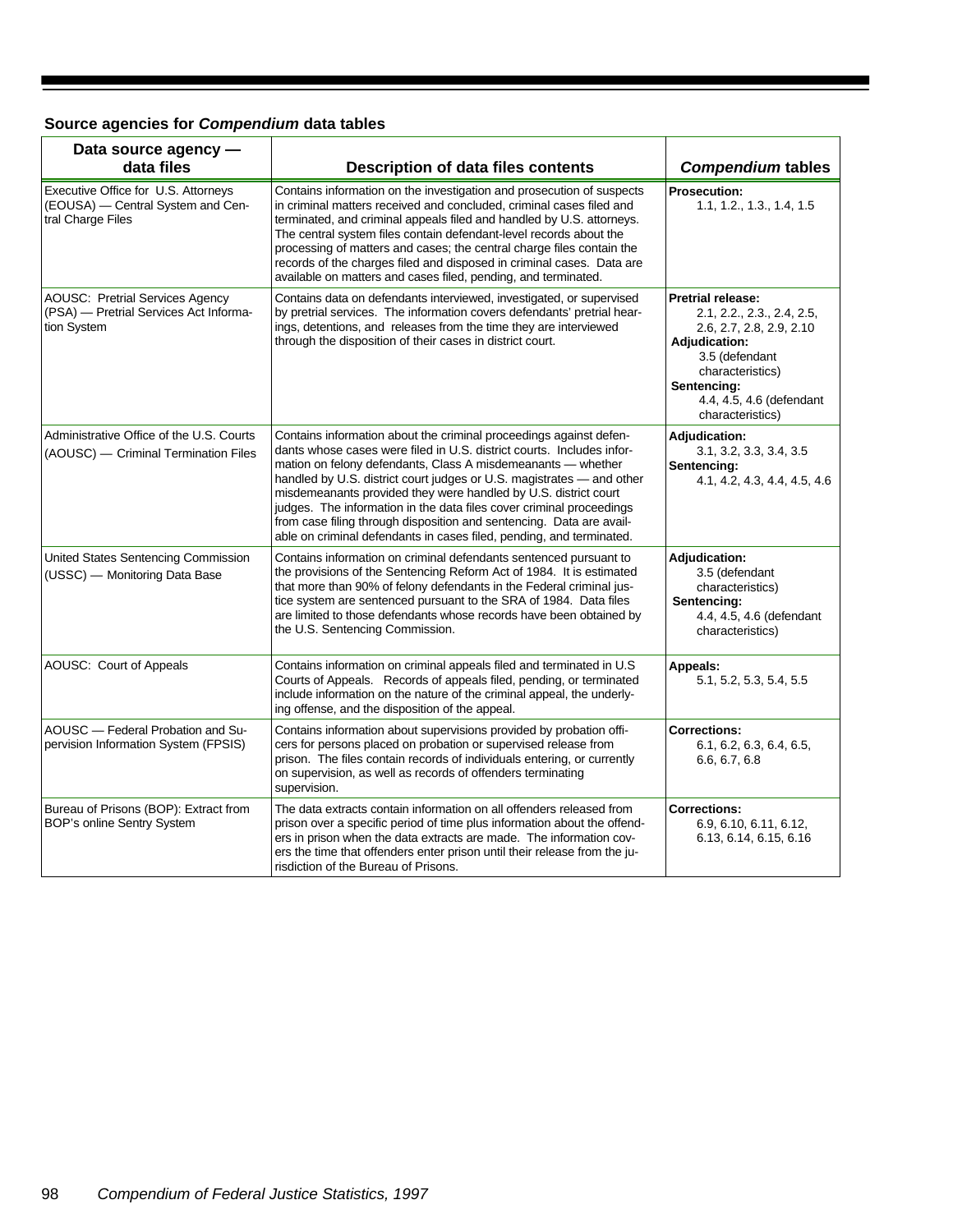**Acquittal** — legal judgment that a criminal defendant has not been proven guilty beyond a reasonable doubt of the charges against him.

**Affirmed** — in the appellate courts, the decree or order is declared valid and will stand as rendered in the lower court.

**Agriculture violations** — violations of the Federal statutes on agriculture and conservation: for example, violations of the Agricultural Acts, Insecticide Act, and the Packers and Stockyards Act, 1921; also violations of laws concerning plant quarantine and the handling of animals pertaining to research (7 U.S.C., except sections on food stamps (fraud); also 16 U.S.C. sections relating generally to violations in operating public parks, such as trespassing for hunting, shooting, and fishing).

**Antitrust violations** — offenses relating to Federal antitrust statutes, which aim to protect trade and commerce from unlawful restraints, price fixing, monopolies (*for example,* 15 U.S.C. §§ 1, 3, 8, 20, and 70(i)), and discrimination in pricing or in furnishing services or facilities (15 U.S.C. §§ 13(c) and 13(e)).

**Appeal** — a review by a higher court of a judgment or decision of a lower court.

**Appeals, U.S. Court of** — an intermediate Federal court, inferior to the U.S. Supreme Court, but higher than the U.S. district court. The function of the U.S. court of appeals is to review the final decisions of the district courts, if challenged. There are 13 courts of appeal in the Federal system representing the 12 judicial circuits and the Federal circuit (28 U.S.C. § 41).

**Appellant** — the party which takes an appeal from 1 court or jurisdiction to another; opposite of appellee.

**Appellee** — the party against whom the appeal is taken; opposite of appellant.

**Arson** — willfully or maliciously setting, or attempting to set, fire to any

property within the special maritime and territorial jurisdiction of the United States as defined in 18 U.S.C. § 7 (18 U.S.C. § 81; and 49A U.S.C. §§ 1804 and 1809). (*See also*, "Explosives.")

**Assault** — intentionally inflicting or attempting or threatening to inflict bodily injury to another person. Applies to anyone within the special maritime and territorial jurisdiction of the United States as defined in 18 U.S.C. § 7, or to any Government official, foreign official, official guest, internationally protected person, or any officer or employee of the United States designated in 18 U.S.C. § 1114 (*for example,* 16 U.S.C. §§ 1857(e) and 1859; 18 U.S.C. §§ 111(a), 112(b), 113(c)(e), 114, 115(c), 351(d)(e), 372, 373, 1502, 1751(c), 1959, 2118(c), and 2231(a); 21 U.S.C. §§ 461(c), 675(b), and 1041(c); 26 U.S.C. §§ 7212(a)(b); 29 U.S.C. § 1141; 46 U.S.C. § 701; and 49A U.S.C. § 1472(k)); also certain violations of the Fair Housing Act of 1968 (42 U.S.C. §§ 3610 and 3631).

**Bail** — the sum of money promised as a condition of release, to be paid if a released defendant defaults (18 U.S.C. § 3142(c)).

**Bribery** — offering or promising anything of value with intent to unlawfully influence a public official in the discharge of official duties. Applies generally to bank employees, officers or employees of the U.S. Government, witnesses, or any common carrier. Includes soliciting or receiving anything of value in consideration of aiding a person to obtain employment in the U.S. Government. Also, receiving or soliciting any remuneration, directly or indirectly, in cash or any kind in return for purchasing, ordering, leasing, or recommending to purchase any good, service, or facility (18 U.S.C. §§ 201(a), 203(a)(b), 204, 207(a)(c), 208, 210, 211, 213, 215, and 663; 21 U.S.C. § 622; 46 U.S.C. § 239(i); and 49 U.S.C. §§ 104, 917(b), and 11904(b)).

**Burglary** — breaking and entering into another's property with intent to steal within the special maritime and

territorial jurisdiction of the United States, as defined in 18 U.S.C. § 7. Includes breaking and entering into any official bank, credit union, savings and loan institution, post office, vessel or steamboat assigned to the use of mail service, or personal property of the United States; or breaking the seal or lock of any carrier facility containing interstate or foreign shipments of freight or express (18 U.S.C. §§ 2111, 2113(a), and 2115-17).

**Career offender** — defendants are counted as career offenders if they are at least 18 years old at the time of the instant offense, if the instant offense of conviction is a felony — that is either a crime of violence or a drug crime; and if they have at least two prior felony convictions of either a crime of violence or a drug crime.

**Case** — in this *Compendium*, a judicial proceeding for the determination of a controversy between parties wherein rights are enforced or protected, or wrongs are prevented or redressed; any proceeding judicial in its nature.

**Civil rights** — violations of civil liberties such as the personal, natural rights guaranteed and protected by the Constitution. Includes the Civil Rights Acts, such as those enacted after the Civil War, and more recently in 1957 and 1964.

**Collateral bond** — an agreement made by a defendant as a condition of his or her pretrial release that requires the defendant to post property valued at the full bail amount as an assurance of his or her intention to appear at trial.

**Communication** — violations covering areas of communication such as the Communications Act of 1934 (including wire tapping and wire interception). A communication is ordinarily considered to be a deliberate interchange of thoughts or opinions between two or more persons.

**Community confinement** — a form of commitment either as a substitute for Federal imprisonment or as a condition of probation in a community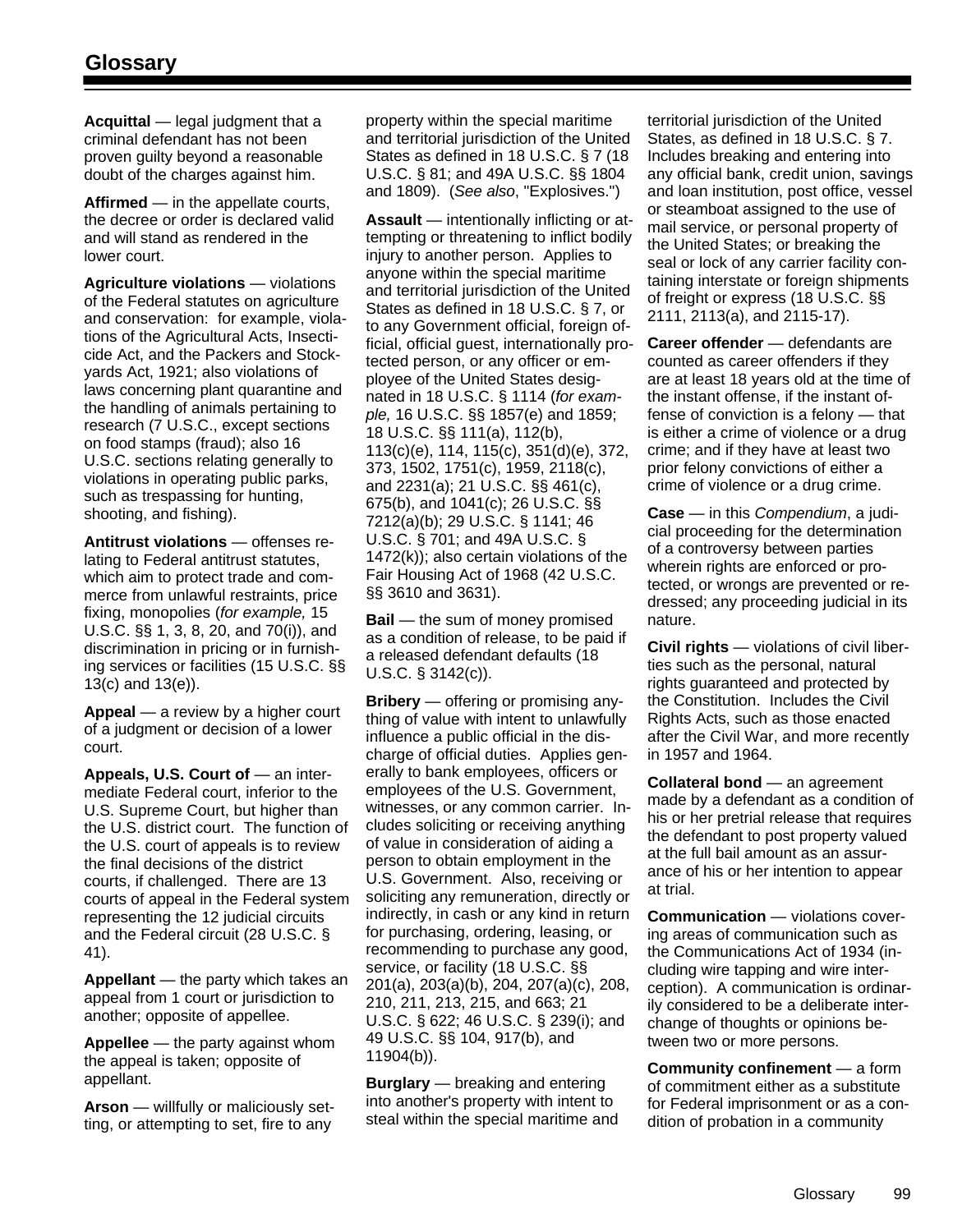treatment center, halfway house, restitution center, mental health facility, alcohol or drug rehabilitation center, or other community facility; and participation in gainful employment, employment search efforts, community service, vocational training, treatment, educational programs, or similar facility-approved programs during non-residential hours. Under the Federal sentencing guidelines, community confinement may be a substitute for imprisonment on a day-to-day basis for defendants with a guideline maximum of less than 16 months of imprisonment (*see also,* U.S.S.G. § 5C1.1(e)).

**Complaint** — a written statement of the essential facts constituting the offense charged, with an offer to prove the fact, so that a prosecution may be instituted. The complaint can be "taken out" by the victim, the police officer, the district attorney, or other interested party.

**Concurrent sentence** — a sentence imposed which is to be served at the same time as another sentence imposed earlier or during the same proceeding (18 U.S.C. § 3584). (*See also,* "Consecutive sentence.")

**Conditional release** — in this *Compendium*, at the pretrial stage, a conditional release is release from detention contingent on any combination of restrictions that are deemed necessary to guarantee the defendant's appearance at trial or the safety of the community (*see* text in Chapter 2 of this *Compendium*.)

**Consecutive sentence** — a sentence imposed that will follow another sentence imposed earlier or during the same proceeding; opposite of concurrent sentence.

**Conspiracy** — an agreement by two or more persons to commit or to effect the commission of an unlawful act or to use unlawful means to accomplish an act that is not in itself unlawful; also any overt act in furtherance of the agreement. A person charged with conspiracy is classified under the substantive offense alleged.

**Continuing criminal enterprise** — a felony committed as part of a continuing series of violations, which is undertaken by a person in concert with five or more other persons with respect to whom such person occupies a position of organizer, a supervisory position, or any other position of management, and from which such person obtains substantial income or resources (21 U.S.C. § 848(c)).

**Conviction** — the result of a criminal trial which ends in a judgment that the defendant is guilty. The final judgment on a verdict or finding of guilty, a plea of guilty, or a plea of nolo contendere, but does not include a final judgment which has been expunged by pardon, reversed, set aside, or otherwise rendered invalid.

**Corporate surety** — in this *Compendium*, a surety; one who has entered into a bond to give surety for another; for example, bail bondsman. As a condition of his or her release, the defendant enters into an agreement that requires a third party such as a bail bondsman to promise to pay the full bail amount in the event that the defendant fails to appear. (*See also*, "Surety bond.")

**Counterfeiting** — falsely making, forging, or altering obligations with a view to deceive or defraud, by passing the copy or thing forged for that which is original or genuine. Applies to obligation or security of the United States, foreign obligation or security, coin or bar stamped at any mint in the United States, money order issued by the Postal Service, domestic or foreign stamp, or seal of any department or agency of the United States. Includes passing, selling, attempting to pass or sell, or bringing into the United States any of the above falsely made articles. Also, making, selling, or possessing any plates or stones (or any other thing or instrument) used for printing counterfeit obligations or securities of the United States, foreign obligations or securities, Government transportation requests, or postal stamp; or knowingly and intentionally trafficking in falsified labels affixed to phonorecords, motion pictures, or audio visual

works (*for example,* 18 U.S.C. §§ 471, 473, 477, 479, 481, 485, 487, 501, 507, 509, 513(b), 2318, and 2320).

**Courts** — *See* "Appeals, U.S. Court of" and "District court, U.S." Pursuant to Article III of the Constitution, judicial power is vested in the following Federal Courts: The U.S. Supreme Court, the U.S. Court of Appeals for the District of Columbia, and the U.S. district court for the District of Columbia.

**Criminal career** — the longitudinal sequence of crimes committed by an individual offender.

**Criminal history category** — under the Federal sentencing guidelines, a quantification of the defendant's prior criminal record and the defendant's propensity to recidivate. Guideline criminal history categories range from Category I (primarily first-time offenders) to Category VI (career criminals).

**Custom laws** — violations regarding taxes which are payable upon goods and merchandise imported or exported. Includes the duties, toll, tribute, or tariff payable upon merchandise exported or imported.

**Deadly or dangerous weapon** — an instrument capable of inflicting death or serious bodily injury.

**Declination** — the decision by a prosecutor not to file a case in a matter received for investigation. In this *Compendium*, immediate declinations (i.e., where less than 1 hour of time is spent on a case) are excluded.

**Defendant** — the party against whom relief or recovery is sought in an action or suit, or the accused in a criminal case.

**Departure** — under the Federal sentencing guidelines, the term used to describe a sentence imposed outside the applicable guideline sentencing range. A court may depart when it finds an aggravating or mitigating circumstance of a kind, or to a degree, not adequately taken into consideration by the Sentencing Commission in formulating the guidelines that should result in a sentence different from that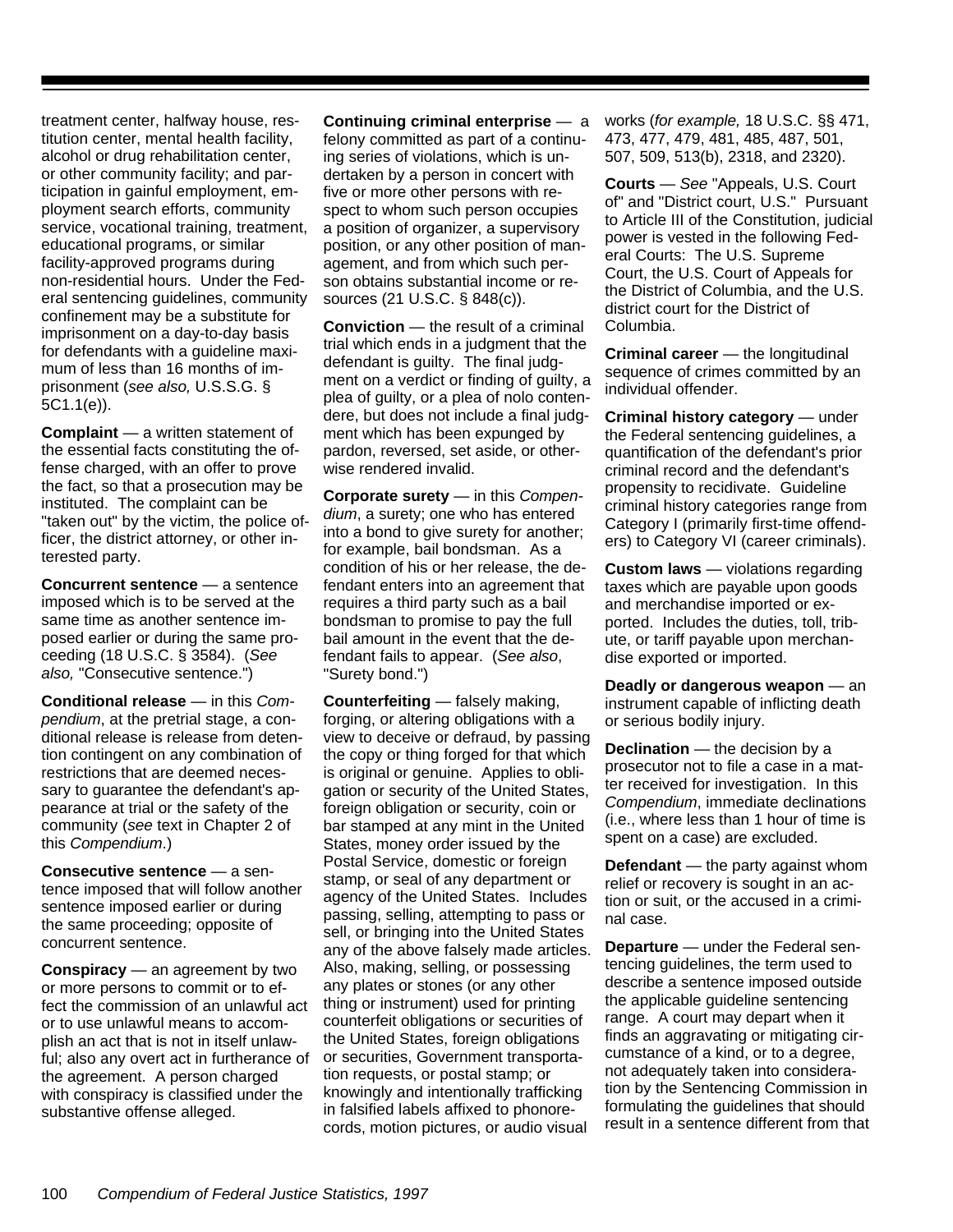described (18 U.S.C. § 3553(b); U.S.S.G. § 5K2.0). (*See also,* "Substantial assistance.")

**Deposit bond** — an agreement made by a defendant as a condition of his or her release that requires the defendant to post a fraction of the bail before he or she is released.

**Detention** — the legally authorized confinement of persons after arrest, whether before or during prosecution. Only those persons held 2 or more days are classified as detained in this *Compendium*.

**Dismissal** — termination of a case before trial or other final judgment (including nolle prosequi and deferred prosecution).

**Disposition** — the decision made on a case brought before a criminal court.

**Distribution** — delivery (other than by administering or dispensing) of a controlled substance (21 U.S.C. § 802(6)). The term "controlled substance" means any drug or other substance, or immediate precursor, included in schedule I, II, III, IV, or V of part B of subchapter I of Chapter 13 (title 21). The term does not include distilled spirits, wine, malt beverages, or tobacco, as those terms are defined or used in subtitle E of the Internal Revenue Code of 1986.

**District court, U.S.** — trial courts with general Federal jurisdiction over cases involving Federal laws or offenses and actions between citizens of different States.

**District of Columbia** — the jurisdiction of the U.S. district court for the District of Columbia. This *Compendium* includes Federal offenses prosecuted in U.S. district courts, and except for tables based on data from the Bureau of Prisons, excludes violations of the District of Columbia Code and cases prosecuted in the District of Columbia Superior Court.

**Drug offenses** — offenses under a Federal or State laws prohibiting the manufacture, import, export, distribution, or dispensing of a controlled

substance (or counterfeit substance), or the possession of a controlled substance (or a counterfeit substance) with intent to manufacture, import, export, distribute, or dispense. Also using any communication facilities which causes or facilitates a felony under title 21, or furnishing of fraudulent or false information concerning prescriptions as well as any other unspecified drug-related offense. (*See also,* "Distribution," "Possession," and "Trafficking.")

**Embezzlement** — the fraudulent appropriation of property by a person to whom such property has been lawfully entrusted. Includes offenses committed by bank officers or employees; officers or employees of the Postal Service; officers of lending, credit, or insurance institutions; any officer or employee of a corporation or association engaged in commerce as a common carrier; court officers of the U.S. courts; or officers or employees of the United States. Also, stealing from employment and training funds, programs receiving Federal funds, and Indian tribal organizations; or selling, conveying, or disposing of any money, property, records, or thing of value to the United States or any department thereof without authority (*for example,* 15 U.S.C. § 645(c); 18 U.S.C. §§ 153, 334, 642-57, 665(a)(b), 666(b), 1163, 1709, 1711, 1956, and 1957; 25 U.S.C. § 450(d); 29 U.S.C. § 502(b); and 42 U.S.C. §§ 1760, 2971, and 3220(b)).

**Escape** — departing or attempting to depart from the custody of a correctional institution; a judicial, correctional, or law enforcement officer; or a hospital where one is committed for drug abuse and drug dependency problems. Knowingly advising, aiding, assisting, or procuring the escape or attempted escape of any person from a correctional facility, an officer, or the above-mentioned hospital as well as concealing an escapee. Providing or attempting to provide to an inmate in prison a prohibited object; or making, possessing, obtaining, or attempting to make or obtain a prohibited object (as defined in 18 U.S.C. §

1791(d)(1)(A)). Instigating, assisting, attempting to cause, or causing any mutiny or riot at any Federal penal, detention, or correctional facility, or conveying into any of these institutions any dangerous instrumentalities (*for example,* 18 U.S.C. §§ 751(a)(b), 752(a), 753, 755-56, 1071, 1073, 1791(a)(c), (d)(1)(A), 1792, 3146(a)(b)(d), 3147 and 3615; 28 U.S.C. § 1826; 42 U.S.C. §§ 261 and 3425; and 50 U.S.C § 823).

**Explosives** — violations of Federal law involving importation, manufacture, distribution, and storage of explosive material. Includes unlawful receipt, possession or transportation of explosives without a license (18 U.S.C. § 842(a)), where prohibited by law (18 U.S.C. § 842(c), or using explosives during commission of a felony (18 U.S.C. § 844(h)). Also includes violations relating to dealing in stolen explosives (18 U.S.C. § 842(h)), using mail or other form of communication to threaten an individual with explosives (18 U.S.C. § 844(e), and possessing explosive materials at an airport (18 U.S.C. § 844(g), and 49A U.S.C. §§ 1804 and 1809). (*See also*, "Arson" and 18 U.S.C. §§ 842(e)(g)(i)(k); and § 844(b).)

**Failure to appear** — willful absence from any court appointment.

**Felony** — a criminal offense punishable by death or imprisonment for a term exceeding 1 year. According to 18 U.S.C. § 3559, felonies are classified into 5 grades based on maximum terms of imprisonment: Class A felony, if the maximum term is life imprisonment, or if the maximum penalty is death; Class B, if 25 years or more; Class C, if less than 25 years, but 10 years or more; Class D, if less than 10 years, but five or more years; and Class E, if less than 5 years, but more than 1.

**Filing** — the initiation of a criminal case in U.S. district court by formal submission to the court of a charging document alleging that one or more named persons have committed one or more specified offenses. In this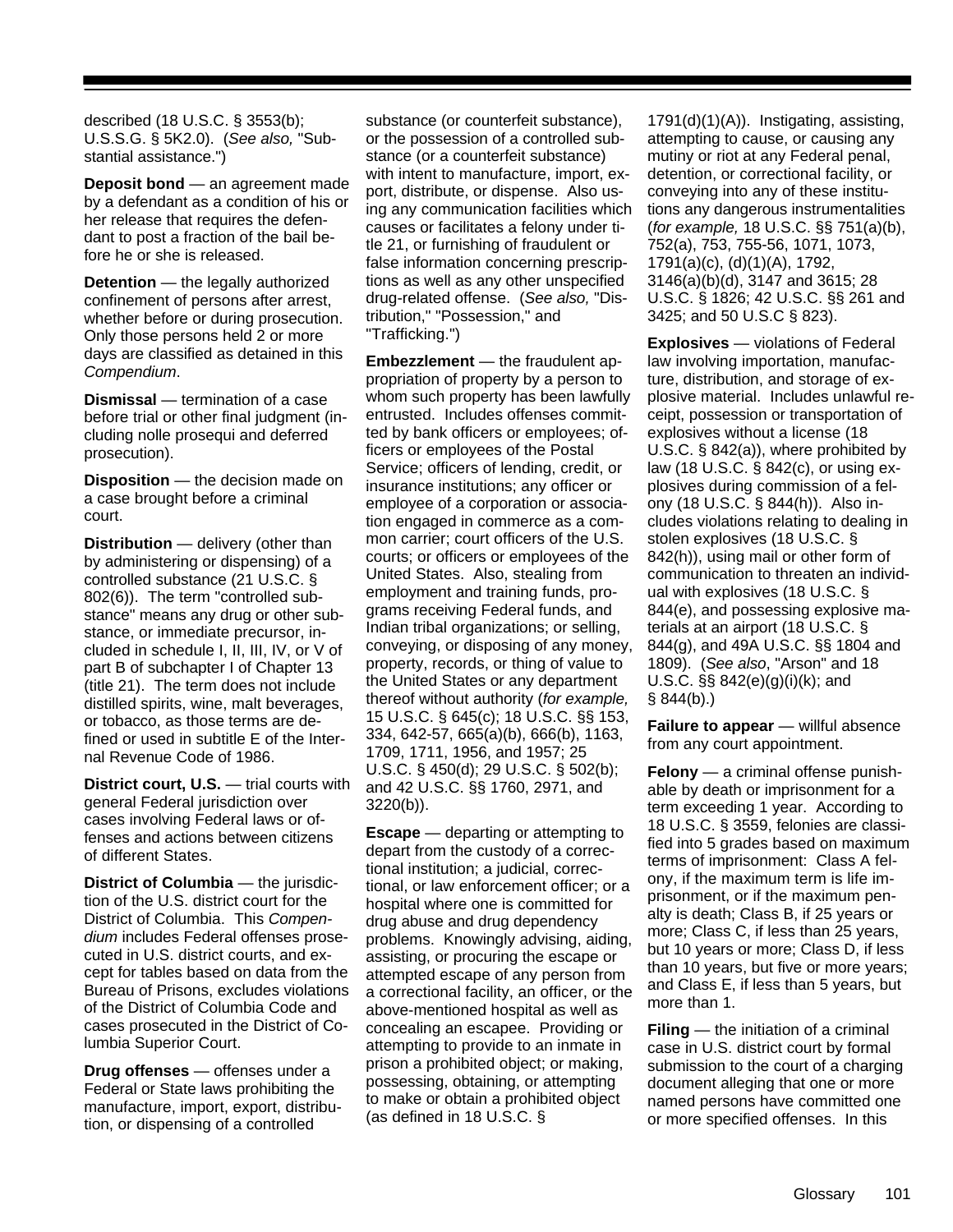*Compendium*, each defendant in a case is counted separately, and only the most serious alleged offense is considered.

**Financial conditions** — monetary conditions upon which release of a defendant before trial is contingent. Includes deposit bond, surety bond, and collateral bond. (*See also*, "Specific definitions.")

**First release** — in this *Compendium*, prisoners who are released from the Bureau of Prisons for the first time after their commitment by a U.S. district court (i.e., excludes offenders who are returned to prison after their first release, such as probation, parole, etc.).

**Food and drug violations** — violations of the Federal Food, Drug, and Cosmetic Act such as regulations for clean and sanitary movement of animals (21 U.S.C. § 134(b)), adulteration or misbranding of any food or drug (21 U.S.C. § 331(a)), failure to transmit information about prescription drugs (21 U.S.C. § 331(o)), and intent to defraud and distribute adulterated material (21 U.S.C. § 676). (*See also*, 18 U.S.C. § 1365(b); 21 U.S.C. §§ 17, 22, 63, 115, 122, 126, 134(d), 142, 144, 151, 153, 155, 158, 201, 205, 209, 210, 212, 331(b)-(g), 331(i)-(n)(p)(t), 333(a), 458(a), 459, 460(a)-(d), 461(a), 463, 466, 610(a)(c), 611(a), 620, 642, 1037, 1041(a), and 1175.)

**Forgery** — falsely making or materially altering a document with the intent to defraud. Includes such falsification with intent to pass off as genuine any of the following: U.S. Postal Service money order; postmarking stamp or impression; obligation or security of the United States; foreign obligation, security, or bank note; contractors' bond, bid, or public record; deed; power of attorney; letters patent; seal of a court or any department or agency of the U.S. Government; the signature of a judge or court officer; ships' papers; documents on entry of vessels; customs matters; coin or bar; and so forth. Also includes making, possessing, selling, or printing plates

or stones for counterfeiting obligations or securities, and detaching, altering, or defacing any official, device, mark or certificate (*for example,* 18 U.S.C. §§ 483, 493, 495, 497, 503, 505, 510(a)(b), and 511; 19 U.S.C. § 1436; and 21 U.S.C. §§ 458(b)(c)).

**Fraud** — unlawfully depriving a person of his or her property or legal rights through intentional misrepresentation of fact or deceit other than forgery or counterfeiting. Includes violations of statutes pertaining to lending and credit institutions, the Postal Service, interstate wire, radio, television, computer, credit card, veterans benefits, allotments, bankruptcy, marketing agreements, commodity credit, the Securities and Exchange Commission, railroad retirement, unemployment, Social Security, food stamp, false personation, citizenship, passports, conspiracy, and claims and statements, excluding tax fraud. The category excludes fraud involving tax violations that are shown in a separate category under "Public-order, other offenses." (*See also,* specific offenses in this glossary for citations.)

**Fraudulent property offenses** *see* "Property offenses, fraudulent."

**Gambling** — the Federal offense of transporting, manufacturing, selling, possessing, or using any gambling device in the District of Columbia or any possession of the United States or within Indian country or the special maritime and territorial jurisdiction of the United States as defined in 18 U.S.C. § 7. Includes transporting gambling devices in the jurisdiction of the United States (except under authority of the Federal Trade Commission or any State that has a law providing for their exemption from these provisions), transmitting wagering information in interstate or foreign commerce, interstate transporting of wagering paraphernalia, importing or transporting lottery tickets, or mailing lottery tickets or related matter (*for example,* 15 U.S.C. §§ 1173 and 1175; and 18 U.S.C. §§ 1082(a), 1084, 1302, 1956, and 1962).

**Good-time** — time credited toward early release to an offender for good behavior in imprisonment. Under the 1984 Sentencing Reform Act, two classes of prisoners are ineligible to receive good-time credits: (1) misdemeanants serving a term of imprisonment of 1 year or less; and (2) felons serving life sentences. All other Federal prisoners receive a flat allocation of 54 days per year of sentence served; credit for a partial year remaining at the end of the sentence is prorated. The annual allotment does not change according to the length of time a Federal inmate already has spent in prison (18 U.S.C. § 3624(b)).

**Guideline sentencing range** — under the Federal sentencing guidelines, the range of imprisonment corresponding to the applicable guideline offense level and criminal history category. The guideline offense level incorporates any minimum terms of imprisonment required by statute as well as the statutory maximum term of imprisonment, where applicable.

**Guilty plea** — a plea in response to formal charges admitting that the defendant committed offenses as charged. In this *Compendium*, this category also includes pleas of nolo contendere*.*

**Hispanic** — ethnic category based on classification by reporting agency. Hispanic persons may be of any race.

**Home detention** — a form of confinement and supervision either as a substitute for imprisonment or as a condition of probation that restricts the defendant to his place of residence continuously (except for authorized absences) and enforced by appropriate means of surveillance by the probation office. Under the Federal sentencing guidelines, home detention may be a substitute for imprisonment on a day to day basis for defendants with a guideline maximum sentence of less than 16 months imprisonment. (*See also*, U.S.S.G. § 5C1.1.)

**Homicide** — see "Murder."

**Immigration offenses** — offenses involving illegal entrance into the United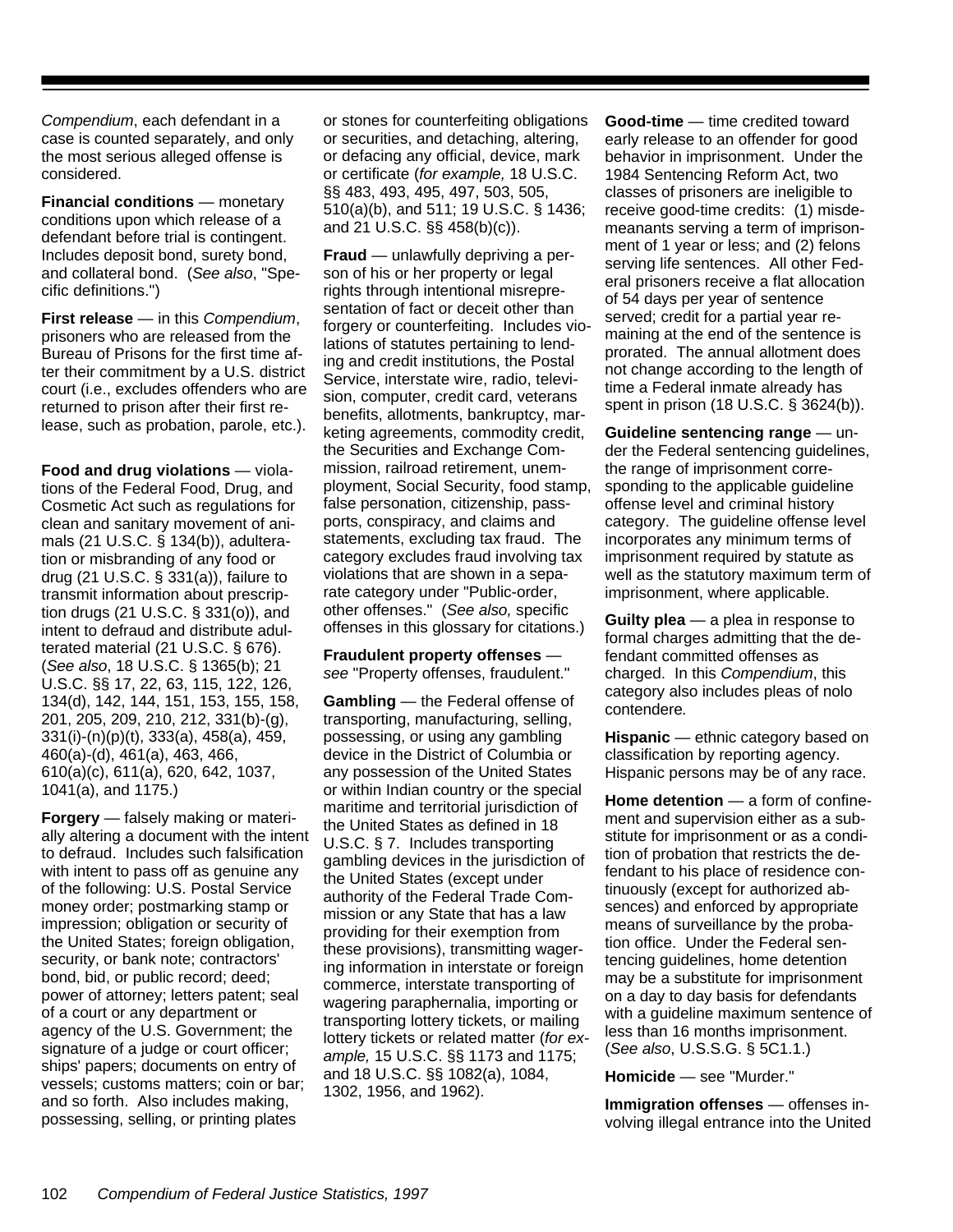States, illegally reentering after being deported, willfully failing to deport when so ordered, willfully remaining beyond days allowed on conditional permit, or falsely representing oneself to be a citizen of the United States. Includes violations relating to provisions for special agricultural workers and to those relating to limitations on immigrant status (such as employment). Also includes bringing in or harboring any aliens not duly admitted by an immigration officer (*for example,* 8 U.S.C. §§ 1160, 1252(d), 1255, 1282(a), 1286, 1324-25, and 1326(a)).

**Incarceration** — any sentence of confinement, including prison, jail, and other residential placements.

**Indeterminate sentence** — a prison sentence whose maximum or minimum term is not specifically established at the time of sentencing (18 U.S.C. §§ 4205(b)(1)(2)).

**Indictment** — the formal charging of the defendant with a particular crime by a grand jury. In the Federal system, a defendant may waive indictment and be proceeded against through an information. (S*ee also,*  Fed. R. Crim. P. 7(b).)

**Information** — the formal accusation charging the defendant with a particular crime but brought by the U.S. Attorney rather than by the grand jury.

**Infraction** — an offense for which the maximum term of imprisonment is 5 days or less, or where no imprisonment is authorized, according to 18 U.S.C. § 3559.

**Instant offense** — the offense of conviction, and all relevant conduct under U.S.S.G § 1B1.3.

**Intermittent confinement** — a form of commitment, in a prison or jail, either as a substitute for imprisonment or as a condition of probation. Under the Federal sentencing guidelines, intermittent confinement may be a substitute for imprisonment (each 24 hours of intermittent confinement is credited as 1 day of incarceration) for defendants with a guideline maximum of less than 16 months imprisonment. (*See also*, U.S.S.G. § 5C1.1.)

**Jurisdictional offenses** — acts that are Federal crimes because of the place in which they occur (such as on an aircraft, on Federal land or property) and for certain crimes on Indian reservations or at sea, but which cannot be classified in a more specific substantive category.

**Juvenile** — a person who has not attained the age of 18 years; or for the purposes of a juvenile delinquency hearing, a person who has not attained the age of 21 years (18 U.S.C. § 5031).

**Juvenile delinquency** — a violation of Federal law committed by a person prior to the age of 18 years which would have been a crime if committed by an adult (18 U.S.C. § 5031).

**Kidnaping** — unlawfully seizing any person as defined in 18 U.S.C. § 1201 for ransom or reward, except in the case of a minor by a parent. Includes receiving, possessing, or disposing of any money or other property that has been delivered as ransom or reward in connection with a kidnaping as well as conspiring to kidnap. Also, includes kidnaping or attempting to kidnap any Government official, the President of the United States, the President-elect, the Vice President, any foreign official, any official guest, or any internationally protected person. (*See also*, 18 U.S.C. § 351(b); and hostage taking as defined in 18 U.S.C. § 1203.)

**Labor law violations** — violations of, for example, the Fair Labor Standards Act of 1938 and the Taft-Hartley Act, which govern a broad spectrum of activities relating to labor-management relations (*for example,* 29 U.S.C. §§ 186(a), 461(a), 463, 1021(b), 1022, 1023(b)(d), 1024(a)(c), 1027, 1111(a)(b), 1112(c), 1811, 1816, 1821 and 1851).

**Larceny** — the act of taking and carrying away any personal property of another with intent to steal or convert it to one's own use or gain. Includes stealing, possessing or illegally selling or disposing of anything of value to the United States or any of its departments or agencies; or stealing from a bank, the Postal Service, or any interstate or foreign shipments by carrier. Also encompasses receiving or possessing stolen property or pirate property; and stealing or obtaining by fraud any funds, assets, or that belong to, or are entrusted to, the custody of an Indian tribal organization (*for example,* 18 U.S.C. §§ 641, 659, 661-62, 667, 1168(a), 1704, 1707, and 2113(b)). (This offense category excludes the transportation of stolen property.)

**Liquor violations** — violations of Internal Revenue Service laws on liquor, as well as violations of liquor laws not cited under these laws, such as dispensing or unlawfully possessing intoxicants in Indian country; transporting intoxicating liquors into any State, territory, district, or possession where sale is prohibited; shipping packages containing unmarked and unlabeled intoxicants; shipping liquor by C.O.D.; knowingly delivering a liquor shipment to someone other than to whom it has been consigned; and violating in any way the Federal Alcohol Administration Act (*for example,* 18 U.S.C. §§ 1154, 1156, 1263 and 1265; 26 U.S.C. §§ 5113, 5171(c), 5179, 5214, 5222, 5291, 5301(b), 5601, 5603(a), 5604, 5606, 5608(a), 5661(a), 5662, 5672, 5681(a)(c), 5683, 5685(b) and 5687; and 27 U.S.C. §§ 203, 205(f), 206(b) and 208(a)).

**Magistrates (U.S.) (Federal)** — judicial officers appointed by judges of Federal district courts having many but not all of the powers of a judge. Magistrates are designated to hear a wide variety of motions and other pretrial matters in both criminal and civil cases. With consent of the parties, they may conduct civil or misdemeanor criminal trials. Magistrates, however, may not preside over felony trials or over jury selection in felony cases.

**Mailing or transportation of obscene materials** — a violation of Federal law relating to knowingly using the mail for mailing obscene or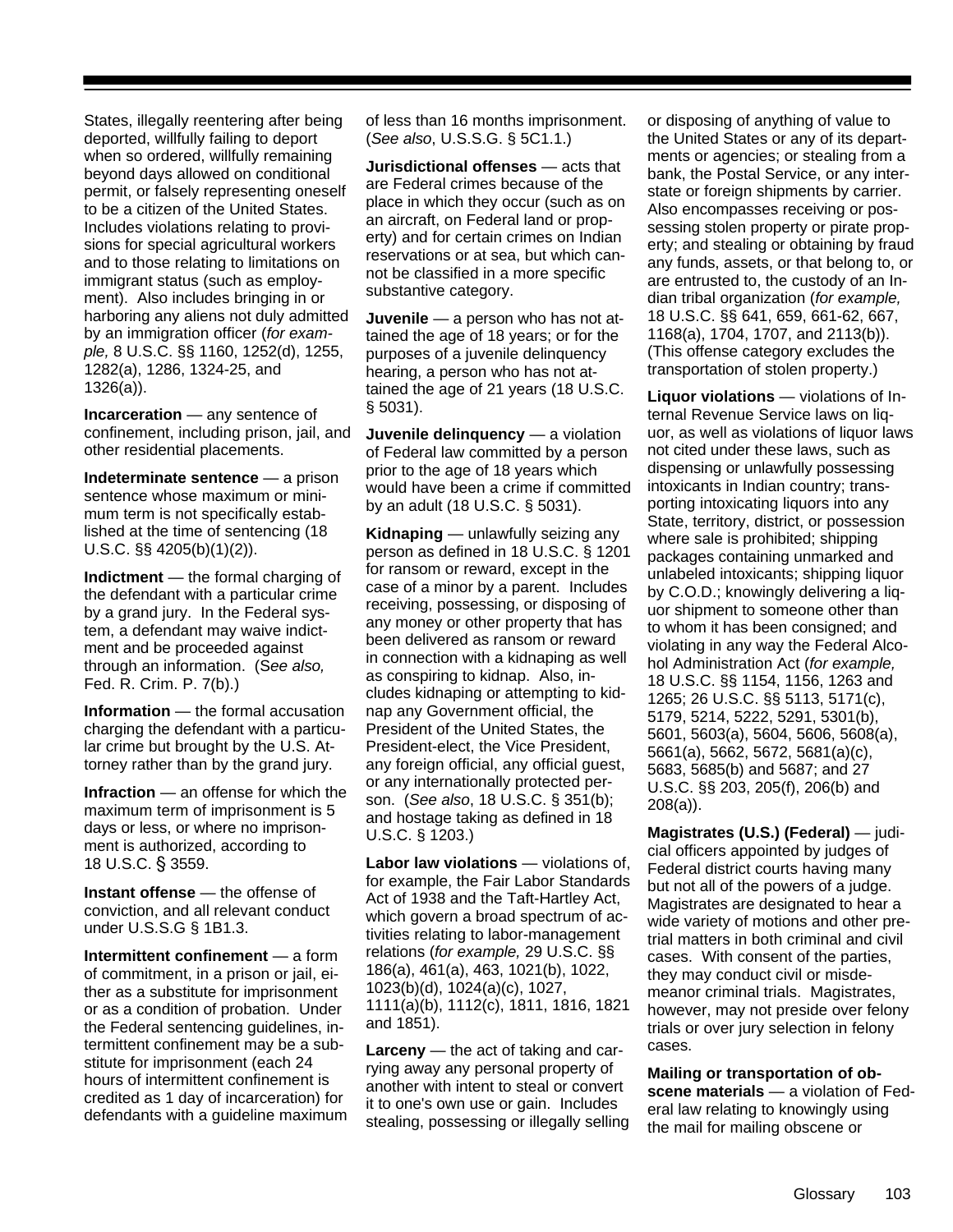crime-inciting matter, as defined in 18 U.S.C. § 1461 and 39 U.S.C. § 3001(e). Also includes transporting for sale or distribution, importing, or transporting any obscene matter in interstate or foreign commerce. (*See also*, 18 U.S.C. §§ 1462-63.)

**Major offense (while on conditional release)** — allegation, arrest, or conviction of a crime for which the minimum sentence is incarceration for over 90 days or greater than 1 year on probation. (*See also*, *PACTS Statistical Reporting Guide*, Version 1.0, Administrative Office of the U.S. Courts.)

**Mandatory sentences —** a sentence that includes a minimum term of imprisonment that the sentencing court is statutorily required to impose barring the government's motion of substantial assistance. See, for example, 18 U.S.C. §§ 841 and 960, which provide for mandatory sentences ranging from 5 years imprisonment to life imprisonment depending on the quantity of drugs involved.

## **Mandatory sentencing enhance-**

**ment** — a form of mandatory sentence in which the minimum term of imprisonment is to be imposed consecutive to any other term of imprisonment imposed. See, for example, 18 U.S.C. § 924(c), which provides for a 5-year to lifetime enhancement for the use of a firearm during the commission of a crime; 18 U.S.C. § 844(h), which provides for a 5-year enhancement for use of firearms or explosives during the commission of a crime; and 18 U.S.C. § 929 which provides for a 5-year enhancement for the use of armor-piercing ammunition during the commission of a crime.

**Mandatory release** — the release of an inmate from prison after confinement for a time period equal to his or her full sentence minus statutory good-time, if any. Federal prisoners released on mandatory release may still be subject to a period of postrelease community supervision.

**Matter** — in this *Compendium*, a potential case under review by a U.S.

attorney on which more than 1 hour is expended.

**Matters concluded** — in this *Compendium,* matters about which a final decision has been reached by a U.S. attorney. Specifically includes matters filed as cases, matters declined after investigation, matters referred for disposition by U.S. magistrates, and matters otherwise terminated without reaching court.

**Migratory birds offenses** — violations of acts relating to birds which move from one place to another in season. Includes taking, killing, or possessing migratory birds, or any part, nest, or egg thereof, in violation of Federal regulations or the transportation laws of the State, territory, or district from which the bird was taken. Also, misuse or non-use of a migratory-bird hunting and conservation stamp (*for example,* 16 U.S.C. §§ 690(g), 701, 703, 704-6, 707(b), 708, 711, and 718(a)(e)(g)).

**Minor offense (while on conditional release)** — conviction of a crime for which the maximum sentence is incarceration for 90 days or less, probation of 1 year or less, or a fine of \$500 or less. (*See also*, *PACTS Statistical Reporting Guide*, Version 1.0, Administrative Office of the U.S. Courts.)

**Misdemeanor** — a criminal offense punishable by a jail term not exceeding 1 year and any offense specifically defined as a misdemeanor by the Administrative Office of the U.S. Courts for the purposes of data collection. According to 18 U.S.C. § 3559, misdemeanors are classified in 3 letter grades, based on the maximum terms of imprisonment: Class A, if 1 year or less, but more than 6 months; Class B, if 6 months or less, but more than 30 days; and Class C, 30 days or less, but more than 5 days. (This category includes offenses previously called minor offenses that were reclassified under the Federal Magistrate Act of 1979.)

**Mixed sentence** — a sentence requiring the convicted offender to serve a term of imprisonment, followed by a

term of probation. Unless otherwise noted, offenders receiving mixed sentences are included in both incarceration and probation categories. (*See also*, "Split sentence.")

**Most serious offense** — in this *Compendium*, the offense with the greatest potential sentence; or with respect to tables describing Federal prisoners, the offense with the greatest imposed sentence (*for example,* prison data in Chapter 6).

**Motor carrier violations** — violations of the Federal statutes relating to the Motor Carrier Act, which regulates (routes, rates) of motor carriers of freight and passengers in interstate commerce. The Act is administered by the Interstate Commerce Commission (*for example,* 15 U.S.C. §§ 1984, 1986, 1988 and 1990; 49 U.S.C. §§ 117(a), 301(f), 303(f), 322(a)(d), 411, 526, 917(f), 1021(b)(f), 11703, 11903(a), 11904, 11907, 11909(a), 11909(c), 11910, 11913, and 11914; and 49A U.S.C. § 120).

**Motor vehicle theft** — interstate or foreign transporting, receiving, concealing, storing, bartering, selling, or disposing of any stolen motor vehicle or aircraft (*for example,* 18 U.S.C. §§ 2119, 2313, and 2322; and 49A U.S.C. § 1472(i)).

**Murder** — the unlawful killing of a human being with malice aforethought, either express or implied. Nonnegligent manslaughter is the unlawful killing of a human being without malice. This offense covers committing or attempting to commit murder (first or second degree) or voluntary manslaughter within the special maritime and territorial jurisdiction of the United States (18 U.S.C. § 7). Includes killing or attempting to kill any Government official, the President of the United States, the President-elect, the Vice President, any officers and employees of the United States, any foreign officials, any official guests, or any internationally protected persons. As applied to the owner or charterer of any steamboat or vessel, knowingly and willfully causing or allowing fraud, neglect, misconduct, or violation of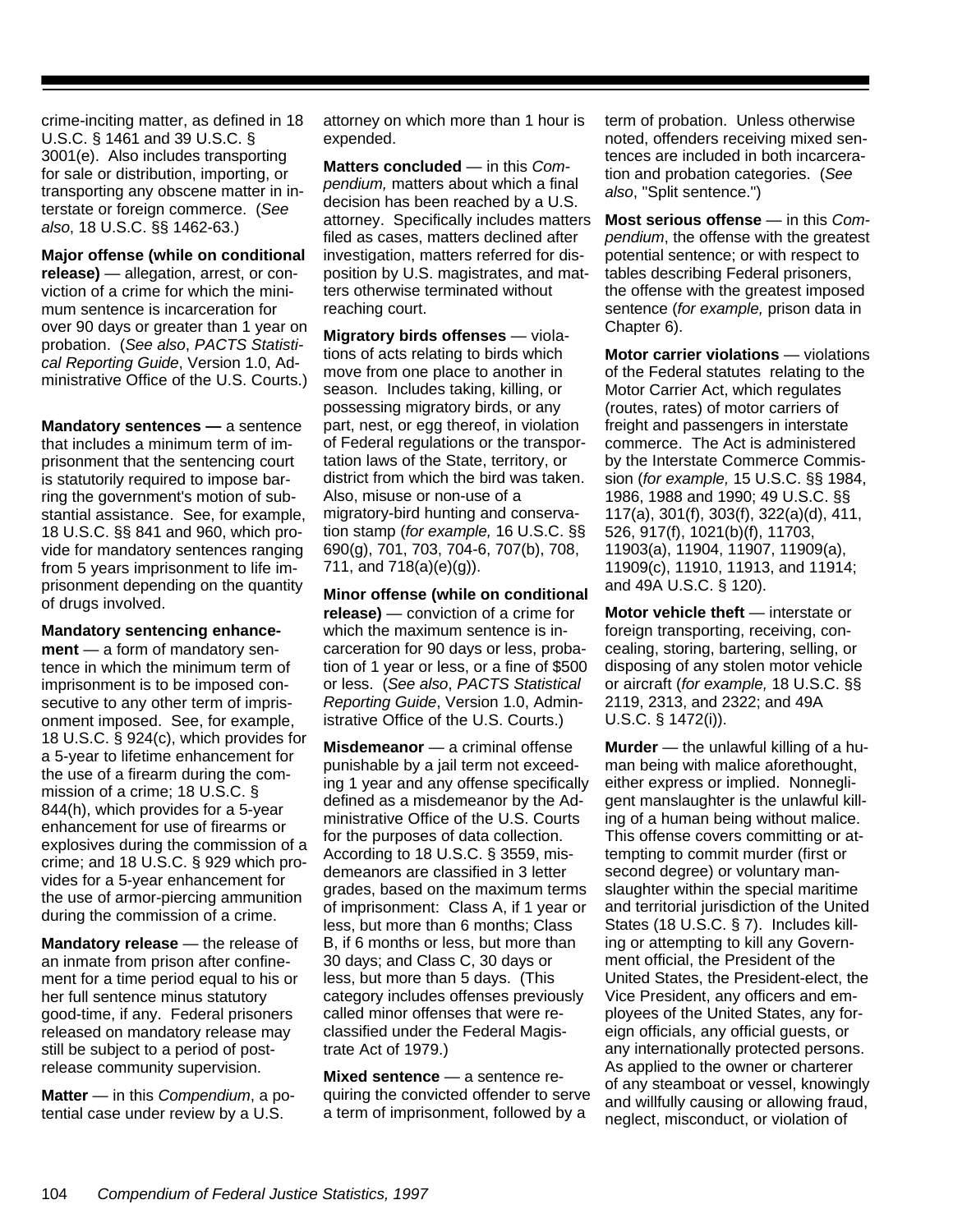any law resulting in loss of life (18 U.S.C. §§ 113(a), 115(a), 1111- 13, 1115, 1117, 1512(a)(1), 1751(a), and 2332(b)).

**National defense violations** — violations of the national defense laws on the Military Selective Service Act, the Defense Production Act of 1950, the Economic Stabilization Act of 1970 (which includes prices, rents, and wages), the Subversive Activities Control Act, alien registration, treason (including espionage, sabotage, sedition, and the Smith Act of 1940); also violations relating to energy facilities, curfew and restricted areas, exportation of war materials, trading with an enemy, illegal use of uniform and any other violations of the Federal statutes concerning national defense (*for example,* 8 U.S.C. §§ 1304(e) and 1306(b)(d); 10 U.S.C. §§ 976 and 2408; 18 U.S.C. §§ 703, 705, 711, 713, 792, 794, 797, 799, 953, 961, 965, 967, 970, 1366(a), 1382, 2152, 2153(b), 2154(b), 2155(b), 2156(b), 2382, 2384, 2386, 2388(a)(c), and 2390; 22 U.S.C. §§ 253, 286, 447, 447(c), 450, 455, 612, 614(b)(f), 617, 1178(c), 1182, 1199, 1978(c), 2778(b), 4198, 4202 and 5113(c); 42 U.S.C. §§ 2274(b), 2276, 2278(b) and 2384(b); and 50A U.S.C. §§ 2, 3(a)(c), 16, 167, 210, 322, 324, 326, 328, 421(a)(c), 462, 468(b), 643(a), 781, 783(b)(d), 789, 794, 797, 851, 1152, 1705, 1436(e), 1809(c), 2062, 2071(b), 2073, 2405(a)(b), and 2410(b)).

**Negligent manslaughter** — causing the death of another, within the special maritime and territorial jurisdiction of the United States as defined in 18 U.S.C. § 7, by wanton or reckless disregard for human life. Also negligent manslaughter of any Government official, the President of the United States, the President-elect, the Vice President, any officers and employees of the United States, any foreign officials, any official guests, or any internationally protected persons. This offense category also includes misconduct, negligence, or inattention to duties by ship officers on a steamboat or

vessel resulting in death to any person (18 U.S.C. § 1112).

**New law —** In this *Compendium* defendants convicted and sentenced pursuant to the Sentencing Reform Act of 1984. (*See also* "Old law.")

**Nolo contendere** — defendant's plea in a criminal case indicating that he or she will not contest charges, but not admitting or denying guilt.

**Non-citizen** — a person who is without U.S. citizenship, including legal aliens (*for example,* resident aliens, tourists, and refugees/asylees) and illegal aliens.

**Not convicted** — acquittal by bench or jury trial, mistrial, and dismissal (including nolle prosequi and deferred prosecution).

**Not guilty** — plea entered by the accused to a criminal charge. If the defendant refuses to plead, the court will enter a plea of not guilty. Also the form of a verdict in a criminal trial where the jury acquits the defendant.

**Offense** — violation of U.S. criminal law. In this *Compendium*, where more than 1 offense is charged, the offense with the greatest potential penalty is reported.

**Offense level** — under the Federal sentencing guidelines, a quantification of the relative seriousness of the offense of conviction and any offensespecific aggravating or mitigating factors. Guideline offense levels range from level 1 (the least serious offense) to level 43 (the most serious offense).

**Old law** — in this *Compendium*, defendants convicted and sentenced pursuant to laws applicable before the Sentencing Reform Act of 1984. (*See also,* "New law.")

**Parole** — period of supervision after release from custody before the expiration of sentence. The U.S. Parole Commission is empowered to grant, modify or revoke the parole of all Federal offenders. Pursuant to the Sentencing Reform Act of 1984, parole was abolished and defendants are

required to serve the imposed sentence (less 54 days per year goodtime for sentences greater than 1 year, but not life imprisonment), followed by a term of supervised release. Because of the number of Federal inmates sentenced under pre-Sentencing Reform provisions, parole is being phased out.

**Perjury** — a false material declaration under oath in any proceeding before or ancillary to any court or grand jury of the United States. Includes knowingly or willfully giving false evidence or swearing to false statements under oath or by any means procuring or instigating any person to commit perjury. This offense also includes any officers and employees of the Government listed under 13 U.S.C. §§ 21-25 who willfully or knowingly furnish, or cause to be furnished, any false information or statement (*for example,* 2 U.S.C. § 192; 13 U.S.C. § 213; 15 U.S.C. § 2614; 18 U.S.C. §§ 401, 402, 1504, 1506, 1508, 1510, 1512(b), 1513, and 1622; 28 U.S.C. § 1866(g); 42 U.S.C. § 5411; 43 U.S.C. § 104; and 49A U.S.C. §§ 1472 (m)(o)).

**Personal recognizance** — pretrial release condition in which the defendant promises to appear at trial and no financial conditions are required to be met.

**Petty offense** — a Class B misdemeanor, a Class C misdemeanor, or an infraction with fines as specified in 18 U.S.C. §§ 3571. (*See also*, "Misdemeanor" and "Infraction.")

**Plea bargaining** — practice whereby a defendant in a criminal proceeding agrees to plead guilty to a charge in exchange for the prosecution's cooperation in securing a more lenient sentence or some other mitigation.

**Pornographic** — that which is of or pertaining to obscene literature; obscene, licentious. Material is pornographic or obscene if the average person, applying contemporary community standards, would find that the work taken as a whole appeals to the prurient interest; and if it depicts in a patently offensive way sexual conduct; and if the work taken as a whole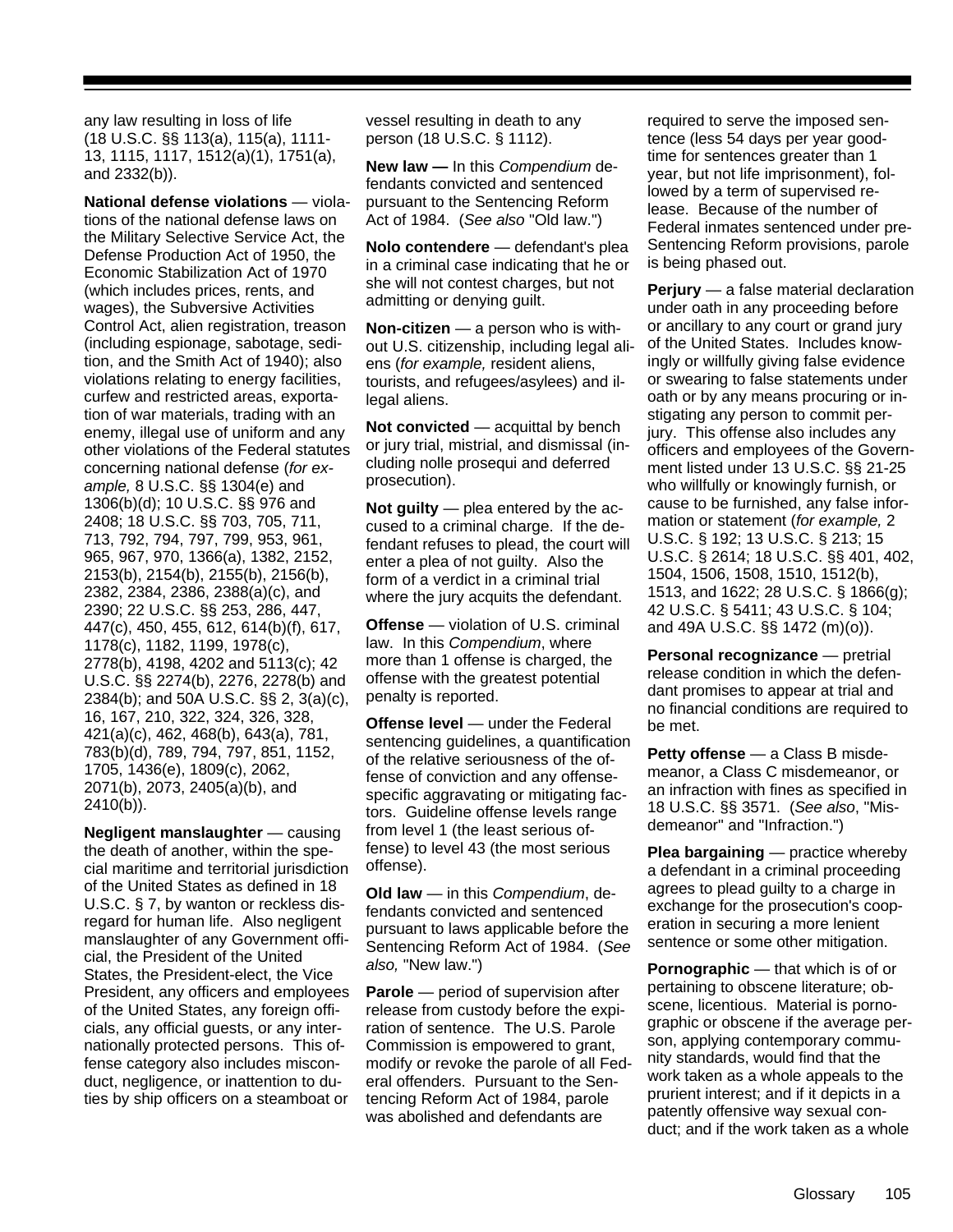lacks serious literary, artistic, political, or scientific value. (*See* Milla v. California, 113 U.S. 15 (1973).)

**Possession** — offense involving the possession of a controlled substance, acquiring a controlled substance by misrepresentation or fraud, attempting or conspiring to possess, or simple possession of a controlled substance in schedules I-V (as defined by 21 U.S.C. §§ 812). Includes possession of a controlled substance in schedule I or II, or a narcotic drug in schedule III or IV on board a vessel of the United States or vessels within custom waters of the United States, or by any citizen of the United States on board a vessel. Also, possessing any punch, die, plate, stone, or any other thing designed to reproduce the label upon any drug or container is an offense under this category. Distributing a small amount of marijuana for no remuneration is treated as simple possession and, therefore, is included in this offense category (*for example,* 21 U.S.C. §§ 829 (a)(b)(c), 841(a)(b)(d)(g), 842(a)(c), 843(a), 844(a), 846, 955, and 962).

**Postal laws** — offenses relating to the mail; pertaining to the post office.

**Presentence Investigation Report (PSR)** — following a presentence investigation, a report to the court prepared by the probation officer before the imposition of sentence, as required by law; unless the court finds that there is information in the record sufficient to enable the meaningful exercise of sentencing authority pursuant to 18 U.S.C. § 3553, and the court explains this finding on the record.

**Presentment** — an accusation initiated by the grand jury itself, and in effect, an instruction that an indictment be drawn.

**Pretrial diversion** — an agreement to defer (and possibly drop) prosecution conditioned on the defendant's good behavior and/or participation in programs (such as job training, counseling, education) during a stated period.

**Pretrial release** — the release of a defendant from custody, for all or part of the time, before or during prosecution. The defendant may be released either on personal recognizance or unsecured bond or on financial conditions. The category includes defendants released within 2 days after arrest and defendants who were initially detained but subsequently released after raising bail or having release conditions changed at a subsequent hearing.

**Probation** — sentence imposed for commission of a crime whereby the convicted criminal offender is released into the community under the supervision of a probation officer in lieu of incarceration. An act of clemency available only to those found eligible by the court, probation offers a chance for reform and rehabilitation for the defendant. For this purpose, the defendant must agree to specified standards of conduct; violation of such standards subjects his liberty to revocation.

**Property offenses, fraudulent** property offenses involving the elements of deceit or intentional misrepresentation. Specifically includes embezzlement, fraud (excluding tax fraud), forgery, and counterfeiting.

**Property offenses, non-fraudulent** — violent offenses against property: burglary, larceny, motor vehicle theft, arson, transportation of stolen property, and other property offenses (destruction of property and trespassing). These offenses are termed "non-fraudulent" only for the purpose of distinguishing them from the category "Property offenses, fraudulent," above.

**Property offenses, other** — offenses that involve the destruction of property moving in interstate or foreign commerce in the possession of a common or contract carrier. Includes the malicious destruction of Government property, or injury to U.S. postal property such as mailboxes or mailbags. Trespassing on timber and Government lands is also included in this category of offenses (*for example,* 2

U.S.C. § 167(c)(g); 15 U.S.C. § 1281; 16 U.S.C. §§ 3, 45(d), 114, 121, 123, 152, 430(q), 433, 470, 478, 481, 551, and 605; 18 U.S.C. §§ 1164, 1361-62, 1364, 1852, 1854, 1856, 1858, 1860, 1863, 1864(c), and 2071(b); 40 U.S.C. §§ 193 (h)(q)(r)(s); 43 U.S.C. § 316; and 47 U.S.C. §§ 13 and 22).

### **Public-order offenses,**

**non-regulatory** — offenses concerning weapons; immigration; tax law violations (tax fraud); bribery; perjury; national defense; escape; racketeering and extortion; gambling; liquor; mailing or transporting of obscene materials; traffic; migratory birds; conspiracy, aiding and abetting, and jurisdictional offenses; and "other publicorder offenses." These offenses are termed "non-regulatory" only for the purpose of distinguishing them from the category "Public-order offenses, regulatory" below.

**Public-order offenses, other** — violations of laws pertaining to bigamy, disorderly conduct on the U.S. Capitol grounds, civil disorder, and travel to incite to riot (*for example,* 18 U.S.C. §§ 228, 231, 1367, and 1385; 40 U.S.C.  $\S$  $\S$  193(b)(d)(g)(o)(p); and 47 U.S.C. §§ 223(a)(b)). Included in "Public-order offenses, non-regulatory."

## **Public-order offenses,**

**regulatory** — violations of regulatory laws and regulations in agriculture, antitrust, labor law, food and drug, motor carrier, and other regulatory offenses that are not specifically listed in the category "Public-order offenses, non-regulatory."

**Racketeering and extortion** — racketeering is demanding, soliciting, or receiving anything of value from the owner, proprietor or other person having a financial interest in a business, by means of a threat or promise, either express or implied. Extortion is the obtaining of money or property from another, without his consent, induced by the wrongful use of force or fear. This offense code covers using interstate or foreign commerce or any facility in interstate or foreign commerce to aid racketeering enterprises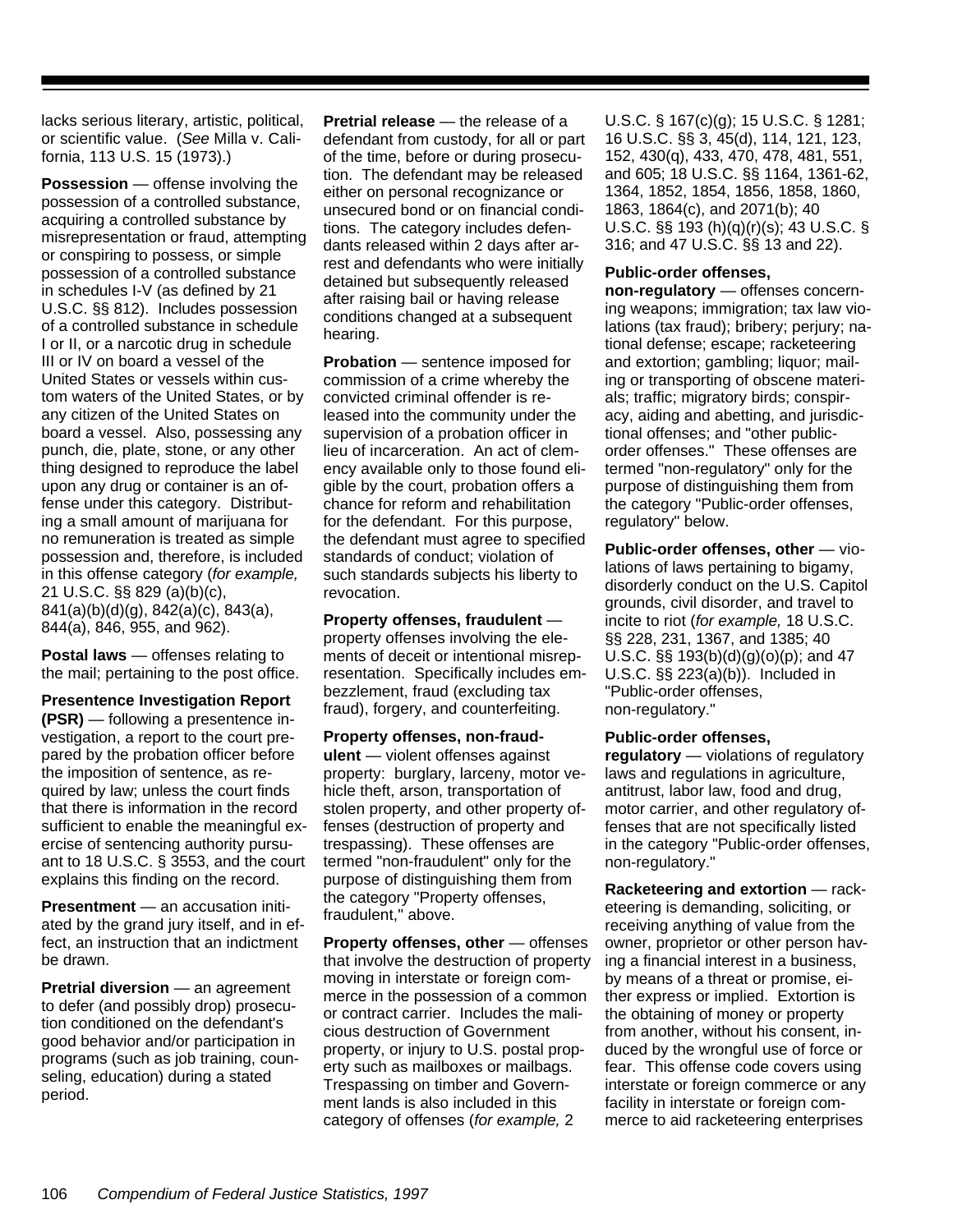such as arson, bribery, gambling, liquor, narcotics, prostitution, and extortionate credit transactions; obtaining property or money from another, with his or her consent induced by actual or threatened force; violence, blackmail, or committing unlawful interference with employment or business; transmitting by interstate commerce or through the mail any threat to injure the property, the person, or the reputation of the addressee or of another; or kidnaping any person with intent to extort. Applies to officers or employees of the United States, or anyone representing himself or herself as such (*for example,* 18 U.S.C. §§ 831, 872, 874, 875(b)(d), 877, 878(b), 892, 894, 1365(d), 1952-53, 1955-60, 1962-63).

**Rape** — rape, assault with intent to commit rape, and carnal knowledge of a female under 16 who is not one's wife, within the territorial and special maritime jurisdictions of the United States as defined in 18 U.S.C. § 7 (*for example,* 22D U.S.C. § 2801). Also includes cases of sexual abuse, including of a minor (18 U.S.C. §§ 2241(a) (c), 2242(2)(B), and 2243) and in Federal prisons (18 U.S.C.  $§$  2244(a)).

## **Release**

**Extraordinary release** — unusual methods of prisoners exiting prison, such as death, commutation, and transfer to another facility.

**Standard release** — the usual way prisoners exit prison, including fullterm sentence expirations, expirations with good time, mandatory releases, and releases to parole.

**Remand** — to send back. The act of an appellate court in sending a case back to the lower court for further action.

**Remove** — transfer from Federal court (usually to a State court).

**Restitution** — the action of restoring or giving back something to its proper owner, or making reparations to one for loss or injury previously inflicted.

**Reversal** — the act of an appellate court annulling a judgment of a lower court because of an error.

**Revocation** — termination of a probation, parole, or mandatory release order because of either a rule violation or a new offense, and forcing the offender to begin or continue serving his or her sentence.

**Robbery** — taking anything of value from the person or presence of another by force or by intimidation, within the special maritime and territorial jurisdiction of the United States (18 U.S.C. §§ 7). Includes robbery of bank property, U.S. postal property, or personal property of the United States. Also, assaulting or putting the life of any person in jeopardy by the use of a dangerous weapon while committing or attempting to commit such robbery (*for example,* 18 U.S.C. §§ 1661, 1991, 2112, 2113(c) (d), 2114, 2116, and 2118(a)).

**Rule 20 transfer** — upon petition by a defendant, a transfer of proceedings to the district in which the defendant is arrested, when the defendant is arrested, held, or present in a district other than that in which an indictment or information is pending against him. In this case, the defendant may state in writing a wish to plead guilty or nolo contendere, to waive trial in the district in which the indictment or information is pending, and to consent to the disposition of the case in the district in which the defendant was arrested (Fed. R. Crim. P. 20).

**Rule 40 transfer** — upon petition by the U.S. attorney, commitment to another district; transfer proceedings of a defendant arrested in a district for an alleged offense committed in the another district (Fed. R. Crim. P. 40).

**Sentence** — sanction imposed on a convicted offender. For sentences to incarceration, the maximum time the offender may be held in custody is reported. (*See also*, "Split sentence," "Mixed sentence," "Indeterminate sentence," and "Mandatory sentence.")

**Sentencing Guidelines (Federal)** guidelines established by the United

States Sentencing Commission to be followed by the Federal courts in the sentencing of those convicted of Federal offenses. Established pursuant to the Sentencing Reform Act of 1984, the sentencing guidelines prescribe a range of sentences for each class of convicted persons as determined by categories of offense behavior and offender characteristics.

**Sex offenses, other** — transporting, coercing, or enticing any individual (including minors) to go from one place to another in interstate or foreign commerce, in the District of Columbia, or in any territory or possession of the United States with the intent and purpose to engage in prostitution, or any sexual activity for which any person can be charged with a criminal offense (8 U.S.C. § 1328 and 18 U.S.C. §§ 1460, 1466, 2251-52, 2257, 2421 and 2423).

**Shock incarceration** — an intense confinement program, consisting of a highly regimented schedule that provides the strict discipline, physical training, hard labor, drill, and ceremony characteristic of military basic training.

**Special maritime and territorial jurisdiction** — areas of Federal jurisdiction outside the jurisdiction of any State, including (1) the high seas, Great Lakes, and connecting waterways; (2) Federal lands; and (3) U.S.-owned aircraft in flight over the high seas (18 U.S.C. § 7).

**Split sentence** — *See*, "Mixed sentence."

**Stale** — the case/matter is too old to support successful prosecution.

**Substantial assistance** — a form of cooperation with the government in which the defendant provides the government with information, testimony, or other assistance relating to the criminal activities of other persons in exchange for a sentence reduction. Substantial assistance provides the only mechanism for judges to impose a sentence below an applicable mandatory sentence (U.S.S.G. 5K1.1 as codified at 18 U.S.C. § 3553(e)).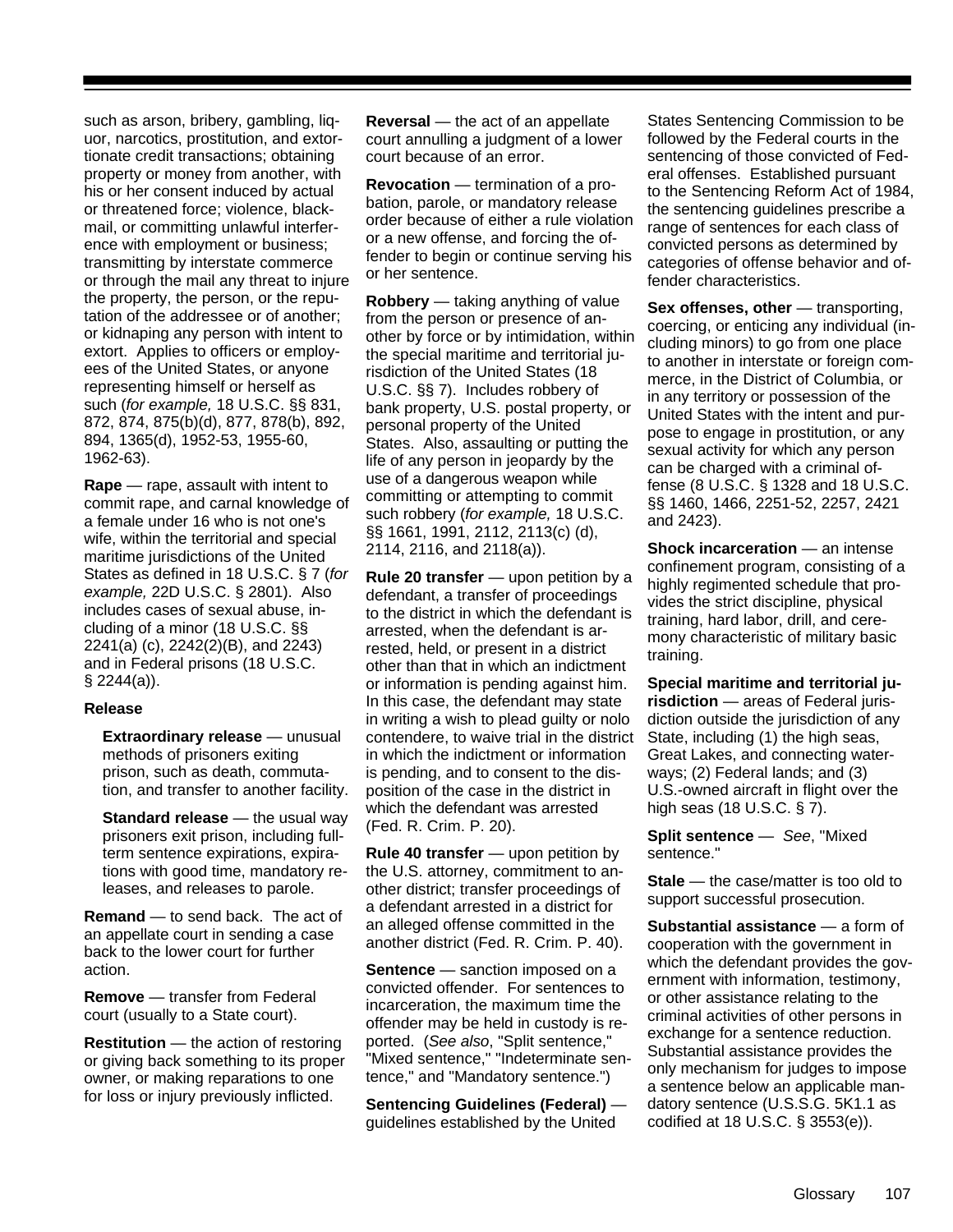**Supervised release** — under the Sentencing Reform Act of 1984, a form of post-imprisonment supervision to be imposed by the court as a part of the sentence of imprisonment at the time of initial sentencing. Unlike parole, a term of supervised release does not replace a portion of the sentence of imprisonment, but rather is an order of supervision in addition to any term of imprisonment imposed by the court (compare also with probation).

**Surety bond** — an agreement by the defendant as a condition of his or her release that requires a third party (usually a bail bondsman) to promise to pay the full bail amount in the event that the defendant fails to appear.

**Suspect** — a person who is under investigation or interrogation as a likely perpetrator of a specific criminal offense.

**Tax law violations** — tax fraud offenses such as income tax evasion and fraud; counterfeiting any stamps with intent to defraud the collection or payment of tax; willfully failing to collect or pay tax; failure to obey summons to produce any papers concerning taxes; failing to furnish receipts for employees of tax withheld; failing to furnish information relating to certain trusts, annuity, and bond purchase plans; putting fraudulent or false statements on tax returns; and not obtaining a license for a business that makes a profit from foreign items. Also included in this offense category are violations of excise and wagering tax laws and any other laws listed below from the Internal Revenue Service Code (*for example,* 26 U.S.C. §§ 3402, 4412, 5751, 5762(a1), 6047(a)(c), 6331, 6420(e2), 6674, 7121, 7201, 7203(c), 7204, 7206(a)(c), 7208(a)(c), 7210, 7213(b), (d), 7214(b), 7216, 7232, 7513, 7602, and 7604(b)).

**Technical violation** — failure to comply with any of the conditions of pretrial release, probation, or parole, excluding alleged new criminal activity. May result in revocation of release status. Examples of conditions that

may be imposed and then violated include remaining within a specified jurisdiction or appearing at specified intervals for drug tests.

**Termination** — at the pretrial services stage: execution of sentence, acquittal, dismissal, diversion, or fugitive status; in the U.S. district court: conviction, acquittal, or dismissal; and at probation or supervised release: the removal of a person from supervision either for successful completion of the term of supervision or as the result of a revocation.

**Threats against the President** knowingly and willfully depositing in the mail, at any post office, or by any letter carrier a letter, paper, writing, print, missive, or document containing any threat to take the life of or to inflict bodily harm upon the President, Vice President, or any other officer in order of succession to the Presidency. Knowingly and willfully making such threats in any way to the abovenamed people (18 U.S.C. § 871).

**Traffic offenses** — driving while intoxicated, or any moving or parking violations on Federal lands (*for example,* 40 U.S.C. § 212(b)).

**Trafficking** — knowingly and intentionally importing or exporting any controlled substance in schedule I, II, III, IV, or V (as defined by 21 U.S.C. §§ 812). Includes manufacturing, distributing, dispensing, selling, or possessing with intent to manufacture, distribute, or sell a controlled substance or a counterfeit substance; exporting any controlled substance in schedules I-V; manufacturing or distributing a controlled substance in schedule I or II for purposes of unlawful importation; or making or distributing any punch, die, plate, stone, or any other thing designed to reproduce the label upon any drug or container, or removing or obliterating the label or symbol of any drug or container. Also includes knowingly opening, maintaining or managing any place for the purpose of manufacturing, distributing, or using any controlled substance (*for example,* 19 U.S.C. § 1590; 21 U.S.C. §§ 333(e), 825(a)-(d), 830(a),

841(a)-(b) (d)(e)(g), 842(a), 843(a)(b), 845, 846, 848, 854, 856, 858, 859(a)(b), 860(a), 861(c)(f), 952(a)(b), 953(a)(e), 957, 959, 960(a)(b)(d), 961, 962, and 963; and 46A U.S.C. §§ 1903(g) and (j)).

**Transportation** — violations of the Federal statutes relating to the Motor Carrier Act, which regulates (routes, rates) motor carriers of freight and passengers in interstate commerce.

**Transportation of stolen property** — transporting, selling, or receiving stolen goods, stolen securities, stolen moneys, stolen cattle, fraudulent State tax stamps, or articles used in counterfeiting, if the above articles or goods involve or constitute interstate

2315, 2317). **Trial conviction** — conviction by

or foreign commerce (18 U.S.C. §§

judge or jury after trial.

**True bill** — an indictment.

**United States** — includes the outlying territories (Guam, Puerto Rico, Northern Marianas Islands, and the U.S. Virgin Islands) and the territory occupied by the 50 States and the District of Columbia.

**U.S. attorneys** — all United States attorneys. Prosecutorial data in this *Compendium* come from the Central System and Central Charge Files of the Executive Office for U.S. Attorneys.

**Unsecured bond** — an agreement by the defendant as a condition of his or her release in which the defendant agrees to pay full bond amount in the event of nonappearance at trial, but is not required to post security as a condition to release.

# **Violation (of pretrial release, probation, or parole)**

crime or a technical violation while on pretrial release, probation, or parole.

**Violent offenses** — threatening, attempting, or actually using physical force against a person. Includes murder, negligent manslaughter, assault, robbery, rape, other sex offenses (some of which may be nonviolent),